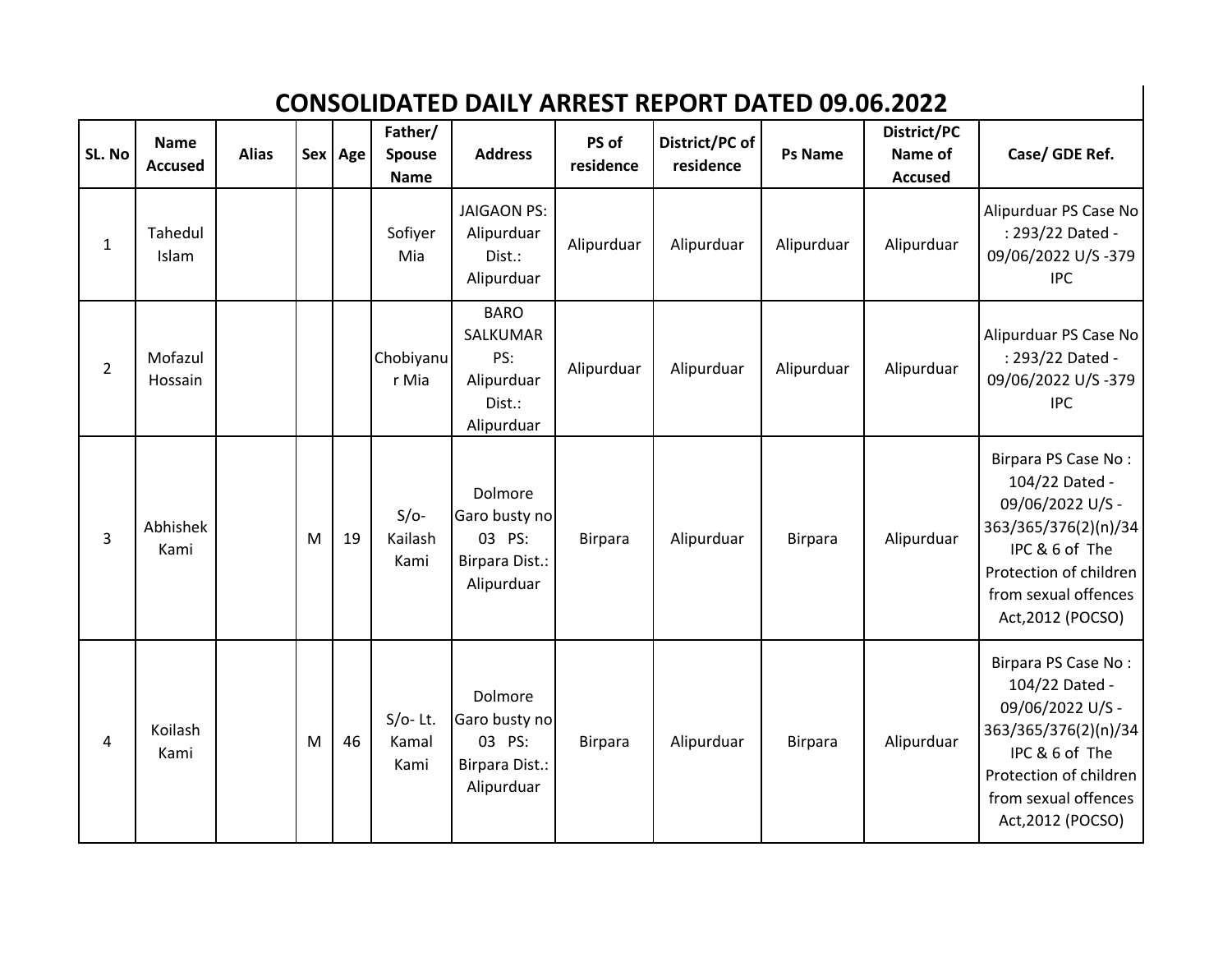| 5              | Minu<br>Kami      | $\mathsf{F}$ | 36 | $W$ /o-<br>Kailash<br>Kami | Dolmore<br>Garo busty no<br>03 PS:<br>Birpara Dist.:<br>Alipurduar | Birpara  | Alipurduar | <b>Birpara</b> | Alipurduar | Birpara PS Case No:<br>104/22 Dated -<br>09/06/2022 U/S -<br>363/365/376(2)(n)/34<br>IPC & 6 of The<br>Protection of children<br>from sexual offences<br>Act, 2012 (POCSO) |
|----------------|-------------------|--------------|----|----------------------------|--------------------------------------------------------------------|----------|------------|----------------|------------|----------------------------------------------------------------------------------------------------------------------------------------------------------------------------|
| 6              | Kashi Das         | M            | 57 | Lt Naren<br>Das            | Khowchand<br>Para PS:<br>Falakata Dist.:<br>Alipurduar             | Falakata | Alipurduar | Falakata       | Alipurduar | Falakata PS Case No:<br>337/22 Dated -<br>03/06/2022 U/S -<br>306/34 IPC                                                                                                   |
| $\overline{7}$ | Aroti Das         | $\mathsf{F}$ | 48 | Kashi Nath<br>Das          | Khowchand<br>Para PS:<br>Falakata Dist.:<br>Alipurduar             | Falakata | Alipurduar | Falakata       | Alipurduar | Falakata PS Case No:<br>337/22 Dated -<br>03/06/2022 U/S -<br>306/34 IPC                                                                                                   |
| 8              | Mallika<br>Das    | $\mathsf{F}$ | 25 | Kashi Nath<br>Das          | Khowchand<br>Para PS:<br>Falakata Dist.:<br>Alipurduar             | Falakata | Alipurduar | Falakata       | Alipurduar | Falakata PS Case No:<br>337/22 Dated -<br>03/06/2022 U/S -<br>306/34 IPC                                                                                                   |
| 9              | Saddam<br>Hossain | M            | 29 | Nurul<br>Hossain           | Hedayetnagar<br>PS: Falakata<br>Dist.:<br>Alipurduar               | Falakata | Alipurduar | Falakata       | Alipurduar | Falakata PS Case No:<br>341/22 Dated -<br>09/06/2022 U/S -<br>498A/325 IPC                                                                                                 |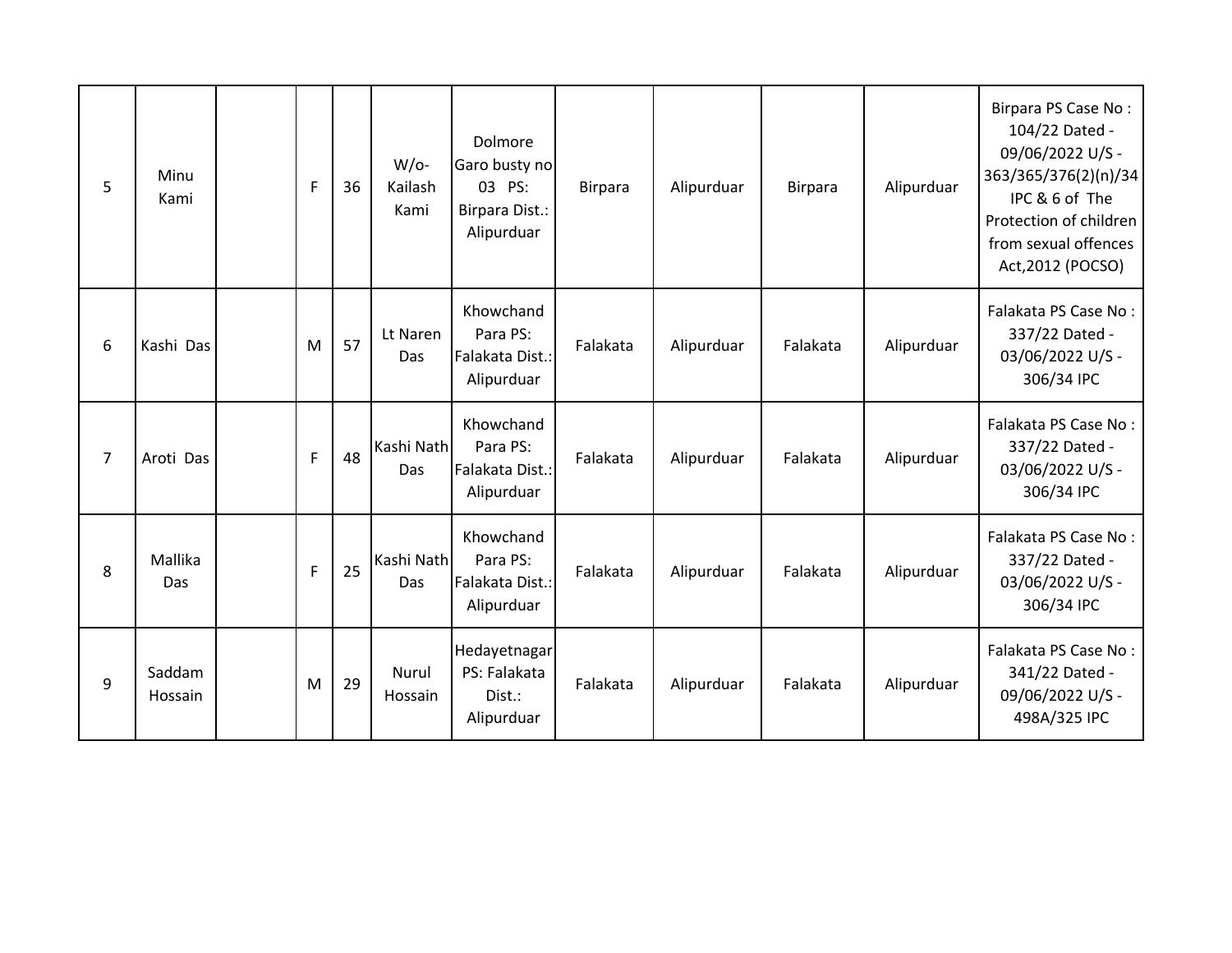| 10 | Sk Nari                    |   |    | Sk Firoj               | Ukhra, Shanti<br>para PS:<br>Andal Dist.:<br>Asansol<br>Durgapur<br>Police<br>Commissione<br>rate                           | Andal             | Asansol<br>Durgapur<br>Police<br>Commissioner<br>ate | Andal             | Asansol<br>Durgapur<br>Police<br>Commissionera<br>te | Andal PS Case No:<br>192/22 Dated -<br>08/06/2022 U/S-379<br><b>IPC</b>                      |
|----|----------------------------|---|----|------------------------|-----------------------------------------------------------------------------------------------------------------------------|-------------------|------------------------------------------------------|-------------------|------------------------------------------------------|----------------------------------------------------------------------------------------------|
| 11 | Kundan<br>Prasad           | M | 35 | Lt.kanai<br>Singh      | Mahua<br>Dangal Near<br>Noor Clinic<br>PS: Asansole<br>north Dist.:<br>Asansol<br>Durgapur<br>Police<br>Commissione<br>rate | Asansole<br>north | Asansol<br>Durgapur<br>Police<br>Commissioner<br>ate | Asansole<br>north | Asansol<br>Durgapur<br>Police<br>Commissionera<br>te | Asansole north PS<br>Case No: 259/22<br>Dated - 08/06/2022<br>$U/S -$<br>341/323/354/506 IPC |
| 12 | Dasharath<br>Kantu<br>Mane | M | 29 | Kantu<br>Mane          | Desairathi<br>Balagram<br>Karnataka<br>from<br>Desairathi<br>Balagram                                                       |                   | <b>Basirhat</b>                                      | Asansole<br>south | Asansol<br>Durgapur<br>Police<br>Commissionera<br>te | Asansole south PS<br>Case No: 222/22<br>Dated - 30/05/2022<br>U/S-380 IPC                    |
| 13 | Vishal<br>Magar            | M | 28 | Himmat<br>Rao<br>Magar | Pimpri Budru<br>Taraswari                                                                                                   |                   | <b>Basirhat</b>                                      | Asansole<br>south | Asansol<br>Durgapur<br>Police<br>Commissionera<br>te | Asansole south PS<br>Case No: 222/22<br>Dated - 30/05/2022<br>U/S-380 IPC                    |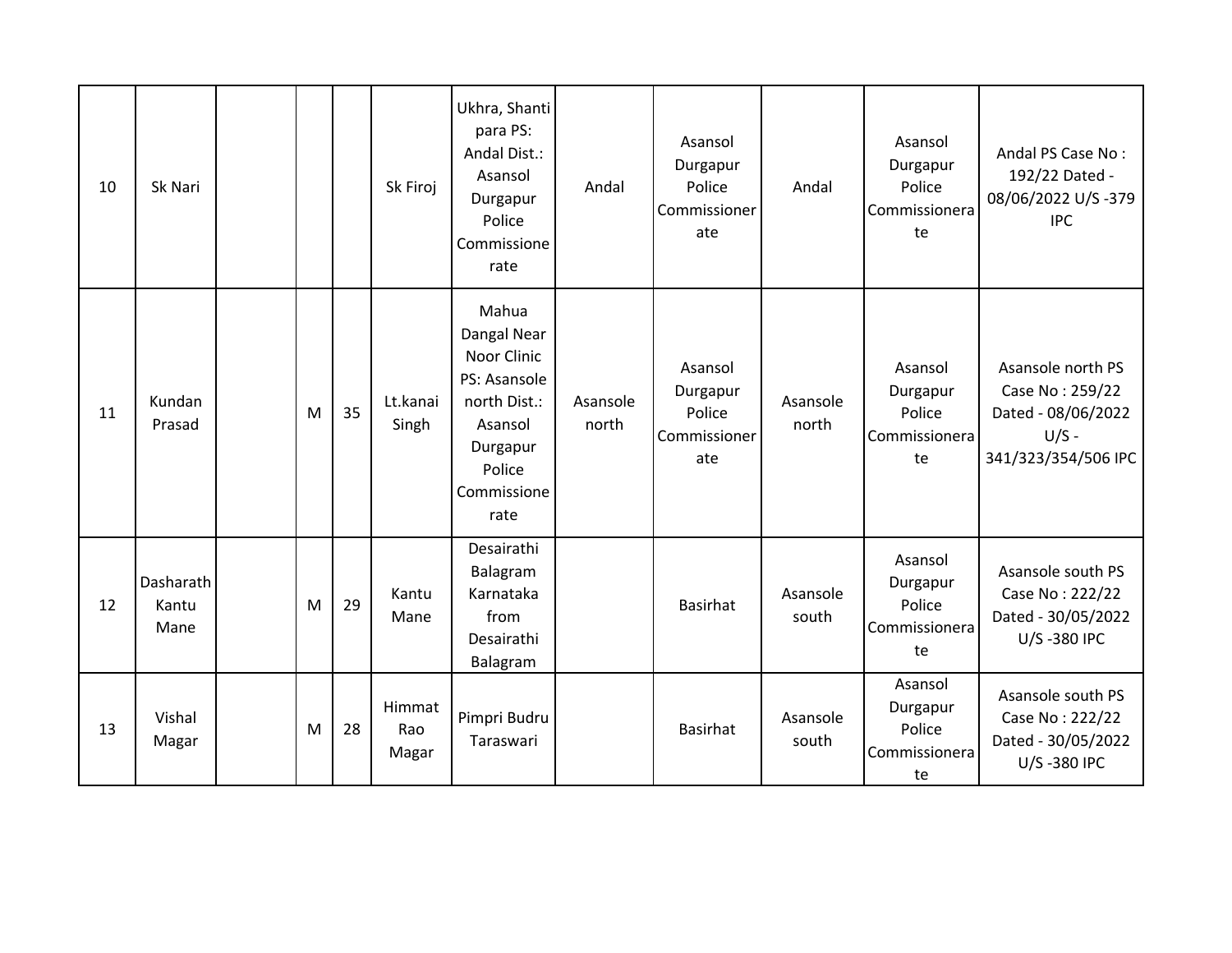| 14 | <b>Bishal</b><br>Kumar    | Vishal | M | 20 | Anil<br><b>Burman</b> | PS: Asansole<br>north Dist.:<br>Asansol<br>Durgapur<br>Police<br>Commissione<br>rate                       | Asansole<br>north | Asansol<br>Durgapur<br>Police<br>Commissioner<br>ate | Durgapur | Asansol<br>Durgapur<br>Police<br>Commissionera<br>te | Durgapur PS Case No:<br>257/22 Dated -<br>09/06/2022 U/S -<br>419/420/34 IPC |
|----|---------------------------|--------|---|----|-----------------------|------------------------------------------------------------------------------------------------------------|-------------------|------------------------------------------------------|----------|------------------------------------------------------|------------------------------------------------------------------------------|
| 15 | Abhinav<br>Kumar          |        |   |    | Murlidhar<br>Shoaw    | PS: Kulti Dist.:<br>Asansol<br>Durgapur<br>Police<br>Commissione<br>rate                                   | Kulti             | Asansol<br>Durgapur<br>Police<br>Commissioner<br>ate | Durgapur | Asansol<br>Durgapur<br>Police<br>Commissionera<br>te | Durgapur PS Case No:<br>257/22 Dated -<br>09/06/2022 U/S -<br>419/420/34 IPC |
| 16 | Chandan<br>Kumar<br>Singh |        |   | 23 | Parshura<br>m Singh   | PS: Jamuria<br>Dist.: Asansol<br>Durgapur<br>Police<br>Commissione<br>rate                                 | Jamuria           | Asansol<br>Durgapur<br>Police<br>Commissioner<br>ate | Durgapur | Asansol<br>Durgapur<br>Police<br>Commissionera<br>te | Durgapur PS Case No:<br>257/22 Dated -<br>09/06/2022 U/S -<br>419/420/34 IPC |
| 17 | <b>Bikash</b><br>Bouri    |        | M | 21 | Lt Kerul<br>Bouri     | JOYNAGAR, JA<br><b>MURIA PS:</b><br>Jamuria Dist.:<br>Asansol<br>Durgapur<br>Police<br>Commissione<br>rate | Jamuria           | Asansol<br>Durgapur<br>Police<br>Commissioner<br>ate | Jamuria  | Asansol<br>Durgapur<br>Police<br>Commissionera<br>te | Jamuria PS Case No:<br>275/22 Dated -<br>08/06/2022 U/S -<br>417/376 IPC     |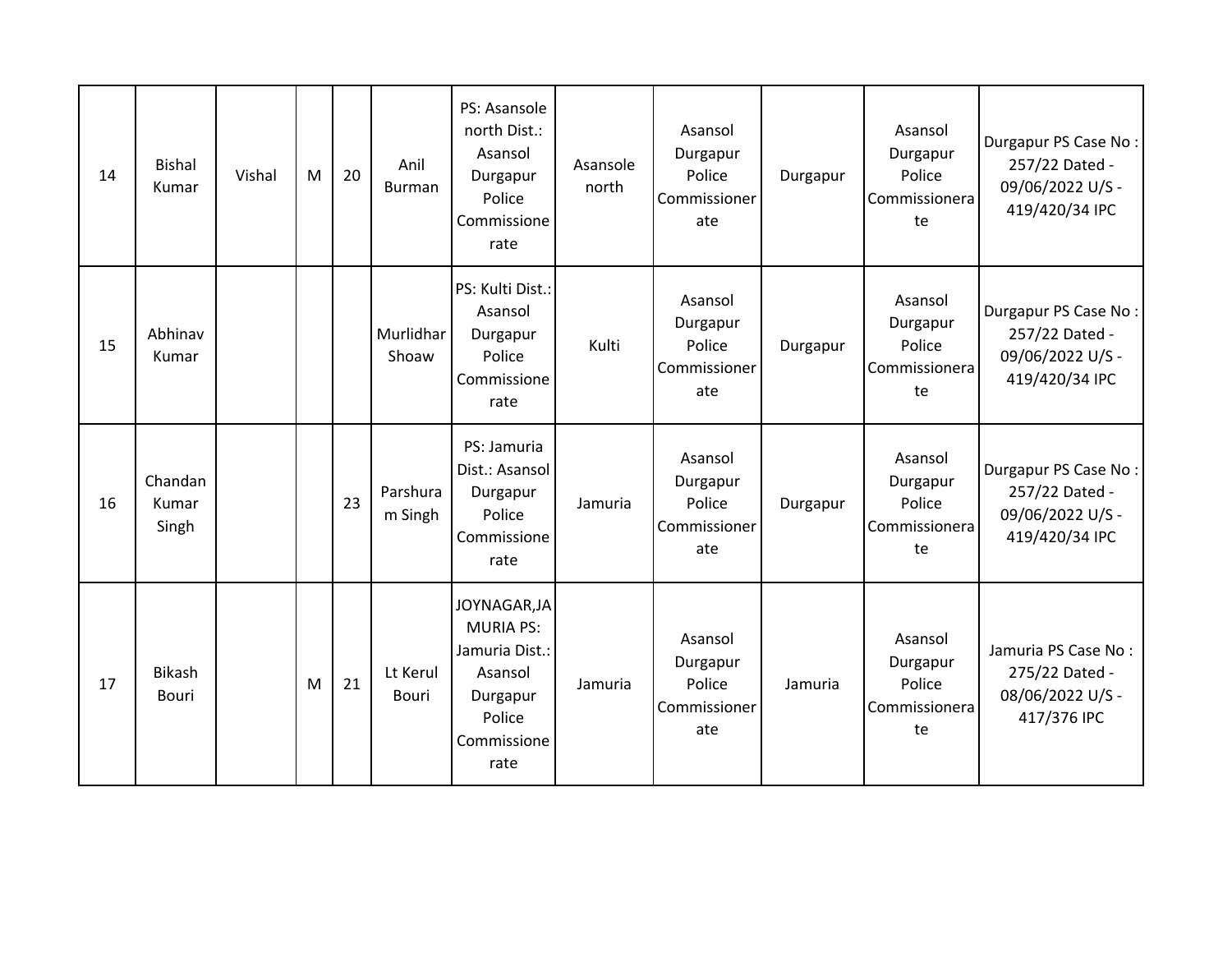| 18 | Sunil<br>Naskar        | M | 72 | Lt. Jiten<br>Naskar        | PS: Bishnupur<br>Dist.:<br>Diamond<br>Harbour<br><b>Police District</b>       | Bishnupur          | Diamond<br>Harbour<br>Police District | Bishnupur | Diamond<br><b>Harbour Police</b><br><b>District</b> | <b>Bishnupur PS Case No</b><br>: 393/22 Dated -<br>09/06/2022 U/S -<br>46AA Bengal Excise<br>Act, 1909                |
|----|------------------------|---|----|----------------------------|-------------------------------------------------------------------------------|--------------------|---------------------------------------|-----------|-----------------------------------------------------|-----------------------------------------------------------------------------------------------------------------------|
| 19 | Obaidulla<br>Sk        |   | 28 | Kalam Sk                   | PS: Bishnupur<br>Dist.:<br>Diamond<br>Harbour<br><b>Police District</b>       | Bishnupur          | Diamond<br>Harbour<br>Police District | Bishnupur | Diamond<br><b>Harbour Police</b><br><b>District</b> | <b>Bishnupur PS Case No</b><br>: 353/22 Dated -<br>24/05/2022 U/S -<br>399/402 IPC &<br>25(i)(a)/27 Arms Act,<br>1959 |
| 20 | Bappa<br>Mistry        | M | 19 | Ashok<br>Mistry            | PS: Diamond<br>harbour Dist.:<br>Diamond<br>Harbour<br><b>Police District</b> | Diamond<br>harbour | Diamond<br>Harbour<br>Police District | Bishnupur | Diamond<br><b>Harbour Police</b><br><b>District</b> | <b>Bishnupur PS Case No</b><br>: 391/22 Dated -<br>08/06/2022 U/S-380<br><b>IPC</b>                                   |
| 21 | Ratan<br><b>Biswas</b> | M | 38 | Lt. Jiban<br><b>Biswas</b> | PS: Bishnupur<br>Dist.:<br>Diamond<br>Harbour<br><b>Police District</b>       | Bishnupur          | Diamond<br>Harbour<br>Police District | Bishnupur | Diamond<br>Harbour Police<br><b>District</b>        | <b>Bishnupur PS Case No</b><br>: 388/22 Dated -<br>08/06/2022 U/S -<br>341/325/307/506/34<br><b>IPC</b>               |
| 22 | Akale<br>Malik         | M | 44 | Lt Neul<br>Malik           | <b>BEHAR PS:</b><br>Indus Dist.:<br>Bankura                                   | Indus              | Bankura                               | Indus     | Bankura                                             | Indus PS Case No:<br>49/22 Dated -<br>09/06/2022 U/S-376<br><b>IPC</b>                                                |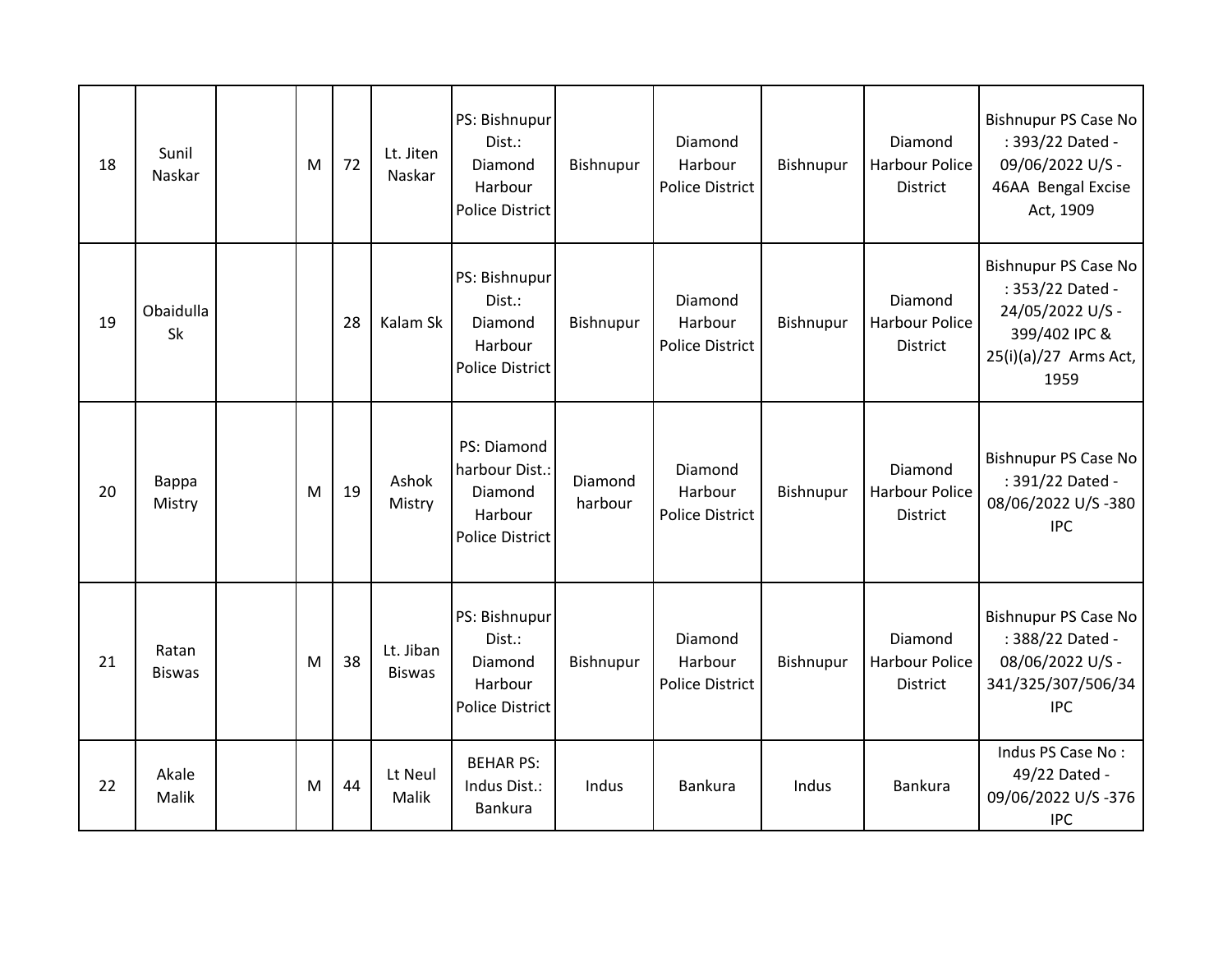| 23 | Raju<br>Chandra    | M            | 36 | Golok<br>Chandra     | Joypur Chowk<br><b>Bazar PS:</b><br>Joypur Dist.:<br>Purulia | Joypur | Purulia | Joypur | Purulia | Joypur PS Case No:<br>83/22 Dated -<br>09/06/2022 U/S -<br>498A/304B/302/34<br>IPC & 3/4 Dowry<br>Prohibition Act,<br>1961Â |
|----|--------------------|--------------|----|----------------------|--------------------------------------------------------------|--------|---------|--------|---------|-----------------------------------------------------------------------------------------------------------------------------|
| 24 | Golok<br>Chandra   | M            | 63 | Lt. Madan<br>Chandra | Joypur Chowk<br>Bazar PS:<br>Joypur Dist.:<br>Purulia        | Joypur | Purulia | Joypur | Purulia | Joypur PS Case No:<br>83/22 Dated -<br>09/06/2022 U/S -<br>498A/304B/302/34<br>IPC & 3/4 Dowry<br>Prohibition Act,<br>1961Â |
| 25 | Gita<br>Chandra    | $\mathsf{F}$ | 56 | Golok<br>Chandra     | Joypur Chowk<br>Bazar PS:<br>Joypur Dist.:<br>Purulia        | Joypur | Purulia | Joypur | Purulia | Joypur PS Case No:<br>83/22 Dated -<br>09/06/2022 U/S -<br>498A/304B/302/34<br>IPC & 3/4 Dowry<br>Prohibition Act,<br>1961Â |
| 26 | Kartick<br>Chandra | M            | 38 | Golok<br>Chandra     | Joypur Chowk<br>Bazar PS:<br>Joypur Dist.:<br>Purulia        | Joypur | Purulia | Joypur | Purulia | Joypur PS Case No:<br>83/22 Dated -<br>09/06/2022 U/S -<br>498A/304B/302/34<br>IPC & 3/4 Dowry<br>Prohibition Act,<br>1961Â |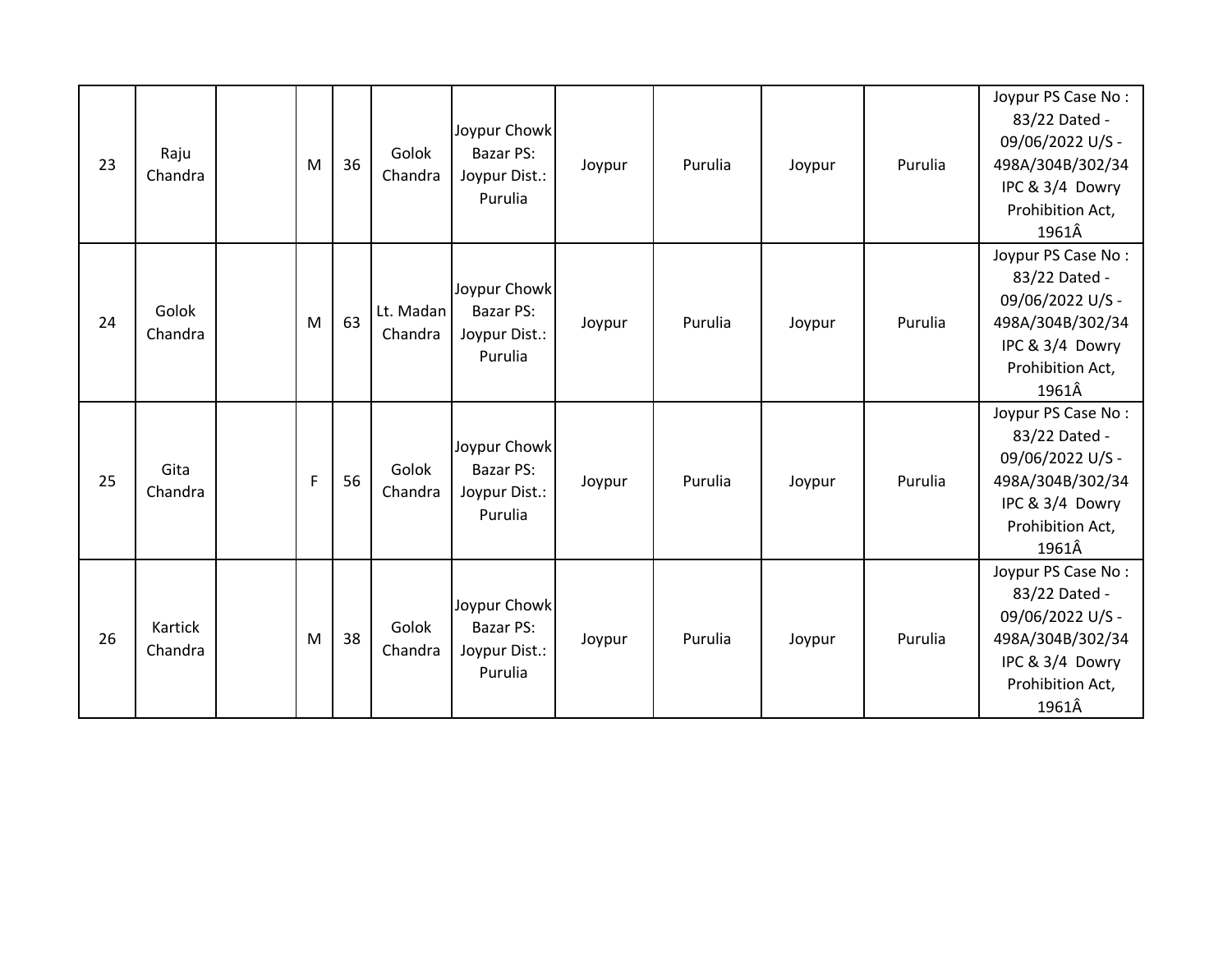| 27 | Sanjana<br>Chandra       | $\mathsf{F}$ | 23 | Kartick<br>Chandra | Joypur Chowk<br>Bazar PS:<br>Joypur Dist.:<br>Purulia                              | Joypur  | Purulia        | Joypur  | Purulia        | Joypur PS Case No:<br>83/22 Dated -<br>09/06/2022 U/S -<br>498A/304B/302/34<br>IPC & 3/4 Dowry<br>Prohibition Act,<br>1961Â |
|----|--------------------------|--------------|----|--------------------|------------------------------------------------------------------------------------|---------|----------------|---------|----------------|-----------------------------------------------------------------------------------------------------------------------------|
| 28 | Mithu<br>Day             | $\mathsf{F}$ | 25 | Shantimoy<br>Dey   | Joypur Chowk<br>Bazar PS:<br>Joypur Dist.:<br>Purulia                              | Joypur  | Purulia        | Joypur  | Purulia        | Joypur PS Case No:<br>83/22 Dated -<br>09/06/2022 U/S -<br>498A/304B/302/34<br>IPC & 3/4 Dowry<br>Prohibition Act,<br>1961Â |
| 29 | <b>Bulti</b><br>Chandra  | $\mathsf{F}$ | 35 | <b>Not Noted</b>   | Joypur Chowk<br><b>Bazar PS:</b><br>Joypur Dist.:<br>Purulia                       | Joypur  | Purulia        | Joypur  | Purulia        | Joypur PS Case No:<br>83/22 Dated -<br>09/06/2022 U/S -<br>498A/304B/302/34<br>IPC & 3/4 Dowry<br>Prohibition Act,<br>1961Â |
| 30 | Bhagbat<br><b>Biswas</b> | M            | 65 | Lt. Rakhal         | PS: Khatra<br>Ch. Biswas Dist.: Bankura                                            | Khatra  | <b>Bankura</b> | Khatra  | Bankura        | Khatra PS Case No:<br>28/22 Dated -<br>09/06/2022 U/S -<br>376/511 IPC                                                      |
| 31 | Ajahar<br>Jaman          | M            |    | Lenin<br>Mondal    | Panchpota PS-<br>Amdanga,<br>North 24<br>Parganas PS:<br>Amdanga<br>Dist.: Barasat | Amdanga | <b>Barasat</b> | Amdanga | <b>Barasat</b> | Amdanga PS Case No:<br>254/22 Dated -<br>09/06/2022 U/S -<br>399/402 IPC                                                    |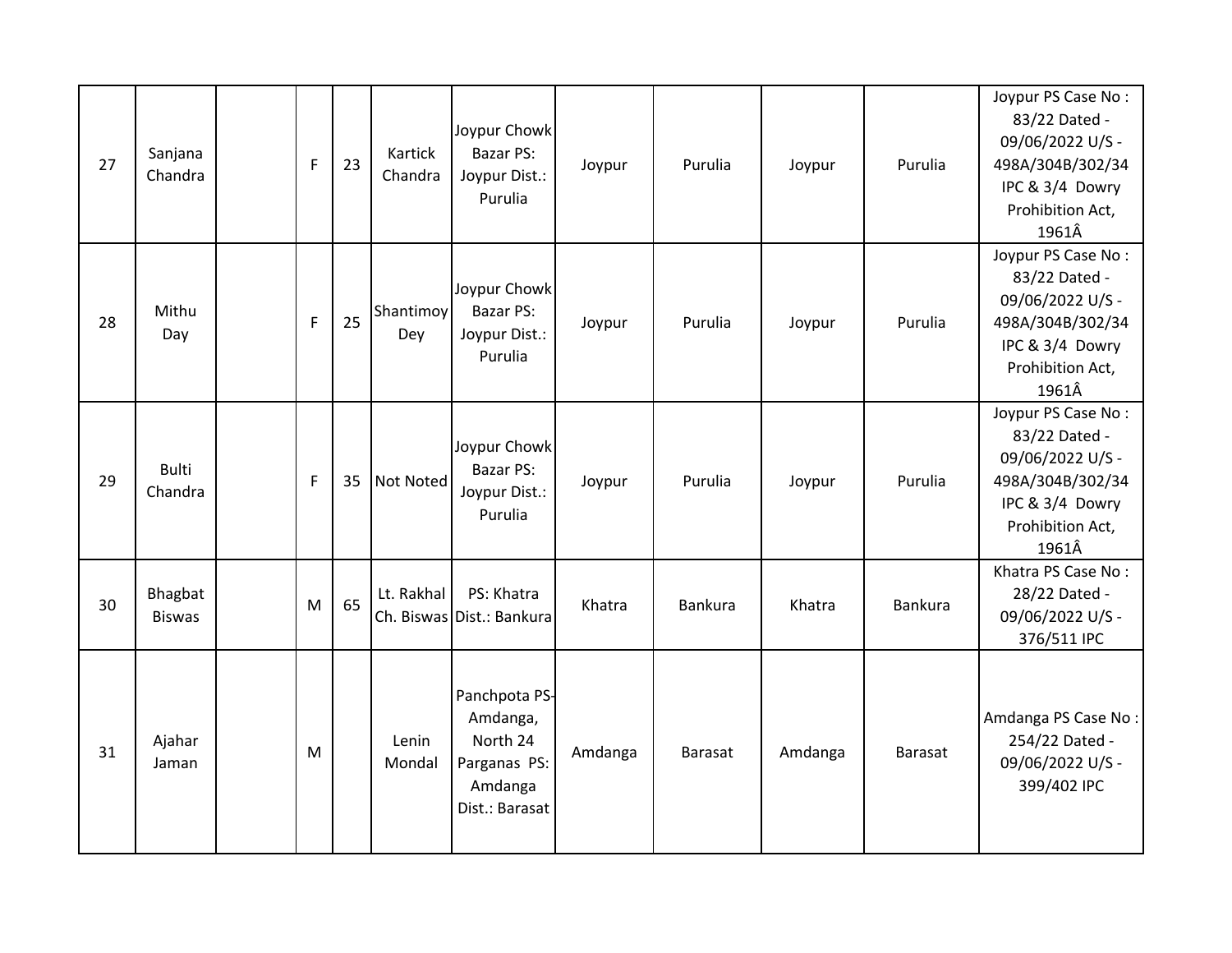| 32 | Sadikul<br>Dari  |  | Abdul            | Of Dariapur<br>PS-Amdanga,<br>North 24<br>Sahid Dari Parganas PS:<br>Amdanga<br>Dist.: Barasat | Amdanga | Barasat        | Amdanga | Barasat | Amdanga PS Case No:<br>254/22 Dated -<br>09/06/2022 U/S -<br>399/402 IPC |
|----|------------------|--|------------------|------------------------------------------------------------------------------------------------|---------|----------------|---------|---------|--------------------------------------------------------------------------|
| 33 | Jamal<br>Uddin   |  | Ajgar Ali        | Of Dariapur<br>PS-Amdanga,<br>North 24<br>Parganas PS:<br>Amdanga<br>Dist.: Barasat            | Amdanga | Barasat        | Amdanga | Barasat | Amdanga PS Case No:<br>254/22 Dated -<br>09/06/2022 U/S -<br>399/402 IPC |
| 34 | Rakibul<br>Haque |  | Endadul<br>Haque | Of Dariapur<br>PS-Amdanga,<br>North 24<br>Parganas PS:<br>Amdanga<br>Dist.: Barasat            | Amdanga | <b>Barasat</b> | Amdanga | Barasat | Amdanga PS Case No:<br>254/22 Dated -<br>09/06/2022 U/S -<br>399/402 IPC |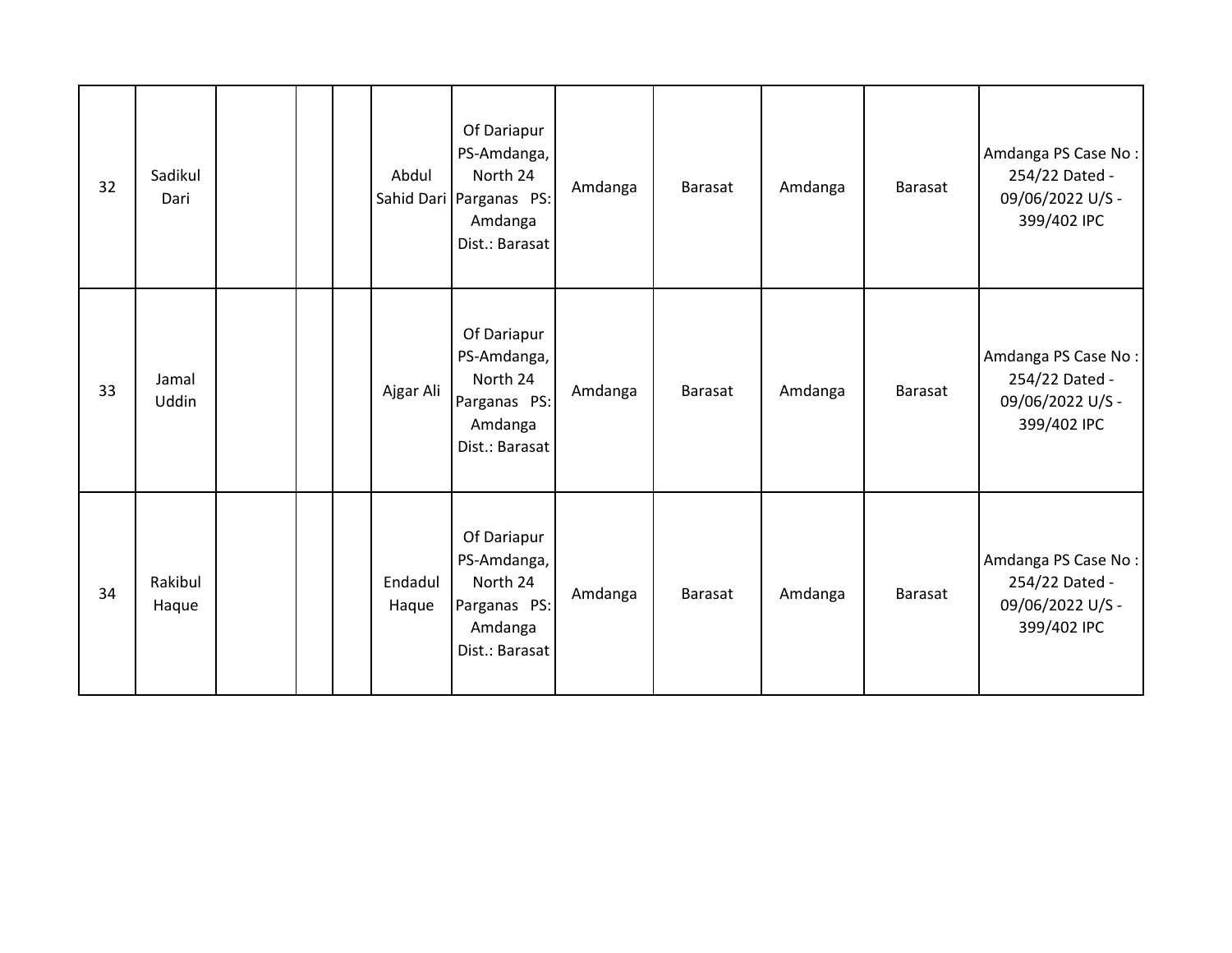| 35 | Sk Akbar       |                          |   | Sk Anowar          | Of Dariapur<br>PS-Amdanga,<br>North 24<br>Parganas PS:<br>Amdanga<br>Dist.: Barasat                              | Amdanga | Barasat | Amdanga | Barasat | Amdanga PS Case No:<br>254/22 Dated -<br>09/06/2022 U/S -<br>399/402 IPC                |
|----|----------------|--------------------------|---|--------------------|------------------------------------------------------------------------------------------------------------------|---------|---------|---------|---------|-----------------------------------------------------------------------------------------|
| 36 | Hossain<br>Ali | Hossain<br>Ali<br>Mondal | M | Sher Ali<br>Mondal | Of<br>Sreerampur,<br>PO<br>Padmalavpur,<br>PS Amdanga,<br>North 24<br>Parganas. PS:<br>Amdanga<br>Dist.: Barasat | Amdanga | Barasat | Amdanga | Barasat | Amdanga PS Case No:<br>30/22 Dated -<br>25/01/2022 U/S -<br>498A/323/307/406/3<br>4 IPC |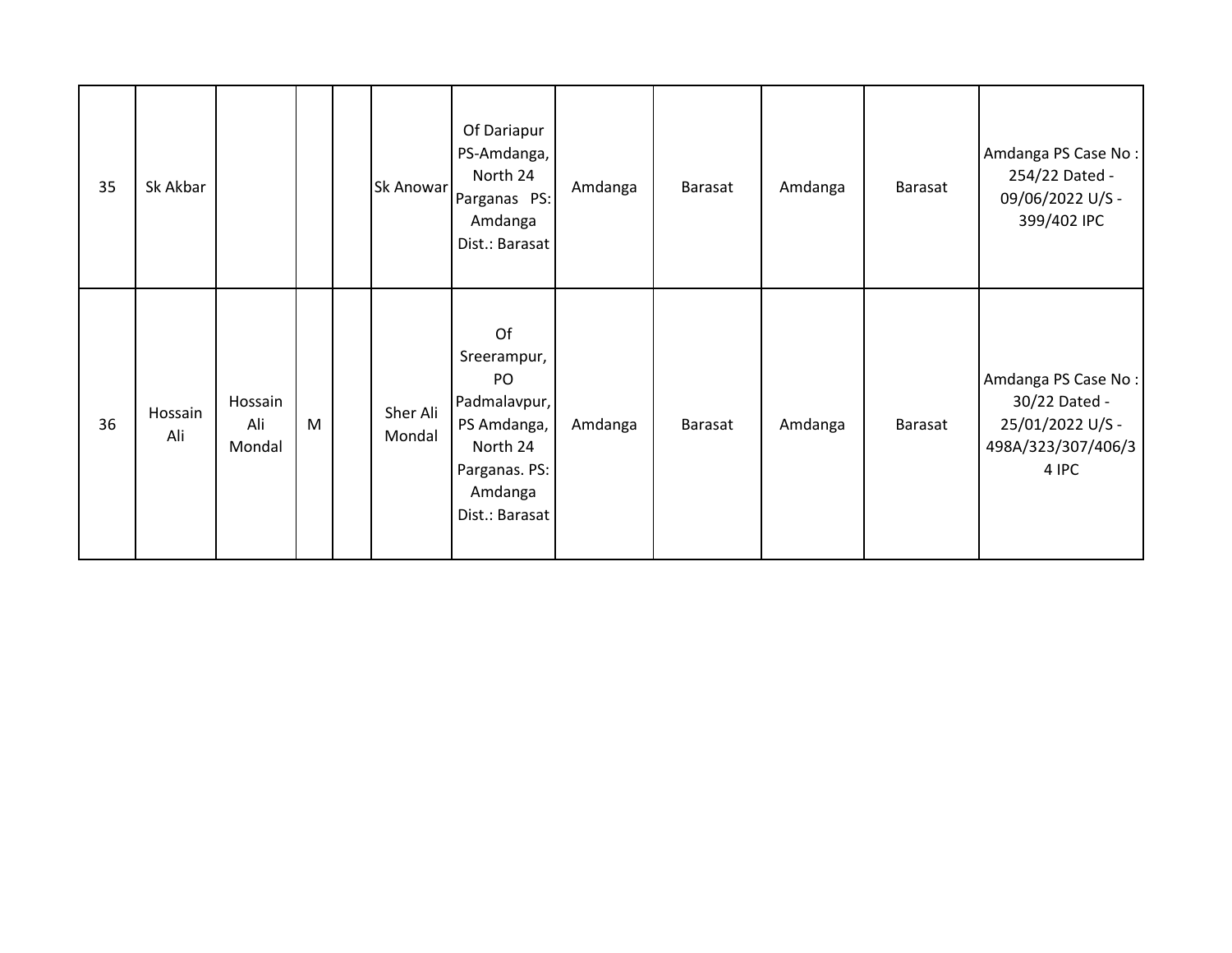| 37 | Ambika<br>Singh<br>Yadav |   | 57 | Late<br>Sriram<br>Singh   | 3 no<br>Ultadanga<br>Road, Kolkata<br>(M.<br>Corporation)<br>Kolkata-04,<br>PS- Ultadanga Bidhannagar<br>PS:<br>Bidhannagar<br>east Dist.:<br>Bidhannagar<br>Police<br>Commissione<br>rate | east  | Bidhannagar<br>Police<br>Commissioner<br>ate | Ashoknagar              | <b>Barasat</b> | Ashoknagar PS Case<br>No: 517/22 Dated -<br>08/06/2022 U/S -<br>279/338 IPC                                                        |
|----|--------------------------|---|----|---------------------------|--------------------------------------------------------------------------------------------------------------------------------------------------------------------------------------------|-------|----------------------------------------------|-------------------------|----------------|------------------------------------------------------------------------------------------------------------------------------------|
| 38 | Chattu<br>Pramanik       | M | 28 |                           | Baradeshiya,<br>Bangal Para,<br>PO-<br>Late Ajit Mudiahat, PS-<br>Pramanik Shasan, North<br>24 Parganas<br>PS: Sasan<br>Dist.: Barasat                                                     | Sasan | Barasat                                      | <b>Barasat</b>          | <b>Barasat</b> | Barasat PS Case No:<br>379/22 Dated -<br>06/06/2022 U/S -<br>279/338/427 IPC                                                       |
| 39 | Madhusud<br>an Ghosh     | M | 57 | Lt Radha<br>Pada<br>Ghosh | Dist.: Barasat                                                                                                                                                                             |       | <b>Barasat</b>                               | <b>Barasat</b><br>women | Barasat        | Barasat women PS<br>Case No: 55/22 Dated<br>$-04/05/2022$ U/S -<br>498A/307/406/34 IPC<br>& 3/4 Dowry<br>Prohibition Act,<br>1961Â |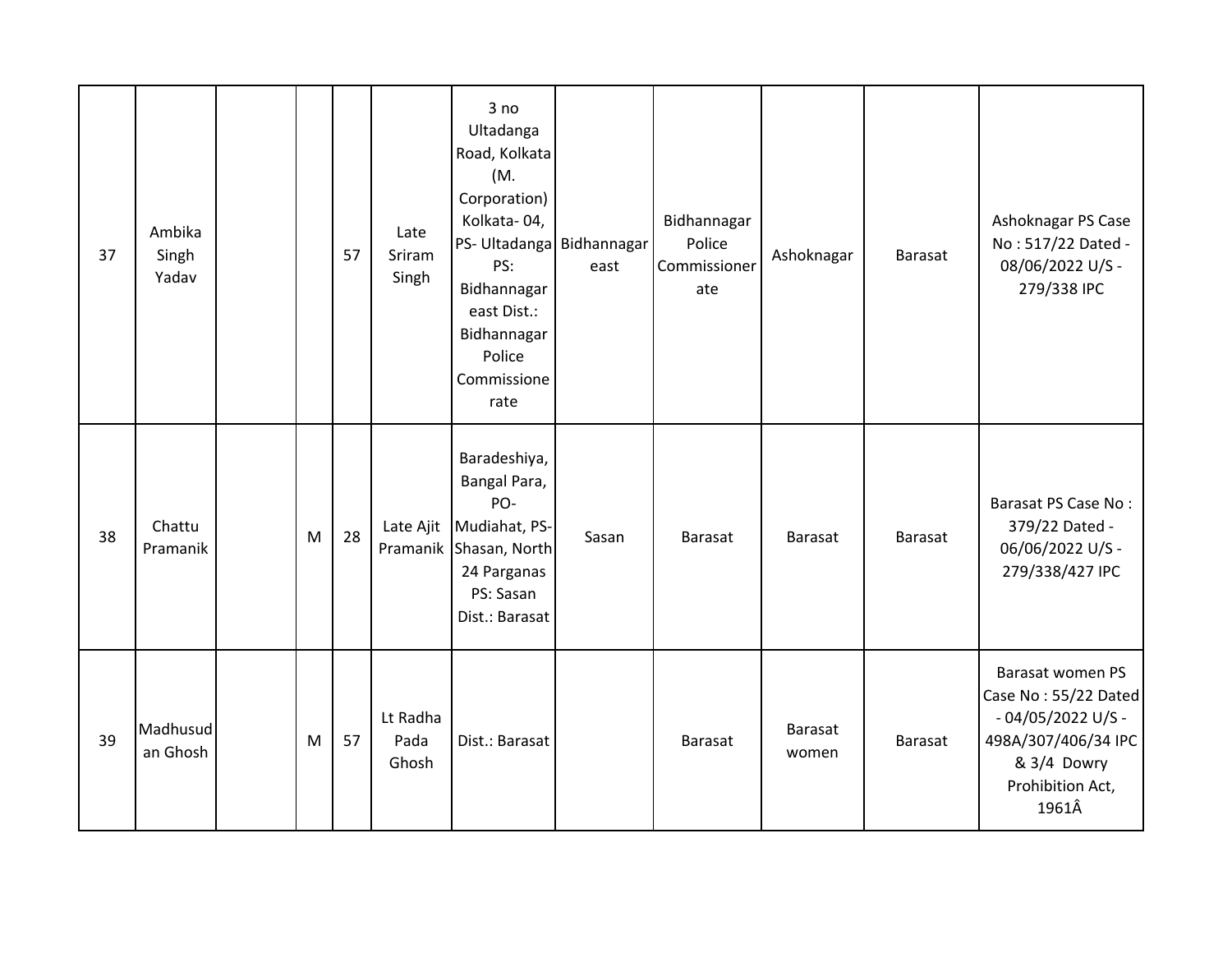| 40 | Nasiruddi<br>n Gazi |   |    | Kamaluddi<br>n Gazi         | Baro Finga,<br>$P.O+P.S-$<br>Nimta, Dist-<br>North 24 Pgs.<br>PS: Barasat<br>Dist.: Barasat                   | Barasat | Barasat        | Duttapukur | <b>Barasat</b> | Duttapukur PS Case<br>No: 290/22 Dated -<br>31/03/2022 U/S-380<br><b>IPC</b>   |
|----|---------------------|---|----|-----------------------------|---------------------------------------------------------------------------------------------------------------|---------|----------------|------------|----------------|--------------------------------------------------------------------------------|
| 41 | Pankaj<br>Roy       | M | 45 | Lt.<br>Manindra<br>Nath Roy | Staff Quarter,<br>PO+PS â€"<br>Habra, North<br>24 Parganas.<br>PS: Habra<br>Dist.: Barasat                    | Habra   | <b>Barasat</b> | Habra      | <b>Barasat</b> | Habra PS Case No:<br>560/22 Dated -<br>09/06/2022 U/S -<br>341/323/506 IPC     |
| 42 | Jadab<br>Sing       |   | 30 | S/O<br>Laxmikant<br>a Sing  | Atulia,<br>Sardarpara,<br>PO –<br>Jasoor, PS –<br>Habra, North<br>24 Parganas.<br>PS: Habra<br>Dist.: Barasat | Habra   | Barasat        | Habra      | <b>Barasat</b> | Habra PS Case No:<br>561/22 Dated -<br>09/06/2022 U/S -<br>279/337/338/427 IPC |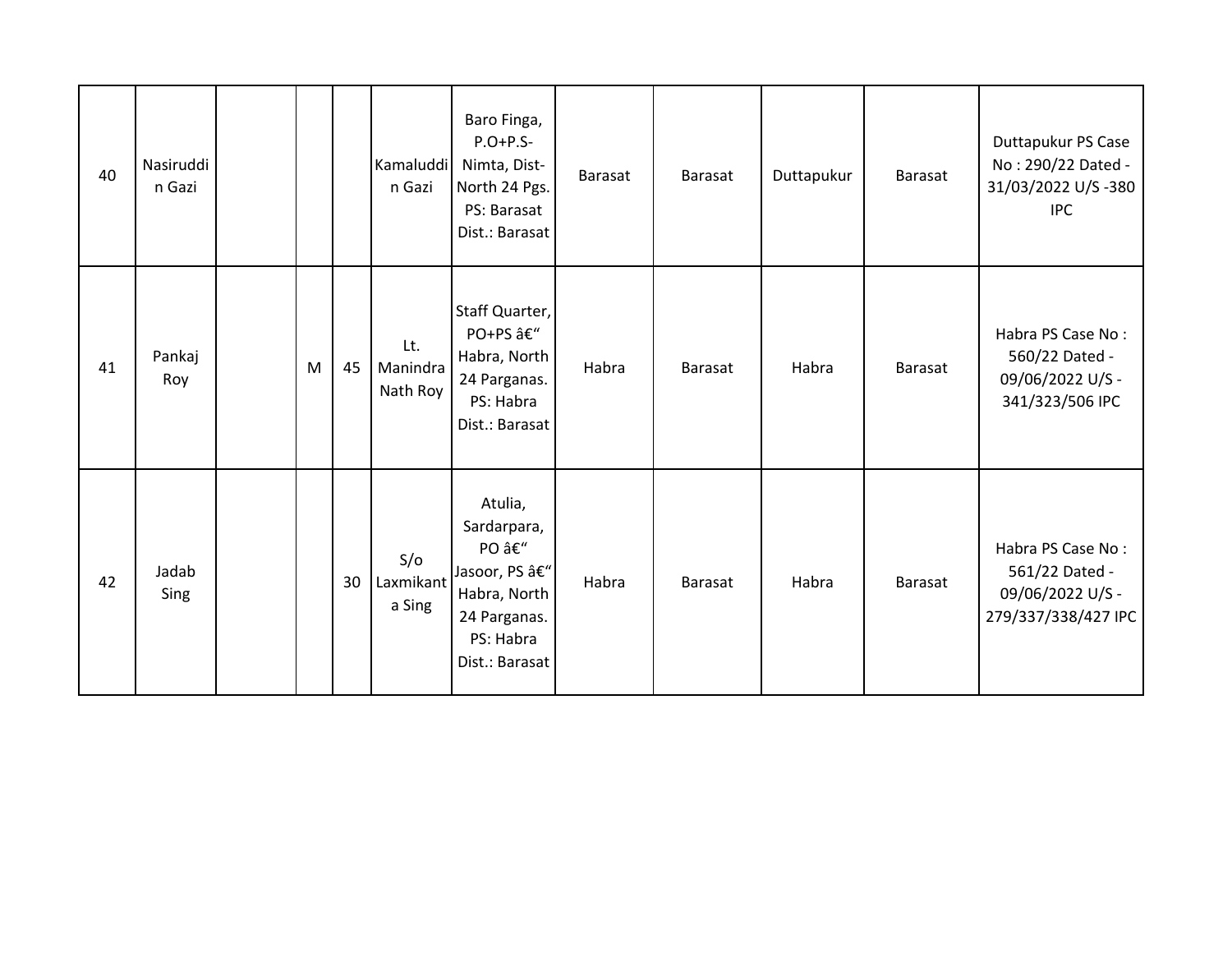| 43 | <b>Biplab</b><br>Das |                      | M | 50 | $S/O$ Lt.<br>Krishna<br>Chandra<br>Das | Maslandapur,<br>Betpul, PO<br>–<br>Maslandapur,<br>PS – Habra,<br>North 24<br>Parganas. PS:<br>Habra Dist.:<br><b>Barasat</b> | Habra | <b>Barasat</b>  | Habra           | Barasat | Habra PS Case No:<br>562/22 Dated -<br>09/06/2022 U/S -<br>341/323/506 IPC                         |
|----|----------------------|----------------------|---|----|----------------------------------------|-------------------------------------------------------------------------------------------------------------------------------|-------|-----------------|-----------------|---------|----------------------------------------------------------------------------------------------------|
| 44 | Mamin Ali<br>Molla   | @ Momin<br>Ali Molla | M |    | Zaved Ali<br>Molla                     | Shalipur, PO-<br>Kholishadi, PS-<br>Haroa, Dist-<br>North 24<br>Parganas PS:<br>Haroa Dist.:<br><b>Basirhat</b>               | Haroa | <b>Basirhat</b> | Madhyamgra<br>m | Barasat | Madhyamgram PS<br>Case No: 59/22 Dated<br>$-31/01/2022$ U/S -<br>323/325/498A/406/3<br>07/120B IPC |
| 45 | Zaved Ali<br>Molla   | Jabed Ali<br>Molla   | M |    | Lt. Jamat<br>Ali Molla                 | Shalipur, PO-<br>Kholishadi, PS-<br>Haroa, Dist-<br>North 24<br>Parganas PS:<br>Haroa Dist.:<br><b>Basirhat</b>               | Haroa | <b>Basirhat</b> | Madhyamgra<br>m | Barasat | Madhyamgram PS<br>Case No: 59/22 Dated<br>$-31/01/2022$ U/S -<br>323/325/498A/406/3<br>07/120B IPC |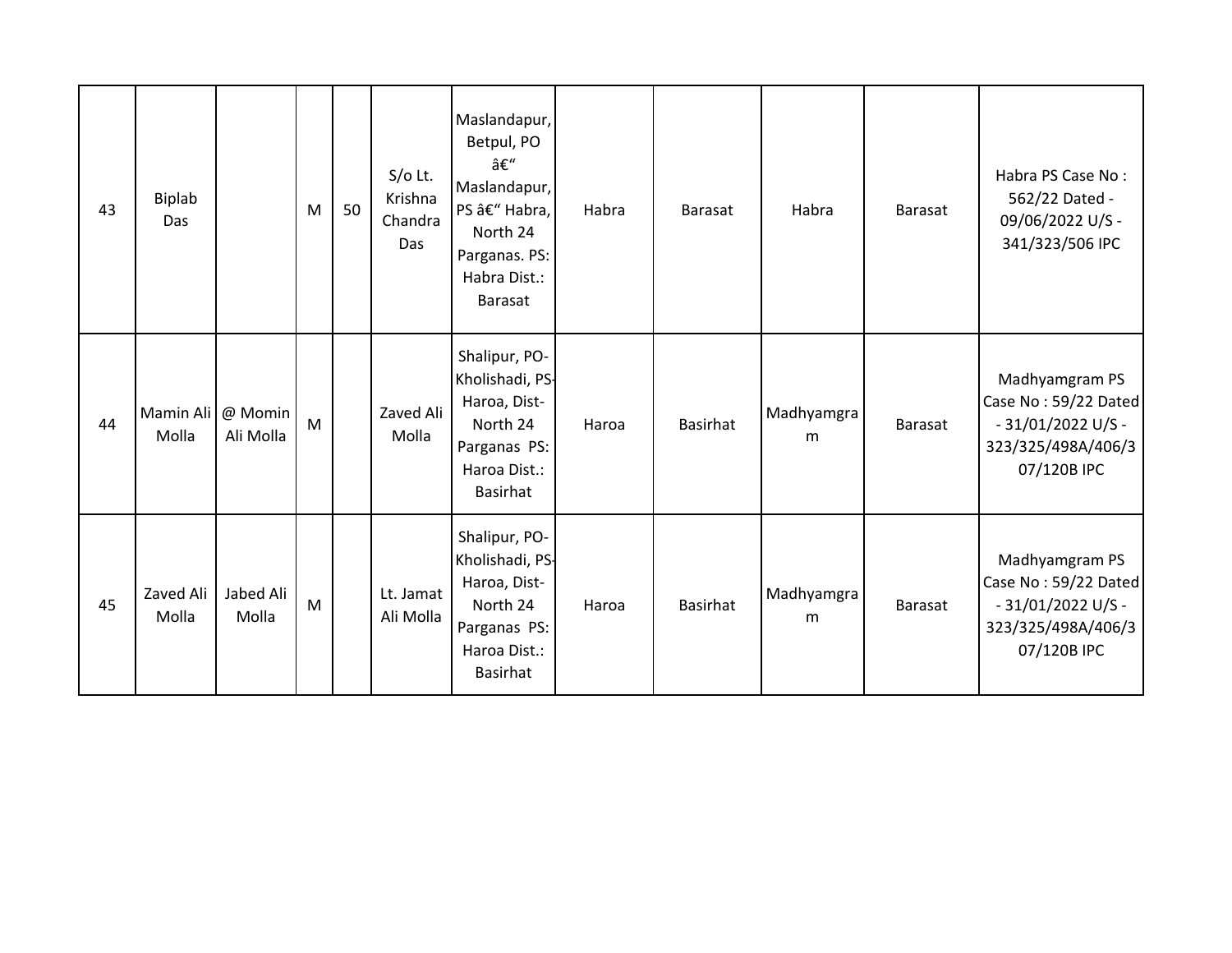| 46 | Jaggu<br>Sahani      | M | Lt. Kapil<br>Dev<br>Sahani   | New Quarter<br>587 H Block,<br>PS-Airport<br>PS: Airport<br>Dist.:<br>Bidhannagar<br>Police<br>Commissione<br>rate  | Airport | Bidhannagar<br>Police<br>Commissioner<br>ate | Baranagar | Barrackpore<br>Police<br>Commissionera<br>te | Baranagar PS Case No<br>: 329/22 Dated -<br>09/06/2022 U/S -<br>363/365/325/386/387<br>/34 IPC |
|----|----------------------|---|------------------------------|---------------------------------------------------------------------------------------------------------------------|---------|----------------------------------------------|-----------|----------------------------------------------|------------------------------------------------------------------------------------------------|
| 47 | <b>Binod</b><br>Shaw | M | Shambhu<br>Shaw              | New Quarter,<br>5/1 A Block,<br>PS-Airport<br>PS: Airport<br>Dist.:<br>Bidhannagar<br>Police<br>Commissione<br>rate | Airport | Bidhannagar<br>Police<br>Commissioner<br>ate | Baranagar | Barrackpore<br>Police<br>Commissionera<br>te | Baranagar PS Case No<br>: 329/22 Dated -<br>09/06/2022 U/S -<br>363/365/325/386/387<br>/34 IPC |
| 48 | Lalu<br>Sharma       | M | Lt. Ram<br>Prakash<br>Sharma | New Quarter<br>587 H Block,<br>PS-Airport PS:<br>Airport Dist.:<br>Bidhannagar<br>Police<br>Commissione<br>rate     | Airport | Bidhannagar<br>Police<br>Commissioner<br>ate | Baranagar | Barrackpore<br>Police<br>Commissionera<br>te | Baranagar PS Case No<br>: 329/22 Dated -<br>09/06/2022 U/S -<br>363/365/325/386/387<br>/34 IPC |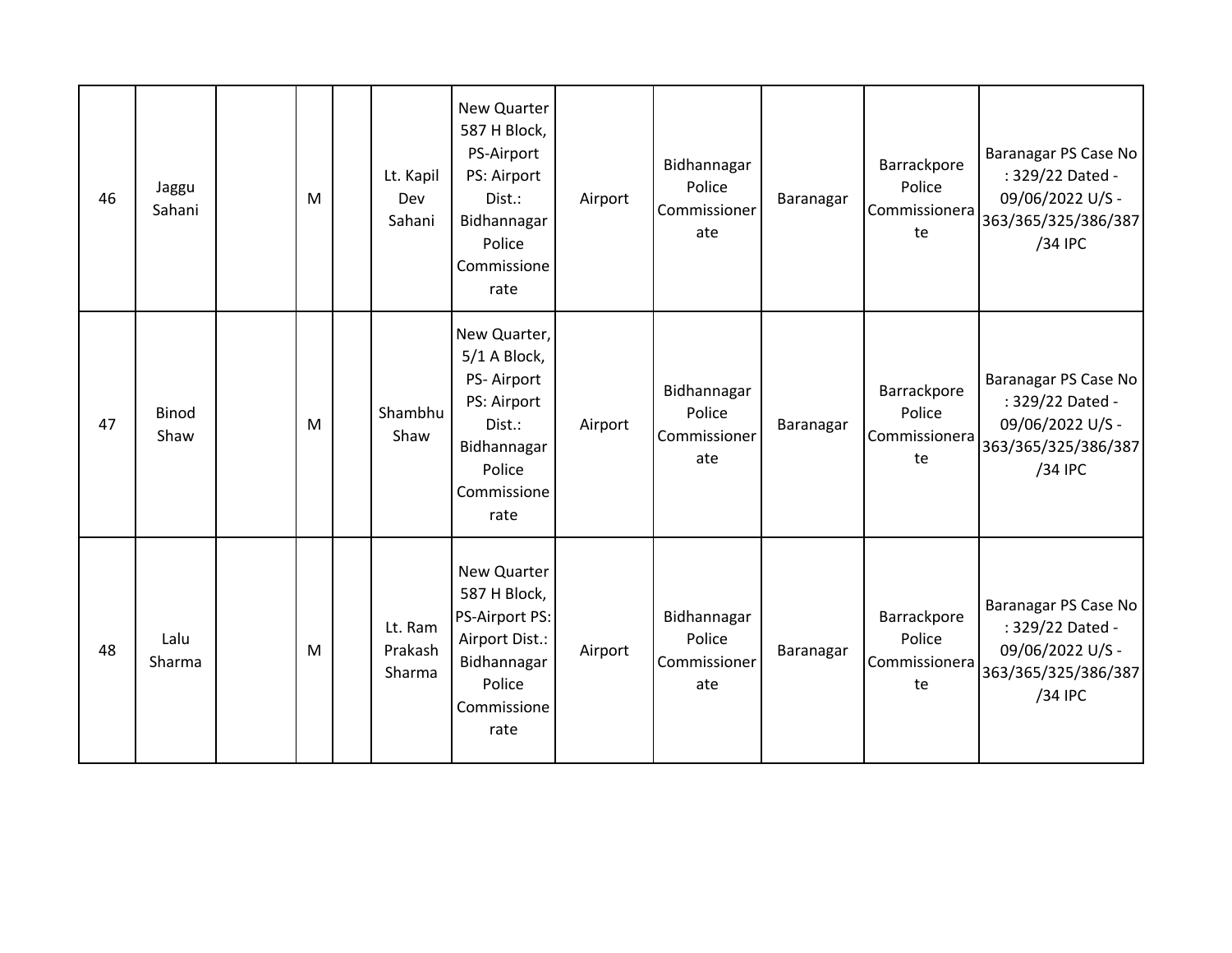| 49 | Ajit Sinha            |                 | M |    | Montu<br>Sinha          | 85 Chetla<br>Road, New<br>Alipore, Kol-<br>52 PS: Chetla<br>Dist.: Kolkata                                               | Chetla     | Kolkata                                      | Baranagar                  | Barrackpore<br>Police<br>Commissionera<br>te | Baranagar PS Case No<br>: 329/22 Dated -<br>09/06/2022 U/S -<br>363/365/325/386/387<br>/34 IPC                |
|----|-----------------------|-----------------|---|----|-------------------------|--------------------------------------------------------------------------------------------------------------------------|------------|----------------------------------------------|----------------------------|----------------------------------------------|---------------------------------------------------------------------------------------------------------------|
| 50 | Md<br>Mahatab<br>Alam | Mahtab<br>Shekh | M | 34 | Md Noor<br>Alam         |                                                                                                                          |            | <b>Basirhat</b>                              | Barrackpore<br>cyber crime | Barrackpore<br>Police<br>Commissionera<br>te | Barrackpore cyber<br>crime PS Case No:<br>14/22 Dated -<br>06/06/2022 U/S -<br>419/420/406/120B<br><b>IPC</b> |
| 51 | Ibrahim<br>Mondal     |                 | M | 54 | Lt. Usman<br>Mondal     | PS:<br>Basudebpur<br>Dist.:<br>Barrackpore<br>Police<br>Commissione<br>rate                                              | Basudebpur | Barrackpore<br>Police<br>Commissioner<br>ate | Basudebpur                 | Barrackpore<br>Police<br>Commissionera<br>te | <b>Basudebpur PS Case</b><br>No: 78/22 Dated -<br>05/06/2022 U/S -<br>307/326/34 IPC                          |
| 52 | Rahul<br>Halder       |                 |   | 24 | Lt. Ratan<br>Kr. Halder | Of Pratikbari<br>Bethuadouri<br>PS-<br>Nakasipara<br>PS:<br>Nishchinda<br>Dist.: Howrah<br>Police<br>Commissione<br>rate | Nishchinda | Howrah Police<br>Commissioner<br>ate         | Belghoria                  | Barrackpore<br>Police<br>Commissionera<br>te | Belghoria PS Case No:<br>145/22 Dated -<br>07/03/2022 U/S-379<br><b>IPC</b>                                   |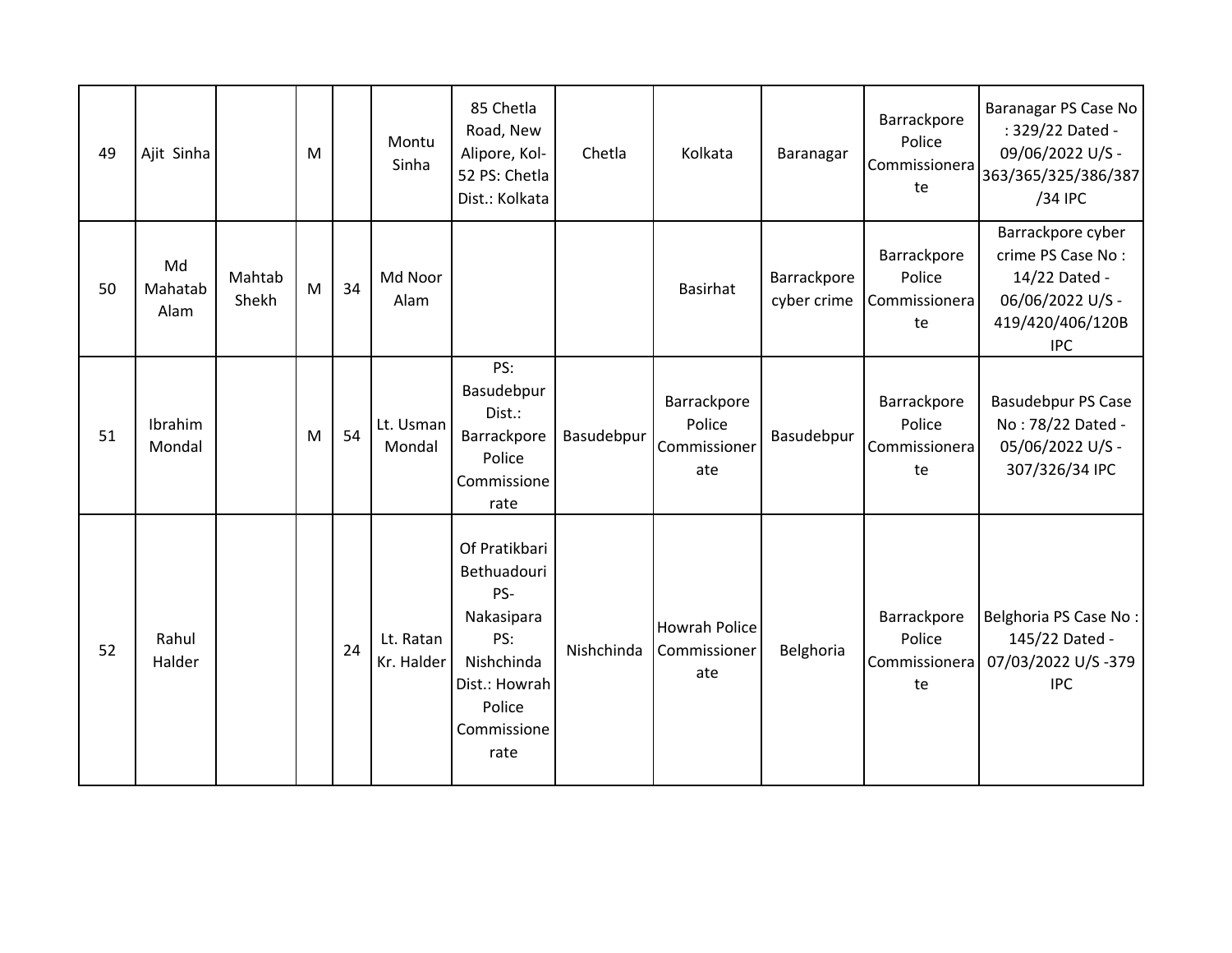| 53 | Ali Akbar              |   | 20 | Ali Shere                     | PS: Bhatpara<br>Dist.:<br>Barrackpore<br>Police<br>Commissione<br>rate                                                                                        | Bhatpara | Barrackpore<br>Police<br>Commissioner<br>ate | Bhatpara | Barrackpore<br>Police<br>Commissionera<br>te | Bhatpara PS Case No:<br>427/22 Dated -<br>09/06/2022 U/S-25<br>Arms Act, 1959                |
|----|------------------------|---|----|-------------------------------|---------------------------------------------------------------------------------------------------------------------------------------------------------------|----------|----------------------------------------------|----------|----------------------------------------------|----------------------------------------------------------------------------------------------|
| 54 | Md Iqbal<br>Qureshi    | M | 36 | Lt. Md.<br>Suleman<br>Qureshi | Subodh Roy<br>Sarani, PO-<br>Kanchrapara,<br>PS-Bizpore,<br>Dist-North<br>24 Parganas<br>PS: Bizpur<br>Dist.:<br>Barrackpore<br>Police<br>Commissione<br>rate | Bizpur   | Barrackpore<br>Police<br>Commissioner<br>ate | Bizpur   | Barrackpore<br>Police<br>Commissionera<br>te | Bizpur PS Case No:<br>256/22 Dated -<br>09/06/2022 U/S -<br>341/323/506/427/34<br><b>IPC</b> |
| 55 | Nijamuddi<br>n Qureshi | M | 20 | Kamarudd<br>in Qureshi        | Subodh Roy<br>Sarani, PO-<br>Kanchrapara,<br>PS-Bizpore,<br>Dist-North<br>24 Parganas<br>PS: Bizpur<br>Dist.:<br>Barrackpore<br>Police<br>Commissione<br>rate | Bizpur   | Barrackpore<br>Police<br>Commissioner<br>ate | Bizpur   | Barrackpore<br>Police<br>Commissionera<br>te | Bizpur PS Case No:<br>256/22 Dated -<br>09/06/2022 U/S -<br>341/323/506/427/34<br><b>IPC</b> |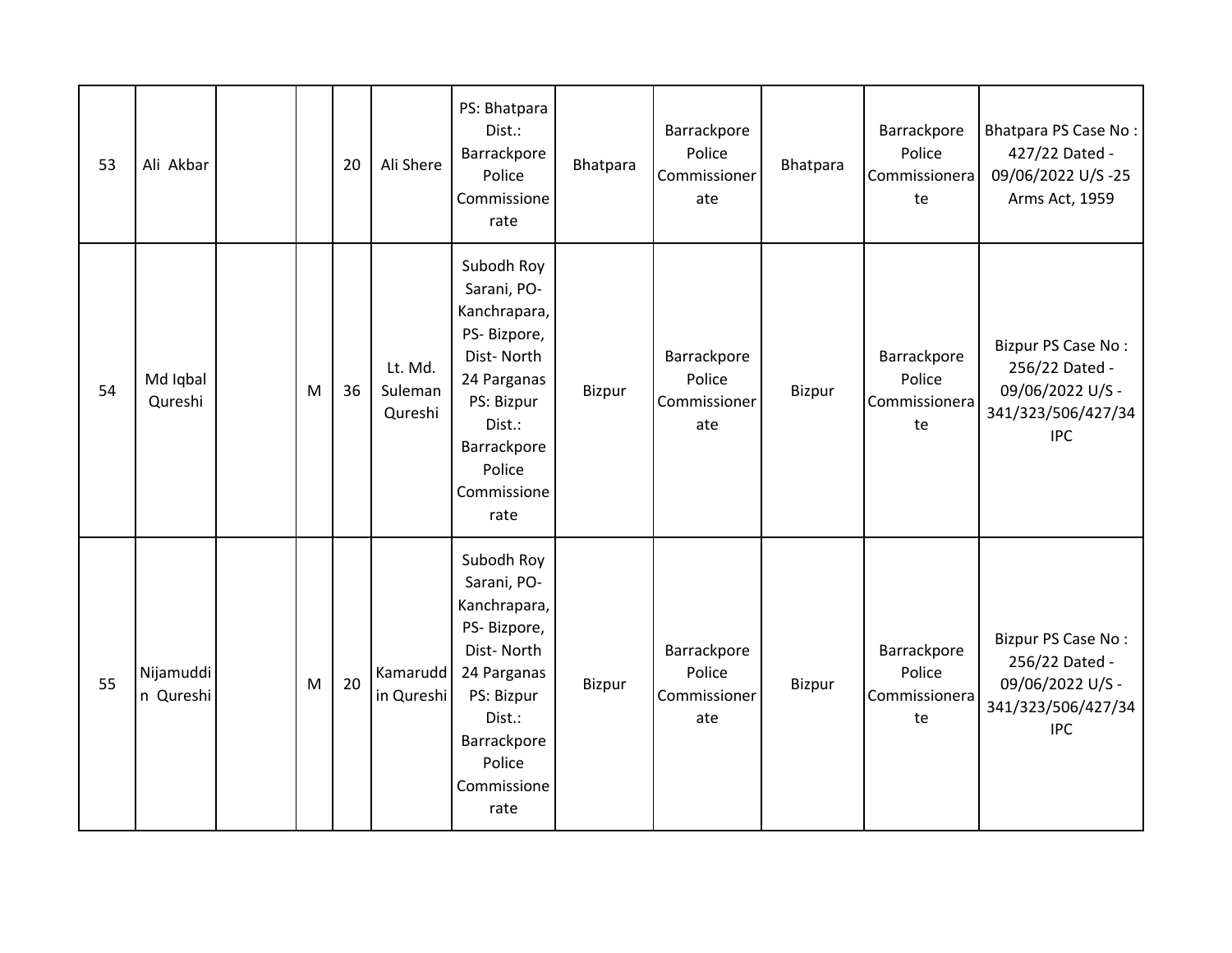| 56 | Jay Shaw                | M | 34 | Late Kanai<br>Shaw | 26. Subodh<br>Roy Sarani,<br>PO-<br>Kanchrapara,<br>PS-Bizpore,<br>Dist-North<br>24 Parganas<br>PS: Bizpur<br>Dist.:<br>Barrackpore<br>Police<br>Commissione<br>rate | Bizpur   | Barrackpore<br>Police<br>Commissioner<br>ate | Bizpur   | Barrackpore<br>Police<br>Commissionera<br>te | Bizpur PS Case No:<br>257/22 Dated -<br>09/06/2022 U/S -<br>341/323/506/427/34<br><b>IPC</b>                                                                         |
|----|-------------------------|---|----|--------------------|----------------------------------------------------------------------------------------------------------------------------------------------------------------------|----------|----------------------------------------------|----------|----------------------------------------------|----------------------------------------------------------------------------------------------------------------------------------------------------------------------|
| 57 | Sumangal<br><b>Bose</b> |   |    | $\mathsf{S}$       | PS: Baruipur<br>Dist.:<br>Baruipur<br>Police District                                                                                                                | Baruipur | Baruipur<br><b>Police District</b>           | Baruipur | <b>Baruipur Police</b><br>District           | Baruipur PS Case No:<br>1019/22 Dated -<br>09/06/2022 U/S -<br>447/427/325/307 IPC<br>& 24 Maintenance<br>and Welfare of<br>Parents and Senior<br>Citizens Act, 2007 |
| 58 | Sadia<br>Sardar         | F |    | Asmat              | Harbhangi, PS-<br>Basanti, Dist-<br>South 24 Pgs<br>PS: Basanti<br>Dist.:<br>Baruipur<br><b>Police District</b>                                                      | Basanti  | Baruipur<br><b>Police District</b>           | Basanti  | <b>Baruipur Police</b><br>District           | Basanti PS Case No:<br>405/22 Dated -<br>04/06/2022 U/S -<br>302/201/34/120B IPC                                                                                     |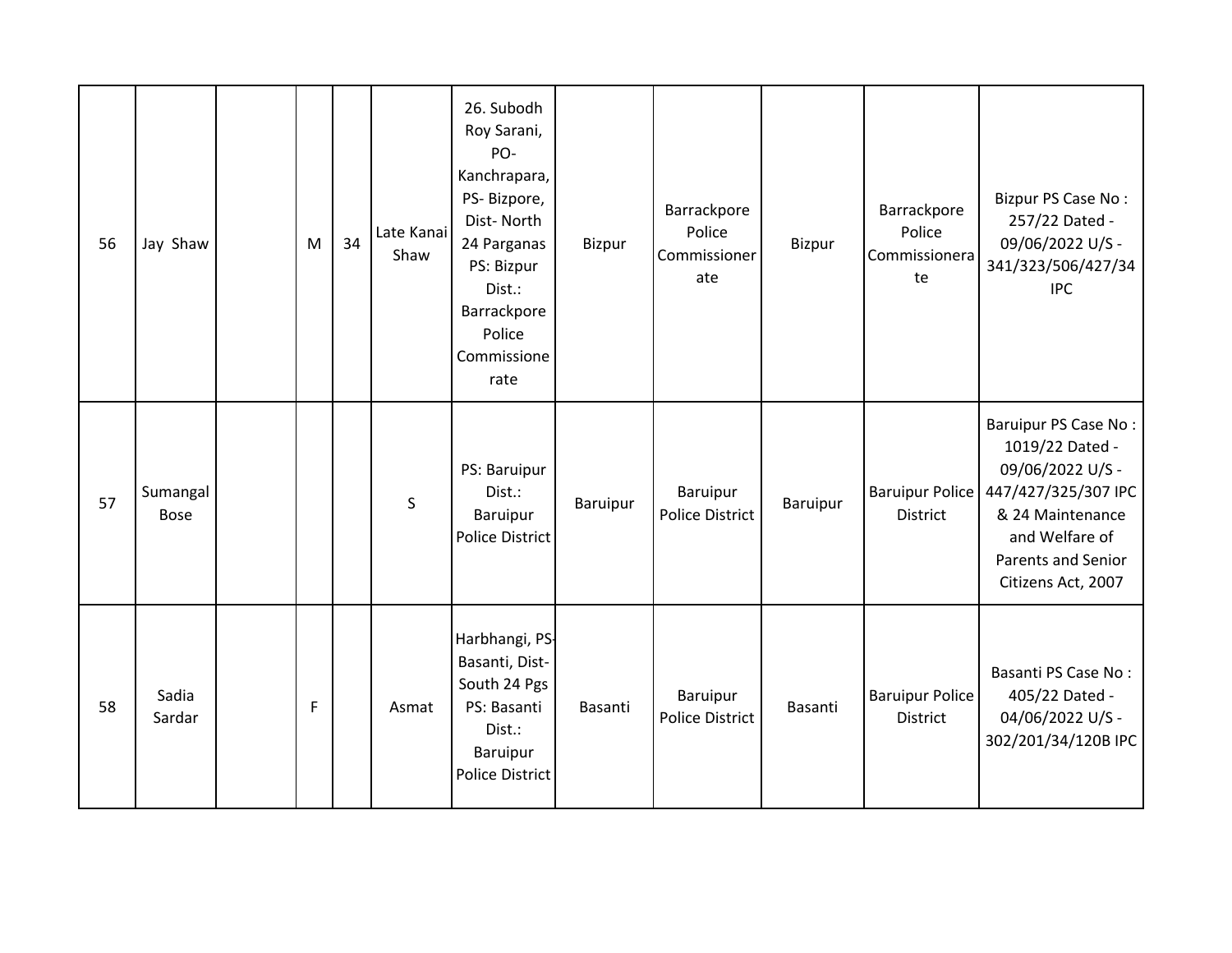| 59 | Khadija                | Sekh          | F |    | Lt. Jubbar                             | Kalibari, PS-<br>Jibantala. Dist-<br>South 24 Pgs<br>PS: Basanti<br>Dist.:<br>Baruipur<br><b>Police District</b> | Basanti | Baruipur<br>Police District | Basanti | <b>Baruipur Police</b><br><b>District</b> | Basanti PS Case No:<br>405/22 Dated -<br>04/06/2022 U/S -<br>302/201/34/120B IPC |
|----|------------------------|---------------|---|----|----------------------------------------|------------------------------------------------------------------------------------------------------------------|---------|-----------------------------|---------|-------------------------------------------|----------------------------------------------------------------------------------|
| 60 | Nijam Ali<br>Gazi      | Nizam<br>Gazi | M | 26 | Mahamm<br>ad Gazi @<br>Mahabot<br>Gazi | Chandipur, PS-<br>Bhangore,<br>South 24 Pgs<br>PS: Bhangar<br>Dist.:<br>Baruipur<br><b>Police District</b>       | Bhangar | Baruipur<br>Police District | Bhangar | <b>Baruipur Police</b><br><b>District</b> | Bhangar PS Case No:<br>356/22 Dated -<br>08/06/2022 U/S-306<br><b>IPC</b>        |
| 61 | Ajaharudd<br>in Ansary |               | M | 22 | Samsuddi<br>n Ansary                   | Situri, PS-<br>Bhangore,<br>South 24 Pgs<br>PS: Bhangar<br>Dist.:<br>Baruipur<br><b>Police District</b>          | Bhangar | Baruipur<br>Police District | Bhangar | <b>Baruipur Police</b><br>District        | Bhangar PS Case No:<br>329/22 Dated -<br>01/06/2022 U/S -<br>363/365 IPC         |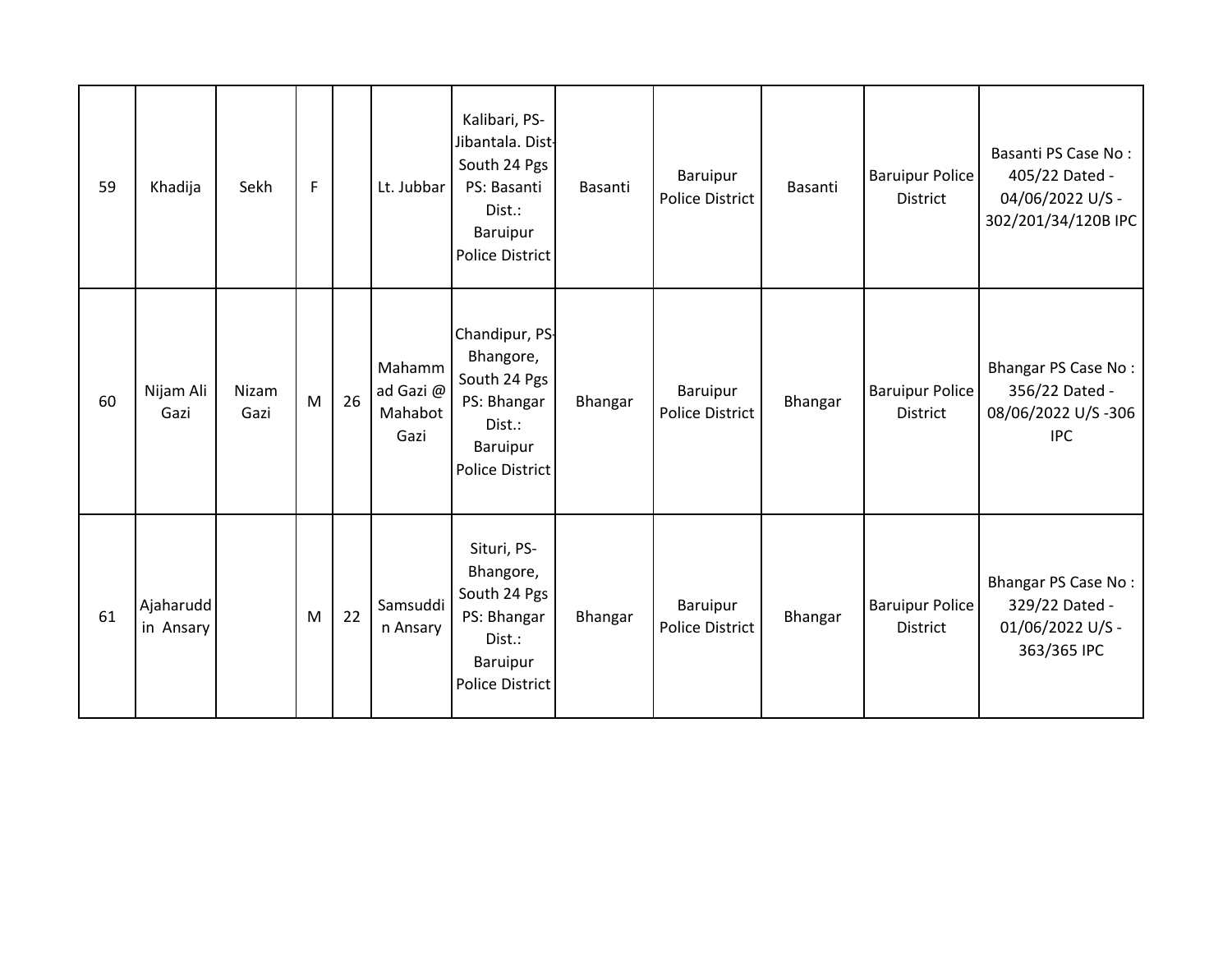| 62 | Samim<br>Tarafdar          |      | M | 20 | Sabir<br>Tarafdar      | Vill-Uttar<br>angadberia<br>$PO_$<br>Tangrakhali<br>PS- Canning<br>South 24<br>Parganas PS:<br>Canning Dist.:<br>Baruipur<br><b>Police District</b> | Canning | Baruipur<br><b>Police District</b> | Canning | <b>Baruipur Police</b><br><b>District</b> | Canning PS Case No:<br>222/22 Dated -<br>08/06/2022 U/S -<br>354D/509 IPC & 12<br>The Protection of<br>children from sexual<br>offences Act, 2012<br>(POCSO) |
|----|----------------------------|------|---|----|------------------------|-----------------------------------------------------------------------------------------------------------------------------------------------------|---------|------------------------------------|---------|-------------------------------------------|--------------------------------------------------------------------------------------------------------------------------------------------------------------|
| 63 | Abdul<br>Matin<br>Tarafdar | Mati | M | 24 | Sabir<br>Tarafdar      | Vill-Uttar<br>angadberia<br>PO_<br>Tangrakhali<br>PS- Canning<br>South 24<br>Parganas PS:<br>Canning Dist.:<br>Baruipur<br><b>Police District</b>   | Canning | Baruipur<br>Police District        | Canning | <b>Baruipur Police</b><br><b>District</b> | Canning PS Case No:<br>222/22 Dated -<br>08/06/2022 U/S -<br>354D/509 IPC & 12<br>The Protection of<br>children from sexual<br>offences Act, 2012<br>(POCSO) |
| 64 | Biplab<br>Naskar           |      | M |    | <b>Badal</b><br>Naskar | 36 No<br>Mandaler Lat,<br>PS Kultali,<br>South 24 Pgs<br>PS: Kultali<br>Dist.:<br>Baruipur<br><b>Police District</b>                                | Kultali | Baruipur<br>Police District        | Kultali | <b>Baruipur Police</b><br>District        | Kultali PS Case No:<br>354/22 Dated -<br>08/06/2022 U/S -<br>363/365 IPC                                                                                     |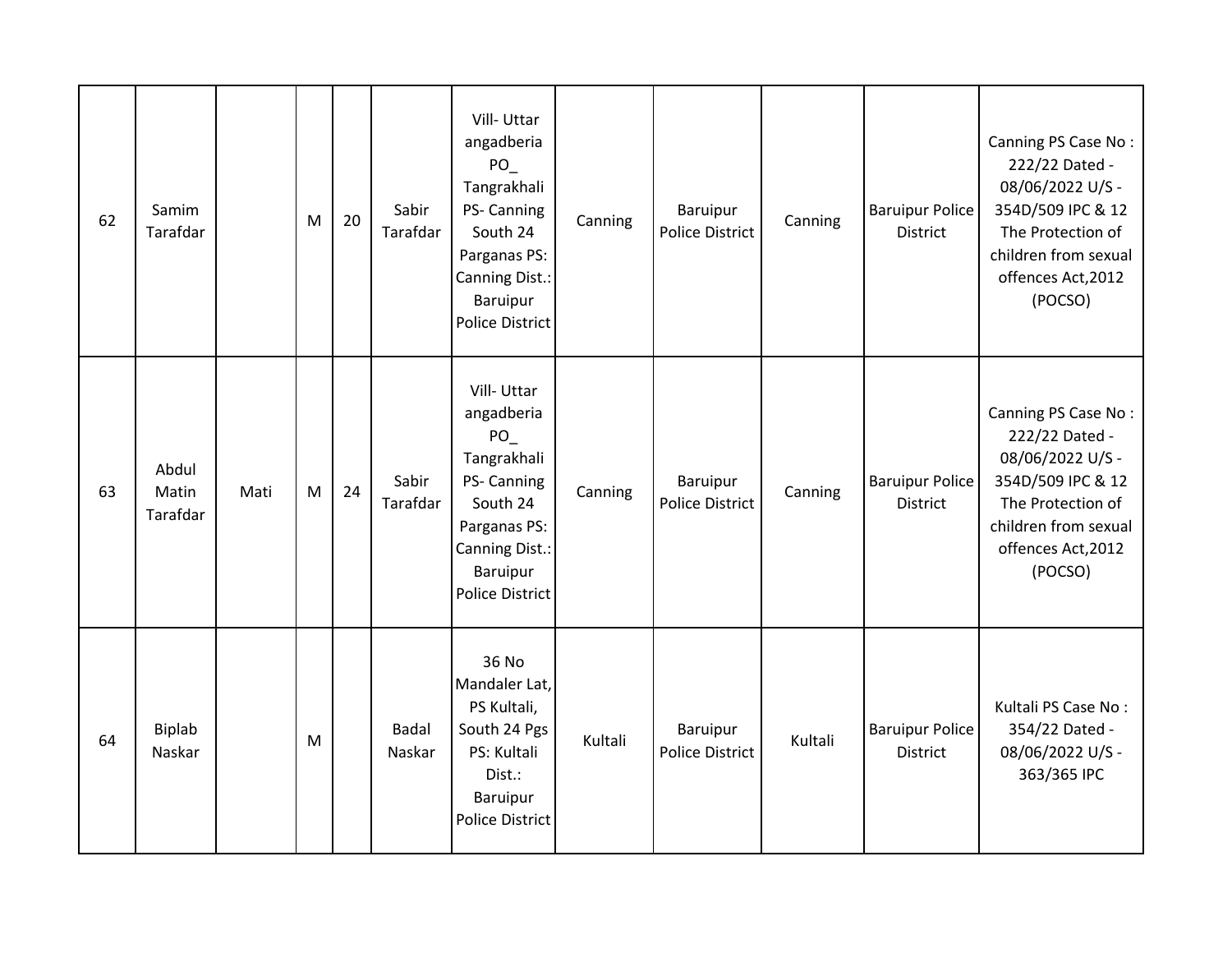| 65 | Samir<br>Haldar   | M | 36 | $S/O$ .<br>Srikanta<br>Halder         | <b>BH-107, Nona</b><br>Danga Purba<br>Diganta<br>Abasan PS<br>Anandapur<br>Kol-105 PS:<br>Anandapur<br>Dist.: Kolkata                                  | Anandapur | Kolkata                     | Narendrapur | <b>Baruipur Police</b><br>District | Narendrapur PS Case<br>No: 523/22 Dated -<br>22/05/2022 U/S -379<br><b>IPC</b> |
|----|-------------------|---|----|---------------------------------------|--------------------------------------------------------------------------------------------------------------------------------------------------------|-----------|-----------------------------|-------------|------------------------------------|--------------------------------------------------------------------------------|
| 66 | Saharul<br>Mondal | M | 34 | $S/O$ .<br>Akbar<br>Mondal @<br>Bhonu | Dakshin<br>Polghat<br>School Math<br>Jagaddal, PS<br>Sonarpur,<br>South 24<br>Parganas PS:<br>Sonarpur<br>Dist.:<br>Baruipur<br><b>Police District</b> | Sonarpur  | Baruipur<br>Police District | Sonarpur    | <b>Baruipur Police</b><br>District | Sonarpur PS Case No:<br>644/22 Dated -<br>09/06/2022 U/S -<br>326/307 IPC      |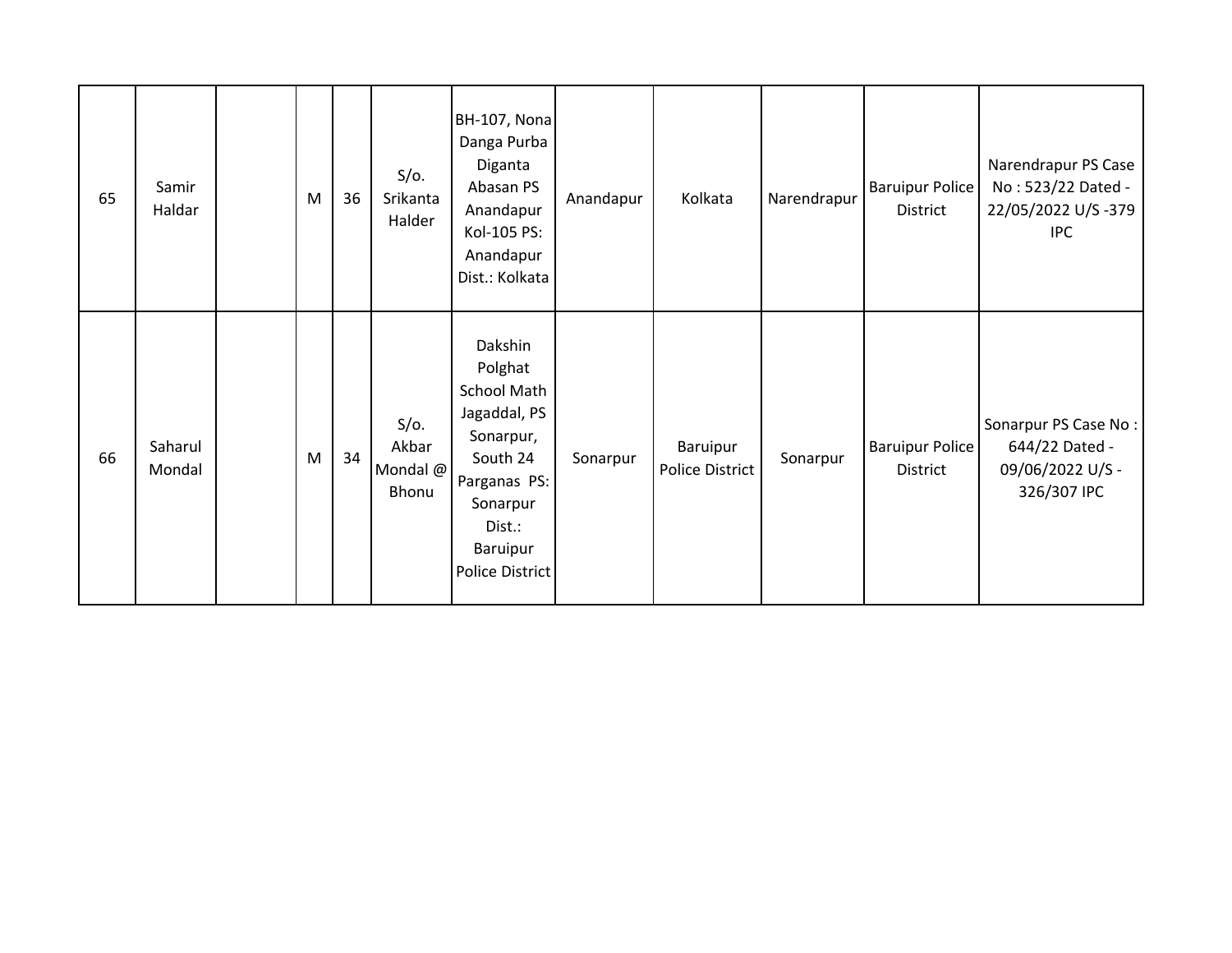| 67 | <b>Bimal Das</b>  | M | 58 | $S/O$ . Lt.<br>Gopal Ch.<br>Das | N.S.C Bose<br>Road, PO_<br>Malancha<br>Mahinagar,<br>PS Sonarpur,<br>South 24<br>Parganas PS:<br>Sonarpur<br>Dist.:<br>Baruipur<br><b>Police District</b> | Sonarpur | Baruipur<br>Police District | Sonarpur     | <b>Baruipur Police</b><br><b>District</b> | Sonarpur PS Case No:<br>643/22 Dated -<br>09/06/2022 U/S -<br>498A/325 IPC             |
|----|-------------------|---|----|---------------------------------|-----------------------------------------------------------------------------------------------------------------------------------------------------------|----------|-----------------------------|--------------|-------------------------------------------|----------------------------------------------------------------------------------------|
| 68 | Ajarul<br>Molla   | M | 36 | Fakir Ali<br>Molla              | Vill-<br>Kazipara, Kari<br>garpara PS-<br>Barasat, Dist-<br>North 24<br>Parganas. PS:<br><b>Barasat Dist.:</b><br>Barasat                                 | Barasat  | <b>Barasat</b>              | <b>MATIA</b> | <b>Basirhat</b>                           | <b>MATIA PS Case No:</b><br>207/22 Dated -<br>01/06/2022 U/S -<br>279/304A IPC         |
| 69 | Bhaskar<br>Sarkar | M | 38 | $S/O-$<br>Lt.dipak<br>Sarkar    | PS: Minakhan<br>Dist.: Basirhat                                                                                                                           | Minakhan | Basirhat                    | Minakhan     | Basirhat                                  | Minakhan PS Case No<br>: 121/22 Dated -<br>23/05/2022 U/S -<br>379/411/413/414 IPC     |
| 70 | Santanu<br>Das    | M |    | Parikhit<br>Das                 | PS: Nazat<br>Dist.: Basirhat                                                                                                                              | Nazat    | Basirhat                    | Nazat        | Basirhat                                  | Nazat PS Case No:<br>161/22 Dated -<br>09/06/2022 U/S-46<br>Bengal Excise Act,<br>1909 |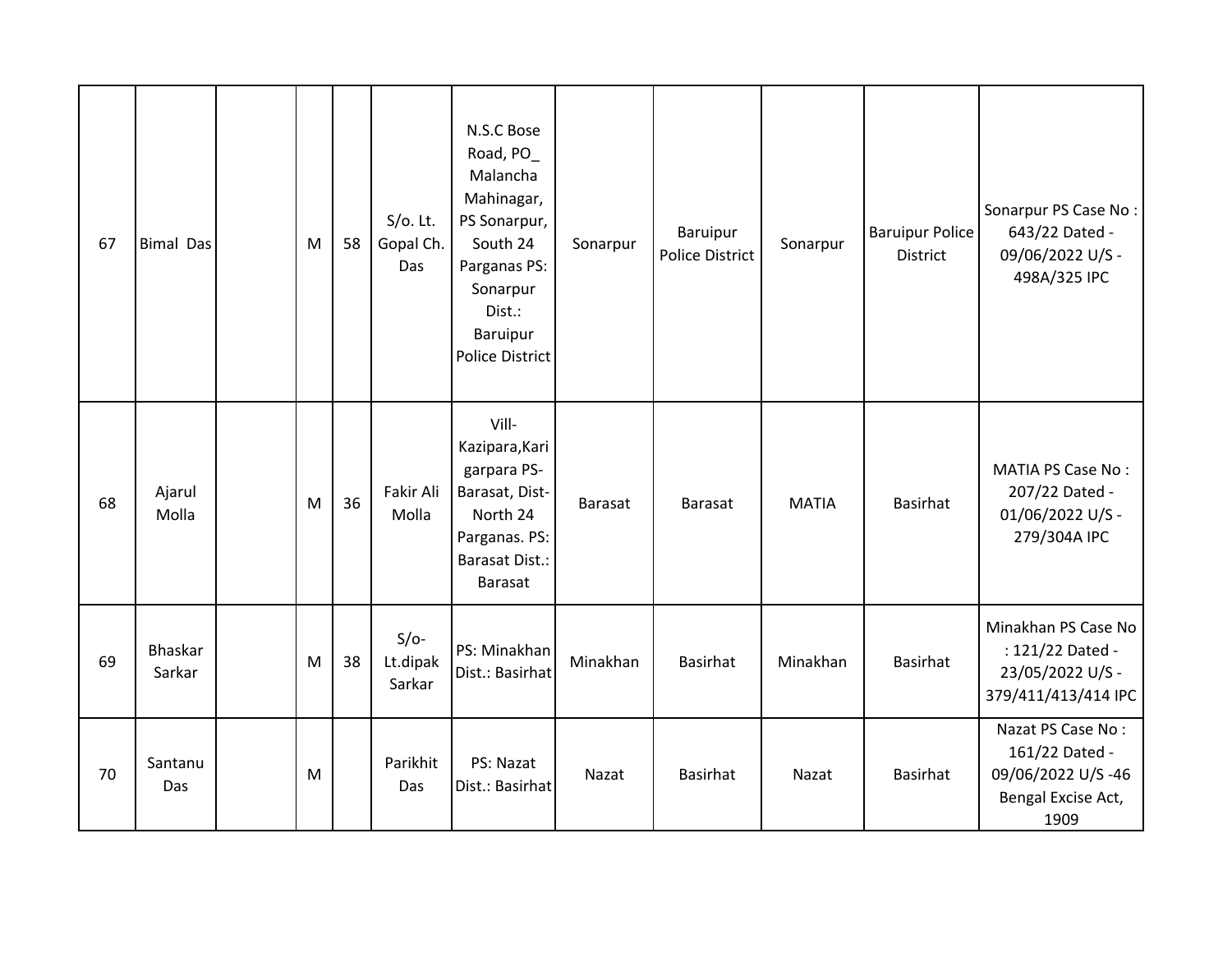| 71 | Mritunjay<br>Karmakar          |   |    | Lt Dhiren                  | PS: Nazat<br>Karmakar   Dist.: Basirhat                                                                                 | Nazat                       | Basirhat                                     | Nazat                      | Basirhat                                     | Nazat PS Case No:<br>161/22 Dated -<br>09/06/2022 U/S-46<br>Bengal Excise Act,<br>1909                            |
|----|--------------------------------|---|----|----------------------------|-------------------------------------------------------------------------------------------------------------------------|-----------------------------|----------------------------------------------|----------------------------|----------------------------------------------|-------------------------------------------------------------------------------------------------------------------|
| 72 | Sukumar<br>Sardar              | M | 48 | Lt.<br>Bhagirath<br>Sardar | PS:<br>Dist.: Basirhat                                                                                                  | Sandeshkhali Sandeshkhali   | Basirhat                                     | Sandeshkhali               | Basirhat                                     | Sandeshkhali PS Case<br>No: 103/22 Dated -<br>08/06/2022 U/S -<br>448/376/506 IPC                                 |
| 73 | Shimul<br>Sardar               | M | 30 | Rampada<br>Sardar          | PS:<br>Dist.: Basirhat                                                                                                  | Swarupnagar Swarupnagar     | Basirhat                                     | Swarupnagar                | Basirhat                                     | Swarupnagar PS Case<br>No: 596/22 Dated -<br>09/06/2022 U/S-14<br>Foreigners Act, 1946Â                           |
| 74 | <b>Rick</b><br>Kumar<br>Mondal |   | 29 | Ranjit<br>Mondal           | AA-174,<br>SaltLake City,<br>Sector-1PS:<br>Bidhannagar<br>north Dist.:<br>Bidhannagar<br>Police<br>Commissione<br>rate | <b>Bidhannagar</b><br>north | Bidhannagar<br>Police<br>Commissioner<br>ate | Bidhannagar<br>cyber crime | Bidhannagar<br>Police<br>Commissionera<br>te | Bidhannagar cyber<br>crime PS Case No:<br>78/22 Dated -<br>17/05/2022 U/S -<br>419/420/468/471/120<br><b>BIPC</b> |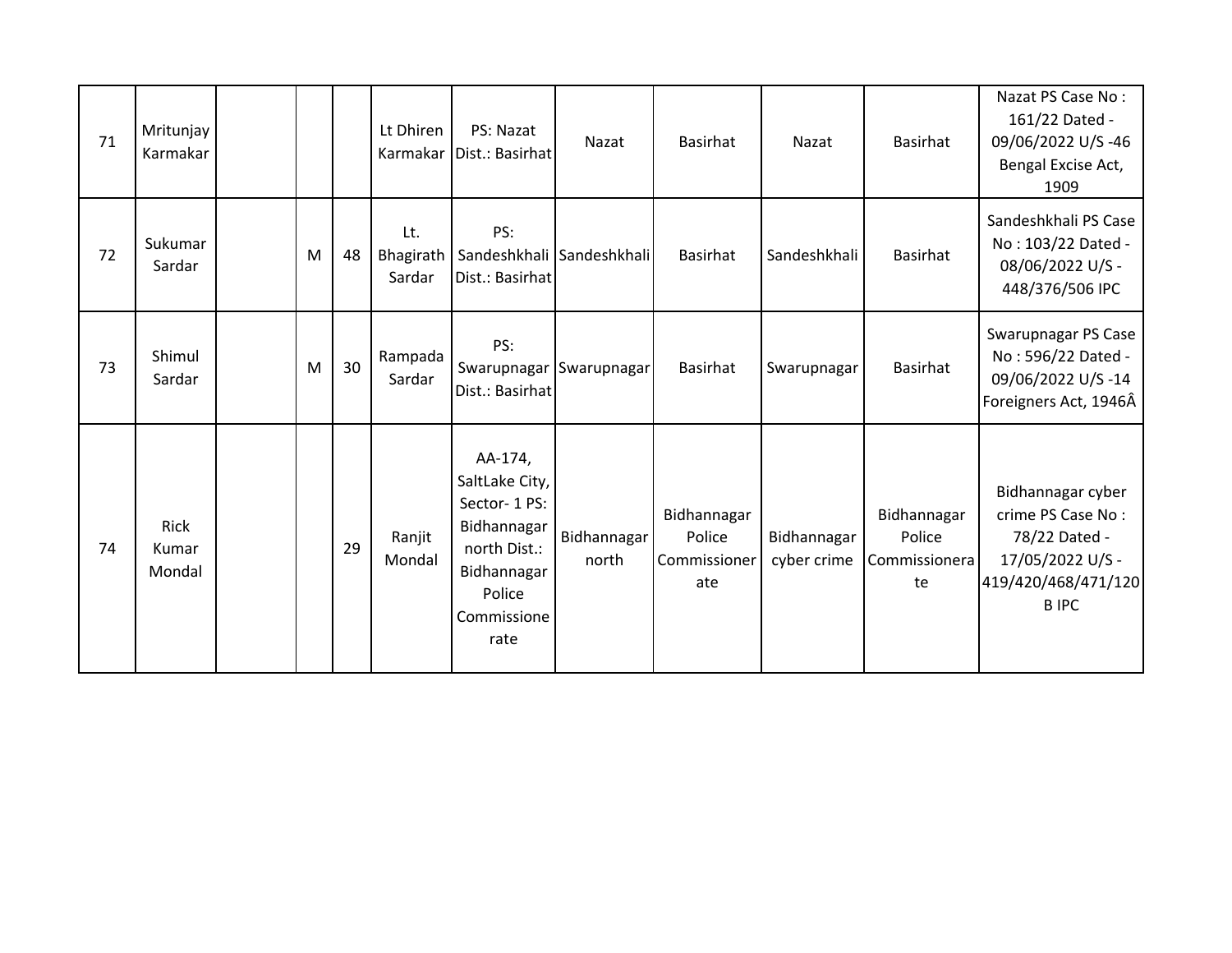| 75 | Sanu<br>Mondal      |  | 27 | Susanta<br>Mondal  | BD-15,<br>Samarpally,<br>Kestopur, PS-<br>Baguihati,<br>Kolkata-<br>700102 PS:<br>Baguiati Dist.:<br>Bidhannagar<br>Police<br>Commissione<br>rate | Baguiati | Bidhannagar<br>Police<br>Commissioner<br>ate | Bidhannagar<br>cyber crime | Bidhannagar<br>Police<br>Commissionera<br>te | Bidhannagar cyber<br>crime PS Case No:<br>78/22 Dated -<br>17/05/2022 U/S -<br>419/420/468/471/120<br><b>BIPC</b> |
|----|---------------------|--|----|--------------------|---------------------------------------------------------------------------------------------------------------------------------------------------|----------|----------------------------------------------|----------------------------|----------------------------------------------|-------------------------------------------------------------------------------------------------------------------|
| 76 | Biswajit<br>Debnath |  | 25 | Sribash<br>Debnath | 16ft<br>Kestopur,<br>Ghanapati<br>Park, Kolkata-<br>700102 PS:<br>Baguiati Dist.:<br>Bidhannagar<br>Police<br>Commissione<br>rate                 | Baguiati | Bidhannagar<br>Police<br>Commissioner<br>ate | Bidhannagar<br>cyber crime | Bidhannagar<br>Police<br>Commissionera<br>te | Bidhannagar cyber<br>crime PS Case No:<br>78/22 Dated -<br>17/05/2022 U/S -<br>419/420/468/471/120<br><b>BIPC</b> |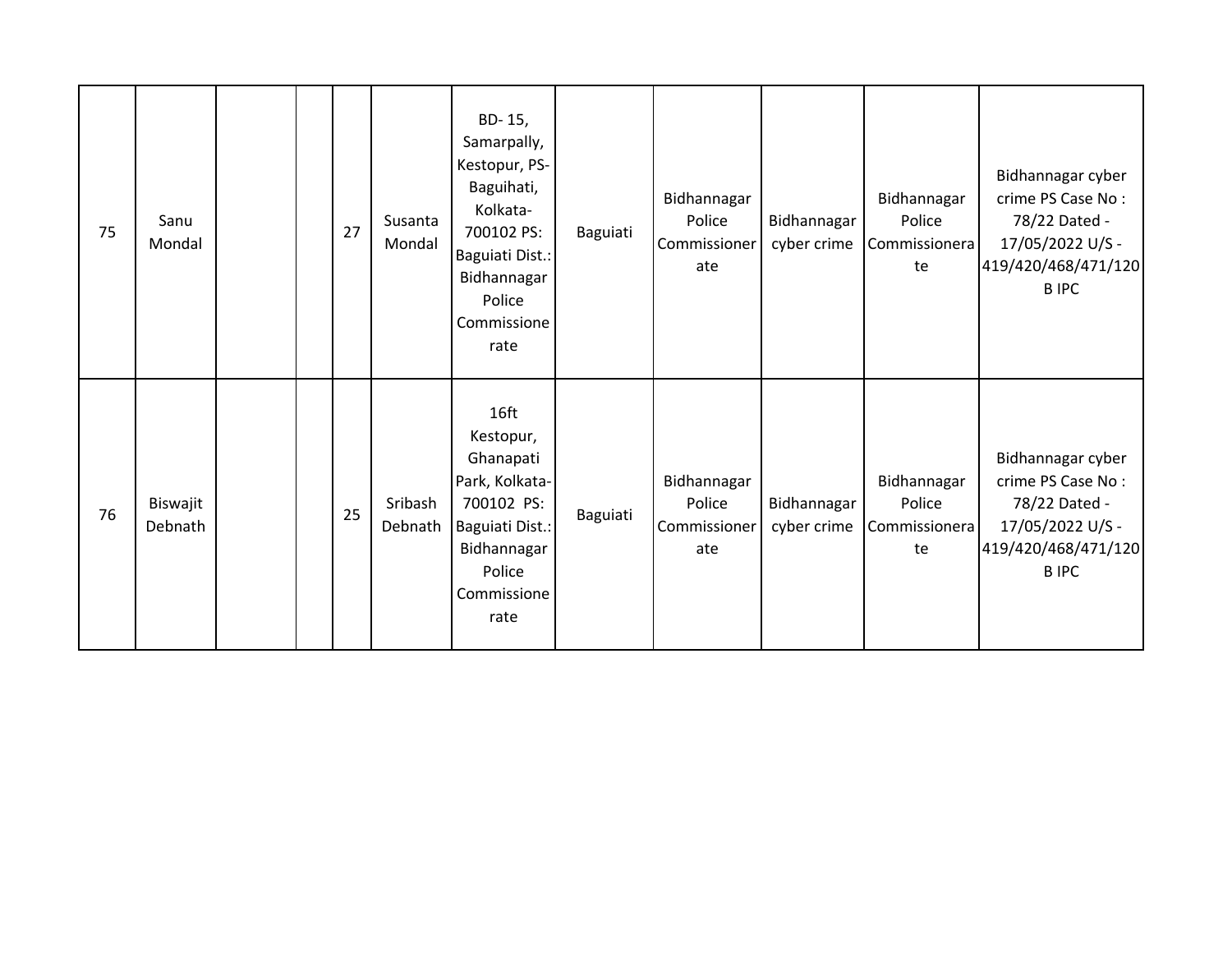| 77 | Joy<br>Maharana        |  | 32 | Bijay<br>Maharana | Kestopur,<br>Ghoshpara,<br>Hidco<br>Abashik, B 9-<br>15 Tarulia,<br>Jhilpar, PS-<br>Baguiati,<br>Kolkata-<br>700102 PS:<br>Baguiati Dist.:<br>Bidhannagar<br>Police<br>Commissione<br>rate | Baguiati  | Bidhannagar<br>Police<br>Commissioner<br>ate | Bidhannagar<br>cyber crime | Bidhannagar<br>Police<br>Commissionera<br>te | Bidhannagar cyber<br>crime PS Case No:<br>78/22 Dated -<br>17/05/2022 U/S -<br>419/420/468/471/120<br><b>BIPC</b> |
|----|------------------------|--|----|-------------------|--------------------------------------------------------------------------------------------------------------------------------------------------------------------------------------------|-----------|----------------------------------------------|----------------------------|----------------------------------------------|-------------------------------------------------------------------------------------------------------------------|
| 78 | Sumit<br>Kumar<br>Shaw |  | 21 | Sanjay<br>Shaw    | 110/B<br>Dhakhindari<br>Road, PS-<br>Lake Town,<br>Kolkata-<br>700048 PS:<br>Lake town<br>Dist.:<br>Bidhannagar<br>Police<br>Commissione<br>rate                                           | Lake town | Bidhannagar<br>Police<br>Commissioner<br>ate | Bidhannagar<br>cyber crime | Bidhannagar<br>Police<br>Commissionera<br>te | Bidhannagar cyber<br>crime PS Case No:<br>78/22 Dated -<br>17/05/2022 U/S -<br>419/420/468/471/120<br><b>BIPC</b> |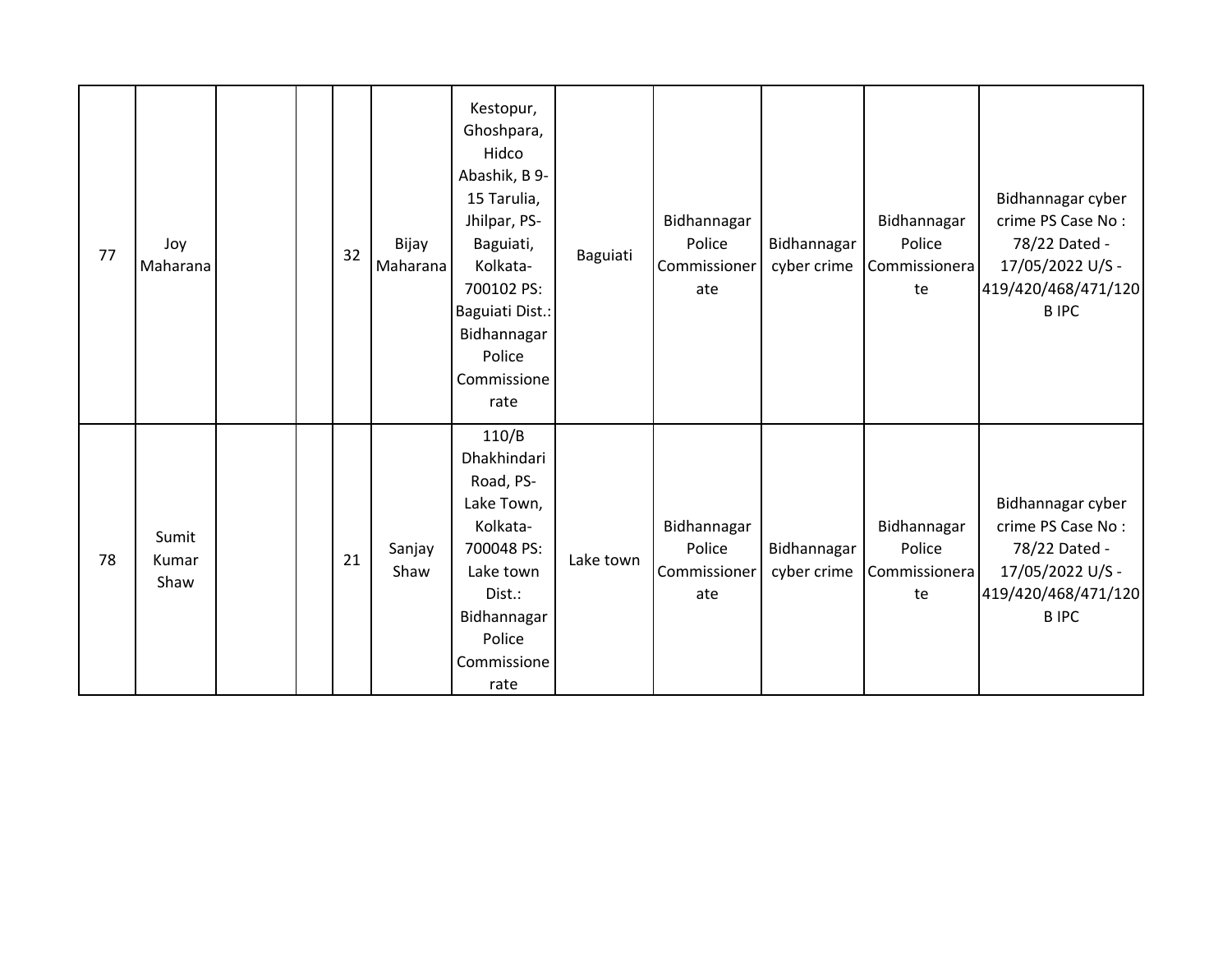| 79 | Chayan<br>Nag          |  | 24 | Lt. Kalyan<br>Nag | 185/2<br>Maharaja<br>Nanda Kumar<br>Road, PS-<br>Baranagar,<br>Kol-700036<br>PS: Baranagar<br>Dist.:<br>Barrackpore<br>Police<br>Commissione<br>rate | Baranagar  | Barrackpore<br>Police<br>Commissioner<br>ate | Bidhannagar<br>cyber crime | Bidhannagar<br>Police<br>Commissionera<br>te | Bidhannagar cyber<br>crime PS Case No:<br>78/22 Dated -<br>17/05/2022 U/S -<br>419/420/468/471/120<br><b>BIPC</b> |
|----|------------------------|--|----|-------------------|------------------------------------------------------------------------------------------------------------------------------------------------------|------------|----------------------------------------------|----------------------------|----------------------------------------------|-------------------------------------------------------------------------------------------------------------------|
| 80 | Rahul<br>Kumar<br>Shaw |  | 23 | Sanjay<br>Shaw    | 174, 5B MM<br>Road, PS-<br>Phoolbagan,<br>Kol-700054<br>PS:<br>Phoolbagan<br>Dist.: Kolkata                                                          | Phoolbagan | Kolkata                                      | Bidhannagar<br>cyber crime | Bidhannagar<br>Police<br>Commissionera<br>te | Bidhannagar cyber<br>crime PS Case No:<br>78/22 Dated -<br>17/05/2022 U/S -<br>419/420/468/471/120<br><b>BIPC</b> |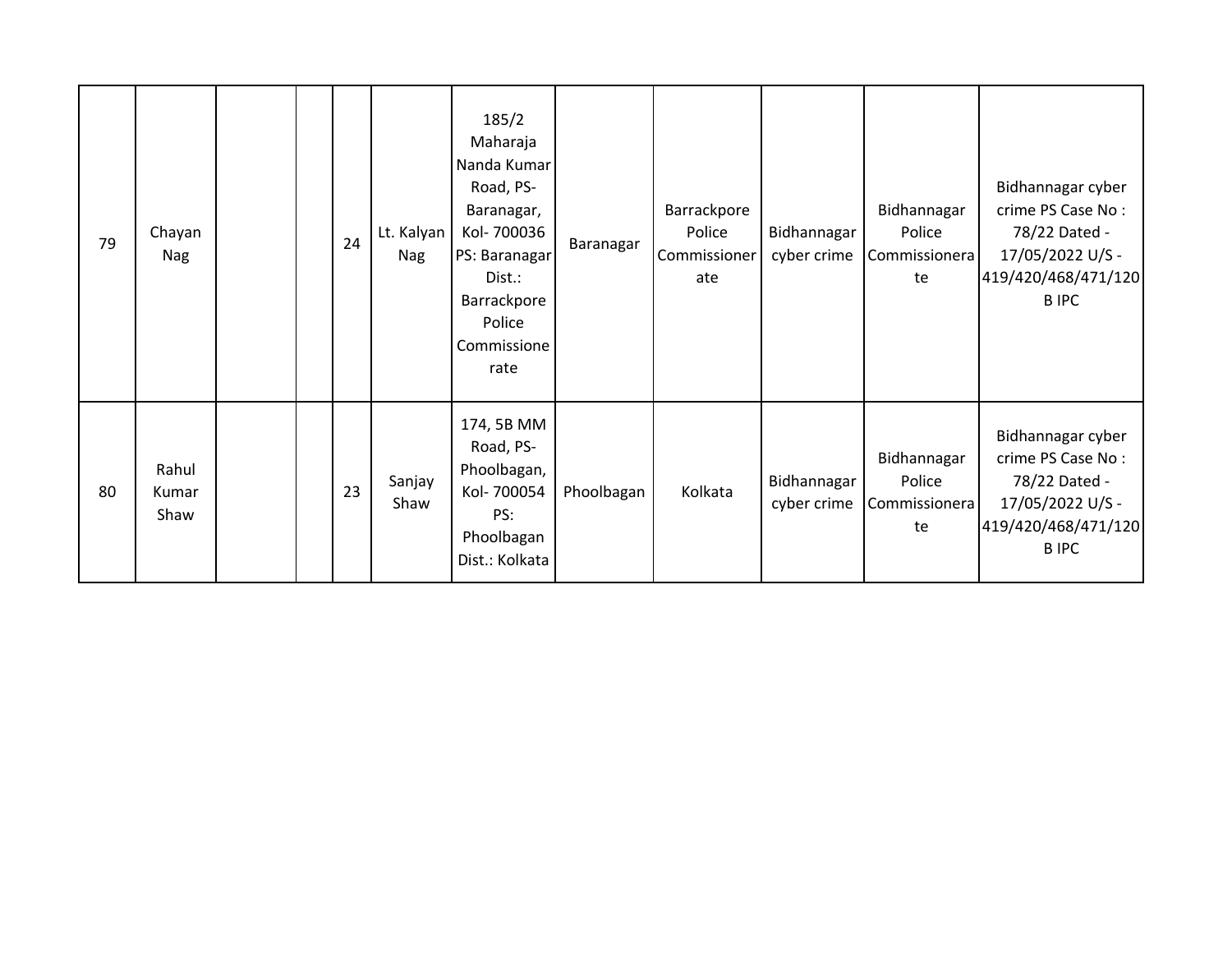| 81 | Main Ali       | M | 30 | Mansur<br>Ali         | Bhaturia, PO-<br>Matiagacha,<br>PS-Rajarhat,<br>Dist. - North<br>24 Parganas<br>PS: Rajarhat<br>Dist.:<br>Bidhannagar<br>Police<br>Commissione<br>rate                      | Rajarhat  | Bidhannagar<br>Police<br>Commissioner<br>ate | Rajarhat  | Bidhannagar<br>Police<br>Commissionera<br>te | Rajarhat PS Case No:<br>201/22 Dated -<br>06/06/2022 U/S -<br>465/467/468/471/474<br><b>IPC</b> |
|----|----------------|---|----|-----------------------|-----------------------------------------------------------------------------------------------------------------------------------------------------------------------------|-----------|----------------------------------------------|-----------|----------------------------------------------|-------------------------------------------------------------------------------------------------|
| 82 | Rintu<br>Dhali | M | 27 | <b>Bishe</b><br>Dhali | Mahammadp<br>ur Kharkipara,<br>PO-<br>Kadampukur,<br>PS-Rajarhat,<br>Dist. - North<br>24 Parganas<br>PS: Rajarhat<br>Dist.:<br>Bidhannagar<br>Police<br>Commissione<br>rate | Rajarhat  | Bidhannagar<br>Police<br>Commissioner<br>ate | Rajarhat  | Bidhannagar<br>Police<br>Commissionera<br>te | Rajarhat PS Case No:<br>199/22 Dated -<br>06/06/2022 U/S-376<br><b>IPC</b>                      |
| 83 | Ram Mal        | M |    | Sudhir<br>Mal         | <b>Bajitpur PS:</b><br>Mallarpur<br>Dist.:<br>Birbhum                                                                                                                       | Mallarpur | Birbhum                                      | Mallarpur | Birbhum                                      | Mallarpur PS Case No<br>: 127/22 Dated -<br>08/06/2022 U/S -<br>46A(C)BE IPC                    |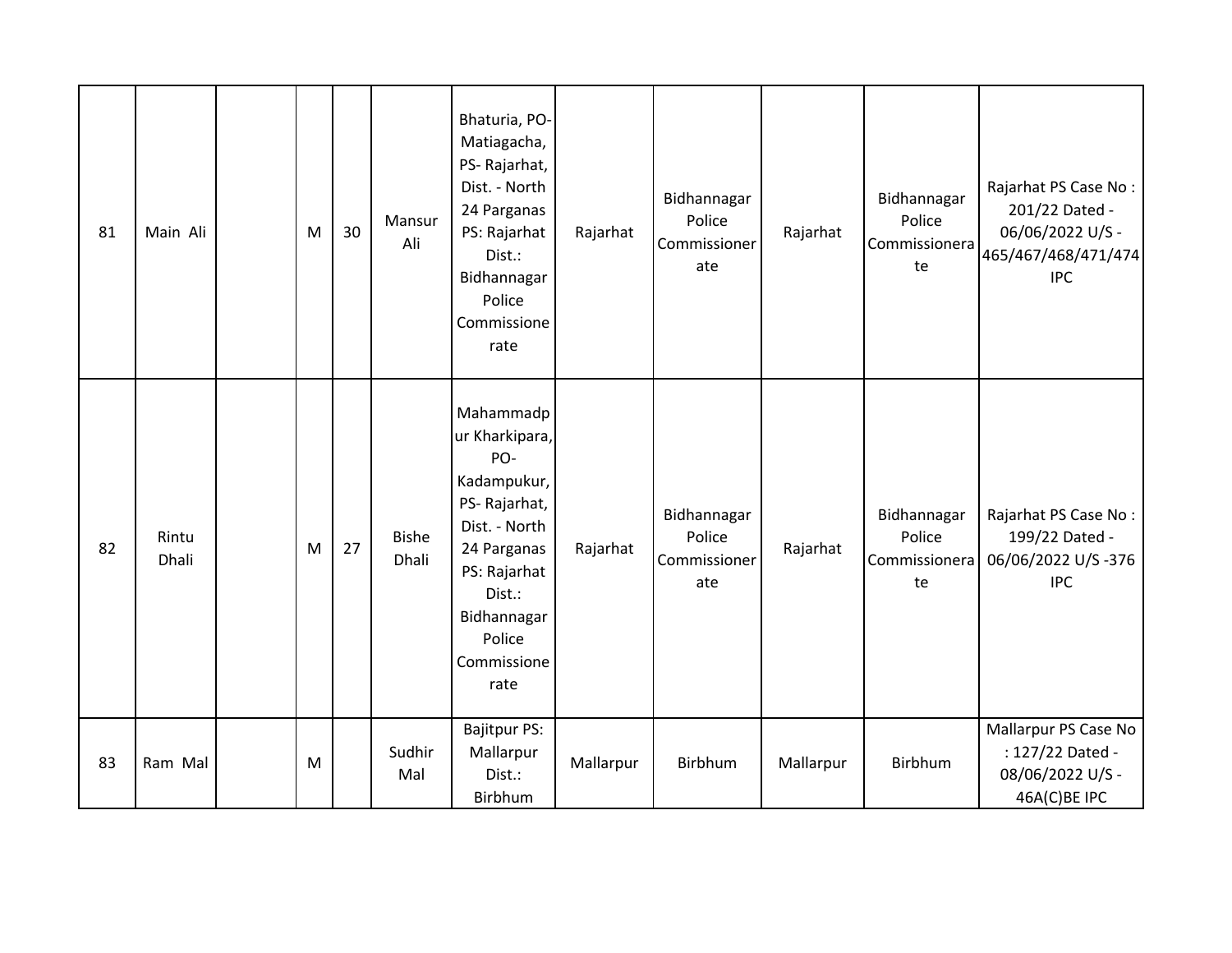| 84 | Indrajit<br>Banerjee  | M | Shantipriy<br>a Banerjee | <b>Guskira PS:</b><br>Murarai Dist.:<br>Birbhum | Murarai       | Birbhum     | Mallarpur | Birbhum        | Mallarpur PS Case No<br>: 125/22 Dated -<br>03/06/2022 U/S -<br>407/420/34 IPC              |
|----|-----------------------|---|--------------------------|-------------------------------------------------|---------------|-------------|-----------|----------------|---------------------------------------------------------------------------------------------|
| 85 | Chinmoy<br>Ghosh      |   | Sunil<br>Ghosh           | Holdi PS:<br>Burwan Dist.:<br>Murshidabad       | <b>Burwan</b> | Murshidabad | Mallarpur | Birbhum        | Mallarpur PS Case No<br>: 123/22 Dated -<br>29/05/2022 U/S -<br>279/337/338 IPC             |
| 86 | <b>Bimal</b><br>Bagdi | M | Sukumar<br>Bagdi         | Promotor PS:<br>Mayureshar<br>Dist.:<br>Birbhum | Mayureshar    | Birbhum     | Mallarpur | Birbhum        | Mallarpur PS Case No<br>: 99/22 Dated -<br>04/05/2022 U/S -<br>279/337/338 IPC              |
| 87 | Sahamat<br>Sk         | M | Late<br>Rahim Sk         | PS: Mergram<br>Dist.:<br>Birbhum                | Mergram       | Birbhum     | Mergram   | Birbhum        | Mergram PS Case No:<br>119/22 Dated -<br>09/06/2022 U/S -<br>341/324/325/307/379<br>/34 IPC |
| 88 | Riton Sk              | M | Dulal Sk                 | PS: Mergram<br>Dist.:<br>Birbhum                | Mergram       | Birbhum     | Mergram   | Birbhum        | Mergram PS Case No:<br>115/22 Dated -<br>08/06/2022 U/S -<br>399/402 IPC                    |
| 89 | Kalo<br>Mete          | M | Lt. Sasti<br>Mete        | CHARKALGRA<br>M PS: Nanoor<br>Dist.:<br>Birbhum | Nanoor        | Birbhum     | Nanoor    | <b>Birbhum</b> | Nanoor PS Case No:<br>60/22 Dated -<br>08/06/2022 U/S-46<br>A(C) Bengal Excise<br>Act, 1909 |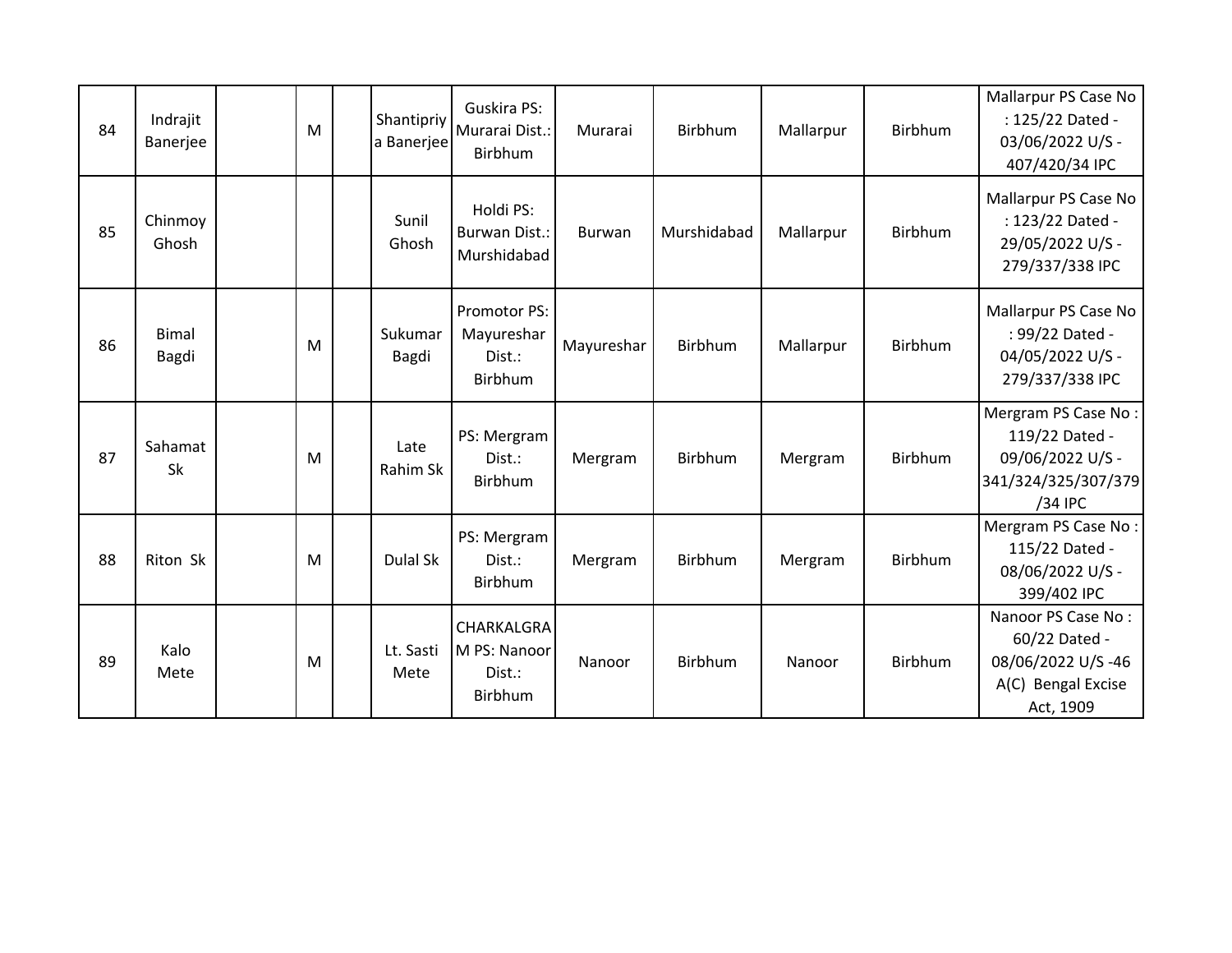| 90 | Dilip<br>Gharami  |       | M | Sudhangs<br>hu<br>Gharami | PS: Bagdah<br>Dist.:<br>Bongaon<br>Police District        | Bagdah | Bongaon<br>Police District        | Bagdah | <b>Bongaon Police</b><br><b>District</b> | Bagdah PS Case No:<br>426/22 Dated -<br>09/06/2022 U/S -<br>341/325/354B/34 IPC<br>& 08/12 The<br>Protection of children<br>from sexual offences<br>Act, 2012 (POCSO) |
|----|-------------------|-------|---|---------------------------|-----------------------------------------------------------|--------|-----------------------------------|--------|------------------------------------------|-----------------------------------------------------------------------------------------------------------------------------------------------------------------------|
| 91 | Soma<br>Gharami   | Souma |   | Lt. Keshab<br>Gharami     | PS: Bagdah<br>Dist.:<br>Bongaon<br><b>Police District</b> | Bagdah | Bongaon<br><b>Police District</b> | Bagdah | <b>Bongaon Police</b><br><b>District</b> | Bagdah PS Case No:<br>426/22 Dated -<br>09/06/2022 U/S -<br>341/325/354B/34 IPC<br>& 08/12 The<br>Protection of children<br>from sexual offences<br>Act, 2012 (POCSO) |
| 92 | Prosen<br>Gharami |       |   | Dilip<br>Gharami          | PS: Bagdah<br>Dist.:<br>Bongaon<br><b>Police District</b> | Bagdah | Bongaon<br>Police District        | Bagdah | <b>Bongaon Police</b><br><b>District</b> | Bagdah PS Case No:<br>426/22 Dated -<br>09/06/2022 U/S -<br>341/325/354B/34 IPC<br>& 08/12 The<br>Protection of children<br>from sexual offences<br>Act, 2012 (POCSO) |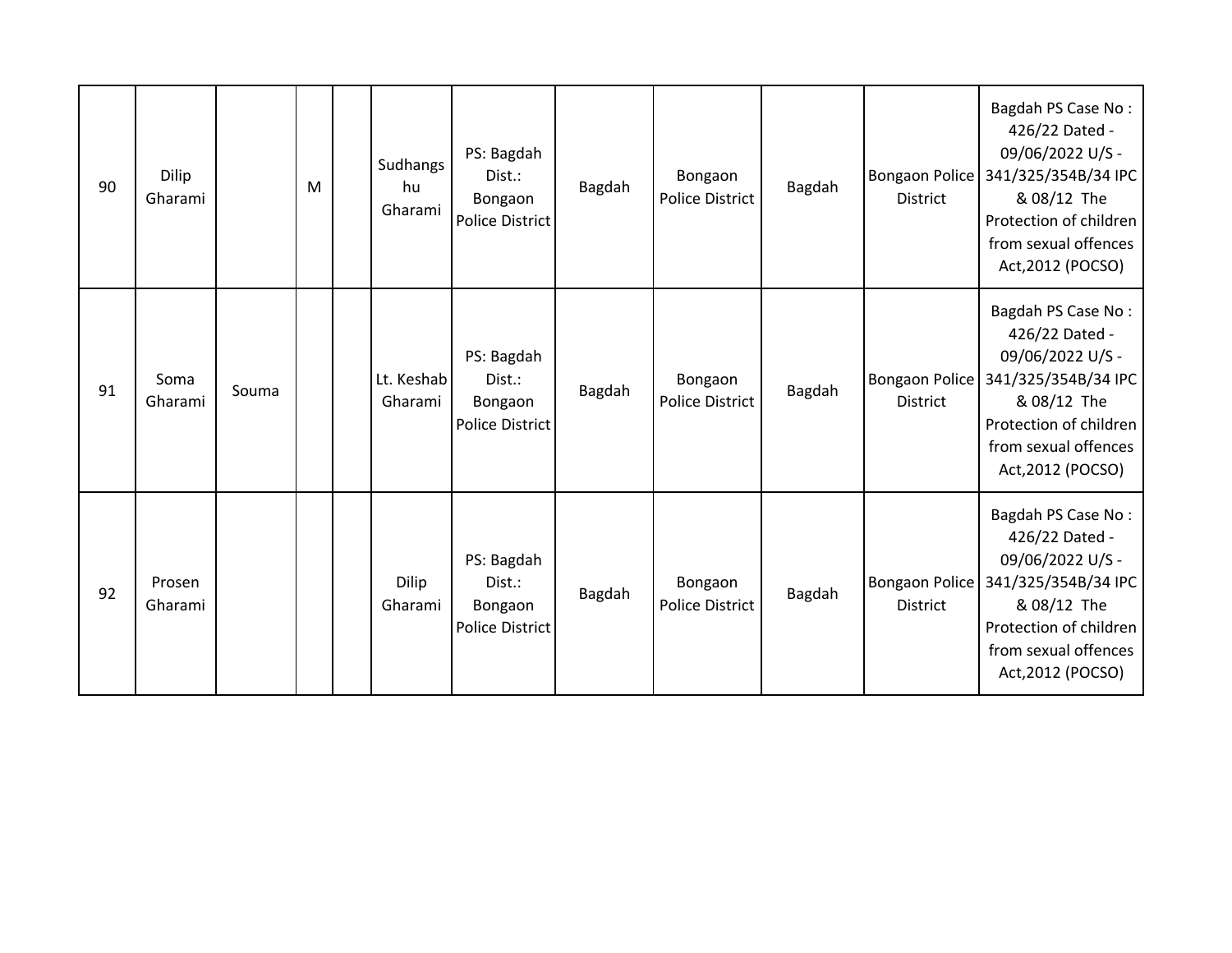| 93 | Sushila<br><b>Biswas</b> | <b>Bala</b> | $\mathsf{F}$ | Nirmal<br>Bala          | Mondabghata<br>, P.S –<br>Bagdah,<br>North 24 Pgs<br>PS: Bagdah<br>Dist.:<br>Bongaon<br><b>Police District</b>                     | Bagdah   | Bongaon<br>Police District        | Bagdah | <b>Bongaon Police</b><br><b>District</b> | Bagdah PS Case No:<br>419/22 Dated -<br>06/06/2022 U/S -<br>341/325/379/506/34<br><b>IPC</b> |
|----|--------------------------|-------------|--------------|-------------------------|------------------------------------------------------------------------------------------------------------------------------------|----------|-----------------------------------|--------|------------------------------------------|----------------------------------------------------------------------------------------------|
| 94 | Supriya<br><b>Biswas</b> | <b>Bala</b> | F            | Nirmal<br>Bala          | Mondabghata<br>, P.S –<br>Bagdah,<br>North 24 Pgs<br>PS: Bagdah<br>Dist.:<br>Bongaon<br><b>Police District</b>                     | Bagdah   | Bongaon<br><b>Police District</b> | Bagdah | <b>Bongaon Police</b><br><b>District</b> | Bagdah PS Case No:<br>419/22 Dated -<br>06/06/2022 U/S -<br>341/325/379/506/34<br><b>IPC</b> |
| 95 | Shibu<br><b>Biswas</b>   |             | M            | Sanjit<br><b>Biswas</b> | Vill+P.O –<br>Ganrapota,<br>P.S –<br>Hanskhali,<br>Dist –<br>Nadia PS:<br>Hanskhli<br>Dist.:<br>Ranaghat<br><b>Police District</b> | Hanskhli | Ranaghat<br>Police District       | Bagdah | <b>Bongaon Police</b><br><b>District</b> | Bagdah PS Case No:<br>425/22 Dated -<br>08/06/2022 U/S -<br>341/325/308/506/34<br><b>IPC</b> |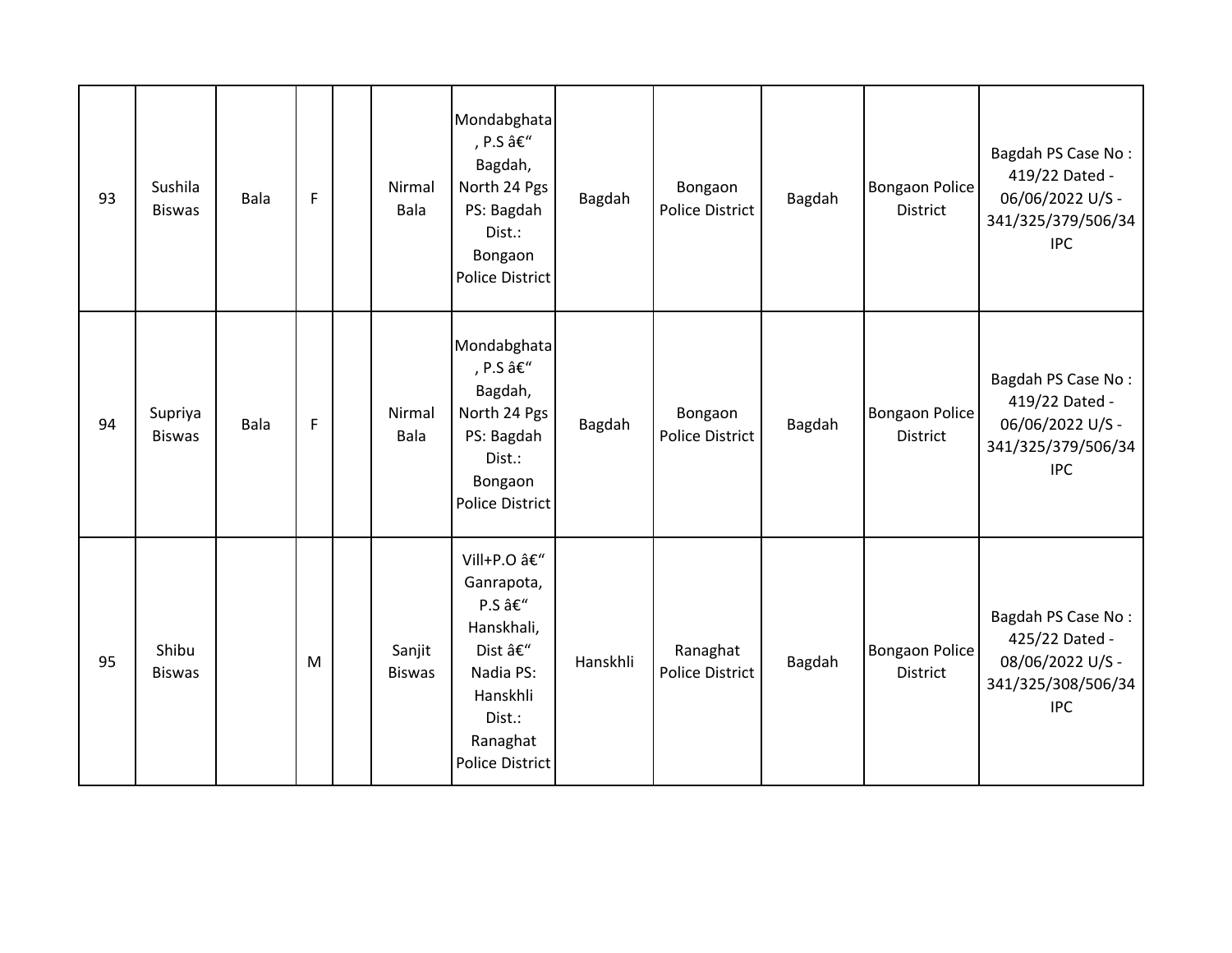| 96 | Sanjit<br><b>Biswas</b>  | M | Lt. Amulya<br><b>Biswas</b>       | Vill+P.O –<br>Ganrapota,<br>P.S –<br>Hanskhali,<br>Dist –<br>Nadia PS:<br>Hanskhli<br>Dist.:<br>Ranaghat<br><b>Police District</b> | Hanskhli | Ranaghat<br><b>Police District</b> | Bagdah   | <b>Bongaon Police</b><br><b>District</b> | Bagdah PS Case No:<br>425/22 Dated -<br>08/06/2022 U/S -<br>341/325/308/506/34<br><b>IPC</b>                                         |
|----|--------------------------|---|-----------------------------------|------------------------------------------------------------------------------------------------------------------------------------|----------|------------------------------------|----------|------------------------------------------|--------------------------------------------------------------------------------------------------------------------------------------|
| 97 | Md<br>Yeamin             | M | Master<br>Abdul Bari<br>Hawladar  |                                                                                                                                    |          | <b>Basirhat</b>                    | Bongaon  | <b>Bongaon Police</b><br>District        | Bongaon PS Case No:<br>600/22 Dated -<br>09/06/2022 U/S-14<br>Foreigners Act, 1946Â                                                  |
| 98 | Baburam<br>Halder        | M | Lt.<br>Mahendra<br>Nath<br>Halder | PS: Gaighata<br>Dist.:<br>Bongaon<br><b>Police District</b>                                                                        | Gaighata | Bongaon<br><b>Police District</b>  | Gaighata | <b>Bongaon Police</b><br><b>District</b> | Gaighata PS Case No:<br>526/22 Dated -<br>09/06/2022 U/S -<br>21(C)/29 Narcotic<br>Drugs and<br>Psychotropic<br>Substances Act, 1985 |
| 99 | Mrinmay<br><b>Biswas</b> |   | Kiran<br><b>Biswas</b>            | PS: Gaighata<br>Dist.:<br>Bongaon<br><b>Police District</b>                                                                        | Gaighata | Bongaon<br>Police District         | Gaighata | <b>Bongaon Police</b><br><b>District</b> | Gaighata PS Case No:<br>526/22 Dated -<br>09/06/2022 U/S -<br>21(C)/29 Narcotic<br>Drugs and<br>Psychotropic<br>Substances Act, 1985 |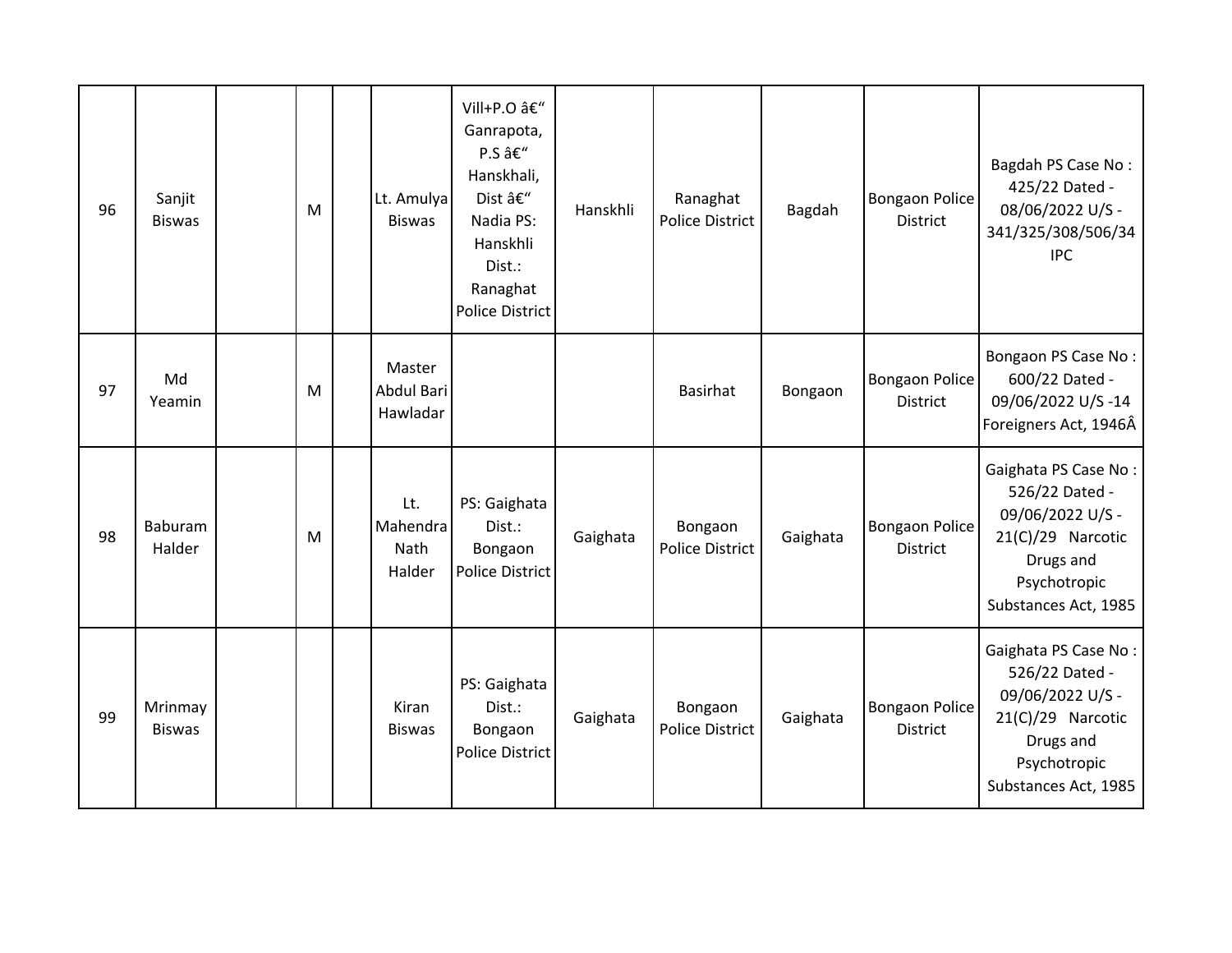| 100 | Jaydeb<br>Mondal                | M |    | Lt. Noni<br>Gopal<br>Mondal    | Vill-Rampur<br>Bhaibon<br><b>Battala</b><br>(Kaharpara),<br>PO-Rampur<br>Bhatpara, PS-<br>Gaighata,<br>Dist. North 24<br>Parganas PS:<br>Gaighata<br>Dist.:<br>Bongaon<br><b>Police District</b> | Gaighata   | Bongaon<br>Police District        | Gaighata   | <b>Bongaon Police</b><br><b>District</b> | Gaighata PS Case No:<br>528/22 Dated -<br>09/06/2022 U/S -<br>498A/325/308/506<br><b>IPC</b> |
|-----|---------------------------------|---|----|--------------------------------|--------------------------------------------------------------------------------------------------------------------------------------------------------------------------------------------------|------------|-----------------------------------|------------|------------------------------------------|----------------------------------------------------------------------------------------------|
| 101 | Jeet<br><b>Biswas</b>           | M | 19 | Gopal<br><b>Biswas</b>         | Nahata Bazar<br>PS:<br>Gopalnagar<br>Dist.:<br>Bongaon<br><b>Police District</b>                                                                                                                 | Gopalnagar | Bongaon<br>Police District        | Gopalnagar | <b>Bongaon Police</b><br><b>District</b> | Gopalnagar PS Case<br>No: 271/22 Dated -<br>19/05/2022 U/S -<br>279/304A IPC                 |
| 102 | <b>Bikalpa</b><br><b>Biswas</b> | M | 22 | <b>Bishnu</b><br><b>Biswas</b> | Batkemari PS:<br>Gopalnagar<br>Dist.:<br>Bongaon<br><b>Police District</b>                                                                                                                       | Gopalnagar | Bongaon<br><b>Police District</b> | Gopalnagar | <b>Bongaon Police</b><br><b>District</b> | Gopalnagar PS Case<br>No: 315/22 Dated -<br>09/06/2022 U/S -<br>399/402 IPC                  |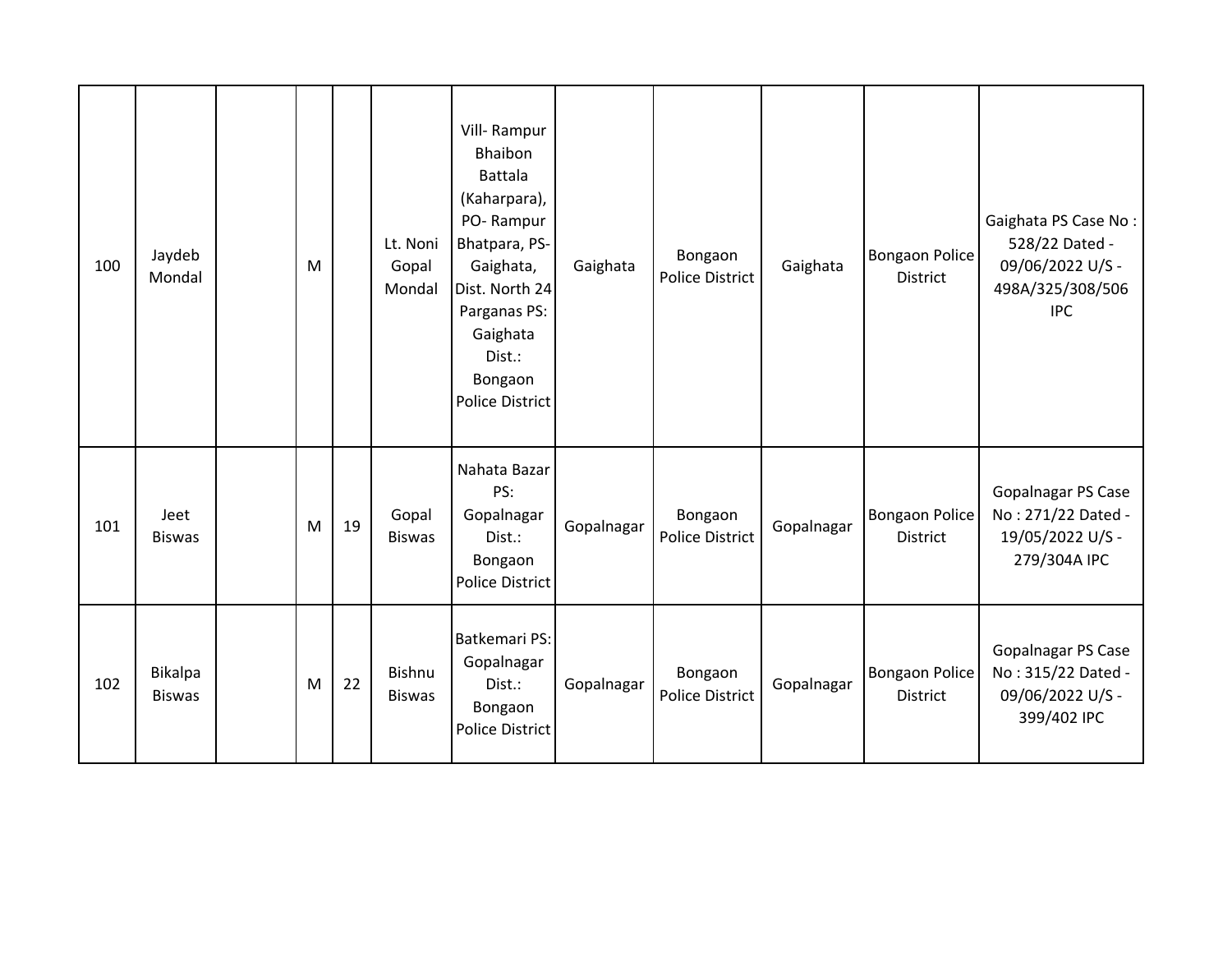| 103 | Subhankar<br><b>Biswas</b> | M | 25 | Lt. Bimal<br><b>Biswas</b> | <b>Barma Colony</b><br>PS: Bongaon<br>Dist.:<br>Bongaon<br><b>Police District</b>           | Bongaon    | Bongaon<br><b>Police District</b> | Gopalnagar | <b>Bongaon Police</b><br><b>District</b> | <b>Gopalnagar PS Case</b><br>No: 315/22 Dated -<br>09/06/2022 U/S -<br>399/402 IPC |
|-----|----------------------------|---|----|----------------------------|---------------------------------------------------------------------------------------------|------------|-----------------------------------|------------|------------------------------------------|------------------------------------------------------------------------------------|
| 104 | Prokash<br>Sardar          | M | 21 | <b>Bikash</b><br>Sardar    | Promodnagar<br>PS: Bongaon<br>Dist.:<br>Bongaon<br><b>Police District</b>                   | Bongaon    | Bongaon<br><b>Police District</b> | Gopalnagar | <b>Bongaon Police</b><br><b>District</b> | <b>Gopalnagar PS Case</b><br>No: 315/22 Dated -<br>09/06/2022 U/S -<br>399/402 IPC |
| 105 | Sanjay<br>Barui            | M | 23 | Gobinda<br>Barui           | Panchberia<br>PS:<br>Gopalnagar<br>Dist.:<br>Bongaon<br><b>Police District</b>              | Gopalnagar | Bongaon<br><b>Police District</b> | Gopalnagar | <b>Bongaon Police</b><br><b>District</b> | Gopalnagar PS Case<br>No: 315/22 Dated -<br>09/06/2022 U/S -<br>399/402 IPC        |
| 106 | <b>Barkat</b><br>Mondal    | M | 22 | Lufman<br>Mondal           | Talikhola<br>Barrackpur<br>PS:<br>Gopalnagar<br>Dist.:<br>Bongaon<br><b>Police District</b> | Gopalnagar | Bongaon<br><b>Police District</b> | Gopalnagar | <b>Bongaon Police</b><br><b>District</b> | Gopalnagar PS Case<br>No: 315/22 Dated -<br>09/06/2022 U/S -<br>399/402 IPC        |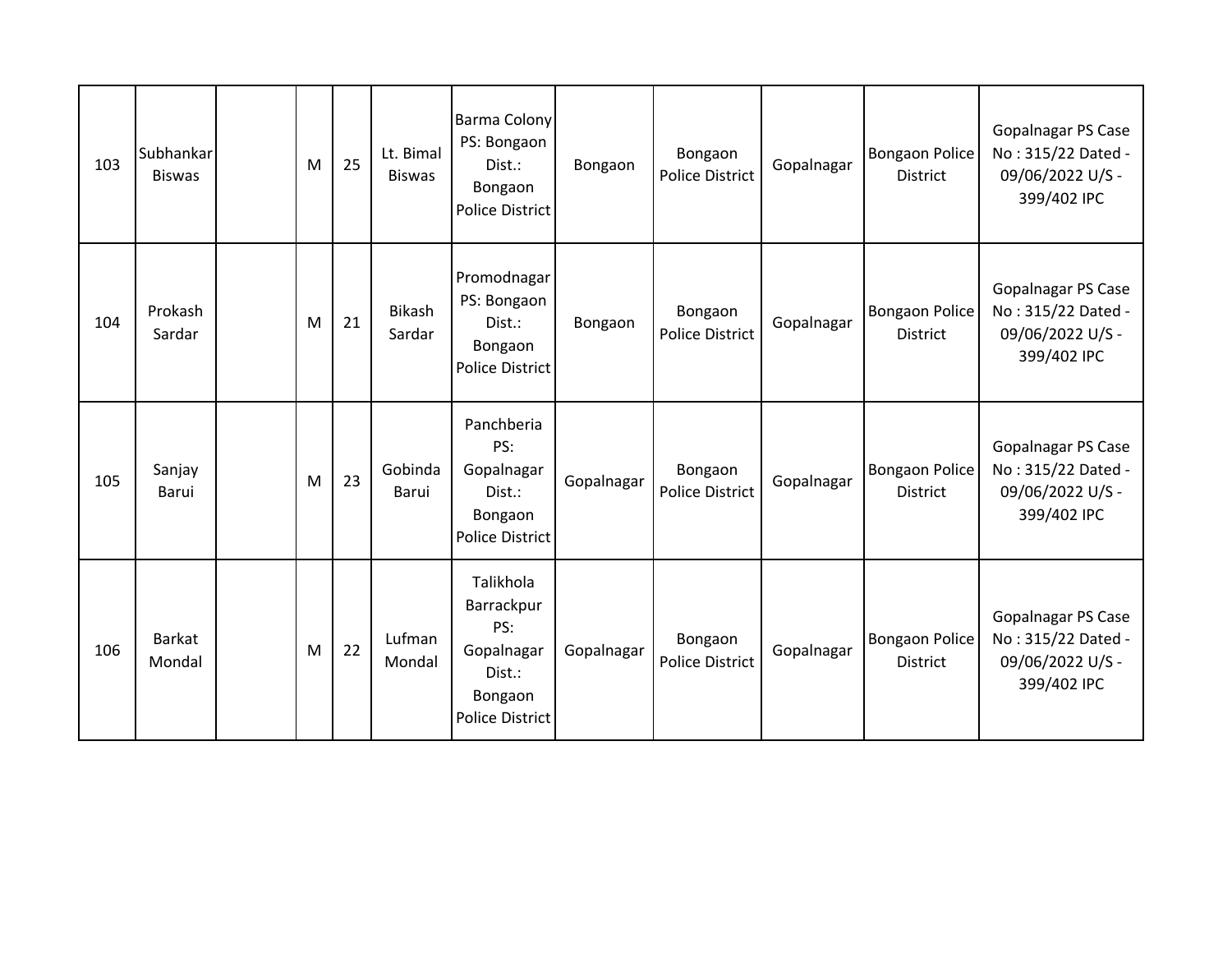| 107 | Bhola Roy               | M | Lt<br>Giridhari<br>Roy       | PS:<br>Bhadreswar<br>Dist.:<br>Chandannaga<br>r Police<br>Commissione<br>rate | Bhadreswar | Chandannagar<br>Police<br>Commissioner<br>ate | Bhadreswar        | Chandannagar<br>Police<br>Commissionera<br>te | <b>Bhadreswar PS Case</b><br>No: 285/22 Dated -<br>09/06/2022 U/S-3<br>The West Bengal<br>Gambling and Prize<br>Competitions Act,<br>1957 |
|-----|-------------------------|---|------------------------------|-------------------------------------------------------------------------------|------------|-----------------------------------------------|-------------------|-----------------------------------------------|-------------------------------------------------------------------------------------------------------------------------------------------|
| 108 | <b>Dipak</b><br>Mondal  |   | Lt Ram<br>Ratan<br>Mondal    | PS:<br>Bhadreswar<br>Dist.:<br>Chandannaga<br>r Police<br>Commissione<br>rate | Bhadreswar | Chandannagar<br>Police<br>Commissioner<br>ate | <b>Bhadreswar</b> | Chandannagar<br>Police<br>Commissionera<br>te | <b>Bhadreswar PS Case</b><br>No: 285/22 Dated -<br>09/06/2022 U/S-3<br>The West Bengal<br>Gambling and Prize<br>Competitions Act,<br>1957 |
| 109 | Raju<br><b>Bansfore</b> |   | Lt<br>Ramavata<br>r Bansfore | PS:<br>Bhadreswar<br>Dist.:<br>Chandannaga<br>r Police<br>Commissione<br>rate | Bhadreswar | Chandannagar<br>Police<br>Commissioner<br>ate | Bhadreswar        | Chandannagar<br>Police<br>Commissionera<br>te | <b>Bhadreswar PS Case</b><br>No: 285/22 Dated -<br>09/06/2022 U/S-3<br>The West Bengal<br>Gambling and Prize<br>Competitions Act,<br>1957 |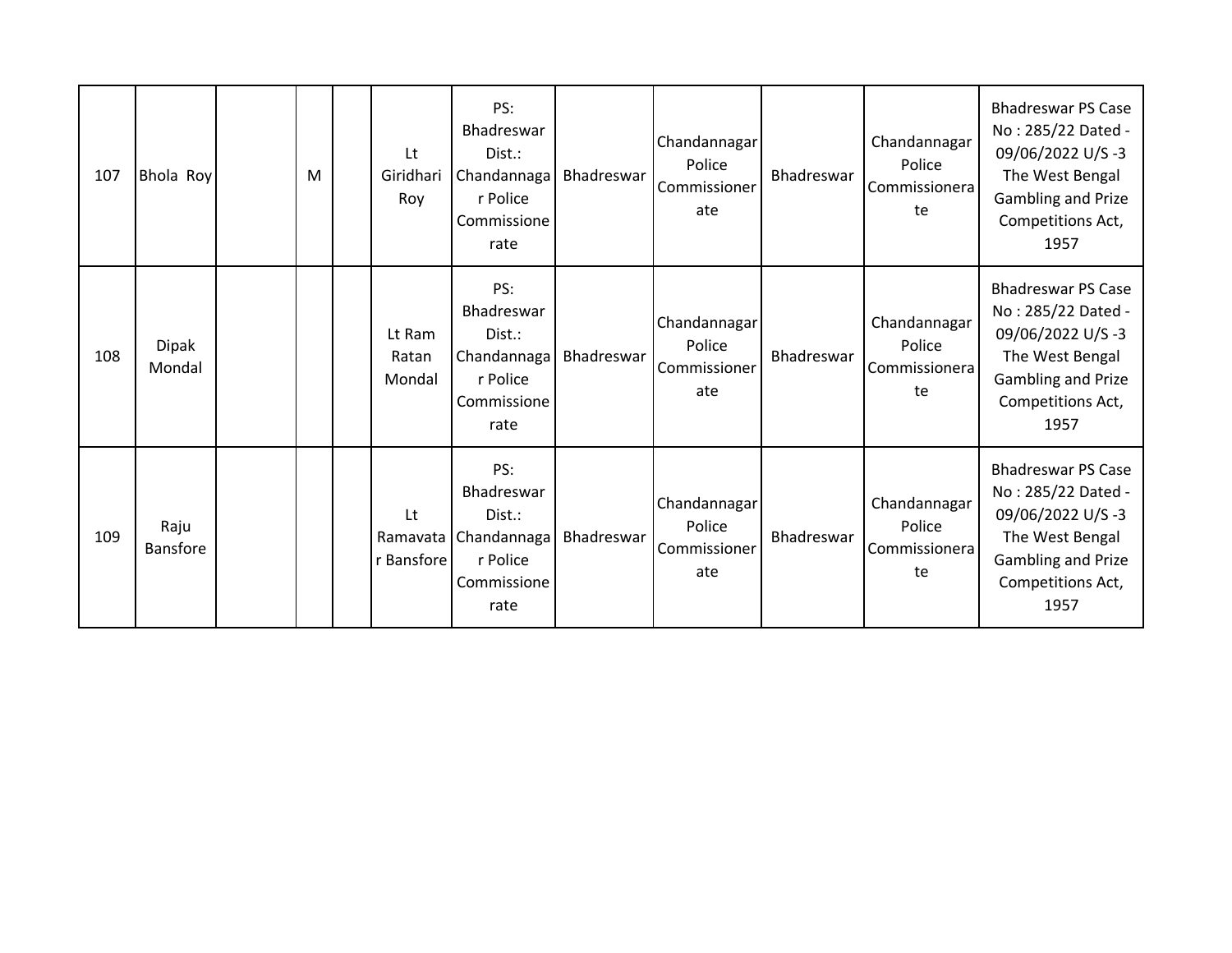| 110 | Subhankar<br>Sarkar |                  | M | 39 | Lt. Dipak<br>Sarkar        | 152/X,<br>Tarapukur<br>Govt. Qtr. PS-<br>Serampore,<br>Hooghly. PS:<br>Srirampore<br>Dist.:<br>Chandannaga<br>r Police<br>Commissione<br>rate           | Srirampore | Chandannagar<br>Police<br>Commissioner<br>ate | Srirampore | Chandannagar<br>Police<br>Commissionera<br>te | Srirampore PS<br>Warrant No = 323                                                                                                               |
|-----|---------------------|------------------|---|----|----------------------------|---------------------------------------------------------------------------------------------------------------------------------------------------------|------------|-----------------------------------------------|------------|-----------------------------------------------|-------------------------------------------------------------------------------------------------------------------------------------------------|
| 111 | Durlab<br>Nandy     | Basudeb<br>Nandy | M | 61 | Lt.<br>Panchana<br>n Nandy | 67, S.C.M.<br>Road, PO-<br>Sheoraphully,<br>PS-<br>Serampore,<br>Hooghly. PS:<br>Srirampore<br>Dist.:<br>Chandannaga<br>r Police<br>Commissione<br>rate | Srirampore | Chandannagar<br>Police<br>Commissioner<br>ate | Srirampore | Chandannagar<br>Police<br>Commissionera<br>te | Srirampore PS<br>Warrant No = 322                                                                                                               |
| 112 | Rafikul<br>Hoque    |                  | M |    | Makbul<br>Hoque            | <b>DARIBOSH</b><br>PS: Dinhata<br>Dist.:<br>Coochbehar                                                                                                  | Dinhata    | Coochbehar                                    | Dinhata    | Coochbehar                                    | Dinhata PS Case No:<br>284/22 Dated -<br>09/06/2022 U/S -<br>188/379/411 IPC &<br>12(1) The West Bengal<br><b>Cattle Licensing</b><br>Act, 1959 |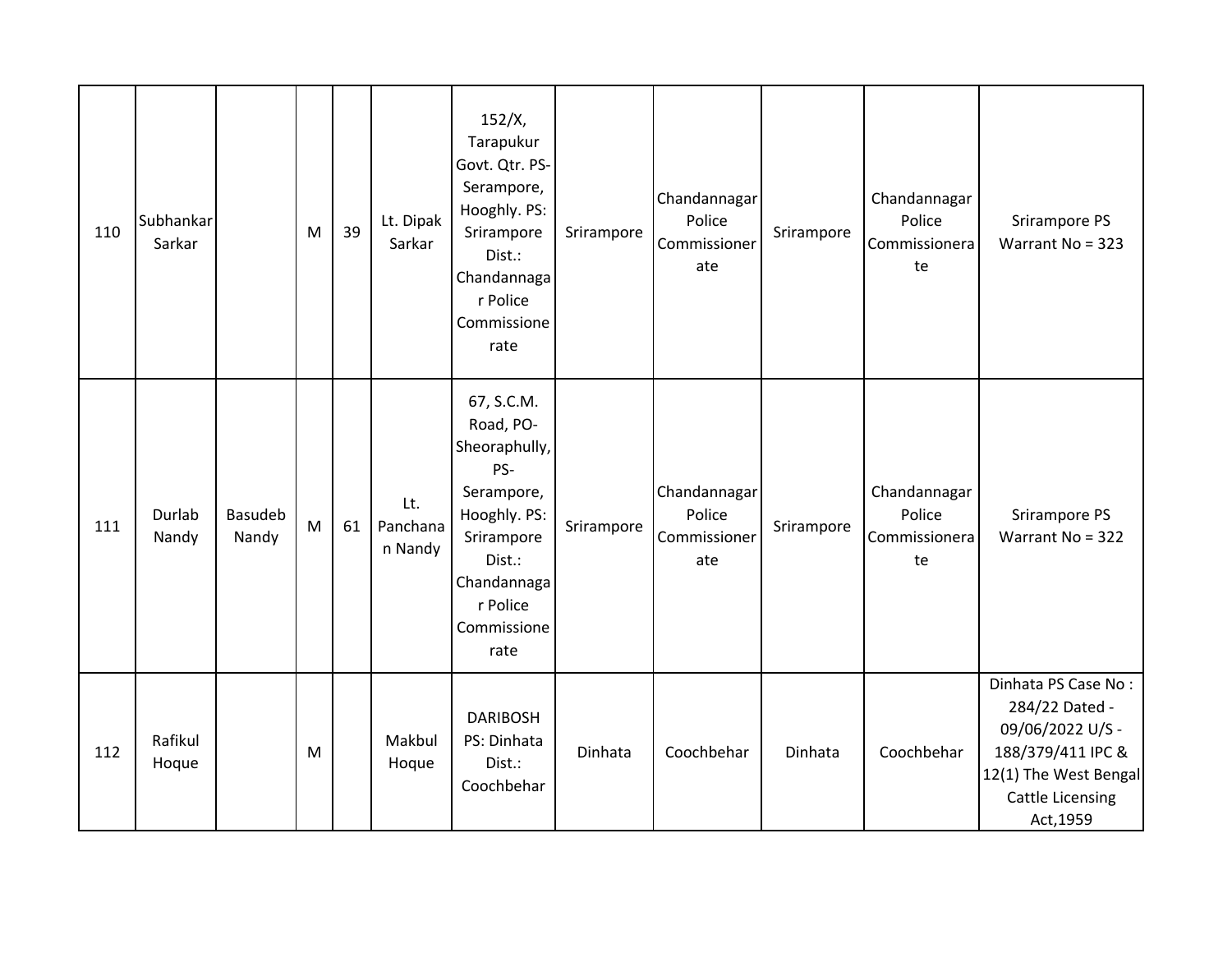| 113 | Kiddus<br>Prodhania   | M | 46 | Kalil<br>Ptodhania | Brodhiya                                                                                   |             | <b>Basirhat</b>     | Kuchlibari  | Coochbehar          | Kuchlibari PS Case No<br>: 72/22 Dated -<br>10/06/2022 U/S-46A<br><b>IPC</b>                      |
|-----|-----------------------|---|----|--------------------|--------------------------------------------------------------------------------------------|-------------|---------------------|-------------|---------------------|---------------------------------------------------------------------------------------------------|
| 114 | Mojam<br>Md           |   | 45 | Achharud<br>din    | 112Upencho<br>wki PS:<br>Kuchlibari<br>Dist.:<br>Coochbehar                                | Kuchlibari  | Coochbehar          | Kuchlibari  | Coochbehar          | Kuchlibari PS Case No<br>: 72/22 Dated -<br>10/06/2022 U/S-46A<br><b>IPC</b>                      |
| 115 | Earshad<br>Miah       | M |    | Lt. Isnail<br>Miah | Thakurpar,<br>Golenowhati<br>PS:<br>Sithalkuchi<br>Dist.:<br>Coochbehar                    | Sithalkuchi | Coochbehar          | Sithalkuchi | Coochbehar          | Sithalkuchi PS Case No<br>: 49/22 Dated -<br>15/03/2022 U/S -<br>341/325/326/307/34<br><b>IPC</b> |
| 116 | Ajijur<br>Haque       | M |    | Jobet Ali          | <b>JHAPUSHABA</b><br>RI ASSAM                                                              |             | <b>Basirhat</b>     | Tufanganj   | Coochbehar          | Tufanganj PS Case No<br>: 460/22 Dated -<br>06/06/2022 U/S -<br>341/323/325/506/34<br><b>IPC</b>  |
| 117 | <b>Bimal</b><br>Pahan | M | 21 | Lt. Rabi<br>Pahan, | Paranpur PS:<br>Balurghat<br>Dist.: Dakshin<br>Dinajpur                                    | Balurghat   | Dakshin<br>Dinajpur | Balurghat   | Dakshin<br>Dinajpur | <b>Balurghat PS Case No:</b><br>361/22 Dated -<br>25/05/2022 U/S -<br>399/402 IPC                 |
| 118 | Sadip<br>Khati        | M | 36 | Mohan<br>Khati     | Upper<br>Dumaram,<br>near<br>Gyaneshwari<br>School PS:<br>Kurseong<br>Dist.:<br>Darjeeling | Kurseong    | Darjeeling          | Kurseong    | Darjeeling          | Kurseong PS Case No:<br>62/22 Dated -<br>09/06/2022 U/S -<br>498A/494 IPC                         |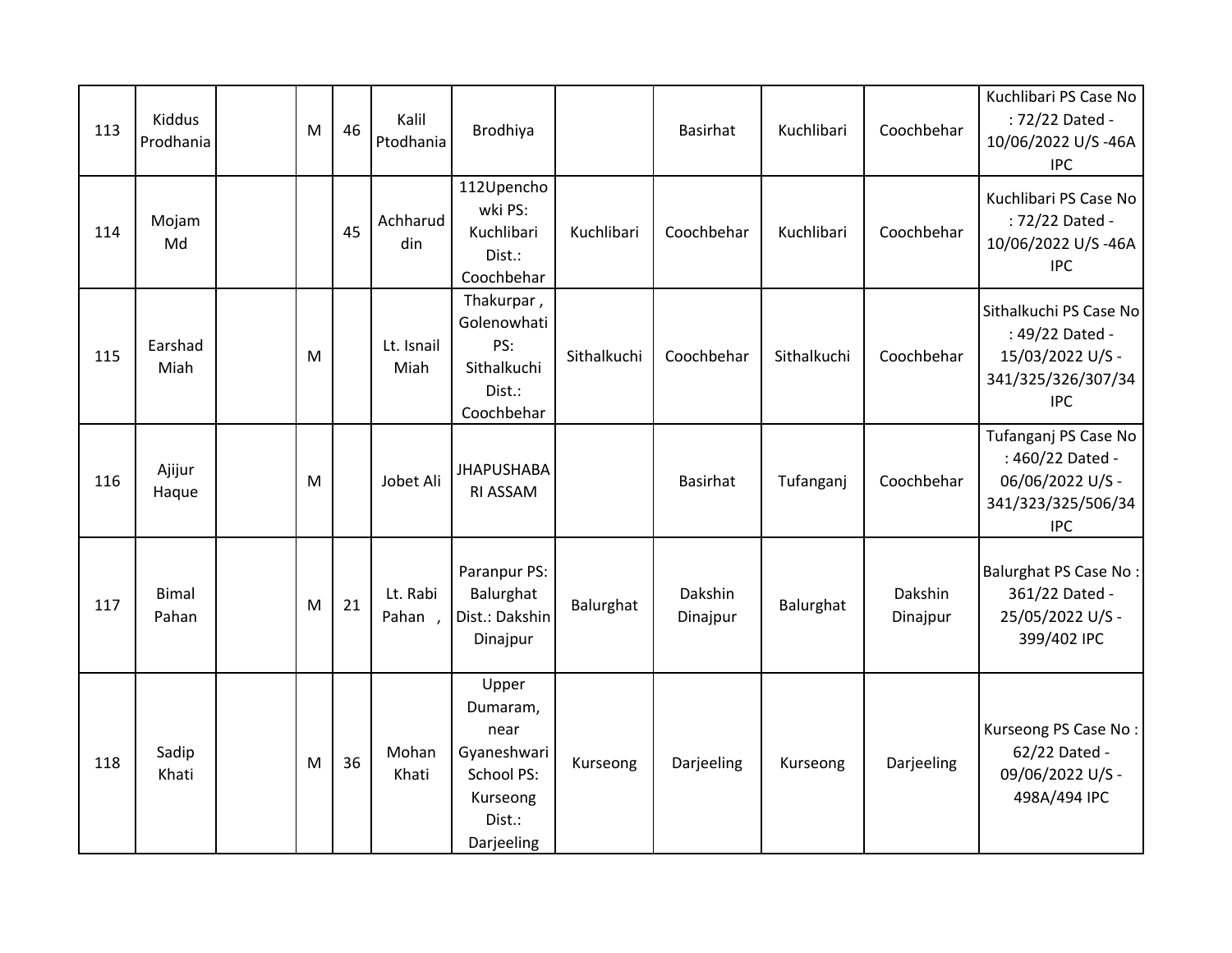| 119 | Sunil<br>Naskar        | M | 72 | Lt. Jiten<br>Naskar        | PS: Bishnupur<br>Dist.:<br>Diamond<br>Harbour<br><b>Police District</b>       | Bishnupur          | Diamond<br>Harbour<br>Police District | Bishnupur | Diamond<br>Harbour Police<br><b>District</b> | <b>Bishnupur PS Case No</b><br>: 393/22 Dated -<br>09/06/2022 U/S -<br>46AA Bengal Excise<br>Act, 1909                |
|-----|------------------------|---|----|----------------------------|-------------------------------------------------------------------------------|--------------------|---------------------------------------|-----------|----------------------------------------------|-----------------------------------------------------------------------------------------------------------------------|
| 120 | Obaidulla<br>Sk        |   | 28 | Kalam Sk                   | PS: Bishnupur<br>Dist.:<br>Diamond<br>Harbour<br><b>Police District</b>       | Bishnupur          | Diamond<br>Harbour<br>Police District | Bishnupur | Diamond<br>Harbour Police<br><b>District</b> | <b>Bishnupur PS Case No</b><br>: 353/22 Dated -<br>24/05/2022 U/S -<br>399/402 IPC &<br>25(i)(a)/27 Arms Act,<br>1959 |
| 121 | Bappa<br>Mistry        | M | 19 | Ashok<br>Mistry            | PS: Diamond<br>harbour Dist.:<br>Diamond<br>Harbour<br><b>Police District</b> | Diamond<br>harbour | Diamond<br>Harbour<br>Police District | Bishnupur | Diamond<br>Harbour Police<br><b>District</b> | Bishnupur PS Case No<br>: 391/22 Dated -<br>08/06/2022 U/S-380<br><b>IPC</b>                                          |
| 122 | Ratan<br><b>Biswas</b> | M | 38 | Lt. Jiban<br><b>Biswas</b> | PS: Bishnupur<br>Dist.:<br>Diamond<br>Harbour<br><b>Police District</b>       | Bishnupur          | Diamond<br>Harbour<br>Police District | Bishnupur | Diamond<br>Harbour Police<br>District        | Bishnupur PS Case No<br>: 388/22 Dated -<br>08/06/2022 U/S -<br>341/325/307/506/34<br><b>IPC</b>                      |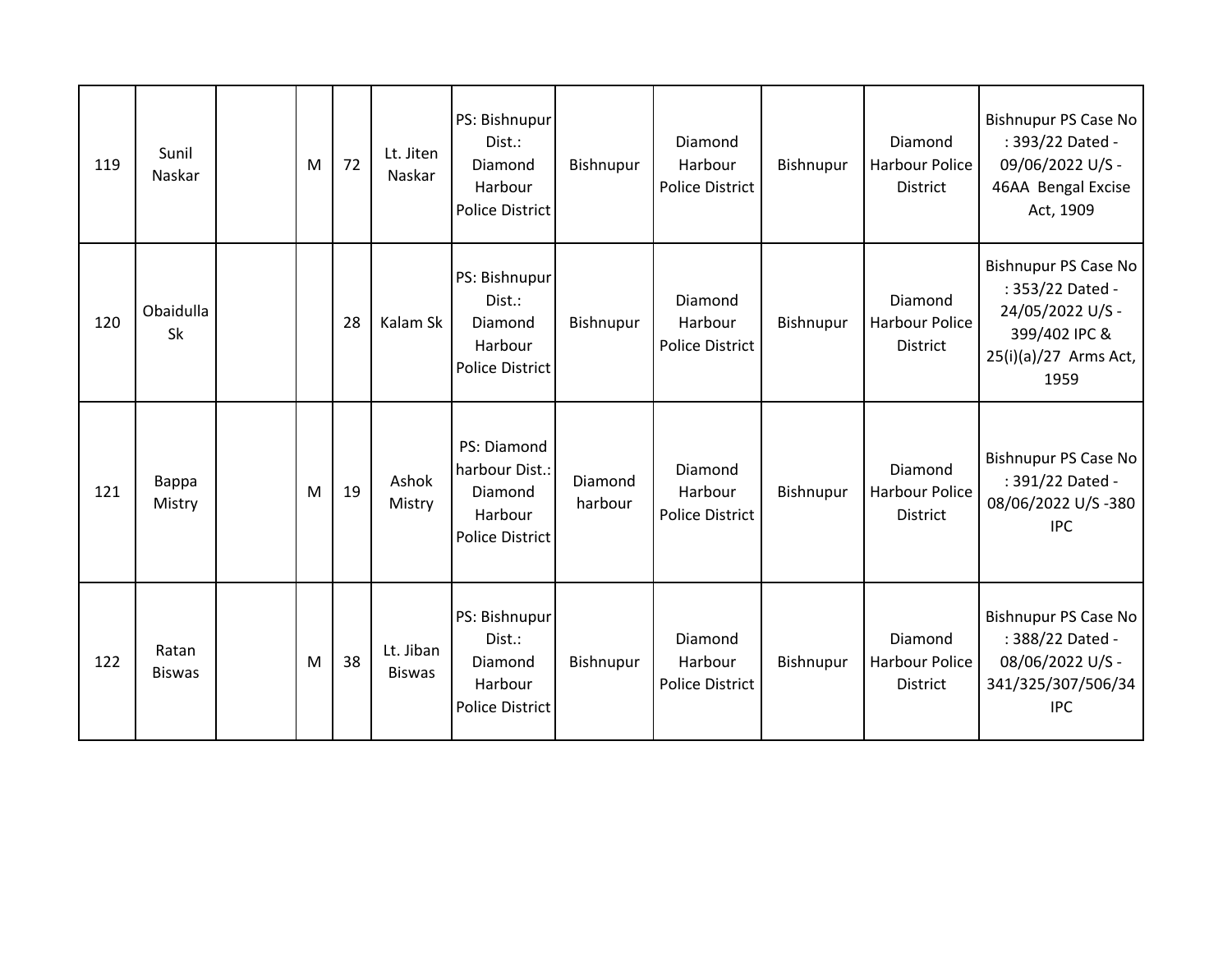| 123 | Pintu<br>Shaw   |                   | M |    | Lt Kanai<br>Shaw | Chittrigunj<br>Hapta Bazar,<br>PS Bduge<br>Budge, Dist-<br>South 24<br>Parganas PS:<br>Budgebudge<br>Dist.:<br>Diamond<br>Harbour<br><b>Police District</b> | Budgebudge         | Diamond<br>Harbour<br><b>Police District</b> | Budgebudge         | Diamond<br><b>Harbour Police</b><br><b>District</b> | <b>Budgebudge PS Case</b><br>No: 173/22 Dated -<br>09/06/2022 U/S -<br>46(C) Bengal Excise<br>Act, 1909 |
|-----|-----------------|-------------------|---|----|------------------|-------------------------------------------------------------------------------------------------------------------------------------------------------------|--------------------|----------------------------------------------|--------------------|-----------------------------------------------------|---------------------------------------------------------------------------------------------------------|
| 124 | Mubarak<br>Sekh |                   | M | 18 | Barjahan<br>Sekh | PS: Diamond<br>harbour Dist.:<br>Diamond<br>Harbour<br><b>Police District</b>                                                                               | Diamond<br>harbour | Diamond<br>Harbour<br><b>Police District</b> | Diamond<br>harbour | Diamond<br>Harbour Police<br><b>District</b>        | Diamond harbour PS<br>Case No: 295/22<br>Dated - 08/06/2022<br>U/S-279/338 IPC                          |
| 125 | Raju<br>Mondal  | SAjamal<br>Mondal | M | 31 | Sultan<br>Mondal | PS: Diamond<br>harbour Dist.:<br>Diamond<br>Harbour<br>Police District                                                                                      | Diamond<br>harbour | Diamond<br>Harbour<br><b>Police District</b> | Diamond<br>harbour | Diamond<br>Harbour Police<br><b>District</b>        | Diamond harbour PS<br>Case No: 296/22<br>Dated - 08/06/2022<br>$U/S -$<br>447/448/354/325 IPC           |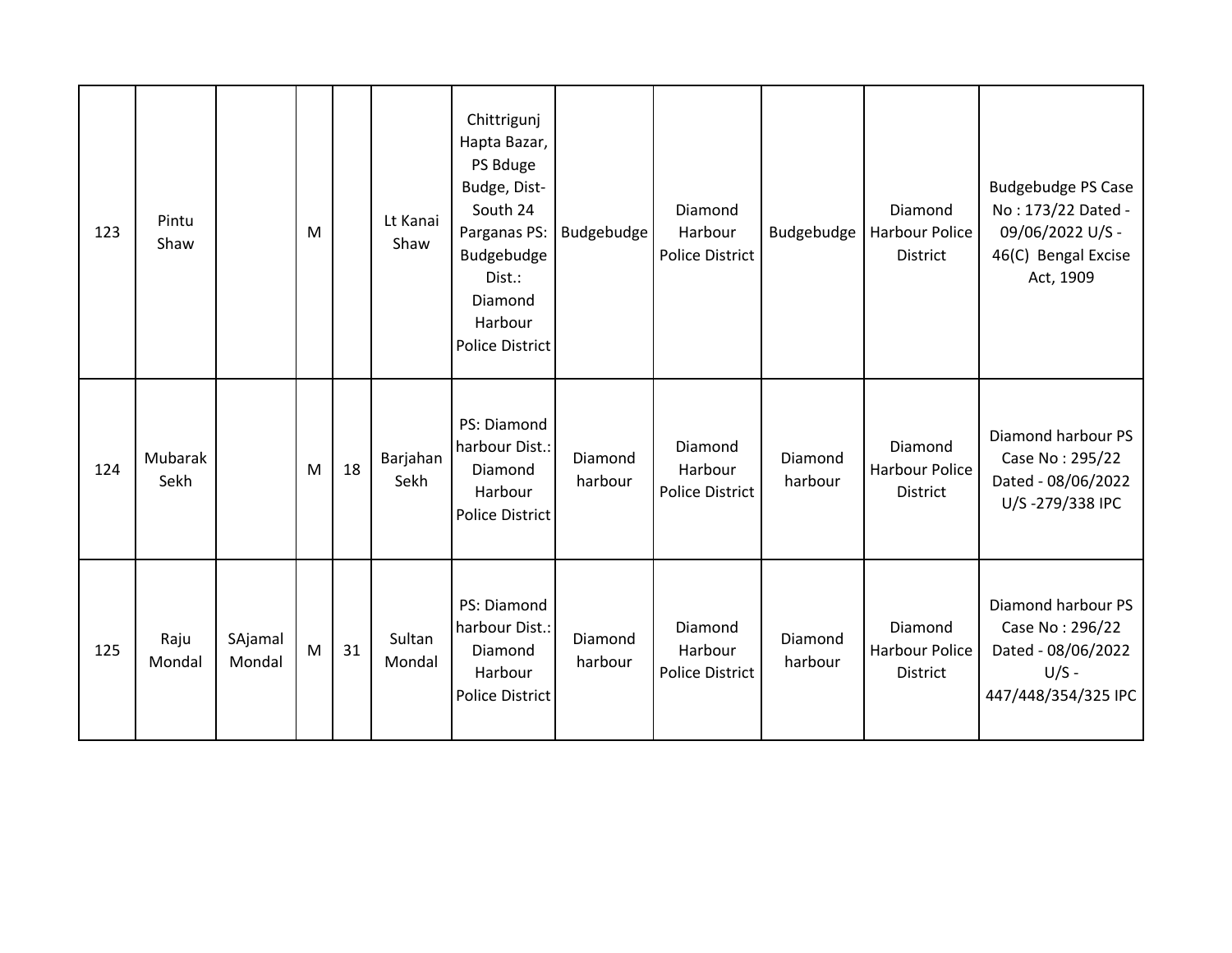| 126 | Khokan<br>Malik    | M | 31 | Kashinath<br>Malik      | PS: Diamond<br>harbour Dist.:<br>Diamond<br>Harbour<br><b>Police District</b>                 | Diamond<br>harbour | Diamond<br>Harbour<br><b>Police District</b> | Diamond<br>harbour | Diamond<br><b>Harbour Police</b><br><b>District</b> | Diamond harbour PS<br>Case No: 156/22<br>Dated - 25/03/2022<br>U/S-379 IPC                                                                                     |
|-----|--------------------|---|----|-------------------------|-----------------------------------------------------------------------------------------------|--------------------|----------------------------------------------|--------------------|-----------------------------------------------------|----------------------------------------------------------------------------------------------------------------------------------------------------------------|
| 127 | Ayub Ali<br>Laskar |   | 63 | Lt Chadek<br>Ali Laskar | PS: Diamond<br>harbour Dist.:<br>Diamond<br>Harbour<br><b>Police District</b>                 | Diamond<br>harbour | Diamond<br>Harbour<br>Police District        | Diamond<br>harbour | Diamond<br><b>Harbour Police</b><br>District        | Diamond harbour PS<br>Case No: 297/22<br>Dated - 09/06/2022<br>U/S-46A Bengal<br>Excise Act, 1909                                                              |
| 128 | Suvan Sk           | M | 28 | Sahachen<br>Sk          | PS: Diamond<br>harbour Dist.:<br>Diamond<br>Harbour<br><b>Police District</b>                 | Diamond<br>harbour | Diamond<br>Harbour<br><b>Police District</b> | Diamond<br>harbour | Diamond<br><b>Harbour Police</b><br><b>District</b> | Diamond harbour PS<br>Case No: 293/22<br>Dated - 07/06/2022<br>U/S-302 IPC                                                                                     |
| 129 | Sakir Sk           | M | 16 | Safrit Sk               | Kachuya<br><b>Barasta PS:</b><br>Falta Dist.:<br>Diamond<br>Harbour<br><b>Police District</b> | Falta              | Diamond<br>Harbour<br><b>Police District</b> | Falta              | Diamond<br><b>Harbour Police</b><br>District        | Falta PS Case No:<br>140/22 Dated -<br>09/06/2022 U/S -<br>376(2)(i)&(L) IPC & 6<br>The Protection of<br>children from sexual<br>offences Act, 2012<br>(POCSO) |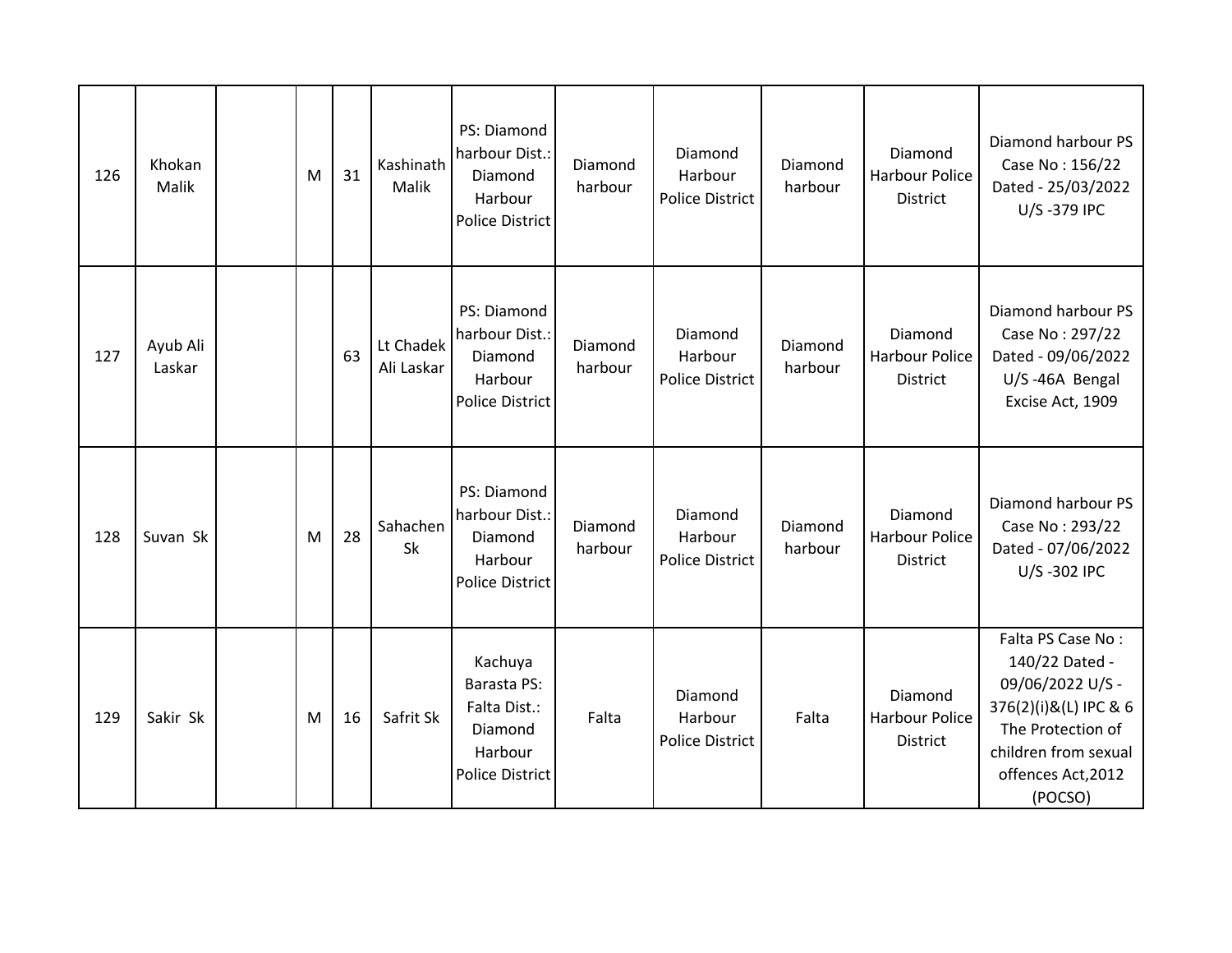| 130 | Ashok<br>Mistri    |      |   | 44 | Lt. Gopal<br>Mistri         | Mallickpur,<br>Beniabati<br>PS: Falta<br>Dist.:<br>Diamond<br>Harbour<br><b>Police District</b>                           | Falta      | Diamond<br>Harbour<br><b>Police District</b> | Falta             | Diamond<br><b>Harbour Police</b><br><b>District</b> | Falta PS Case No:<br>141/22 Dated -<br>09/06/2022 U/S -<br>46(A) Bengal Excise<br>Act, 1909                          |
|-----|--------------------|------|---|----|-----------------------------|---------------------------------------------------------------------------------------------------------------------------|------------|----------------------------------------------|-------------------|-----------------------------------------------------|----------------------------------------------------------------------------------------------------------------------|
| 131 | Sanjay<br>Singh    |      |   |    | Lt<br>Chandrad<br>eep Singh | PS:<br>Maheshtala<br>Dist.:<br>Diamond<br>Harbour<br><b>Police District</b>                                               | Maheshtala | Diamond<br>Harbour<br>Police District        | Maheshtala        | Diamond<br>Harbour Police<br><b>District</b>        | Maheshtala PS Case<br>No: 276/22 Dated -<br>09/06/2022 U/S-46 A<br>Bengal Excise Act,<br>1909                        |
| 132 | Ranajit<br>Hazra   |      | M | 28 | Younis<br>Hazra             | <b>MITHANI</b><br><b>UTTAR PS:</b><br>Joynagar<br>Dist.:<br>Baruipur<br><b>Police District</b>                            | Joynagar   | Baruipur<br><b>Police District</b>           | Mograhat          | Diamond<br>Harbour Police<br><b>District</b>        | Mograhat PS Case No<br>: 229/22 Dated -<br>09/06/2022 U/S-46A<br>(C) Bengal Excise<br>Act, 1909                      |
| 133 | Mohamm<br>ad Hasim | Kalo | M | 23 | Lt<br>Mohamm<br>ad Munna    | Aynal Para,<br>jalcabin, PS-<br>Maheshtala<br>PS:<br>Maheshtala<br>Dist.:<br>Diamond<br>Harbour<br><b>Police District</b> | Maheshtala | Diamond<br>Harbour<br>Police District        | Rabindranaga<br>r | Diamond<br><b>Harbour Police</b><br><b>District</b> | Rabindranagar PS<br>Case No: 71/22 Dated<br>$-03/04/2022$ U/S -<br>399/402 IPC & 25<br>$(1)(a)/27$ Arms Act,<br>1959 |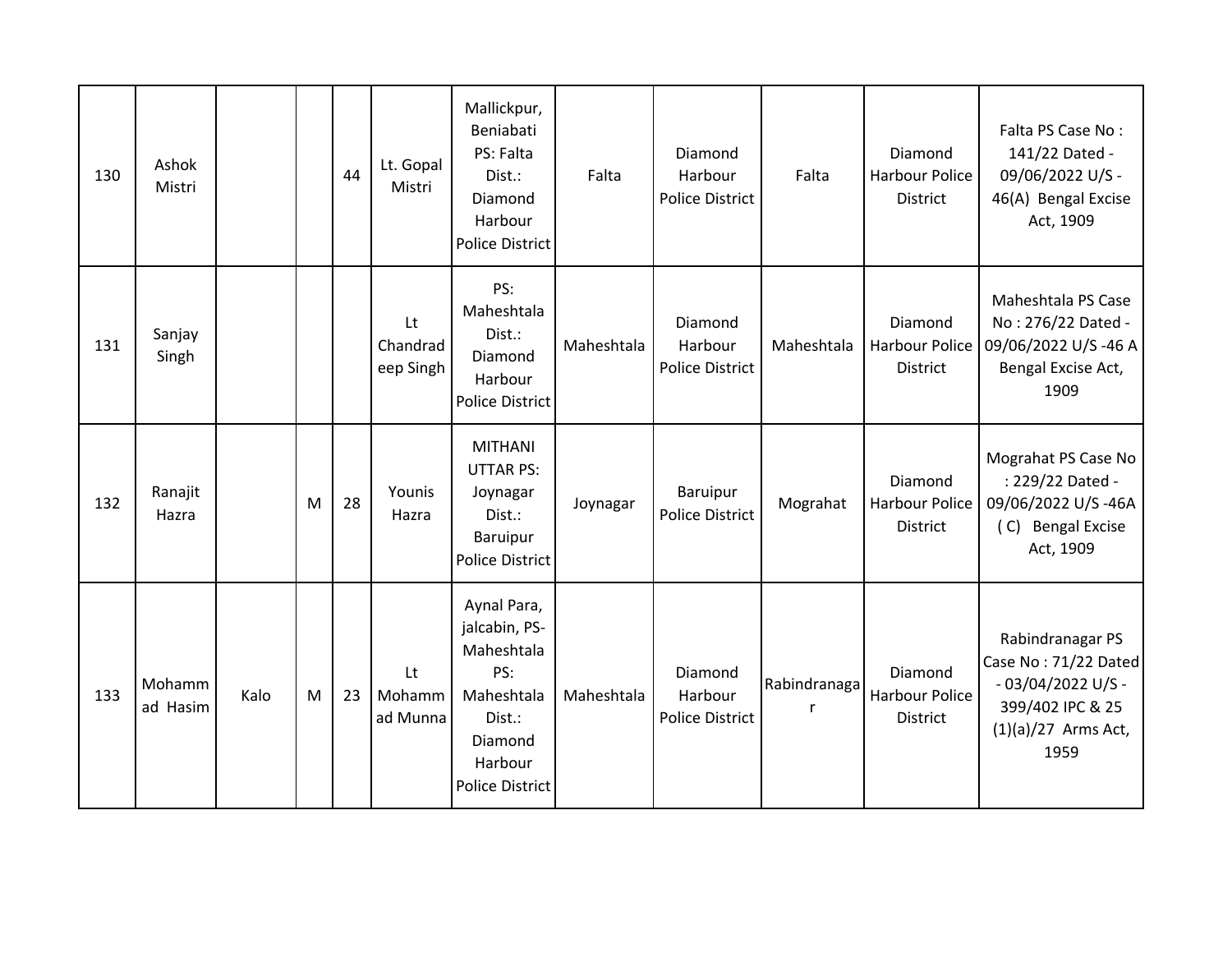| 134 | Chattu<br>Bhuiya      |             | M | 33 | Jhantu<br><b>Bhuiya</b>   | Sankua PS:<br>Ramnagar<br>Dist.:<br>Diamond<br>Harbour<br><b>Police District</b>                            | Ramnagar | Diamond<br>Harbour<br><b>Police District</b> | Ramnagar | Diamond<br>Harbour Police<br><b>District</b> | Ramnagar PS Case No<br>: 107/22 Dated -<br>09/06/2022 U/S-46A<br>Bengal Excise Act,<br>1909      |
|-----|-----------------------|-------------|---|----|---------------------------|-------------------------------------------------------------------------------------------------------------|----------|----------------------------------------------|----------|----------------------------------------------|--------------------------------------------------------------------------------------------------|
| 135 | Uttam<br>Karan        |             | M |    | Lt.<br>Nilkantha<br>Karan | Bhuinjibarh<br>PS: Ramnagar<br>Dist.: Purba<br>Mednipore                                                    | Ramnagar | Purba<br>Mednipore                           | Ramnagar | Purba<br>Mednipore                           | Ramnagar PS Case No<br>: 24/22 Dated -<br>25/01/2022 U/S -<br>341/323/325/354/376<br>/511/34 IPC |
| 136 | Suryakant<br>a Halder |             | M | 50 | Chinibas<br>Halder        | Vill .- Jogaria,<br>PO-<br>Ghatakpur<br>PS: Usthi<br>Dist.:<br>Diamond<br>Harbour<br><b>Police District</b> | Usthi    | Diamond<br>Harbour<br><b>Police District</b> | Usthi    | Diamond<br>Harbour Police<br><b>District</b> | Usthi PS Case No:<br>245/22 Dated -<br>09/06/2022 U/S-46A<br>Bengal Excise Act,<br>1909          |
| 137 | Khalil<br>Mallick     | <b>Baku</b> | M | 45 | Felu<br>Mallick           | Vill-<br>Ramanandap<br>ur, PS –<br>Goghat, Dist<br>– Hooghly<br>PS: Goghat<br>Dist.: Hooghly<br>Rural       | Goghat   | <b>Hooghly Rural</b>                         | Goghat   | <b>Hooghly Rural</b>                         | Goghat PS Case No:<br>152/22 Dated -<br>08/06/2022 U/S -<br>448/323/325/504/34<br><b>IPC</b>     |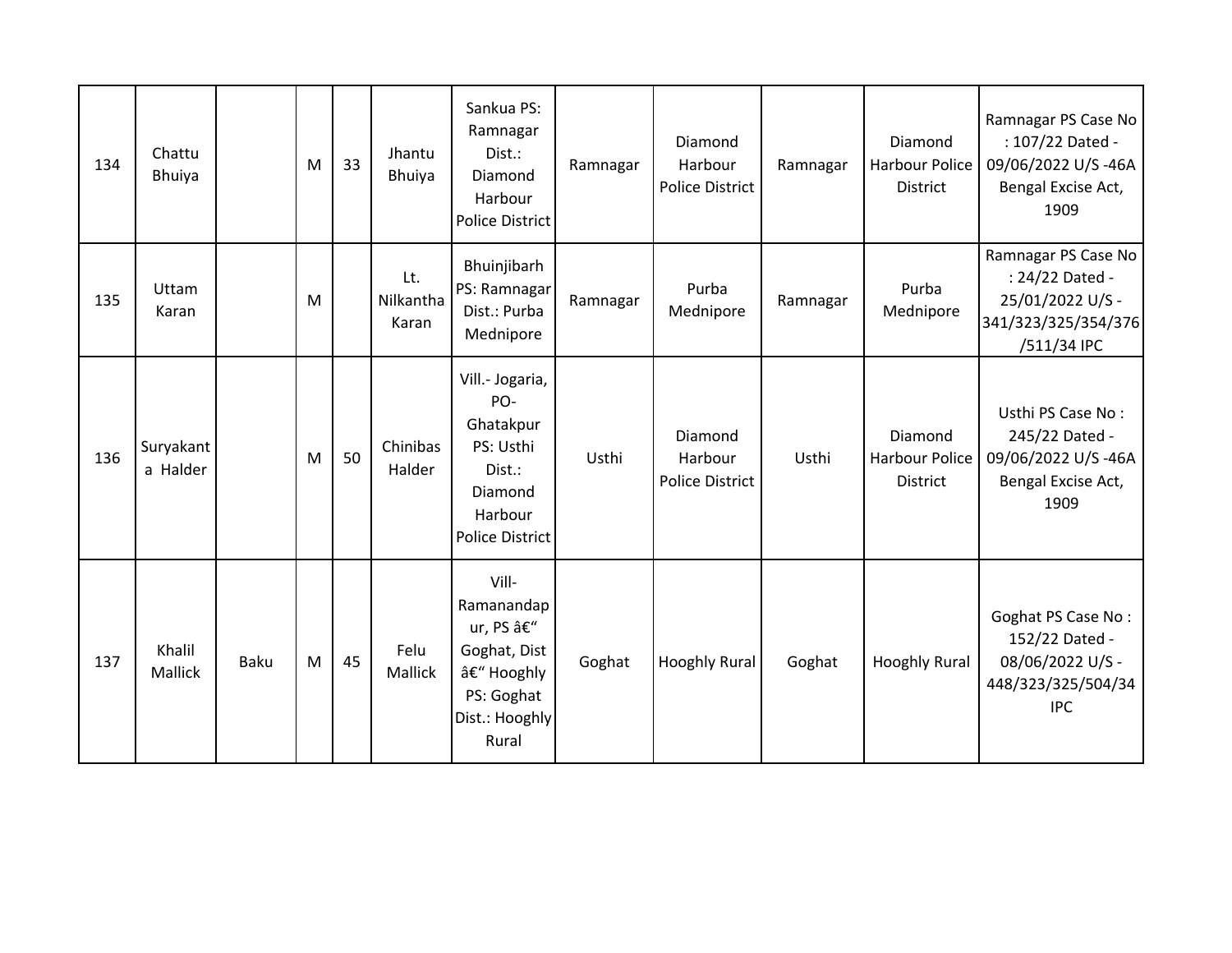| 138 | Jalil<br><b>Mallick</b>     | M | 32 | Felu<br>Mallick             | Vill-<br>Ramanandap<br>ur, PS –<br>Goghat, Dist<br>– Hooghly<br>PS: Goghat<br>Dist.: Hooghly<br>Rural                | Goghat | <b>Hooghly Rural</b> | Goghat | <b>Hooghly Rural</b> | Goghat PS Case No:<br>152/22 Dated -<br>08/06/2022 U/S -<br>448/323/325/504/34<br><b>IPC</b> |
|-----|-----------------------------|---|----|-----------------------------|----------------------------------------------------------------------------------------------------------------------|--------|----------------------|--------|----------------------|----------------------------------------------------------------------------------------------|
| 139 | Sunil<br>Kumar<br>Rana      | M | 42 | Dwarika<br>Rana             | Vill-Jatha, PS<br>– Dhanwar,<br>Dist –<br>Giridih, State -<br>Jharkhand PS:<br>Goghat Dist.:<br><b>Hooghly Rural</b> | Goghat | <b>Hooghly Rural</b> | Goghat | <b>Hooghly Rural</b> | Goghat PS Case No:<br>153/22 Dated -<br>09/06/2022 U/S -<br>279/304A/338/427<br><b>IPC</b>   |
| 140 | Subrata<br>Mukhopa<br>dhyay | M | 26 | Krishna<br>Mukhopa<br>dhyay | Vill- Mathura,<br>PS –<br>Goghat, Dist<br>– Hooghly<br>PS: Goghat<br>Dist.: Hooghly<br>Rural                         | Goghat | <b>Hooghly Rural</b> | Goghat | <b>Hooghly Rural</b> | Goghat PS Case No:<br>154/22 Dated -<br>09/06/2022 U/S -<br>341/326 IPC                      |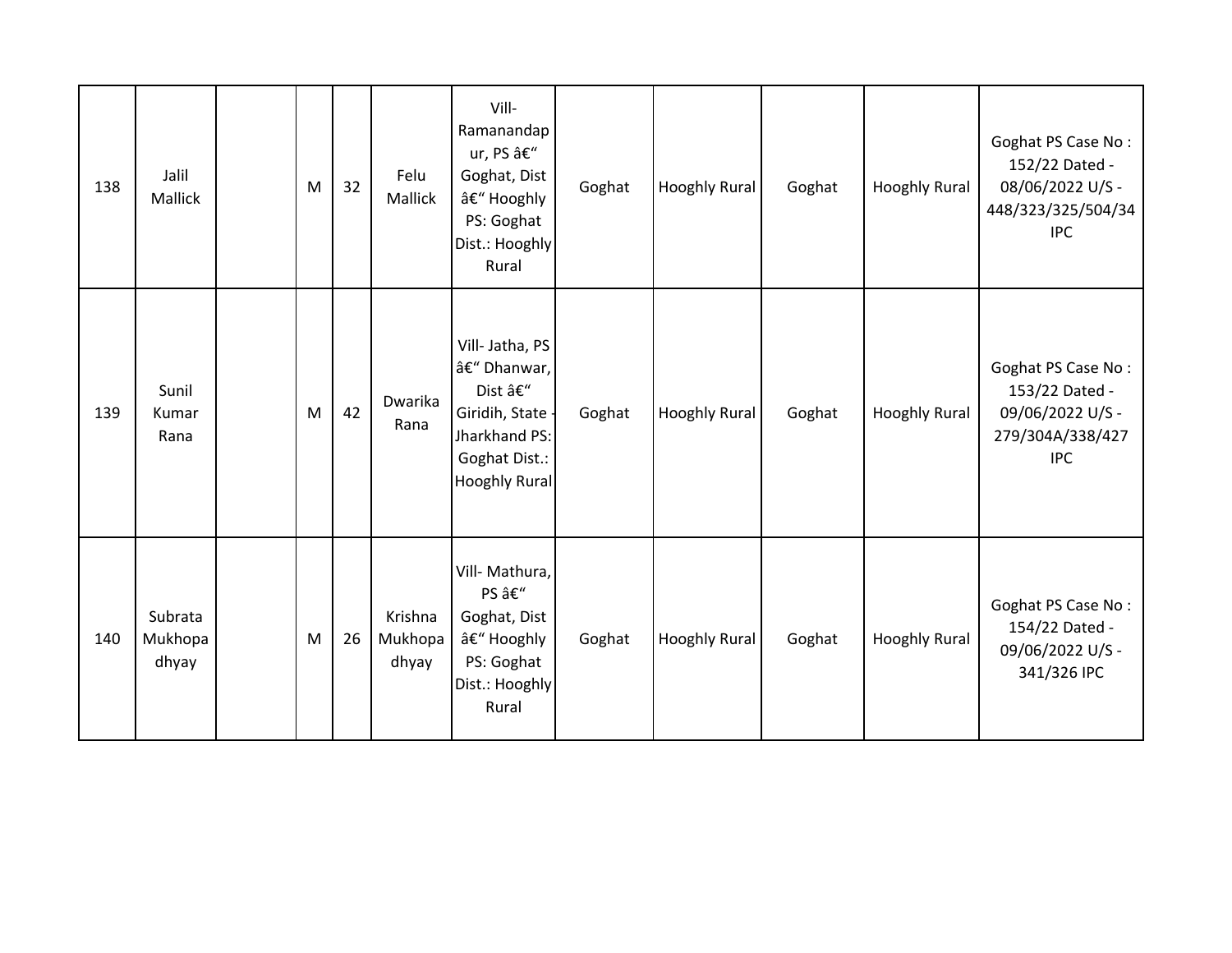| 141 | Ratan<br>Murmu        | M | 35 | Lt. Nita<br>Murmu        | PS: Haripal<br>Dist.: Hooghly<br>Rural | Haripal | <b>Hooghly Rural</b> | Tarakeswar | <b>Hooghly Rural</b> | <b>Tarakeswar PS Case</b><br>No: 133/22 Dated -<br>09/06/2022 U/S -<br>379/411 IPC & 33<br><b>Mines and Minerals</b><br>(Regulation and<br>Development) Act<br>$(1957)\hat{A}$ |
|-----|-----------------------|---|----|--------------------------|----------------------------------------|---------|----------------------|------------|----------------------|--------------------------------------------------------------------------------------------------------------------------------------------------------------------------------|
| 142 | Haradhan<br>Dhara     | M | 22 | Lt.<br>Godadhar<br>Dhara | PS: Haripal<br>Dist.: Hooghly<br>Rural | Haripal | <b>Hooghly Rural</b> | Tarakeswar | <b>Hooghly Rural</b> | <b>Tarakeswar PS Case</b><br>No: 133/22 Dated -<br>09/06/2022 U/S -<br>379/411 IPC & 33<br><b>Mines and Minerals</b><br>(Regulation and<br>Development) Act<br>$(1957)\hat{A}$ |
| 143 | Milan<br>Malik        |   | 22 | Samar<br>Malik           | PS: Haripal<br>Dist.: Hooghly<br>Rural | Haripal | <b>Hooghly Rural</b> | Tarakeswar | <b>Hooghly Rural</b> | Tarakeswar PS Case<br>No: 133/22 Dated -<br>09/06/2022 U/S -<br>379/411 IPC & 33<br><b>Mines and Minerals</b><br>(Regulation and<br>Development) Act<br>$(1957)\hat{A}$        |
| 144 | <b>Tapas</b><br>Bauri | M | 23 | Lt. Nimai<br>Bauri       | PS: Haripal<br>Dist.: Hooghly<br>Rural | Haripal | <b>Hooghly Rural</b> | Tarakeswar | <b>Hooghly Rural</b> | <b>Tarakeswar PS Case</b><br>No: 133/22 Dated -<br>09/06/2022 U/S -<br>379/411 IPC & 33<br><b>Mines and Minerals</b><br>(Regulation and<br>Development) Act<br>$(1957)\hat{A}$ |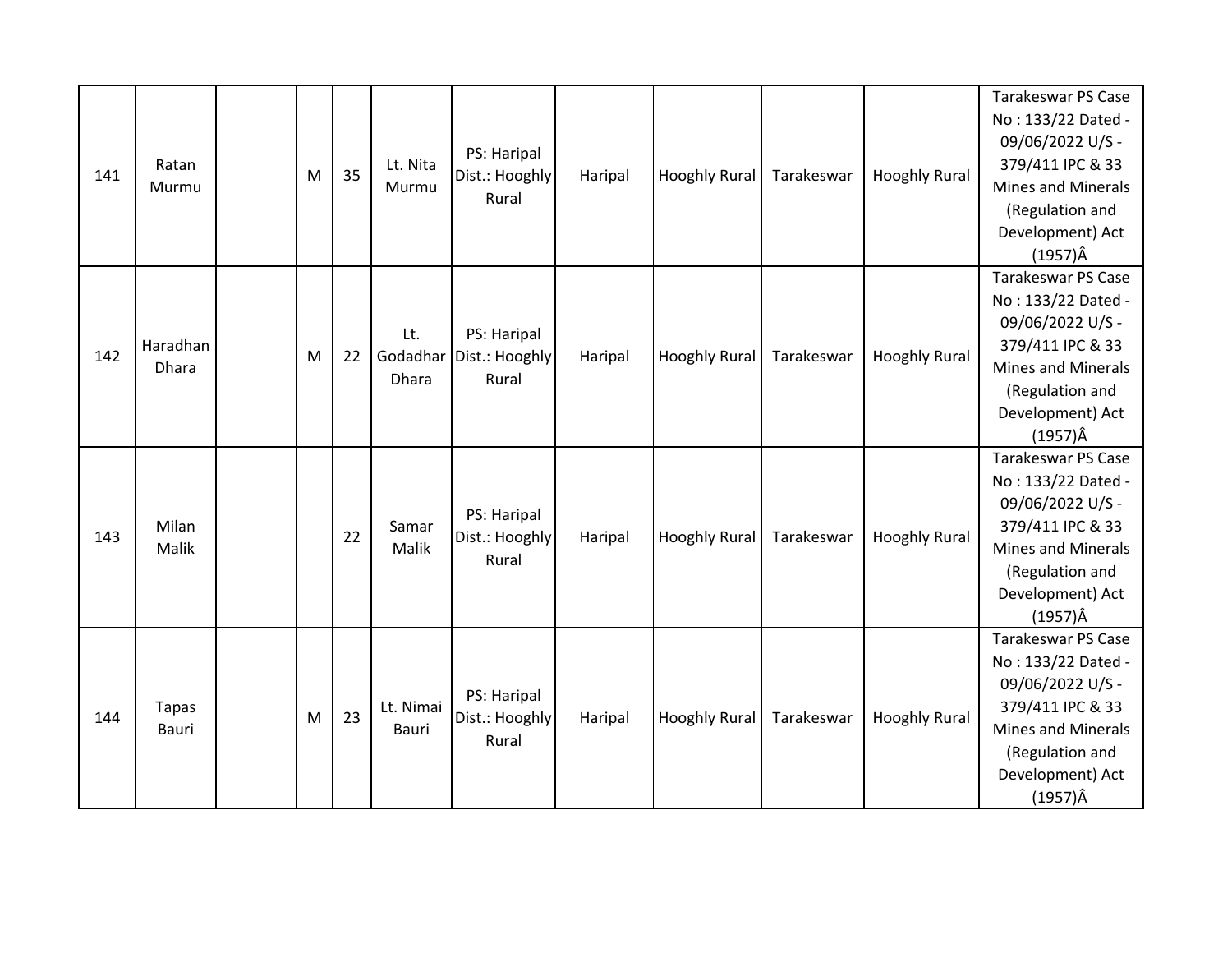| 145 | Souvik<br>Bauri | Debu | M | 19 | <b>Bikash</b><br>Bauri | PS: Haripal<br>Dist.: Hooghly<br>Rural                                                                                 | Haripal | <b>Hooghly Rural</b>                 | Tarakeswar | <b>Hooghly Rural</b>                                                   | <b>Tarakeswar PS Case</b><br>No: 133/22 Dated -<br>09/06/2022 U/S -<br>379/411 IPC & 33<br><b>Mines and Minerals</b><br>(Regulation and<br>Development) Act<br>(1957)Â |
|-----|-----------------|------|---|----|------------------------|------------------------------------------------------------------------------------------------------------------------|---------|--------------------------------------|------------|------------------------------------------------------------------------|------------------------------------------------------------------------------------------------------------------------------------------------------------------------|
| 146 | Md<br>Sarfaraz  |      | M | 22 | Soukat Ali             | 51 PM Basti<br>3rd Bye Lane,<br>PS Shibpur,<br>Howrah PS:<br>Shibpur Dist.:<br>Howrah<br>Police<br>Commissione<br>rate | Shibpur | Howrah Police<br>ate                 |            | <b>Howrah Police</b><br>Commissioner Chatterjeehat Commissionera<br>te | Chatterjeehat PS Case<br>No: 68/22 Dated -<br>04/04/2022 U/S -<br>399/402 IPC & 25/27<br>Arms Act, 1959                                                                |
| 147 | Md Taj          |      | M | 30 | Md.<br>Mostakin        | PS: Domjur<br>Dist.: Howrah<br>Police<br>Commissione<br>rate                                                           | Domjur  | Howrah Police<br>Commissioner<br>ate | Dasnagar   | Howrah Police<br>Commissionera<br>te                                   | Dasnagar PS Case No:<br>38/22 Dated -<br>28/03/2022 U/S -<br>399/402 IPC                                                                                               |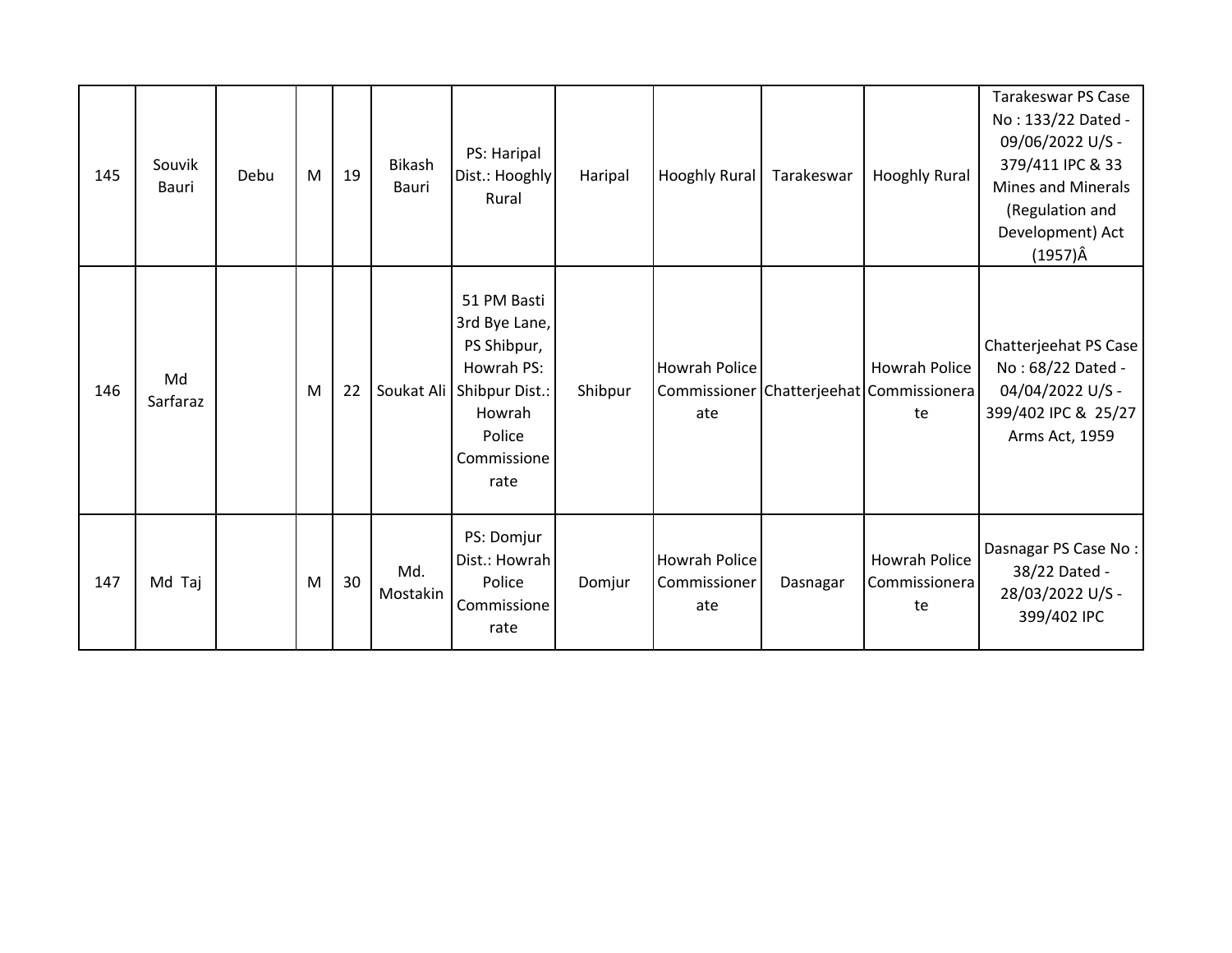| 148 | <b>Sk</b><br>Injamul | M | 22 | Sk<br>Ekramul<br>Haque | Panchpara<br>(Majherpara),<br>PS –<br>Sankrail, Dist-<br>Howrah PS:<br>Sankrail Dist.:<br>Howrah<br>Police<br>Commissione<br>rate | Sankrail   | <b>Howrah Police</b><br>Commissioner<br>ate | Domjur | Howrah Police<br>Commissionera<br>te        | Domjur PS Case No:<br>491/22 Dated -<br>09/06/2022 U/S -<br>147/148/149/188/186<br>/332/333/353/326/30<br>7 IPC & 8B National<br>Highway Act, 1956 &<br>3 Prevention of<br>Damage to Public<br>Property Act, 1984 |
|-----|----------------------|---|----|------------------------|-----------------------------------------------------------------------------------------------------------------------------------|------------|---------------------------------------------|--------|---------------------------------------------|-------------------------------------------------------------------------------------------------------------------------------------------------------------------------------------------------------------------|
| 149 | Rafijul Sk           | M | 18 | Rijabul Sk             | Debpur<br>(Kanpur) PS-<br>Monoswar<br>Dist-<br>Burdwan PS:<br>Monteshwar<br>Dist.: Purba<br>Burdwan                               | Monteshwar | Purba<br>Burdwan                            | Domjur | <b>Howrah Police</b><br>Commissionera<br>te | Domjur PS Case No:<br>491/22 Dated -<br>09/06/2022 U/S -<br>147/148/149/188/186<br>/332/333/353/326/30<br>7 IPC & 8B National<br>Highway Act, 1956 &<br>3 Prevention of<br>Damage to Public<br>Property Act, 1984 |
| 150 | Abdul<br>Ahed Sk     |   | 40 | Lt<br>Sadeban<br>Sk    | Barala, PS-<br>Raghunathgu<br>nj, Dist-<br>Murshidabad<br>PS: Sagarpara<br>Dist.:<br>Murshidabad                                  | Sagarpara  | Murshidabad                                 | Domjur | <b>Howrah Police</b><br>Commissionera<br>te | Domjur PS Case No:<br>491/22 Dated -<br>09/06/2022 U/S -<br>147/148/149/188/186<br>/332/333/353/326/30<br>7 IPC & 8B National<br>Highway Act, 1956 &<br>3 Prevention of<br>Damage to Public<br>Property Act, 1984 |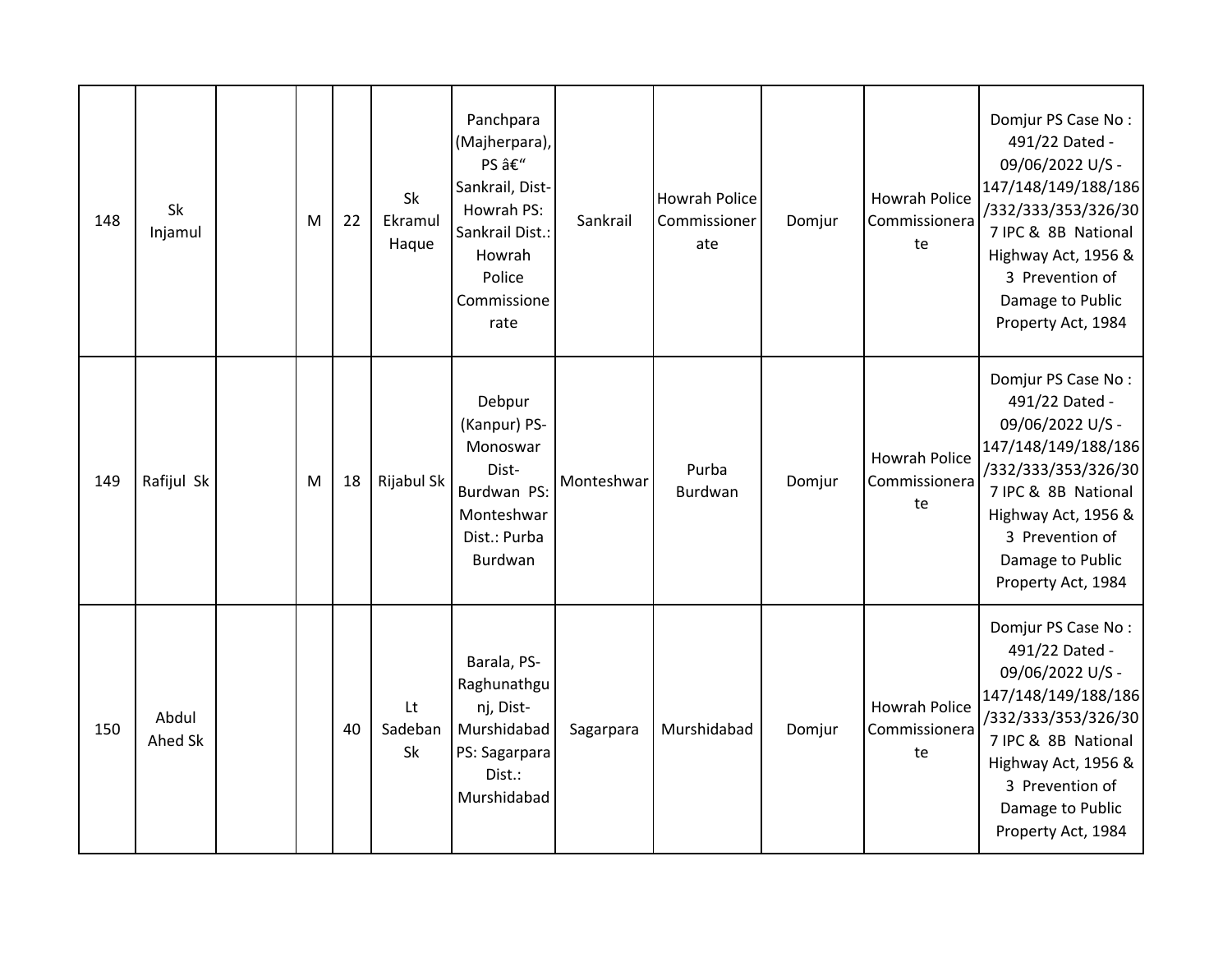| 151 | Sk Rejaul      |  | 35 | Lt Sk Ainur       | Unsani<br>Sardarpara,<br>PS- Jagacha,<br>Dist-Howrah<br>PS: Jagachha<br>Dist.: Howrah<br>Police<br>Commissione<br>rate           | Jagachha | <b>Howrah Police</b><br>Commissioner<br>ate | Domjur | <b>Howrah Police</b><br>Commissionera<br>te | Domjur PS Case No:<br>491/22 Dated -<br>09/06/2022 U/S -<br>147/148/149/188/186<br>/332/333/353/326/30<br>7 IPC & 8B National<br>Highway Act, 1956 &<br>3 Prevention of<br>Damage to Public<br>Property Act, 1984 |
|-----|----------------|--|----|-------------------|----------------------------------------------------------------------------------------------------------------------------------|----------|---------------------------------------------|--------|---------------------------------------------|-------------------------------------------------------------------------------------------------------------------------------------------------------------------------------------------------------------------|
| 152 | Jiyarul Sk     |  | 38 | Mojial Sk         | Dakshin<br>Durgapur,<br>Halderpara,<br>PS-Kultali,<br>Dist-24 Pgs<br>PS: Kultali<br>Dist.:<br>Baruipur<br><b>Police District</b> | Kultali  | <b>Baruipur</b><br><b>Police District</b>   | Domjur | <b>Howrah Police</b><br>Commissionera<br>te | Domjur PS Case No:<br>491/22 Dated -<br>09/06/2022 U/S -<br>147/148/149/188/186<br>/332/333/353/326/30<br>7 IPC & 8B National<br>Highway Act, 1956 &<br>3 Prevention of<br>Damage to Public<br>Property Act, 1984 |
| 153 | Izaz<br>Halder |  | 28 | Sahajan<br>Halder | <b>Uttar Mouri</b><br>Halderpara,<br>PS-Domjur,<br>Howrah PS:<br>Domjur Dist.:<br>Howrah<br>Police<br>Commissione<br>rate        | Domjur   | <b>Howrah Police</b><br>Commissioner<br>ate | Domjur | <b>Howrah Police</b><br>Commissionera<br>te | Domjur PS Case No:<br>491/22 Dated -<br>09/06/2022 U/S -<br>147/148/149/188/186<br>/332/333/353/326/30<br>7 IPC & 8B National<br>Highway Act, 1956 &<br>3 Prevention of<br>Damage to Public<br>Property Act, 1984 |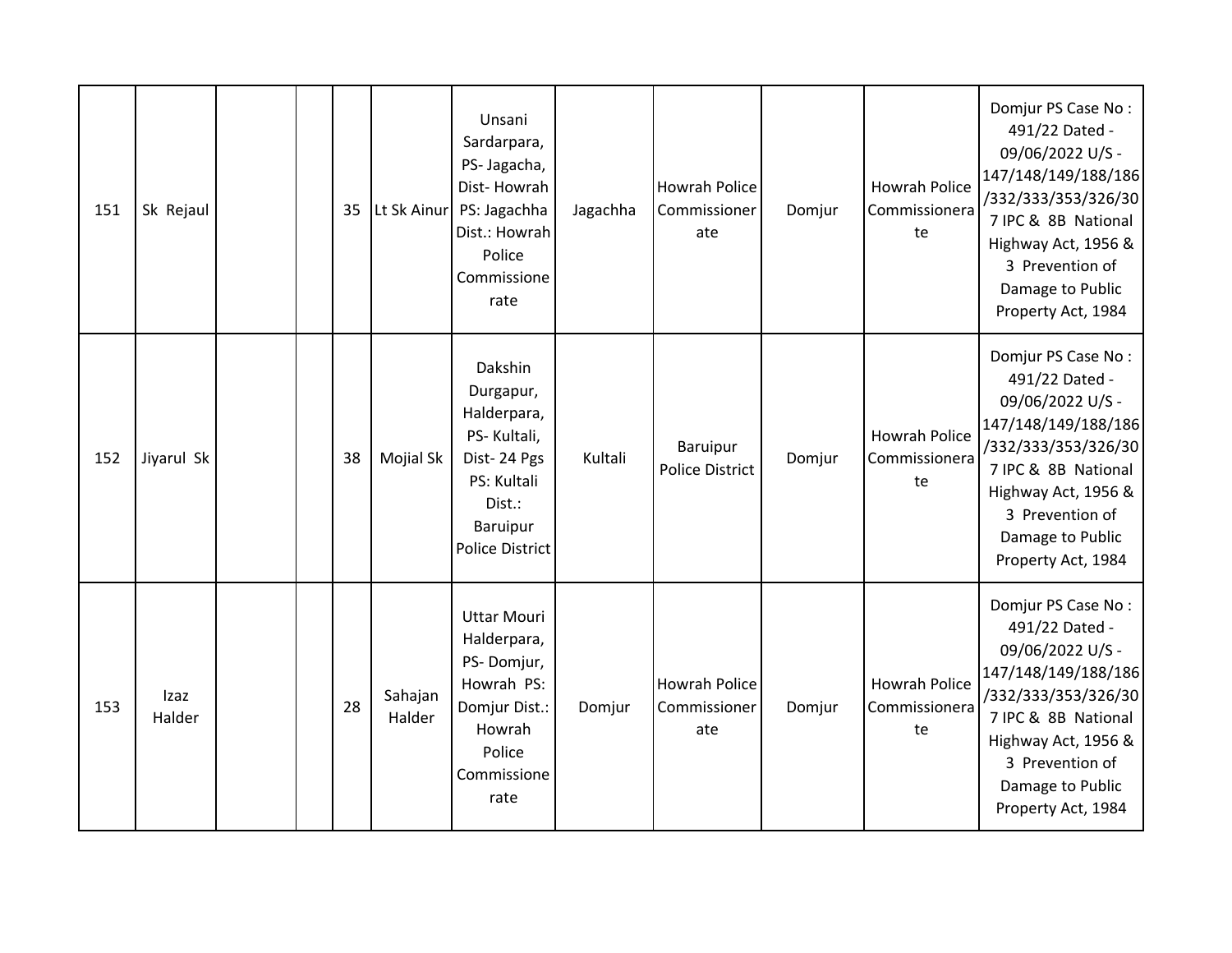| 154 | Sk Yasin<br>Ali      |   | 27 | Sk Gulpan<br>Ali   | Borogram<br>(Dulopur) PS-<br>Rajapur, Dist-<br>Howrah PS:<br>Rajapur Dist.:<br><b>Howrah Rural</b>                | Rajapur | <b>Howrah Rural</b>                         | Domjur | <b>Howrah Police</b><br>Commissionera<br>te | Domjur PS Case No:<br>491/22 Dated -<br>09/06/2022 U/S -<br>147/148/149/188/186<br>/332/333/353/326/30<br>7 IPC & 8B National<br>Highway Act, 1956 &<br>3 Prevention of<br>Damage to Public<br>Property Act, 1984 |
|-----|----------------------|---|----|--------------------|-------------------------------------------------------------------------------------------------------------------|---------|---------------------------------------------|--------|---------------------------------------------|-------------------------------------------------------------------------------------------------------------------------------------------------------------------------------------------------------------------|
| 155 | Sariful<br>Purkait   |   | 52 | Lt Ayej<br>Purkait | Ankurhati<br>Kestorampur,<br>PS-Domjur,<br>Howrah PS:<br>Domjur Dist.:<br>Howrah<br>Police<br>Commissione<br>rate | Domjur  | <b>Howrah Police</b><br>Commissioner<br>ate | Domjur | <b>Howrah Police</b><br>Commissionera<br>te | Domjur PS Case No:<br>491/22 Dated -<br>09/06/2022 U/S -<br>147/148/149/188/186<br>/332/333/353/326/30<br>7 IPC & 8B National<br>Highway Act, 1956 &<br>3 Prevention of<br>Damage to Public<br>Property Act, 1984 |
| 156 | <b>Sk</b><br>Ibrahim | M | 50 | Lt Sk<br>Joynal    | Dakshin<br>Harishpur<br>(Kultala) PS-<br>Amta, Dist-<br>Howrah PS:<br>Amta Dist.:<br><b>Howrah Rural</b>          | Amta    | <b>Howrah Rural</b>                         | Domjur | <b>Howrah Police</b><br>Commissionera<br>te | Domjur PS Case No:<br>491/22 Dated -<br>09/06/2022 U/S -<br>147/148/149/188/186<br>/332/333/353/326/30<br>7 IPC & 8B National<br>Highway Act, 1956 &<br>3 Prevention of<br>Damage to Public<br>Property Act, 1984 |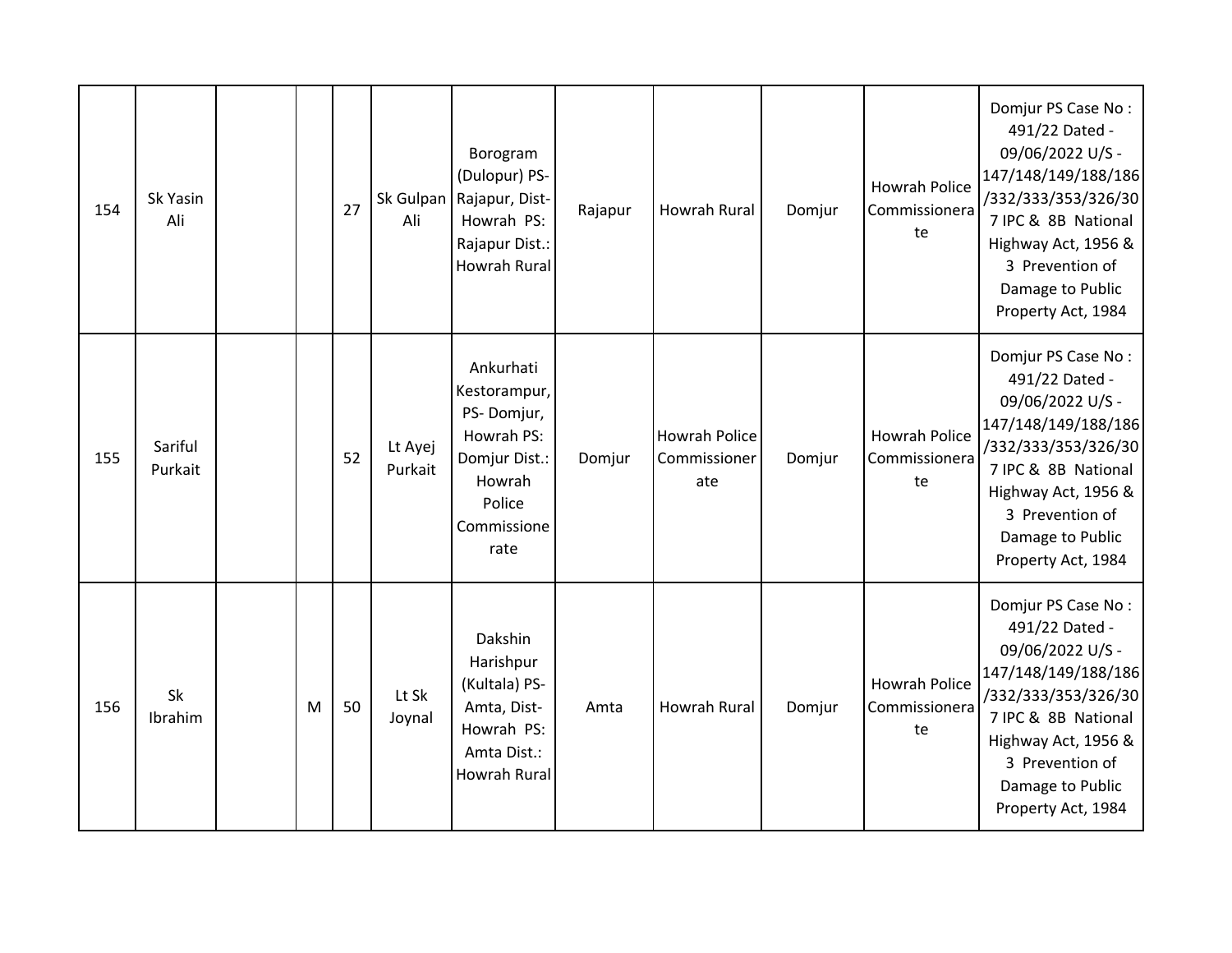| 157 | Mrinal<br>Kanti<br>Mukherje<br>e |      | M | 31 | Kishor<br>Mukherje<br>e | Baniarah<br>Shitalatala, PS-<br>Domjur,<br>Howrah PS:<br>Domjur Dist.:<br>Howrah<br>Police<br>Commissione<br>rate | Domjur            | <b>Howrah Police</b><br>Commissioner<br>ate | Domjur | <b>Howrah Police</b><br>Commissionera<br>te | Domjur PS Case No:<br>491/22 Dated -<br>09/06/2022 U/S -<br>147/148/149/188/186<br>/332/333/353/326/30<br>7 IPC & 8B National<br>Highway Act, 1956 &<br>3 Prevention of<br>Damage to Public<br>Property Act, 1984 |
|-----|----------------------------------|------|---|----|-------------------------|-------------------------------------------------------------------------------------------------------------------|-------------------|---------------------------------------------|--------|---------------------------------------------|-------------------------------------------------------------------------------------------------------------------------------------------------------------------------------------------------------------------|
| 158 | Maksud<br>Mollick                |      |   | 27 | Lt Sahadat<br>Mollick   | Ghora, PS-<br>Basirhat, Dist-<br>24 Pgs (N).<br>PS: Bashirhat<br>Dist.: Basirhat                                  | <b>Bashirhat</b>  | <b>Basirhat</b>                             | Domjur | <b>Howrah Police</b><br>Commissionera<br>te | Domjur PS Case No:<br>491/22 Dated -<br>09/06/2022 U/S -<br>147/148/149/188/186<br>/332/333/353/326/30<br>7 IPC & 8B National<br>Highway Act, 1956 &<br>3 Prevention of<br>Damage to Public<br>Property Act, 1984 |
| 159 | Biswanath<br>Banerjee            | Sonu |   |    | Lt Tapan<br>Banerjee    | 169,<br>Mahendra<br>Bhattacharjee<br>Road PS:<br>Chatterjeehat<br>Dist.: Howrah<br>Police<br>Commissione<br>rate  | Chatterjeeha<br>t | Howrah Police<br>Commissioner<br>ate        | Howrah | Howrah Police<br>Commissionera<br>te        | Howrah PS Case No:<br>228/22 Dated -<br>07/05/2022 U/S -<br>399/402 IPC                                                                                                                                           |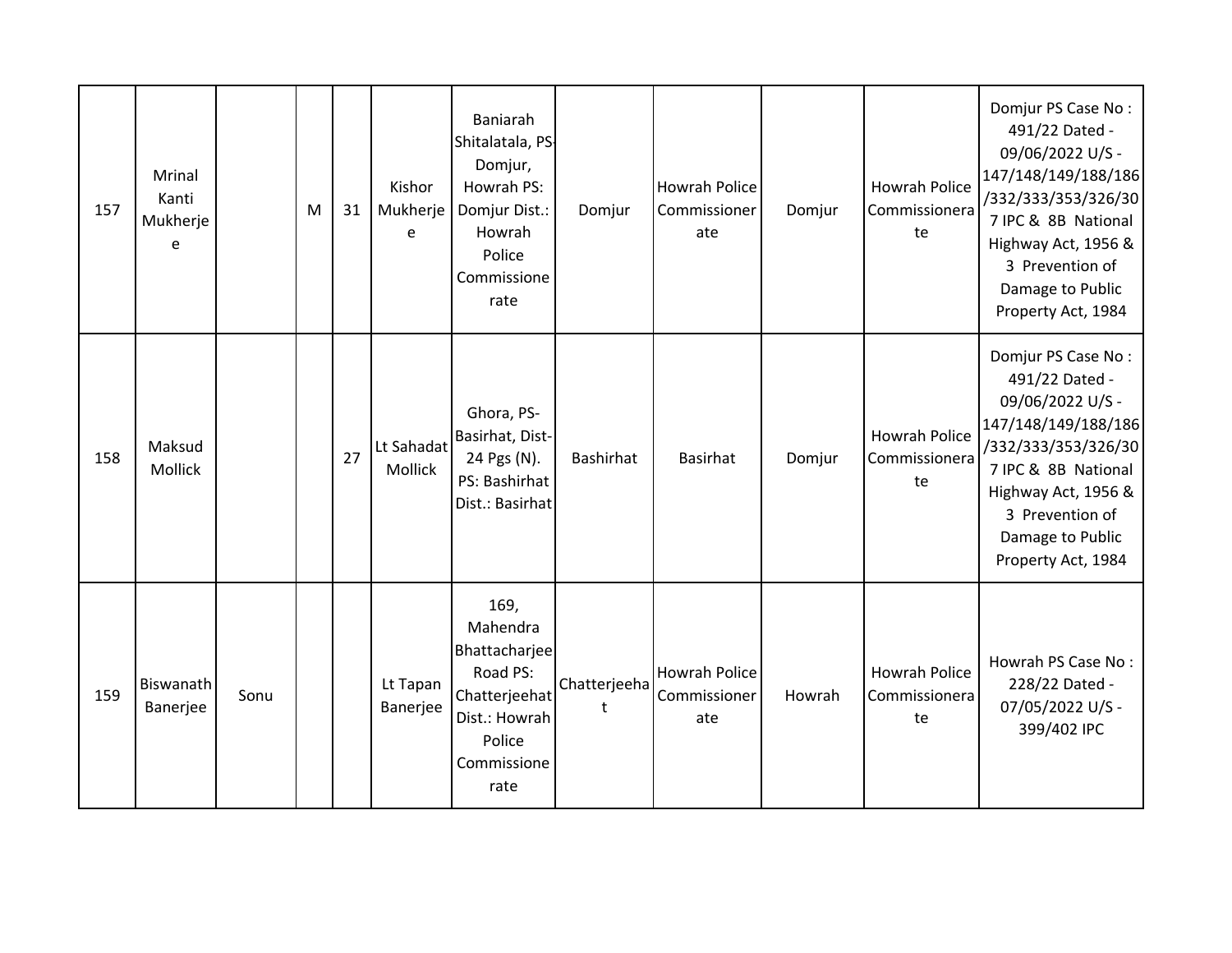| 160 | Sk<br>Sultanuddi<br>n | M | 34 | Sk<br>Kamaluddi<br>n  | Chalidhowria,<br>$P.O-$<br>Kalyanpur, PS-<br>Bagnan, Dist-<br>Howrah PS:<br>Bagnan Dist.:<br><b>Howrah Rural</b> | Bagnan              | Howrah Rural | Bagnan              | Howrah Rural        | Bagnan PS Case No:<br>132/22 Dated -<br>24/03/2022 U/S -<br>498A/34 IPC                                                     |
|-----|-----------------------|---|----|-----------------------|------------------------------------------------------------------------------------------------------------------|---------------------|--------------|---------------------|---------------------|-----------------------------------------------------------------------------------------------------------------------------|
| 161 | Rohan<br>Singha       | M | 18 | Pradyut<br>Kr. Singha | Mansinghapu<br>r PS:<br>Jagatballavpo<br>re Dist.:<br><b>Howrah Rural</b>                                        | Jagatballavp<br>ore | Howrah Rural | Jagatballavpo<br>re | <b>Howrah Rural</b> | Jagatballavpore PS<br>Case No: 117/22<br>Dated - 09/06/2022<br>$U/S -$<br>295A/153A/505II/506<br><b>IPC</b>                 |
| 162 | Soumi<br>Roy          | F |    | Prasanta<br>Roy       | Pantihal<br>Gumotala PS:<br>Jagatballavpo<br>re Dist.:<br>Howrah Rural                                           | Jagatballavp<br>ore | Howrah Rural | Jagatballavpo<br>re | <b>Howrah Rural</b> | Jagatballavpore PS<br>Case No: 118/22<br>Dated - 09/06/2022<br>$U/S -$<br>295A/153A/505II/506<br><b>IPC</b>                 |
| 163 | Raju<br>Chandra       | M | 36 | Golok<br>Chandra      | Joypur Chowk<br>Bazar PS:<br>Joypur Dist.:<br>Purulia                                                            | Joypur              | Purulia      | Joypur              | Purulia             | Joypur PS Case No:<br>83/22 Dated -<br>09/06/2022 U/S -<br>498A/304B/302/34<br>IPC & 3/4 Dowry<br>Prohibition Act,<br>1961Â |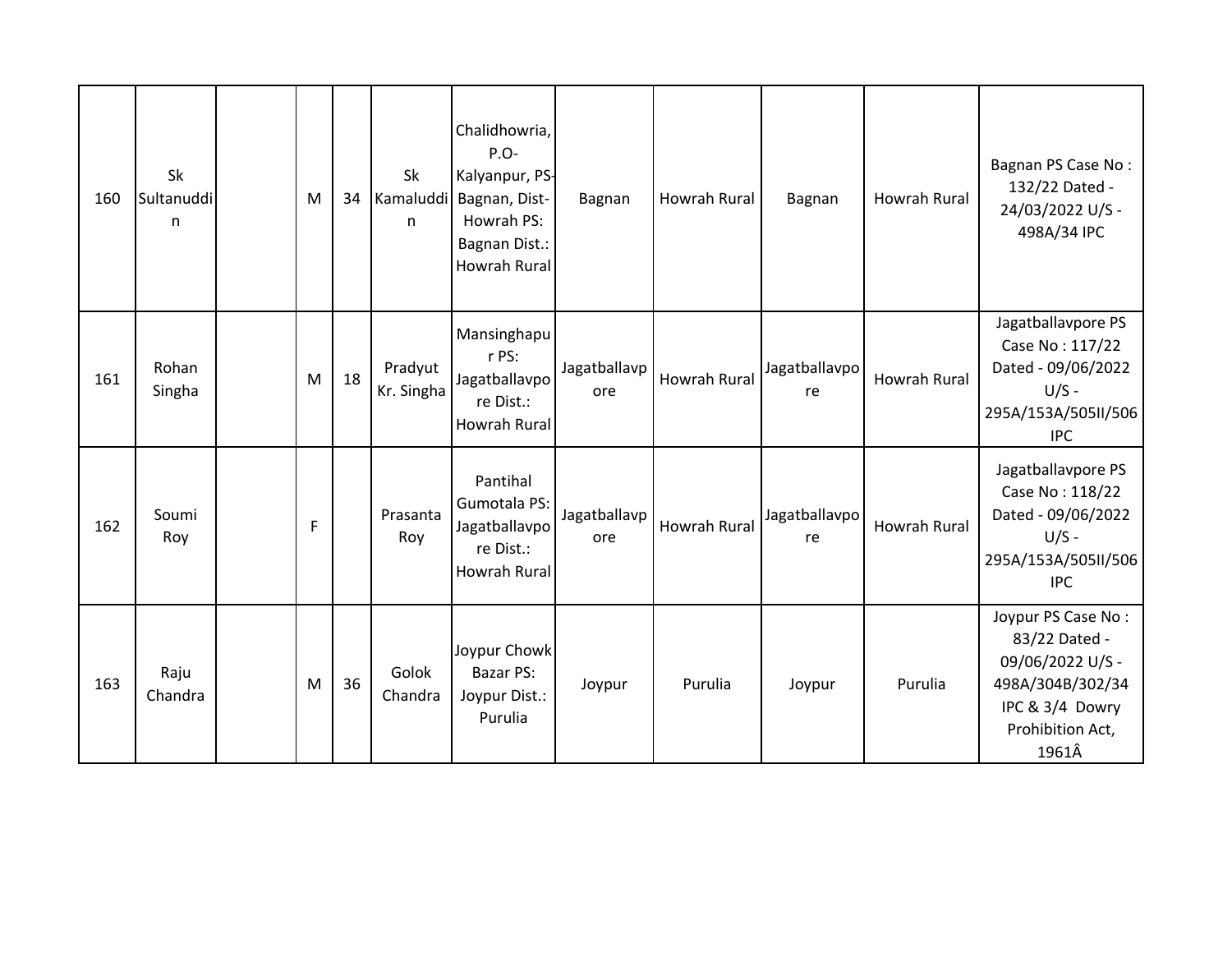| 164 | Golok<br>Chandra   | M            | 63 | Lt. Madan<br>Chandra | Joypur Chowk<br>Bazar PS:<br>Joypur Dist.:<br>Purulia | Joypur | Purulia | Joypur | Purulia | Joypur PS Case No:<br>83/22 Dated -<br>09/06/2022 U/S -<br>498A/304B/302/34<br>IPC & 3/4 Dowry<br>Prohibition Act,<br>1961Â |
|-----|--------------------|--------------|----|----------------------|-------------------------------------------------------|--------|---------|--------|---------|-----------------------------------------------------------------------------------------------------------------------------|
| 165 | Gita<br>Chandra    | F            | 56 | Golok<br>Chandra     | Joypur Chowk<br>Bazar PS:<br>Joypur Dist.:<br>Purulia | Joypur | Purulia | Joypur | Purulia | Joypur PS Case No:<br>83/22 Dated -<br>09/06/2022 U/S -<br>498A/304B/302/34<br>IPC & 3/4 Dowry<br>Prohibition Act,<br>1961Â |
| 166 | Kartick<br>Chandra | M            | 38 | Golok<br>Chandra     | Joypur Chowk<br>Bazar PS:<br>Joypur Dist.:<br>Purulia | Joypur | Purulia | Joypur | Purulia | Joypur PS Case No:<br>83/22 Dated -<br>09/06/2022 U/S -<br>498A/304B/302/34<br>IPC & 3/4 Dowry<br>Prohibition Act,<br>1961Â |
| 167 | Sanjana<br>Chandra | $\mathsf{F}$ | 23 | Kartick<br>Chandra   | Joypur Chowk<br>Bazar PS:<br>Joypur Dist.:<br>Purulia | Joypur | Purulia | Joypur | Purulia | Joypur PS Case No:<br>83/22 Dated -<br>09/06/2022 U/S -<br>498A/304B/302/34<br>IPC & 3/4 Dowry<br>Prohibition Act,<br>1961Â |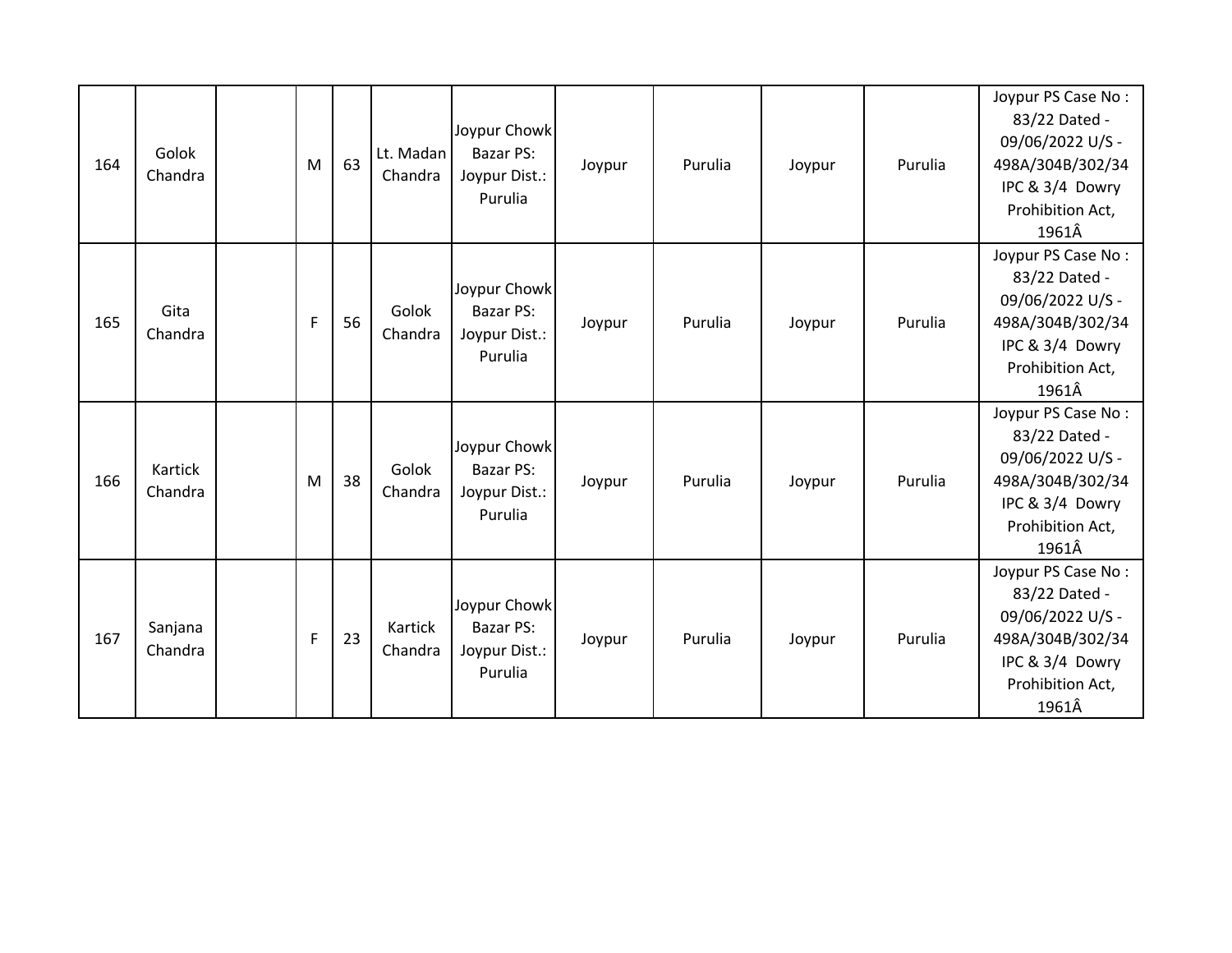| 168 | Mithu<br>Day            | $\mathsf{F}$ | 25 | Shantimoy<br>Dey   | Joypur Chowk<br>Bazar PS:<br>Joypur Dist.:<br>Purulia                                  | Joypur   | Purulia      | Joypur   | Purulia             | Joypur PS Case No:<br>83/22 Dated -<br>09/06/2022 U/S -<br>498A/304B/302/34<br>IPC & 3/4 Dowry<br>Prohibition Act,<br>1961Â |
|-----|-------------------------|--------------|----|--------------------|----------------------------------------------------------------------------------------|----------|--------------|----------|---------------------|-----------------------------------------------------------------------------------------------------------------------------|
| 169 | <b>Bulti</b><br>Chandra | $\mathsf F$  | 35 | Not Noted          | Joypur Chowk<br><b>Bazar PS:</b><br>Joypur Dist.:<br>Purulia                           | Joypur   | Purulia      | Joypur   | Purulia             | Joypur PS Case No:<br>83/22 Dated -<br>09/06/2022 U/S -<br>498A/304B/302/34<br>IPC & 3/4 Dowry<br>Prohibition Act,<br>1961Â |
| 170 | <b>Dipak</b><br>Manna   | M            |    | Lt. Purna<br>Manna | PS: Rajapur<br>Dist.: Howrah<br>Rural                                                  | Rajapur  | Howrah Rural | Rajapur  | <b>Howrah Rural</b> | Rajapur PS Case No:<br>106/22 Dated -<br>22/04/2022 U/S -<br>498A/325/506/34 IPC                                            |
| 171 | Faridul<br>Haque        |              |    | Nazrul<br>Haque    | Of Kajipara<br>PO.<br>Kathapara<br>PS: Dhubguri<br>Dist.:<br>Jalpaiguri                | Dhubguri | Jalpaiguri   | Dhubguri | Jalpaiguri          | Dhubguri PS Case No:<br>353/22 Dated -<br>08/06/2022 U/S-363<br><b>IPC</b>                                                  |
| 172 | Niren Roy               |              | 35 | Prabin<br>Roy      | <b>Uttar Jhar</b><br>Matiyali, P.O<br>Lataguri PS:<br>Malbazar<br>Dist.:<br>Jalpaiguri | Malbazar | Jalpaiguri   | Malbazar | Jalpaiguri          | Malbazar PS Case No:<br>445/22 Dated -<br>06/06/2022 U/S-379<br><b>IPC</b>                                                  |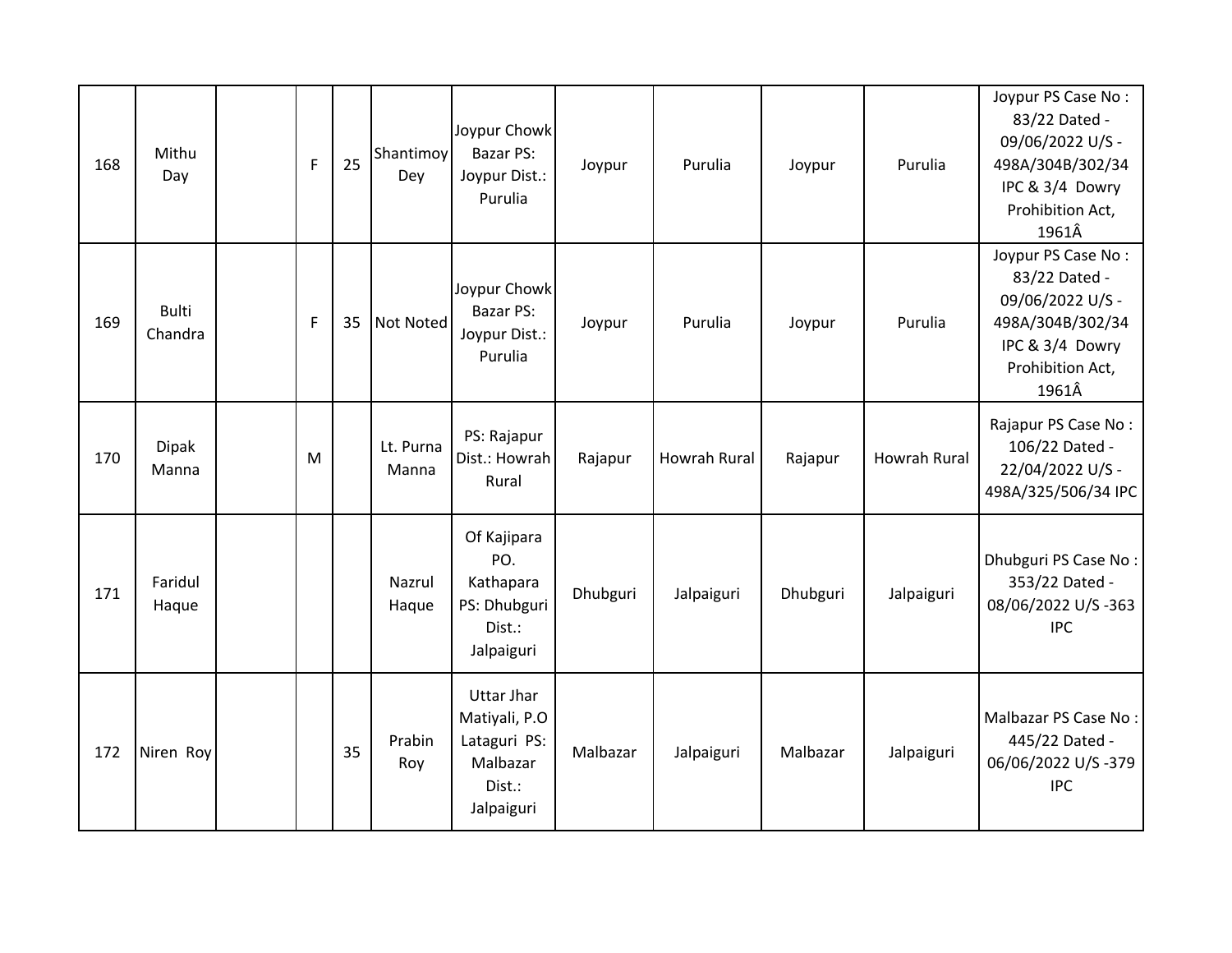| 173 | Abdul<br>Kader   |         |   | 20 | Dulal<br>Ahamed     | Vill & PO.<br>Rajadanga,<br>PS: Malbazar<br>Dist.:<br>Jalpaiguri                                             | Malbazar          | Jalpaiguri                         | Malbazar          | Jalpaiguri                         | Malbazar PS Case No:<br>447/22 Dated -<br>07/06/2022 U/S -<br>379/411 IPC & 21(1)<br><b>Mines and Minerals</b><br>(Regulation and<br>Development) Act<br>$(1957)\hat{A}$ |
|-----|------------------|---------|---|----|---------------------|--------------------------------------------------------------------------------------------------------------|-------------------|------------------------------------|-------------------|------------------------------------|--------------------------------------------------------------------------------------------------------------------------------------------------------------------------|
| 174 | Swell<br>Hossain |         | M | 21 | Yasin<br>Hoque      | Bhangamali,<br>PO-<br>Chaulhati, PS-<br>Rajganj, Dist-<br>Jalpaiguri.<br>PS: Rajganj<br>Dist.:<br>Jalpaiguri | Rajganj           | Jalpaiguri                         | Rajganj           | Jalpaiguri                         | Rajganj PS Case No:<br>341/22 Dated -<br>05/06/2022 U/S -<br>498A/307 IPC                                                                                                |
| 175 | Nurul<br>Hoda    |         | M | 60 | Lt. Lutfal<br>Hoque | PS:<br>Raghunathga<br>nj Dist.:<br>Jangipur<br><b>Police District</b>                                        | Raghunathga<br>nj | Jangipur<br><b>Police District</b> | Raghunathga<br>nj | Jangipur Police<br><b>District</b> | Raghunathganj PS<br>Case No: 461/22<br>Dated - 06/06/2022<br>$U/S -$<br>498A/354/307/34 IPC<br>& 4 Dowry<br>Prohibition Act,<br>1961Â                                    |
| 176 | Ajed Sk          | Ojed Sk | M | 22 | Lt. Abdul<br>Hakim  | PS:<br>Raghunathga<br>nj Dist.:<br>Jangipur<br><b>Police District</b>                                        | Raghunathga<br>nj | Jangipur<br>Police District        | Raghunathga<br>nj | Jangipur Police<br><b>District</b> | Raghunathganj PS<br>Case No: 445/22<br>Dated - 03/06/2022<br>$U/S -$<br>498A/354/307/34 IPC<br>& 4 Dowry<br>Prohibition Act,<br>1961Â                                    |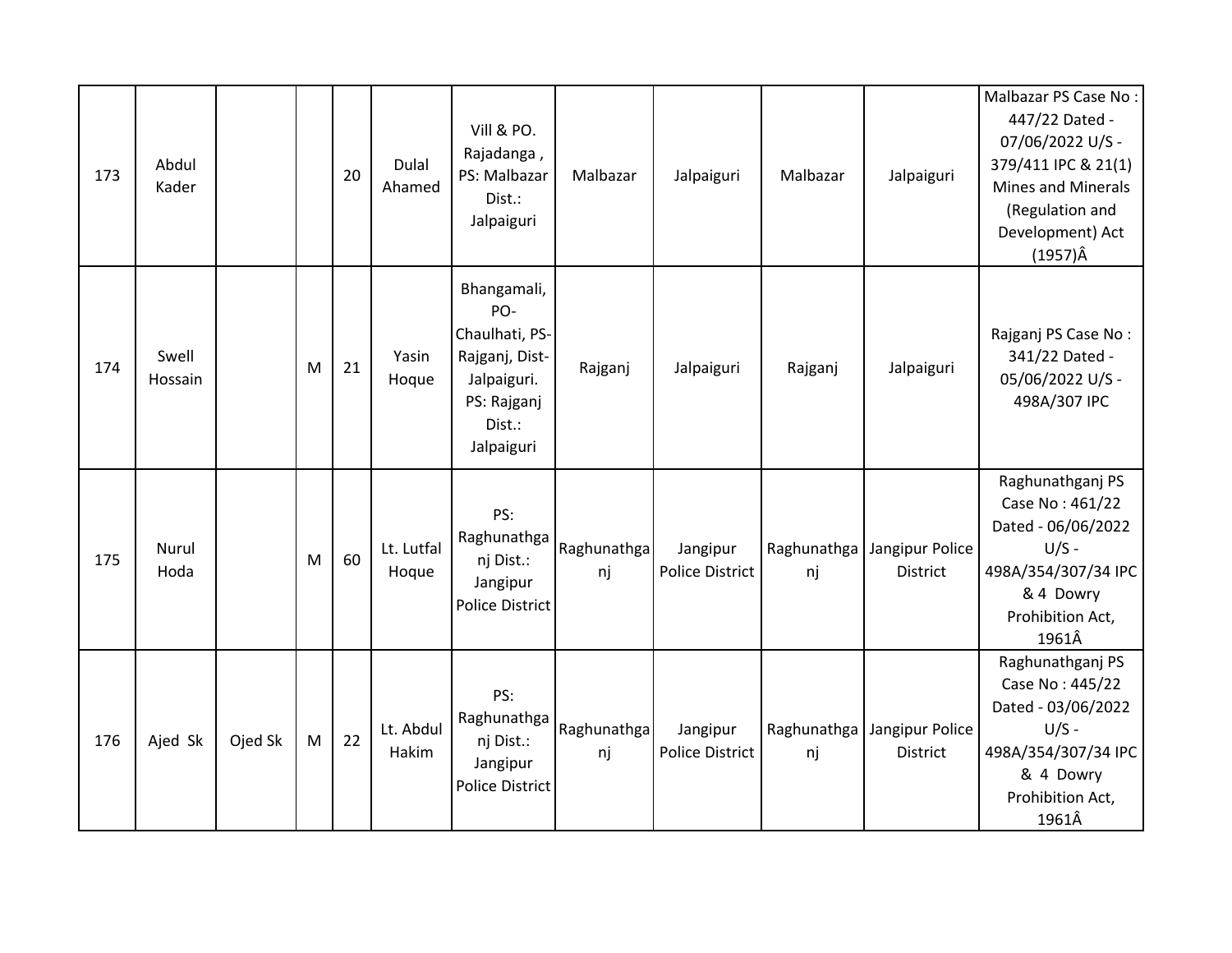| 177 | Piyarul Sk    | Piyarul<br>Haque | M | 34 | Lt. Abdul<br>Hossain @<br>Abul<br>Hossa | PS:<br>Raghunathga<br>nj Dist.:<br>Jangipur<br><b>Police District</b>                                | Raghunathga<br>nj | Jangipur<br>Police District        | nj         | Raghunathga   Jangipur Police<br><b>District</b> | Raghunathganj PS<br>Case No: 438/22<br>Dated - 02/06/2022<br>U/S-448/354 IPC                                                 |
|-----|---------------|------------------|---|----|-----------------------------------------|------------------------------------------------------------------------------------------------------|-------------------|------------------------------------|------------|--------------------------------------------------|------------------------------------------------------------------------------------------------------------------------------|
| 178 | Sohidul<br>Sk | Gajlu            |   | 25 | Ali<br>Mahamm<br>ad                     | <b>Bajitpur PS:</b><br>Sagardighi<br>Dist.: Jangipur<br><b>Police District</b>                       | Sagardighi        | Jangipur<br><b>Police District</b> | Sagardighi | Jangipur Police<br><b>District</b>               | Sagardighi PS Case No<br>: 176/22 Dated -<br>06/05/2022 U/S -<br>498A/323/34 IPC &<br>3/4 Dowry<br>Prohibition Act,<br>1961Â |
| 179 | Dipu Das      |                  | M | 27 | Das                                     | Chhamugram<br>Mritunjoy   PS: Sagardighi<br>Dist.: Jangipur<br><b>Police District</b>                | Sagardighi        | Jangipur<br>Police District        | Sagardighi | Jangipur Police<br><b>District</b>               | Sagardighi PS Case No<br>: 236/22 Dated -<br>31/05/2022 U/S -<br>399/402 IPC                                                 |
| 180 | Abdur<br>Roup | Abdur<br>Rouf    | M | 57 | Lt. Siddik<br>Hossain                   | Kabilpur<br>Sahebnagar<br>Kulbonapara<br>PS: Sagardighi<br>Dist.: Jangipur<br><b>Police District</b> | Sagardighi        | Jangipur<br><b>Police District</b> | Sagardighi | Jangipur Police<br><b>District</b>               | Sagardighi PS Case No<br>: 241/22 Dated -<br>03/06/2022 U/S -<br>498A/307/34 IPC &<br>3/4 Dowry<br>Prohibition Act,<br>1961Â |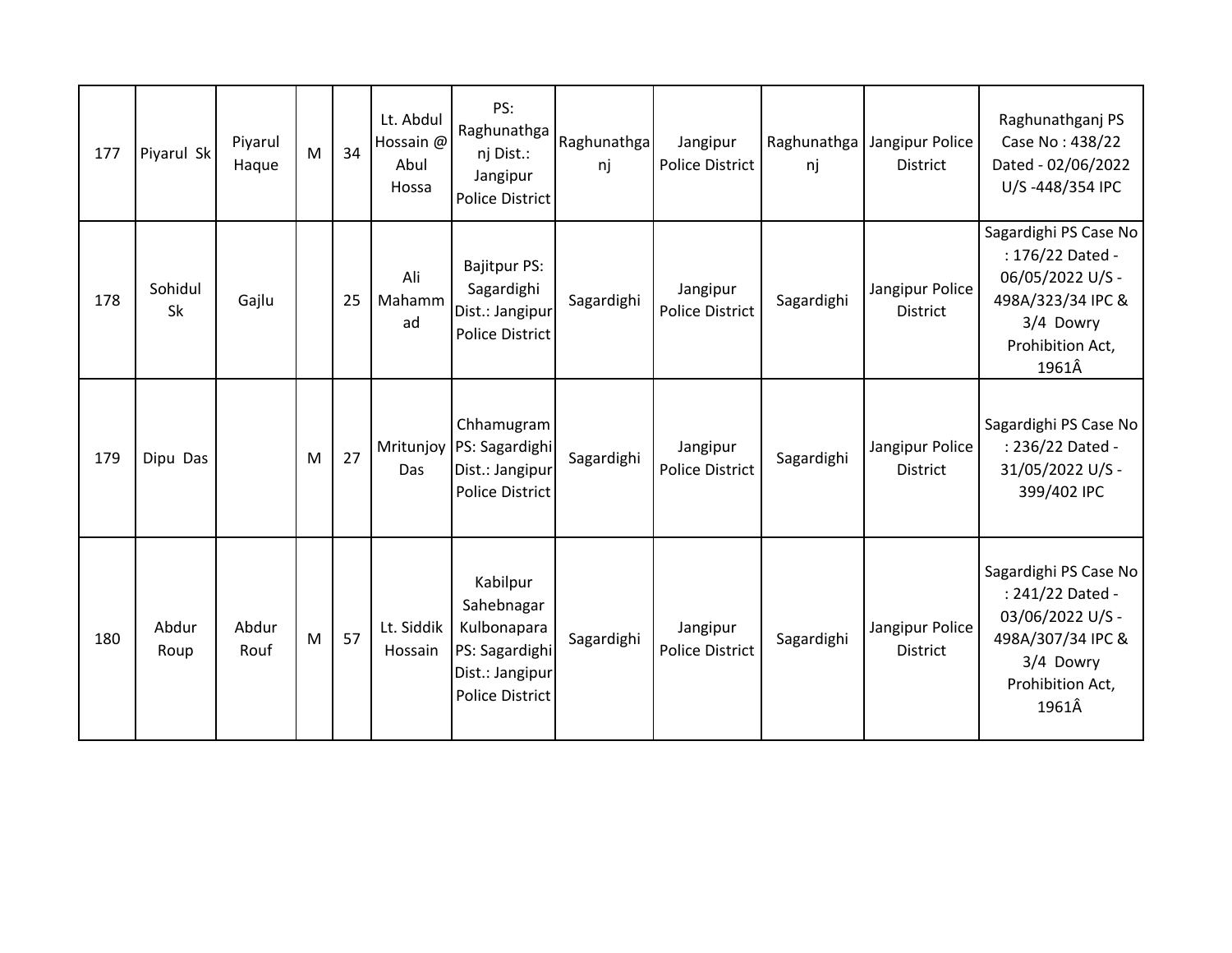| 181 | Shibu<br>Ghosh           |      | M |    | Sudhangs                | Vill-Satballa<br>PO-<br>Dhaniapara<br>PS+Dist-<br>hu Ghosh   Jhargram PS:<br>Jhargram<br>Dist.:<br>Jhargram                              | Jhargram     | Jhargram                               | Jhargram<br>women | Jhargram                               | Jhargram women PS<br>Case No: 37/22 Dated<br>- 20/05/2022 U/S -<br>498A/307/354/406/5<br>06/34&3/4 IPC |
|-----|--------------------------|------|---|----|-------------------------|------------------------------------------------------------------------------------------------------------------------------------------|--------------|----------------------------------------|-------------------|----------------------------------------|--------------------------------------------------------------------------------------------------------|
| 182 | Sandeep<br><b>Biswas</b> |      | M | 21 | Sudhir<br><b>Biswas</b> | Vill-<br>Mongolpur,<br>P.O Uttar<br>para PS:<br>Kushmandi<br>Dist.: Dakshin<br>Dinajpur                                                  | Kushmandi    | Dakshin<br>Dinajpur                    | Krishnanagar      | Krishnanagar<br><b>Police District</b> | Krishnanagar PS Case<br>No: 578/22 Dated -<br>09/06/2022 U/S -<br>420/406 IPC                          |
| 183 | Soumen<br>Ghosh          | Piku | M | 30 | Joydeb<br>Ghosh         | Chaker para,<br><b>Baku Dorjee</b><br>lane, P.O<br>Krishnagar<br>PS:<br>Krishnanagar<br>Dist.:<br>Krishnanagar<br><b>Police District</b> | Krishnanagar | Krishnanagar<br><b>Police District</b> | Krishnanagar      | Krishnanagar<br><b>Police District</b> | Krishnanagar PS Case<br>No: 418/22 Dated -<br>25/04/2022 U/S-380<br><b>IPC</b>                         |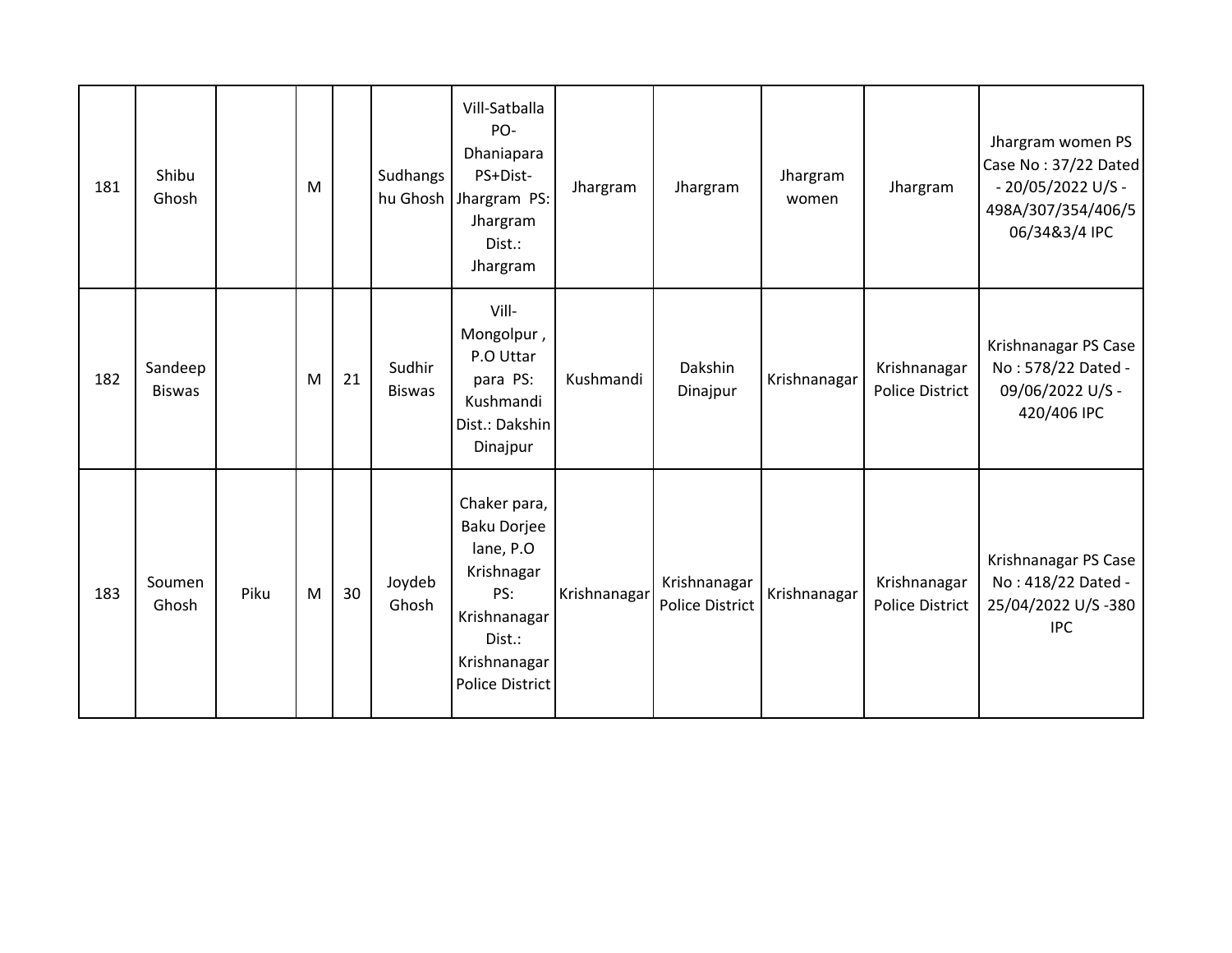| 184 | Pradip<br>Tapadar |                 | M | 30 | Radhakant<br>a Tapadar   | Madhya<br>Colony<br>Nrisinghapur<br>PS: Shantipur<br>Dist.:<br>Ranaghat<br><b>Police District</b> | Shantipur   | Ranaghat<br>Police District     | Krishnanagar | Krishnanagar<br>Police District | Krishnanagar PS Case<br>No: 209/22 Dated -<br>05/03/2022 U/S -<br>279/304A IPC                                                                                                    |
|-----|-------------------|-----------------|---|----|--------------------------|---------------------------------------------------------------------------------------------------|-------------|---------------------------------|--------------|---------------------------------|-----------------------------------------------------------------------------------------------------------------------------------------------------------------------------------|
| 185 | <b>Bapi Das</b>   | Faring          | M | 40 | Sona Das                 | PS:<br>Nakashipara<br>Dist.:<br>Krishnanagar<br><b>Police District</b>                            | Nakashipara | Krishnanagar<br>Police District | Nakashipara  | Krishnanagar<br>Police District | Nakashipara PS Case<br>No: 431/22 Dated -<br>06/06/2022 U/S -<br>447/325/326 IPC                                                                                                  |
| 186 | Alam<br>Sekh      |                 | M | 45 | Jallauddin<br>Sk @ Jallu | Vill-Pahar<br>Goun, PO-<br>Udhua, PS-<br>Radhanagar,<br>Dist-<br>Sahibganj,<br>(Jharkhan)         |             | Basirhat                        | Manickchak   | Malda                           | <b>Manickchak PS Case</b><br>No: 276/22 Dated -<br>09/06/2022 U/S -<br>379/411/413/414 IPC<br>& 4/21 Mines and<br>Minerals (Regulation<br>and Development) Act<br>$(1957)\hat{A}$ |
| 187 | Afijul Sk         | Afijul<br>Islam | M | 25 | S/o Afil Sk<br>@ Fari Sk | Benadaha<br>Shewrapara<br>PS: Beldanga<br>Dist.:<br>Murshidabad                                   | Beldanga    | Murshidabad                     | Beldanga     | Murshidabad                     | Beldanga PS Case No:<br>316/22 Dated -<br>01/06/2022 U/S -<br>509/447/448/376/323<br><b>IPC</b>                                                                                   |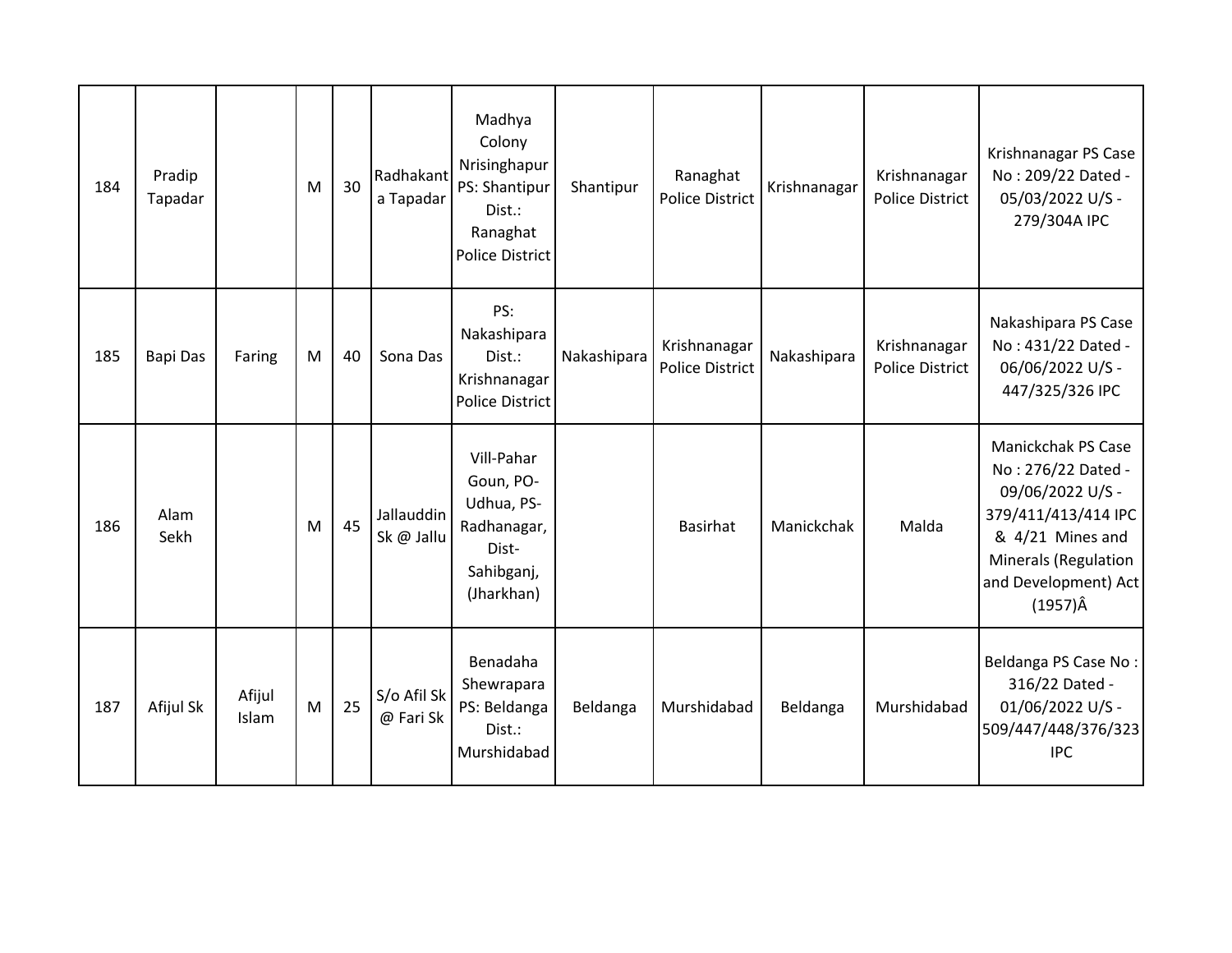| 188 | Bedaruddi<br>n Sk    | M |    | Sirajuddin<br><b>Sk</b> | Udaynagar,<br>Hazipara, PS-<br>Berhampore,<br>Dist-<br>Murshidabad.<br>PS:<br>Berhampore<br>Dist.:<br>Murshidabad | Berhampore | Murshidabad | Berhampore       | Murshidabad | <b>Berhampore PS Case</b><br>No: 537/22 Dated -<br>23/04/2022 U/S -<br>307/34 IPC & 3/4<br><b>Explosive Substances</b><br>Act, 1908Â |
|-----|----------------------|---|----|-------------------------|-------------------------------------------------------------------------------------------------------------------|------------|-------------|------------------|-------------|--------------------------------------------------------------------------------------------------------------------------------------|
| 189 | Shibu Das            | M | 18 | Nayan Das               | Azimganj<br>Jainpatti PS:<br>Jiaganj Dist.:<br>Murshidabad                                                        | Jiaganj    | Murshidabad | Bhagawangol<br>a | Murshidabad | Bhagawangola PS<br>Case No: 373/22<br>Dated - 25/05/2022<br>U/S-399/402 IPC                                                          |
| 190 | Biswajit<br>Karmakar |   | 26 | Sukumar<br>Karkamar     | Azimganj<br>Jainpatti PS:<br>Jiaganj Dist.:<br>Murshidabad                                                        | Jiaganj    | Murshidabad | Bhagawangol<br>a | Murshidabad | Bhagawangola PS<br>Case No: 373/22<br>Dated - 25/05/2022<br>U/S-399/402 IPC                                                          |
| 191 | Jeber Ali<br>Sk      | M | 30 | Mur Selim<br>Sk         | Nima PS:<br>Sk @ Dulal Burwan Dist.:<br>Murshidabad                                                               | Burwan     | Murshidabad | Burwan           | Murshidabad | Burwan PS Case No:<br>116/22 Dated -<br>18/04/2022 U/S -<br>498A/304B/302/34<br>IPC & 4 Dowry<br>Prohibition Act,<br>1961Â           |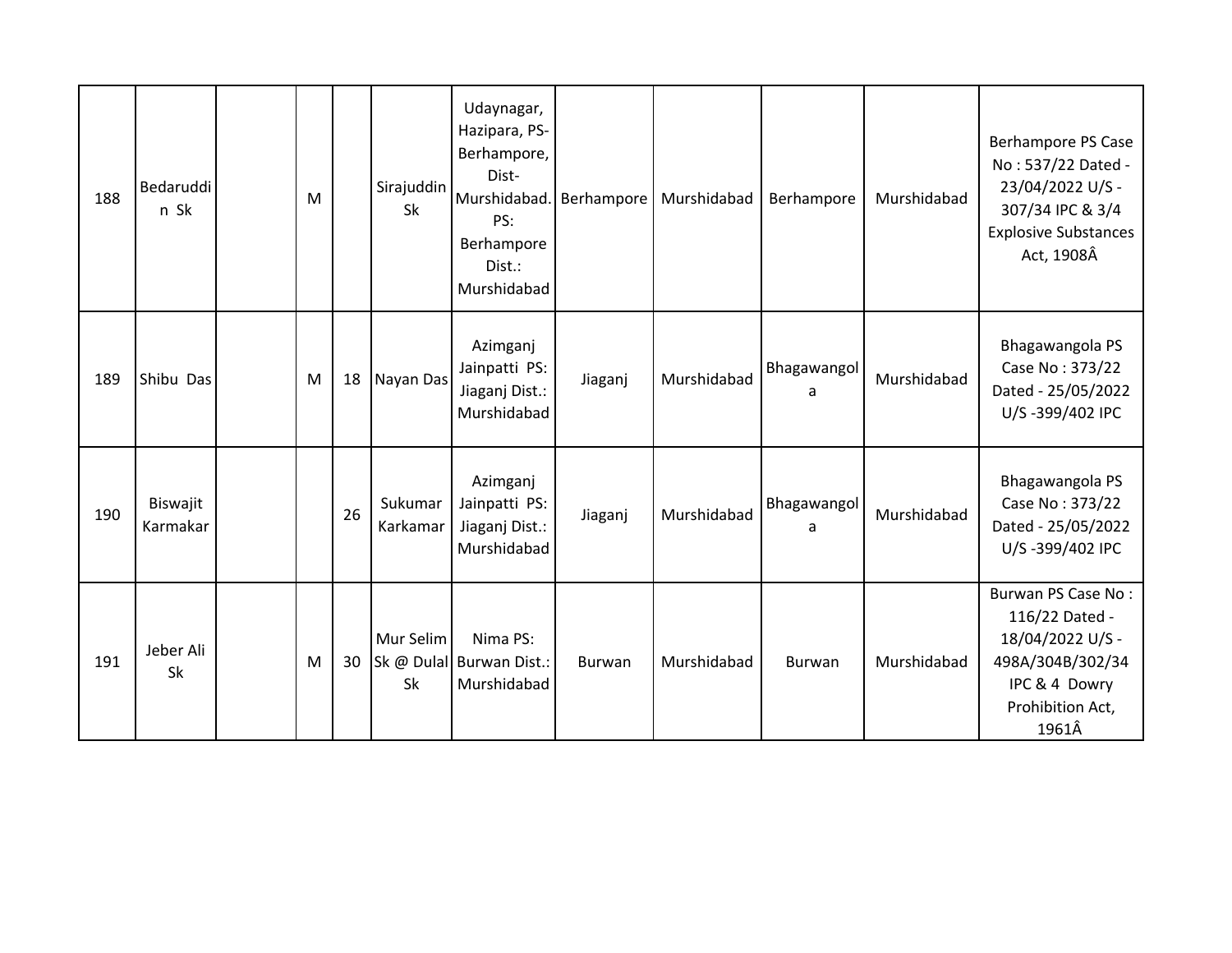| 192 | Ruhul<br>Amin       | M | 35 | Ansar Ali<br>Mondal | Gobargara<br>PS:<br>Hariharpara<br>Dist.:<br>Murshidabad   | Hariharpara     | Murshidabad | Hariharpara | Murshidabad | Hariharpara PS Case<br>No: 247/22 Dated -<br>08/06/2022 U/S -<br>498A/325/308/494/3<br>4 IPC      |
|-----|---------------------|---|----|---------------------|------------------------------------------------------------|-----------------|-------------|-------------|-------------|---------------------------------------------------------------------------------------------------|
| 193 | Md Sorif<br>Hossain |   | 28 | Md. Alef<br>Sk      |                                                            |                 | Basirhat    | Jalangi     | Murshidabad | Jalangi PS Case No:<br>190/22 Dated -<br>09/06/2022 U/S-14<br>Foreigners Act, 1946Â               |
| 194 | Mintu Sk            | M | 22 | Lt Manjur<br>Sk     | Jasohari PS:<br>Kandi Dist.:<br>Murshidabad                | Kandi           | Murshidabad | Kandi       | Murshidabad | Kandi PS Case No:<br>311/22 Dated -<br>09/06/2022 U/S -<br>399/402 IPC                            |
| 195 | Mirajul Sk          |   | 26 | Lt Manjur<br>Sk     | Jasohari PS:<br>Kandi Dist.:<br>Murshidabad                | Kandi           | Murshidabad | Kandi       | Murshidabad | Kandi PS Case No:<br>311/22 Dated -<br>09/06/2022 U/S -<br>399/402 IPC                            |
| 196 | Janarul Sk          |   | 31 | Rejaul Sk           | Chaitanyapur<br>PS: Kandi<br>Dist.:<br>Murshidabad         | Kandi           | Murshidabad | Kandi       | Murshidabad | Kandi PS Case No:<br>311/22 Dated -<br>09/06/2022 U/S -<br>399/402 IPC                            |
| 197 | Madan<br>Mandal     | M | 50 | Uttam<br>Roy        | Nimtalapara<br>PS:<br>Murshidabad<br>Dist.:<br>Murshidabad | Murshidaba<br>d | Murshidabad | Murshidabad | Murshidabad | Murshidabad PS Case<br>No: 320/22 Dated -<br>06/06/2022 U/S -<br>448/354/323/506/34<br><b>IPC</b> |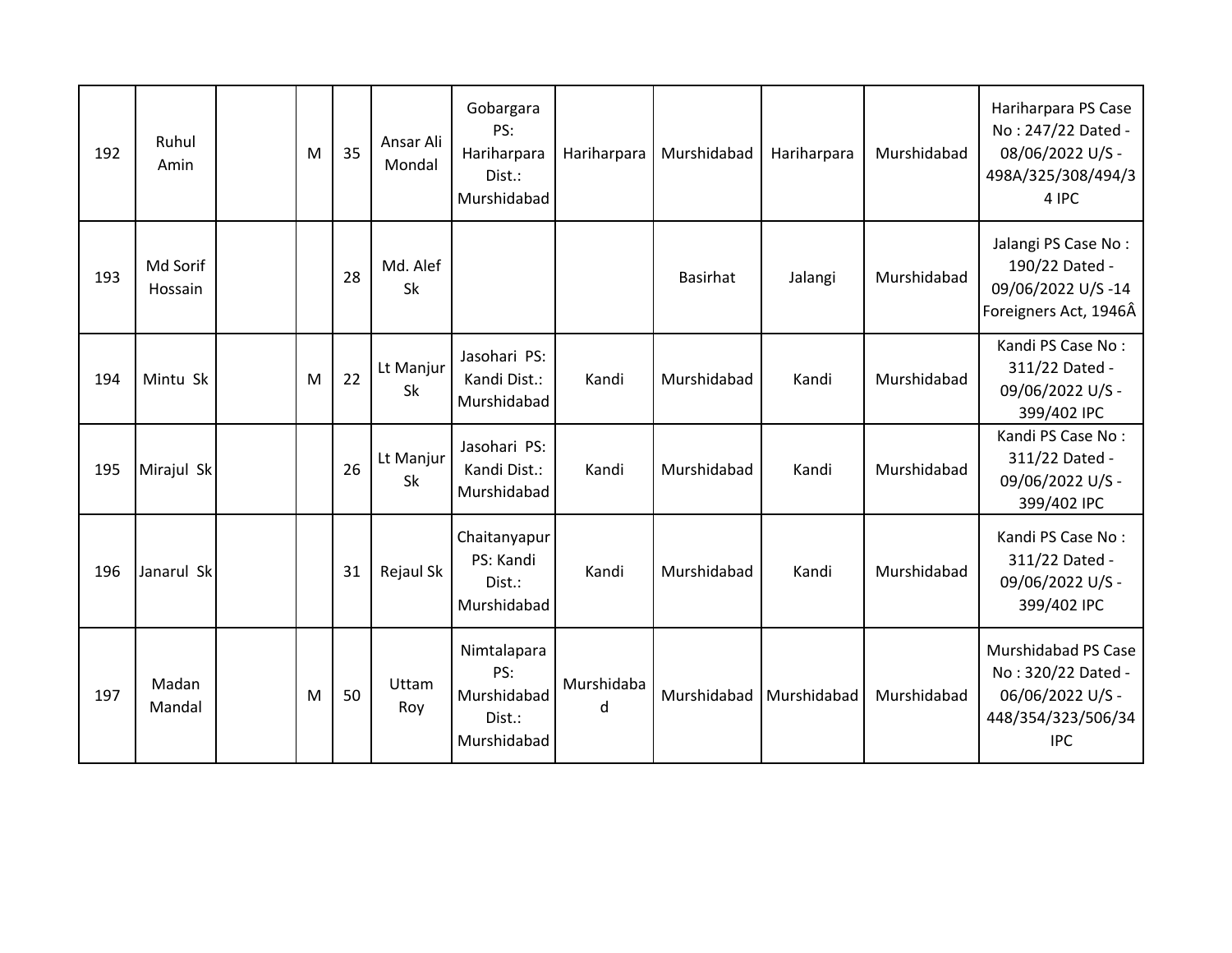| 198 | Abdul<br>Alim      |                | M | 29 | Mainuddi<br>n Sk     | Khojardanga<br>PS: Nabagram<br>Dist.:<br>Murshidabad                    | Nabagram | Murshidabad          | Nabagram  | Murshidabad          | Nabagram PS Case No<br>: 196/22 Dated -<br>06/06/2022 U/S -<br>279/304A IPC      |
|-----|--------------------|----------------|---|----|----------------------|-------------------------------------------------------------------------|----------|----------------------|-----------|----------------------|----------------------------------------------------------------------------------|
| 199 | Lalu               | Lala<br>Sahani | M | 32 | Ghauran<br>Sahani    | Madhabiganj<br>under Jiganj<br>PS PS:<br>Ranitala Dist.:<br>Murshidabad | Ranitala | Murshidabad          | Ranitala  | Murshidabad          | Ranitala PS Case No:<br>224/22 Dated -<br>01/06/2022 U/S -<br>341/325/308/34 IPC |
| 200 | Akash<br>Mandal    |                | M | 20 | Lt. Ananda<br>Mandal | Nawpukuria<br>PS: Beldanga<br>Dist.:<br>Murshidabad                     | Beldanga | Murshidabad          | Rejinagar | Murshidabad          | Rejinagar PS Case No:<br>121/22 Dated -<br>03/06/2022 U/S -<br>363/365 IPC       |
| 201 | Chand<br>Babu      |                | M | 28 | <b>Bablu Sk</b>      | Salar<br>Officepara PS:<br>Salar Dist.:<br>Murshidabad                  | Salar    | Murshidabad          | Salar     | Murshidabad          | Salar PS Case No:<br>118/22 Dated -<br>05/06/2022 U/S -<br>399/402 IPC           |
| 202 | Nanda<br>Gopal Saw |                | M | 31 | Lalbabu<br>Saw       | Aparnapally<br>PS: Garbeta<br>Dist.: Paschim<br>Mednipore               | Garbeta  | Paschim<br>Mednipore | Garbeta   | Paschim<br>Mednipore | Garbeta PS Case No:<br>301/22 Dated -<br>28/05/2022 U/S -<br>399/402 IPC         |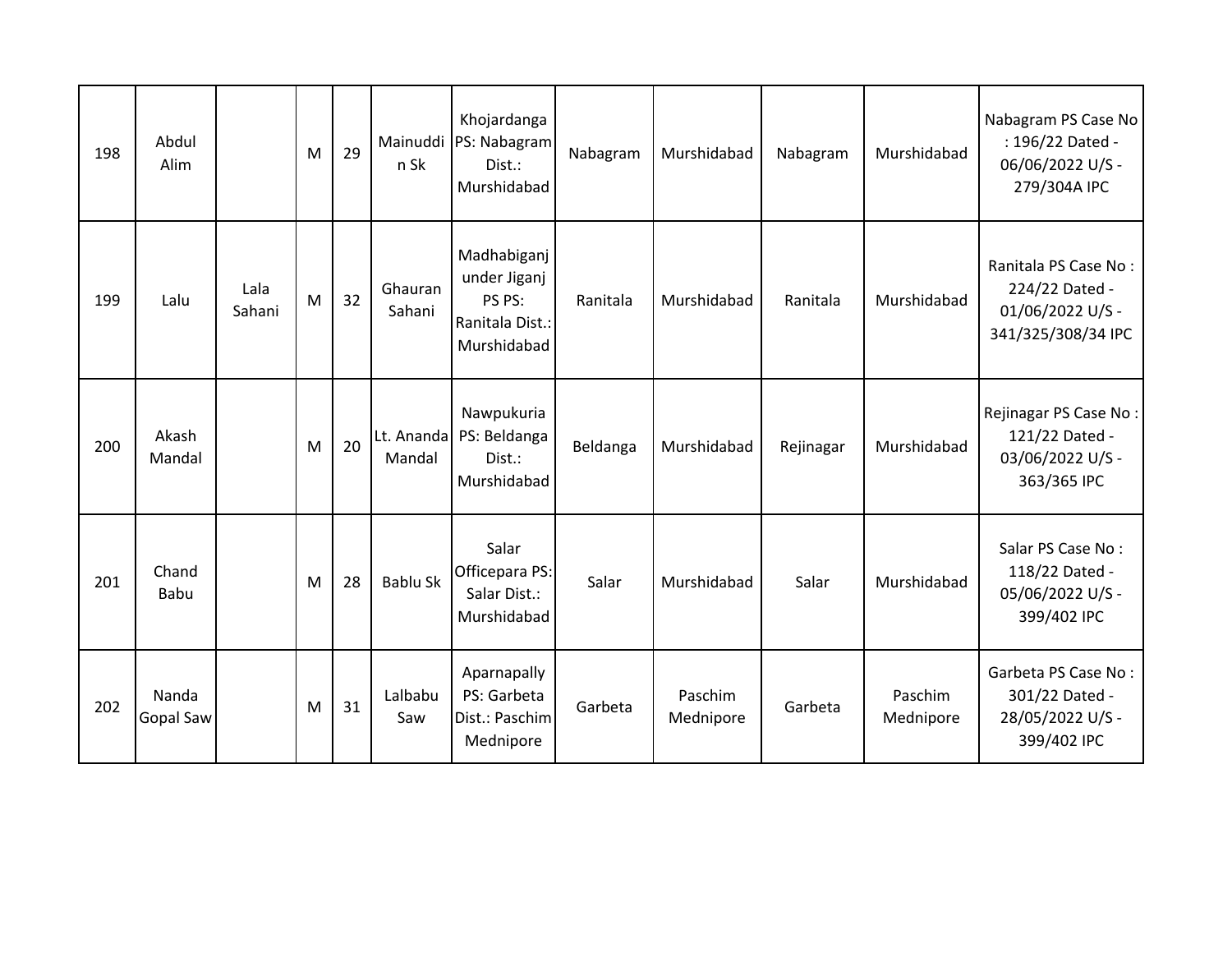| 203 | Sanu<br>Hembram           |              | M | 25 | Rabi<br>Hembram                      | Sarbera PS:<br>Garbeta Dist.:<br>Paschim<br>Mednipore                                                                        | Garbeta   | Paschim<br>Mednipore | Garbeta   | Paschim<br>Mednipore | Garbeta PS Case No:<br>301/22 Dated -<br>28/05/2022 U/S -<br>399/402 IPC                                                                            |
|-----|---------------------------|--------------|---|----|--------------------------------------|------------------------------------------------------------------------------------------------------------------------------|-----------|----------------------|-----------|----------------------|-----------------------------------------------------------------------------------------------------------------------------------------------------|
| 204 | Sudip Das                 |              | M | 27 | Late<br>Sudhangs<br>hu Sekhar<br>Das | Damudorchak<br>, PS. Khejuri,<br>PS: Khejuri<br>Dist.: Purba<br>Mednipore                                                    | Khejuri   | Purba<br>Mednipore   | Ghatal    | Paschim<br>Mednipore | <b>Ghatal PS Case No:</b><br>193/22 Dated -<br>09/06/2022 U/S -<br>290/291/294/186/353<br>/34 IPC & 15<br>Environment<br>(Protection) Act,<br>1986Â |
| 205 | Subrata<br><b>Mallick</b> | <b>Bhola</b> | M | 28 | Chaitanya<br><b>Mallick</b>          | Amlasai, PS-<br>Keshiary, a/p-<br>Najarganj<br>Babaji Goli,<br>PS-Kotwali<br>PS:<br>Midnapore<br>Dist.: Paschim<br>Mednipore | Midnapore | Paschim<br>Mednipore | Midnapore | Paschim<br>Mednipore | Midnapore PS Case<br>No: 383/22 Dated -<br>09/06/2022 U/S - 46<br>(A) Bengal Excise Act,<br>1909                                                    |
| 206 | Sk Bulbul                 | Ansar        | M |    | Sk. Rahim                            | Churka PS:<br>Sabang Dist.:<br>Paschim<br>Mednipore                                                                          | Sabang    | Paschim<br>Mednipore | Sabang    | Paschim<br>Mednipore | Sabang PS Case No:<br>78/22 Dated -<br>29/03/2022 U/S -<br>498A/323/326/307/4<br>06/506/34 IPC & 3/4<br>Dowry Prohibition Act,<br>1961Â             |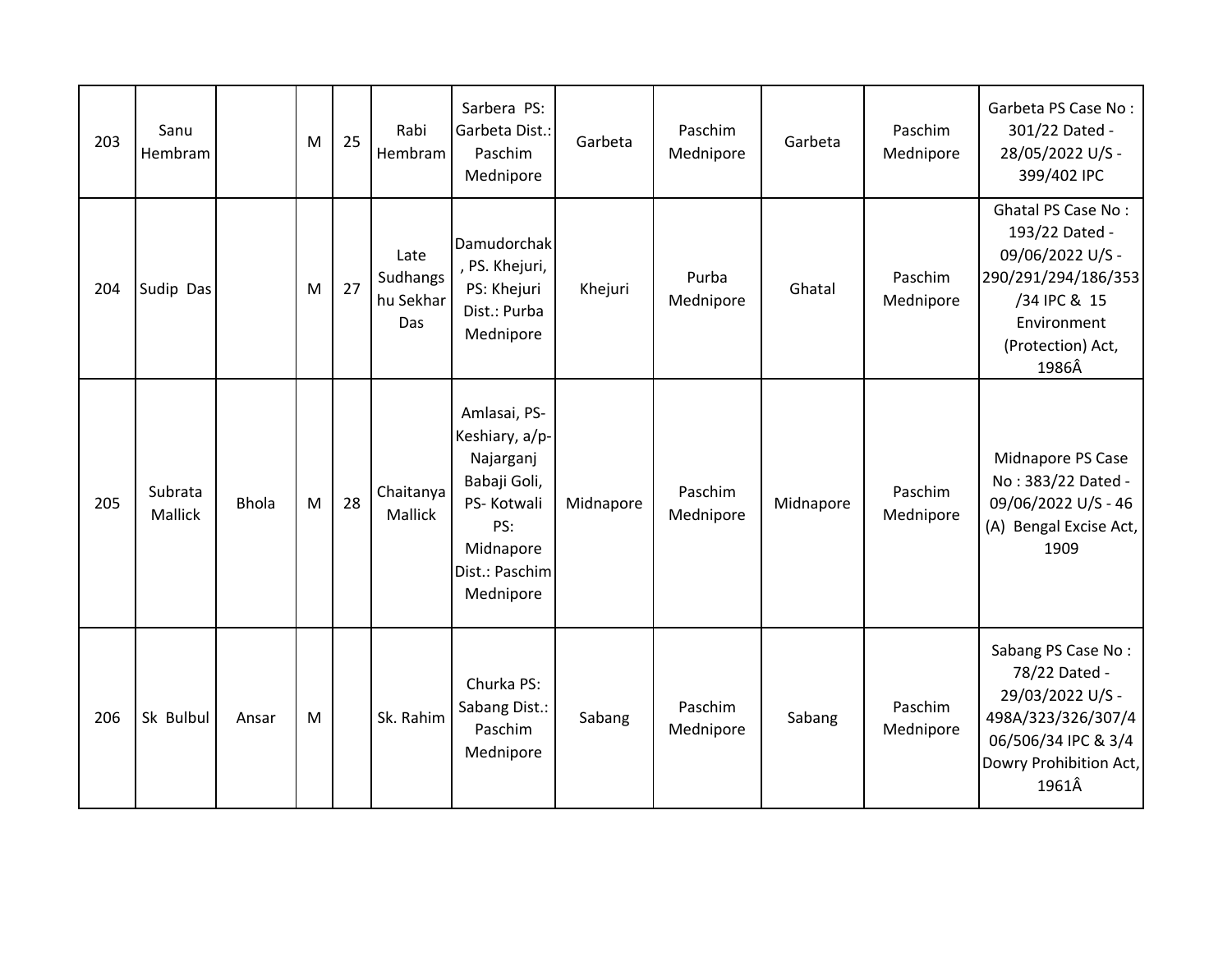| 207 | Kartick<br><b>Bag</b> |                | M |    | Lt Mantu<br><b>Bag</b> | PS: Galsi<br>Dist.: Purba<br>Burdwan                                     | Galsi | Purba<br>Burdwan | Galsi | Purba Burdwan | Galsi PS Case No:<br>348/22 Dated -<br>09/06/2022 U/S -<br>379/411/414/34 IPC |
|-----|-----------------------|----------------|---|----|------------------------|--------------------------------------------------------------------------|-------|------------------|-------|---------------|-------------------------------------------------------------------------------|
| 208 | Sagar<br>Ghosh        |                | M | 34 | Dilip<br>Ghosh         | Katwa<br><b>National Para</b><br>PS: Katwa<br>Dist.: Purba<br>Burdwan    | Katwa | Purba<br>Burdwan | Katwa | Purba Burdwan | Katwa PS Case No:<br>314/22 Dated -<br>07/06/2022 U/S -<br>461/379 IPC        |
| 209 | Anima<br>Mondal       |                | F | 56 | Lt. Anukul<br>Mondal   | Katwa Thana<br>Marketing<br>Para PS:<br>Katwa Dist.:<br>Purba<br>Burdwan | Katwa | Purba<br>Burdwan | Katwa | Purba Burdwan | Katwa PS Case No:<br>314/22 Dated -<br>07/06/2022 U/S -<br>461/379 IPC        |
| 210 | Milan Sk              | <b>CCL Boy</b> | M | 14 | Lt. Malu<br>Sk         | Keshia<br>mathpara PS:<br>Katwa Dist.:<br>Purba<br>Burdwan               | Katwa | Purba<br>Burdwan | Katwa | Purba Burdwan | Katwa PS Case No:<br>314/22 Dated -<br>07/06/2022 U/S -<br>461/379 IPC        |
| 211 | Jammer<br>Ali Sk      | <b>CCL Boy</b> | M | 15 | Jamu Sk                | Keshia<br>mathpara PS:<br>Katwa Dist.:<br>Purba<br>Burdwan               | Katwa | Purba<br>Burdwan | Katwa | Purba Burdwan | Katwa PS Case No:<br>314/22 Dated -<br>07/06/2022 U/S -<br>461/379 IPC        |
| 212 | Saheb<br>Sarkar       | <b>CCL Boy</b> | M | 14 | Milan<br>Sarkar        | Katwa<br>Dhobapukur<br>par PS: Katwa<br>Dist.: Purba<br>Burdwan          | Katwa | Purba<br>Burdwan | Katwa | Purba Burdwan | Katwa PS Case No:<br>314/22 Dated -<br>07/06/2022 U/S -<br>461/379 IPC        |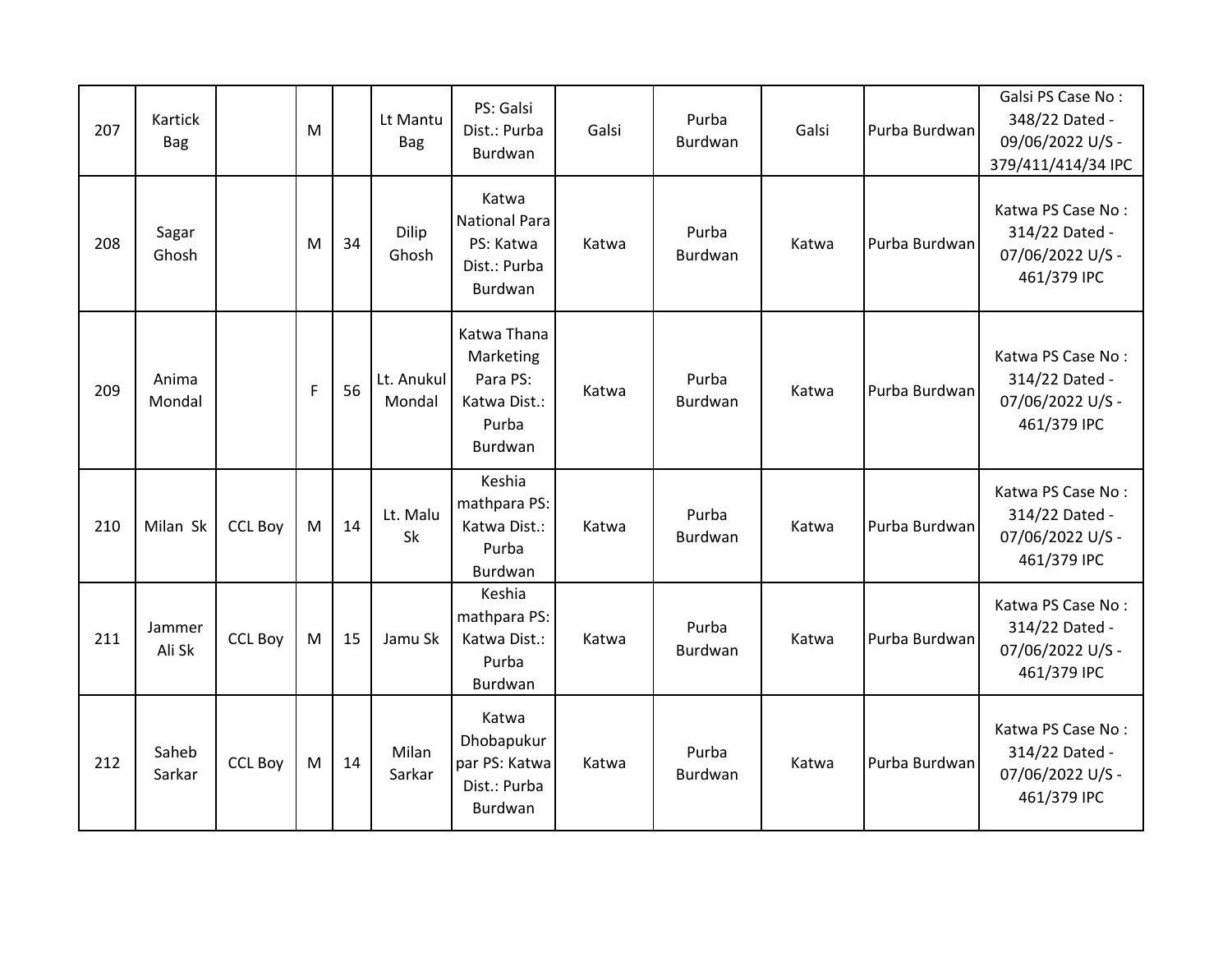| 213 | Chand<br>Mahamm<br>ad Sk | <b>Hillal Sk</b> | M | 20 | Sk<br>Nasiruddi<br>n @ Nasir | Talgram PS:<br>Bharatpur<br>Dist.:<br>Murshidabad | Bharatpur | Murshidabad             | Ketugram  | Purba Burdwan | Ketugram PS Case No:<br>262/22 Dated -<br>05/06/2022 U/S -<br>498A/323/506/326/3<br>07/406/34 IPC                                                     |
|-----|--------------------------|------------------|---|----|------------------------------|---------------------------------------------------|-----------|-------------------------|-----------|---------------|-------------------------------------------------------------------------------------------------------------------------------------------------------|
| 214 | Sk Samser<br>Ali         |                  | M | 31 | Sk<br>Jamshed                | <b>Batashpur PS:</b><br>Lokpur Dist.:<br>Birbhum  | Lokpur    | Birbhum                 | Ketugram  | Purba Burdwan | Ketugram PS Case No:<br>267/22 Dated -<br>08/06/2022 U/S -<br>279/338/427 IPC &<br>184 Motor Vehicles<br>Act, 1988 (Relevant<br>Provisions) $\hat{A}$ |
| 215 | Asraf Ali<br>Sk          |                  | M | 20 | Kalam Sk                     | Talgram PS:<br>Bharatpur<br>Dist.:<br>Murshidabad | Bharatpur | Murshidabad             | Ketugram  | Purba Burdwan | Ketugram PS Case No:<br>262/22 Dated -<br>05/06/2022 U/S -<br>498A/323/506/326/3<br>07/406/34 IPC                                                     |
| 216 | Habibur<br>Rahaman       | Habib            | M | 24 | Nurshed<br><b>Sk</b>         | Talgram PS:<br>Bharatpur<br>Dist.:<br>Murshidabad | Bharatpur | Murshidabad             | Ketugram  | Purba Burdwan | Ketugram PS Case No:<br>262/22 Dated -<br>05/06/2022 U/S -<br>498A/323/506/326/3<br>07/406/34 IPC                                                     |
| 217 | Surajit<br><b>Basak</b>  |                  | M |    | Nishikanta<br><b>Basak</b>   | PS:<br>Nadanghat<br>Dist.: Purba<br>Burdwan       | Nadanghat | Purba<br><b>Burdwan</b> | Nadanghat | Purba Burdwan | Nadanghat PS Case No<br>: 214/22 Dated -<br>09/06/2022 U/S -<br>498A/304B/306/34<br>IPC & 3/4 Dowry<br>Prohibition Act,<br>1961Â                      |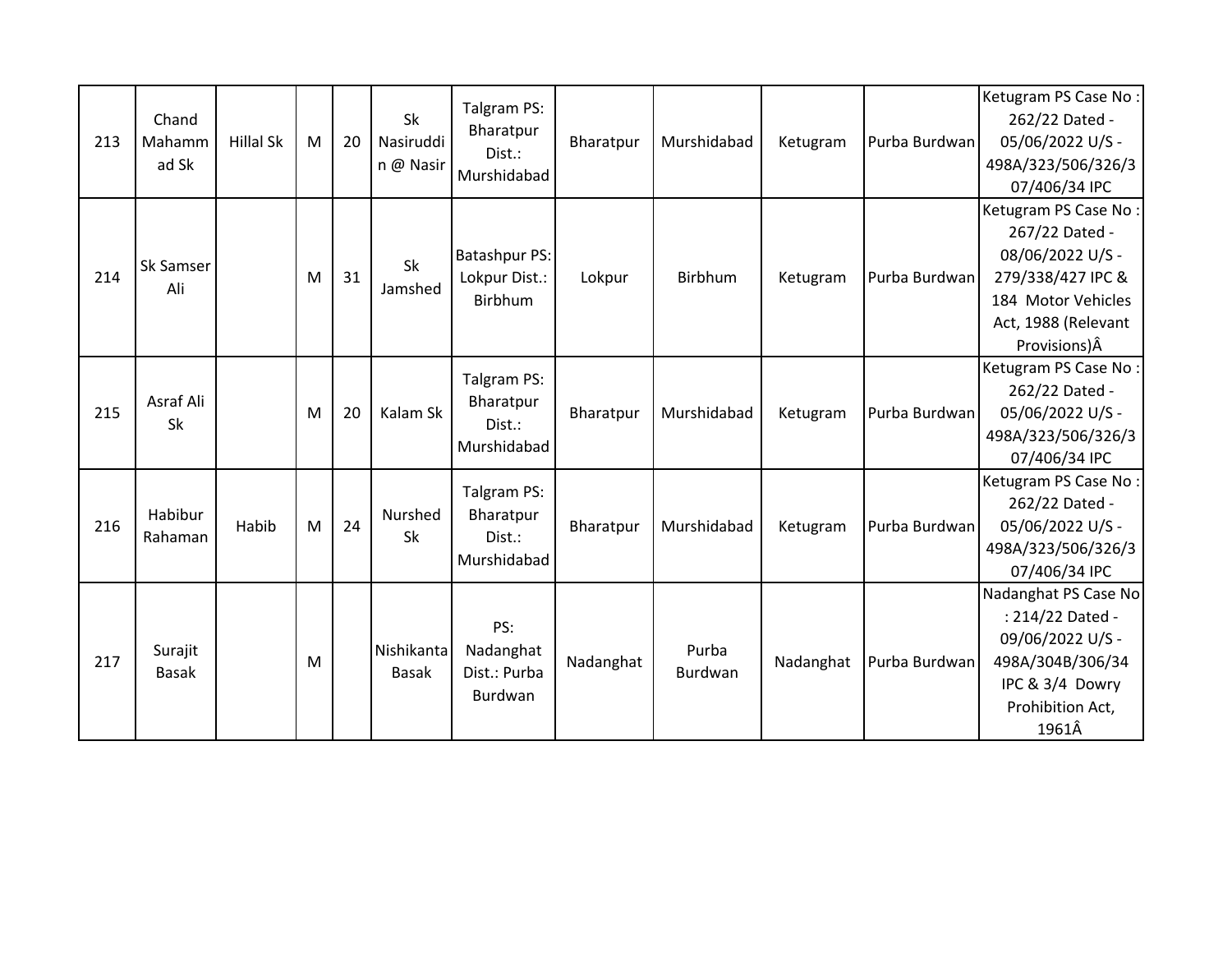|     |               |      |   |    |               |                   |                  |                        |                  |               | Nadanghat PS Case No     |
|-----|---------------|------|---|----|---------------|-------------------|------------------|------------------------|------------------|---------------|--------------------------|
|     |               |      |   |    |               | PS:               |                  |                        |                  |               | : 214/22 Dated -         |
|     | Nishikanta    |      |   |    | Late          | Nadanghat         |                  | Purba                  |                  |               | 09/06/2022 U/S -         |
| 218 | <b>Basak</b>  |      |   |    | Surendran     | Dist.: Purba      | Nadanghat        | Burdwan                | Nadanghat        | Purba Burdwan | 498A/304B/306/34         |
|     |               |      |   |    | ath Basak     | Burdwan           |                  |                        |                  |               | IPC & 3/4 Dowry          |
|     |               |      |   |    |               |                   |                  |                        |                  |               | Prohibition Act,         |
|     |               |      |   |    |               |                   |                  |                        |                  |               | 1961Â                    |
|     |               |      |   |    |               |                   |                  |                        |                  |               | Nadanghat PS Case No     |
|     |               |      |   |    |               | PS:               |                  |                        |                  |               | : 214/22 Dated -         |
|     | Dulali        |      |   |    | Nishikanta    | Nadanghat         |                  | Purba                  |                  |               | 09/06/2022 U/S -         |
| 219 | <b>Basak</b>  |      |   |    | <b>Basak</b>  | Dist.: Purba      | Nadanghat        | Burdwan                | Nadanghat        | Purba Burdwan | 498A/304B/306/34         |
|     |               |      |   |    |               | Burdwan           |                  |                        |                  |               | IPC & 3/4 Dowry          |
|     |               |      |   |    |               |                   |                  |                        |                  |               | Prohibition Act,         |
|     |               |      |   |    |               |                   |                  |                        |                  |               | 1961Â                    |
|     |               |      |   |    |               | <b>KAKRA PS:</b>  |                  |                        |                  |               | Raina PS Case No:        |
|     | Bikash        |      |   |    | Lt.           | <b>Burdwan</b>    |                  | Purba                  |                  |               | 198/22 Dated -           |
| 220 | Das           |      | M | 39 | Radhakant     | Dist.: Purba      | Burdwan          | Burdwan                | Raina            | Purba Burdwan | 08/06/2022 U/S -         |
|     |               |      |   |    | a Das         | Burdwan           |                  |                        |                  |               | 186/353/465/467/468      |
|     |               |      |   |    |               |                   |                  |                        |                  |               | /384/420/120B IPC        |
|     |               |      |   |    |               | <b>CHOTOBELUN</b> |                  |                        |                  |               | Raina PS Case No:        |
|     |               |      |   |    |               | PS:               |                  |                        |                  |               | 198/22 Dated -           |
| 221 | Rana          |      | M | 35 | Ramprosa      | DEWANDIGHI        | <b>DEWANDIGH</b> | Purba                  | Raina            | Purba Burdwan | 08/06/2022 U/S -         |
|     | Bauri         |      |   |    | d Bauri       | Dist.: Purba      |                  | Burdwan                |                  |               | 186/353/465/467/468      |
|     |               |      |   |    |               | Burdwan           |                  |                        |                  |               | /384/420/120B IPC        |
|     |               |      |   |    |               |                   |                  |                        |                  |               |                          |
|     |               |      |   |    |               | PS:               |                  |                        |                  |               | <b>SAKTIGARH PS Case</b> |
| 222 | <b>Subhas</b> | Suvo | M |    | <b>Bikash</b> | <b>SAKTIGARH</b>  | <b>SAKTIGARH</b> | Purba                  | SAKTIGARH        | Purba Burdwan | No: 193/22 Dated -       |
|     | Basu          |      |   |    | Basu          | Dist.: Purba      |                  | Burdwan                |                  |               | 09/06/2022 U/S -         |
|     |               |      |   |    |               | Burdwan           |                  |                        |                  |               | 399/402 IPC              |
|     |               |      |   |    |               | PS: Kalyani       |                  |                        |                  |               | <b>SAKTIGARH PS Case</b> |
|     | Amit          |      |   |    | Arabindo      | Dist.:            |                  | Ranaghat               |                  |               | No: 193/22 Dated -       |
| 223 | <b>Biswas</b> |      |   |    | <b>Biswas</b> | Ranaghat          | Kalyani          | <b>Police District</b> | <b>SAKTIGARH</b> | Purba Burdwan | 09/06/2022 U/S -         |
|     |               |      |   |    |               | Police District   |                  |                        |                  |               | 399/402 IPC              |
|     |               |      |   |    |               |                   |                  |                        |                  |               |                          |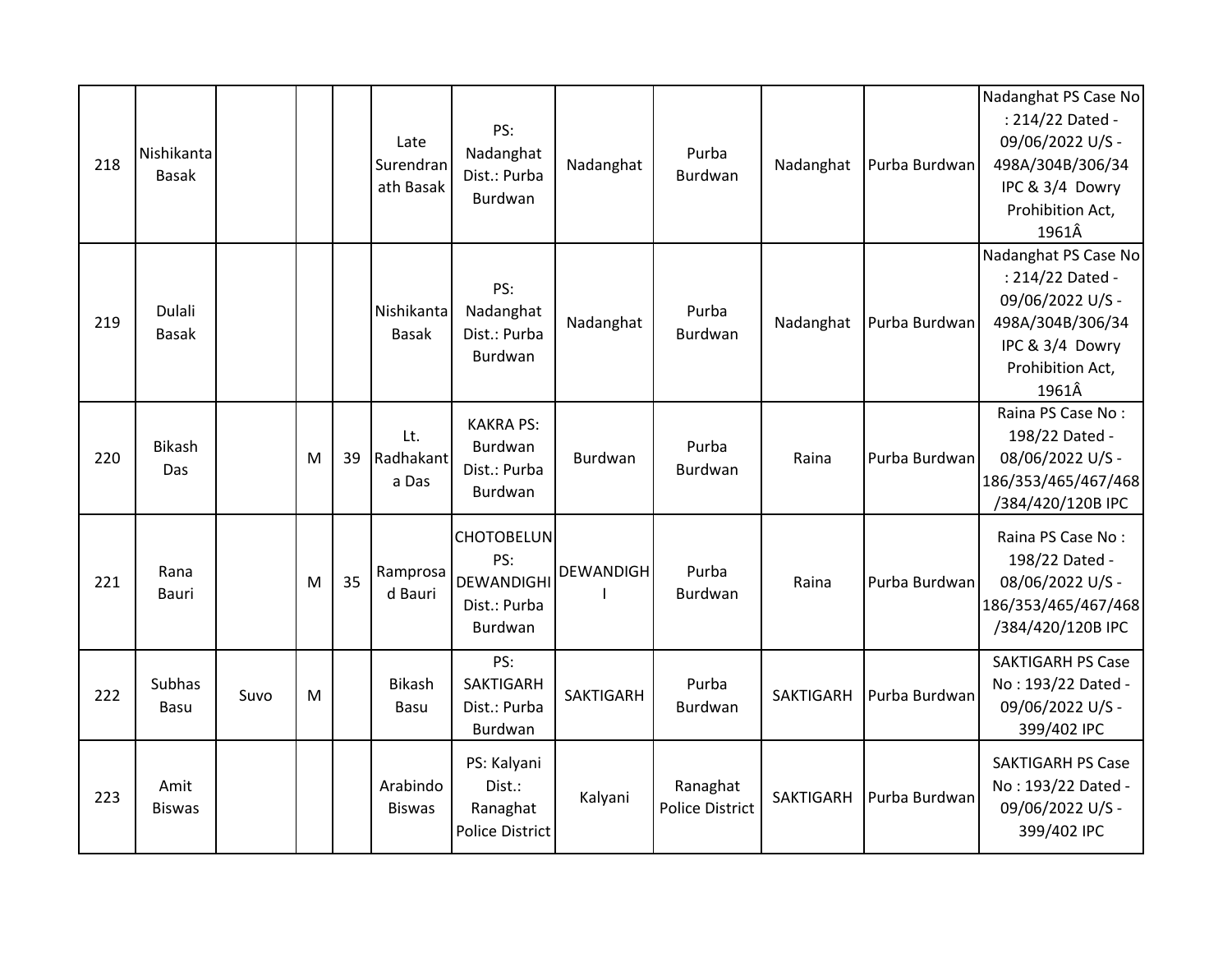| 224 | Shankar<br><b>Dhar</b>    | Sanju ( |   |    | Santosh<br>Dhar            | PS: Memari<br>Dist.: Purba<br>Burdwan                                        | Memari                     | Purba<br>Burdwan   | SAKTIGARH                  | Purba Burdwan      | <b>SAKTIGARH PS Case</b><br>No: 193/22 Dated -<br>09/06/2022 U/S -<br>399/402 IPC                                                                                                                                                    |
|-----|---------------------------|---------|---|----|----------------------------|------------------------------------------------------------------------------|----------------------------|--------------------|----------------------------|--------------------|--------------------------------------------------------------------------------------------------------------------------------------------------------------------------------------------------------------------------------------|
| 225 | Indrajit<br><b>Biswas</b> |         |   |    | Krishnapa<br>da Biswas     | PS: Memari<br>Dist.: Purba<br>Burdwan                                        | Memari                     | Purba<br>Burdwan   | SAKTIGARH                  | Purba Burdwan      | <b>SAKTIGARH PS Case</b><br>No: 193/22 Dated -<br>09/06/2022 U/S -<br>399/402 IPC                                                                                                                                                    |
| 226 | Subadh<br>Halder          |         |   |    | Mithun                     | PS: Memari<br>Dist.: Purba<br>Burdwan                                        | Memari                     | Purba<br>Burdwan   | SAKTIGARH                  | Purba Burdwan      | <b>SAKTIGARH PS Case</b><br>No: 193/22 Dated -<br>09/06/2022 U/S -<br>399/402 IPC                                                                                                                                                    |
| 227 | Susanta<br><b>Barik</b>   |         | M | 49 | Kalicharan<br><b>Barik</b> | Gobindabasa<br>n PS: Digha<br>mohana<br>coastal Dist.:<br>Purba<br>Mednipore | Digha<br>mohana<br>coastal | Purba<br>Mednipore | Digha<br>mohana<br>coastal | Purba<br>Mednipore | Digha mohana coastal<br>PS Case No: 30/22<br>Dated - 09/06/2022<br>U/S-379/411/420 IPC<br>& 7(1) (a) (ii) Essential<br>Commodities Act,<br>1955Â & 3/4 The<br><b>West Bengal Cooking</b><br>Gas(Licensing and<br>Control) Order 1985 |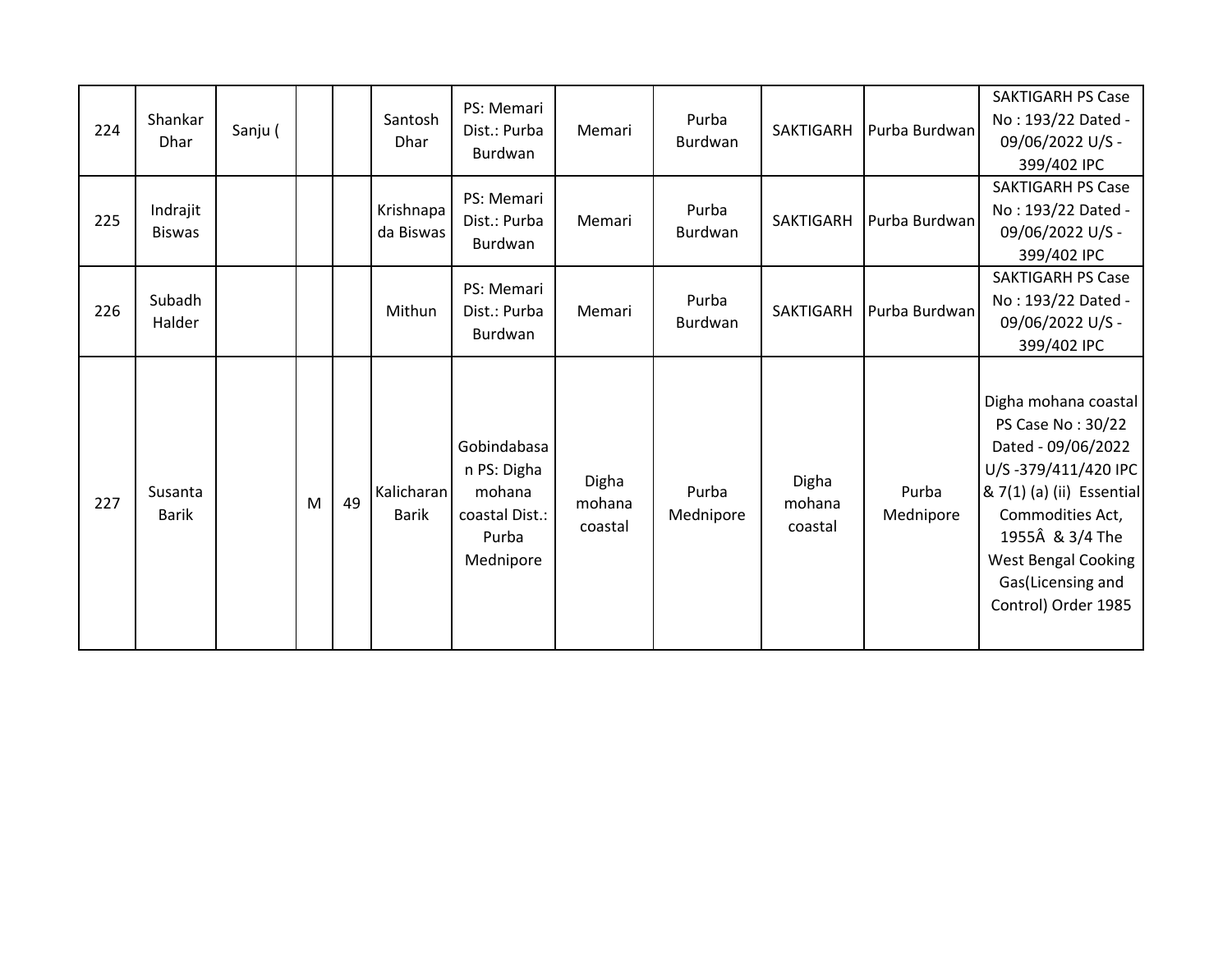| 228 | Sukirti<br>Mandal       | M | 30 | Satadal<br>Mandal         | PS:<br>Mahishadal<br>Dist.: Purba<br>Mednipore                                   | Mahishadal | Purba<br>Mednipore                    | Purba<br>Medinipore<br><b>Cyber Crime</b> | Purba<br>Mednipore                                  | Purba Medinipore<br><b>Cyber Crime PS Case</b><br>No: 25/22 Dated -<br>15/05/2022 U/S -<br>354D/499/500/506/5<br>09 IPC & 67/67A/69A<br>Information<br>Technology Act, 2000<br>(Relevant Provisions) |
|-----|-------------------------|---|----|---------------------------|----------------------------------------------------------------------------------|------------|---------------------------------------|-------------------------------------------|-----------------------------------------------------|------------------------------------------------------------------------------------------------------------------------------------------------------------------------------------------------------|
| 229 | Chattu<br><b>Bhuiya</b> | M | 33 | Jhantu<br>Bhuiya          | Sankua PS:<br>Ramnagar<br>Dist.:<br>Diamond<br>Harbour<br><b>Police District</b> | Ramnagar   | Diamond<br>Harbour<br>Police District | Ramnagar                                  | Diamond<br><b>Harbour Police</b><br><b>District</b> | Ramnagar PS Case No<br>: 107/22 Dated -<br>09/06/2022 U/S-46A<br>Bengal Excise Act,<br>1909                                                                                                          |
| 230 | Uttam<br>Karan          | M |    | Lt.<br>Nilkantha<br>Karan | Bhuinjibarh<br>PS: Ramnagar<br>Dist.: Purba<br>Mednipore                         | Ramnagar   | Purba<br>Mednipore                    | Ramnagar                                  | Purba<br>Mednipore                                  | Ramnagar PS Case No<br>: 24/22 Dated -<br>25/01/2022 U/S -<br>341/323/325/354/376<br>/511/34 IPC                                                                                                     |
| 231 | Sukumar<br>Adak         | M | 26 | Laxmikant<br>a Adak       | Vill-<br>Bijoyrampur<br>PS: Sutahata<br>Dist.: Purba<br>Mednipore                | Sutahata   | Purba<br>Mednipore                    | Sutahata                                  | Purba<br>Mednipore                                  | Sutahata PS Case No:<br>131/22 Dated -<br>22/05/2022 U/S -<br>363/365/34 IPC                                                                                                                         |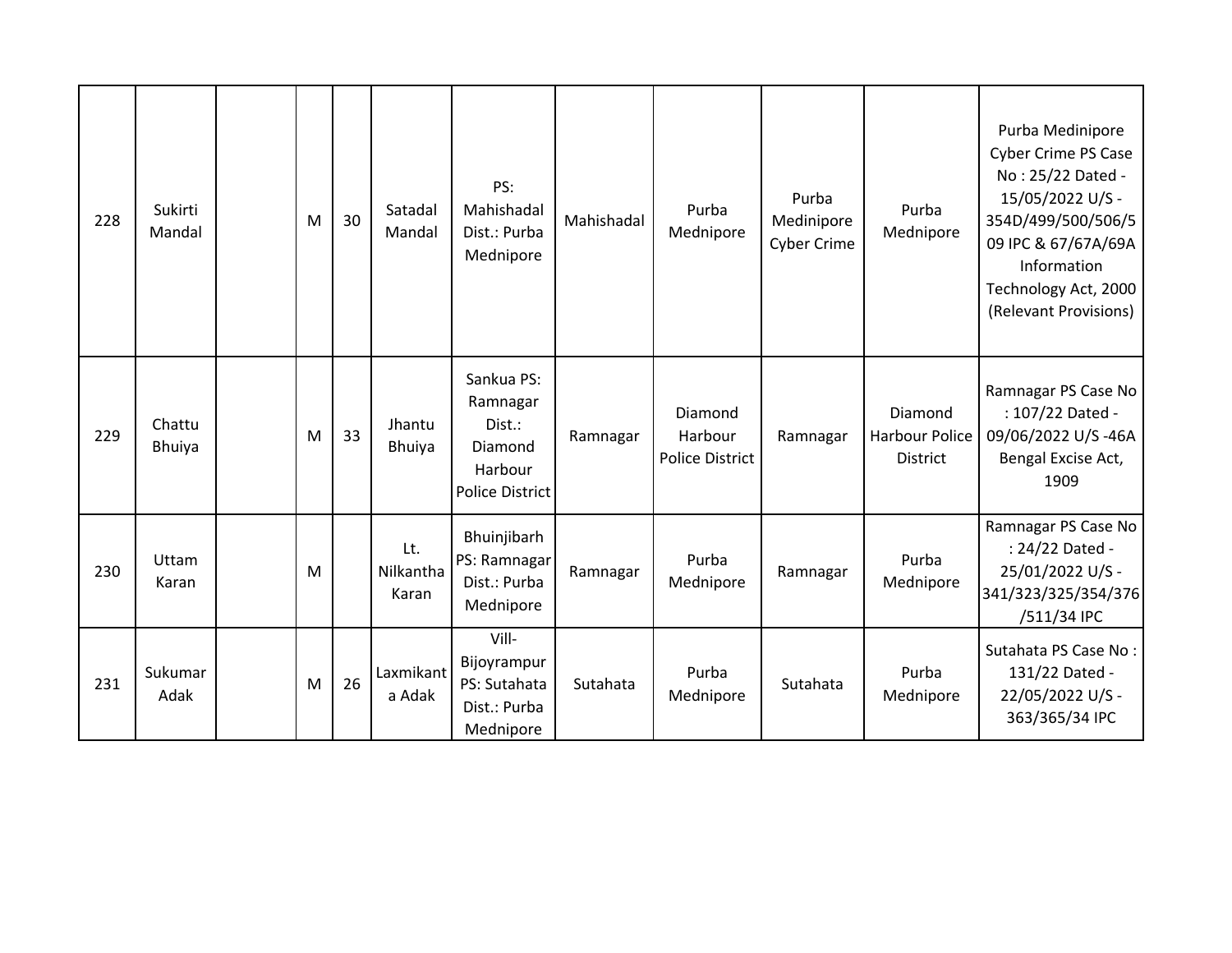| 232 | Raju<br>Chandra    | M              | 36 | Golok<br>Chandra     | Joypur Chowk<br>Bazar PS:<br>Joypur Dist.:<br>Purulia        | Joypur | Purulia | Joypur | Purulia | Joypur PS Case No:<br>83/22 Dated -<br>09/06/2022 U/S -<br>498A/304B/302/34<br>IPC & 3/4 Dowry<br>Prohibition Act,<br>1961Â |
|-----|--------------------|----------------|----|----------------------|--------------------------------------------------------------|--------|---------|--------|---------|-----------------------------------------------------------------------------------------------------------------------------|
| 233 | Golok<br>Chandra   | M              | 63 | Lt. Madan<br>Chandra | Joypur Chowk<br>Bazar PS:<br>Joypur Dist.:<br>Purulia        | Joypur | Purulia | Joypur | Purulia | Joypur PS Case No:<br>83/22 Dated -<br>09/06/2022 U/S -<br>498A/304B/302/34<br>IPC & 3/4 Dowry<br>Prohibition Act,<br>1961Â |
| 234 | Gita<br>Chandra    | $\overline{F}$ | 56 | Golok<br>Chandra     | Joypur Chowk<br>Bazar PS:<br>Joypur Dist.:<br>Purulia        | Joypur | Purulia | Joypur | Purulia | Joypur PS Case No:<br>83/22 Dated -<br>09/06/2022 U/S -<br>498A/304B/302/34<br>IPC & 3/4 Dowry<br>Prohibition Act,<br>1961Â |
| 235 | Kartick<br>Chandra | M              | 38 | Golok<br>Chandra     | Joypur Chowk<br><b>Bazar PS:</b><br>Joypur Dist.:<br>Purulia | Joypur | Purulia | Joypur | Purulia | Joypur PS Case No:<br>83/22 Dated -<br>09/06/2022 U/S -<br>498A/304B/302/34<br>IPC & 3/4 Dowry<br>Prohibition Act,<br>1961Â |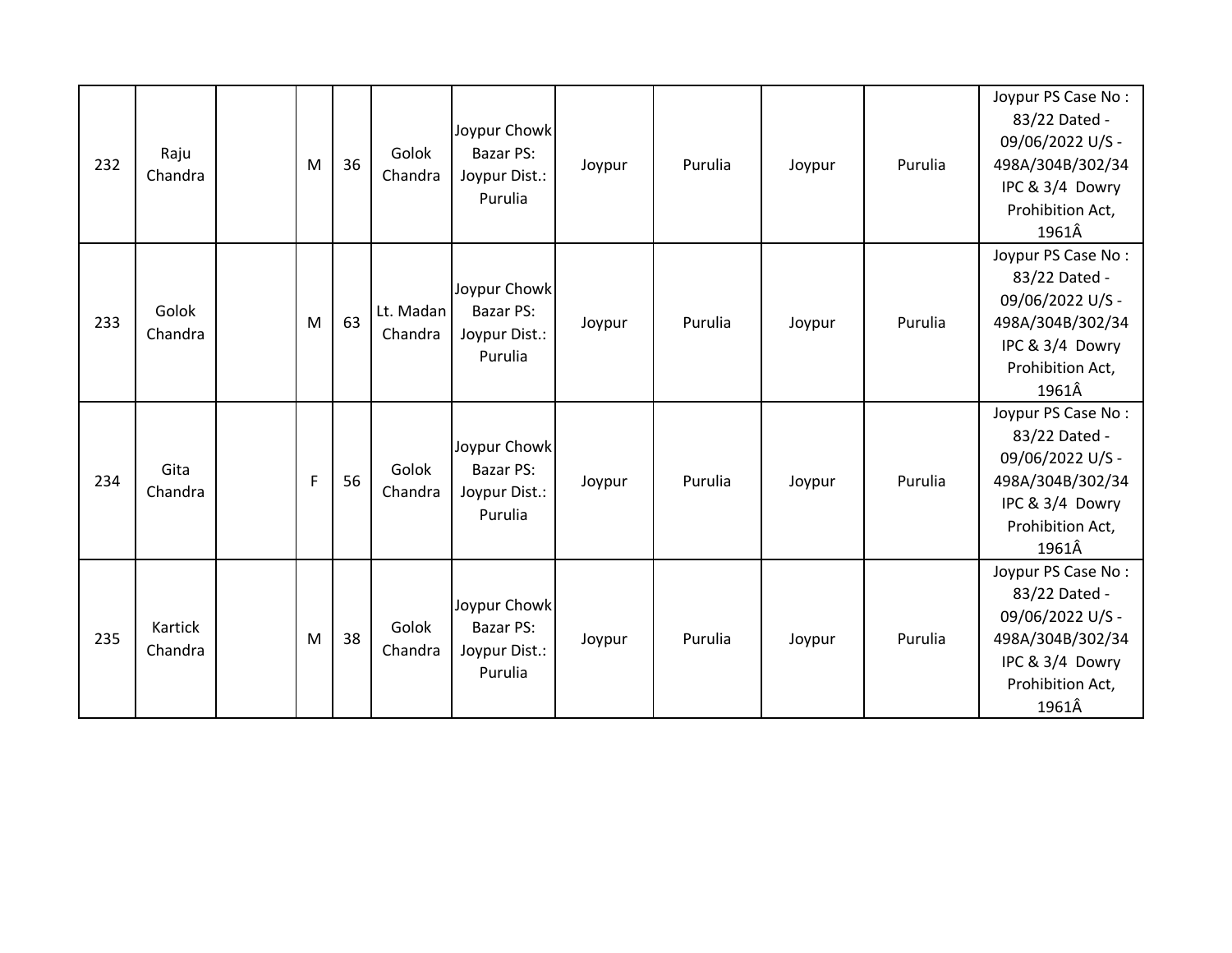| 236 | Sanjana<br>Chandra      | $\mathsf{F}$ | 23 | Kartick<br>Chandra | Joypur Chowk<br>Bazar PS:<br>Joypur Dist.:<br>Purulia    | Joypur   | Purulia | Joypur   | Purulia | Joypur PS Case No:<br>83/22 Dated -<br>09/06/2022 U/S -<br>498A/304B/302/34<br>IPC & 3/4 Dowry<br>Prohibition Act,<br>1961Â   |
|-----|-------------------------|--------------|----|--------------------|----------------------------------------------------------|----------|---------|----------|---------|-------------------------------------------------------------------------------------------------------------------------------|
| 237 | Mithu<br>Day            | F            | 25 | Shantimoy<br>Dey   | Joypur Chowk<br>Bazar PS:<br>Joypur Dist.:<br>Purulia    | Joypur   | Purulia | Joypur   | Purulia | Joypur PS Case No:<br>83/22 Dated -<br>09/06/2022 U/S -<br>498A/304B/302/34<br>IPC & 3/4 Dowry<br>Prohibition Act,<br>1961Â   |
| 238 | <b>Bulti</b><br>Chandra | $\mathsf{F}$ | 35 | Not Noted          | Joypur Chowk<br>Bazar PS:<br>Joypur Dist.:<br>Purulia    | Joypur   | Purulia | Joypur   | Purulia | Joypur PS Case No:<br>83/22 Dated -<br>09/06/2022 U/S -<br>498A/304B/302/34<br>IPC & 3/4 Dowry<br>Prohibition Act,<br>1961Â   |
| 239 | Sk Jafar<br>Ali         | M            |    | Sk Abdulla         | Kashipur<br>Sikaripara PS:<br>Kashipur<br>Dist.: Purulia | Kashipur | Purulia | Kashipur | Purulia | Kashipur PS Case No:<br>60/22 Dated -<br>09/06/2022 U/S -<br>498A/302/304B/34<br>IPC & 3/4 Dowry<br>Prohibition Act,<br>1961Â |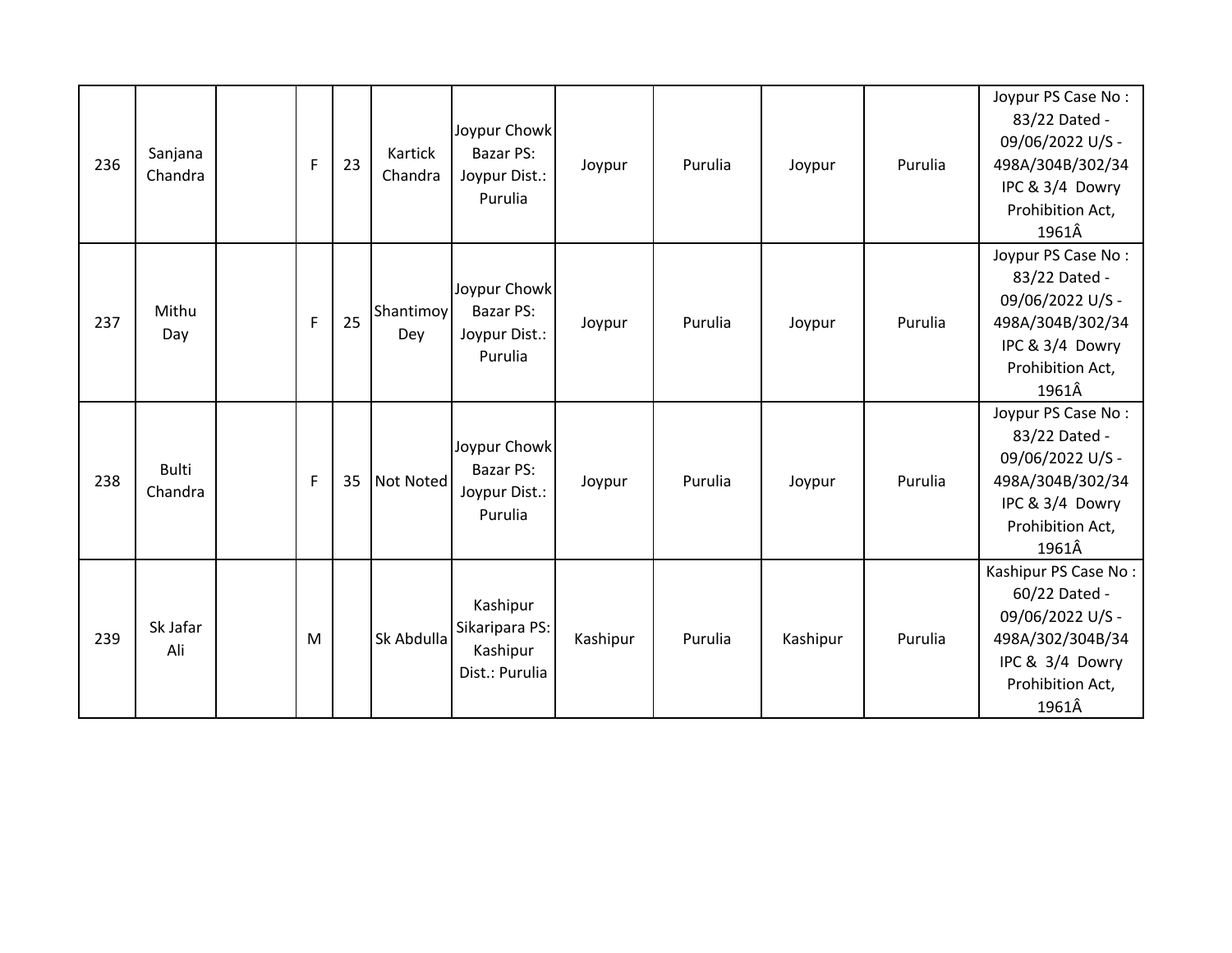| 240 | Sk<br>Abdulla  | M | Not Noted  | Kashipur<br>Sikaripara PS:<br>Kashipur<br>Dist.: Purulia | Kashipur | Purulia                           | Kashipur | Purulia                    | Kashipur PS Case No:<br>60/22 Dated -<br>09/06/2022 U/S -<br>498A/302/304B/34<br>IPC & 3/4 Dowry<br>Prohibition Act,<br>1961Â |
|-----|----------------|---|------------|----------------------------------------------------------|----------|-----------------------------------|----------|----------------------------|-------------------------------------------------------------------------------------------------------------------------------|
| 241 | Mini Bibi      | F | Sk Abdulla | Kashipur<br>Sikaripara PS:<br>Kashipur<br>Dist.: Purulia | Kashipur | Purulia                           | Kashipur | Purulia                    | Kashipur PS Case No:<br>60/22 Dated -<br>09/06/2022 U/S -<br>498A/302/304B/34<br>IPC & 3/4 Dowry<br>Prohibition Act,<br>1961Â |
| 242 | Sk Ladu        | M | Not Noted  | Kashipur<br>Sikaripara PS:<br>Kashipur<br>Dist.: Purulia | Kashipur | Purulia                           | Kashipur | Purulia                    | Kashipur PS Case No:<br>60/22 Dated -<br>09/06/2022 U/S -<br>498A/302/304B/34<br>IPC & 3/4 Dowry<br>Prohibition Act,<br>1961Â |
| 243 | Hussain<br>Ali |   | Kofiluddin | PS:<br>Hemtabad<br>Dist.: Raiganj<br>Police District     | Hemtabad | Raiganj Police<br><b>District</b> | Hemtabad | Raiganj Police<br>District | Hemtabad PS Case No<br>: 194/22 Dated -<br>09/06/2022 U/S -<br>341/326/307 IPC                                                |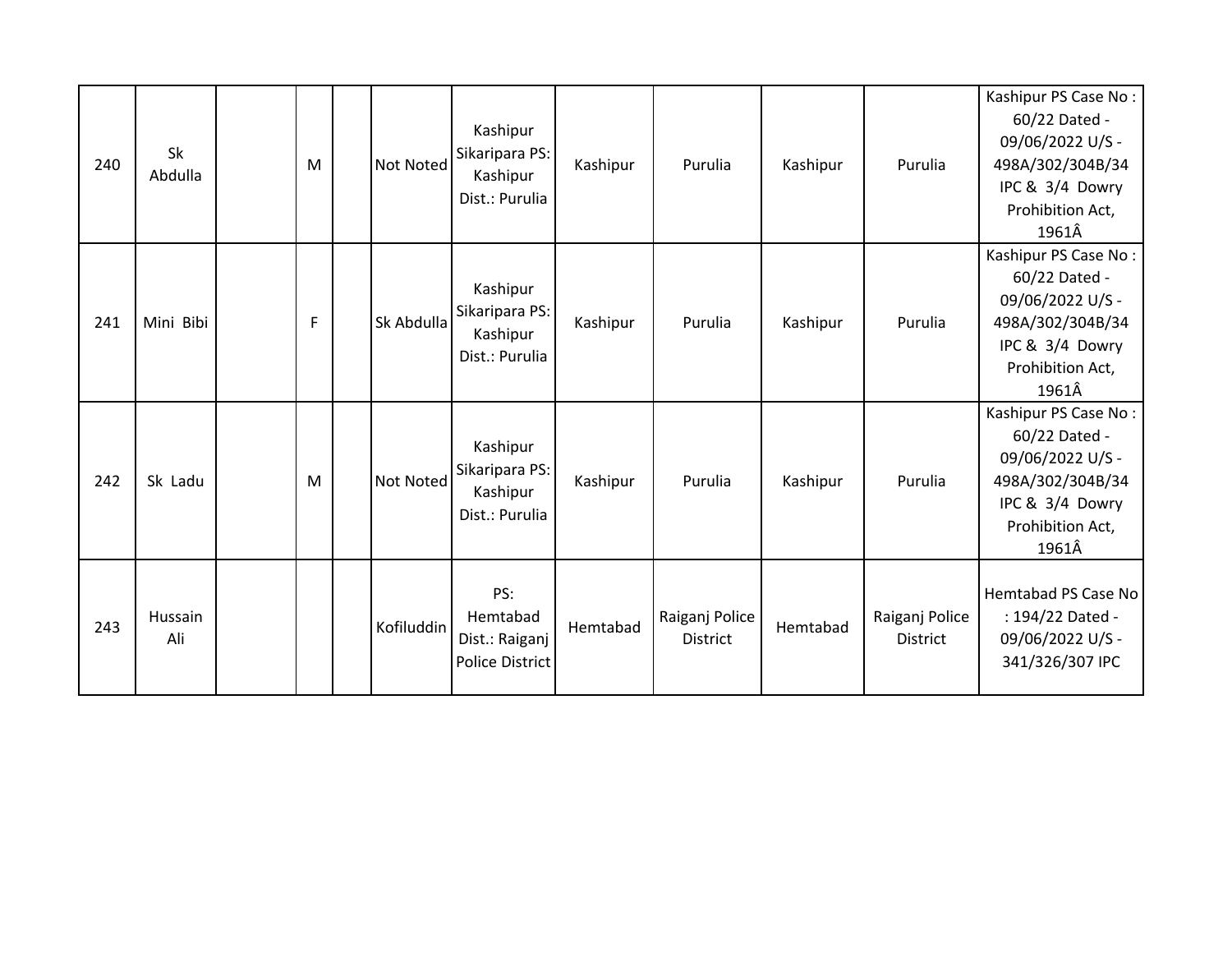| 244 | Rajib<br>Kamat           | Kishor | M |    | Manik<br>Kamat       | PS: Raiganj<br>women Dist.:<br>Raiganj Police<br><b>District</b>       | Raiganj<br>women | Raiganj Police<br><b>District</b> | Raiganj<br>women | Raiganj Police<br><b>District</b> | Raiganj women PS<br>Case No: 91/22 Dated<br>$-09/06/2022$ U/S $-06$<br>The Protection of<br>children from sexual<br>offences Act, 2012<br>(POCSO) |
|-----|--------------------------|--------|---|----|----------------------|------------------------------------------------------------------------|------------------|-----------------------------------|------------------|-----------------------------------|---------------------------------------------------------------------------------------------------------------------------------------------------|
| 245 | Basanta<br><b>Barman</b> |        | M | 18 | Bijay<br>Barman      | Chhatparua<br>PS: Raigunje<br>Dist.: Raiganj<br><b>Police District</b> | Raigunje         | Raiganj Police<br><b>District</b> | Raigunje         | Raiganj Police<br><b>District</b> | Raigunje PS Case No:<br>219/22 Dated -<br>20/02/2022 U/S -<br>365/34 IPC                                                                          |
| 246 | Gopal<br>Barman          |        | M | 23 | Lt. Ajay<br>Barman   | Chhatparua<br>PS: Raigunje<br>Dist.: Raiganj<br><b>Police District</b> | Raigunje         | Raiganj Police<br><b>District</b> | Raigunje         | Raiganj Police<br><b>District</b> | Raigunje PS Case No:<br>219/22 Dated -<br>20/02/2022 U/S -<br>365/34 IPC                                                                          |
| 247 | Fulaswar<br>Mahato       |        | M | 19 | Amalaswa<br>r Mahato | Chhatparua<br>PS: Raigunje<br>Dist.: Raiganj<br><b>Police District</b> | Raigunje         | Raiganj Police<br><b>District</b> | Raigunje         | Raiganj Police<br><b>District</b> | Raigunje PS Case No:<br>219/22 Dated -<br>20/02/2022 U/S -<br>365/34 IPC                                                                          |
| 248 | Achinta<br><b>Barman</b> |        | M | 19 | Lt. Ganesh<br>Barman | Chhatparua<br>PS: Raigunje<br>Dist.: Raiganj<br><b>Police District</b> | Raigunje         | Raiganj Police<br><b>District</b> | Raigunje         | Raiganj Police<br><b>District</b> | Raigunje PS Case No:<br>219/22 Dated -<br>20/02/2022 U/S -<br>365/34 IPC                                                                          |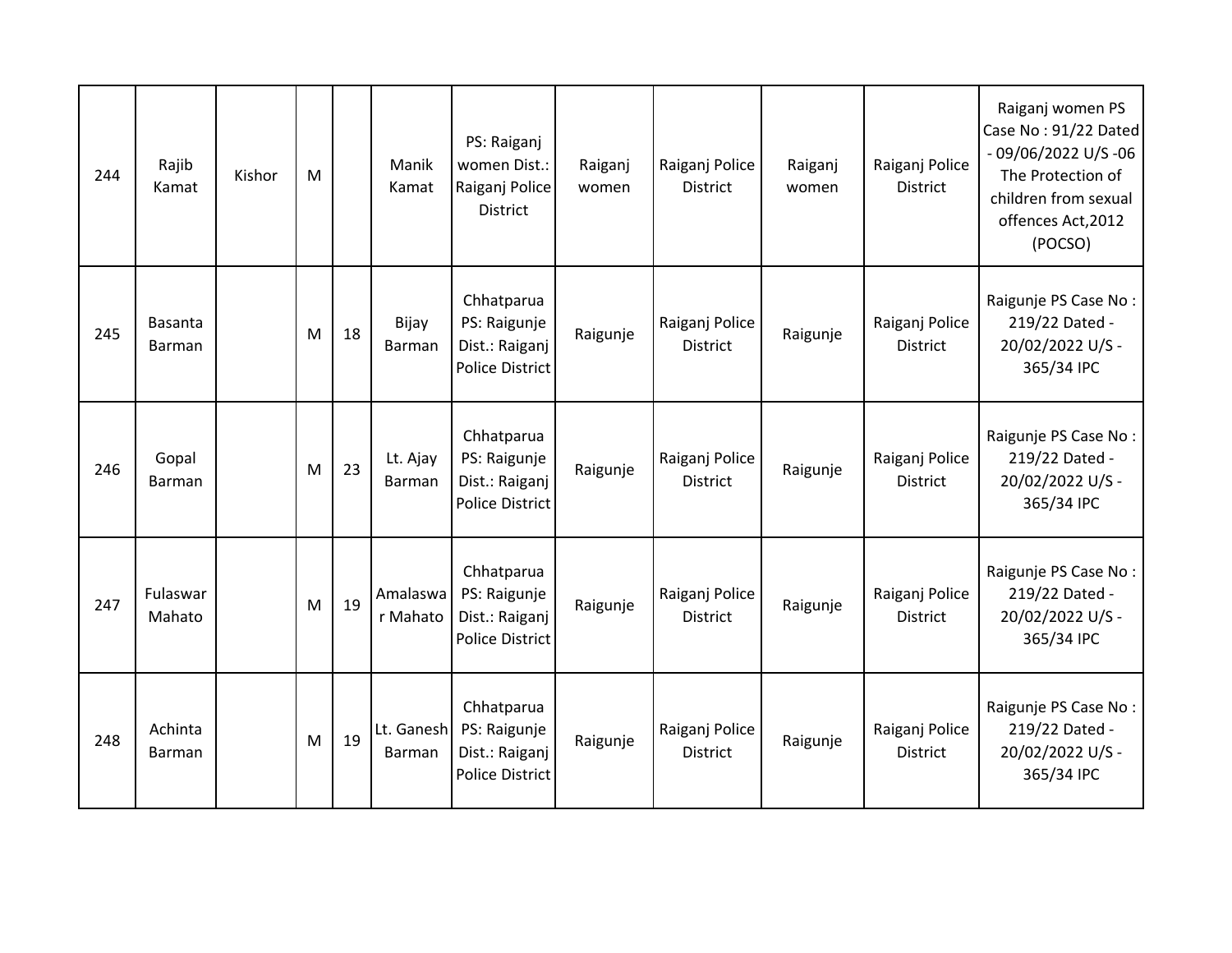| 249 | <b>Nabab</b><br>Roy    | M            | 23 | Lt. Dilip<br>Roy | Bamangram<br>PS: Raigunje<br>Dist.: Raiganj<br><b>Police District</b>                   | Raigunje  | Raiganj Police<br><b>District</b> | Raigunje | Raiganj Police<br><b>District</b> | Raigunje PS Case No:<br>730/22 Dated -<br>04/06/2022 U/S -<br>498A/365/34 IPC &<br>3/4 Dowry<br>Prohibition Act,<br>1961Â |
|-----|------------------------|--------------|----|------------------|-----------------------------------------------------------------------------------------|-----------|-----------------------------------|----------|-----------------------------------|---------------------------------------------------------------------------------------------------------------------------|
| 250 | Fulmoni<br>Roy         | $\mathsf{F}$ | 45 | Lt. Dilip<br>Roy | Bamangram<br>PS: Raigunje<br>Dist.: Raiganj<br><b>Police District</b>                   | Raigunje  | Raiganj Police<br><b>District</b> | Raigunje | Raiganj Police<br><b>District</b> | Raigunje PS Case No:<br>730/22 Dated -<br>04/06/2022 U/S -<br>498A/365/34 IPC &<br>3/4 Dowry<br>Prohibition Act,<br>1961Â |
| 251 | <b>Bubai</b><br>Barman | M            | 24 | Ratan<br>Barman  | Rajbihari<br>Market PS:<br>Raigunje<br>Dist.: Raiganj<br><b>Police District</b>         | Raigunje  | Raiganj Police<br><b>District</b> | Raigunje | Raiganj Police<br><b>District</b> | Raigunje PS Case No:<br>745/22 Dated -<br>08/06/2022 U/S-363<br><b>IPC</b>                                                |
| 252 | Md Sunny               | M            | 24 | Md. Jainal       | <b>Bandar</b><br>Kumardangi<br>PS: Raigunje<br>Dist.: Raiganj<br><b>Police District</b> | Raigunje  | Raiganj Police<br><b>District</b> | Raigunje | Raiganj Police<br><b>District</b> | Raigunje PS Case No:<br>745/22 Dated -<br>08/06/2022 U/S-363<br><b>IPC</b>                                                |
| 253 | Chiranjit<br>Mahato    | M            | 24 | Dipak<br>Mahato  | Changra PS:<br>Bansihari<br>Dist.: Dakshin<br>Dinajpur                                  | Bansihari | Dakshin<br>Dinajpur               | Raigunje | Raiganj Police<br><b>District</b> | Raigunje PS Case No:<br>727/22 Dated -<br>04/06/2022 U/S -<br>363/365/34 IPC                                              |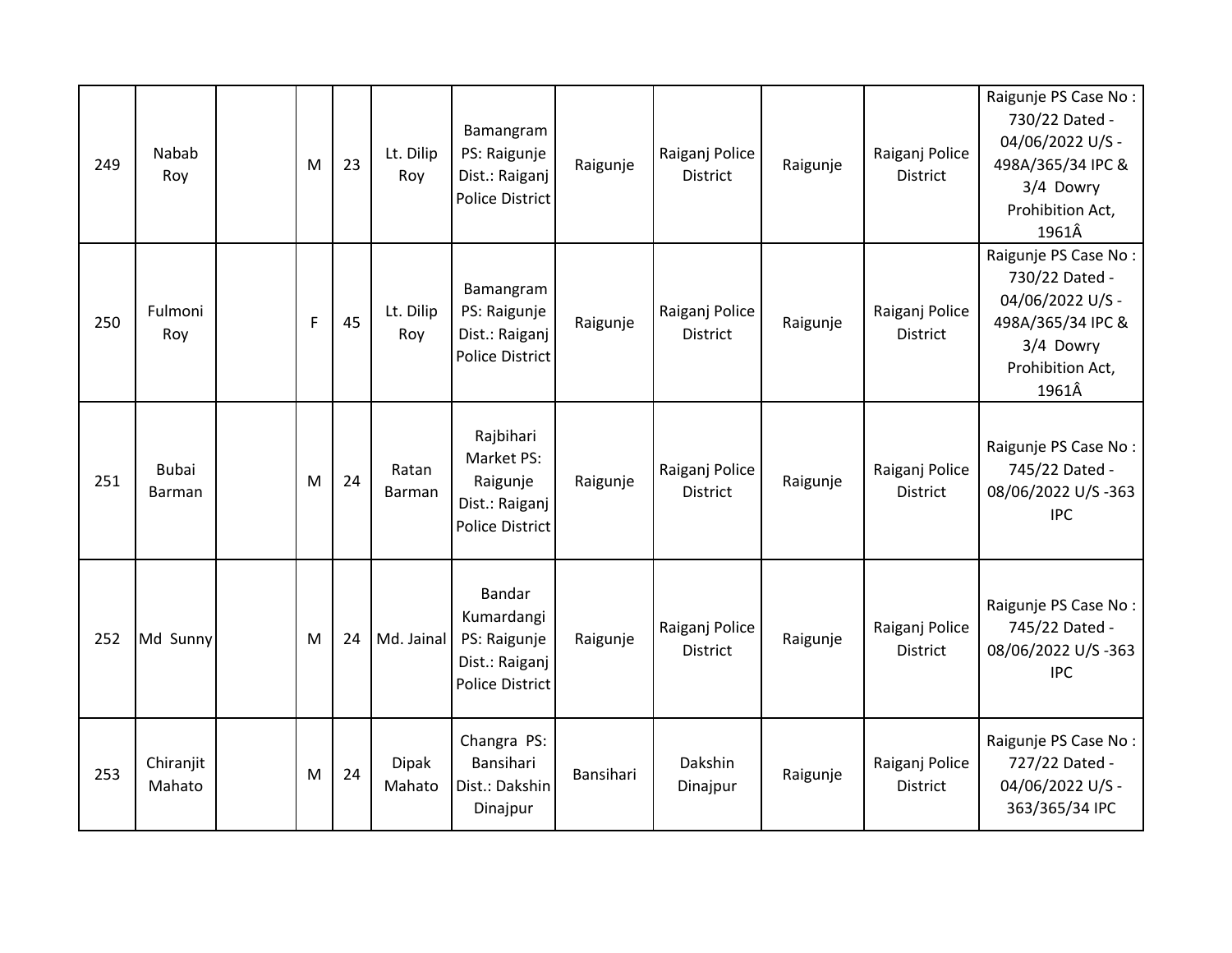| 254 | Amit<br>Halder         | M | Lt Mono<br>Halder          | Itaberia, PS<br>Hanskhali<br>Ndaia PS:<br>Hanskhli<br>Dist.:<br>Ranaghat<br><b>Police District</b>  | Hanskhli | Ranaghat<br><b>Police District</b> | Hanskhli | Ranaghat<br><b>Police District</b> | Hanskhli PS Case No:<br>544/22 Dated -<br>09/06/2022 U/S -<br>417/376/506/34 IPC |
|-----|------------------------|---|----------------------------|-----------------------------------------------------------------------------------------------------|----------|------------------------------------|----------|------------------------------------|----------------------------------------------------------------------------------|
| 255 | Radhaball<br>ab Pal    | M | Not Noted                  | Pakhiura, PS<br>Hanskhali,<br>Nadia PS:<br>Hanskhli<br>Dist.:<br>Ranaghat<br><b>Police District</b> | Hanskhli | Ranaghat<br>Police District        | Hanskhli | Ranaghat<br>Police District        | Hanskhli PS Case No:<br>545/22 Dated -<br>09/06/2022 U/S -<br>341/326/307/34 IPC |
| 256 | Suman<br>Pal           | M | Radhaball<br>ab Pal        | Pakhiura, PS<br>Hanskhali,<br>Nadia PS:<br>Hanskhli<br>Dist.:<br>Ranaghat<br><b>Police District</b> | Hanskhli | Ranaghat<br>Police District        | Hanskhli | Ranaghat<br><b>Police District</b> | Hanskhli PS Case No:<br>545/22 Dated -<br>09/06/2022 U/S -<br>341/326/307/34 IPC |
| 257 | Ashok<br><b>Biswas</b> | M | Lt. Nogen<br><b>Biswas</b> | PS: Taherpur<br>Dist.:<br>Ranaghat<br><b>Police District</b>                                        | Taherpur | Ranaghat<br><b>Police District</b> | Taherpur | Ranaghat<br><b>Police District</b> | Taherpur PS Case No:<br>280/22 Dated -<br>08/06/2022 U/S -<br>341/325/326/34 IPC |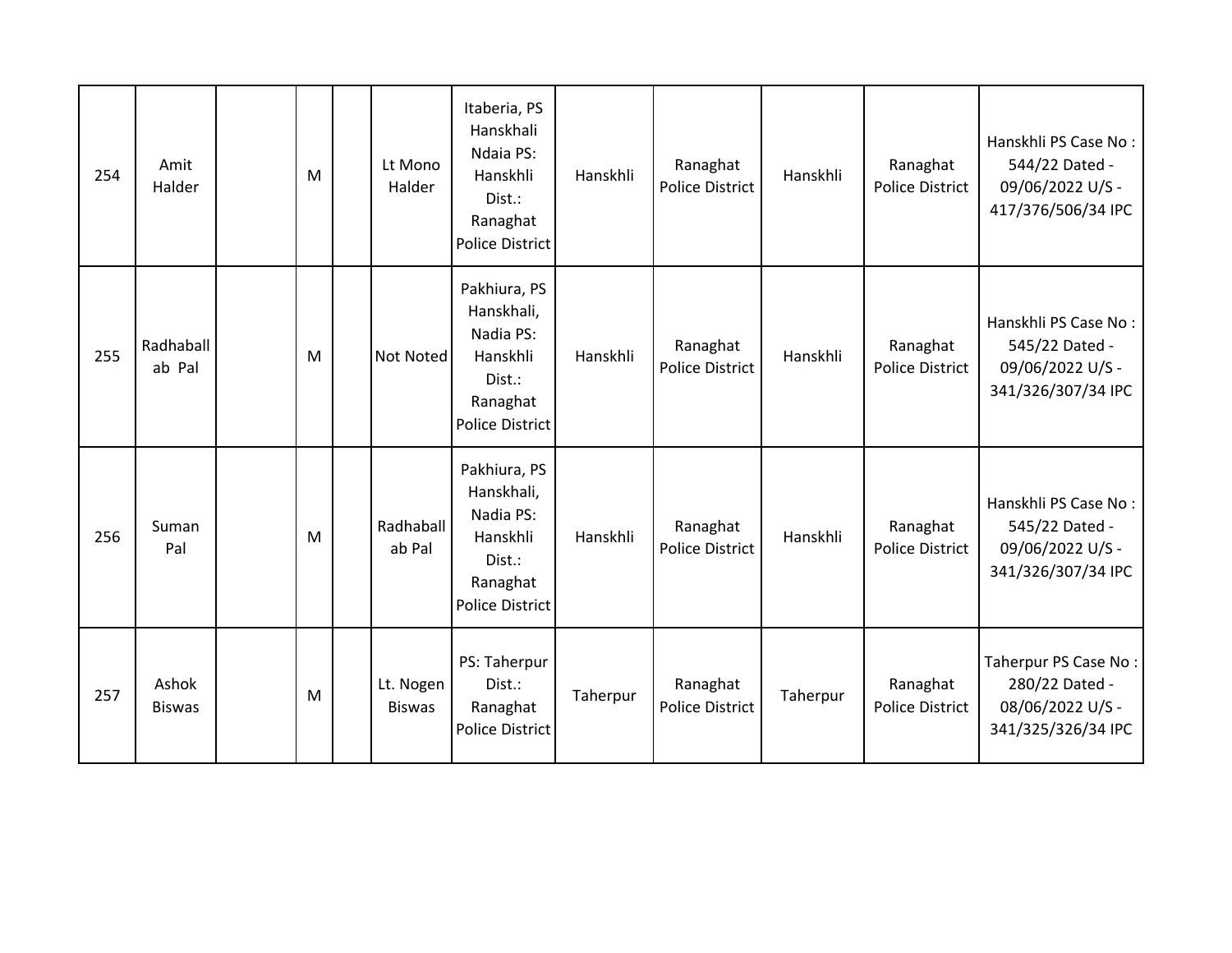| 258 | Sajal Das            | Raju | M |    | Lt. Gopal<br>Das         | Madani Bazar<br>PS:<br>Bhaktinagar<br>Dist.: Siliguri<br>Police<br>Commissione<br>rate                          | Bhaktinagar | Siliguri Police<br>Commissioner<br>ate | Siliguri    | Siliguri Police<br>Commissionera<br>te | Siliguri PS Case No:<br>510/22 Dated -<br>24/05/2022 U/S -<br>399/402 IPC                                                                                            |
|-----|----------------------|------|---|----|--------------------------|-----------------------------------------------------------------------------------------------------------------|-------------|----------------------------------------|-------------|----------------------------------------|----------------------------------------------------------------------------------------------------------------------------------------------------------------------|
| 259 | Panchana<br>n Baidya |      | M | 35 | Surja<br>Kanta<br>Baidya | Vill. –<br>Dakshin<br>Durgapur, 2<br>no. Ghari PS:<br>Dholahat<br>Dist.:<br>Sundarban<br><b>Police District</b> | Dholahat    | Sundarban<br><b>Police District</b>    | Dholahat    | Sundarban<br><b>Police District</b>    | Dholahat PS Case No:<br>277/22 Dated -<br>09/06/2022 U/S -<br>376(2f)(2n)/506 IPC &<br>06 The Protection of<br>children from sexual<br>offences Act, 2012<br>(POCSO) |
| 260 | Subrata<br>Roy       |      | M |    | Harendran<br>ath Roy     | Ankraberia<br>PS:<br>Mandirbazar<br>Dist.:<br>Sundarban<br>Police District                                      | Mandirbazar | Sundarban<br>Police District           | Mandirbazar | Sundarban<br><b>Police District</b>    | <b>Mandirbazar PS Case</b><br>No: 200/22 Dated -<br>09/06/2022 U/S -<br>376/511 IPC                                                                                  |
| 261 | Maneswar<br>Das      |      | M | 24 | Jagabandh<br>u Das       | Harinathpur<br>PS: Falakata<br>Dist.:<br>Alipurduar                                                             | Falakata    | Alipurduar                             | Falakata    | Alipurduar                             | Falakata PS GDE No.<br>320                                                                                                                                           |
| 262 | Jhunu Das            |      | M | 25 | Anil Das                 | Harinathpur<br>PS: Falakata<br>Dist.:<br>Alipurduar                                                             | Falakata    | Alipurduar                             | Falakata    | Alipurduar                             | Falakata PS GDE No.<br>320                                                                                                                                           |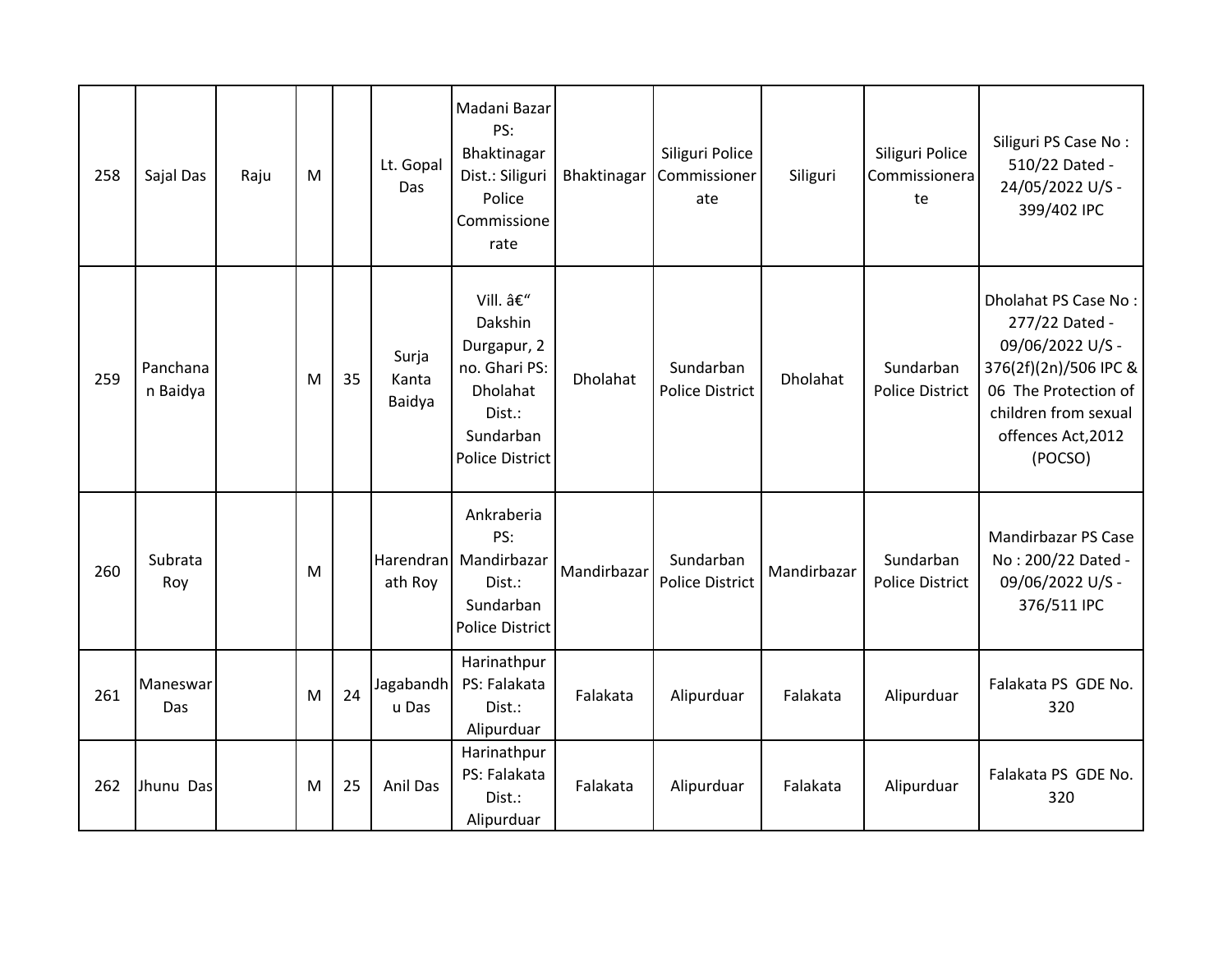| 263 | Samit<br>Lohar         | M | 40 | Lt. Subit<br>Lohar           | Godam Line,<br>Kalchini PS:<br>Kalchini Dist.:<br>Alipurduar                                                | Kalchini  | Alipurduar | Kalchini  | Alipurduar | Kalchini PS GDE No.<br>277                            |
|-----|------------------------|---|----|------------------------------|-------------------------------------------------------------------------------------------------------------|-----------|------------|-----------|------------|-------------------------------------------------------|
| 264 | <b>Bibek</b><br>Sharma | M | 38 | Lt. Jailal<br>Sharma         | Kalchini Bazar<br>PS: Kalchini<br>Dist.:<br>Alipurduar                                                      | Kalchini  | Alipurduar | Kalchini  | Alipurduar | Kalchini PS GDE No.<br>277                            |
| 265 | Naresh<br>Saha         | M | 52 | Lt. Chitta<br>Ranjan<br>Saha | Uttar<br>Kamakhyagur<br>i Subash<br>Nagar, PS<br>Kumargram,<br>Dis PS:<br>Kumargram<br>Dist.:<br>Alipurduar | Kumargram | Alipurduar | Kumargram | Alipurduar | Kumargram PS<br>Outpost Kamakhaguri<br>OP GDE No. 264 |
| 266 | Madah<br>Gopal<br>Saha | M | 62 | Manu<br>Ranjan<br>Saha       | Of Uttar<br>Kamakhyagur<br>i Subash<br>Nagar, PS<br>Kumargram,<br>PS:<br>Kumargram<br>Dist.:<br>Alipurduar  | Kumargram | Alipurduar | Kumargram | Alipurduar | Kumargram PS<br>Outpost Kamakhaguri<br>OP GDE No. 264 |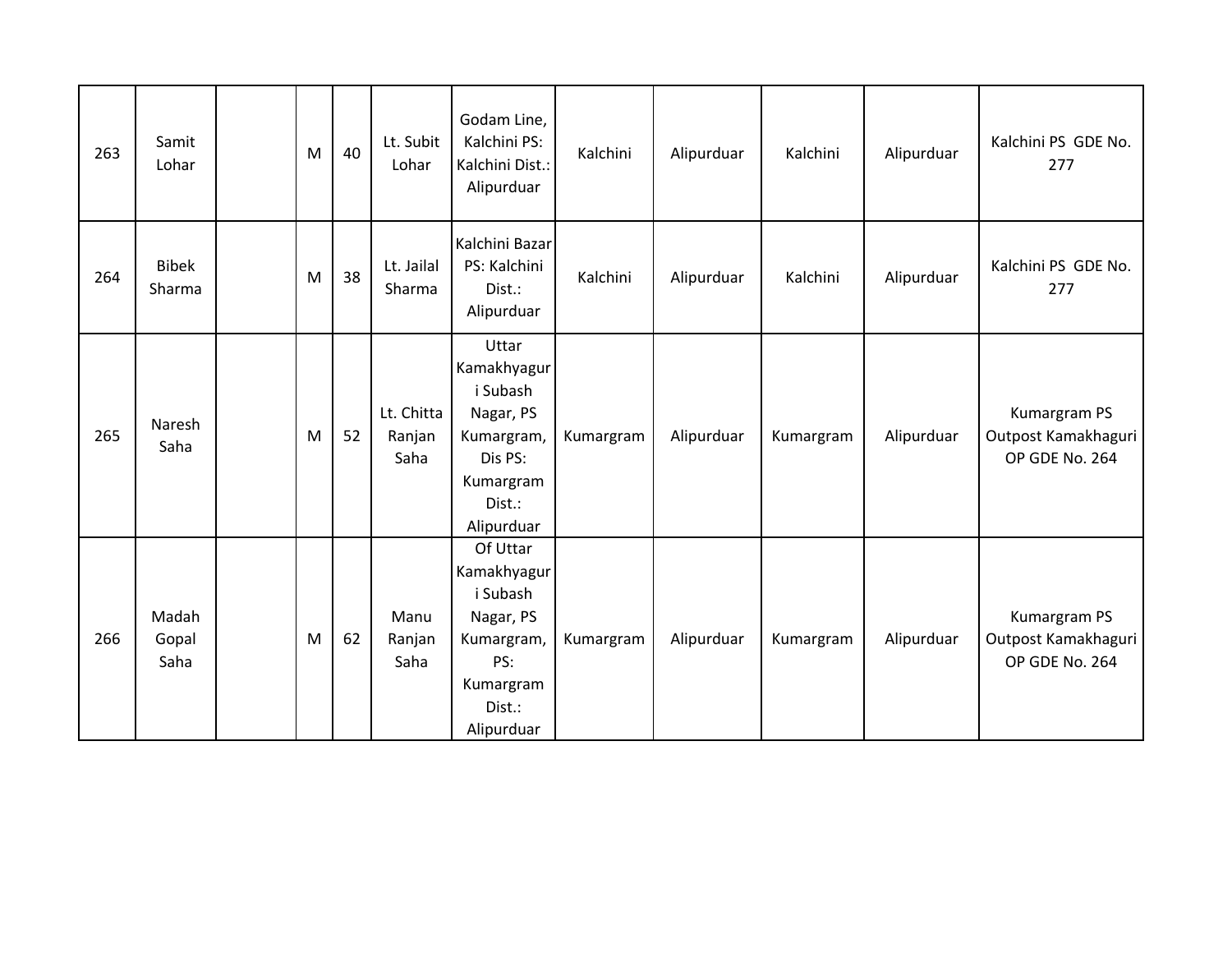| 267 | <b>Ripal Das</b>        | M | 21 | #NAME?           | Of<br>Laskarpara,<br>Barobisha, PS-<br>Kumargram<br>Dist-Alipur<br>PS:<br>Kumargram<br>Dist.:<br>Alipurduar | Kumargram | Alipurduar | Kumargram | Alipurduar | Kumargram PS<br>Outpost Barobisha OP<br><b>GDE No. 324</b> |
|-----|-------------------------|---|----|------------------|-------------------------------------------------------------------------------------------------------------|-----------|------------|-----------|------------|------------------------------------------------------------|
| 268 | Radha<br>Kanta<br>Dutta | M | 30 | Narayan<br>Dutta | Of Uttar<br>Rampur, PS-<br><b>Boxirhat Dist-</b><br>Coochbehar<br>PS: Baxsirhat<br>Dist.:<br>Coochbehar     | Baxsirhat | Coochbehar | Kumargram | Alipurduar | Kumargram PS<br>Outpost Barobisha OP<br><b>GDE No. 324</b> |
| 269 | Kailash<br>Sau          | M | 50 | Lt. Bishu<br>Sau | Of Dakshin<br>Rampur,<br>Barobisha, PS-<br>Kumargram<br>Dist-Al PS:<br>Kumargram<br>Dist.:<br>Alipurduar    | Kumargram | Alipurduar | Kumargram | Alipurduar | Kumargram PS<br>Outpost Barobisha OP<br><b>GDE No. 334</b> |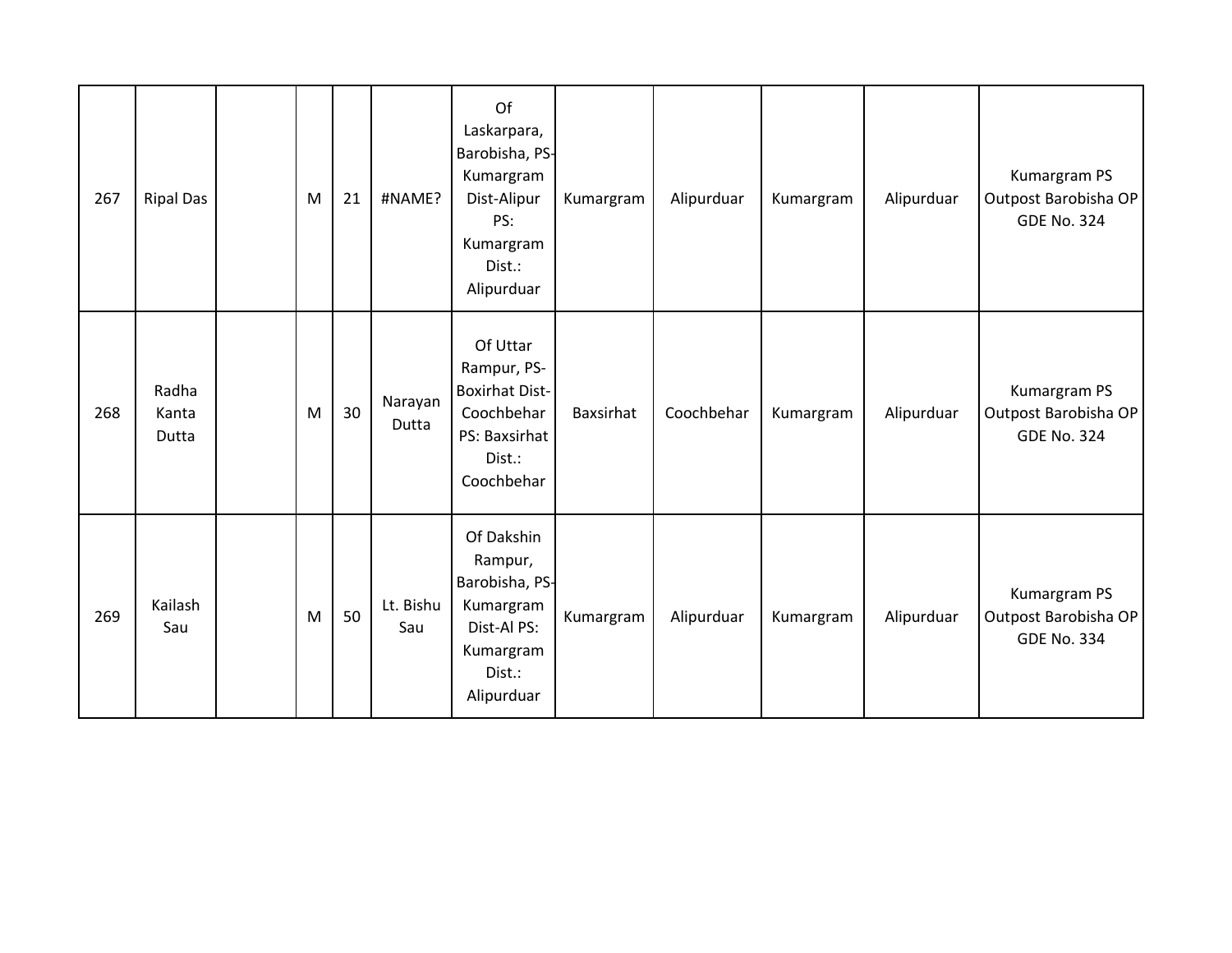| 270 | Nirmal<br>Barman     | M         | 33 | #NAME?                      | Of<br>Laskarpara,<br>Barobisha, PS-<br>Kumargram<br>Dist-Alipur<br>PS:<br>Kumargram<br>Dist.:<br>Alipurduar | Kumargram | Alipurduar | Kumargram | Alipurduar | Kumargram PS<br>Outpost Barobisha OP<br><b>GDE No. 334</b> |
|-----|----------------------|-----------|----|-----------------------------|-------------------------------------------------------------------------------------------------------------|-----------|------------|-----------|------------|------------------------------------------------------------|
| 271 | Rabichan<br>Nagasiya | M         | 28 | #NAME?                      | of Uttar<br>Haldibari, PS-<br>Kumargram,<br>District-Alip<br>PS:<br>Kumargram<br>Dist.:<br>Alipurduar       | Kumargram | Alipurduar | Kumargram | Alipurduar | Kumargram PS GDE<br>No. 275                                |
| 272 | Sushen<br>Das        | ${\sf M}$ | 37 | Lt-<br>Chandra<br>Kanta Das | of Uttar<br>Haldibari<br>(Pilai Basty),<br>PS-<br>Kumargram,<br>PS:<br>Kumargram<br>Dist.:<br>Alipurduar    | Kumargram | Alipurduar | Kumargram | Alipurduar | Kumargram PS GDE<br>No. 275                                |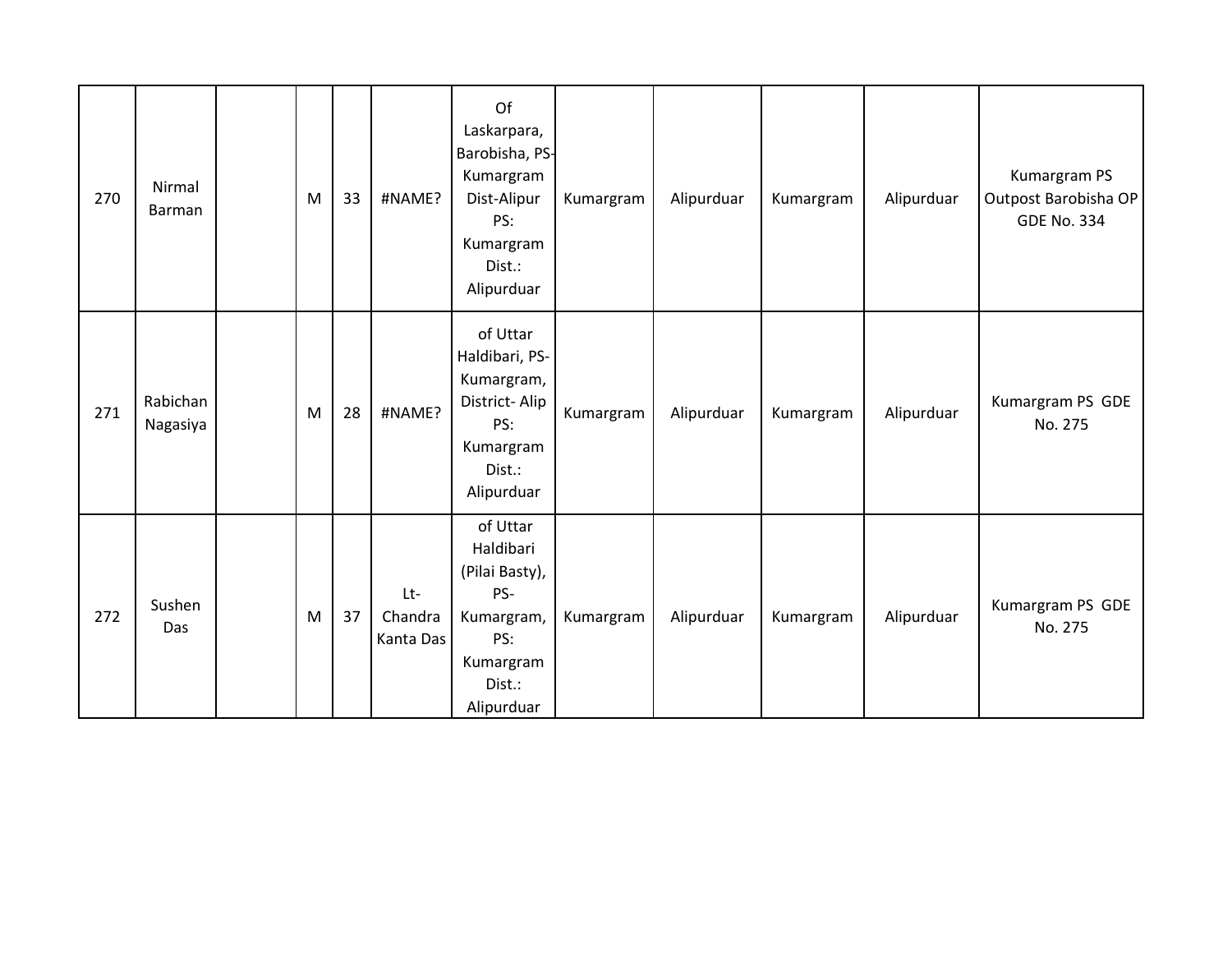| 273 | Jiban<br>Sarkar   | M | 40 | Lt-<br>Rajkumar<br>Sarkar | of Uttar<br>Haldibari, Ps-<br>Kumargram<br>District-Alipu<br>PS:<br>Kumargram<br>Dist.:<br>Alipurduar       | Kumargram | Alipurduar | Kumargram | Alipurduar                                           | Kumargram PS GDE<br>No. 275 |
|-----|-------------------|---|----|---------------------------|-------------------------------------------------------------------------------------------------------------|-----------|------------|-----------|------------------------------------------------------|-----------------------------|
| 274 | Karna Das         | M | 26 | Kiran Ch.<br>Das          | Of Belguri,<br>Changmari,<br>PS-<br>Kumargram,<br>District-Alip<br>PS:<br>Kumargram<br>Dist.:<br>Alipurduar | Kumargram | Alipurduar | Kumargram | Alipurduar                                           | Kumargram PS GDE<br>No. 261 |
| 275 | Samuel<br>Hembram | M |    | <b>Bartul</b><br>Hembram  | <b>KADAMPUR</b>                                                                                             |           | Basirhat   | Samuktala | Alipurduar                                           | Samuktala PS GDE<br>No. 295 |
| 276 | Nandu<br>Soren    | M |    | Johan<br>Chand<br>Soren   | <b>POTATALA</b>                                                                                             |           | Basirhat   | Samuktala | Alipurduar                                           | Samuktala PS GDE<br>No. 295 |
| 277 | Gabriel<br>Murmu  | M |    | Kistu<br>Murmu            | <b>KADAMPUR</b>                                                                                             |           | Basirhat   | Samuktala | Alipurduar                                           | Samuktala PS GDE<br>No. 295 |
| 278 | Sagar Das         |   |    | Atit Das                  | <b>Andal More</b>                                                                                           |           | Basirhat   | Andal     | Asansol<br>Durgapur<br>Police<br>Commissionera<br>te | Andal PS GDE No. 542        |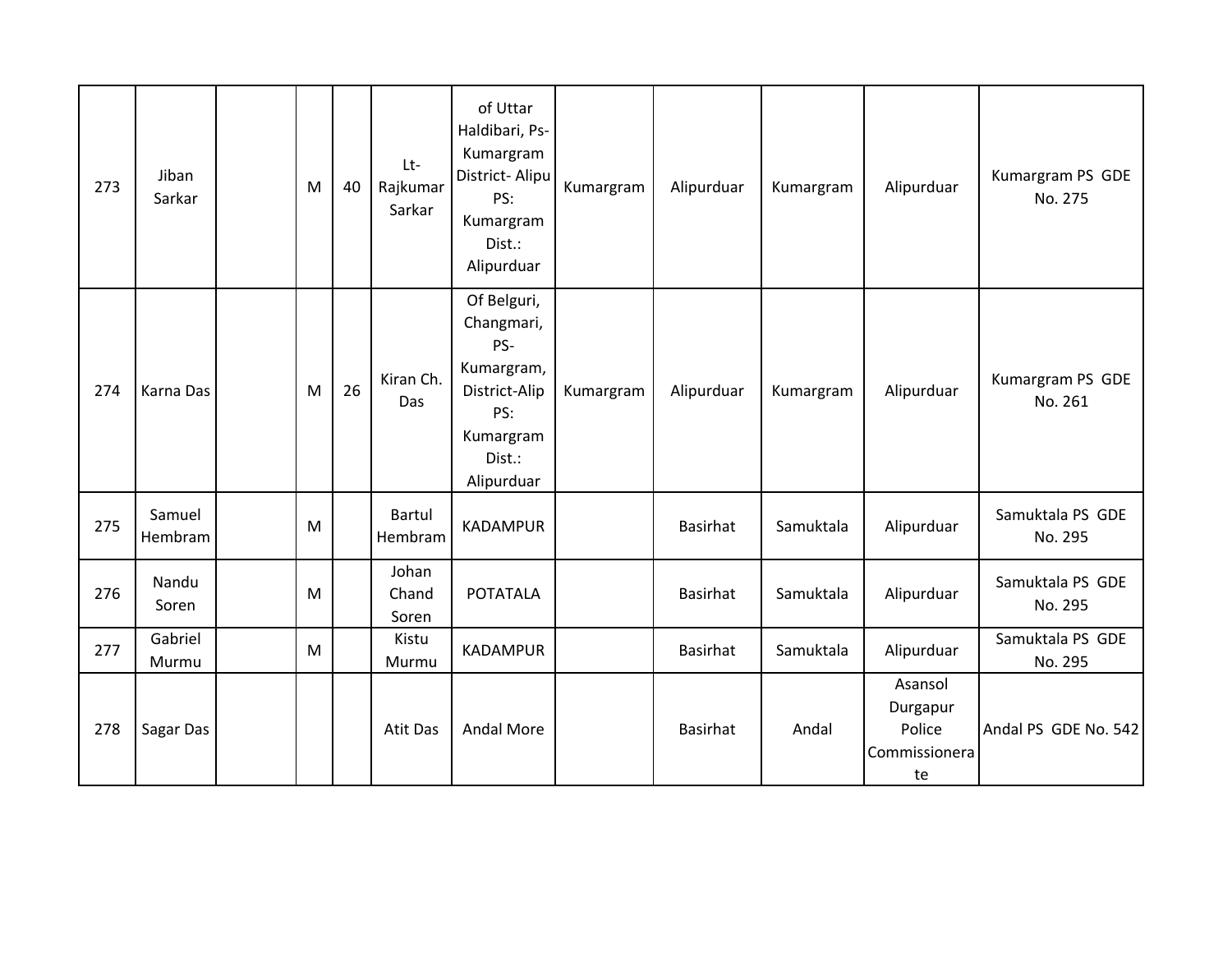| 279 | Jiban Das                      |  |    | Gopi Das              | Andal More        | Basirhat | Andal | Asansol<br>Durgapur<br>Police<br>Commissionera<br>te | Andal PS GDE No. 542 |
|-----|--------------------------------|--|----|-----------------------|-------------------|----------|-------|------------------------------------------------------|----------------------|
| 280 | <b>Birju Shaw</b>              |  |    | Mohit<br>Shaw         | <b>Andal More</b> | Basirhat | Andal | Asansol<br>Durgapur<br>Police<br>Commissionera<br>te | Andal PS GDE No. 42  |
| 281 | <b>Biru Yadav</b>              |  |    | <b>Biren</b><br>Yadav | <b>Andal More</b> | Basirhat | Andal | Asansol<br>Durgapur<br>Police<br>Commissionera<br>te | Andal PS GDE No. 542 |
| 282 | Raju<br>Kumar<br><b>Bhuiya</b> |  |    | Ganesh<br>Bhuiya      | Real Kajora       | Basirhat | Andal | Asansol<br>Durgapur<br>Police<br>Commissionera<br>te | Andal PS GDE No. 540 |
| 283 | Jitendar<br>Kumar<br>Bhuiya    |  | 23 | Upendar<br>Bhuiya     | Real Kajora       | Basirhat | Andal | Asansol<br>Durgapur<br>Police<br>Commissionera<br>te | Andal PS GDE No. 540 |
| 284 | <b>Biru</b><br><b>Bhuiya</b>   |  |    | Darsan<br>Bhuiya      | Real Kajora       | Basirhat | Andal | Asansol<br>Durgapur<br>Police<br>Commissionera<br>te | Andal PS GDE No. 540 |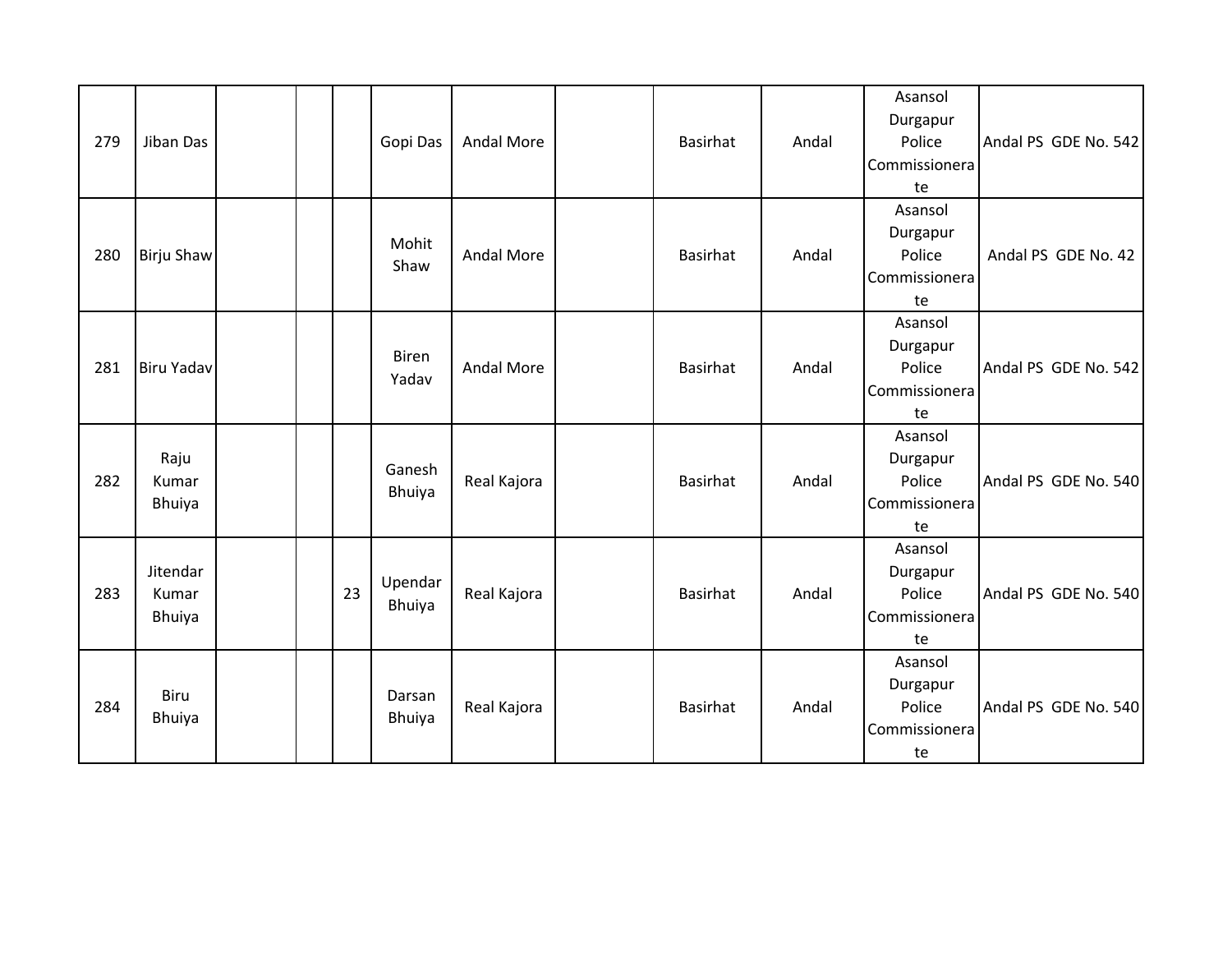| 285 | <b>Buro</b><br>Burnwal |   |    | Lalu<br><b>Burnwal</b>         | Madhusudan<br>pur                                                                                                   |                   | Basirhat                                             | Andal             | Asansol<br>Durgapur<br>Police<br>Commissionera<br>te | Andal PS GDE No. 540                                 |
|-----|------------------------|---|----|--------------------------------|---------------------------------------------------------------------------------------------------------------------|-------------------|------------------------------------------------------|-------------------|------------------------------------------------------|------------------------------------------------------|
| 286 | Sikandar<br>Singh      |   |    | Late<br><b>Bikash</b><br>Singh | Madhusudan<br>pur                                                                                                   |                   | <b>Basirhat</b>                                      | Andal             | Asansol<br>Durgapur<br>Police<br>Commissionera<br>te | Andal PS GDE No. 540                                 |
| 287 | <b>Bishnu</b><br>Hari  |   | 32 | Late Raj<br>Kishna<br>Hari     | Kumarpur<br><b>TMC Math</b><br>PS: Asansole<br>south Dist.:<br>Asansol<br>Durgapur<br>Police<br>Commissione<br>rate | Asansole<br>south | Asansol<br>Durgapur<br>Police<br>Commissioner<br>ate | Asansole<br>south | Asansol<br>Durgapur<br>Police<br>Commissionera<br>te | Asansole south PS<br>Outpost South PP GDE<br>No. 293 |
| 288 | Pradip<br>Bauri        | M |    | Naresh<br>Bauri                | PS: Barabani<br>Dist.: Asansol<br>Durgapur<br>Police<br>Commissione<br>rate                                         | Barabani          | Asansol<br>Durgapur<br>Police<br>Commissioner<br>ate | Barabani          | Asansol<br>Durgapur<br>Police<br>Commissionera<br>te | Barabani PS GDE No.<br>513                           |
| 289 | Bablu<br>Bauri         | M |    | Sunil Bauri                    | PS: Barabani<br>Dist.: Asansol<br>Durgapur<br>Police<br>Commissione<br>rate                                         | Barabani          | Asansol<br>Durgapur<br>Police<br>Commissioner<br>ate | Barabani          | Asansol<br>Durgapur<br>Police<br>Commissionera<br>te | Barabani PS GDE No.<br>513                           |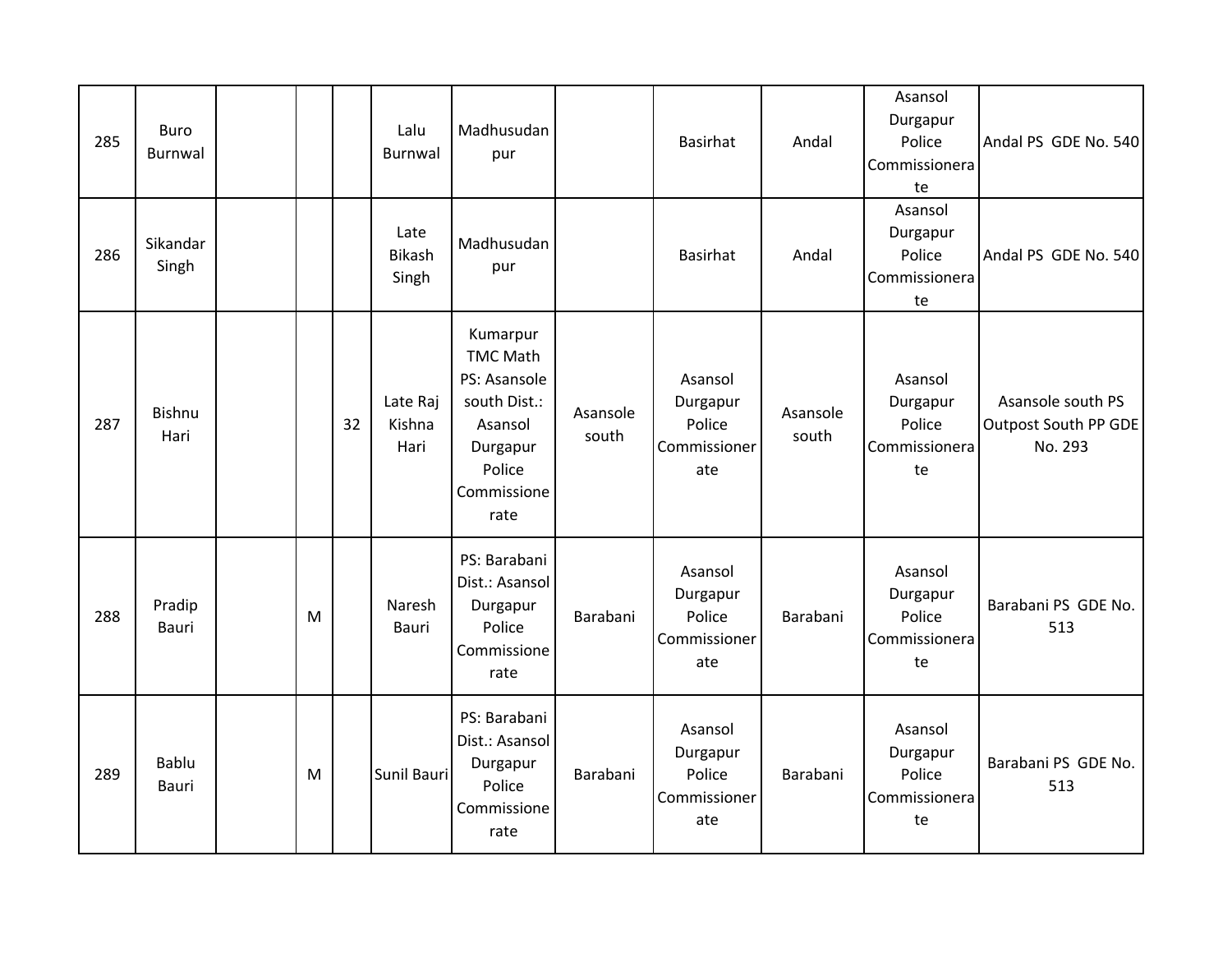| 290 | <b>Manas</b><br>Mondal | M |    | Netai<br>Mondal        | PS: Barabani<br>Dist.: Asansol<br>Durgapur<br>Police<br>Commissione<br>rate               | Barabani      | Asansol<br>Durgapur<br>Police<br>Commissioner<br>ate | Barabani      | Asansol<br>Durgapur<br>Police<br>Commissionera<br>te | Barabani PS GDE No.<br>513     |
|-----|------------------------|---|----|------------------------|-------------------------------------------------------------------------------------------|---------------|------------------------------------------------------|---------------|------------------------------------------------------|--------------------------------|
| 291 | Ram Binay<br>Saha      | M | 34 | Rabindro<br>Saha       | PS: Budbud<br>Dist.: Asansol<br>Durgapur<br>Police<br>Commissione<br>rate                 | <b>Budbud</b> | Asansol<br>Durgapur<br>Police<br>Commissioner<br>ate | <b>Budbud</b> | Asansol<br>Durgapur<br>Police<br>Commissionera<br>te | Budbud PS GDE No.<br>391       |
| 292 | Pintu<br><b>Banick</b> | M | 35 | Santi<br><b>Banick</b> | Sukantonagar<br>PS: Budbud<br>Dist.: Asansol<br>Durgapur<br>Police<br>Commissione<br>rate | <b>Budbud</b> | Asansol<br>Durgapur<br>Police<br>Commissioner<br>ate | <b>Budbud</b> | Asansol<br>Durgapur<br>Police<br>Commissionera<br>te | Budbud PS GDE No.<br>391       |
| 293 | Manoj<br>Mirdha        | M | 41 | Haradhan<br>Mirdha     |                                                                                           |               | Basirhat                                             | Chittaranjan  | Asansol<br>Durgapur<br>Police<br>Commissionera<br>te | Chittaranjan PS GDE<br>No. 315 |
| 294 | Santosh<br>Kisku       | M | 56 | Lt.banesw<br>ar Kisku  |                                                                                           |               | Basirhat                                             | Chittaranjan  | Asansol<br>Durgapur<br>Police<br>Commissionera<br>te | Chittaranjan PS GDE<br>No. 315 |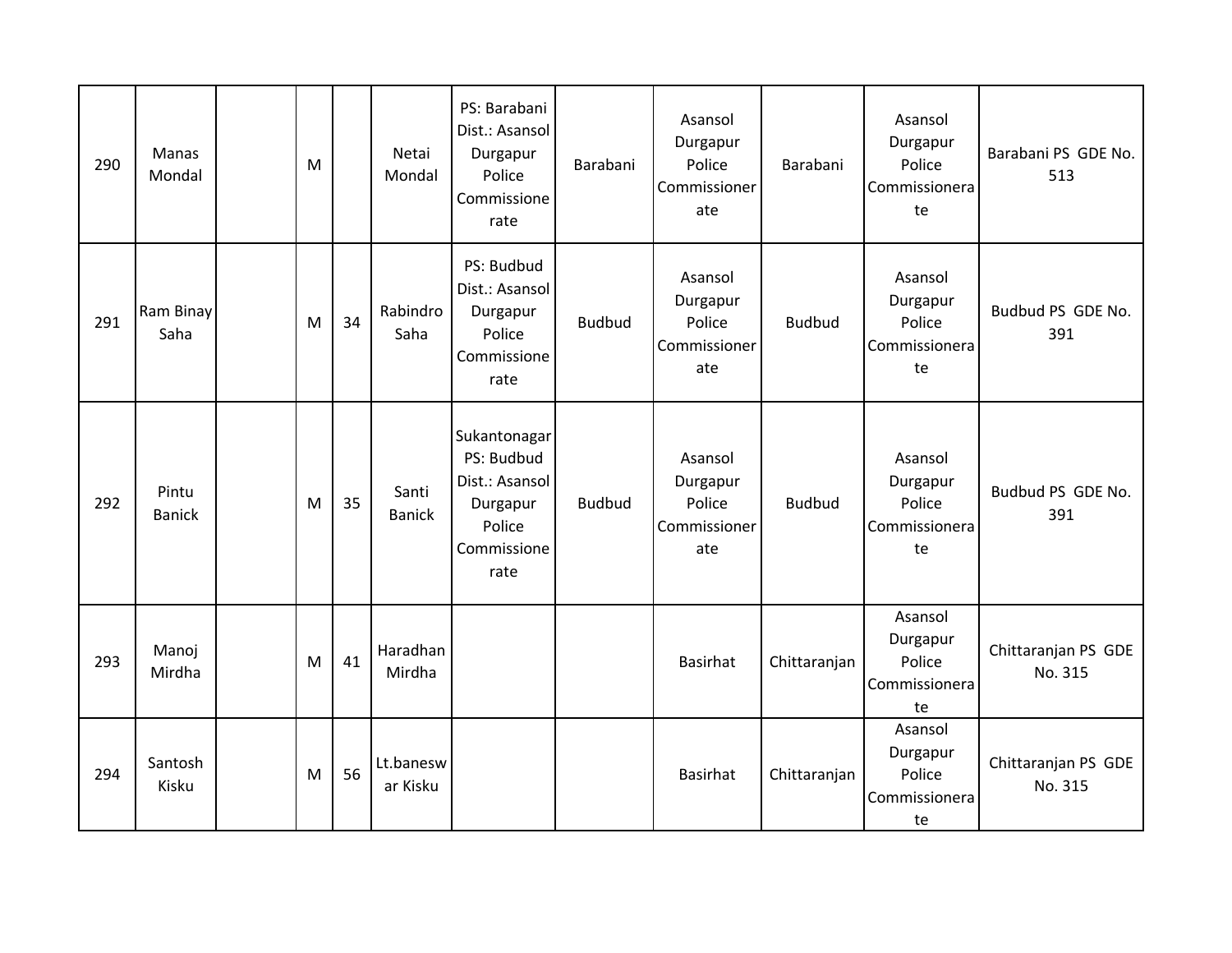| 295 | Kamram<br>Nasim   | M | 22 | Md.nasim<br>uddin | PS: Asansole<br>south Dist.:<br>Asansol<br>Durgapur<br>Police<br>Commissione<br>rate   | Asansole<br>south | Asansol<br>Durgapur<br>Police<br>Commissioner<br>ate | Chittaranjan | Asansol<br>Durgapur<br>Police<br>Commissionera<br>te | Chittaranjan PS GDE<br>No. 315 |
|-----|-------------------|---|----|-------------------|----------------------------------------------------------------------------------------|-------------------|------------------------------------------------------|--------------|------------------------------------------------------|--------------------------------|
| 296 | Biswajit<br>Singh | M | 18 | Satbir<br>Singh   | PS: Salanpur<br>Dist.: Asansol<br>Durgapur<br>Police<br>Commissione<br>rate            | Salanpur          | Asansol<br>Durgapur<br>Police<br>Commissioner<br>ate | Chittaranjan | Asansol<br>Durgapur<br>Police<br>Commissionera<br>te | Chittaranjan PS GDE<br>No. 315 |
| 297 | Kalo Bauri        | M | 36 | Piku Bauri        | Laudoha PS:<br>Faridpur<br>Dist.: Asansol<br>Durgapur<br>Police<br>Commissione<br>rate | Faridpur          | Asansol<br>Durgapur<br>Police<br>Commissioner<br>ate | Faridpur     | Asansol<br>Durgapur<br>Police<br>Commissionera<br>te | Faridpur PS GDE No.<br>377     |
| 298 | Somu<br>Bauri     | M | 33 | Lal Bauri         | Laudoha PS:<br>Faridpur<br>Dist.: Asansol<br>Durgapur<br>Police<br>Commissione<br>rate | Faridpur          | Asansol<br>Durgapur<br>Police<br>Commissioner<br>ate | Faridpur     | Asansol<br>Durgapur<br>Police<br>Commissionera<br>te | Faridpur PS GDE No.<br>377     |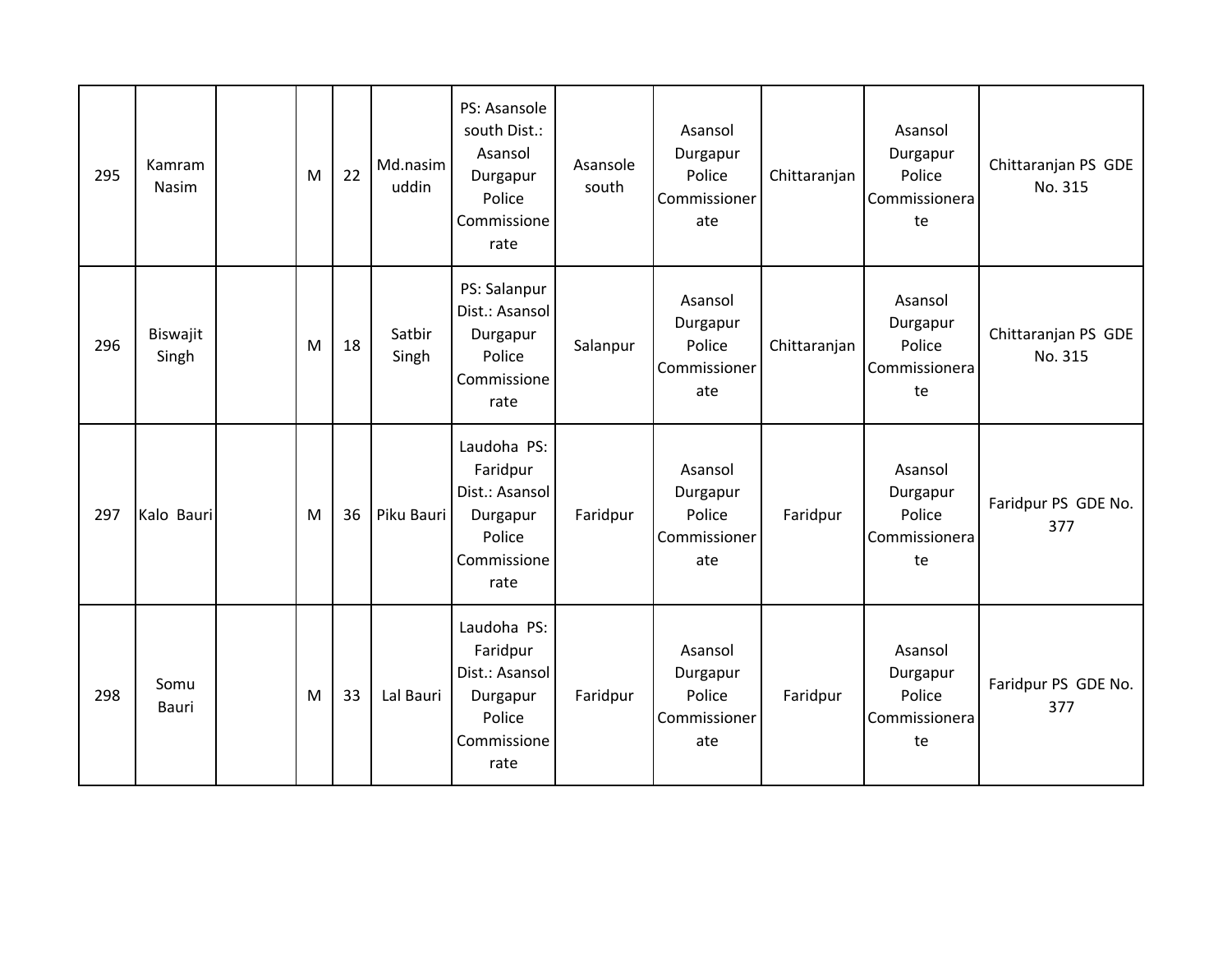| 299 | Rohit<br>Man           | M | 32 | Ram Man              | Laudoha PS:<br>Faridpur<br>Dist.: Asansol<br>Durgapur<br>Police<br>Commissione<br>rate                                                            | Faridpur | Asansol<br>Durgapur<br>Police<br>Commissioner<br>ate | Faridpur | Asansol<br>Durgapur<br>Police<br>Commissionera<br>te | Faridpur PS GDE No.<br>377                    |
|-----|------------------------|---|----|----------------------|---------------------------------------------------------------------------------------------------------------------------------------------------|----------|------------------------------------------------------|----------|------------------------------------------------------|-----------------------------------------------|
| 300 | Surajdeo<br>Show       | M | 56 | Lt<br>Ramdeo<br>Show | <b>NORTHSEARS</b><br>OLE,<br><b>JAMURIA</b>                                                                                                       |          | Basirhat                                             | Jamuria  | Asansol<br>Durgapur<br>Police<br>Commissionera<br>te | Jamuria PS GDE No.<br>515                     |
| 301 | Suraj Ram              | M | 45 | Lt Surja<br>Prasad   | <b>NORTHSEARS</b><br>OLE, JAURIA                                                                                                                  |          | Basirhat                                             | Jamuria  | Asansol<br>Durgapur<br>Police<br>Commissionera<br>te | Jamuria PS GDE No.<br>515                     |
| 302 | Sanjay<br><b>Bouri</b> | M | 38 | Lt. Gaffar<br>Bouri  | <b>PORADIH</b><br>MAITHAN, PS-<br>CHIRKUNDA,<br>Dist-<br>DHANBAD(JH<br>) PS: Kulti<br>Dist.: Asansol<br>Durgapur<br>Police<br>Commissione<br>rate | Kulti    | Asansol<br>Durgapur<br>Police<br>Commissioner<br>ate | Kulti    | Asansol<br>Durgapur<br>Police<br>Commissionera<br>te | Kulti PS Outpost<br>Barakar OP GDE No.<br>369 |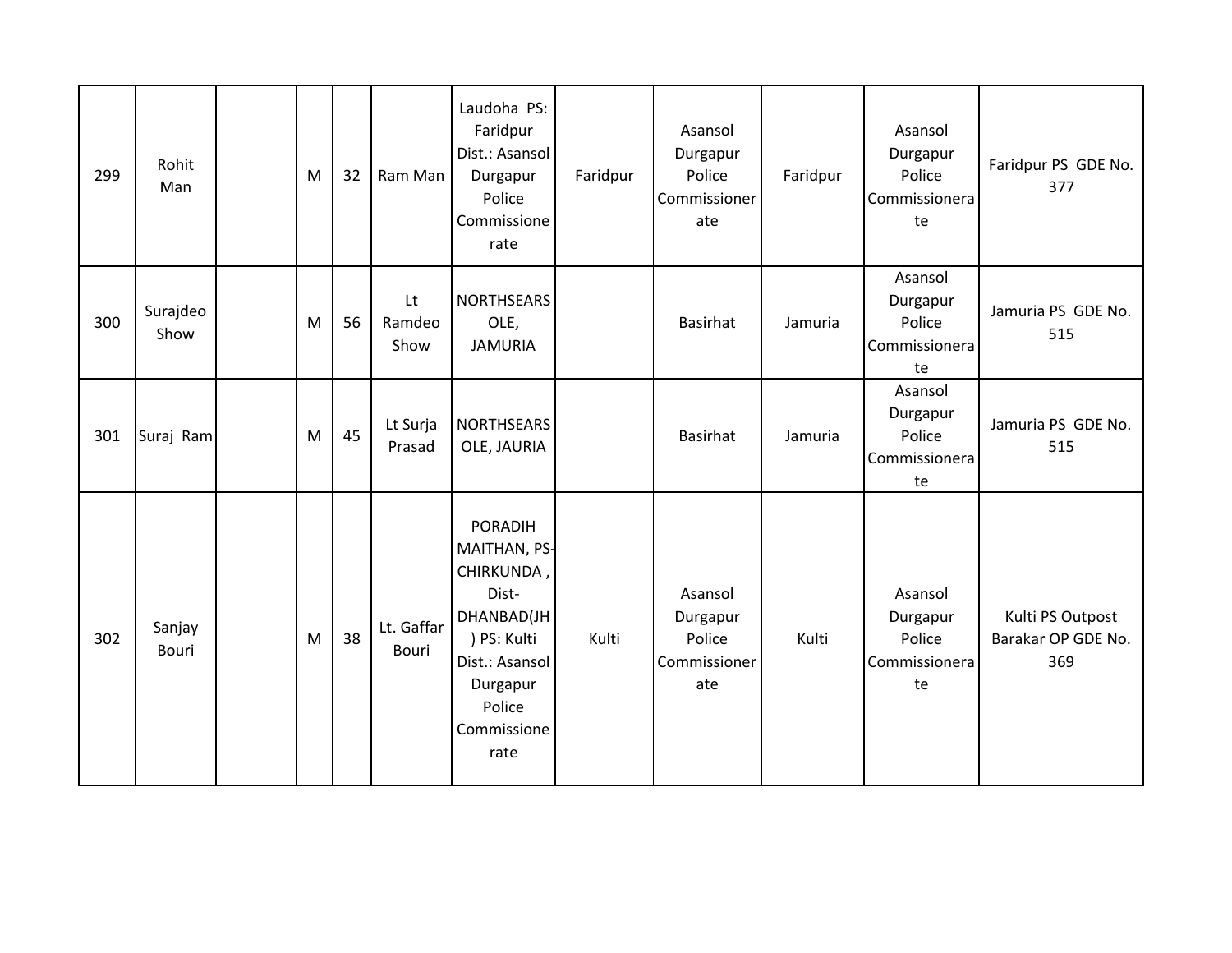| 303 | Ramu<br>Bauri         | M | 32 | Lt. Khokan<br>Bauri | Sanctoria<br>Mailagada PS:<br>Kulti Dist.:<br>Asansol<br>Durgapur<br>Police<br>Commissione<br>rate | Kulti | Asansol<br>Durgapur<br>Police<br>Commissioner<br>ate | Kulti | Asansol<br>Durgapur<br>Police<br>Commissionera<br>te | Kulti PS Outpost<br>Sahptoria OP GDE No.<br>273 |
|-----|-----------------------|---|----|---------------------|----------------------------------------------------------------------------------------------------|-------|------------------------------------------------------|-------|------------------------------------------------------|-------------------------------------------------|
| 304 | Sital Bauri           | M | 36 | Lt. Rabin<br>Bauri  | Sanctoria<br>Mailagada PS:<br>Kulti Dist.:<br>Asansol<br>Durgapur<br>Police<br>Commissione<br>rate | Kulti | Asansol<br>Durgapur<br>Police<br>Commissioner<br>ate | Kulti | Asansol<br>Durgapur<br>Police<br>Commissionera<br>te | Kulti PS Outpost<br>Sahptoria OP GDE No.<br>273 |
| 305 | <b>Birbal</b><br>Dome | M | 21 | Ramu<br>Dome        | Sanctoria<br>Mailagada PS:<br>Kulti Dist.:<br>Asansol<br>Durgapur<br>Police<br>Commissione<br>rate | Kulti | Asansol<br>Durgapur<br>Police<br>Commissioner<br>ate | Kulti | Asansol<br>Durgapur<br>Police<br>Commissionera<br>te | Kulti PS Outpost<br>Sahptoria OP GDE No.<br>273 |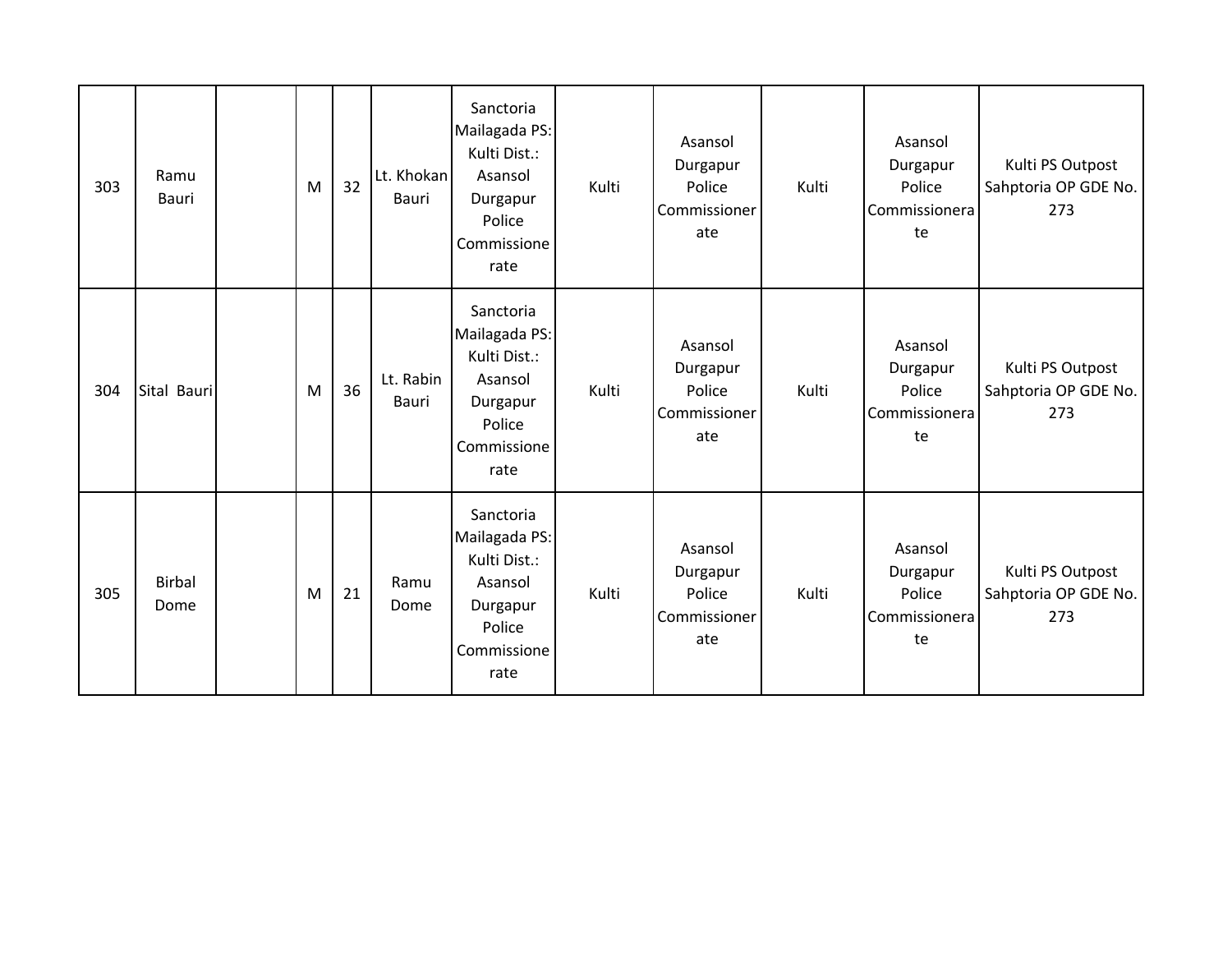| 306 | Dinu Hari        | M | 39 | Paran Hari         | Sanctoria<br>Mailagada PS:<br>Kulti Dist.:<br>Asansol<br>Durgapur<br>Police<br>Commissione<br>rate                                     | Kulti | Asansol<br>Durgapur<br>Police<br>Commissioner<br>ate | Kulti | Asansol<br>Durgapur<br>Police<br>Commissionera<br>te | Kulti PS Outpost<br>Sahptoria OP GDE No.<br>273  |
|-----|------------------|---|----|--------------------|----------------------------------------------------------------------------------------------------------------------------------------|-------|------------------------------------------------------|-------|------------------------------------------------------|--------------------------------------------------|
| 307 | Jabed<br>Ansari  | M | 22 | Jahangir<br>Ansari | Rasi Mohalla,<br>PS-<br>madhupur,<br>Dist-<br>Deoghar (JH)<br>PS: Kulti Dist.:<br>Asansol<br>Durgapur<br>Police<br>Commissione<br>rate | Kulti | Asansol<br>Durgapur<br>Police<br>Commissioner<br>ate | Kulti | Asansol<br>Durgapur<br>Police<br>Commissionera<br>te | Kulti PS Outpost<br>Neiamotpur OP GDE<br>No. 474 |
| 308 | Khaldi<br>Ansari | M | 18 | Alam<br>Ansari     | Rasi Mohalla,<br>PS-<br>madhupur,<br>Dist-<br>Deoghar (JH)<br>PS: Kulti Dist.:<br>Asansol<br>Durgapur<br>Police<br>Commissione<br>rate | Kulti | Asansol<br>Durgapur<br>Police<br>Commissioner<br>ate | Kulti | Asansol<br>Durgapur<br>Police<br>Commissionera<br>te | Kulti PS Outpost<br>Neiamotpur OP GDE<br>No. 474 |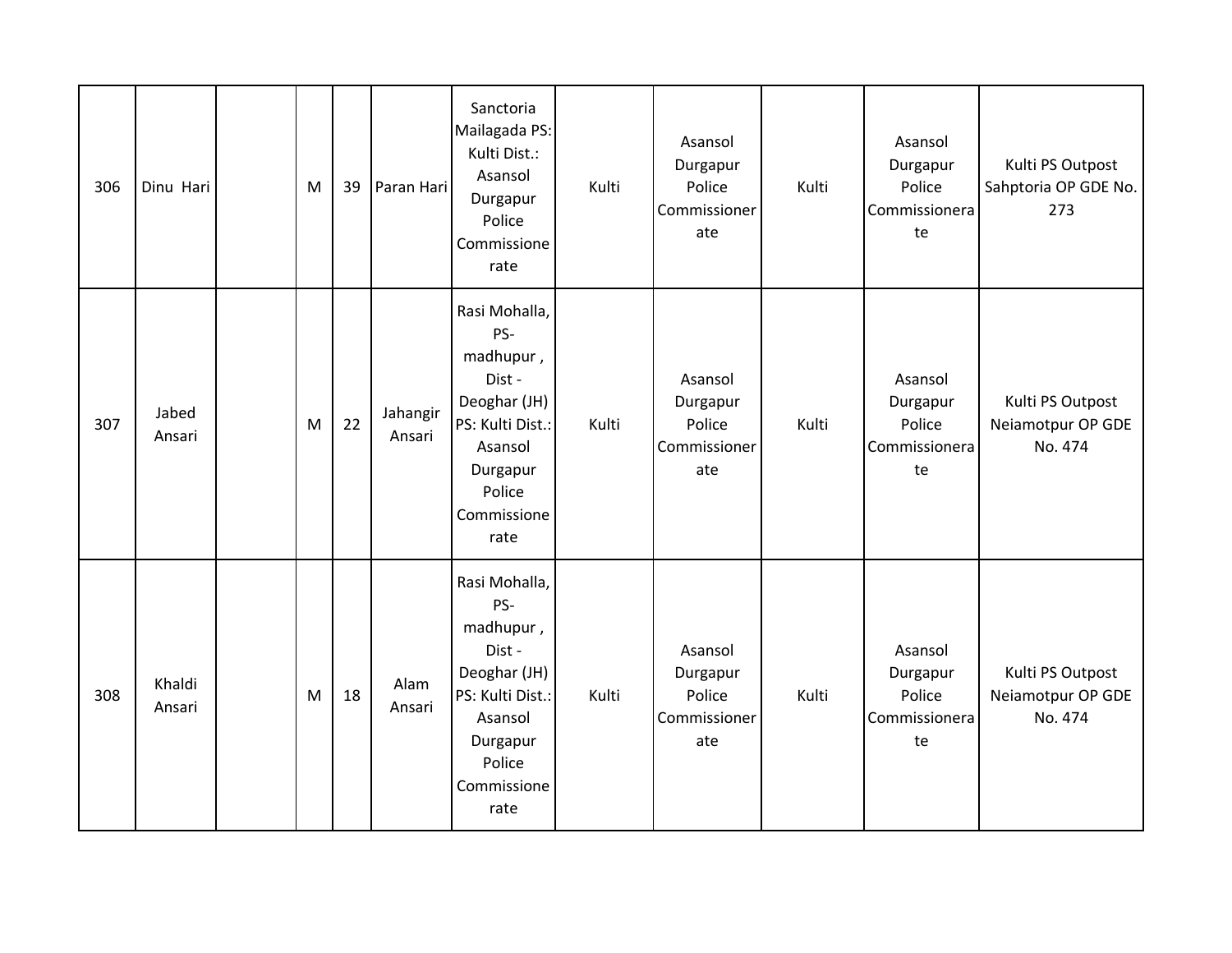| 309 | Goutam<br>Hari   | M | 18 | Sakti Hari               | Ladnaw, PS-<br>Tisara, Dist-<br>Dhanbad (JH)<br>PS: Kulti Dist.:<br>Asansol<br>Durgapur<br>Police<br>Commissione<br>rate                   | Kulti | Asansol<br>Durgapur<br>Police<br>Commissioner<br>ate | Kulti | Asansol<br>Durgapur<br>Police<br>Commissionera<br>te | Kulti PS Outpost<br>Neiamotpur OP GDE<br>No. 474 |
|-----|------------------|---|----|--------------------------|--------------------------------------------------------------------------------------------------------------------------------------------|-------|------------------------------------------------------|-------|------------------------------------------------------|--------------------------------------------------|
| 310 | Md Manir         | M | 42 | Md<br>Imtiyaz            | Wassepur<br>Dhanbad, PS-<br>Bank More,<br>Dist-<br>Dhanbad (JH<br>PS: Kulti Dist.:<br>Asansol<br>Durgapur<br>Police<br>Commissione<br>rate | Kulti | Asansol<br>Durgapur<br>Police<br>Commissioner<br>ate | Kulti | Asansol<br>Durgapur<br>Police<br>Commissionera<br>te | Kulti PS GDE No. 471                             |
| 311 | Goutam<br>Murmur | M | 20 | Karan<br>Chand<br>Murmur | Dhanbad<br>Damodarpur,<br>PS-Bank<br>More, Dist-<br>Dhanbad (PS:<br>Kulti Dist.:<br>Asansol<br>Durgapur<br>Police<br>Commissione<br>rate   | Kulti | Asansol<br>Durgapur<br>Police<br>Commissioner<br>ate | Kulti | Asansol<br>Durgapur<br>Police<br>Commissionera<br>te | Kulti PS GDE No. 471                             |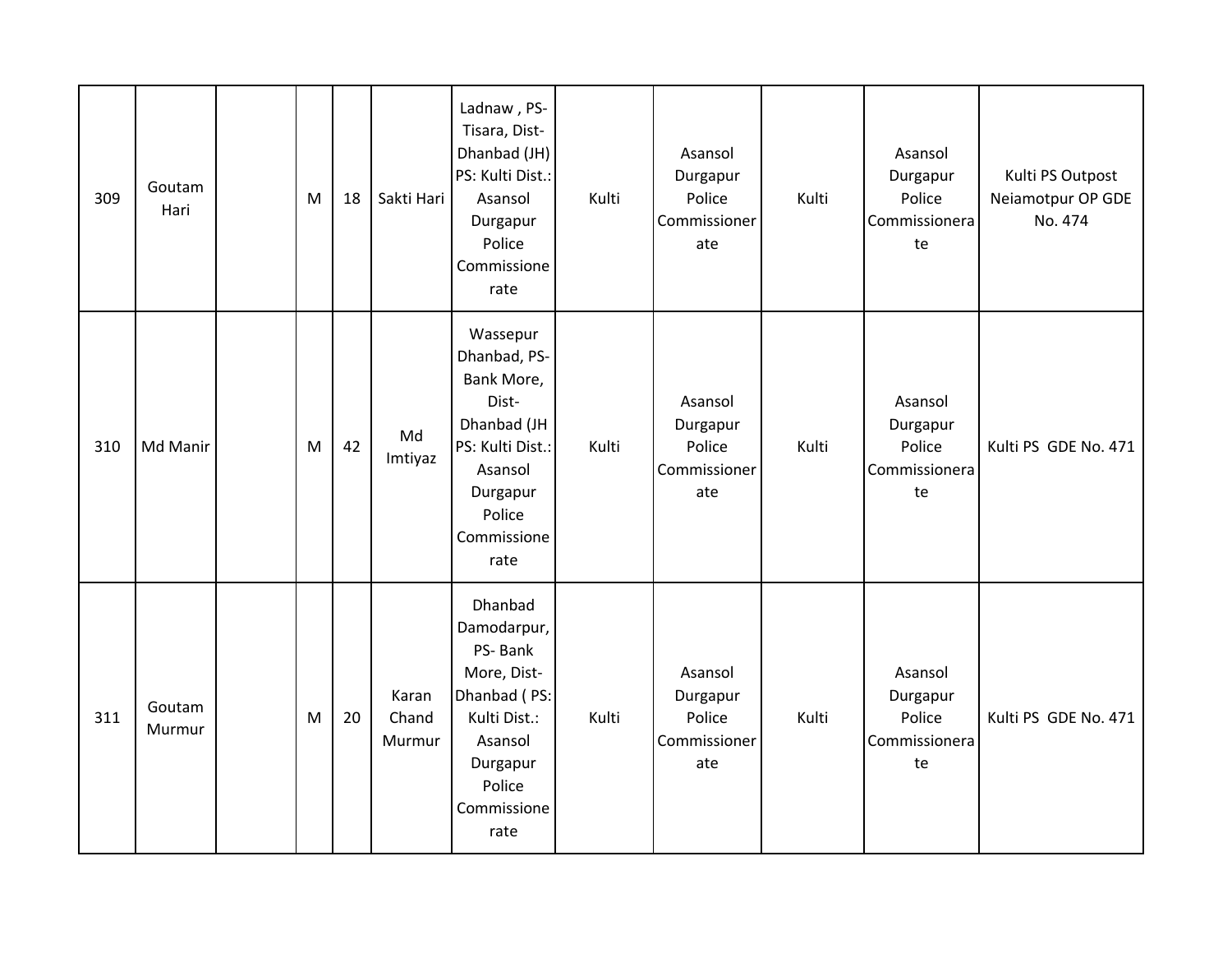| 312 | Md Khalid         | M | 24 | Azhar<br>Khan  | <b>Bokaro Steel</b><br>City, PS-<br>Marafari, Dist-<br>Bokaro PS:<br>Kulti Dist.:<br>Asansol<br>Durgapur<br>Police<br>Commissione<br>rate | Kulti | Asansol<br>Durgapur<br>Police<br>Commissioner<br>ate | Kulti | Asansol<br>Durgapur<br>Police<br>Commissionera<br>te | Kulti PS GDE No. 471 |
|-----|-------------------|---|----|----------------|-------------------------------------------------------------------------------------------------------------------------------------------|-------|------------------------------------------------------|-------|------------------------------------------------------|----------------------|
| 313 | Pradip<br>Shaw    | M | 37 | Nandu<br>Shaw  | <b>Works Road</b><br>Ranitala PS:<br>Kulti Dist.:<br>Asansol<br>Durgapur<br>Police<br>Commissione<br>rate                                 | Kulti | Asansol<br>Durgapur<br>Police<br>Commissioner<br>ate | Kulti | Asansol<br>Durgapur<br>Police<br>Commissionera<br>te | Kulti PS GDE No. 471 |
| 314 | Tarak<br>Nath Das | M | 40 | Shyamal<br>Das | Works Road<br>Ranitala PS:<br>Kulti Dist.:<br>Asansol<br>Durgapur<br>Police<br>Commissione<br>rate                                        | Kulti | Asansol<br>Durgapur<br>Police<br>Commissioner<br>ate | Kulti | Asansol<br>Durgapur<br>Police<br>Commissionera<br>te | Kulti PS GDE No. 471 |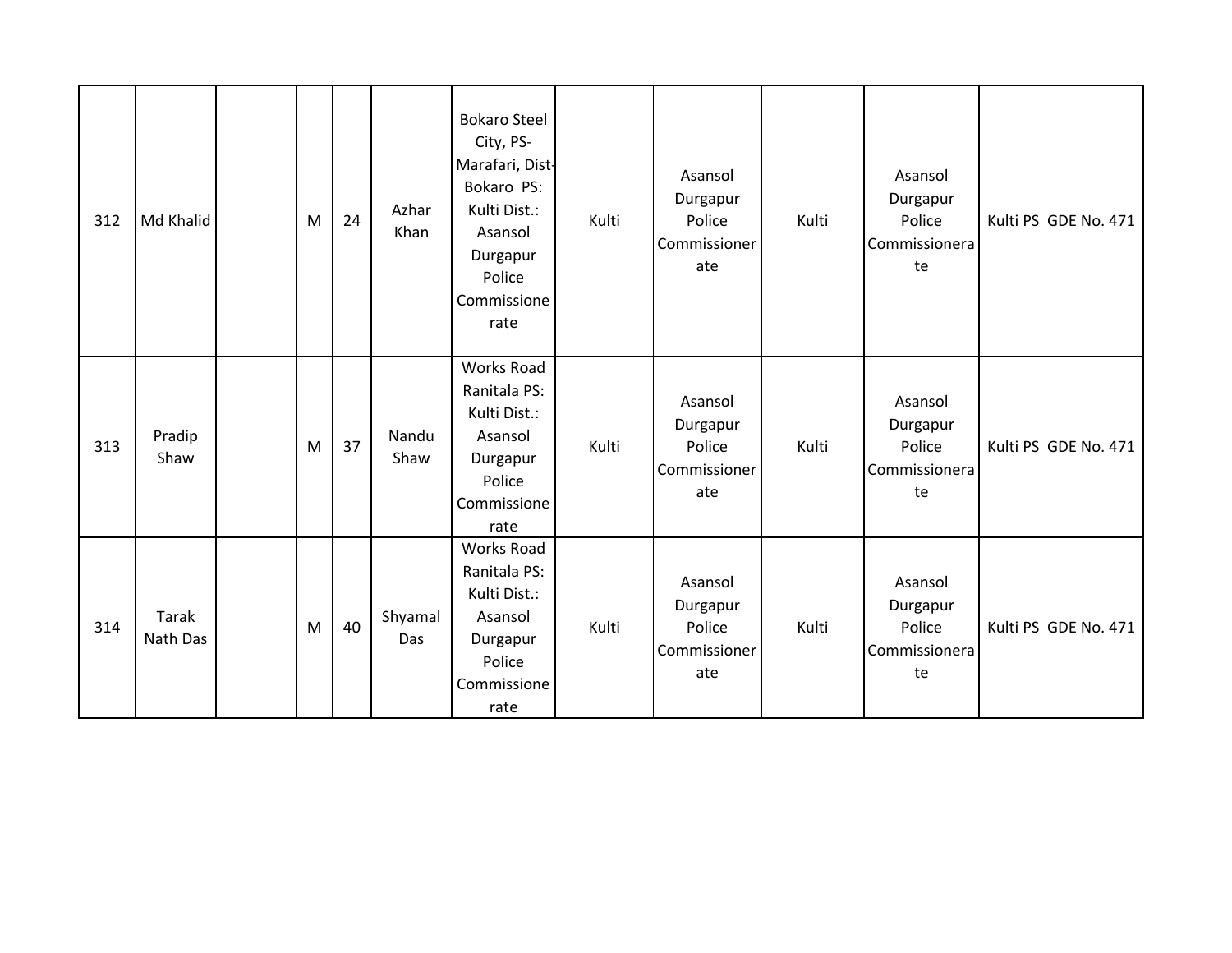| 315 | Suraj<br>Gupta  | M | 37 | Parash<br>Gupta       | <b>Works Road</b><br>Ranitala PS:<br>Kulti Dist.:<br>Asansol<br>Durgapur<br>Police<br>Commissione<br>rate | Kulti            | Asansol<br>Durgapur<br>Police<br>Commissioner<br>ate | Kulti            | Asansol<br>Durgapur<br>Police<br>Commissionera<br>te | Kulti PS GDE No. 471                  |
|-----|-----------------|---|----|-----------------------|-----------------------------------------------------------------------------------------------------------|------------------|------------------------------------------------------|------------------|------------------------------------------------------|---------------------------------------|
| 316 | Prince<br>Gupta | M | 35 | Parash<br>Gupta       | <b>Works Road</b><br>Ranitala PS:<br>Kulti Dist.:<br>Asansol<br>Durgapur<br>Police<br>Commissione<br>rate | Kulti            | Asansol<br>Durgapur<br>Police<br>Commissioner<br>ate | Kulti            | Asansol<br>Durgapur<br>Police<br>Commissionera<br>te | Kulti PS GDE No. 471                  |
| 317 | Ajit Bauri      | M | 32 | Kader<br><b>Bauri</b> | Kumardihi PS:<br>Pandabeshwa<br>r Dist.:<br>Asansol<br>Durgapur<br>Police<br>Commissione<br>rate          | Pandabeshw<br>ar | Asansol<br>Durgapur<br>Police<br>Commissioner<br>ate | Pandabeshwa<br>r | Asansol<br>Durgapur<br>Police<br>Commissionera<br>te | Pandabeshwar PS<br><b>GDE No. 412</b> |
| 318 | Sujit<br>Bagdi  | M | 42 | <b>Buro</b><br>Bagdi  | Kumardihi PS:<br>Pandabeshwa<br>r Dist.:<br>Asansol<br>Durgapur<br>Police<br>Commissione<br>rate          | Pandabeshw<br>ar | Asansol<br>Durgapur<br>Police<br>Commissioner<br>ate | Pandabeshwa<br>r | Asansol<br>Durgapur<br>Police<br>Commissionera<br>te | Pandabeshwar PS<br><b>GDE No. 412</b> |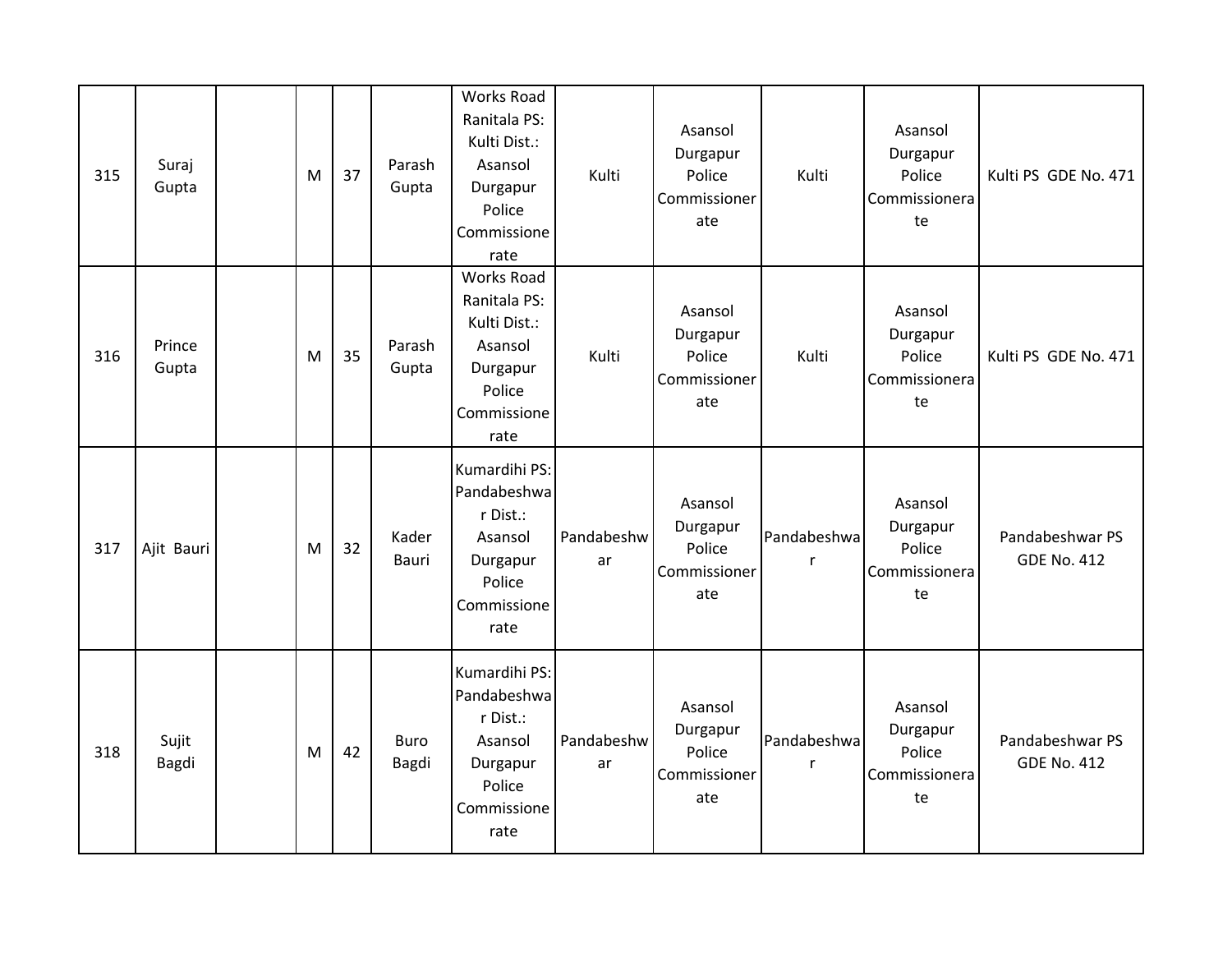| 319 | Manpreet<br>Sandhu    |   |    | Lt Mangal<br>Singh        | PS: Baduria<br>Dist.:<br>Alipurduar                                                     | <b>Baduria</b> | Alipurduar                                           | Raniganj | Asansol<br>Durgapur<br>Police<br>Commissionera<br>te | Raniganj PS Outpost<br>Panjabi More OP GDE<br>No. 298 |
|-----|-----------------------|---|----|---------------------------|-----------------------------------------------------------------------------------------|----------------|------------------------------------------------------|----------|------------------------------------------------------|-------------------------------------------------------|
| 320 | Nitai Bouri           |   |    | Sukdeb<br>Bouri           |                                                                                         |                | Basirhat                                             | Raniganj | Asansol<br>Durgapur<br>Police<br>Commissionera<br>te | Raniganj PS Outpost<br>Panjabi More OP GDE<br>No. 298 |
| 321 | Babujan<br>Majhi      |   |    | Arjun<br>Majhi            |                                                                                         |                | Basirhat                                             | Raniganj | Asansol<br>Durgapur<br>Police<br>Commissionera<br>te | Raniganj PS Outpost<br>Panjabi More OP GDE<br>No. 298 |
| 322 | Ajit Kr<br>Shaw       |   |    | Lt.<br>Raghunat<br>h Shaw |                                                                                         |                | <b>Basirhat</b>                                      | Raniganj | Asansol<br>Durgapur<br>Police<br>Commissionera<br>te | Raniganj PS Outpost<br>Panjabi More OP GDE<br>No. 298 |
| 323 | Sukumar<br>Gope       |   |    | Debu<br>Gope              |                                                                                         |                | Basirhat                                             | Raniganj | Asansol<br>Durgapur<br>Police<br>Commissionera<br>te | Raniganj PS Outpost<br>Panjabi More OP GDE<br>No. 298 |
| 324 | Prasenjit<br>Badyakar | M | 26 | Badal<br>Badyakar         | Salanpur PS:<br>Salanpur<br>Dist.: Asansol<br>Durgapur<br>Police<br>Commissione<br>rate | Salanpur       | Asansol<br>Durgapur<br>Police<br>Commissioner<br>ate | Salanpur | Asansol<br>Durgapur<br>Police<br>Commissionera<br>te | Salanpur PS GDE No.<br>375                            |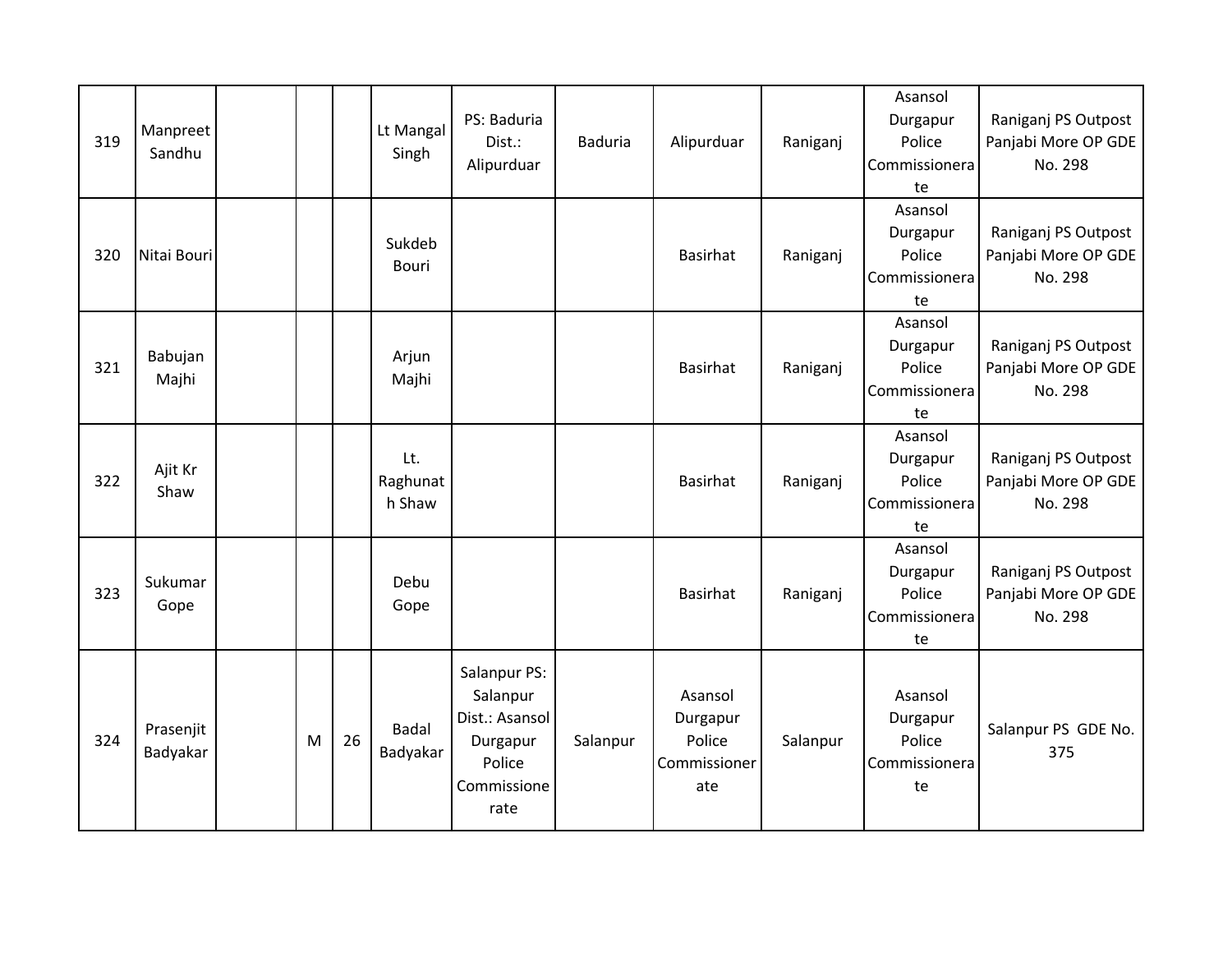| 325 | Pradip<br>Ruidas       | M           | 37 | Naran<br>Ruidas                 | Rajgram PS:<br>Bankura Dist.:<br><b>Bankura</b>                         | Bankura     | Bankura                                      | <b>Bankura</b> | <b>Bankura</b>                                      | Bankura PS GDE No.<br>472   |
|-----|------------------------|-------------|----|---------------------------------|-------------------------------------------------------------------------|-------------|----------------------------------------------|----------------|-----------------------------------------------------|-----------------------------|
| 326 | Bindabon<br>Paramanik  | M           | 31 | Sujit<br>Paramanik              | Murakata PS:<br>Onda Dist.:<br><b>Bankura</b>                           | Onda        | <b>Bankura</b>                               | <b>Bankura</b> | <b>Bankura</b>                                      | Bankura PS GDE No.<br>472   |
| 327 | Anjana<br>Duari        | $\mathsf F$ | 27 | Sukumar<br>Duari                | Tentulara PS:<br>Bishnupur<br>Dist.: Bankura                            | Bishnupur   | <b>Bankura</b>                               | Bishnupur      | <b>Bankura</b>                                      | Bishnupur PS GDE No.<br>427 |
| 328 | <b>Tapas</b><br>Mondal |             | 34 | <b>Debdas</b><br>Mondal         | PS: Bishnupur<br>Dist.:<br>Diamond<br>Harbour<br><b>Police District</b> | Bishnupur   | Diamond<br>Harbour<br>Police District        | Bishnupur      | Diamond<br><b>Harbour Police</b><br>District        | Bishnupur PS GDE No.<br>730 |
| 329 | Rabin<br>Jana          | M           | 34 | Dilip Jana                      | PS: Bishnupur<br>Dist.:<br>Diamond<br>Harbour<br><b>Police District</b> | Bishnupur   | Diamond<br>Harbour<br><b>Police District</b> | Bishnupur      | Diamond<br><b>Harbour Police</b><br><b>District</b> | Bishnupur PS GDE No.<br>730 |
| 330 | Mahamm<br>ad Sk        | M           | 38 | Mahamm<br>ad Yasin<br><b>Sk</b> | PS:<br>Thakurpukur<br>Dist.: Kolkata                                    | Thakurpukur | Kolkata                                      | Bishnupur      | Diamond<br><b>Harbour Police</b><br><b>District</b> | Bishnupur PS GDE No.<br>746 |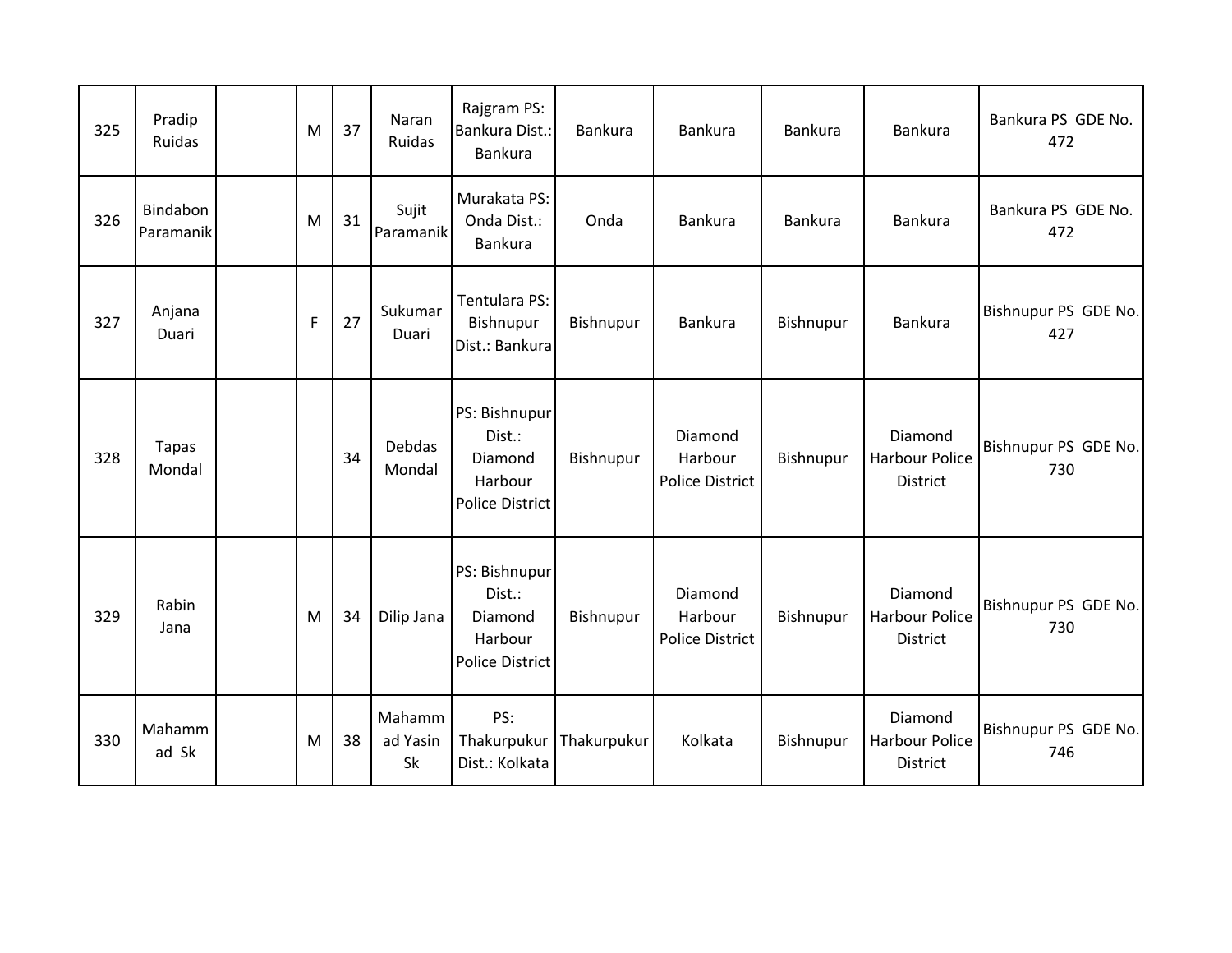| 331 | Sahabaj<br><b>Sk</b>   | M | 32 | Karban Ali<br>Sk           | PS:<br>Thakurpukur<br>Dist.: Kolkata                                    | Thakurpukur | Kolkata                               | Bishnupur | Diamond<br><b>Harbour Police</b><br><b>District</b> | Bishnupur PS GDE No.<br>746 |
|-----|------------------------|---|----|----------------------------|-------------------------------------------------------------------------|-------------|---------------------------------------|-----------|-----------------------------------------------------|-----------------------------|
| 332 | Ayub Ali<br>Sk         | M | 49 | Hasim Ali<br>Sk            | PS:<br>Thakurpukur<br>Dist.: Kolkata                                    | Thakurpukur | Kolkata                               | Bishnupur | Diamond<br><b>Harbour Police</b><br><b>District</b> | Bishnupur PS GDE No.<br>746 |
| 333 | Sani<br><b>Brambha</b> | M | 27 | Samir<br><b>Brambha</b>    | PS:<br>Thakurpukur<br>Dist.: Kolkata                                    | Thakurpukur | Kolkata                               | Bishnupur | Diamond<br>Harbour Police<br>District               | Bishnupur PS GDE No.<br>730 |
| 334 | Rajib<br>Santra        | M | 26 | Tarak<br>Santra            | PS:<br>Thakurpukur<br>Dist.: Kolkata                                    | Thakurpukur | Kolkata                               | Bishnupur | Diamond<br>Harbour Police<br>District               | Bishnupur PS GDE No.<br>730 |
| 335 | Kashinath<br>Pramanik  | M | 54 | Lt.<br>Gobinda<br>Pramanik | PS: Bishnupur<br>Dist.:<br>Diamond<br>Harbour<br>Police District        | Bishnupur   | Diamond<br>Harbour<br>Police District | Bishnupur | Diamond<br><b>Harbour Police</b><br><b>District</b> | Bishnupur PS GDE No.<br>763 |
| 336 | Jogindar<br>Das        | M | 40 | Ramasish<br>Das            | PS: Bishnupur<br>Dist.:<br>Diamond<br>Harbour<br><b>Police District</b> | Bishnupur   | Diamond<br>Harbour<br>Police District | Bishnupur | Diamond<br><b>Harbour Police</b><br><b>District</b> | Bishnupur PS GDE No.<br>763 |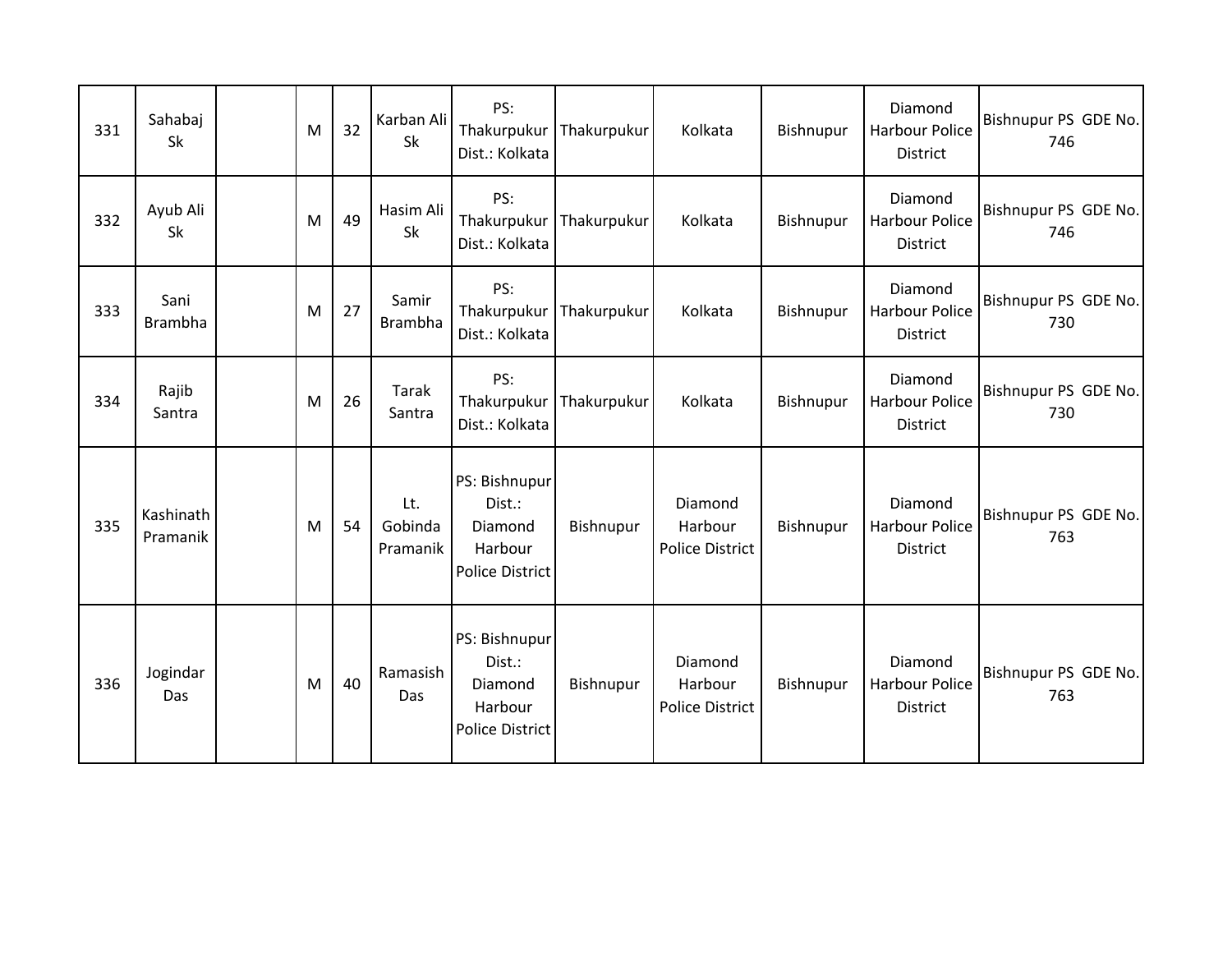| 337 | Susanta<br>Midda              | M | 56 | Lt.<br>Khudiram<br>Midda        | PS: Bishnupur<br>Dist.:<br>Diamond<br>Harbour<br><b>Police District</b> | Bishnupur   | Diamond<br>Harbour<br>Police District | Bishnupur | Diamond<br>Harbour Police<br><b>District</b>        | Bishnupur PS GDE No.<br>763 |
|-----|-------------------------------|---|----|---------------------------------|-------------------------------------------------------------------------|-------------|---------------------------------------|-----------|-----------------------------------------------------|-----------------------------|
| 338 | Gopal<br>Gharui               | M | 25 | Dinoband<br>hu Ghorui           | PS: Bishnupur<br>Dist.:<br>Diamond<br>Harbour<br><b>Police District</b> | Bishnupur   | Diamond<br>Harbour<br>Police District | Bishnupur | Diamond<br>Harbour Police<br><b>District</b>        | Bishnupur PS GDE No.<br>763 |
| 339 | Chandan<br>Dey                | M | 33 | Montu<br>Dey                    | PS: Bishnupur<br>Dist.:<br>Diamond<br>Harbour<br><b>Police District</b> | Bishnupur   | Diamond<br>Harbour<br>Police District | Bishnupur | Diamond<br>Harbour Police<br><b>District</b>        | Bishnupur PS GDE No.<br>763 |
| 340 | Samir<br>Ghosh                | M | 42 | Lt. Sushil<br>Kr. Ghosh         | PS:<br>Thakurpukur<br>Dist.: Kolkata                                    | Thakurpukur | Kolkata                               | Bishnupur | Diamond<br><b>Harbour Police</b><br><b>District</b> | Bishnupur PS GDE No.<br>763 |
| 341 | Suman<br>Roy<br>Chowdhur<br>۷ | M | 32 | Krishna<br>Roy<br>Chowdhur<br>v | PS:<br>Thakurpukur<br>Dist.: Kolkata                                    | Thakurpukur | Kolkata                               | Bishnupur | Diamond<br><b>Harbour Police</b><br><b>District</b> | Bishnupur PS GDE No.<br>763 |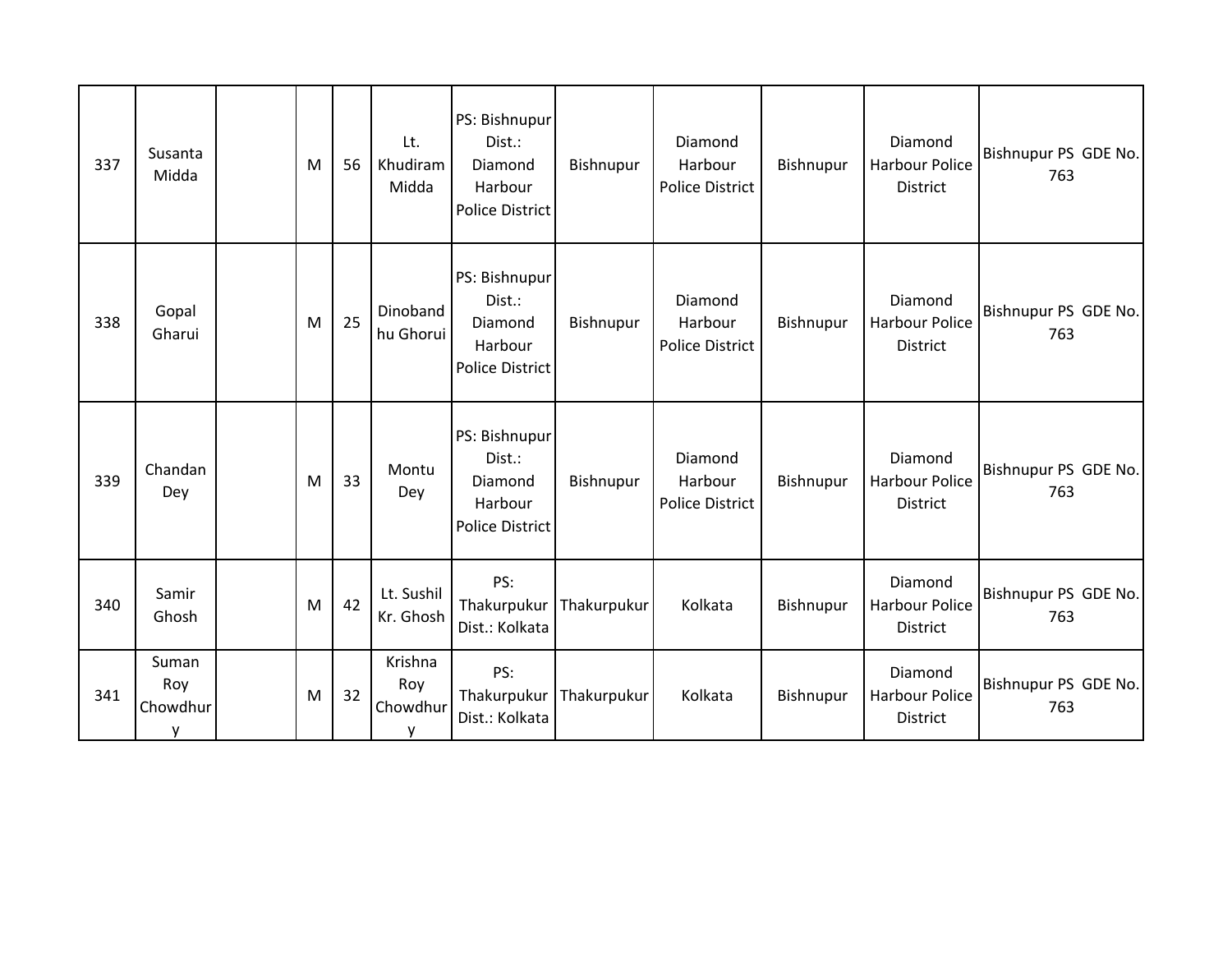| 342 | Amit<br>Mondal            | M | 24 | Dipchand<br>Mondal          | PS: Bishnupur<br>Dist.:<br>Diamond<br>Harbour<br><b>Police District</b> | Bishnupur   | Diamond<br>Harbour<br>Police District | Bishnupur | Diamond<br><b>Harbour Police</b><br><b>District</b> | Bishnupur PS GDE No.<br>765 |
|-----|---------------------------|---|----|-----------------------------|-------------------------------------------------------------------------|-------------|---------------------------------------|-----------|-----------------------------------------------------|-----------------------------|
| 343 | Chandu<br>Samanta         | M | 49 | <b>Basudeb</b><br>Samanta   | PS:<br>Narendrapur<br>Dist.:<br>Baruipur<br><b>Police District</b>      | Narendrapur | Baruipur<br>Police District           | Bishnupur | Diamond<br><b>Harbour Police</b><br><b>District</b> | Bishnupur PS GDE No.<br>765 |
| 344 | Sudhansu<br><b>Biswas</b> | M | 44 | Lt. Bankim<br><b>Biswas</b> | PS:<br>Narendrapur<br>Dist.:<br>Baruipur<br><b>Police District</b>      | Narendrapur | Baruipur<br>Police District           | Bishnupur | Diamond<br><b>Harbour Police</b><br><b>District</b> | Bishnupur PS GDE No.<br>765 |
| 345 | Sukanta<br>Sarder         | M | 24 | Kesta<br>Sarder             | PS:<br>Haridevpur<br>Dist.: Kolkata                                     | Haridevpur  | Kolkata                               | Bishnupur | Diamond<br><b>Harbour Police</b><br><b>District</b> | Bishnupur PS GDE No.<br>765 |
| 346 | Jhantu<br>Pailan          | M | 35 | Lilu Pailan                 | PS:<br>Narendrapur<br>Dist.:<br>Baruipur<br><b>Police District</b>      | Narendrapur | Baruipur<br><b>Police District</b>    | Bishnupur | Diamond<br><b>Harbour Police</b><br><b>District</b> | Bishnupur PS GDE No.<br>765 |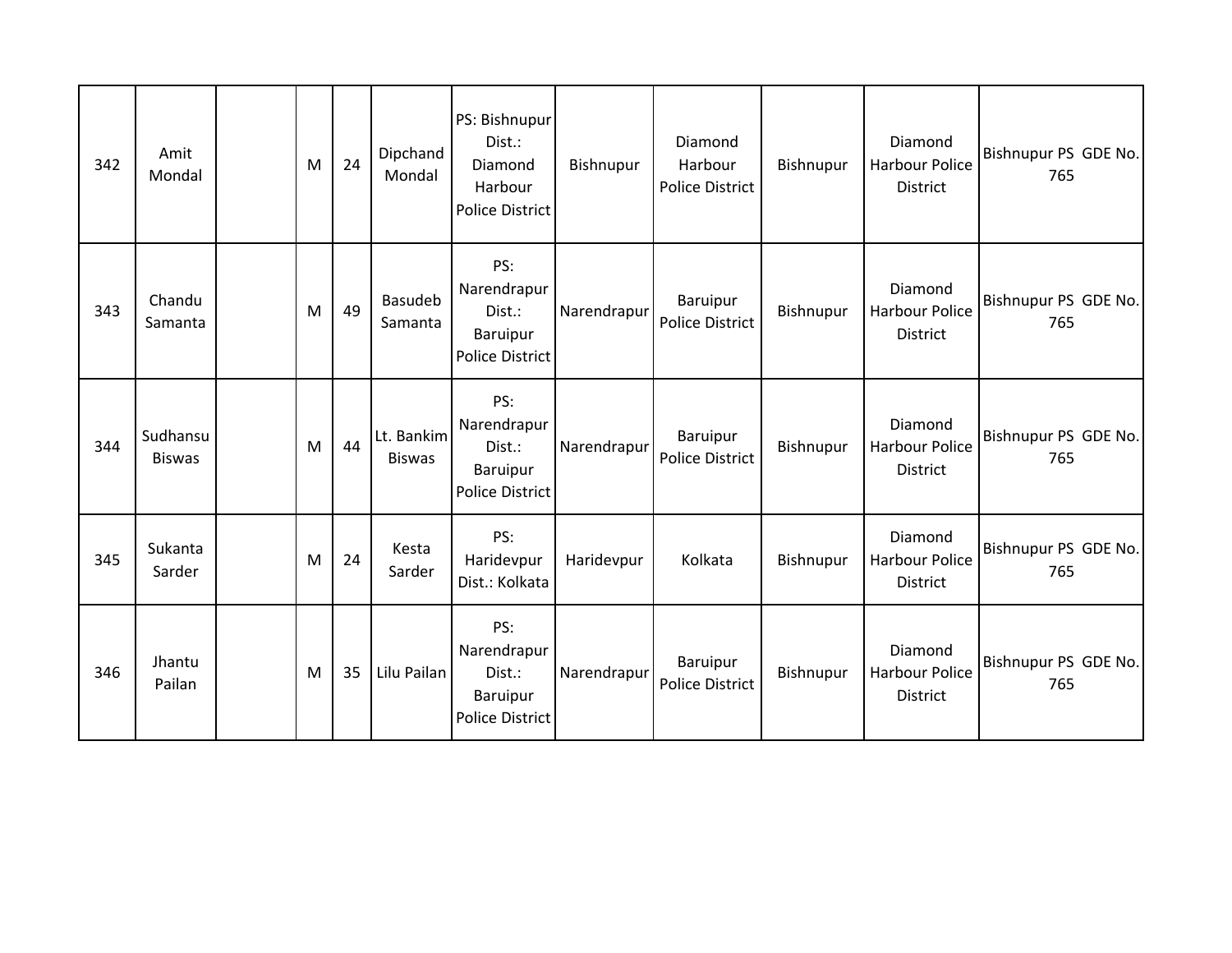| 347 | Sandip<br>Roy      | M | 26 | Uttam<br>Roy              | PS:<br>Narendrapur<br>Dist.:<br><b>Baruipur</b><br><b>Police District</b> | Narendrapur | Baruipur<br>Police District                  | Bishnupur | Diamond<br><b>Harbour Police</b><br><b>District</b> | Bishnupur PS GDE No.<br>765 |
|-----|--------------------|---|----|---------------------------|---------------------------------------------------------------------------|-------------|----------------------------------------------|-----------|-----------------------------------------------------|-----------------------------|
| 348 | Amal<br>Hazra      | M | 45 | Chandra<br>Kanta<br>Hazra | PS:<br>Narendrapur<br>Dist.:<br>Baruipur<br><b>Police District</b>        | Narendrapur | Baruipur<br>Police District                  | Bishnupur | Diamond<br><b>Harbour Police</b><br>District        | Bishnupur PS GDE No.<br>765 |
| 349 | Srikanta<br>Mondal | M | 40 | Lt. Samar<br>Mondal       | PS: Bishnupur<br>Dist.:<br>Diamond<br>Harbour<br><b>Police District</b>   | Bishnupur   | Diamond<br>Harbour<br><b>Police District</b> | Bishnupur | Diamond<br><b>Harbour Police</b><br>District        | Bishnupur PS GDE No.<br>246 |
| 350 | Shyamal<br>Sarder  | M | 56 | Lt. Jadab<br>Sarder       | PS: Behala<br>Dist.: Kolkata                                              | Behala      | Kolkata                                      | Bishnupur | Diamond<br>Harbour Police<br>District               | Bishnupur PS GDE No.<br>246 |
| 351 | Anup<br>Ghorami    | M | 28 | Rofikul<br>Gharami        | PS: Behala<br>Dist.: Kolkata                                              | Behala      | Kolkata                                      | Bishnupur | Diamond<br><b>Harbour Police</b><br>District        | Bishnupur PS GDE No.<br>246 |
| 352 | Sayar Sk           | M | 18 | Abul<br>Kalam Sk          | PS: Bishnupur<br>Dist.:<br>Diamond<br>Harbour<br><b>Police District</b>   | Bishnupur   | Diamond<br>Harbour<br>Police District        | Bishnupur | Diamond<br><b>Harbour Police</b><br>District        | Bishnupur PS GDE No.<br>246 |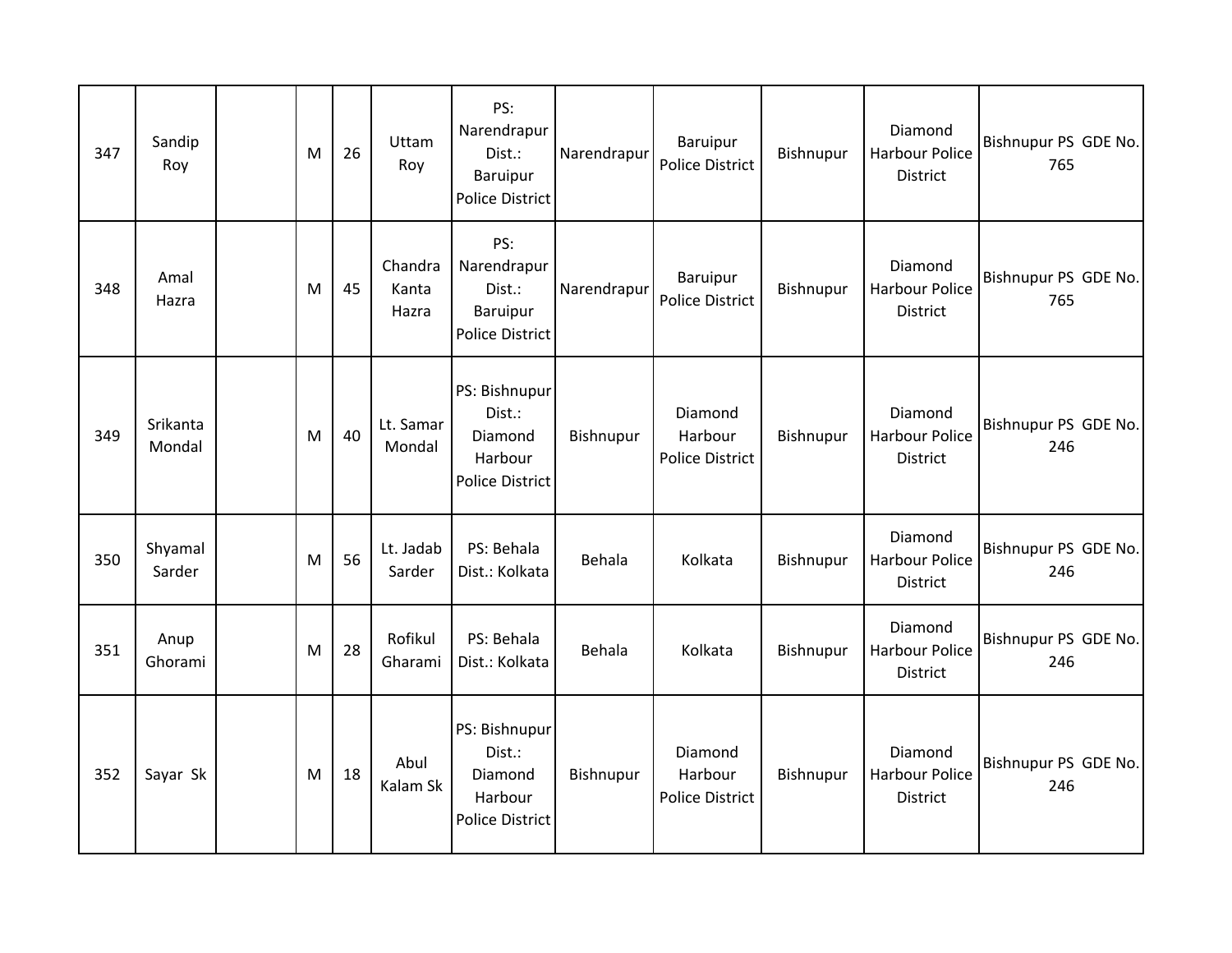| 353 | Prosenjit<br>Monda | M | 25 | Ganesh<br>Mondal        | PS: Nodakhali<br>Dist.:<br>Diamond<br>Harbour<br><b>Police District</b> | Nodakhali | Diamond<br>Harbour<br>Police District | Bishnupur | Diamond<br>Harbour Police<br>District        | Bishnupur PS GDE No.<br>246 |
|-----|--------------------|---|----|-------------------------|-------------------------------------------------------------------------|-----------|---------------------------------------|-----------|----------------------------------------------|-----------------------------|
| 354 | Uttam<br>Das       | M | 48 | Lt. Bijoy<br>Das        | PS: Nodakhali<br>Dist.:<br>Diamond<br>Harbour<br>Police District        | Nodakhali | Diamond<br>Harbour<br>Police District | Bishnupur | Diamond<br><b>Harbour Police</b><br>District | Bishnupur PS GDE No.<br>246 |
| 355 | Khokan<br>Sk       | M | 36 | Lt. Ajoy Sk             | PS: Nodakhali<br>Dist.:<br>Diamond<br>Harbour<br><b>Police District</b> | Nodakhali | Diamond<br>Harbour<br>Police District | Bishnupur | Diamond<br><b>Harbour Police</b><br>District | Bishnupur PS GDE No.<br>246 |
| 356 | Debu<br>Pramanik   | M | 53 | Lt. Kartick<br>Pramanik | PS: Nodakhali<br>Dist.:<br>Diamond<br>Harbour<br><b>Police District</b> | Nodakhali | Diamond<br>Harbour<br>Police District | Bishnupur | Diamond<br>Harbour Police<br>District        | Bishnupur PS GDE No.<br>246 |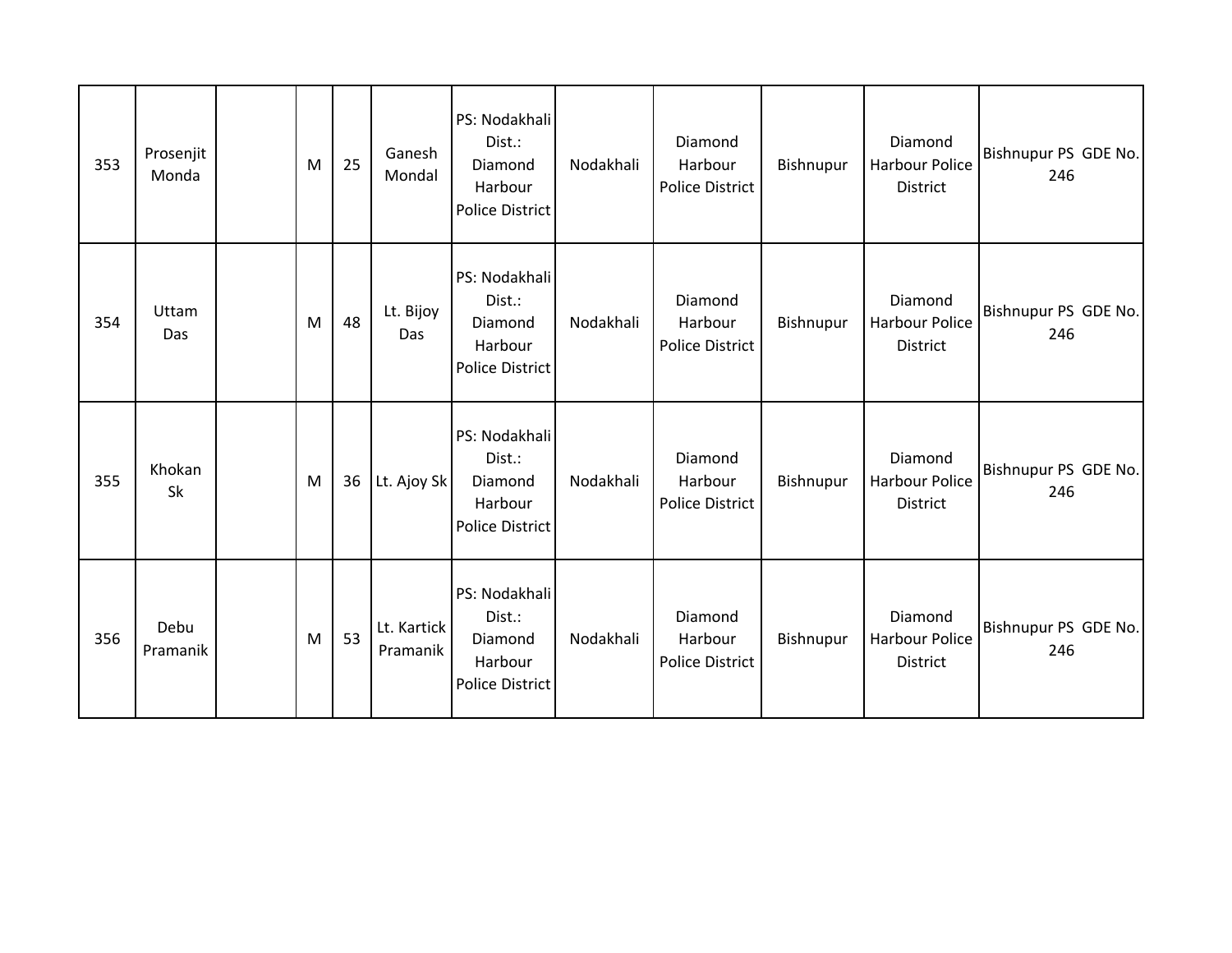| 357 | Rabin<br>Majhi       | M | 44 | Lt.<br>Haripada<br>Majhi  | PS: Bishnupur<br>Dist.:<br>Diamond<br>Harbour<br><b>Police District</b> | Bishnupur | Diamond<br>Harbour<br>Police District | Bishnupur | Diamond<br><b>Harbour Police</b><br>District        | Bishnupur PS GDE No.<br>246 |
|-----|----------------------|---|----|---------------------------|-------------------------------------------------------------------------|-----------|---------------------------------------|-----------|-----------------------------------------------------|-----------------------------|
| 358 | Bapi Bag             | M | 27 | Haran Bag                 | PS: Bishnupur<br>Dist.:<br>Diamond<br>Harbour<br><b>Police District</b> | Bishnupur | Diamond<br>Harbour<br>Police District | Bishnupur | Diamond<br>Harbour Police<br>District               | Bishnupur PS GDE No.<br>246 |
| 359 | Nirmal<br>Kalshi     | M | 44 | Lt. Haren<br>Kalshi       | PS: Bishnupur<br>Dist.:<br>Diamond<br>Harbour<br><b>Police District</b> | Bishnupur | Diamond<br>Harbour<br>Police District | Bishnupur | Diamond<br><b>Harbour Police</b><br>District        | Bishnupur PS GDE No.<br>246 |
| 360 | Sankar<br><b>Bag</b> | M | 45 | Lt.<br>Modhusu<br>dan Bag | PS: Bishnupur<br>Dist.:<br>Diamond<br>Harbour<br><b>Police District</b> | Bishnupur | Diamond<br>Harbour<br>Police District | Bishnupur | Diamond<br><b>Harbour Police</b><br><b>District</b> | Bishnupur PS GDE No.<br>246 |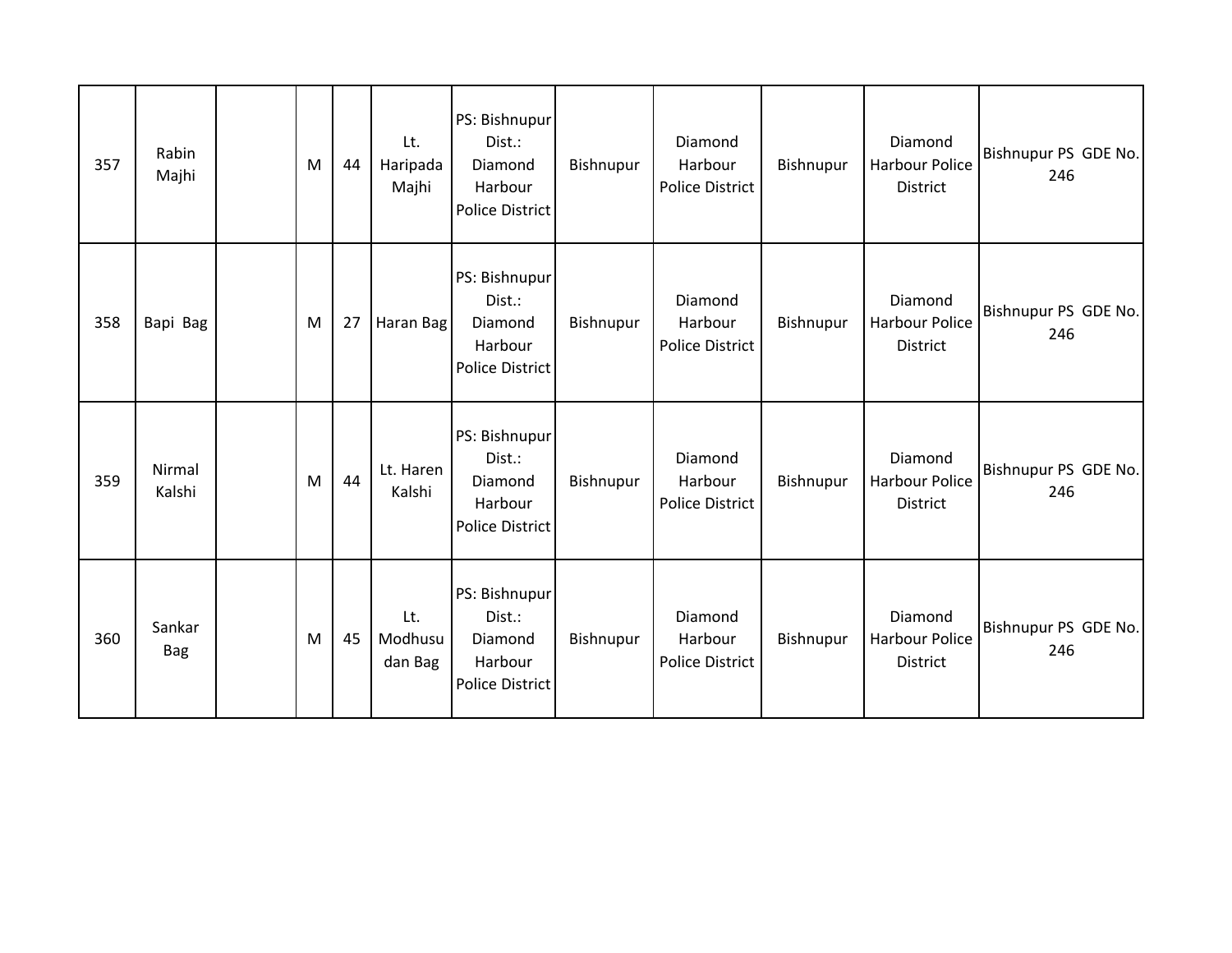| 361 | Brojobasi<br>Naskar | M | 53 | Lt.<br>Posupati<br>Naskar | PS:<br>Budgebudge<br>Dist.:<br>Diamond<br>Harbour<br><b>Police District</b> | Budgebudge     | Diamond<br>Harbour<br><b>Police District</b> | Bishnupur | Diamond<br><b>Harbour Police</b><br><b>District</b> | Bishnupur PS GDE No.<br>246 |
|-----|---------------------|---|----|---------------------------|-----------------------------------------------------------------------------|----------------|----------------------------------------------|-----------|-----------------------------------------------------|-----------------------------|
| 362 | <b>Binag Bar</b>    | M | 38 | Kartick<br>Bar            | PS: Bishnupur<br>Dist.:<br>Diamond<br>Harbour<br><b>Police District</b>     | Bishnupur      | Diamond<br>Harbour<br>Police District        | Bishnupur | Diamond<br><b>Harbour Police</b><br><b>District</b> | Bishnupur PS GDE No.<br>246 |
| 363 | Jhantu<br>Naskar    | M | 47 | Lt. Jotin<br>Naskar       | PS:<br>Budgebudge<br>Dist.:<br>Diamond<br>Harbour<br><b>Police District</b> | Budgebudge     | Diamond<br>Harbour<br>Police District        | Bishnupur | Diamond<br>Harbour Police<br>District               | Bishnupur PS GDE No.<br>246 |
| 364 | Balaram<br>Mandal   | M | 35 | Nrmal<br>Mandal           | Fangabasa<br>PS: Bankura<br>Dist.: Bankura                                  | <b>Bankura</b> | Bankura                                      | Hirbandh  | Bankura                                             | Hirbandh PS GDE No.<br>351  |
| 365 | Aditya<br>Mahato    | M | 32 | Sahebram<br>Mahato        | Kathaltard PS:<br>Joypur Dist.:<br>Purulia                                  | Joypur         | Purulia                                      | Joypur    | Purulia                                             | Joypur PS GDE No.<br>313    |
| 366 | Sudhir<br>Mahtao    | M | 25 | Shaktipad<br>a Mahato     | Kathaltard PS:<br>Joypur Dist.:<br>Purulia                                  | Joypur         | Purulia                                      | Joypur    | Purulia                                             | Joypur PS GDE No.<br>313    |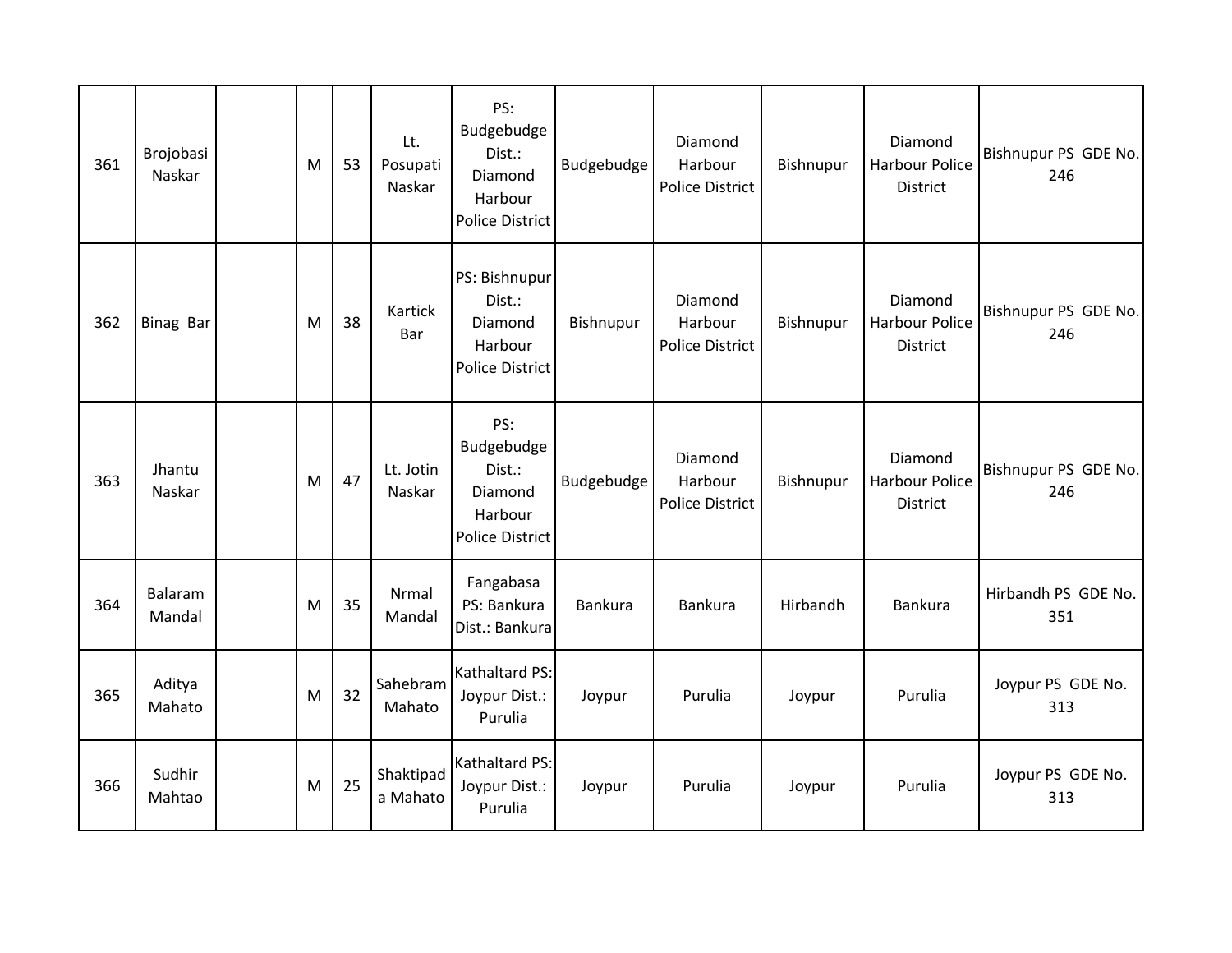| 367 | Sandip<br>Gorain          | M | 27 | Sadhu<br>Gorain          | Ropo More<br>PS: Joypur<br>Dist.: Purulia                                                | Joypur     | Purulia                                              | Joypur     | Purulia        | Joypur PS GDE No.<br>281     |
|-----|---------------------------|---|----|--------------------------|------------------------------------------------------------------------------------------|------------|------------------------------------------------------|------------|----------------|------------------------------|
| 368 | Uttam<br>Bhattacha<br>rya | M | 45 | Amal<br>Bhattacha<br>rya | Joypur<br>Hospital<br>More PS:<br>Joypur Dist.:<br>Purulia                               | Joypur     | Purulia                                              | Joypur     | Purulia        | Joypur PS GDE No.<br>322     |
| 369 | Dinesh<br>Mahato          | M | 24 | ari<br>Mahato            | Dhanukdh   Joypur Bazar<br>PS: Joypur<br>Dist.: Purulia                                  | Joypur     | Purulia                                              | Joypur     | Purulia        | Joypur PS GDE No.<br>308     |
| 370 | Sahadeb<br>Mahato         | M | 24 | Suresh<br>Mahato         | <b>Kathaltard PS:</b><br>Joypur Dist.:<br>Purulia                                        | Joypur     | Purulia                                              | Joypur     | Purulia        | Joypur PS GDE No.<br>325     |
| 371 | Manpuran<br>Mahato        | M | 27 | Kalipada<br>Mahato       | Kathaltard PS:<br>Joypur Dist.:<br>Purulia                                               | Joypur     | Purulia                                              | Joypur     | Purulia        | Joypur PS GDE No.<br>325     |
| 372 | Abhijit<br>Mondal         | M | 23 | Nimai                    | SAHEBGANJ<br>PS: Raniganj<br>Dist.: Asansol<br>Durgapur<br>Police<br>Commissione<br>rate | Raniganj   | Asansol<br>Durgapur<br>Police<br>Commissioner<br>ate | Mejhia     | Bankura        | Mejhia PS GDE No.<br>538     |
| 373 | Joydeb<br>Roy             | M | 43 | Subl Roy                 | Patit PS:<br>Patrasayar<br>Dist.: Bankura                                                | Patrasayar | Bankura                                              | Patrasayar | <b>Bankura</b> | Patrasayar PS GDE<br>No. 411 |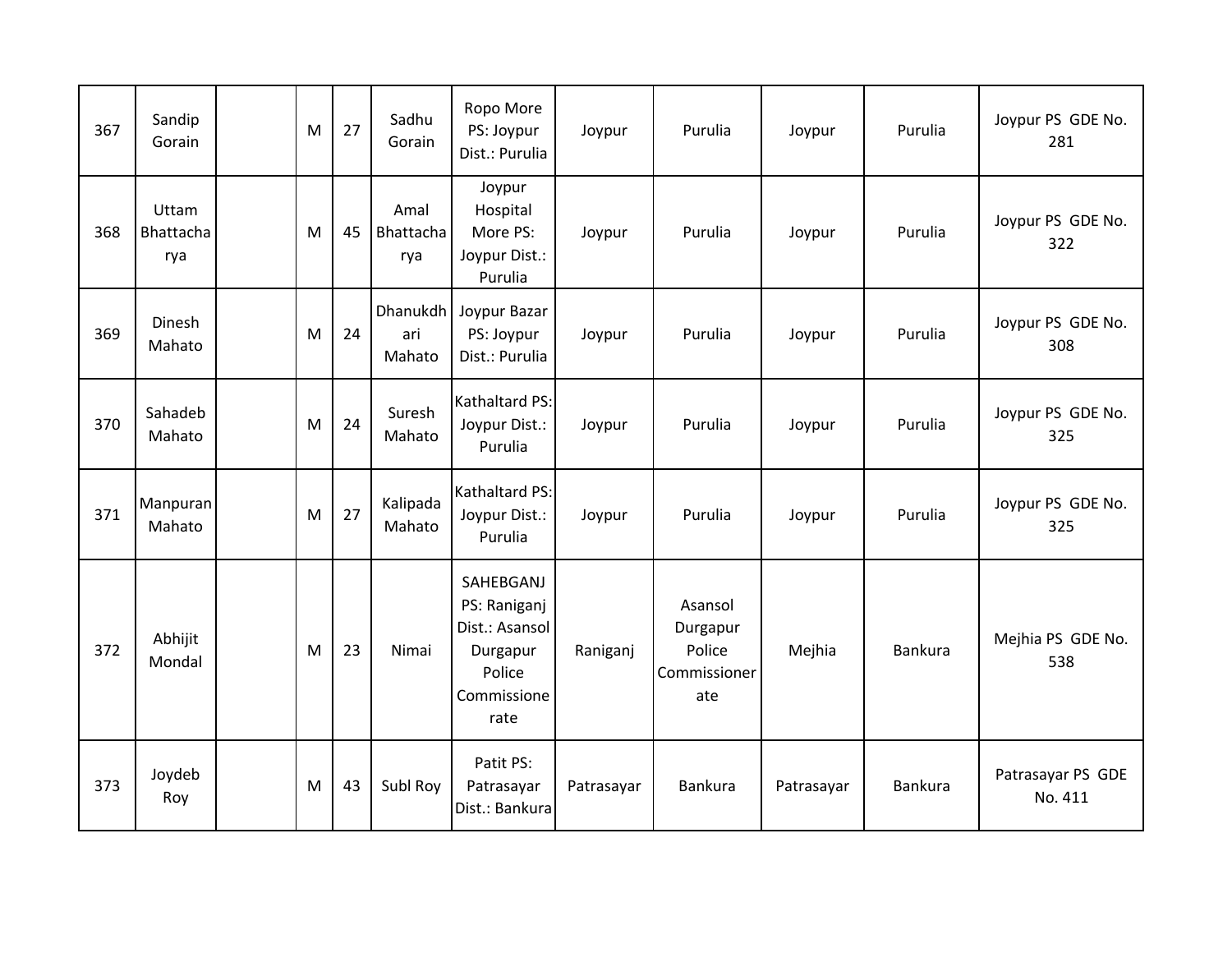| 374 | Madhab<br>Mudi            | M | 35 | Sadhu<br>Charan<br>Mudi  | Valukadungri<br>PS:<br>Ranibandh<br>Dist.: Bankura                                           | Ranibandh  | Bankura                                      | Ranibandh      | Bankura        | Ranibandh PS GDE<br>No. 404  |
|-----|---------------------------|---|----|--------------------------|----------------------------------------------------------------------------------------------|------------|----------------------------------------------|----------------|----------------|------------------------------|
| 375 | Ujjwal<br>Dule            | M | 26 | Kajal Dule               | Pukhuria PS:<br>Simlapal<br>Dist.: Bankura                                                   | Simlapal   | Bankura                                      | Simlapal       | Bankura        | Simlapal PS GDE No.<br>410   |
| 376 | Arup<br><b>Bhuin</b>      | M | 37 | Helupada<br><b>Bhuin</b> | Pararbandh<br>PS: Taldangra<br>Dist.: Bankura                                                | Taldangra  | Bankura                                      | Taldangra      | Bankura        | Taldangra PS GDE No.<br>355  |
| 377 | Mangal<br>Das             | M |    | Late<br>Bijendra<br>Das  | Bhandargach<br>a PS:<br>Ashoknagar<br>Dist.: Barasat                                         | Ashoknagar | <b>Barasat</b>                               | Ashoknagar     | <b>Barasat</b> | Ashoknagar PS GDE<br>No. 493 |
| 378 | Subhajit<br>Mondal        | M | 27 | Mona<br>Mondal           | Nilgonj<br>Khalpar PS:<br>Mohanpur<br>Dist.:<br>Barrackpore<br>Police<br>Commissione<br>rate | Mohanpur   | Barrackpore<br>Police<br>Commissioner<br>ate | <b>Barasat</b> | <b>Barasat</b> | Barasat PS GDE No.<br>630    |
| 379 | Kamolesh<br><b>Barman</b> | M | 25 | Nakul<br>Ch.barma<br>n.  | Subhash<br>Nagar F Block<br>PS:<br>Duttapukur<br>Dist.: Barasat                              | Duttapukur | <b>Barasat</b>                               | <b>Barasat</b> | <b>Barasat</b> | Barasat PS GDE No.<br>630    |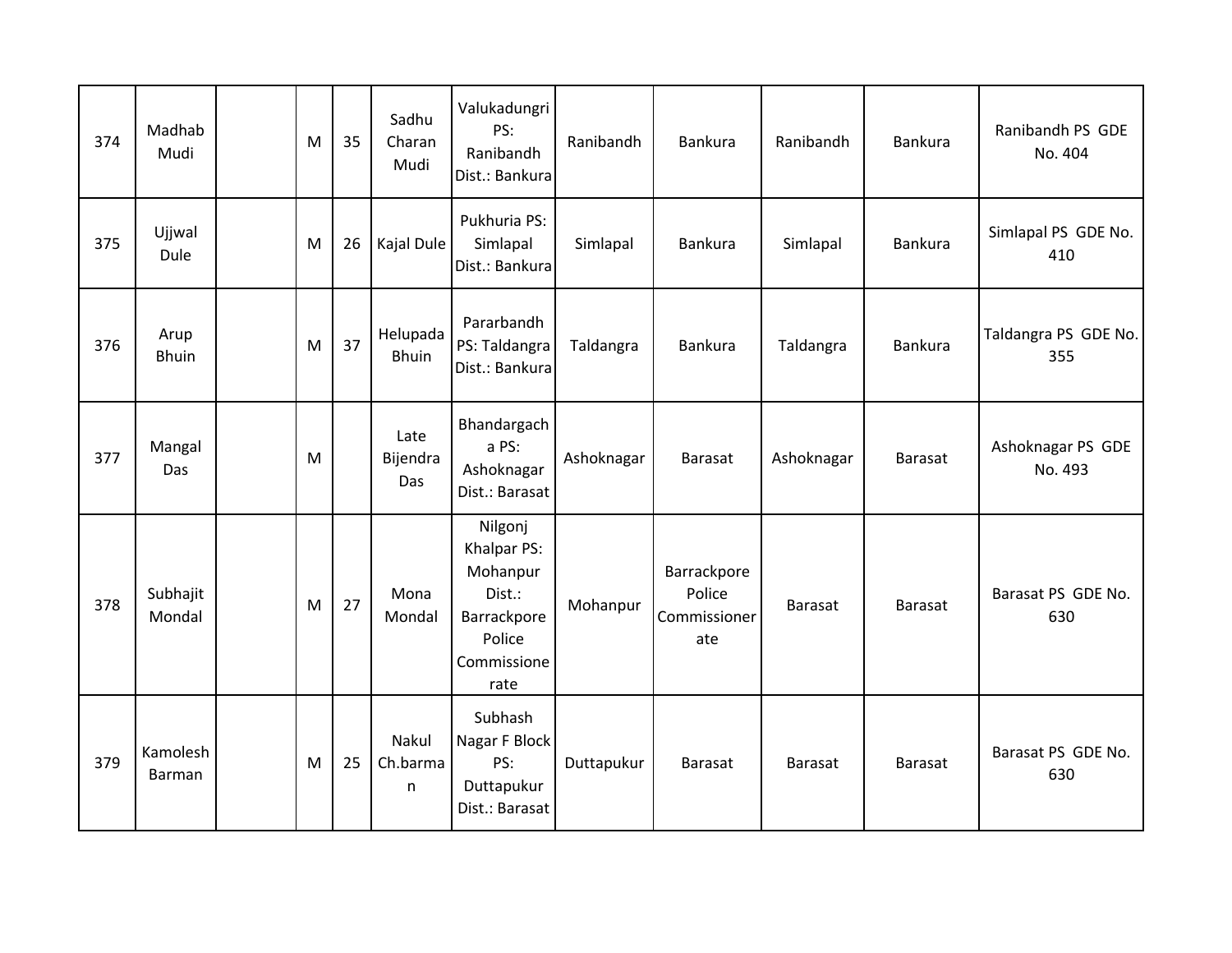| 380 | Rana Roy           | M | 18 | Sukumar<br>Roy  | Subhash<br>Nagar F Block<br>PS:<br>Duttapukur<br>Dist.: Barasat | Duttapukur     | Barasat        | Barasat        | Barasat        | Barasat PS GDE No.<br>630 |
|-----|--------------------|---|----|-----------------|-----------------------------------------------------------------|----------------|----------------|----------------|----------------|---------------------------|
| 381 | Asish Das          | M | 35 | Parimal<br>Das  | Noapara PS:<br>Barasat Dist.:<br>Barasat                        | <b>Barasat</b> | <b>Barasat</b> | Barasat        | <b>Barasat</b> | Barasat PS GDE No.<br>632 |
| 382 | P[arimal<br>Ghosh  | M | 25 | Satyam<br>Ghosh | Nabapally PS:<br><b>Barasat Dist.:</b><br>Barasat               | <b>Barasat</b> | Barasat        | <b>Barasat</b> | Barasat        | Barasat PS GDE No.<br>632 |
| 383 | Paritosh<br>Halder | M | 36 | Jiban<br>Halder | Hridaypur PS:<br><b>Barasat Dist.:</b><br><b>Barasat</b>        | <b>Barasat</b> | <b>Barasat</b> | <b>Barasat</b> | <b>Barasat</b> | Barasat PS GDE No.<br>632 |
| 384 | Gora Das           | M | 22 | Mono Das        | Duttapukur<br>Kalpukur PS:<br>Duttapukur<br>Dist.: Barasat      | Duttapukur     | <b>Barasat</b> | Deganga        | <b>Barasat</b> | Deganga PS GDE No.<br>464 |
| 385 | <b>Milan Das</b>   | M | 40 | Murari<br>Das   | Duttapukur<br>Kalpukur PS:<br>Duttapukur<br>Dist.: Barasat      | Duttapukur     | <b>Barasat</b> | Deganga        | <b>Barasat</b> | Deganga PS GDE No.<br>464 |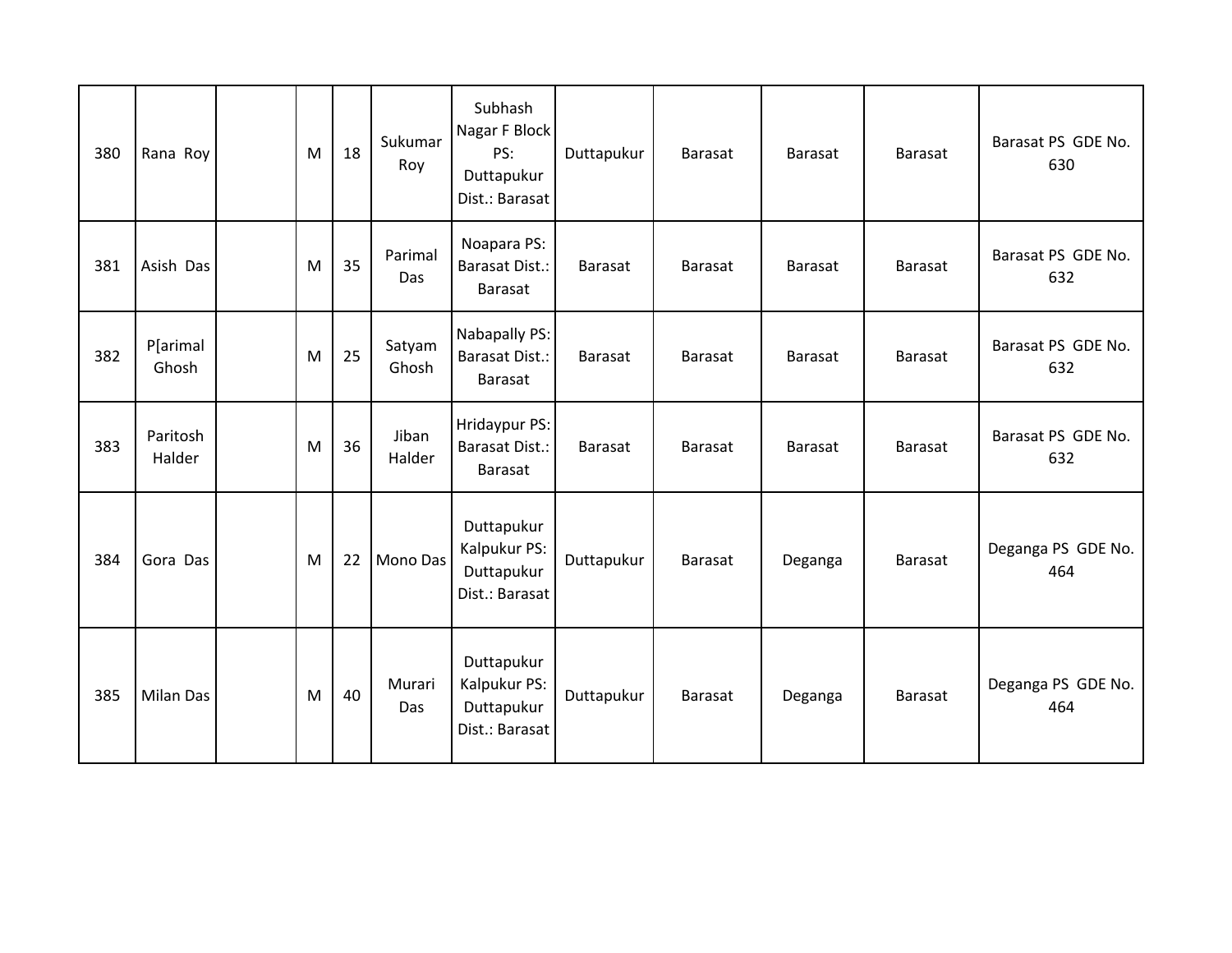| 386 | Sirajul<br>Gazi              | M | 21 | Khokon<br>Gazi               | Duttapukur<br>Kalpukurpara<br>PS:<br>Duttapukur<br>Dist.: Barasat               | Duttapukur | <b>Barasat</b>  | Deganga         | <b>Barasat</b> | Deganga PS GDE No.<br>464            |
|-----|------------------------------|---|----|------------------------------|---------------------------------------------------------------------------------|------------|-----------------|-----------------|----------------|--------------------------------------|
| 387 | <b>Buro</b><br><b>Basfor</b> | M | 34 | Lt. Subhas<br><b>Basfore</b> | <b>Uttar habra</b><br>seba sangha<br>club PS:<br>Habra Dist.:<br><b>Barasat</b> | Habra      | <b>Barasat</b>  | Habra           | <b>Barasat</b> | Habra PS GDE No.<br>678              |
| 388 | Anirban<br>Mitra             | M | 26 | Amitava<br>Mitra             | Arbelia,<br>prithiba PS:<br>Habra Dist.:<br>Barasat                             | Habra      | <b>Barasat</b>  | Habra           | <b>Barasat</b> | Habra PS GDE No.<br>729              |
| 389 | Rajkumar<br>Darbar           |   |    | Shankar<br>Prasad<br>Darbar  | Saradapally,<br>Banstala, PS-<br>Madhyamgra<br>m, Dist.- Nor                    |            | <b>Basirhat</b> | Madhyamgra<br>m | <b>Barasat</b> | Madhyamgram PS<br><b>GDE No. 621</b> |
| 390 | Ranjan Kr.<br>Darbar         |   |    | Shankar<br>Prasad<br>Darbar  | Saradapally,<br>Banstala, PS-<br>Madhyamgra<br>m, Dist.- Nor                    |            | <b>Basirhat</b> | Madhyamgra<br>m | <b>Barasat</b> | Madhyamgram PS<br><b>GDE No. 621</b> |
| 391 | Subrata<br>Coomar<br>Roy     |   |    | Sailendran<br>ath Roy        | Vivekanandan<br>agar near<br>Dishari Club,<br>P.O-East<br>Uday                  |            | <b>Basirhat</b> | Madhyamgra<br>m | <b>Barasat</b> | Madhyamgram PS<br><b>GDE No. 622</b> |
| 392 | Rubel<br>Moral               |   |    | $S/O-$<br>Rashid<br>Moral    | PS: Sasan<br>Dist.: Barasat                                                     | Sasan      | <b>Barasat</b>  | Sasan           | Barasat        | Sasan PS GDE No. 398                 |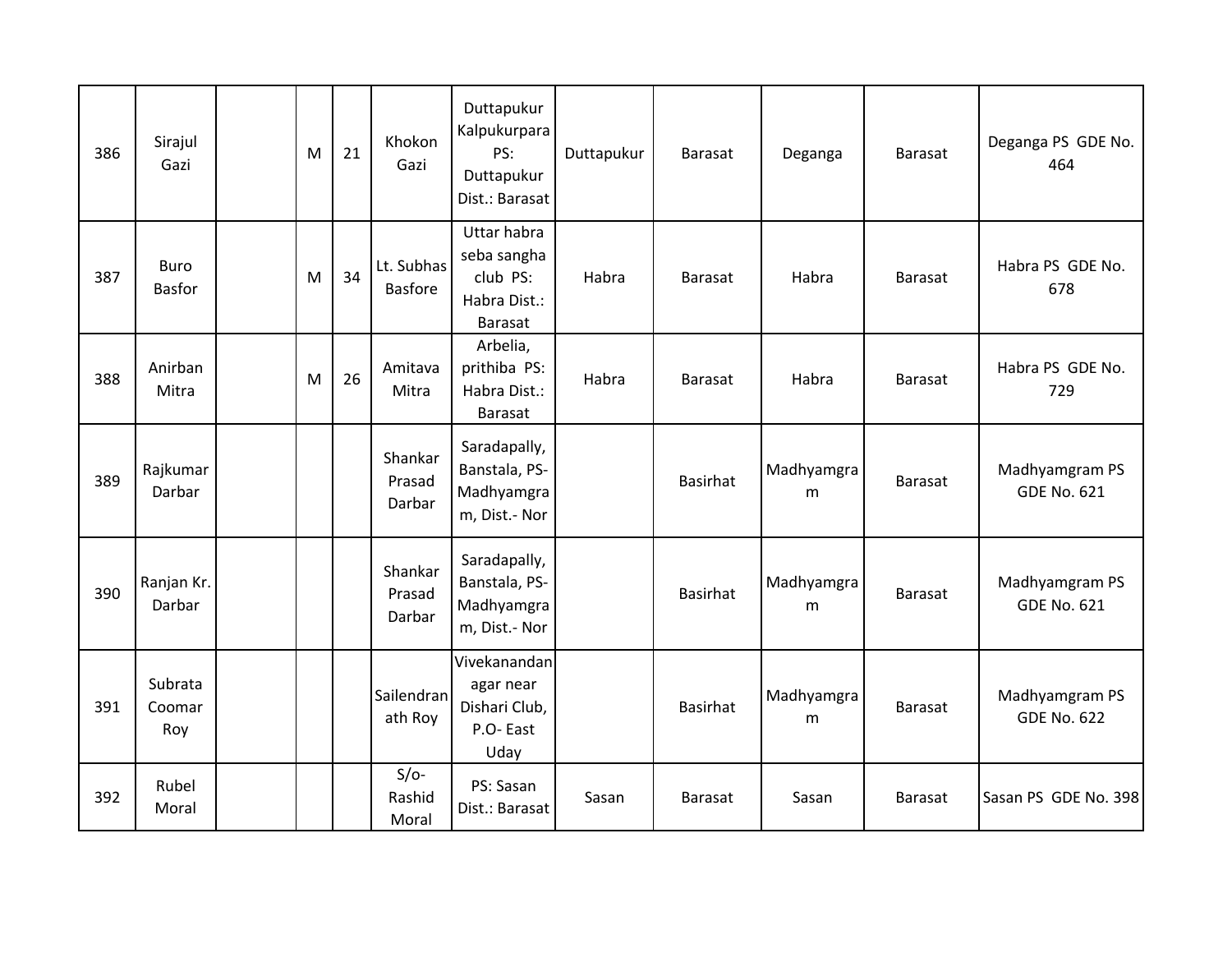| 393 | Nayam Ali           |   |    | Pute                    | PS: Sasan<br>Dist.: Barasat                                                                          | Sasan       | <b>Barasat</b>                               | Sasan                     | <b>Barasat</b>                               | Sasan PS GDE No. 398                     |
|-----|---------------------|---|----|-------------------------|------------------------------------------------------------------------------------------------------|-------------|----------------------------------------------|---------------------------|----------------------------------------------|------------------------------------------|
| 394 | Maidul<br>Mistri    |   |    | Lt. Lal<br>Mohamm<br>ed | PS: Sasan<br>Dist.: Barasat                                                                          | Sasan       | Barasat                                      | Sasan                     | <b>Barasat</b>                               | Sasan PS GDE No. 398                     |
| 395 | Chiranjit<br>Haldar | M | 34 | <b>Bidhan</b><br>Haldar | Surjayapore,<br>Nilgang PS:<br>Barrackpore<br>Dist.:<br>Barrackpore<br>Police<br>Commissione<br>rate | Barrackpore | Barrackpore<br>Police<br>Commissioner<br>ate | Barrackpore               | Barrackpore<br>Police<br>Commissionera<br>te | Barrackpore PS GDE<br>No. 390            |
| 396 | Swapan<br>Patra     |   | 18 | Narugopal<br>Patra      | Bagda PS:<br>Mohanpur<br>Dist.: Paschim<br>Mednipore                                                 | Mohanpur    | Paschim<br>Mednipore                         | Mohanpur                  | Paschim<br>Mednipore                         | Mohanpur PS GDE<br>No. 427               |
| 397 | Pradip<br>Adhikary  |   |    | Lt. Nimai<br>Adhikary   |                                                                                                      |             | <b>Basirhat</b>                              | <b>New</b><br>barrackpore | Barrackpore<br>Police<br>Commissionera<br>te | New barrackpore PS<br><b>GDE No. 495</b> |
| 398 | Imran<br>Khan       |   |    | S/o Piyada<br>Khan      |                                                                                                      |             | <b>Basirhat</b>                              | Baruipur                  | <b>Baruipur Police</b><br><b>District</b>    | Baruipur PS GDE No.<br>867               |
| 399 | Akbar<br>Hossain    |   |    | S/o Aktar<br>Hossain    |                                                                                                      |             | <b>Basirhat</b>                              | Baruipur                  | <b>Baruipur Police</b><br><b>District</b>    | Baruipur PS GDE No.<br>867               |
| 400 | Aman<br>Laskar      |   |    | S/o Shyam<br>Laskar     |                                                                                                      |             | <b>Basirhat</b>                              | Baruipur                  | <b>Baruipur Police</b><br>District           | Baruipur PS GDE No.<br>867               |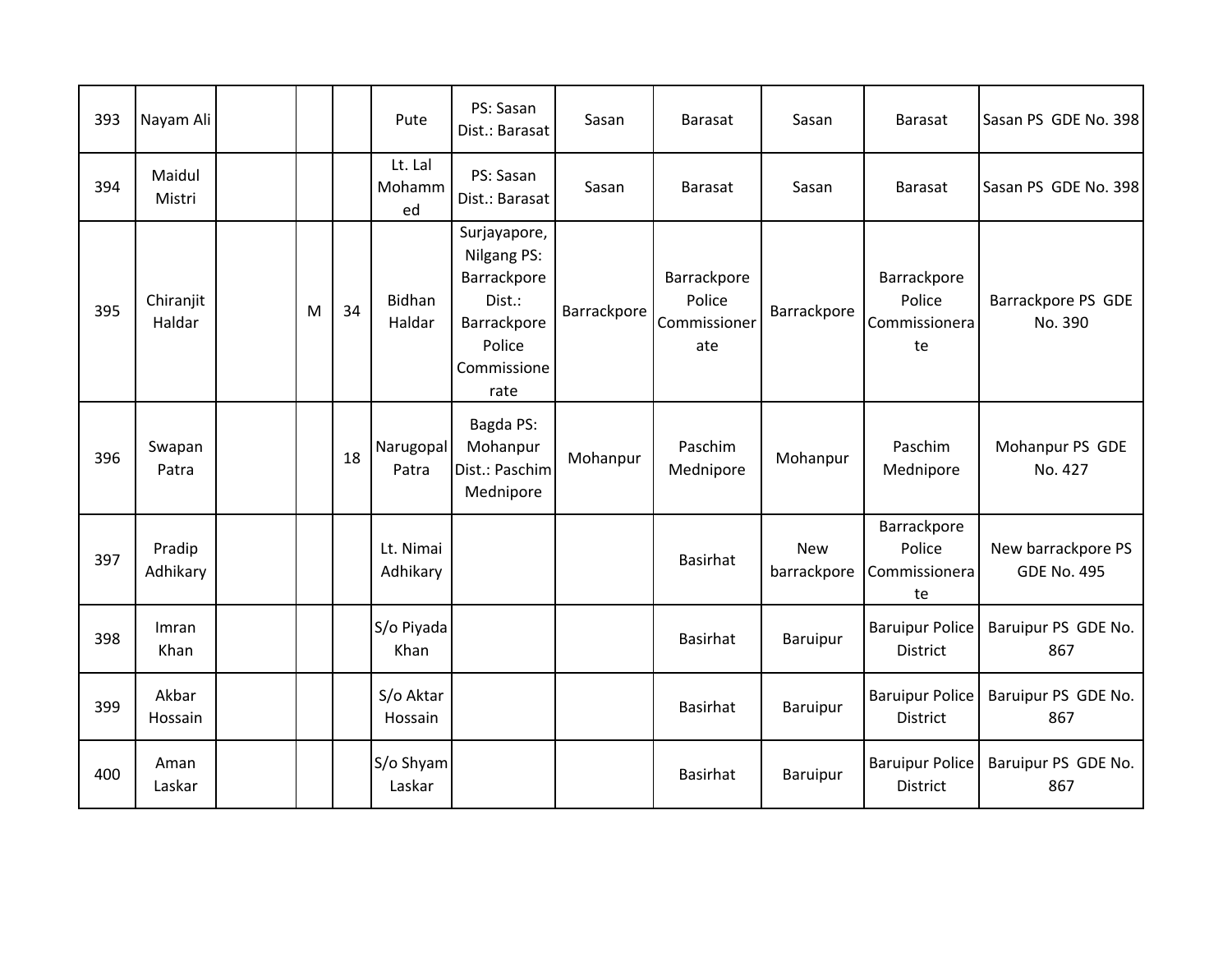| 401 | <b>Barun</b><br>Ghosh |   |    | S/O<br>Rupkumar<br>Ghosh    |                                                                                             |                | Basirhat                    | Baruipur           | <b>Baruipur Police</b><br><b>District</b> | Baruipur PS GDE No.<br>867               |
|-----|-----------------------|---|----|-----------------------------|---------------------------------------------------------------------------------------------|----------------|-----------------------------|--------------------|-------------------------------------------|------------------------------------------|
| 402 | Pradut<br>Mondal      |   |    | Pravat<br>Mondal            | PS: Baduria<br>Dist.:<br>Alipurduar                                                         | <b>Baduria</b> | Alipurduar                  | Gosaba             | <b>Baruipur Police</b><br><b>District</b> | Gosaba PS GDE No.<br>503                 |
| 403 | Faruk<br>Padaya       |   | 20 | $S/O-$<br>Amuddin<br>Padaya | Vill- Purba<br>Shibnagar PS:<br>Canning Dist.:<br>Baruipur<br><b>Police District</b>        | Canning        | Baruipur<br>Police District | Maipith<br>coastal | <b>Baruipur Police</b><br><b>District</b> | Maipith coastal PS<br><b>GDE No. 252</b> |
| 404 | Fokire<br>Gazi        |   | 21 | S/o-Badal<br>Gazi           | Vill- Purba<br>Shibnagar PS:<br>Canning Dist.:<br><b>Baruipur</b><br><b>Police District</b> | Canning        | Baruipur<br>Police District | Maipith<br>coastal | <b>Baruipur Police</b><br><b>District</b> | Maipith coastal PS<br><b>GDE No. 252</b> |
| 405 | Sankar<br>Sardar      | M | 21 | S/o Raju<br>Sardar          | Garia Natun<br>Pally PS<br>Narendrapur                                                      |                | <b>Basirhat</b>             | Narendrapur        | <b>Baruipur Police</b><br><b>District</b> | Narendrapur PS GDE<br>No. 889            |
| 406 | Sanjoy<br>Chatri      | M | 22 | S/o Bhim<br>Chatri          | Kusumba<br>Sahapara PS<br>Narendrapur                                                       |                | Basirhat                    | Narendrapur        | <b>Baruipur Police</b><br><b>District</b> | Narendrapur PS GDE<br>No. 889            |
| 407 | Piku Das              | M |    | S/O<br>Basanta<br>Das       | Garia Shingha<br>More PS<br>Narendrapur                                                     |                | Basirhat                    | Narendrapur        | <b>Baruipur Police</b><br><b>District</b> | Narendrapur PS GDE<br>No. 889            |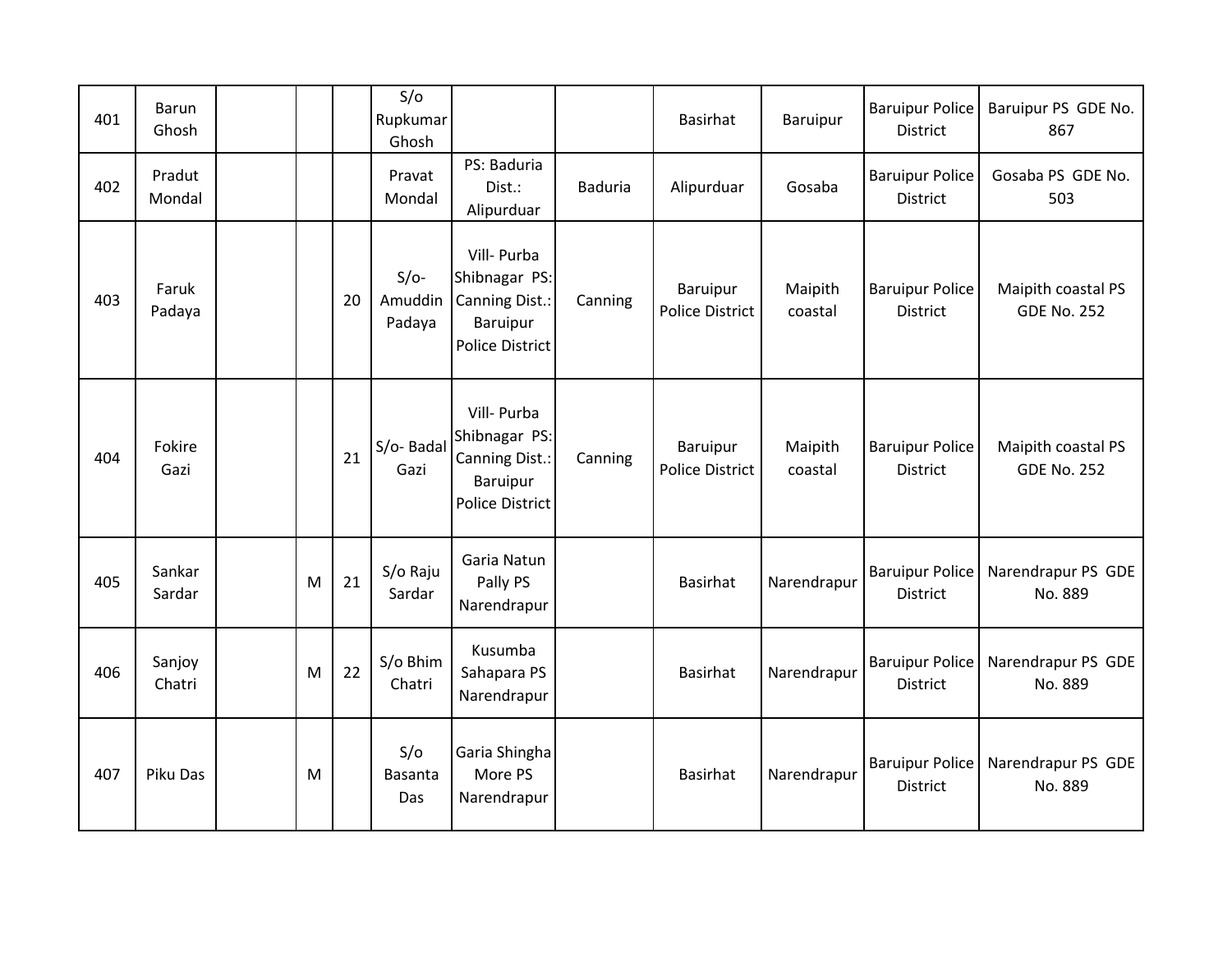| 408 | Habibulla<br>Molla         | M | 42 | Lt. Didar<br><b>Box Molla</b> | Majampur PS:<br>Haroa Dist.:<br><b>Basirhat</b>                                           | Haroa   | Basirhat                                     | Haroa | Basirhat        | Haroa PS GDE No.<br>467 |
|-----|----------------------------|---|----|-------------------------------|-------------------------------------------------------------------------------------------|---------|----------------------------------------------|-------|-----------------|-------------------------|
| 409 | Mukul<br>Mondal            | M | 34 | Rafiqul<br>Mondal             | Ramnagar PS:<br>Deganga<br>Dist.: Barasat                                                 | Deganga | <b>Barasat</b>                               | Haroa | Basirhat        | Haroa PS GDE No.<br>479 |
| 410 | Jabed<br>Hossain           | M | 49 | Mukbul<br>Hossain             | Chatarganti 1<br>No PS:<br>Airport Dist.:<br>Bidhannagar<br>Police<br>Commissione<br>rate | Airport | Bidhannagar<br>Police<br>Commissioner<br>ate | Haroa | Basirhat        | Haroa PS GDE No.<br>479 |
| 411 | Rasid Gazi                 | M | 40 | Nur Islam<br>Gazi             | Durnagar PS:<br>Airport Dist.:<br>Bidhannagar<br>Police<br>Commissione<br>rate            | Airport | Bidhannagar<br>Police<br>Commissioner<br>ate | Haroa | <b>Basirhat</b> | Haroa PS GDE No.<br>479 |
| 412 | Rafik<br>Molla             | M | 40 | Hazi<br>Abubakka<br>r Molla   | Kharubala PS:<br>Haroa Dist.:<br>Basirhat                                                 | Haroa   | Basirhat                                     | Haroa | Basirhat        | Haroa PS GDE No.<br>479 |
| 413 | <b>Idrish Ali</b><br>Molla | M | 22 | Ainoddin<br>Molla             | Piyara PS:<br>Haroa Dist.:<br>Basirhat                                                    | Haroa   | Basirhat                                     | Haroa | Basirhat        | Haroa PS GDE No.<br>479 |
| 414 | Keyamodd<br>in Molla       | M | 19 | Jamat Ali<br>Molla            | Paikpara PS:<br>Haroa Dist.:<br>Basirhat                                                  | Haroa   | <b>Basirhat</b>                              | Haroa | Basirhat        | Haroa PS GDE No.<br>479 |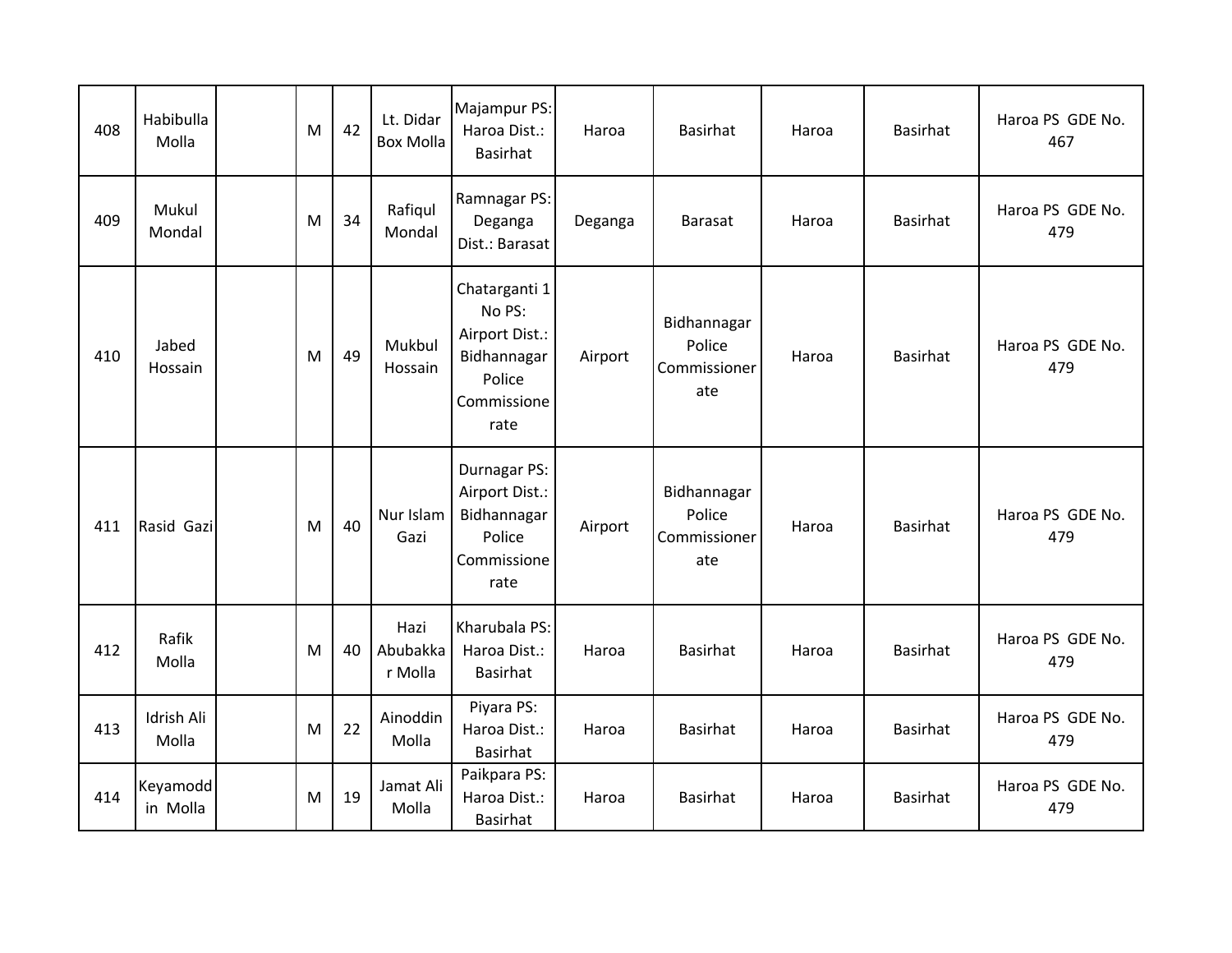| 415 | Dipankar<br>Mondal | M |    | $S/O-$ Lt.<br>Guradhar<br>Mondal |                                                                           |                | Basirhat        | Minakhan      | Basirhat                                     | Minakhan PS GDE No.<br>439      |
|-----|--------------------|---|----|----------------------------------|---------------------------------------------------------------------------|----------------|-----------------|---------------|----------------------------------------------|---------------------------------|
| 416 | Rafik Ali          | M | 35 | S/o Isa<br>Haque Ali             | Ganganagar,<br>PS Airport,<br>Kol-132 PS:<br>Baduria Dist.:<br>Alipurduar | <b>Baduria</b> | Alipurduar      | Nscbi airport | Bidhannagar<br>Police<br>Commissionera<br>te | Nscbi airport PS GDE<br>No. 271 |
| 417 | Sujay<br>Sarkar    | M | 32 | S/O<br>Swapan<br>Sarkar          | 49, R.B.C<br>Road, PS Dum<br>Dum, Kol-28                                  |                | Basirhat        | Nscbi airport | Bidhannagar<br>Police<br>Commissionera<br>te | Nscbi airport PS GDE<br>No. 271 |
| 418 | Kishan<br>Kumar    | M | 20 | S/O<br>Rakesh<br>Kumar           | 96, H/2<br>Kashipur Rd,<br>PS Kashipur,<br>Kol-02                         |                | Basirhat        | Nscbi airport | Bidhannagar<br>Police<br>Commissionera<br>te | Nscbi airport PS GDE<br>No. 271 |
| 419 | Rajkumar<br>Singh  | M | 32 | S/O<br>Bindeswar<br>i Singh      | Airport 2 No<br>Gate, PS Dum<br>Dum, Kol-79                               |                | Basirhat        | Nscbi airport | Bidhannagar<br>Police<br>Commissionera<br>te | Nscbi airport PS GDE<br>No. 277 |
| 420 | Azam Ali           | M | 30 | S/o Ali<br>Mohamm<br>ad          | Donnagar, PS<br>Narayanpur,<br>Kol-132                                    |                | <b>Basirhat</b> | Nscbi airport | Bidhannagar<br>Police<br>Commissionera<br>te | Nscbi airport PS GDE<br>No. 277 |
| 421 | Avijit Roy         | M | 33 | $S/O$ Lt.<br>Jahar Roy           | Salua<br>Mondalpara,<br>Rajarhat<br>Main Rd., PS<br>Airport, K            |                | <b>Basirhat</b> | Nscbi airport | Bidhannagar<br>Police<br>Commissionera<br>te | Nscbi airport PS GDE<br>No. 277 |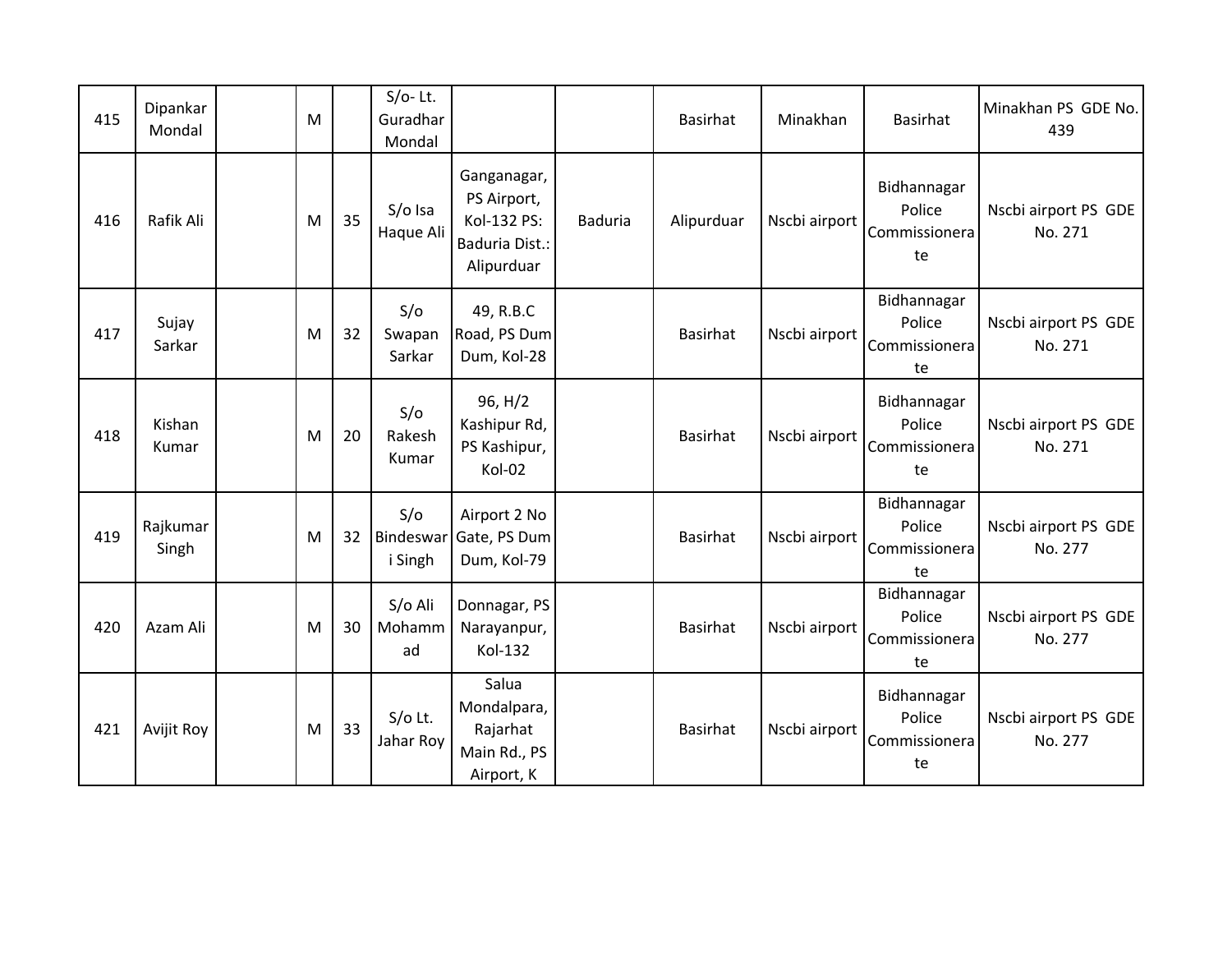| 422 | Anirban<br>Das     |   | 25 | Ramkrishn<br>a Das | Mobarakpur<br>Daspara, PS -<br>Rajarhat,<br>North 24<br>Parga PS:<br>Rajarhat<br>Dist.:<br>Bidhannagar<br>Police<br>Commissione<br>rate  | Rajarhat | Bidhannagar<br>Police<br>Commissioner<br>ate | Rajarhat | Bidhannagar<br>Police<br>Commissionera<br>te | Rajarhat PS GDE No.<br>431 |
|-----|--------------------|---|----|--------------------|------------------------------------------------------------------------------------------------------------------------------------------|----------|----------------------------------------------|----------|----------------------------------------------|----------------------------|
| 423 | Sourav<br>Das      | M | 18 | <b>Tapan Das</b>   | Mobarakpur<br>Daspara, PS -<br>Rajarhat,<br>North 24<br>Pargan PS:<br>Rajarhat<br>Dist.:<br>Bidhannagar<br>Police<br>Commissione<br>rate | Rajarhat | Bidhannagar<br>Police<br>Commissioner<br>ate | Rajarhat | Bidhannagar<br>Police<br>Commissionera<br>te | Rajarhat PS GDE No.<br>431 |
| 424 | Krishnend<br>u Das | M | 19 | Pradip Das         | Mobarakpur<br>Daspara, PS -<br>Rajarhat,<br>North 24<br>Pargan PS:<br>Rajarhat<br>Dist.:<br>Bidhannagar<br>Police<br>Commissione<br>rate | Rajarhat | Bidhannagar<br>Police<br>Commissioner<br>ate | Rajarhat | Bidhannagar<br>Police<br>Commissionera<br>te | Rajarhat PS GDE No.<br>431 |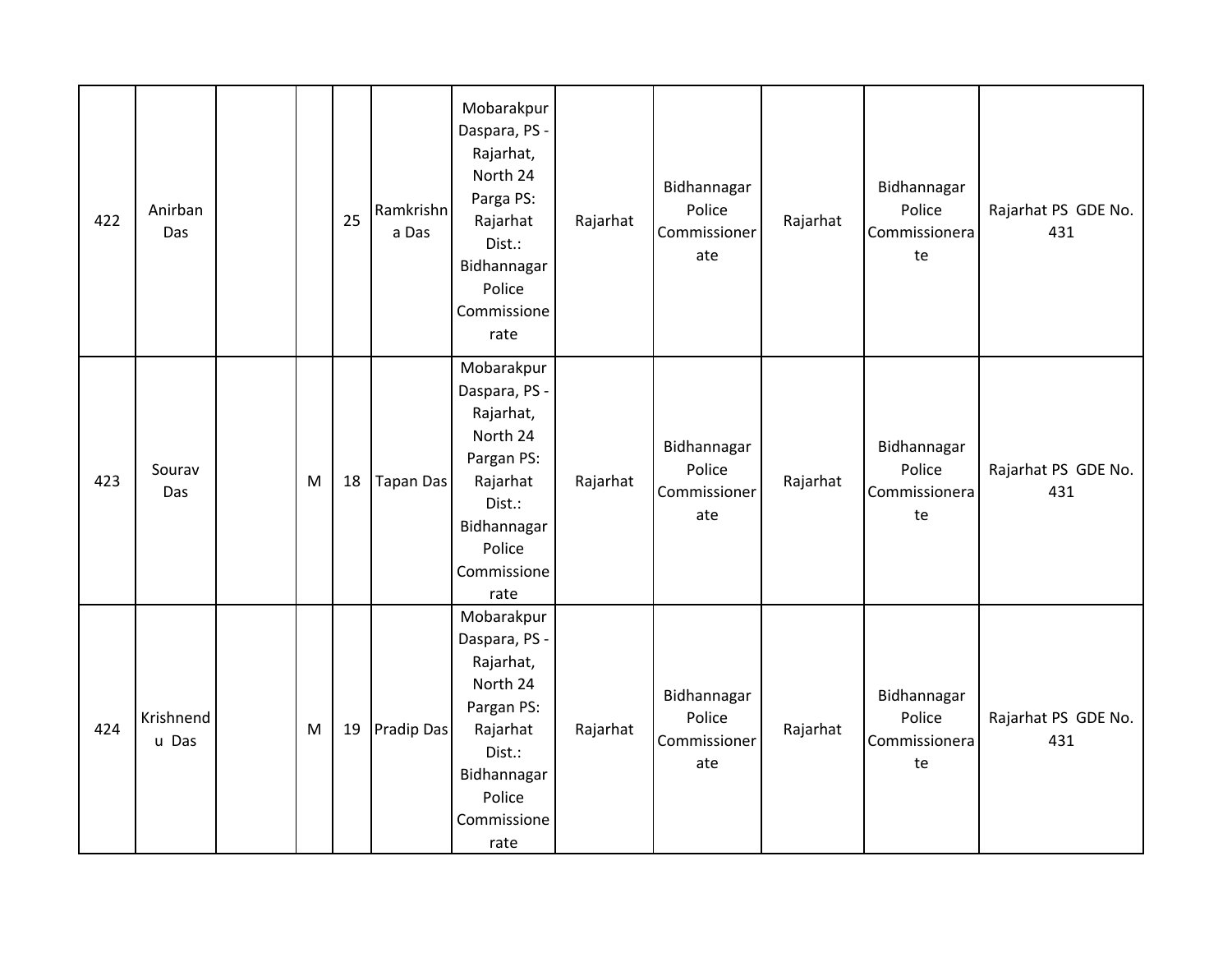| 425 | Ananda<br>Mondal             | M | 47 | Brajabashi<br>Mondal              | Chapla PS:<br>Khoyrasole<br>Dist.:<br>Birbhum        | Khoyrasole | Birbhum         | Dubrajpore | Birbhum        | Dubrajpore PS GDE<br>No. 428 |
|-----|------------------------------|---|----|-----------------------------------|------------------------------------------------------|------------|-----------------|------------|----------------|------------------------------|
| 426 | Tutul<br>Bagdi               | M | 32 | Athu Bauri                        |                                                      |            | <b>Basirhat</b> | Khoyrasole | Birbhum        | Khoyrasole PS GDE<br>No. 434 |
| 427 | Aslam<br>Khan                | M | 20 | Ijajul Khan                       | <b>Bikrampur PS:</b><br>Lokpur Dist.:<br>Birbhum     | Lokpur     | <b>Birbhum</b>  | Lokpur     | <b>Birbhum</b> | Lokpur PS GDE No.<br>269     |
| 428 | Raichand<br>Gope             | M | 45 | Lt.<br>Narayan<br>Chandra<br>Gope | Muraberia<br>PS: Lokpur                              | Lokpur     | <b>Basirhat</b> | Lokpur     | <b>Birbhum</b> | Lokpur PS GDE No.<br>269     |
| 429 | <b>Bachhu</b><br>Dhibar      | M |    | Jiten<br>Dhibar                   | Amba PS:<br>Lokpur                                   | Lokpur     | Basirhat        | Lokpur     | Birbhum        | Lokpur PS GDE No.<br>269     |
| 430 | Parimol<br>Bhandari          | M | 35 | Nandadul<br>al<br>Bhandari        | Vill-Patappur<br>PS: Lokpur                          | Lokpur     | Basirhat        | Lokpur     | Birbhum        | Lokpur PS GDE No.<br>269     |
| 431 | Abhinash<br>Bauri            | M |    | Bhambal<br>Bauri                  | Vill-Kundahit<br>PS: Lokpur                          | Lokpur     | <b>Basirhat</b> | Lokpur     | <b>Birbhum</b> | Lokpur PS GDE No.<br>269     |
| 432 | <b>Basakinat</b><br>h Mondal | M | 45 | Lt Kanti<br>Mondal                | Mayureswar<br>PS:<br>Mayureshar<br>Dist.:<br>Birbhum | Mayureshar | Birbhum         | Mayureshar | Birbhum        | Mayureshar PS GDE<br>No. 579 |
| 433 | Nur Alam<br>Sk               | M | 40 | Ali Reza Sk                       | Changada                                             |            | Basirhat        | Murarai    | Birbhum        | Murarai PS GDE No.<br>48     |
| 434 | Nuzrul Sk                    | M | 46 | Lt Korban<br><b>Sk</b>            | Changada                                             |            | Basirhat        | Murarai    | Birbhum        | Murarai PS GDE No.<br>48     |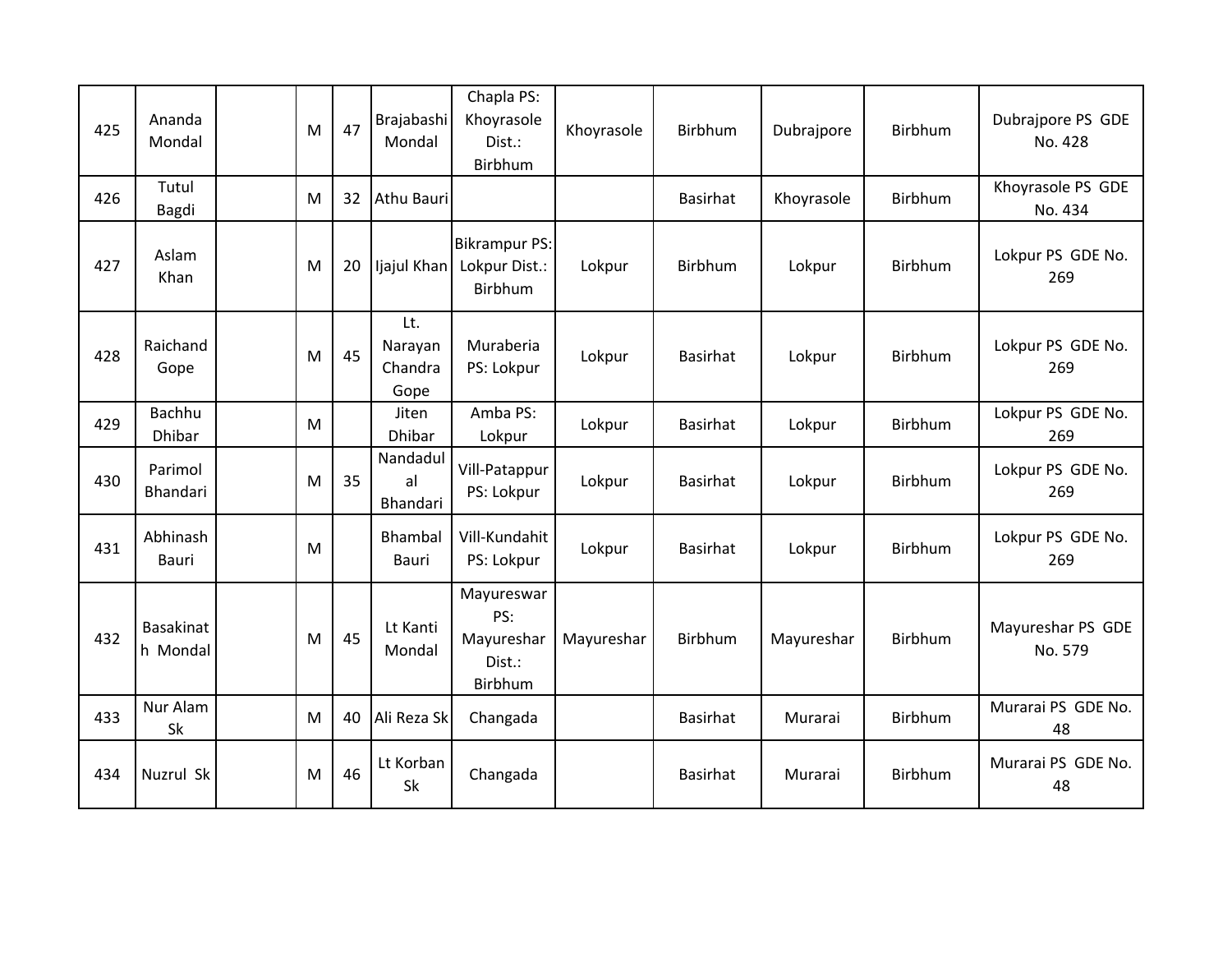| 435 | Ekramul<br>Sk    | M | 35 | Mirjahan<br>Sk         | Natungram<br>PS: Nalhati<br>Dist.:<br>Birbhum                  | Nalhati  | Birbhum  | Nalhati  | Birbhum        | Nalhati PS GDE No.<br>500  |
|-----|------------------|---|----|------------------------|----------------------------------------------------------------|----------|----------|----------|----------------|----------------------------|
| 436 | Kashinath<br>Let | M | 30 | Santosh<br>Let         | Natungram<br>PS: Nalhati<br>Dist.:<br>Birbhum                  | Nalhati  | Birbhum  | Nalhati  | Birbhum        | Nalhati PS GDE No.<br>500  |
| 437 | Bijoy Let        | M | 30 | Binodh<br>Let          | Natungram<br>PS: Nalhati<br>Dist.:<br>Birbhum                  | Nalhati  | Birbhum  | Nalhati  | <b>Birbhum</b> | Nalhati PS GDE No.<br>500  |
| 438 | Basar Sk         | M | 35 | Lt. Arman<br>Sk        | Natungram<br>PS: Nalhati<br>Dist.:<br>Birbhum                  | Nalhati  | Birbhum  | Nalhati  | Birbhum        | Nalhati PS GDE No.<br>500  |
| 439 | Nasir Sk         | M | 19 | Sahim Sk               | Rudranagar<br>PS: Paikar<br>Dist.:<br>Birbhum                  | Paikar   | Birbhum  | Paikar   | Birbhum        | Paikar PS GDE No.<br>387   |
| 440 | Kayem<br>Mondal  | M | 24 | Samad<br>Mondal        | Chandpur<br>(biswaspara),<br>PS Deganga,<br>Dist North 24<br>P |          | Basirhat | Paikar   | Birbhum        | Paikar PS GDE No.<br>387   |
| 441 | Nivash<br>Singh  | M | 45 | Lt.<br>Swapan<br>Singh | Lawtore<br>Ward no 12<br>PS: Sainthia<br>Dist.:<br>Birbhum     | Sainthia | Birbhum  | Sainthia | Birbhum        | Sainthia PS GDE No.<br>501 |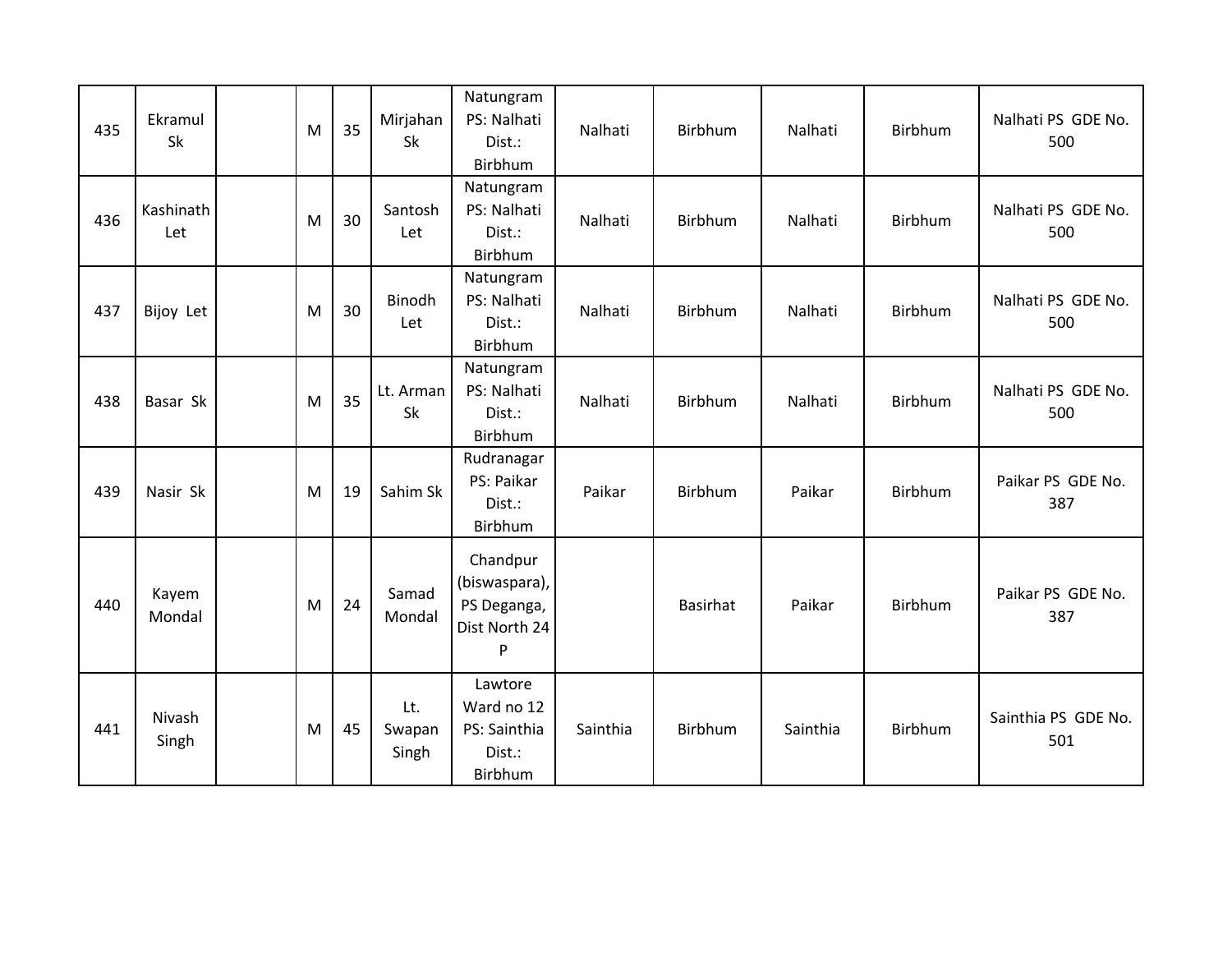| 442 | Biswajit<br>Pramanik   |       | M | 25 | Rabi<br>Pramanik            | Ward no 08<br>PS: Sainthia<br>Dist.:<br>Birbhum                         | Sainthia | Birbhum | Sainthia      | Birbhum | Sainthia PS GDE No.<br>501      |
|-----|------------------------|-------|---|----|-----------------------------|-------------------------------------------------------------------------|----------|---------|---------------|---------|---------------------------------|
| 443 | Montu<br><b>Bittar</b> |       | M | 35 | Lt. Nirmal<br><b>Bittar</b> | Sainthia<br>Lawtore PS:<br>Sainthia Dist.:<br>Birbhum                   | Sainthia | Birbhum | Sainthia      | Birbhum | Sainthia PS GDE No.<br>501      |
| 444 | Sanjoy<br>Lohar        |       | M |    | Satkari<br>Lohar            | <b>Adityapur PS:</b><br>Shantiniketan Shantiniketa<br>Dist.:<br>Birbhum | n        | Birbhum | Shantiniketan | Birbhum | Shantiniketan PS GDE<br>No. 462 |
| 445 | Babu Das               | Mantu | M |    | <b>Biltu Das</b>            | <b>Adityapur PS:</b><br>Shantiniketan Shantiniketa<br>Dist.:<br>Birbhum | n.       | Birbhum | Shantiniketan | Birbhum | Shantiniketan PS GDE<br>No. 462 |
| 446 | Dilip<br>Mahara        |       |   |    | Sufal<br>Mahara             | Koma Dist.:<br>Birbhum                                                  |          | Birbhum | Suri          | Birbhum | Suri PS GDE No. 672             |
| 447 | Indrajit<br>Sadhu      |       |   |    | <b>Dipak</b><br>Sadhu       | Subhaspally<br>Dist.:<br>Birbhum                                        |          | Birbhum | Suri          | Birbhum | Suri PS GDE No. 672             |
| 448 | Mukul<br>Dutta         |       |   |    | Sumanta<br>Dutta            | Patanda Dist.:<br>Birbhum                                               |          | Birbhum | Suri          | Birbhum | Suri PS GDE No. 672             |
| 449 | Lichu Sk               |       |   |    | Lt Muktar<br>Sk             | Kashipur PS:<br>Tarapith Dist.:<br>Birbhum                              | Tarapith | Birbhum | Tarapith      | Birbhum | Tarapith PS GDE No.<br>341      |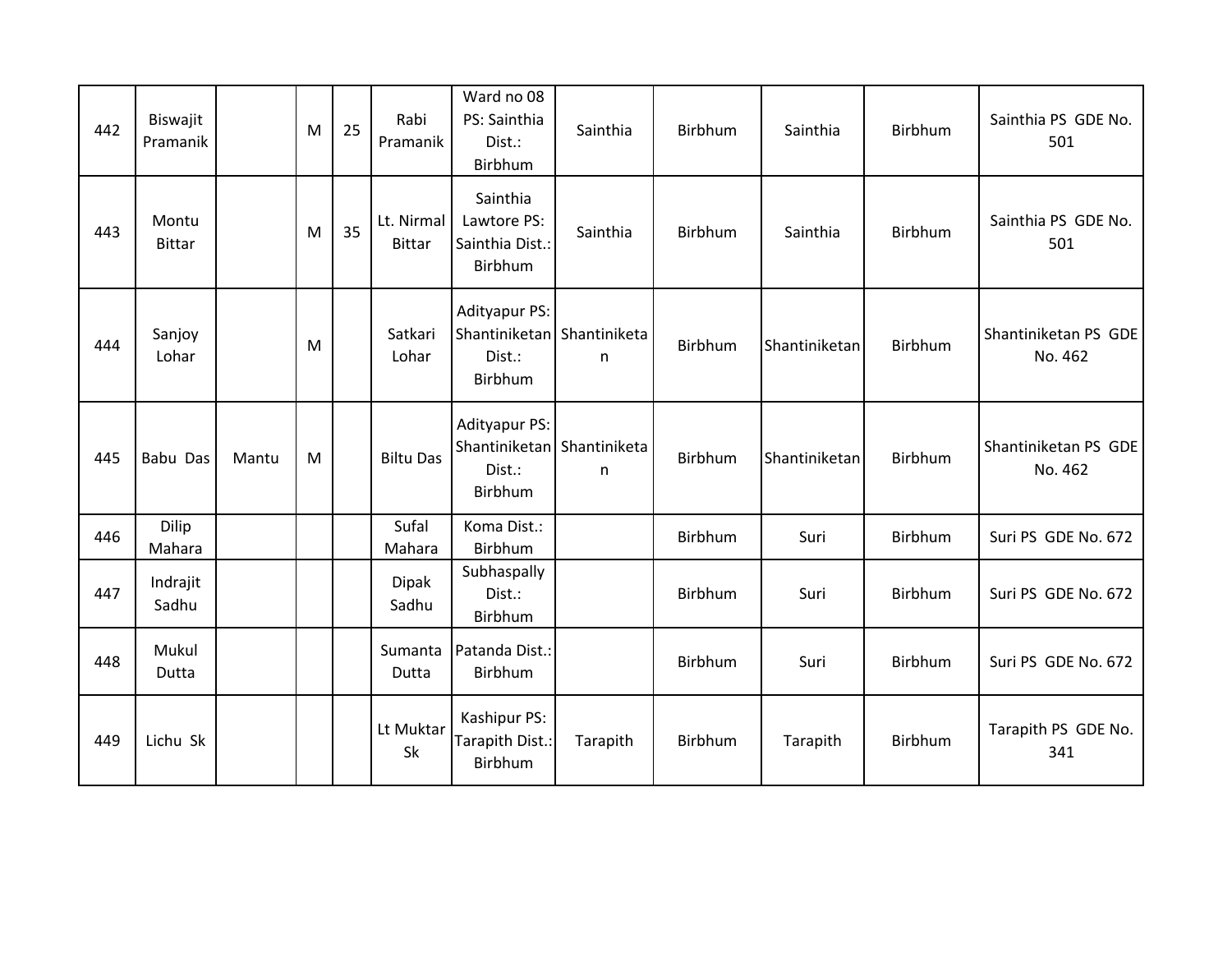| 450 | Jagannath<br>Mondal      |   |    | Pintu<br>Mondal            | Dekhuria PS:<br>Rampurhat<br>Dist.:<br>Birbhum                                                                                                      | Rampurhat        | Birbhum                                       | Tarapith                    | <b>Birbhum</b>                                | Tarapith PS GDE No.<br>341            |
|-----|--------------------------|---|----|----------------------------|-----------------------------------------------------------------------------------------------------------------------------------------------------|------------------|-----------------------------------------------|-----------------------------|-----------------------------------------------|---------------------------------------|
| 451 | Saheb Sk                 | M |    | Nirmal<br>Islam            | Nalhati PS:<br>Nalhati Dist.:<br>Birbhum                                                                                                            | Nalhati          | Birbhum                                       | Tarapith                    | Birbhum                                       | Tarapith PS GDE No.<br>314            |
| 452 | Susanta<br><b>Biswas</b> | M | 30 | Lt. Uttam<br><b>Biswas</b> | Kanai Sarkar<br>Ghat, P.S-<br>Chandannaga<br>r, Hooghly PS:<br>Chandannaga<br>r Dist.:<br>Chandannaga<br>r Police<br>Commissione<br>rate            | Chandannag<br>ar | Chandannagar<br>Police<br>Commissioner<br>ate | Chandannaga<br>r            | Chandannagar<br>Police<br>Commissionera<br>te | Chandannagar PS<br><b>GDE No. 425</b> |
| 453 | Kamal<br>Mondal          | M | 28 | Subol<br>Mondal            | Kanai Sarkar<br>Ghat, P.S-<br>Chandannaga<br>r, Hooghly PS:<br>Chandannaga Chandannag<br>r Dist.:<br>Chandannaga<br>r Police<br>Commissione<br>rate | ar               | Chandannagar<br>Police<br>Commissioner<br>ate | Chandannaga<br>$\mathsf{r}$ | Chandannagar<br>Police<br>Commissionera<br>te | Chandannagar PS<br><b>GDE No. 425</b> |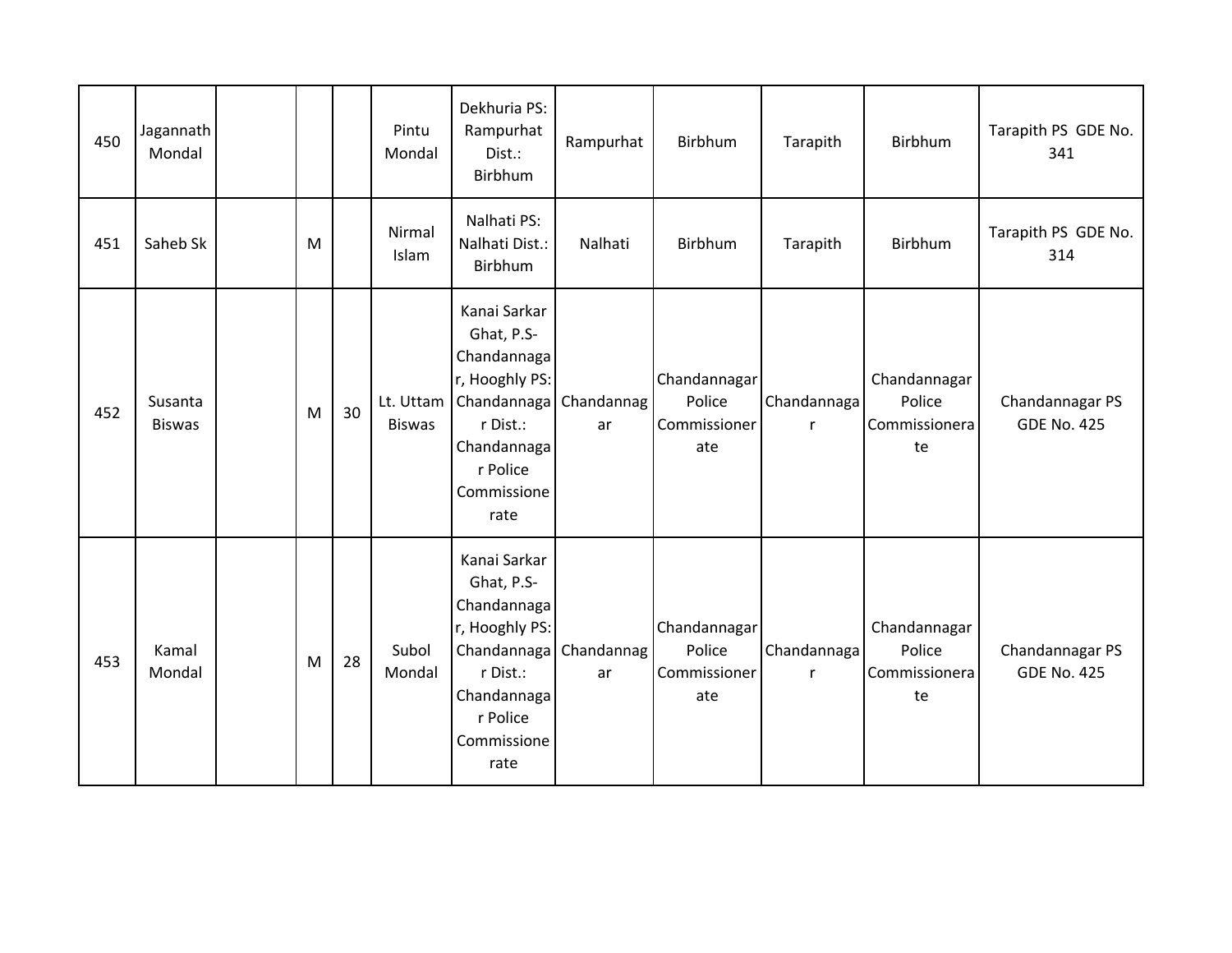| 454 | Somnath<br>Mondal    | M | 26 | Niranjan<br>Mondal     | Kanai Sarkar<br>Ghat, P.S-<br>Chandannaga<br>r, Hooghly PS:<br>Chandannaga   Chandannag<br>r Dist.:<br>Chandannaga<br>r Police<br>Commissione<br>rate | ar | Chandannagar<br>Police<br>Commissioner<br>ate | Chandannaga<br>$\mathsf{r}$ | Chandannagar<br>Police<br>Commissionera<br>te | Chandannagar PS<br><b>GDE No. 425</b> |
|-----|----------------------|---|----|------------------------|-------------------------------------------------------------------------------------------------------------------------------------------------------|----|-----------------------------------------------|-----------------------------|-----------------------------------------------|---------------------------------------|
| 455 | Ramakant<br>a Baidya | M |    | Lt. Pulin<br>Baidya    | <b>Bibirhat</b><br>Sarkarbagan,<br>$P.S-$<br>Chandannaga<br>r, Hooghly<br>Dist.:<br>Chandannaga<br>r Police<br>Commissione<br>rate                    |    | Chandannagar<br>Police<br>Commissioner<br>ate | Chandannaga<br>$\mathsf{r}$ | Chandannagar<br>Police<br>Commissionera<br>te | Chandannagar PS<br><b>GDE No. 425</b> |
| 456 | Banti<br>Sharma      | M | 28 | Bittu<br>Sharma        | Thakugoli, PS<br>CHN(H)                                                                                                                               |    | <b>Basirhat</b>                               | Chinsurah                   | Chandannagar<br>Police<br>Commissionera<br>te | Chinsurah PS GDE No.<br>658           |
| 457 | Nikhil<br>Shaw       | M | 22 | Jay<br>Prakash<br>Shaw | Kalipur<br>Panchanantal<br>a PS Dankuni<br>Dist. Hooghly                                                                                              |    | <b>Basirhat</b>                               | Dankuni                     | Chandannagar<br>Police<br>Commissionera<br>te | Dankuni PS GDE No.<br>511             |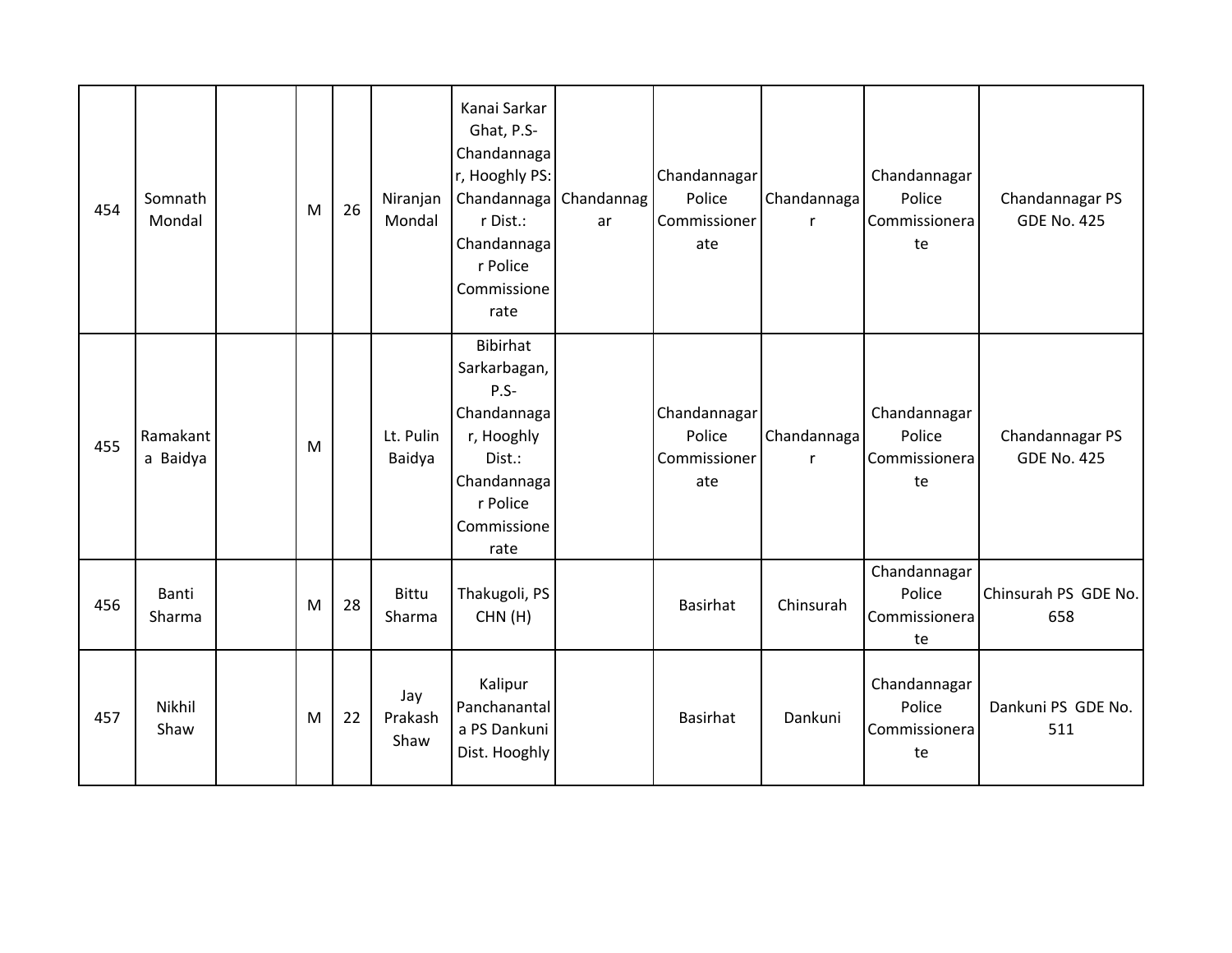| 458 | Ajay Shaw         | M | 21 | Birendar<br>Shaw | Sekh Para PS<br>Dankuni<br>Hooghly                                                                                              |        | <b>Basirhat</b>                               | Dankuni | Chandannagar<br>Police<br>Commissionera<br>te | Dankuni PS GDE No.<br>511 |
|-----|-------------------|---|----|------------------|---------------------------------------------------------------------------------------------------------------------------------|--------|-----------------------------------------------|---------|-----------------------------------------------|---------------------------|
| 459 | Shibnath<br>Dutta | M | 42 | Joydeb<br>Dutta  | 75/1 S.C<br>Awon Road,<br>P.S-Rishra,<br>Dist-Hooghly<br>PS: Rishra<br>Dist.:<br>Chandannaga<br>r Police<br>Commissione<br>rate | Rishra | Chandannagar<br>Police<br>Commissioner<br>ate | Rishra  | Chandannagar<br>Police<br>Commissionera<br>te | Rishra PS GDE No.<br>464  |
| 460 | Atanu<br>Ash      | M | 35 | Debendra<br>Ash  | S.C Awon<br>Road, P.S-<br>Rishra, Dist-<br>Hooghly PS:<br>Rishra Dist.:<br>Chandannaga<br>r Police<br>Commissione<br>rate       | Rishra | Chandannagar<br>Police<br>Commissioner<br>ate | Rishra  | Chandannagar<br>Police<br>Commissionera<br>te | Rishra PS GDE No.<br>464  |
| 461 | Samir Das         | M | 36 | Lt Subal<br>Das  | 73 S.C Awon<br>Road, P.S-<br>Rishra, Dist-<br>Hooghly PS:<br>Rishra Dist.:<br>Chandannaga<br>r Police<br>Commissione<br>rate    | Rishra | Chandannagar<br>Police<br>Commissioner<br>ate | Rishra  | Chandannagar<br>Police<br>Commissionera<br>te | Rishra PS GDE No.<br>464  |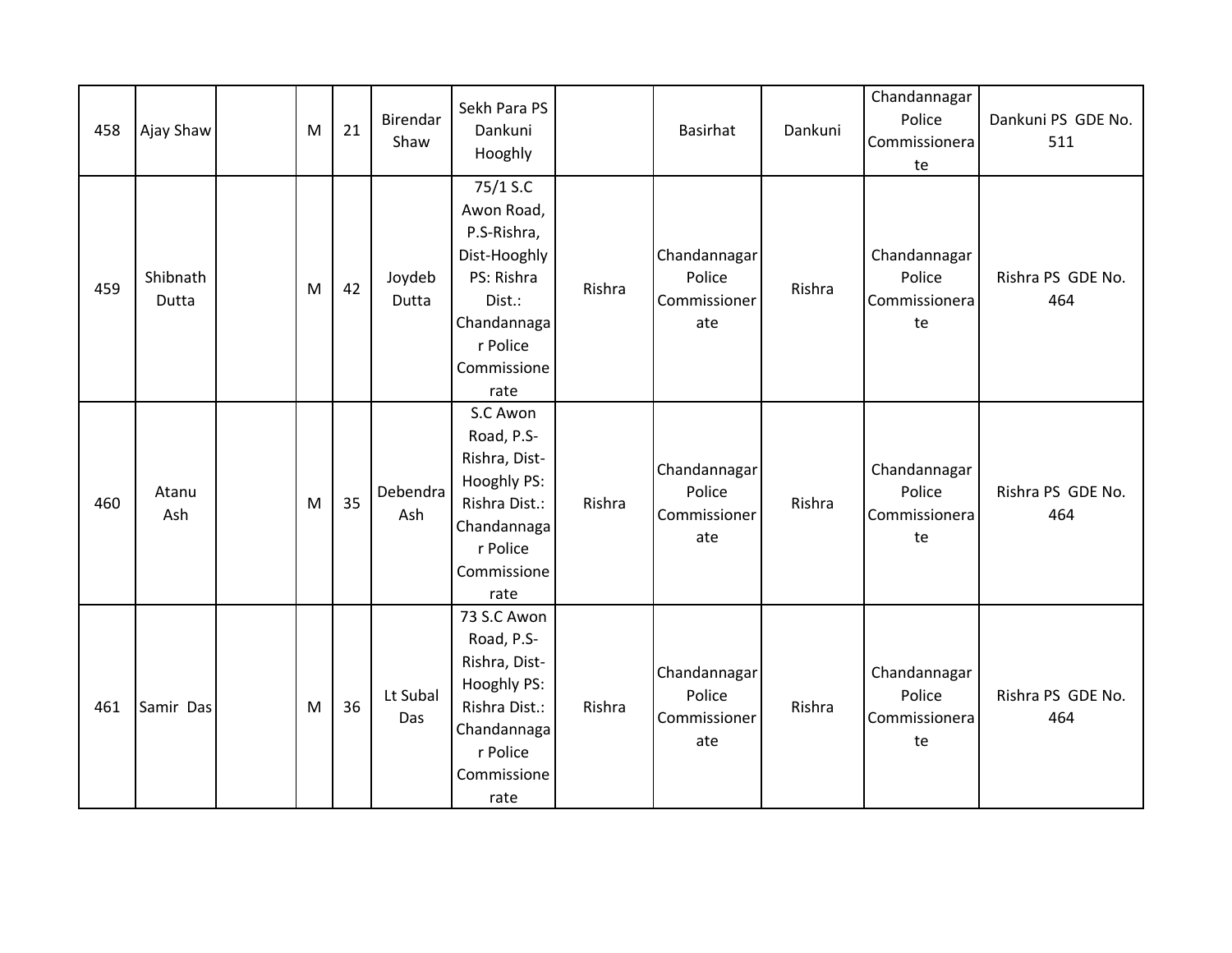| 462 | Srikanta<br>Sengupta | M | 37 | Jwahar<br>Sengupta    | 53A/4 Dr P.T<br>Laha Street,<br>P.S-Rishra,<br>Dist-Hooghly<br>PS: Rishra<br>Dist.:<br>Chandannaga<br>r Police<br>Commissione<br>rate | Rishra | Chandannagar<br>Police<br>Commissioner<br>ate | Rishra              | Chandannagar<br>Police<br>Commissionera<br>te | Rishra PS GDE No.<br>464                  |
|-----|----------------------|---|----|-----------------------|---------------------------------------------------------------------------------------------------------------------------------------|--------|-----------------------------------------------|---------------------|-----------------------------------------------|-------------------------------------------|
| 463 | Kartick<br>Das       | M | 28 | Astu<br>Charan<br>Das | PS: Singur<br>Dist.: Hooghly<br>Rural                                                                                                 | Singur | Hooghly Rural                                 | Shrirampur<br>women | Chandannagar<br>Police<br>Commissionera<br>te | Shrirampur women PS<br><b>GDE No. 116</b> |
| 464 | Soumen<br>Koley      | M | 28 | Dud Kr<br>Koley       | PS: Singur<br>Dist.: Hooghly<br>Rural                                                                                                 | Singur | Hooghly Rural                                 | Shrirampur<br>women | Chandannagar<br>Police<br>Commissionera<br>te | Shrirampur women PS<br><b>GDE No. 116</b> |
| 465 | Prasenjit<br>Das     | M | 31 | Sambhu<br>Das         | PS: Singur<br>Dist.: Hooghly<br>Rural                                                                                                 | Singur | Hooghly Rural                                 | Shrirampur<br>women | Chandannagar<br>Police<br>Commissionera<br>te | Shrirampur women PS<br><b>GDE No. 116</b> |
| 466 | Balaram<br>Das       | M | 23 | Gour Das              | PS: Singur<br>Dist.: Hooghly<br>Rural                                                                                                 | Singur | Hooghly Rural                                 | Shrirampur<br>women | Chandannagar<br>Police<br>Commissionera<br>te | Shrirampur women PS<br><b>GDE No. 116</b> |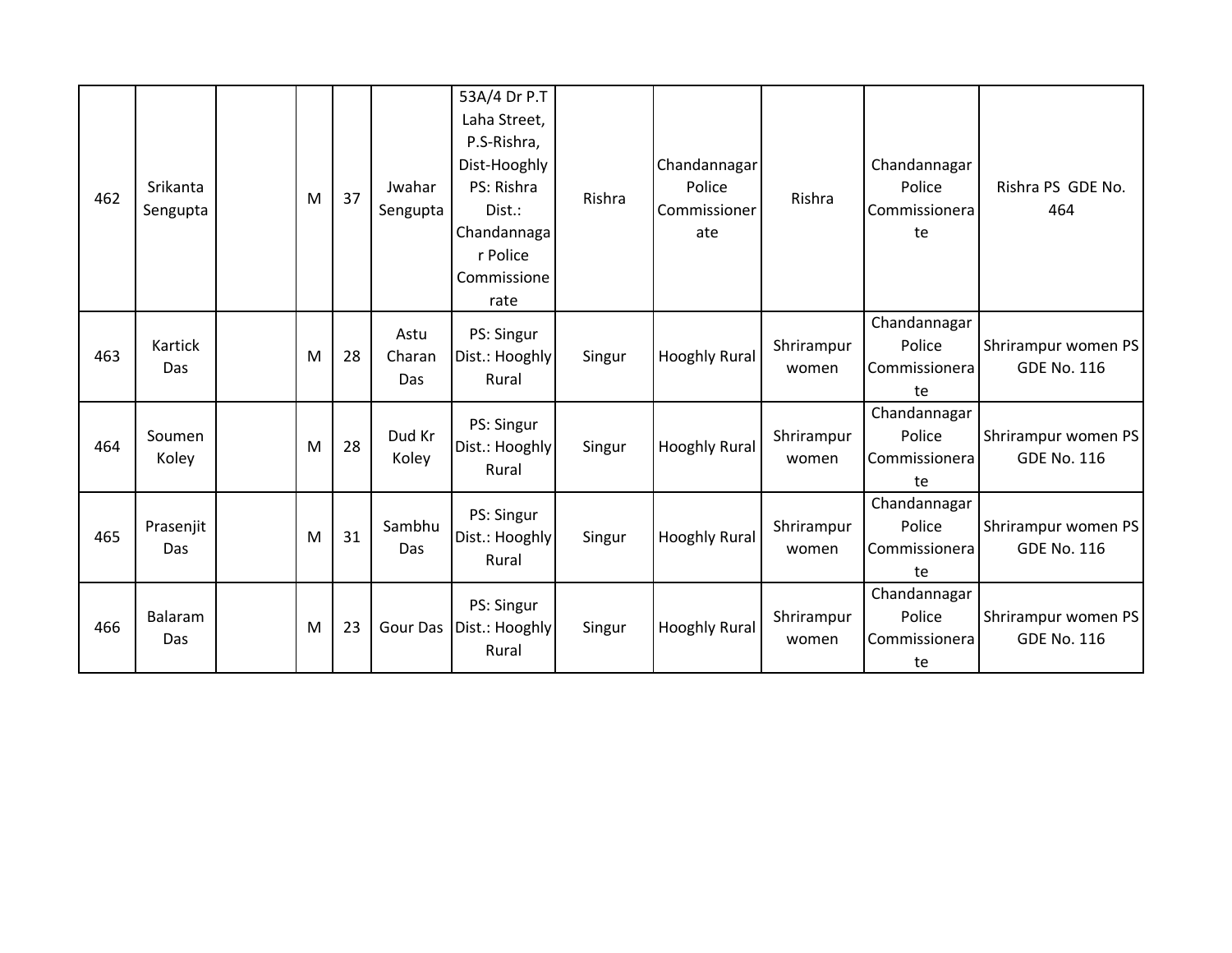| 467 | Prem<br>Rajbhar  | M | 46 | Lt. Bechan<br>Rajbhar | Ghoramara,<br>PS-<br>Serampore,<br>Hooghly. PS:<br>Srirampore<br>Dist.:<br>Chandannaga<br>r Police<br>Commissione<br>rate       | Srirampore | Chandannagar<br>Police<br>Commissioner<br>ate | Srirampore | Chandannagar<br>Police<br>Commissionera<br>te | Srirampore PS GDE<br>No. 681 |
|-----|------------------|---|----|-----------------------|---------------------------------------------------------------------------------------------------------------------------------|------------|-----------------------------------------------|------------|-----------------------------------------------|------------------------------|
| 468 | Surajit<br>Patra | M | 49 | Lt. Bablu<br>Patra    | Mallickpara,<br>PS-<br>Serampore,<br>Hooghly. PS:<br>Srirampore<br>Dist.:<br>Chandannaga<br>r Police<br>Commissione<br>rate     | Srirampore | Chandannagar<br>Police<br>Commissioner<br>ate | Srirampore | Chandannagar<br>Police<br>Commissionera<br>te | Srirampore PS GDE<br>No. 681 |
| 469 | Sk.<br>Rafique   | M | 30 | Sk.<br>Safique        | 4 No. Rail<br>Gate, PS-<br>Serampore,<br>Hooghly. PS:<br>Srirampore<br>Dist.:<br>Chandannaga<br>r Police<br>Commissione<br>rate | Srirampore | Chandannagar<br>Police<br>Commissioner<br>ate | Srirampore | Chandannagar<br>Police<br>Commissionera<br>te | Srirampore PS GDE<br>No. 681 |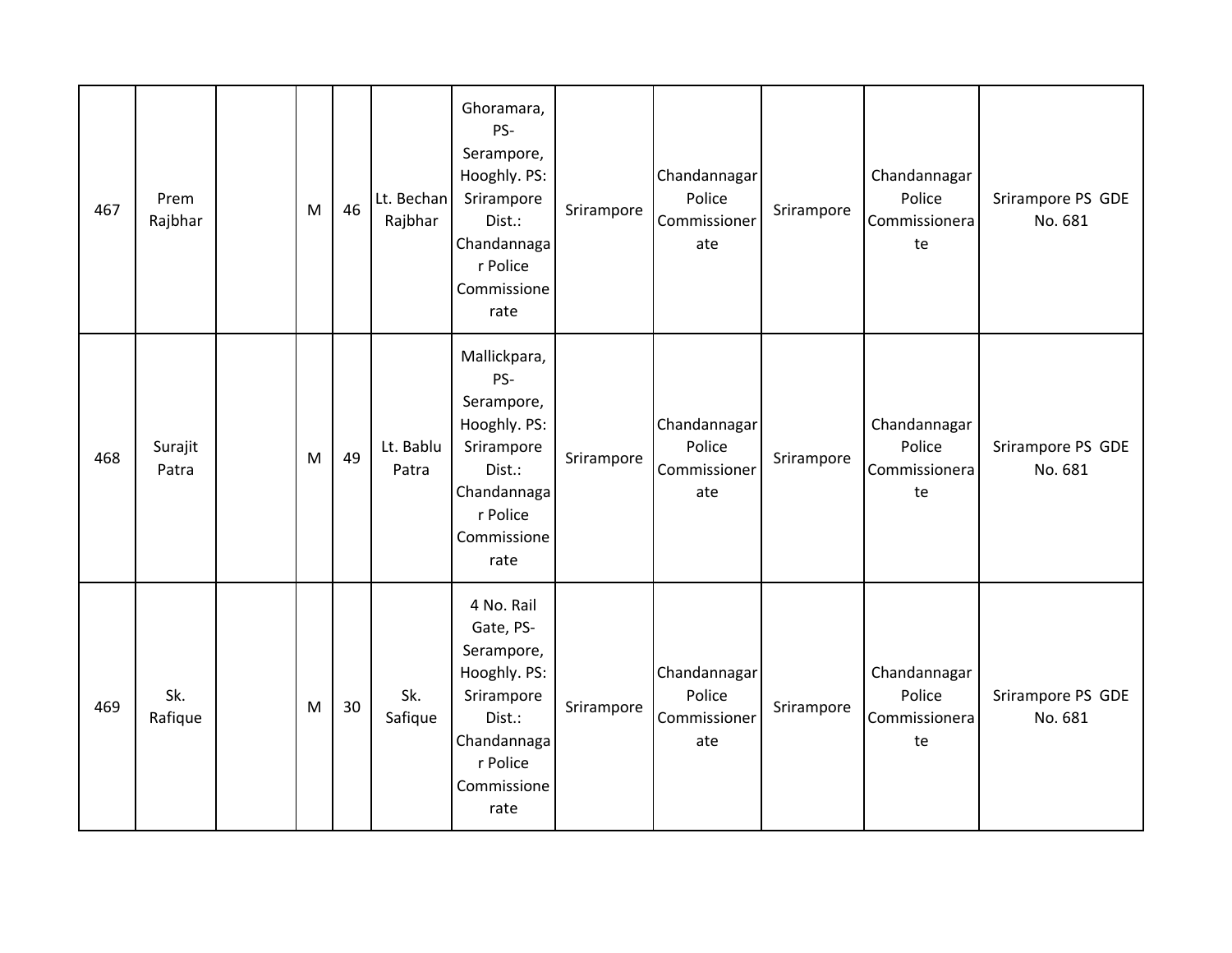| 470 | Sankar<br>Chatterjee | M | 37 | Tarak<br>Chatterjee         | G.T. Road, PS-<br>Serampore,<br>Hooghly. PS:<br>Srirampore<br>Dist.:<br>Chandannaga<br>r Police<br>Commissione<br>rate | Srirampore      | Chandannagar<br>Police<br>Commissioner<br>ate | Srirampore  | Chandannagar<br>Police<br>Commissionera<br>te | Srirampore PS GDE<br>No. 681  |
|-----|----------------------|---|----|-----------------------------|------------------------------------------------------------------------------------------------------------------------|-----------------|-----------------------------------------------|-------------|-----------------------------------------------|-------------------------------|
| 471 | Becha Das            |   |    | S/O<br>Nanigopal<br>Das     |                                                                                                                        |                 | <b>Basirhat</b>                               | Uttarpara   | Chandannagar<br>Police<br>Commissionera<br>te | Uttarpara PS GDE No.<br>628   |
| 472 | Surya<br>Ganguly     |   |    | S/O<br>Debabrata<br>Ganguly |                                                                                                                        |                 | Basirhat                                      | Uttarpara   | Chandannagar<br>Police<br>Commissionera<br>te | Uttarpara PS GDE No.<br>628   |
| 473 | Praksh<br>Sarkar     | M | 21 | Ganesh<br>Sarkar            | PS:<br>Ghogsadanga<br>Dist.:<br>Coochbehar                                                                             | Ghogsadang<br>a | Coochbehar                                    | Ghogsadanga | Coochbehar                                    | Ghogsadanga PS GDE<br>No. 321 |
| 474 | Sayan<br>Mallik      | M | 25 | Ranjit<br>Mallik            | <b>Beline</b><br>Paschim PS:<br>Balurghat<br>Dist.: Dakshin<br>Dinajpur                                                | Balurghat       | Dakshin<br>Dinajpur                           | Balurghat   | Dakshin<br>Dinajpur                           | Balurghat PS GDE No.<br>571   |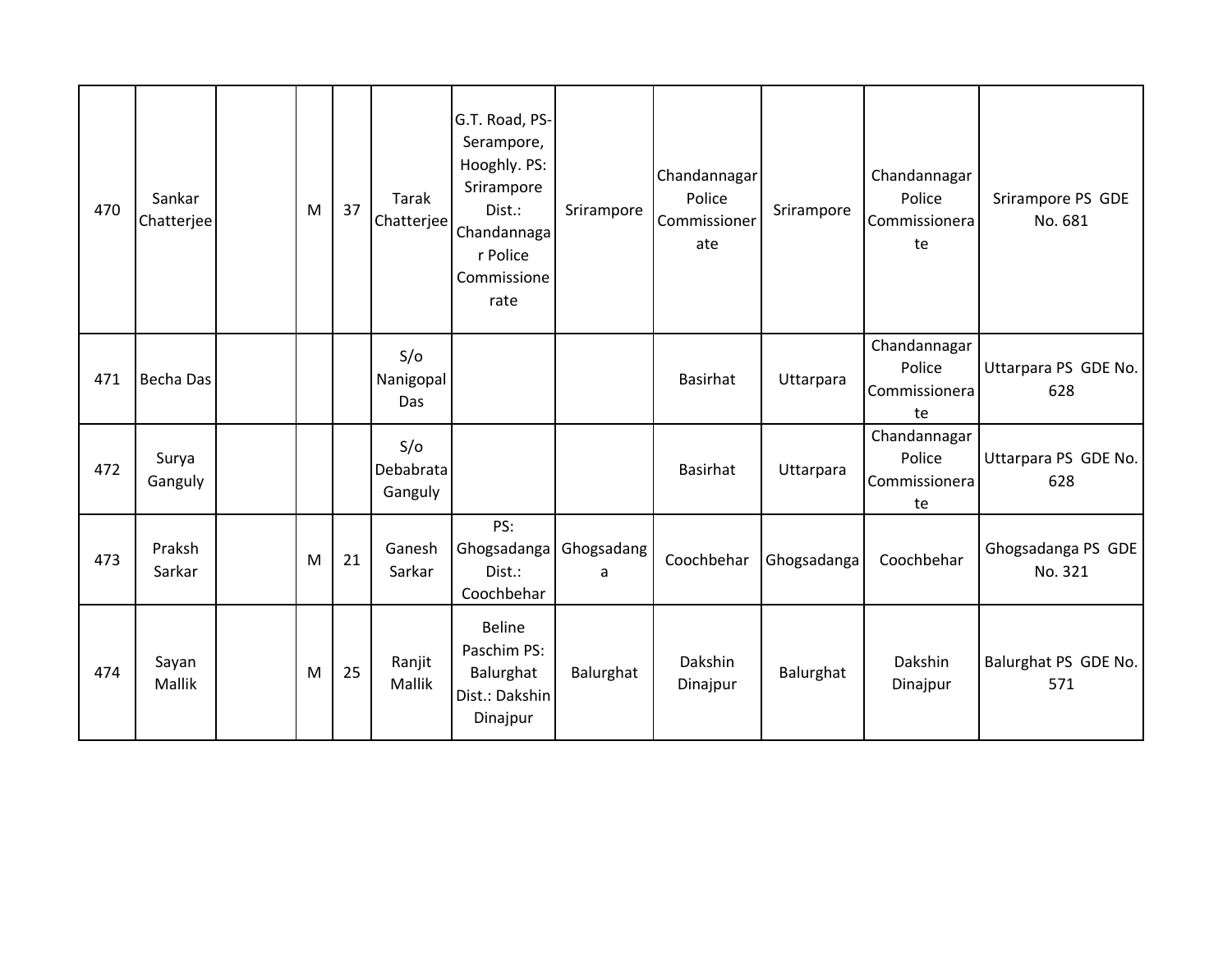| 475 | Shyamal<br>Paul       | M           | 48 | Paul                     | Koil Paulpara<br>Lt. Klipada   PS: Bansihari<br>Dist.: Dakshin<br>Dinajpur | Bansihari       | Dakshin<br>Dinajpur | Bansihari          | Dakshin<br>Dinajpur | Bansihari PS GDE No.<br>371       |
|-----|-----------------------|-------------|----|--------------------------|----------------------------------------------------------------------------|-----------------|---------------------|--------------------|---------------------|-----------------------------------|
| 476 | Nurul Mia             | M           |    | Lt.<br>Mia               | Puranpara<br>PS:<br>Amiruddin Gangarampur<br>Dist.: Dakshin<br>Dinajpur    | Gangarampu<br>r | Dakshin<br>Dinajpur | Gangarampur        | Dakshin<br>Dinajpur | Gangarampur PS GDE<br>No. 546     |
| 477 | Swpan<br>Karmakar     | M           |    | Sriram<br>Karmakar       | Samor Pally<br>PS:<br>Gangarampur<br>Dist.: Dakshin<br>Dinajpur            | Gangarampu<br>r | Dakshin<br>Dinajpur | Gangarampur        | Dakshin<br>Dinajpur | Gangarampur PS GDE<br>No. 546     |
| 478 | Vuttu<br>Mondal       | M           | 57 | Mojibar<br>Mondal        | Shyamnagar<br>PS:<br>Kumarganj<br>Dist.: Dakshin<br>Dinajpur               | Kumarganj       | Dakshin<br>Dinajpur | Kumarganj          | Dakshin<br>Dinajpur | Kumarganj PS GDE<br>No. 355       |
| 479 | <b>Bhim</b><br>Manger | M           | 38 | Man<br>Bahadur<br>Manger | <b>RAMBI PS:</b><br>Kalimpong<br>Dist.:<br>Kalimpong                       | Kalimpong       | Kalimpong           | Rangli<br>rangliat | Darjeeling          | Rangli rangliat PS GDE<br>No. 245 |
| 480 | Anjana<br>Duari       | $\mathsf F$ | 27 | Sukumar<br>Duari         | Tentulara PS:<br>Bishnupur<br>Dist.: Bankura                               | Bishnupur       | Bankura             | Bishnupur          | Bankura             | Bishnupur PS GDE No.<br>427       |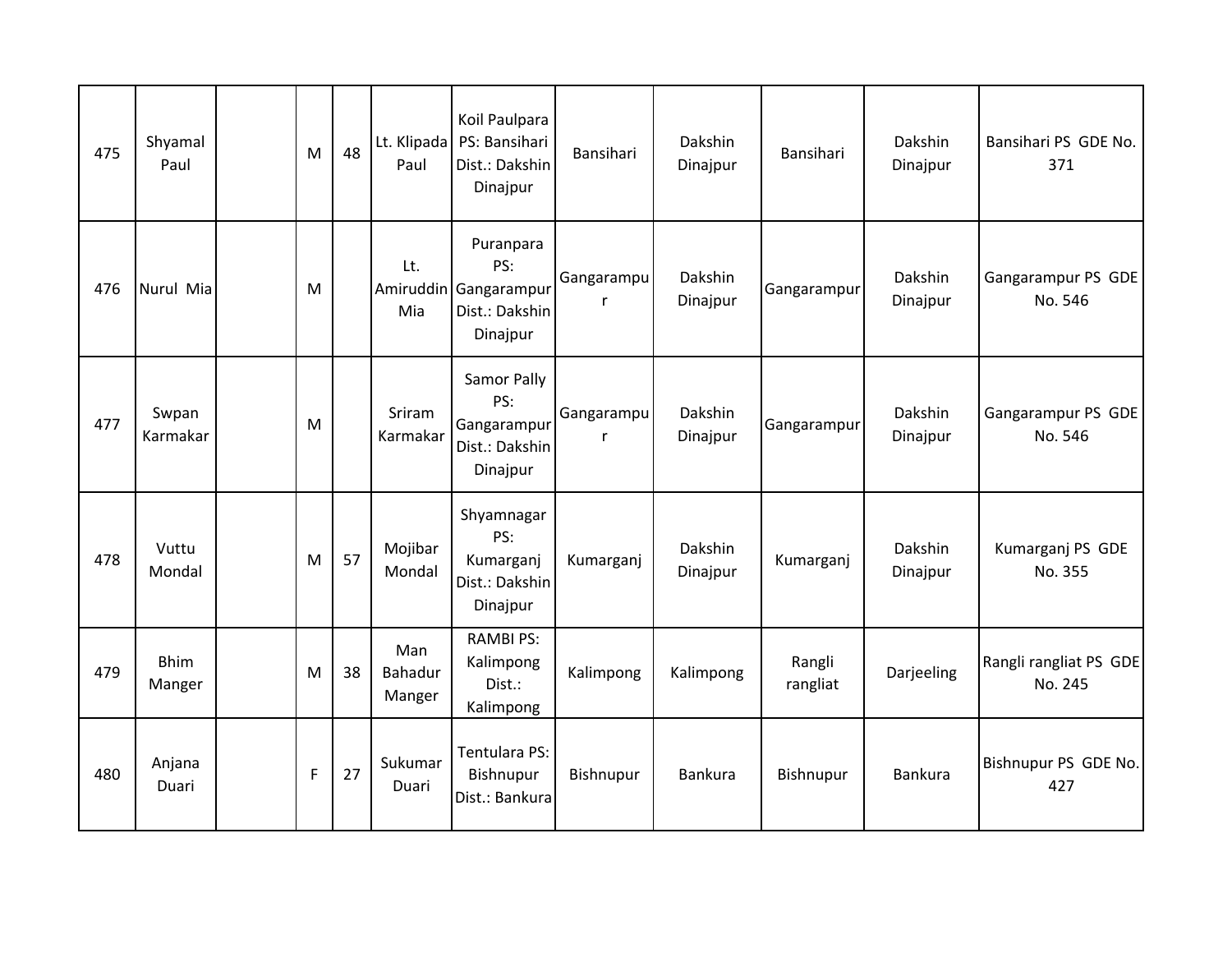| 481 | Tapas<br>Mondal        |   | 34 | Debdas<br>Mondal         | PS: Bishnupur<br>Dist.:<br>Diamond<br>Harbour<br><b>Police District</b> | Bishnupur   | Diamond<br>Harbour<br><b>Police District</b> | Bishnupur | Diamond<br><b>Harbour Police</b><br><b>District</b> | Bishnupur PS GDE No.<br>730 |
|-----|------------------------|---|----|--------------------------|-------------------------------------------------------------------------|-------------|----------------------------------------------|-----------|-----------------------------------------------------|-----------------------------|
| 482 | Rabin<br>Jana          | M | 34 | Dilip Jana               | PS: Bishnupur<br>Dist.:<br>Diamond<br>Harbour<br><b>Police District</b> | Bishnupur   | Diamond<br>Harbour<br>Police District        | Bishnupur | Diamond<br><b>Harbour Police</b><br>District        | Bishnupur PS GDE No.<br>730 |
| 483 | Mahamm<br>ad Sk        | M | 38 | Mahamm<br>ad Yasin<br>Sk | PS:<br>Thakurpukur<br>Dist.: Kolkata                                    | Thakurpukur | Kolkata                                      | Bishnupur | Diamond<br><b>Harbour Police</b><br>District        | Bishnupur PS GDE No.<br>746 |
| 484 | Sahabaj<br>Sk          | M | 32 | Karban Ali<br>Sk         | PS:<br>Thakurpukur<br>Dist.: Kolkata                                    | Thakurpukur | Kolkata                                      | Bishnupur | Diamond<br><b>Harbour Police</b><br>District        | Bishnupur PS GDE No.<br>746 |
| 485 | Ayub Ali<br>Sk         | M | 49 | Hasim Ali<br>Sk          | PS:<br>Thakurpukur<br>Dist.: Kolkata                                    | Thakurpukur | Kolkata                                      | Bishnupur | Diamond<br><b>Harbour Police</b><br>District        | Bishnupur PS GDE No.<br>746 |
| 486 | Sani<br><b>Brambha</b> | M | 27 | Samir<br><b>Brambha</b>  | PS:<br>Thakurpukur<br>Dist.: Kolkata                                    | Thakurpukur | Kolkata                                      | Bishnupur | Diamond<br><b>Harbour Police</b><br><b>District</b> | Bishnupur PS GDE No.<br>730 |
| 487 | Rajib<br>Santra        | M | 26 | Tarak<br>Santra          | PS:<br>Thakurpukur<br>Dist.: Kolkata                                    | Thakurpukur | Kolkata                                      | Bishnupur | Diamond<br><b>Harbour Police</b><br>District        | Bishnupur PS GDE No.<br>730 |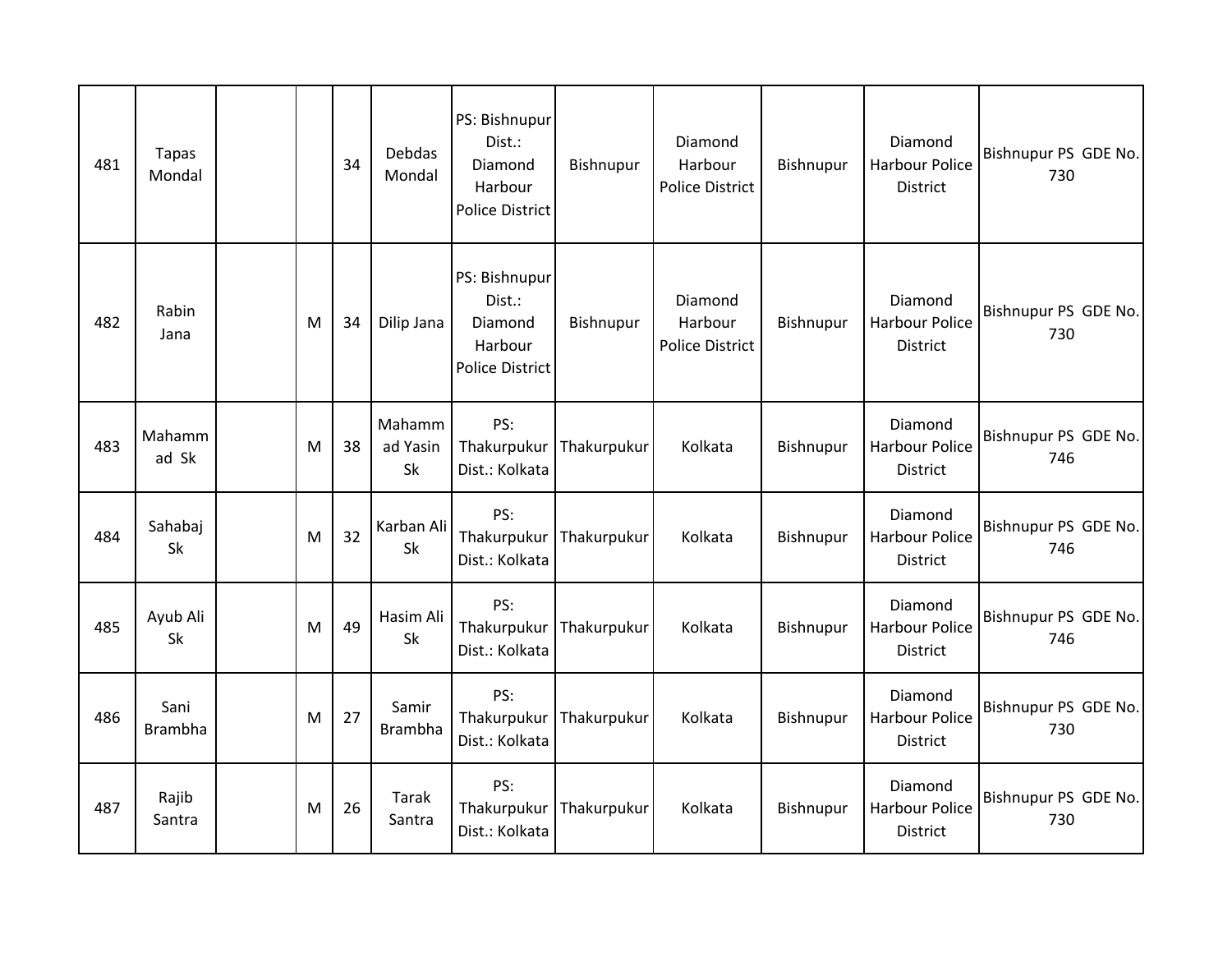| 488 | Kashinath<br>Pramanik | M | 54 | Lt.<br>Gobinda<br>Pramanik | PS: Bishnupur<br>Dist.:<br>Diamond<br>Harbour<br><b>Police District</b> | Bishnupur | Diamond<br>Harbour<br>Police District | Bishnupur | Diamond<br>Harbour Police<br>District               | Bishnupur PS GDE No.<br>763 |
|-----|-----------------------|---|----|----------------------------|-------------------------------------------------------------------------|-----------|---------------------------------------|-----------|-----------------------------------------------------|-----------------------------|
| 489 | Jogindar<br>Das       | M | 40 | Ramasish<br>Das            | PS: Bishnupur<br>Dist.:<br>Diamond<br>Harbour<br>Police District        | Bishnupur | Diamond<br>Harbour<br>Police District | Bishnupur | Diamond<br><b>Harbour Police</b><br>District        | Bishnupur PS GDE No.<br>763 |
| 490 | Susanta<br>Midda      | M | 56 | Lt.<br>Khudiram<br>Midda   | PS: Bishnupur<br>Dist.:<br>Diamond<br>Harbour<br><b>Police District</b> | Bishnupur | Diamond<br>Harbour<br>Police District | Bishnupur | Diamond<br><b>Harbour Police</b><br><b>District</b> | Bishnupur PS GDE No.<br>763 |
| 491 | Gopal<br>Gharui       | M | 25 | Dinoband<br>hu Ghorui      | PS: Bishnupur<br>Dist.:<br>Diamond<br>Harbour<br><b>Police District</b> | Bishnupur | Diamond<br>Harbour<br>Police District | Bishnupur | Diamond<br><b>Harbour Police</b><br>District        | Bishnupur PS GDE No.<br>763 |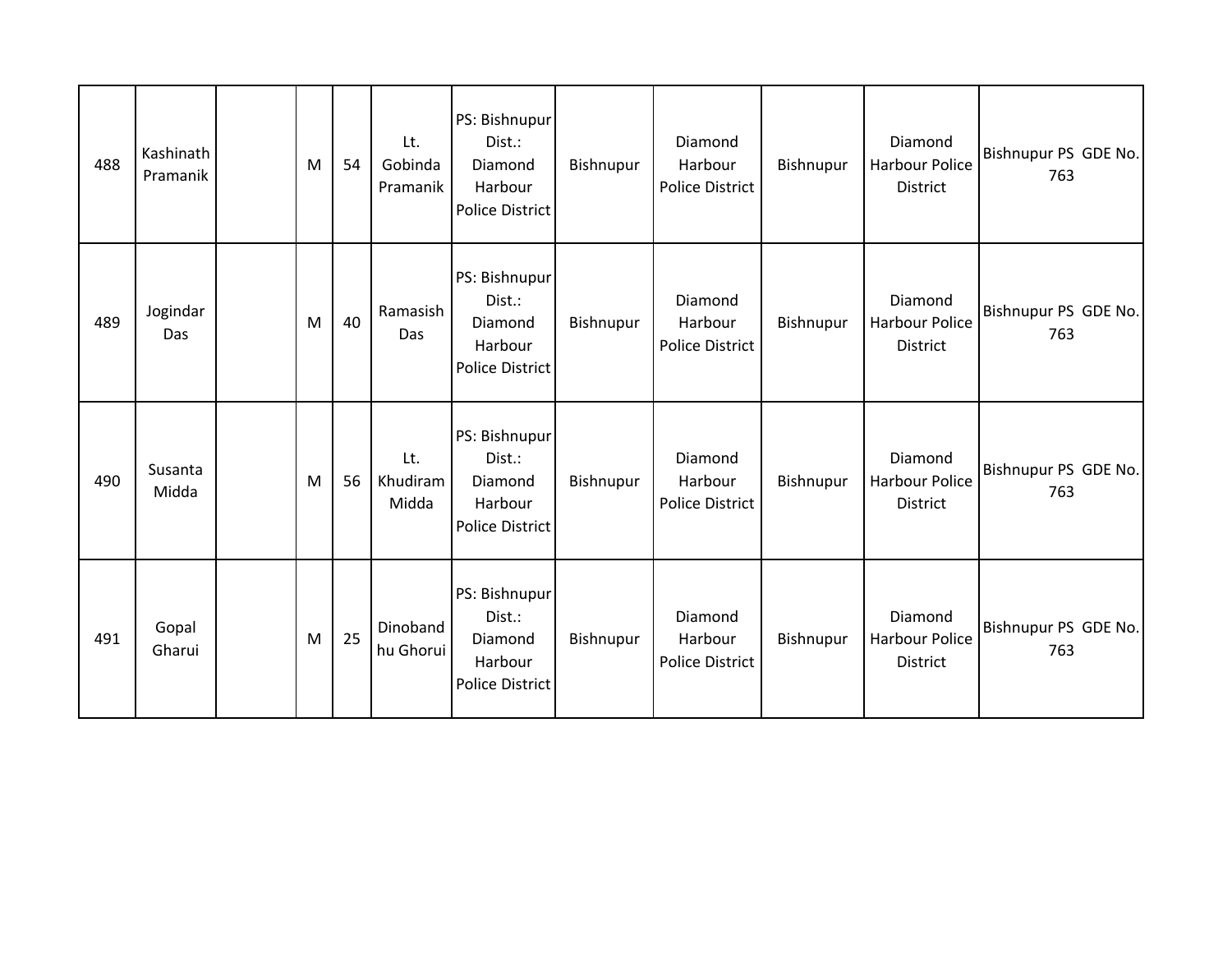| 492 | Chandan<br>Dey                | M | 33 | Montu<br>Dey                    | PS: Bishnupur<br>Dist.:<br>Diamond<br>Harbour<br><b>Police District</b>   | Bishnupur   | Diamond<br>Harbour<br><b>Police District</b> | Bishnupur | Diamond<br><b>Harbour Police</b><br><b>District</b> | Bishnupur PS GDE No.<br>763 |
|-----|-------------------------------|---|----|---------------------------------|---------------------------------------------------------------------------|-------------|----------------------------------------------|-----------|-----------------------------------------------------|-----------------------------|
| 493 | Samir<br>Ghosh                | M | 42 | Lt. Sushil<br>Kr. Ghosh         | PS:<br>Thakurpukur<br>Dist.: Kolkata                                      | Thakurpukur | Kolkata                                      | Bishnupur | Diamond<br><b>Harbour Police</b><br>District        | Bishnupur PS GDE No.<br>763 |
| 494 | Suman<br>Roy<br>Chowdhur<br>y | M | 32 | Krishna<br>Roy<br>Chowdhur<br>v | PS:<br>Thakurpukur<br>Dist.: Kolkata                                      | Thakurpukur | Kolkata                                      | Bishnupur | Diamond<br><b>Harbour Police</b><br><b>District</b> | Bishnupur PS GDE No.<br>763 |
| 495 | Amit<br>Mondal                | M | 24 | Dipchand<br>Mondal              | PS: Bishnupur<br>Dist.:<br>Diamond<br>Harbour<br><b>Police District</b>   | Bishnupur   | Diamond<br>Harbour<br>Police District        | Bishnupur | Diamond<br><b>Harbour Police</b><br><b>District</b> | Bishnupur PS GDE No.<br>765 |
| 496 | Chandu<br>Samanta             | M | 49 | <b>Basudeb</b><br>Samanta       | PS:<br>Narendrapur<br>Dist.:<br>Baruipur<br><b>Police District</b>        | Narendrapur | Baruipur<br><b>Police District</b>           | Bishnupur | Diamond<br><b>Harbour Police</b><br>District        | Bishnupur PS GDE No.<br>765 |
| 497 | Sudhansu<br><b>Biswas</b>     | M | 44 | Lt. Bankim<br><b>Biswas</b>     | PS:<br>Narendrapur<br>Dist.:<br><b>Baruipur</b><br><b>Police District</b> | Narendrapur | Baruipur<br>Police District                  | Bishnupur | Diamond<br><b>Harbour Police</b><br><b>District</b> | Bishnupur PS GDE No.<br>765 |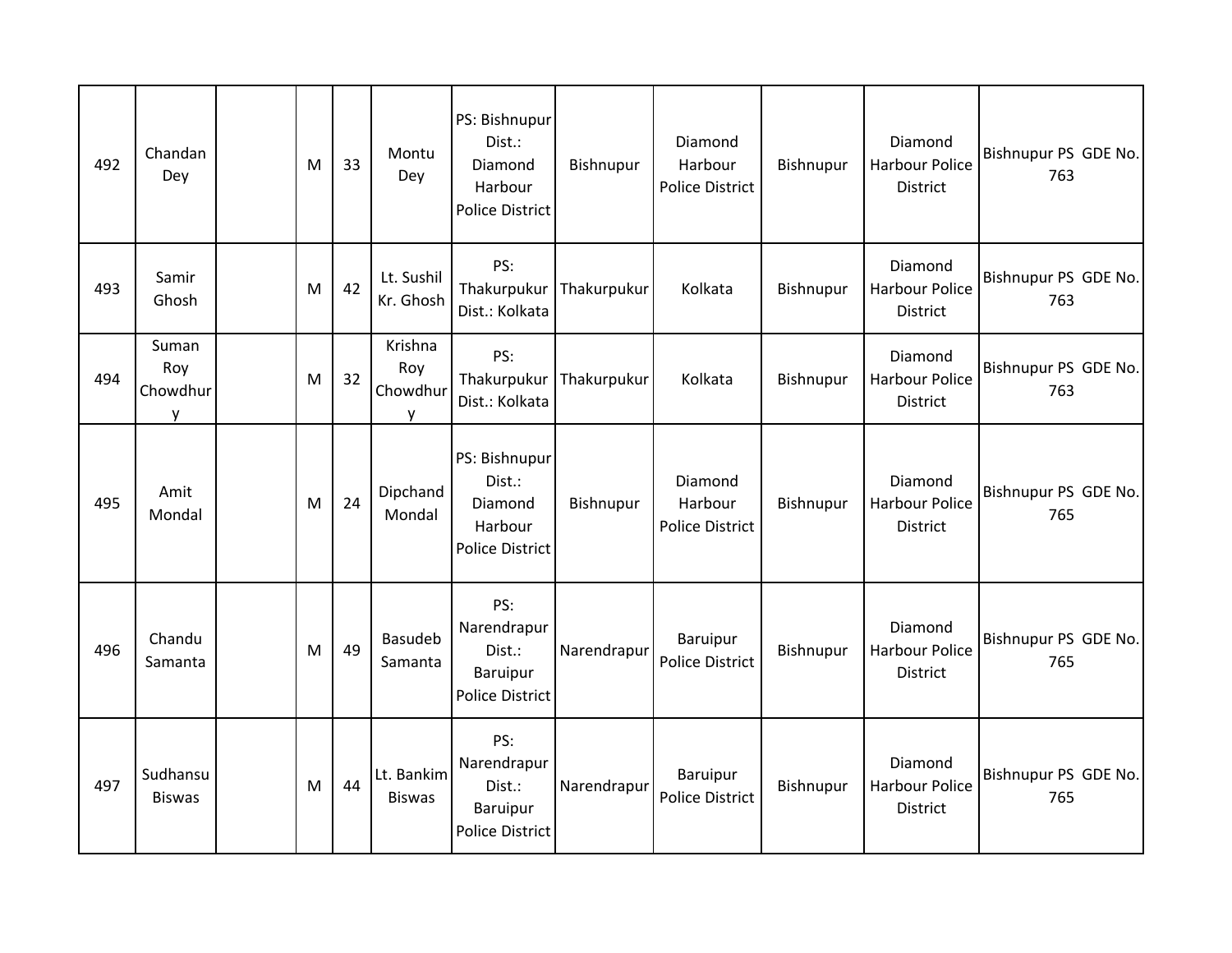| 498 | Sukanta<br>Sarder  | M | 24 | Kesta<br>Sarder           | PS:<br>Haridevpur<br>Dist.: Kolkata                                       | Haridevpur  | Kolkata                               | Bishnupur | Diamond<br><b>Harbour Police</b><br><b>District</b> | Bishnupur PS GDE No.<br>765 |
|-----|--------------------|---|----|---------------------------|---------------------------------------------------------------------------|-------------|---------------------------------------|-----------|-----------------------------------------------------|-----------------------------|
| 499 | Jhantu<br>Pailan   | M | 35 | Lilu Pailan               | PS:<br>Narendrapur<br>Dist.:<br>Baruipur<br><b>Police District</b>        | Narendrapur | Baruipur<br><b>Police District</b>    | Bishnupur | Diamond<br><b>Harbour Police</b><br>District        | Bishnupur PS GDE No.<br>765 |
| 500 | Sandip<br>Roy      | M | 26 | Uttam<br>Roy              | PS:<br>Narendrapur<br>Dist.:<br><b>Baruipur</b><br><b>Police District</b> | Narendrapur | Baruipur<br><b>Police District</b>    | Bishnupur | Diamond<br><b>Harbour Police</b><br><b>District</b> | Bishnupur PS GDE No.<br>765 |
| 501 | Amal<br>Hazra      | M | 45 | Chandra<br>Kanta<br>Hazra | PS:<br>Narendrapur<br>Dist.:<br><b>Baruipur</b><br><b>Police District</b> | Narendrapur | Baruipur<br><b>Police District</b>    | Bishnupur | Diamond<br><b>Harbour Police</b><br><b>District</b> | Bishnupur PS GDE No.<br>765 |
| 502 | Srikanta<br>Mondal | M | 40 | Lt. Samar<br>Mondal       | PS: Bishnupur<br>Dist.:<br>Diamond<br>Harbour<br><b>Police District</b>   | Bishnupur   | Diamond<br>Harbour<br>Police District | Bishnupur | Diamond<br><b>Harbour Police</b><br>District        | Bishnupur PS GDE No.<br>246 |
| 503 | Shyamal<br>Sarder  | M | 56 | Lt. Jadab<br>Sarder       | PS: Behala<br>Dist.: Kolkata                                              | Behala      | Kolkata                               | Bishnupur | Diamond<br><b>Harbour Police</b><br>District        | Bishnupur PS GDE No.<br>246 |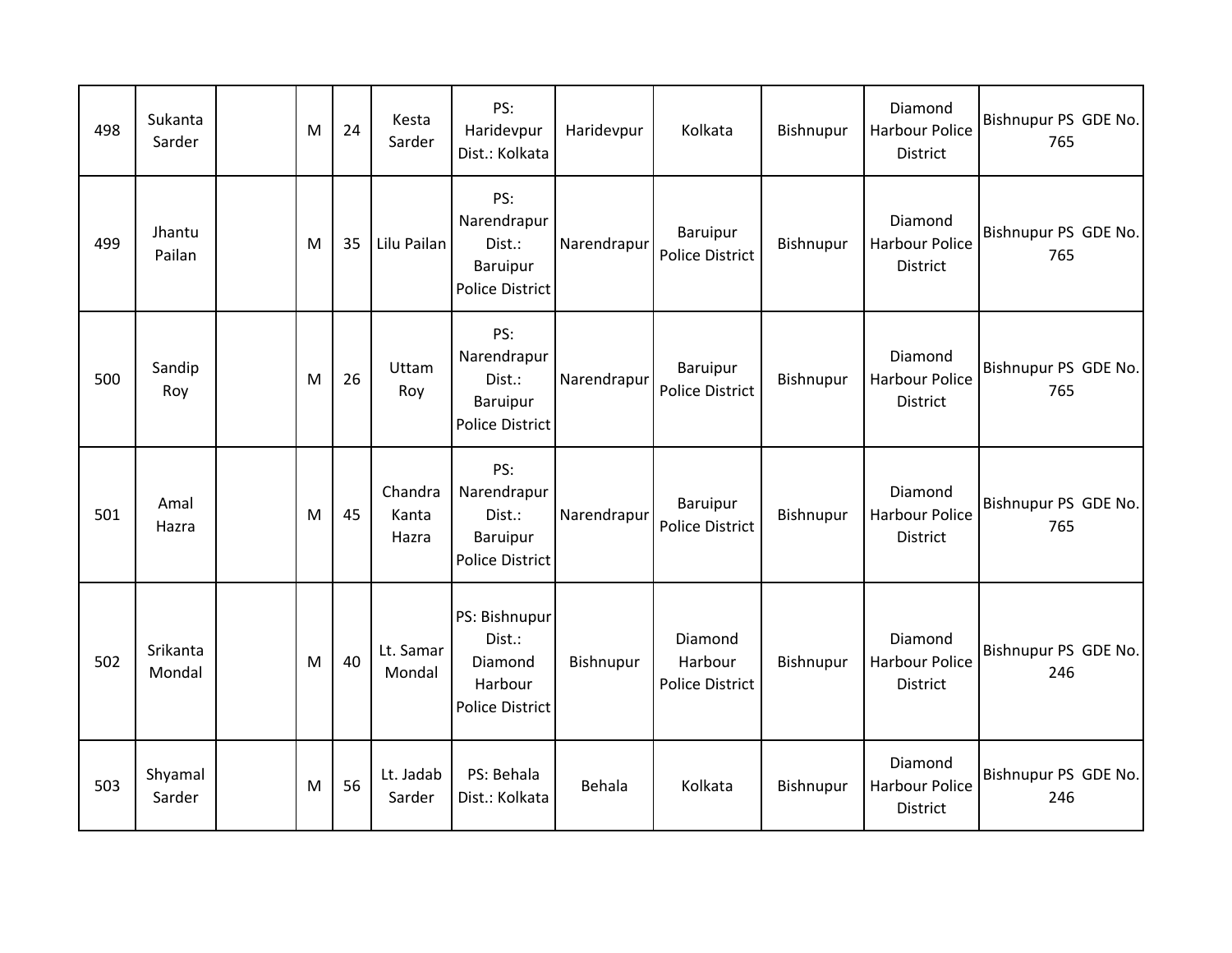| 504 | Anup<br>Ghorami    | M | 28 | Rofikul<br>Gharami | PS: Behala<br>Dist.: Kolkata                                            | Behala    | Kolkata                                      | Bishnupur | Diamond<br><b>Harbour Police</b><br><b>District</b> | Bishnupur PS GDE No.<br>246 |
|-----|--------------------|---|----|--------------------|-------------------------------------------------------------------------|-----------|----------------------------------------------|-----------|-----------------------------------------------------|-----------------------------|
| 505 | Sayar Sk           | M | 18 | Abul<br>Kalam Sk   | PS: Bishnupur<br>Dist.:<br>Diamond<br>Harbour<br><b>Police District</b> | Bishnupur | Diamond<br>Harbour<br>Police District        | Bishnupur | Diamond<br><b>Harbour Police</b><br>District        | Bishnupur PS GDE No.<br>246 |
| 506 | Prosenjit<br>Monda | M | 25 | Ganesh<br>Mondal   | PS: Nodakhali<br>Dist.:<br>Diamond<br>Harbour<br><b>Police District</b> | Nodakhali | Diamond<br>Harbour<br>Police District        | Bishnupur | Diamond<br><b>Harbour Police</b><br>District        | Bishnupur PS GDE No.<br>246 |
| 507 | Uttam<br>Das       | M | 48 | Lt. Bijoy<br>Das   | PS: Nodakhali<br>Dist.:<br>Diamond<br>Harbour<br>Police District        | Nodakhali | Diamond<br>Harbour<br><b>Police District</b> | Bishnupur | Diamond<br><b>Harbour Police</b><br><b>District</b> | Bishnupur PS GDE No.<br>246 |
| 508 | Khokan<br>Sk       | M | 36 | Lt. Ajoy Sk        | PS: Nodakhali<br>Dist.:<br>Diamond<br>Harbour<br>Police District        | Nodakhali | Diamond<br>Harbour<br><b>Police District</b> | Bishnupur | Diamond<br><b>Harbour Police</b><br><b>District</b> | Bishnupur PS GDE No.<br>246 |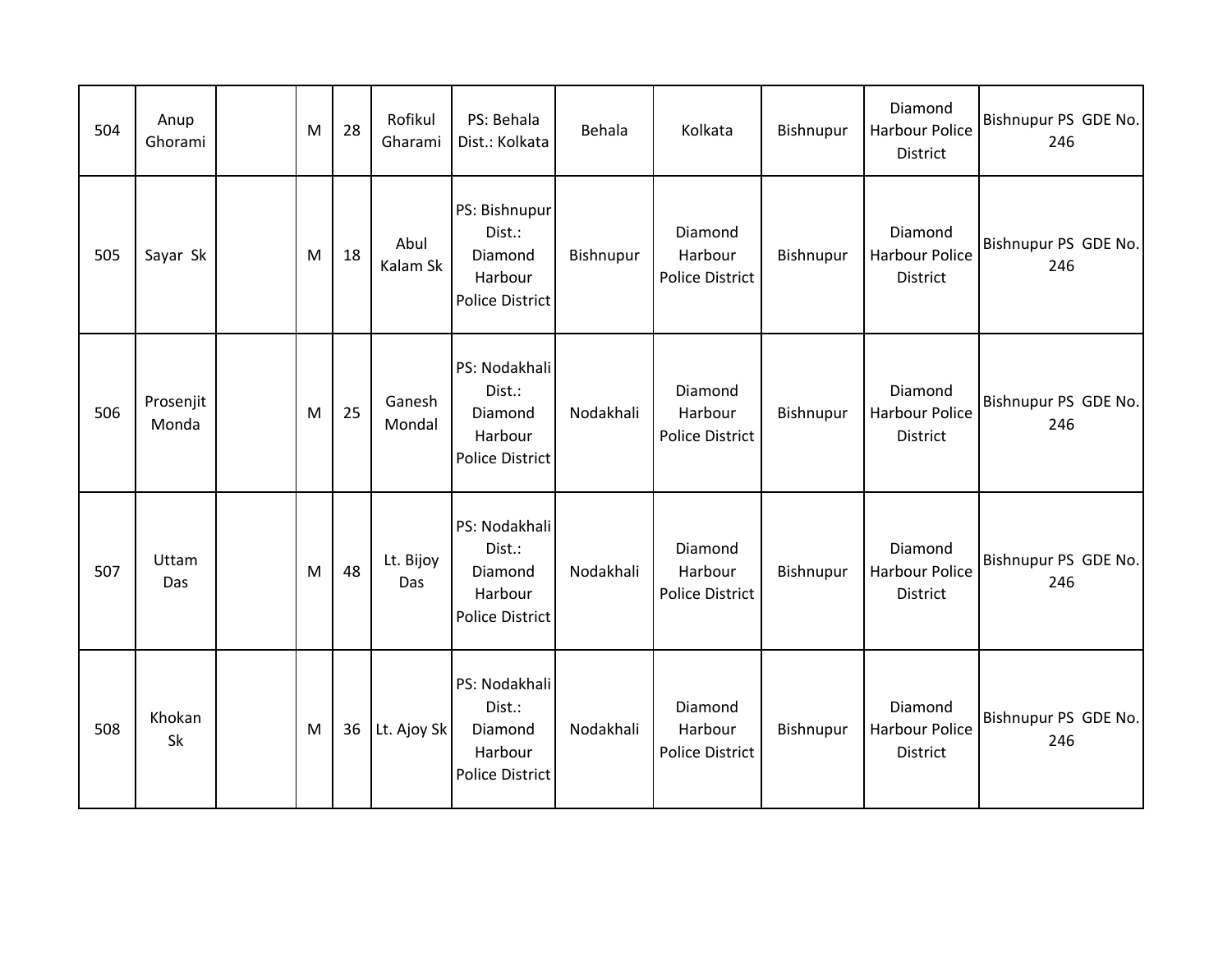| 509 | Debu<br>Pramanik | M | 53 | Lt. Kartick<br>Pramanik  | PS: Nodakhali<br>Dist.:<br>Diamond<br>Harbour<br><b>Police District</b> | Nodakhali | Diamond<br>Harbour<br>Police District | Bishnupur | Diamond<br><b>Harbour Police</b><br>District        | Bishnupur PS GDE No.<br>246 |
|-----|------------------|---|----|--------------------------|-------------------------------------------------------------------------|-----------|---------------------------------------|-----------|-----------------------------------------------------|-----------------------------|
| 510 | Rabin<br>Majhi   | M | 44 | Lt.<br>Haripada<br>Majhi | PS: Bishnupur<br>Dist.:<br>Diamond<br>Harbour<br>Police District        | Bishnupur | Diamond<br>Harbour<br>Police District | Bishnupur | Diamond<br><b>Harbour Police</b><br>District        | Bishnupur PS GDE No.<br>246 |
| 511 | Bapi Bag         | M | 27 | Haran Bag                | PS: Bishnupur<br>Dist.:<br>Diamond<br>Harbour<br><b>Police District</b> | Bishnupur | Diamond<br>Harbour<br>Police District | Bishnupur | Diamond<br><b>Harbour Police</b><br><b>District</b> | Bishnupur PS GDE No.<br>246 |
| 512 | Nirmal<br>Kalshi | M | 44 | Lt. Haren<br>Kalshi      | PS: Bishnupur<br>Dist.:<br>Diamond<br>Harbour<br><b>Police District</b> | Bishnupur | Diamond<br>Harbour<br>Police District | Bishnupur | Diamond<br><b>Harbour Police</b><br>District        | Bishnupur PS GDE No.<br>246 |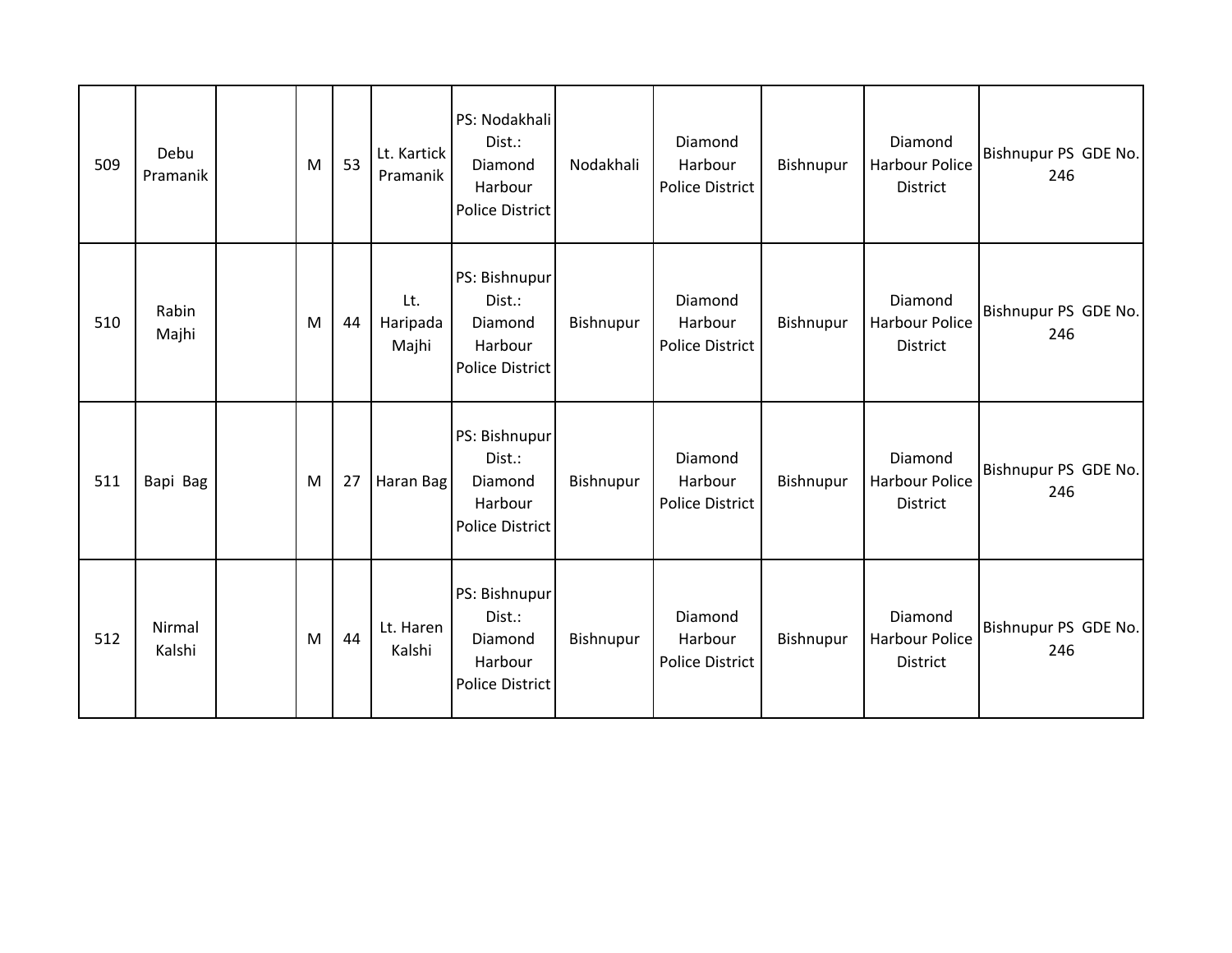| 513 | Sankar<br><b>Bag</b> | M | 45 | Lt.<br>Modhusu<br>dan Bag | PS: Bishnupur<br>Dist.:<br>Diamond<br>Harbour<br><b>Police District</b>     | Bishnupur         | Diamond<br>Harbour<br>Police District | Bishnupur | Diamond<br><b>Harbour Police</b><br>District        | Bishnupur PS GDE No.<br>246 |
|-----|----------------------|---|----|---------------------------|-----------------------------------------------------------------------------|-------------------|---------------------------------------|-----------|-----------------------------------------------------|-----------------------------|
| 514 | Brojobasi<br>Naskar  | M | 53 | Lt.<br>Posupati<br>Naskar | PS:<br>Budgebudge<br>Dist.:<br>Diamond<br>Harbour<br><b>Police District</b> | Budgebudge        | Diamond<br>Harbour<br>Police District | Bishnupur | Diamond<br><b>Harbour Police</b><br><b>District</b> | Bishnupur PS GDE No.<br>246 |
| 515 | Binag Bar            | M | 38 | Kartick<br>Bar            | PS: Bishnupur<br>Dist.:<br>Diamond<br>Harbour<br><b>Police District</b>     | Bishnupur         | Diamond<br>Harbour<br>Police District | Bishnupur | Diamond<br>Harbour Police<br>District               | Bishnupur PS GDE No.<br>246 |
| 516 | Jhantu<br>Naskar     | M | 47 | Lt. Jotin<br>Naskar       | PS:<br>Budgebudge<br>Dist.:<br>Diamond<br>Harbour<br><b>Police District</b> | <b>Budgebudge</b> | Diamond<br>Harbour<br>Police District | Bishnupur | Diamond<br>Harbour Police<br>District               | Bishnupur PS GDE No.<br>246 |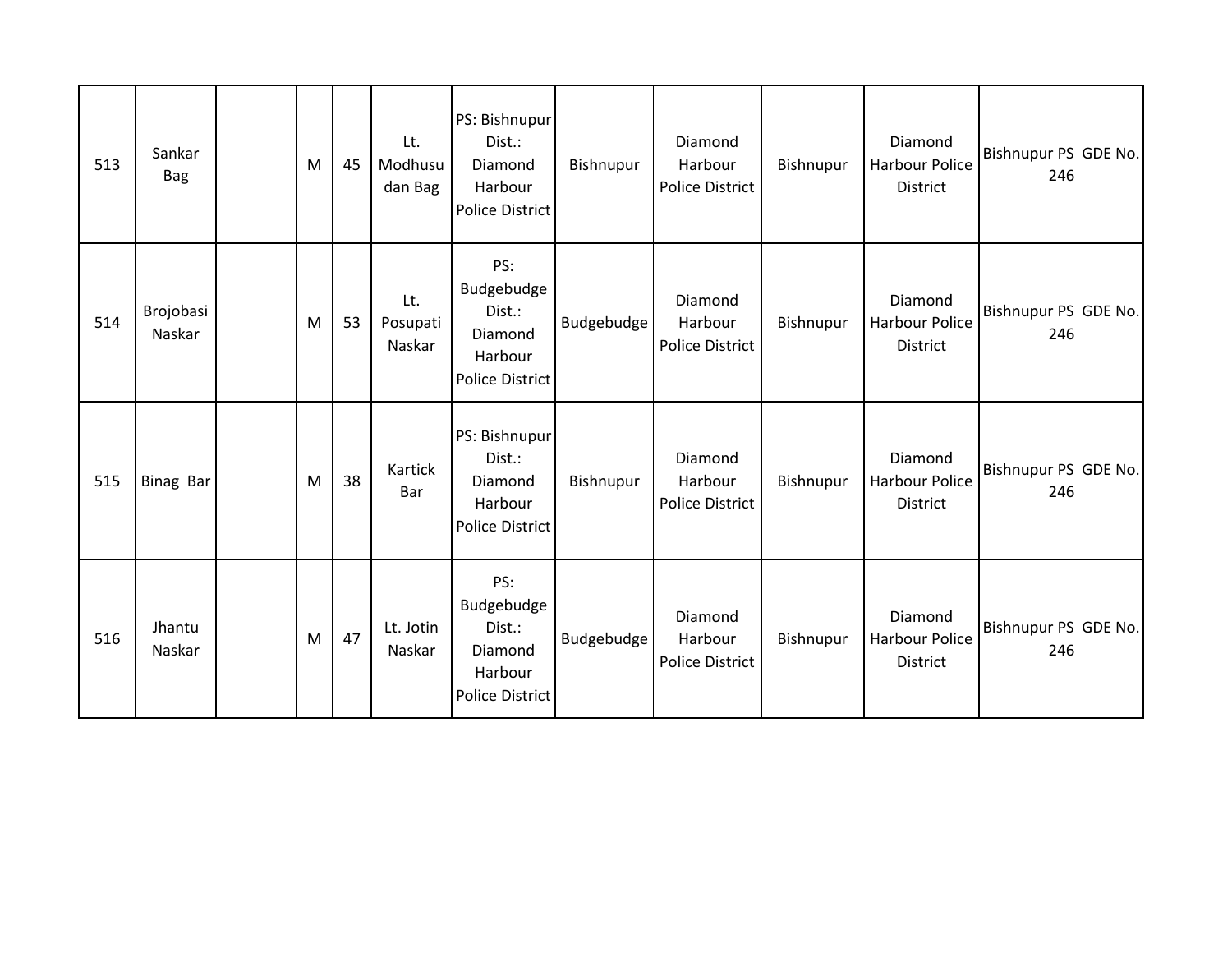| 517 | Hemchan<br>dra<br>Mondal | M | 53 | Lt Subal<br>Mondal | PS: Diamond<br>harbour Dist.:<br>Diamond<br>Harbour<br><b>Police District</b> | Diamond<br>harbour | Diamond<br>Harbour<br>Police District        | Diamond<br>harbour | Diamond<br>Harbour Police<br>District               | Diamond harbour PS<br><b>GDE No. 640</b> |
|-----|--------------------------|---|----|--------------------|-------------------------------------------------------------------------------|--------------------|----------------------------------------------|--------------------|-----------------------------------------------------|------------------------------------------|
| 518 | Sk Soyel                 | M | 19 | Sk Piraj           | PS: Diamond<br>harbour Dist.:<br>Diamond<br>Harbour<br><b>Police District</b> | Diamond<br>harbour | Diamond<br>Harbour<br><b>Police District</b> | Diamond<br>harbour | Diamond<br><b>Harbour Police</b><br><b>District</b> | Diamond harbour PS<br><b>GDE No. 640</b> |
| 519 | Samsur<br>Shah           | M | 25 | Arfat Shah         | PS: Diamond<br>harbour Dist.:<br>Diamond<br>Harbour<br><b>Police District</b> | Diamond<br>harbour | Diamond<br>Harbour<br>Police District        | Diamond<br>harbour | Diamond<br>Harbour Police<br>District               | Diamond harbour PS<br><b>GDE No. 672</b> |
| 520 | <b>Bakbul Sk</b>         | M | 23 | Jiyaul Sk          | PS: Diamond<br>harbour Dist.:<br>Diamond<br>Harbour<br><b>Police District</b> | Diamond<br>harbour | Diamond<br>Harbour<br>Police District        | Diamond<br>harbour | Diamond<br><b>Harbour Police</b><br>District        | Diamond harbour PS<br><b>GDE No. 672</b> |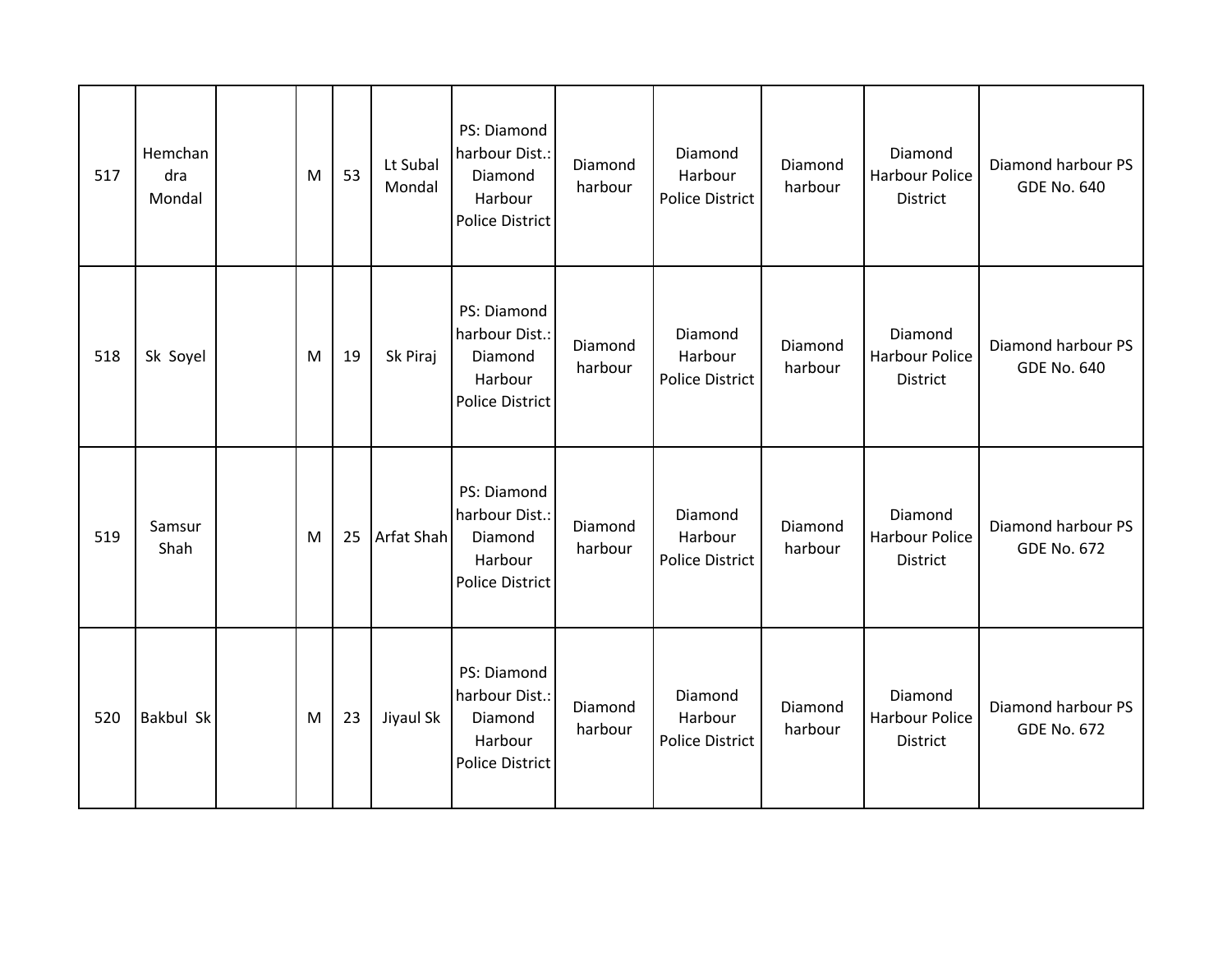| 521 | Dibar<br>Hossain Sk  | M | 26 | Kutub Sk            | PS: Diamond<br>harbour Dist.:<br>Diamond<br>Harbour<br><b>Police District</b> | Diamond<br>harbour | Diamond<br>Harbour<br>Police District        | Diamond<br>harbour | Diamond<br>Harbour Police<br>District        | Diamond harbour PS<br><b>GDE No. 672</b> |
|-----|----------------------|---|----|---------------------|-------------------------------------------------------------------------------|--------------------|----------------------------------------------|--------------------|----------------------------------------------|------------------------------------------|
| 522 | Giyasuddi<br>n Molla | M | 29 | Samsuddi<br>n Molla | PS: Diamond<br>harbour Dist.:<br>Diamond<br>Harbour<br>Police District        | Diamond<br>harbour | Diamond<br>Harbour<br><b>Police District</b> | Diamond<br>harbour | Diamond<br><b>Harbour Police</b><br>District | Diamond harbour PS<br><b>GDE No. 672</b> |
| 523 | Samad Sk             | M | 28 | Icha Sk             | PS: Diamond<br>harbour Dist.:<br>Diamond<br>Harbour<br><b>Police District</b> | Diamond<br>harbour | Diamond<br>Harbour<br><b>Police District</b> | Diamond<br>harbour | Diamond<br>Harbour Police<br><b>District</b> | Diamond harbour PS<br><b>GDE No. 672</b> |
| 524 | Nijam Sk             | M | 31 | Samsuddi<br>n Sk    | PS: Diamond<br>harbour Dist.:<br>Diamond<br>Harbour<br><b>Police District</b> | Diamond<br>harbour | Diamond<br>Harbour<br><b>Police District</b> | Diamond<br>harbour | Diamond<br><b>Harbour Police</b><br>District | Diamond harbour PS<br><b>GDE No. 672</b> |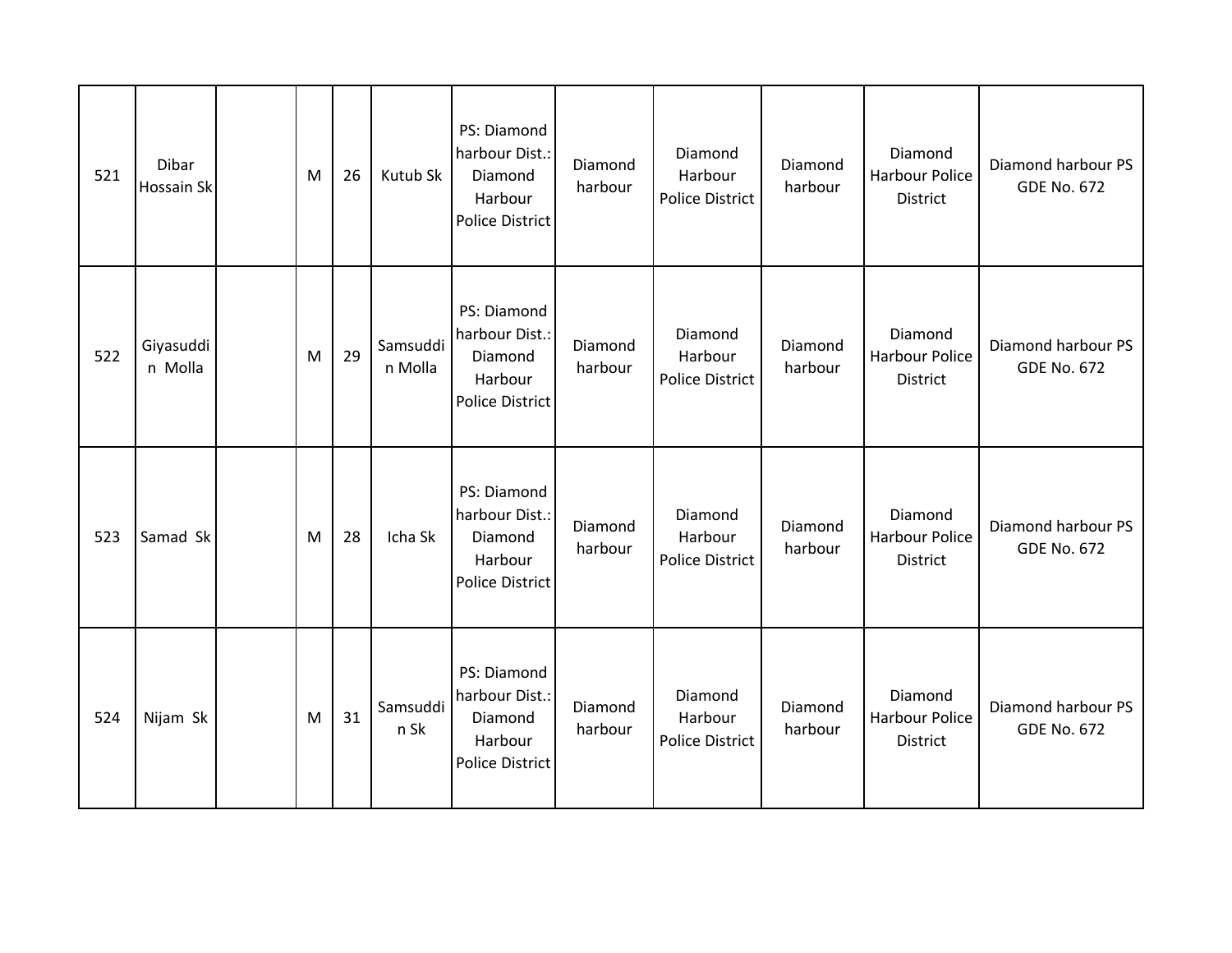| 525 | <b>Buddha</b><br>Paramanik | M | 32 | Amar<br>Paramanik            | PS: Diamond<br>harbour Dist.:<br>Diamond<br>Harbour<br><b>Police District</b> | Diamond<br>harbour | Diamond<br>Harbour<br>Police District        | Diamond<br>harbour | Diamond<br><b>Harbour Police</b><br>District | Diamond harbour PS<br><b>GDE No. 771</b> |
|-----|----------------------------|---|----|------------------------------|-------------------------------------------------------------------------------|--------------------|----------------------------------------------|--------------------|----------------------------------------------|------------------------------------------|
| 526 | Sahil<br>Molla             | M | 21 | Aftab<br>Molla               | PS: Diamond<br>harbour Dist.:<br>Diamond<br>Harbour<br><b>Police District</b> | Diamond<br>harbour | Diamond<br>Harbour<br><b>Police District</b> | Diamond<br>harbour | Diamond<br><b>Harbour Police</b><br>District | Diamond harbour PS<br><b>GDE No. 771</b> |
| 527 | Bijan Bag                  | M | 29 | Pratap<br><b>Bag</b>         | PS: Diamond<br>harbour Dist.:<br>Diamond<br>Harbour<br><b>Police District</b> | Diamond<br>harbour | Diamond<br>Harbour<br><b>Police District</b> | Diamond<br>harbour | Diamond<br>Harbour Police<br>District        | Diamond harbour PS<br><b>GDE No. 771</b> |
| 528 | Susanta<br>Ghosh           | M | 42 | Lt<br>Chittaranj<br>an Ghosh | PS: Diamond<br>harbour Dist.:<br>Diamond<br>Harbour<br><b>Police District</b> | Diamond<br>harbour | Diamond<br>Harbour<br><b>Police District</b> | Diamond<br>harbour | Diamond<br><b>Harbour Police</b><br>District | Diamond harbour PS<br><b>GDE No. 771</b> |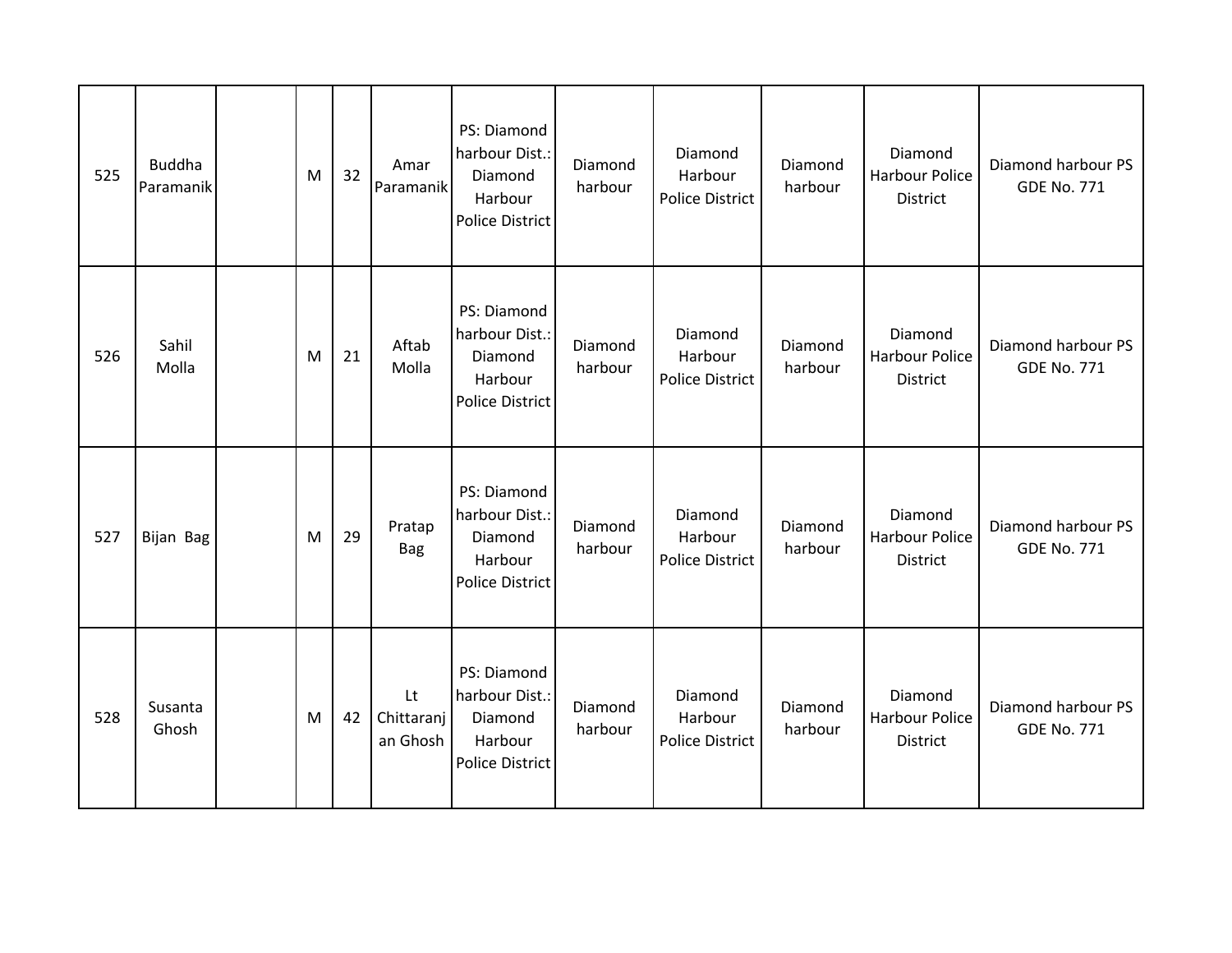| 529 | Amit<br>Kayal     | M | 35 | Kripa<br>Sindhu<br>Kaya | PS: Diamond<br>harbour Dist.:<br>Diamond<br>Harbour<br><b>Police District</b> | Diamond<br>harbour | Diamond<br>Harbour<br>Police District        | Diamond<br>harbour | Diamond<br><b>Harbour Police</b><br>District | Diamond harbour PS<br><b>GDE No. 771</b> |
|-----|-------------------|---|----|-------------------------|-------------------------------------------------------------------------------|--------------------|----------------------------------------------|--------------------|----------------------------------------------|------------------------------------------|
| 530 | Motiyar<br>Laskar | M | 40 | Abdul Bari<br>Laskar    | PS: Diamond<br>harbour Dist.:<br>Diamond<br>Harbour<br><b>Police District</b> | Diamond<br>harbour | Diamond<br>Harbour<br><b>Police District</b> | Diamond<br>harbour | Diamond<br><b>Harbour Police</b><br>District | Diamond harbour PS<br><b>GDE No. 771</b> |
| 531 | Tusar<br>Paik     | M | 32 | Sukdeb<br>Paik          | PS: Diamond<br>harbour Dist.:<br>Diamond<br>Harbour<br><b>Police District</b> | Diamond<br>harbour | Diamond<br>Harbour<br><b>Police District</b> | Diamond<br>harbour | Diamond<br>Harbour Police<br><b>District</b> | Diamond harbour PS<br><b>GDE No. 771</b> |
| 532 | Asit<br>Ghosh     | M | 45 | Bichulal<br>Ghosh       | PS: Diamond<br>harbour Dist.:<br>Diamond<br>Harbour<br><b>Police District</b> | Diamond<br>harbour | Diamond<br>Harbour<br><b>Police District</b> | Diamond<br>harbour | Diamond<br><b>Harbour Police</b><br>District | Diamond harbour PS<br><b>GDE No. 771</b> |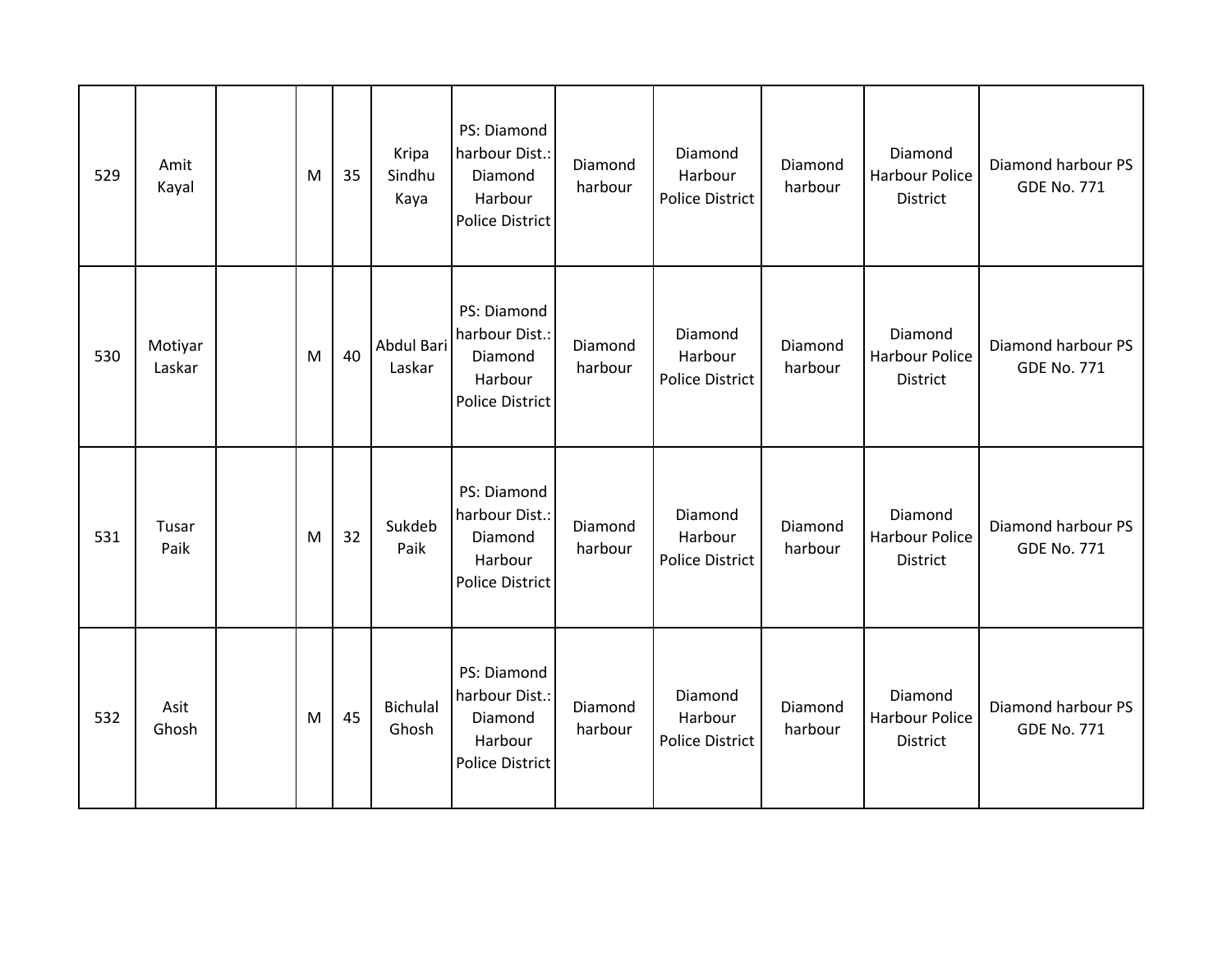| 533 | Mithun<br>Mondal  | M | 27 | Gabinda<br>Mondal | PS: Diamond<br>harbour Dist.:<br>Diamond<br>Harbour<br><b>Police District</b> | Diamond<br>harbour | Diamond<br>Harbour<br>Police District        | Diamond<br>harbour | Diamond<br>Harbour Police<br>District        | Diamond harbour PS<br><b>GDE No. 771</b> |
|-----|-------------------|---|----|-------------------|-------------------------------------------------------------------------------|--------------------|----------------------------------------------|--------------------|----------------------------------------------|------------------------------------------|
| 534 | Kartick<br>Mondal | M | 46 | Madan<br>Mondal   | PS: Diamond<br>harbour Dist.:<br>Diamond<br>Harbour<br><b>Police District</b> | Diamond<br>harbour | Diamond<br>Harbour<br><b>Police District</b> | Diamond<br>harbour | Diamond<br><b>Harbour Police</b><br>District | Diamond harbour PS<br><b>GDE No. 771</b> |
| 535 | Avijit<br>Mondal  | M | 40 | Akhil<br>Mondal   | PS: Diamond<br>harbour Dist.:<br>Diamond<br>Harbour<br><b>Police District</b> | Diamond<br>harbour | Diamond<br>Harbour<br><b>Police District</b> | Diamond<br>harbour | Diamond<br>Harbour Police<br>District        | Diamond harbour PS<br><b>GDE No. 771</b> |
| 536 | Pankaj<br>Hazra   | M | 40 | Arabindu<br>Hazra | PS: Diamond<br>harbour Dist.:<br>Diamond<br>Harbour<br><b>Police District</b> | Diamond<br>harbour | Diamond<br>Harbour<br><b>Police District</b> | Diamond<br>harbour | Diamond<br><b>Harbour Police</b><br>District | Diamond harbour PS<br><b>GDE No. 771</b> |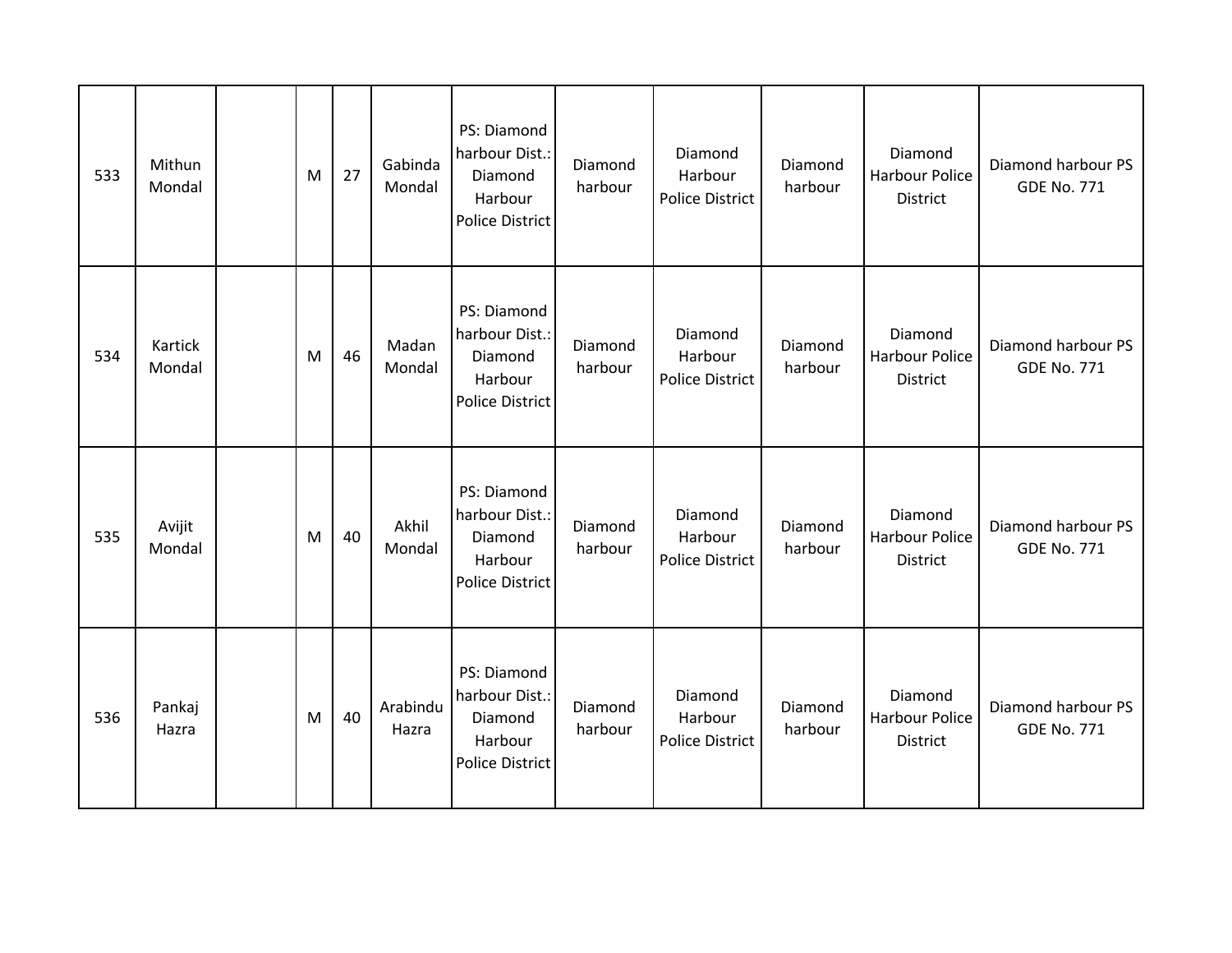| 537 | Kiron<br>Mondal  | $\mathsf{F}$ | 31 | Haradhan<br>Mondal  | Subhashgram<br>PS: Sonarpur<br>Dist.:<br><b>Baruipur</b><br><b>Police District</b>                     | Sonarpur   | Baruipur<br><b>Police District</b>    | Diamond<br>harbour<br>women | Diamond<br><b>Harbour Police</b><br><b>District</b> | Diamond harbour<br>women PS GDE No.<br>197 |
|-----|------------------|--------------|----|---------------------|--------------------------------------------------------------------------------------------------------|------------|---------------------------------------|-----------------------------|-----------------------------------------------------|--------------------------------------------|
| 538 | Beby Bibi        | $\mathsf F$  | 30 | Sofiuddin<br>Sardar | Deula PS:<br>Usthi Dist.:<br>Diamond<br>Harbour<br>Police District                                     | Usthi      | Diamond<br>Harbour<br>Police District | Diamond<br>harbour<br>women | Diamond<br><b>Harbour Police</b><br>District        | Diamond harbour<br>women PS GDE No.<br>197 |
| 539 | Shubho<br>Sarder | M            | 23 | Debasish<br>Sarder  | Paschim<br>Nichintyapur<br>PS:<br>Budgebudge<br>Dist.:<br>Diamond<br>Harbour<br><b>Police District</b> | Budgebudge | Diamond<br>Harbour<br>Police District | Falta                       | Diamond<br><b>Harbour Police</b><br>District        | Falta PS GDE No. 436                       |
| 540 | Ripon<br>Bera    | M            | 24 | Shyamal<br>Bera     | Paschim<br>Nichintyapur<br>PS:<br>Budgebudge<br>Dist.:<br>Diamond<br>Harbour<br><b>Police District</b> | Budgebudge | Diamond<br>Harbour<br>Police District | Falta                       | Diamond<br>Harbour Police<br>District               | Falta PS GDE No. 436                       |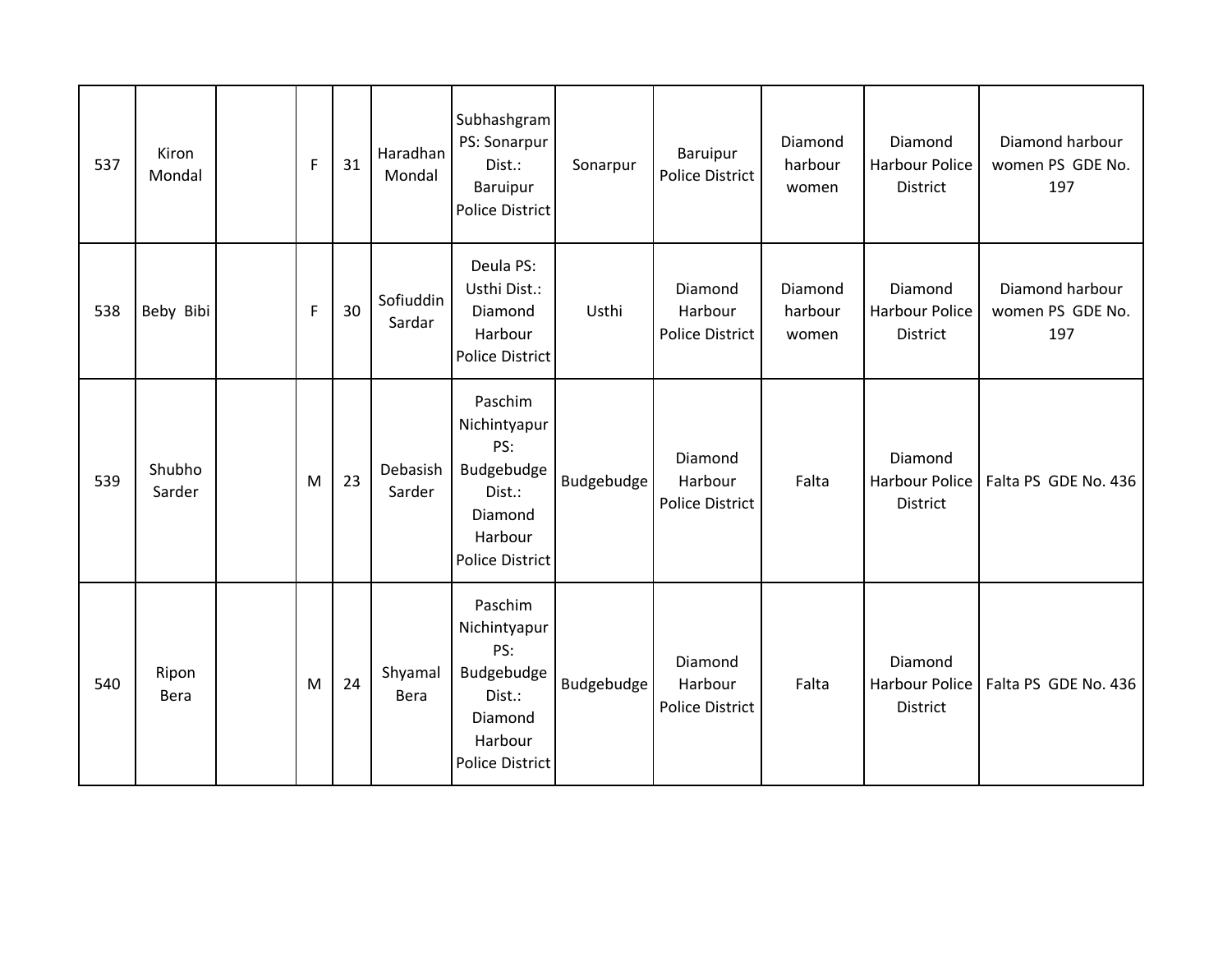| 541 | Pijush<br>Halder        | M | 31 | Sushil<br>Halder        | Paschim<br>Nichintyapur<br>PS:<br>Budgebudge<br>Dist.:<br>Diamond<br>Harbour<br><b>Police District</b> | Budgebudge | Diamond<br>Harbour<br><b>Police District</b> | Falta | Diamond<br><b>Harbour Police</b><br>District | Falta PS GDE No. 436 |
|-----|-------------------------|---|----|-------------------------|--------------------------------------------------------------------------------------------------------|------------|----------------------------------------------|-------|----------------------------------------------|----------------------|
| 542 | <b>Bishal</b><br>Halder | M | 24 | Uday<br>Halder          | Paschim<br>Nichintyapur<br>PS:<br>Budgebudge<br>Dist.:<br>Diamond<br>Harbour<br><b>Police District</b> | Budgebudge | Diamond<br>Harbour<br><b>Police District</b> | Falta | Diamond<br><b>Harbour Police</b><br>District | Falta PS GDE No. 436 |
| 543 | Sk Insan                | M | 24 | Sk Abu                  | Panchloki,<br>PS: Falta<br>Dist.:<br>Diamond<br>Harbour<br>Police District                             | Falta      | Diamond<br>Harbour<br><b>Police District</b> | Falta | Diamond<br><b>Harbour Police</b><br>District | Falta PS GDE No. 436 |
| 544 | Sanjoy<br>Mondal        | M | 44 | Lt.<br>Swapan<br>Mondal | Purba<br>Durgapur PS:<br>Falta Dist.:<br>Diamond<br>Harbour<br><b>Police District</b>                  | Falta      | Diamond<br>Harbour<br><b>Police District</b> | Falta | Diamond<br><b>Harbour Police</b><br>District | Falta PS GDE No. 436 |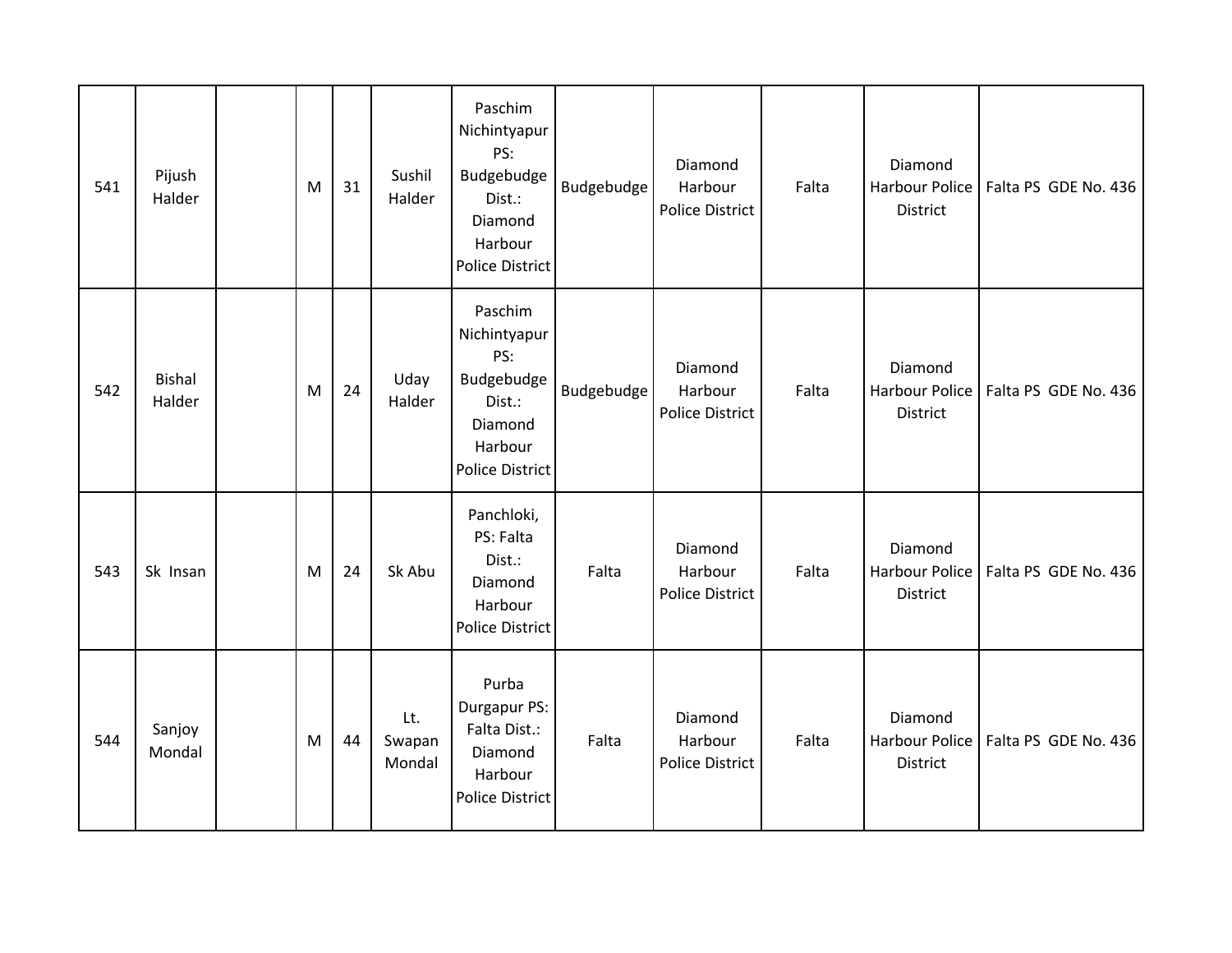| 545 | Halim<br>Jamader  | M | 20 | Khokon<br>Jamader  | Patdaha PS:<br>Parulia<br>coastal Dist.:<br>Diamond<br>Harbour<br><b>Police District</b> | Parulia<br>coastal | Diamond<br>Harbour<br>Police District        | Falta | Diamond<br><b>Harbour Police</b><br>District | Falta PS GDE No. 436 |
|-----|-------------------|---|----|--------------------|------------------------------------------------------------------------------------------|--------------------|----------------------------------------------|-------|----------------------------------------------|----------------------|
| 546 | Madhu<br>Jamader  | M | 20 | Sahid<br>Jamader   | Patdaha PS:<br>Parulia<br>coastal Dist.:<br>Diamond<br>Harbour<br><b>Police District</b> | Parulia<br>coastal | Diamond<br>Harbour<br>Police District        | Falta | Diamond<br><b>Harbour Police</b><br>District | Falta PS GDE No. 436 |
| 547 | Nasiruddi<br>n Sk | M | 19 | Jahir Sk           | Jiyanj PS:<br>Ramnagar<br>Dist.:<br>Diamond<br>Harbour<br><b>Police District</b>         | Ramnagar           | Diamond<br>Harbour<br><b>Police District</b> | Falta | Diamond<br>Harbour Police<br>District        | Falta PS GDE No. 436 |
| 548 | Kasem<br>Molla    | M | 19 | Rahim Ali<br>Molla | Jiyanj PS:<br>Ramnagar<br>Dist.:<br>Diamond<br>Harbour<br><b>Police District</b>         | Ramnagar           | Diamond<br>Harbour<br><b>Police District</b> | Falta | Diamond<br><b>Harbour Police</b><br>District | Falta PS GDE No. 436 |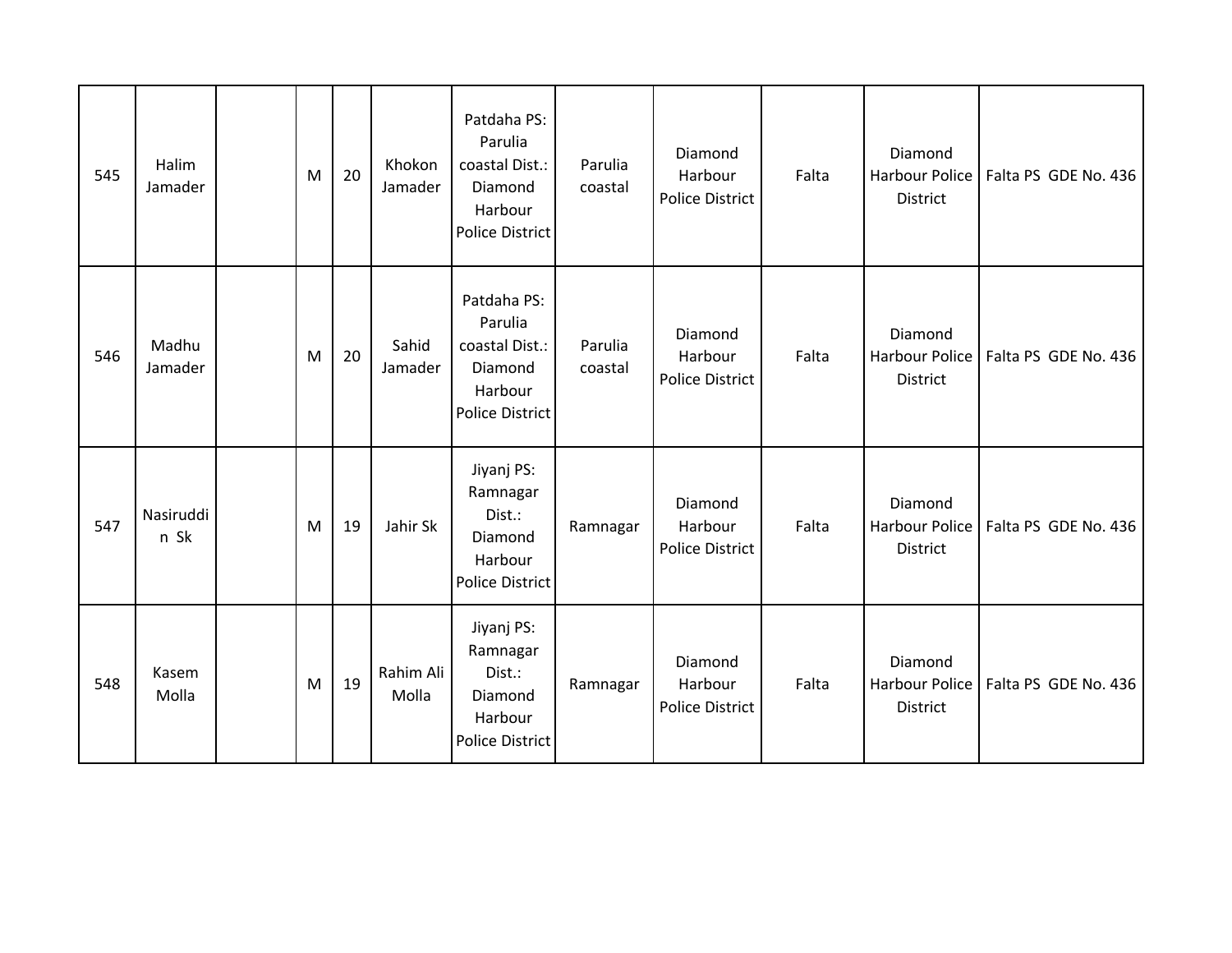| 549 | Sarif Khan        | M | 18 | Samsuddi<br>n Khan        | Patdaha PS:<br>Parulia<br>coastal Dist.:<br>Diamond<br>Harbour<br><b>Police District</b> | Parulia<br>coastal | Diamond<br>Harbour<br><b>Police District</b> | Falta | Diamond<br>Harbour Police<br>District        | Falta PS GDE No. 436 |
|-----|-------------------|---|----|---------------------------|------------------------------------------------------------------------------------------|--------------------|----------------------------------------------|-------|----------------------------------------------|----------------------|
| 550 | Moksed<br>Jamader | M | 19 | Palan<br>Jamader          | Patdaha PS:<br>Parulia<br>coastal Dist.:<br>Diamond<br>Harbour<br>Police District        | Parulia<br>coastal | Diamond<br>Harbour<br><b>Police District</b> | Falta | Diamond<br><b>Harbour Police</b><br>District | Falta PS GDE No. 436 |
| 551 | Hasan<br>Khan     | M | 18 | Suja Khan                 | Patdaha PS:<br>Parulia<br>coastal Dist.:<br>Diamond<br>Harbour<br>Police District        | Parulia<br>coastal | Diamond<br>Harbour<br>Police District        | Falta | Diamond<br><b>Harbour Police</b><br>District | Falta PS GDE No. 436 |
| 552 | Jumman<br>Jamader | M | 20 | Abdul<br>Wahad<br>Jamader | Patdaha PS:<br>Parulia<br>coastal Dist.:<br>Diamond<br>Harbour<br><b>Police District</b> | Parulia<br>coastal | Diamond<br>Harbour<br><b>Police District</b> | Falta | Diamond<br>Harbour Police<br>District        | Falta PS GDE No. 436 |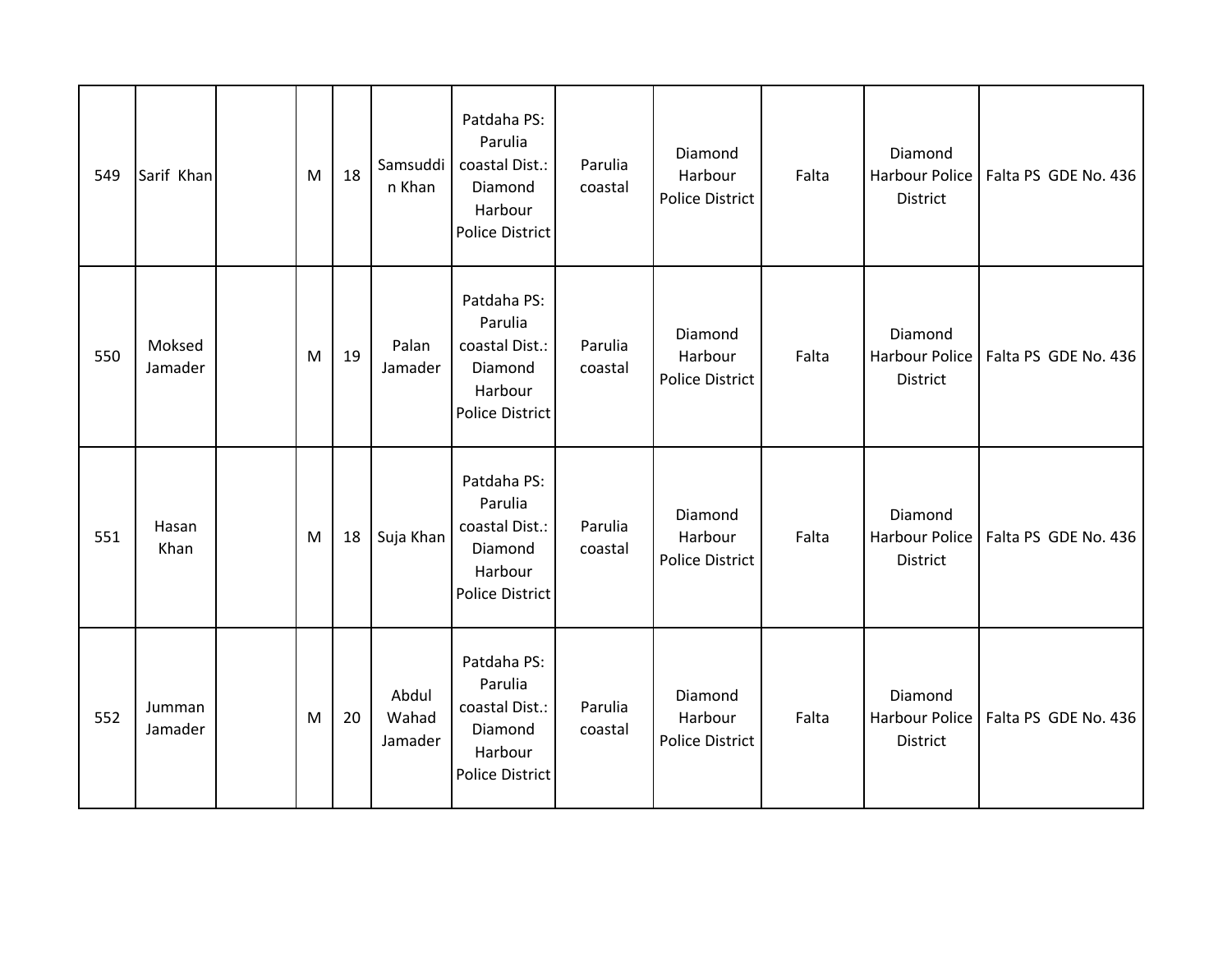| 553 | Miraj Das     | M | 19 | <b>Firdos Das</b> | Bagda PS:<br>Diamond<br>harbour Dist.:<br>Diamond<br>Harbour<br>Police District             | Diamond<br>harbour | Diamond<br>Harbour<br><b>Police District</b> | Falta    | Diamond<br>Harbour Police<br>District               | Falta PS GDE No. 436       |
|-----|---------------|---|----|-------------------|---------------------------------------------------------------------------------------------|--------------------|----------------------------------------------|----------|-----------------------------------------------------|----------------------------|
| 554 | Sk Irfan      | M | 19 | Sk Sahajan        | NANDARAMP<br>UR PS:<br>Budgebudge<br>Dist.:<br>Diamond<br>Harbour<br><b>Police District</b> | Budgebudge         | Diamond<br>Harbour<br><b>Police District</b> | Mograhat | Diamond<br>Harbour Police<br><b>District</b>        | Mograhat PS GDE No.<br>546 |
| 555 | Meraj<br>Khan | M | 23 | Atibur<br>Khan    | NANDARAMP<br>UR PS:<br>Budgebudge<br>Dist.:<br>Diamond<br>Harbour<br><b>Police District</b> | Budgebudge         | Diamond<br>Harbour<br>Police District        | Mograhat | Diamond<br><b>Harbour Police</b><br>District        | Mograhat PS GDE No.<br>546 |
| 556 | Rahul<br>Gazi | M | 19 | Ansar Gazi        | <b>MATHURAPU</b><br>R PS:<br>Mathurapur<br>Dist.:<br>Sundarban<br><b>Police District</b>    | Mathurapur         | Sundarban<br><b>Police District</b>          | Mograhat | Diamond<br><b>Harbour Police</b><br><b>District</b> | Mograhat PS GDE No.<br>546 |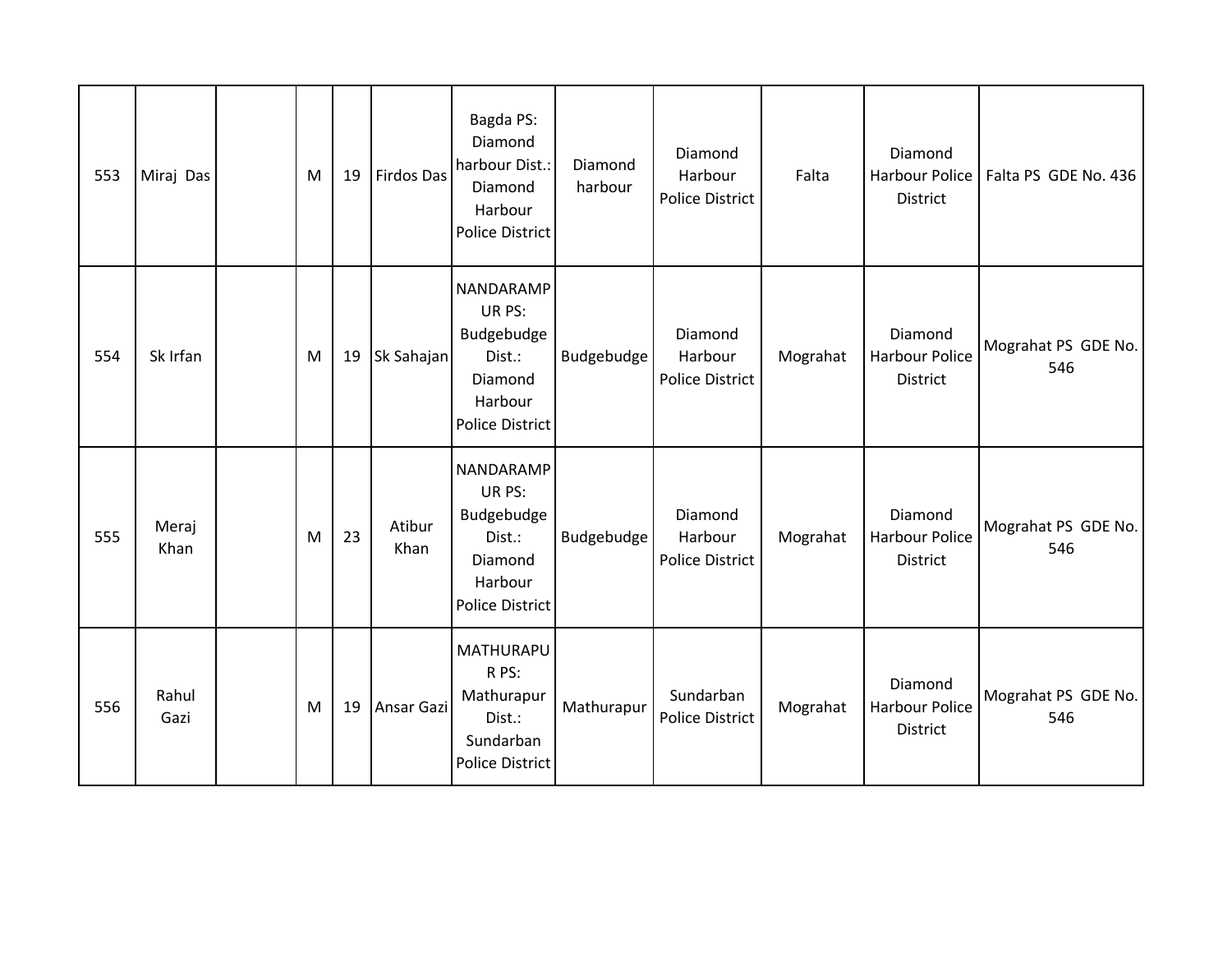| 557 | Masibul<br>Khan          | M | 24 | Rasid Ali<br>Khan    | <b>MAHESHPUR</b><br>PS: Mograhat<br>Dist.:<br>Diamond<br>Harbour<br><b>Police District</b>               | Mograhat | Diamond<br>Harbour<br>Police District | Mograhat | Diamond<br><b>Harbour Police</b><br>District        | Mograhat PS GDE No.<br>546 |
|-----|--------------------------|---|----|----------------------|----------------------------------------------------------------------------------------------------------|----------|---------------------------------------|----------|-----------------------------------------------------|----------------------------|
| 558 | <b>Bishal Bar</b>        | M | 29 | Shibu Bar            | <b>UTTAR</b><br>RADHANAGA<br>R PS:<br>Mograhat<br>Dist.:<br>Diamond<br>Harbour<br><b>Police District</b> | Mograhat | Diamond<br>Harbour<br>Police District | Mograhat | Diamond<br><b>Harbour Police</b><br>District        | Mograhat PS GDE No.<br>546 |
| 559 | Prosenjit<br><b>Bag</b>  | M | 30 | Khokar<br><b>Bag</b> | Mahitalab PS:<br>Mograhat<br>Dist.:<br>Diamond<br>Harbour<br><b>Police District</b>                      | Mograhat | Diamond<br>Harbour<br>Police District | Mograhat | Diamond<br><b>Harbour Police</b><br>District        | Mograhat PS GDE No.<br>630 |
| 560 | Kamal<br>Krishna<br>Saha | M | 35 | Ajit Kumar<br>Saha   | SAHAPARA<br>PS: Mograhat<br>Dist.:<br>Diamond<br>Harbour<br>Police District                              | Mograhat | Diamond<br>Harbour<br>Police District | Mograhat | Diamond<br><b>Harbour Police</b><br><b>District</b> | Mograhat PS GDE No.<br>630 |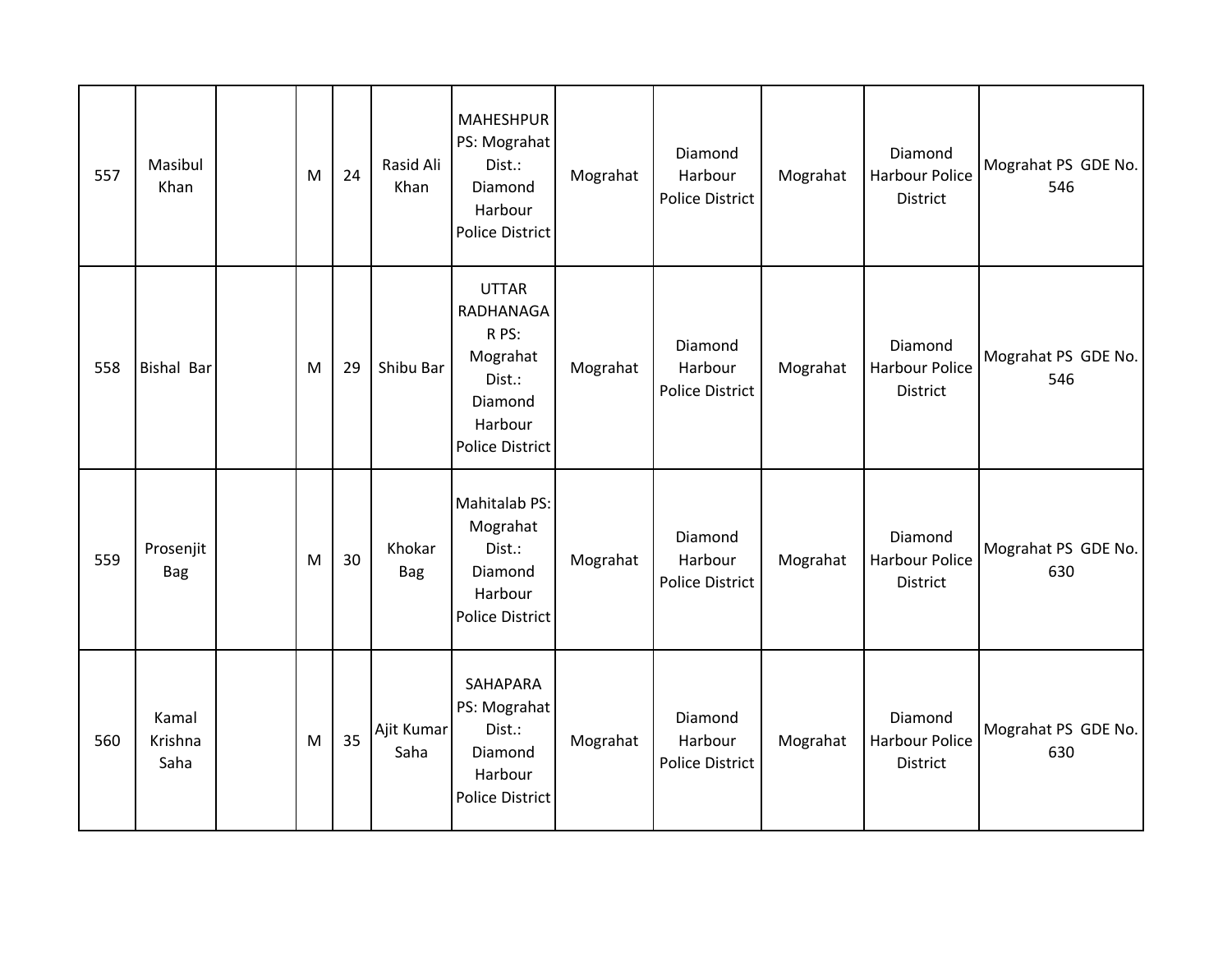| 561 | Sk Kabir            |   | 21 | Sk Hamit<br>Ali    | PS:<br>Maheshtala<br>Dist.:<br>Diamond<br>Harbour<br><b>Police District</b> | Maheshtala | Diamond<br>Harbour<br>Police District        | Nodakhali | Diamond<br><b>Harbour Police</b><br><b>District</b> | Nodakhali PS GDE No.<br>133 |
|-----|---------------------|---|----|--------------------|-----------------------------------------------------------------------------|------------|----------------------------------------------|-----------|-----------------------------------------------------|-----------------------------|
| 562 | Sk Abdul<br>Rahaman | M | 22 | Sk Fezlul<br>Haque | PS:<br>Maheshtala<br>Dist.:<br>Diamond<br>Harbour<br><b>Police District</b> | Maheshtala | Diamond<br>Harbour<br>Police District        | Nodakhali | Diamond<br>Harbour Police<br><b>District</b>        | Nodakhali PS GDE No.<br>133 |
| 563 | Sk Miraz            | M | 25 | Mosek Ali          | PS:<br>Maheshtala<br>Dist.:<br>Diamond<br>Harbour<br><b>Police District</b> | Maheshtala | Diamond<br>Harbour<br><b>Police District</b> | Nodakhali | Diamond<br><b>Harbour Police</b><br>District        | Nodakhali PS GDE No.<br>135 |
| 564 | Sk Imul             | M | 22 | Nudel<br>Haque     | PS:<br>Maheshtala<br>Dist.:<br>Diamond<br>Harbour<br><b>Police District</b> | Maheshtala | Diamond<br>Harbour<br><b>Police District</b> | Nodakhali | Diamond<br><b>Harbour Police</b><br>District        | Nodakhali PS GDE No.<br>135 |
| 565 | Ritam<br>Mondal     | M | 20 | Uttam<br>Mondal    | PS:<br>Haridevpur<br>Dist.: Kolkata                                         | Haridevpur | Kolkata                                      | Nodakhali | Diamond<br><b>Harbour Police</b><br><b>District</b> | Nodakhali PS GDE No.<br>400 |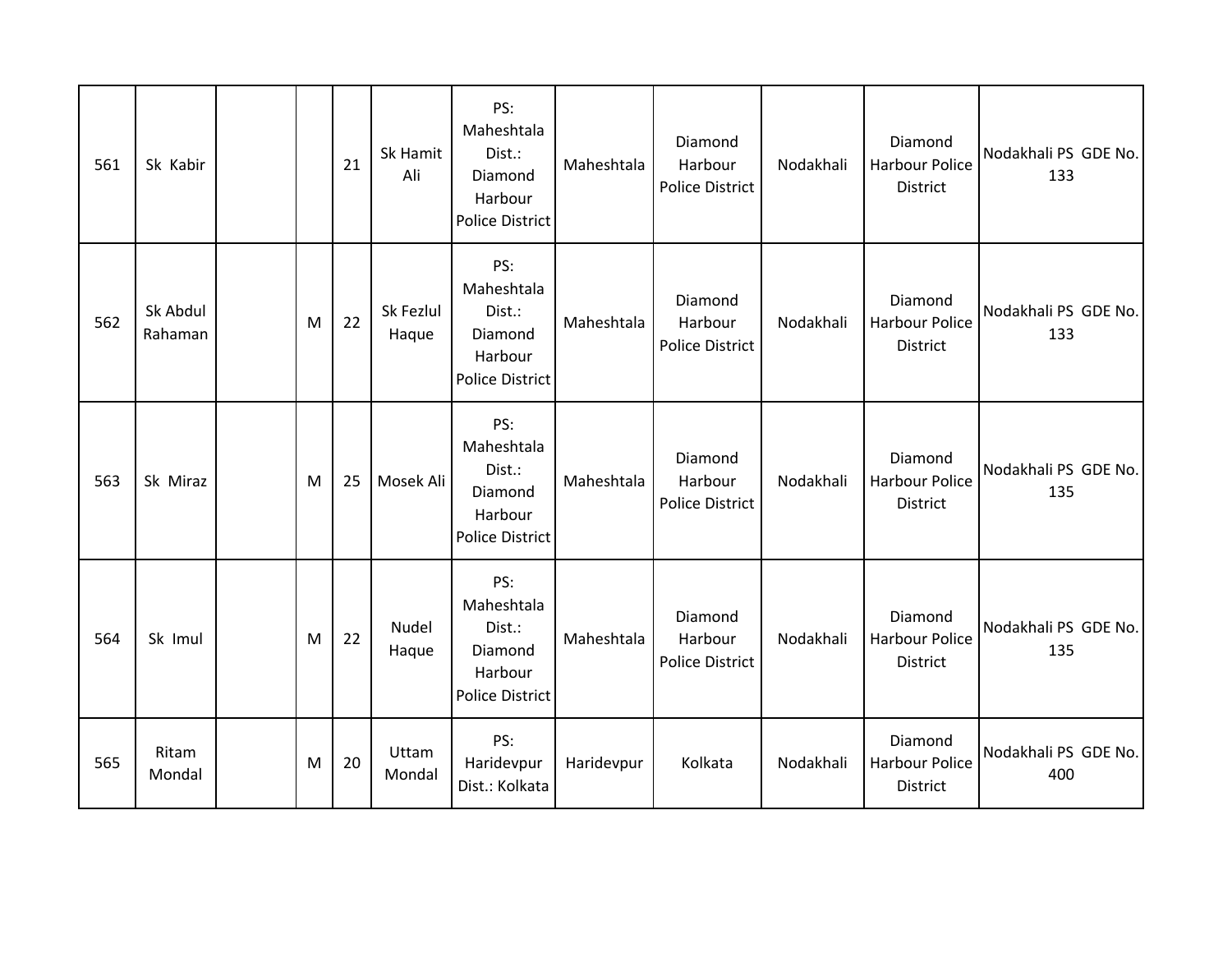| 566 | Gobinda<br>Das     | M | 21 | Sanatan<br>Das            | PS:<br>Haridevpur<br>Dist.: Kolkata                                     | Haridevpur | Kolkata                               | Nodakhali | Diamond<br><b>Harbour Police</b><br><b>District</b> | Nodakhali PS GDE No.<br>400                          |
|-----|--------------------|---|----|---------------------------|-------------------------------------------------------------------------|------------|---------------------------------------|-----------|-----------------------------------------------------|------------------------------------------------------|
| 567 | Sourav<br>Majumdar | M | 20 | Jaydeb<br>Majumdar        | PS: Jibantala<br>Dist.:<br>Baruipur<br><b>Police District</b>           | Jibantala  | Baruipur<br>Police District           | Nodakhali | Diamond<br><b>Harbour Police</b><br>District        | Nodakhali PS GDE No.<br>400                          |
| 568 | Surajit<br>Halder  | M | 45 | Laxmi<br>Naryan<br>Halder | PS: Nodakhali<br>Dist.:<br>Diamond<br>Harbour<br><b>Police District</b> | Nodakhali  | Diamond<br>Harbour<br>Police District | Nodakhali | Diamond<br><b>Harbour Police</b><br><b>District</b> | Nodakhali PS GDE No.<br>425                          |
| 569 | Indrajit<br>Halder | M | 44 | Laxmi<br>Naryan<br>Halder | PS: Nodakhali<br>Dist.:<br>Diamond<br>Harbour<br>Police District        | Nodakhali  | Diamond<br>Harbour<br>Police District | Nodakhali | Diamond<br><b>Harbour Police</b><br><b>District</b> | Nodakhali PS GDE No.<br>425                          |
| 570 | Sk<br>Khurshid     | M | 22 | Sk Jamal                  | PS: Nodakhali<br>Dist.:<br>Diamond<br>Harbour<br><b>Police District</b> | Nodakhali  | Diamond<br>Harbour<br>Police District | Nodakhali | Diamond<br><b>Harbour Police</b><br>District        | Nodakhali PS Outpost<br>Shyamganj ROP GDE<br>No. 268 |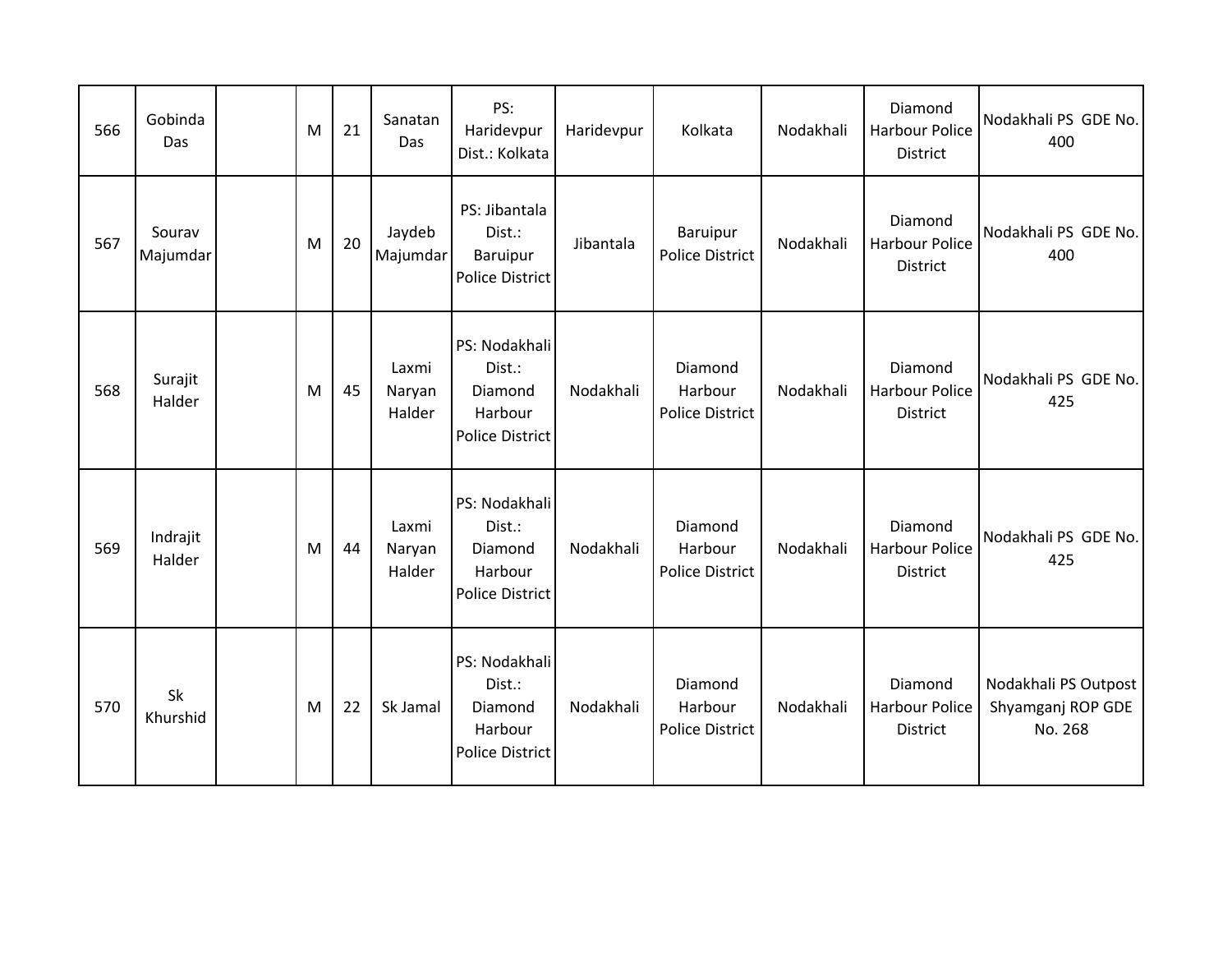| 571 | Sanjay<br>Das      | M | 28 | Pintu Das            | PS: Nodakhali<br>Dist.:<br>Diamond<br>Harbour<br>Police District        | Nodakhali | Diamond<br>Harbour<br>Police District        | Nodakhali | Diamond<br><b>Harbour Police</b><br>District        | Nodakhali PS Outpost<br>Shyamganj ROP GDE<br>No. 285 |
|-----|--------------------|---|----|----------------------|-------------------------------------------------------------------------|-----------|----------------------------------------------|-----------|-----------------------------------------------------|------------------------------------------------------|
| 572 | Raju<br>Mondal     | M | 32 | Bapon<br>Mondal      | PS: Nodakhali<br>Dist.:<br>Diamond<br>Harbour<br><b>Police District</b> | Nodakhali | Diamond<br>Harbour<br>Police District        | Nodakhali | Diamond<br><b>Harbour Police</b><br>District        | Nodakhali PS Outpost<br>Shyamganj ROP GDE<br>No. 285 |
| 573 | Samir<br>Mondal    | M | 32 | Raghunat<br>h Mondal | PS: Nodakhali<br>Dist.:<br>Diamond<br>Harbour<br>Police District        | Nodakhali | Diamond<br>Harbour<br><b>Police District</b> | Nodakhali | Diamond<br><b>Harbour Police</b><br><b>District</b> | Nodakhali PS GDE No.<br>490                          |
| 574 | Debasish<br>Mondal | M | 42 | Arun<br>Mondal       | PS: Nodakhali<br>Dist.:<br>Diamond<br>Harbour<br><b>Police District</b> | Nodakhali | Diamond<br>Harbour<br><b>Police District</b> | Nodakhali | Diamond<br><b>Harbour Police</b><br><b>District</b> | Nodakhali PS GDE No.<br>490                          |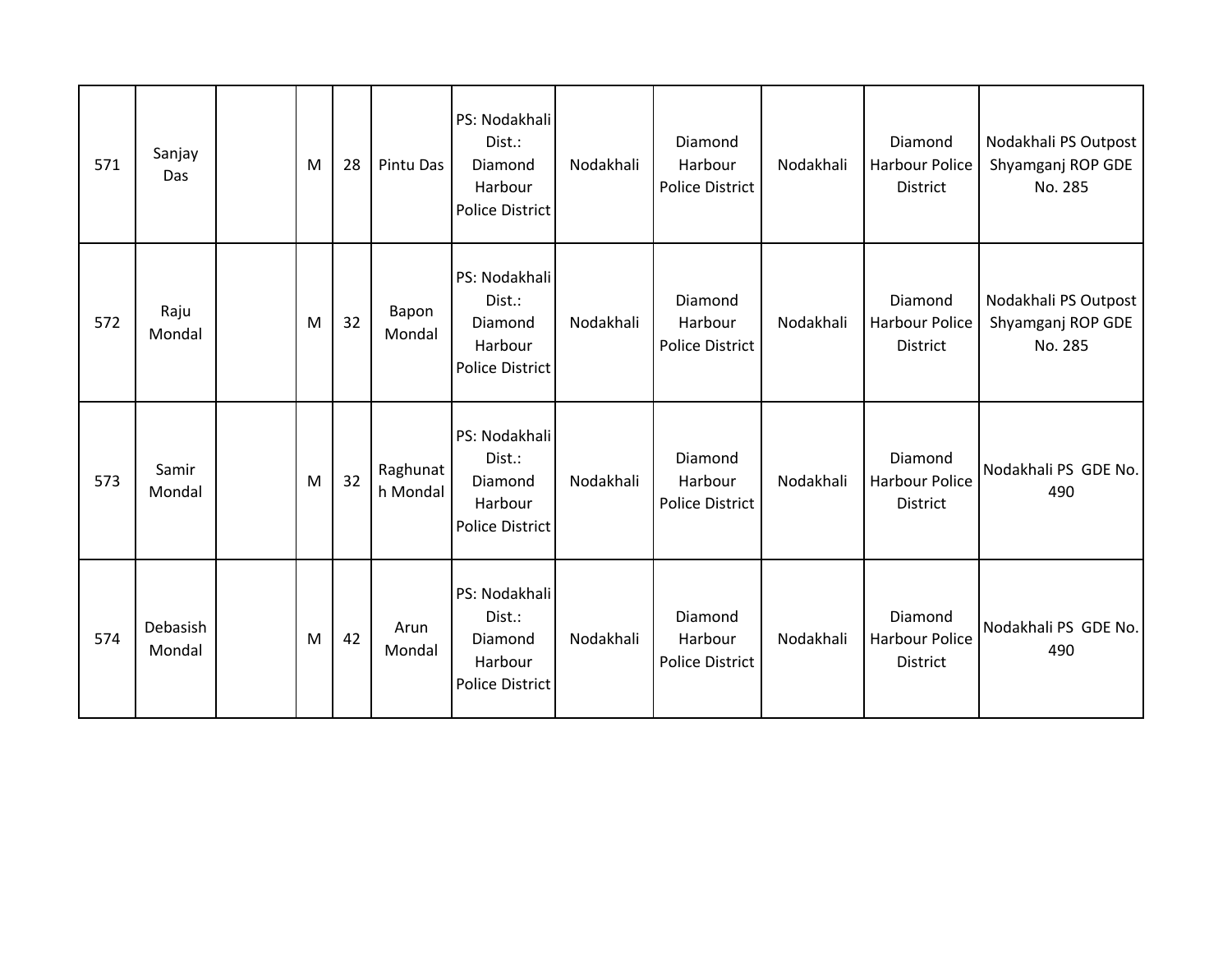| 575 | Samir Das                  | M | 21 | Rabin Das                 | PS: Nodakhali<br>Dist.:<br>Diamond<br>Harbour<br><b>Police District</b>       | Nodakhali          | Diamond<br>Harbour<br>Police District        | Nodakhali          | Diamond<br><b>Harbour Police</b><br>District | Nodakhali PS GDE No.<br>491              |
|-----|----------------------------|---|----|---------------------------|-------------------------------------------------------------------------------|--------------------|----------------------------------------------|--------------------|----------------------------------------------|------------------------------------------|
| 576 | Nemai<br>Mal               | M | 26 | Khokan<br>Mal             | PS: Nodakhali<br>Dist.:<br>Diamond<br>Harbour<br><b>Police District</b>       | Nodakhali          | Diamond<br>Harbour<br><b>Police District</b> | Nodakhali          | Diamond<br>Harbour Police<br>District        | Nodakhali PS GDE No.<br>491              |
| 577 | <b>Bilash</b><br>Roy       | M | 24 | Arun Roy                  | PS: Nodakhali<br>Dist.:<br>Diamond<br>Harbour<br><b>Police District</b>       | Nodakhali          | Diamond<br>Harbour<br><b>Police District</b> | Nodakhali          | Diamond<br><b>Harbour Police</b><br>District | Nodakhali PS GDE No.<br>491              |
| 578 | Manjur<br>Hossain<br>Molla | M |    | Golam<br>Hossain<br>Molla | PS: Diamond<br>harbour Dist.:<br>Diamond<br>Harbour<br><b>Police District</b> | Diamond<br>harbour | Diamond<br>Harbour<br><b>Police District</b> | Parulia<br>coastal | Diamond<br><b>Harbour Police</b><br>District | Parulia coastal PS<br><b>GDE No. 223</b> |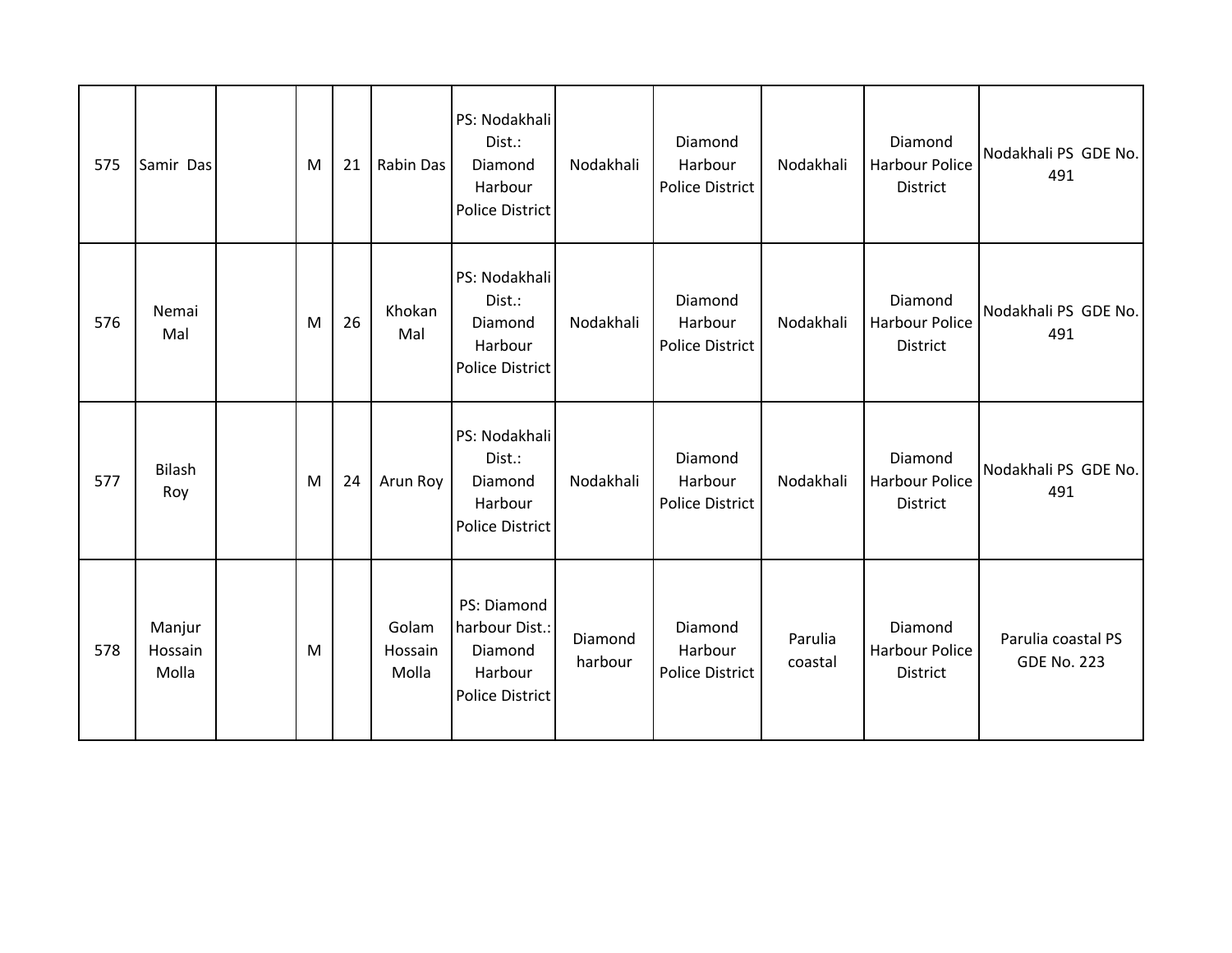| 579 | Rahul<br>Daptary | M |    | Inshan<br>Daptary   | PS: Diamond<br>harbour Dist.:<br>Diamond<br>Harbour<br>Police District                                 | Diamond<br>harbour | Diamond<br>Harbour<br>Police District | Parulia<br>coastal | Diamond<br>Harbour Police<br>District        | Parulia coastal PS<br><b>GDE No. 223</b> |
|-----|------------------|---|----|---------------------|--------------------------------------------------------------------------------------------------------|--------------------|---------------------------------------|--------------------|----------------------------------------------|------------------------------------------|
| 580 | Uttam<br>Mondal  | M |    | Lt. Arjun<br>Mondal | PS: Parulia<br>coastal Dist.:<br>Diamond<br>Harbour<br><b>Police District</b>                          | Parulia<br>coastal | Diamond<br>Harbour<br>Police District | Parulia<br>coastal | Diamond<br><b>Harbour Police</b><br>District | Parulia coastal PS<br><b>GDE No. 225</b> |
| 581 | Sk<br>Mishba     | M | 32 | Sk Idrish           | Raghunathpu<br>r, ward No.<br>12 PS: Pujali<br>Dist.:<br>Diamond<br>Harbour<br><b>Police District</b>  | Pujali             | Diamond<br>Harbour<br>Police District | Pujali             | Diamond<br>Harbour Police<br>District        | Pujali PS GDE No. 342                    |
| 582 | Sk<br>Saddam     | M | 27 | Sk<br>Soleman       | Ramchandrap<br>ur, ward No.<br>11 PS: Pujali<br>Dist.:<br>Diamond<br>Harbour<br><b>Police District</b> | Pujali             | Diamond<br>Harbour<br>Police District | Pujali             | Diamond<br>Harbour Police<br>District        | Pujali PS GDE No. 342                    |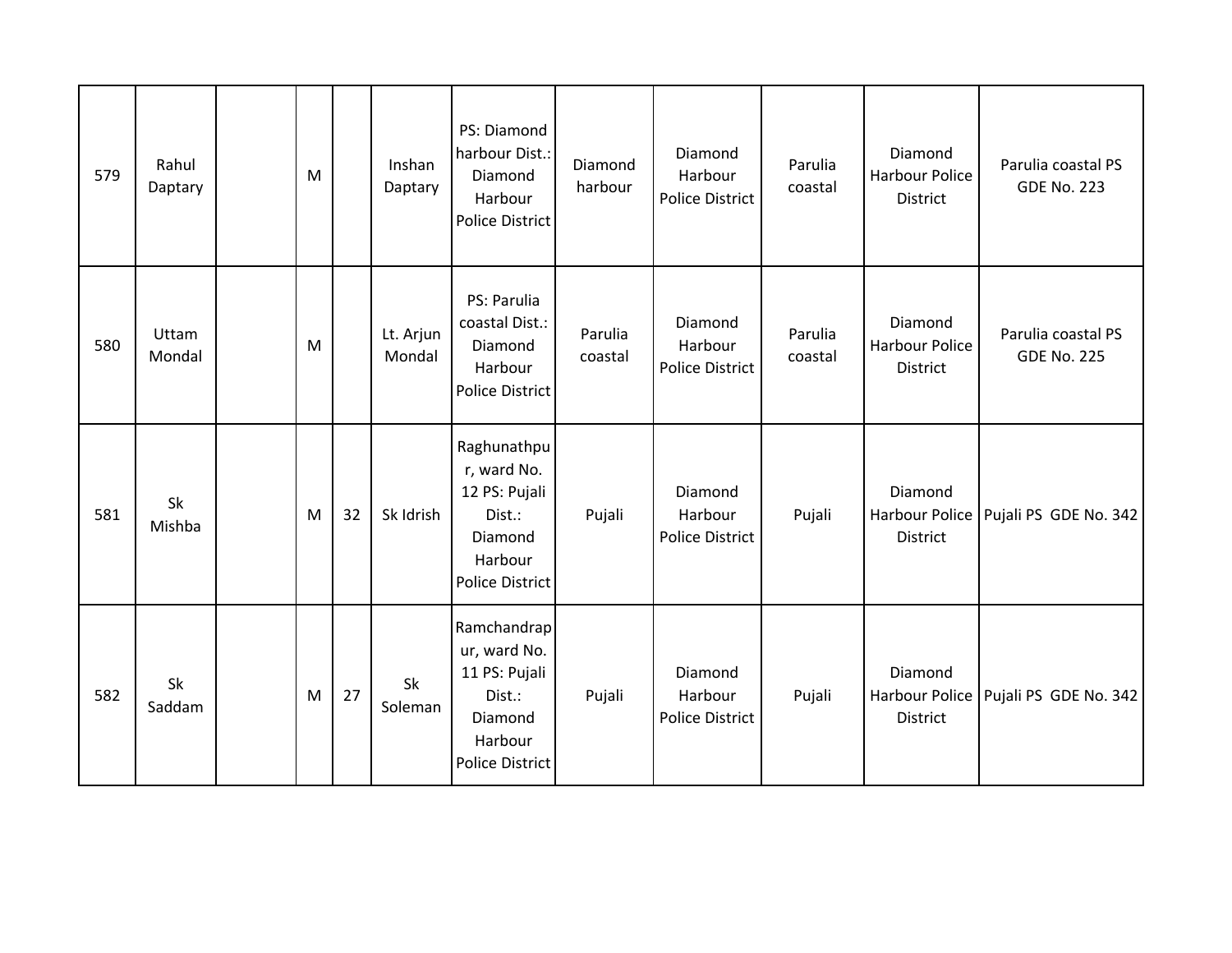| 583 | Sankar<br>Das       | M | 33 | Niranjan<br>Das  | Das para,<br>ward No. 09<br>PS: Pujali<br>Dist.:<br>Diamond<br>Harbour<br><b>Police District</b>      | Pujali     | Diamond<br>Harbour<br>Police District | Pujali            | Diamond<br>Harbour Police<br>District               | Pujali PS GDE No. 342                  |
|-----|---------------------|---|----|------------------|-------------------------------------------------------------------------------------------------------|------------|---------------------------------------|-------------------|-----------------------------------------------------|----------------------------------------|
| 584 | Sidheswar<br>Sarkar | M | 34 | Prabir<br>Sarkar | Akra Nowa<br>Para PS:<br>Maheshtala<br>Dist.:<br>Diamond<br>Harbour<br><b>Police District</b>         | Maheshtala | Diamond<br>Harbour<br>Police District | Rabindranaga<br>r | Diamond<br><b>Harbour Police</b><br><b>District</b> | Rabindranagar PS<br><b>GDE No. 385</b> |
| 585 | Sk Abdul<br>Rashid  | M | 35 | Sk Abdul         | Akra Boga<br>Nowa Para<br>PS:<br>Maheshtala<br>Dist.:<br>Diamond<br>Harbour<br><b>Police District</b> | Maheshtala | Diamond<br>Harbour<br>Police District | Rabindranaga<br>r | Diamond<br><b>Harbour Police</b><br><b>District</b> | Rabindranagar PS<br><b>GDE No. 385</b> |
| 586 | Mustakin<br>Khan    | M | 24 | Mohit<br>Khan    | Akra Boga<br>Nowa Para<br>PS:<br>Maheshtala<br>Dist.:<br>Diamond<br>Harbour<br><b>Police District</b> | Maheshtala | Diamond<br>Harbour<br>Police District | Rabindranaga<br>r | Diamond<br>Harbour Police<br>District               | Rabindranagar PS<br><b>GDE No. 385</b> |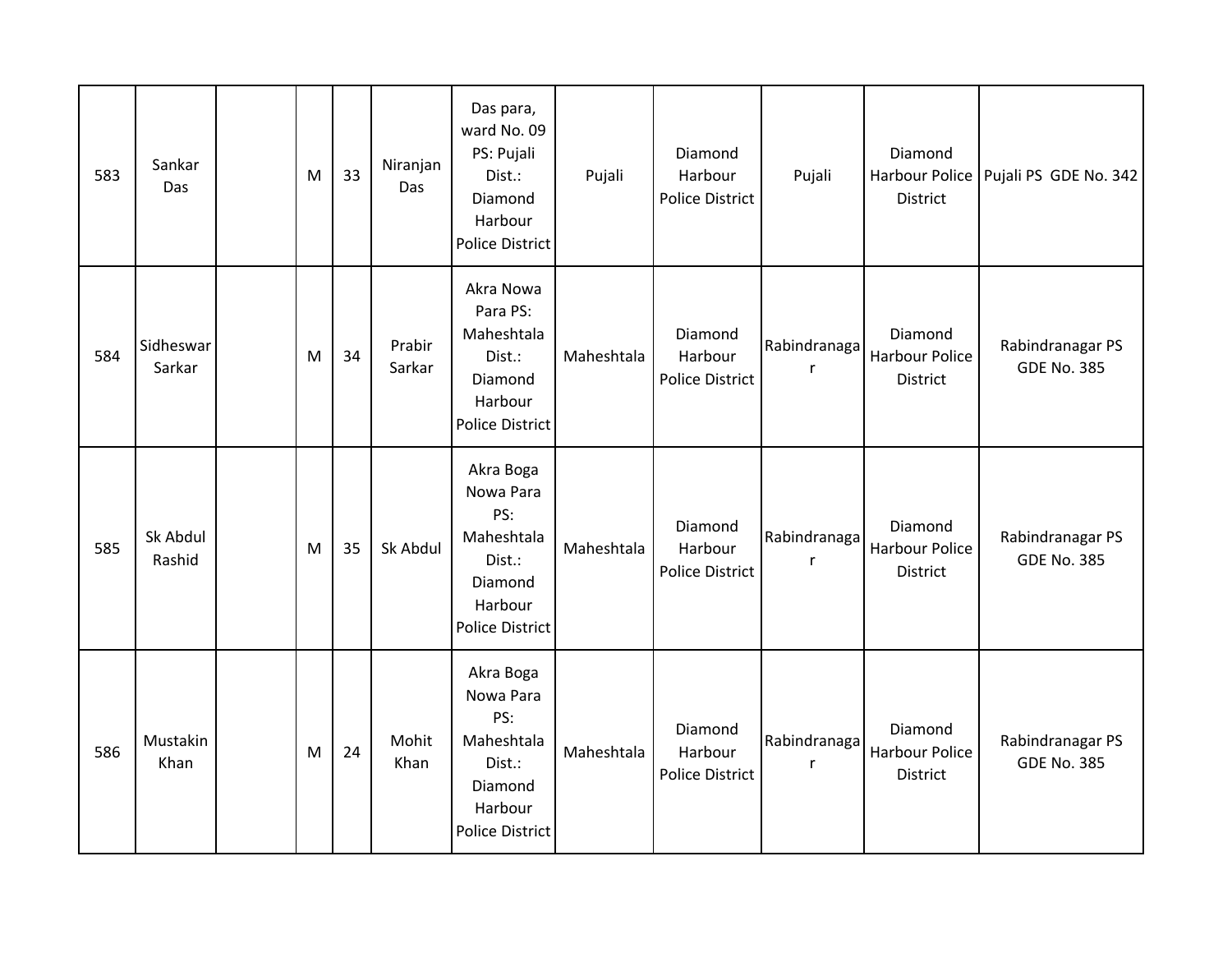| 587 | Sanjay<br>Mondal          | M | 30 | Lt Mainak<br>Mondal | Akra Krishna<br>Nagar Das<br>Para PS:<br>Maheshtala<br>Dist.:<br>Diamond<br>Harbour<br><b>Police District</b> | Maheshtala | Diamond<br>Harbour<br>Police District | Rabindranaga      | Diamond<br><b>Harbour Police</b><br><b>District</b> | Rabindranagar PS<br><b>GDE No. 385</b> |
|-----|---------------------------|---|----|---------------------|---------------------------------------------------------------------------------------------------------------|------------|---------------------------------------|-------------------|-----------------------------------------------------|----------------------------------------|
| 588 | Jakir<br>Hossain<br>Molla | M | 34 | Amir Ali<br>Molla   | Ratanpur PS:<br>Baruipur<br>Dist.:<br>Baruipur<br><b>Police District</b>                                      | Baruipur   | Baruipur<br>Police District           | Rabindranaga      | Diamond<br>Harbour Police<br><b>District</b>        | Rabindranagar PS<br><b>GDE No. 385</b> |
| 589 | Somnath<br>Mondal         | M | 27 | Amar<br>Mondal      | Akra Krishna<br>Nagar Das<br>Para PS:<br>Maheshtala<br>Dist.:<br>Diamond<br>Harbour<br><b>Police District</b> | Maheshtala | Diamond<br>Harbour<br>Police District | Rabindranaga<br>r | Diamond<br><b>Harbour Police</b><br><b>District</b> | Rabindranagar PS<br><b>GDE No. 385</b> |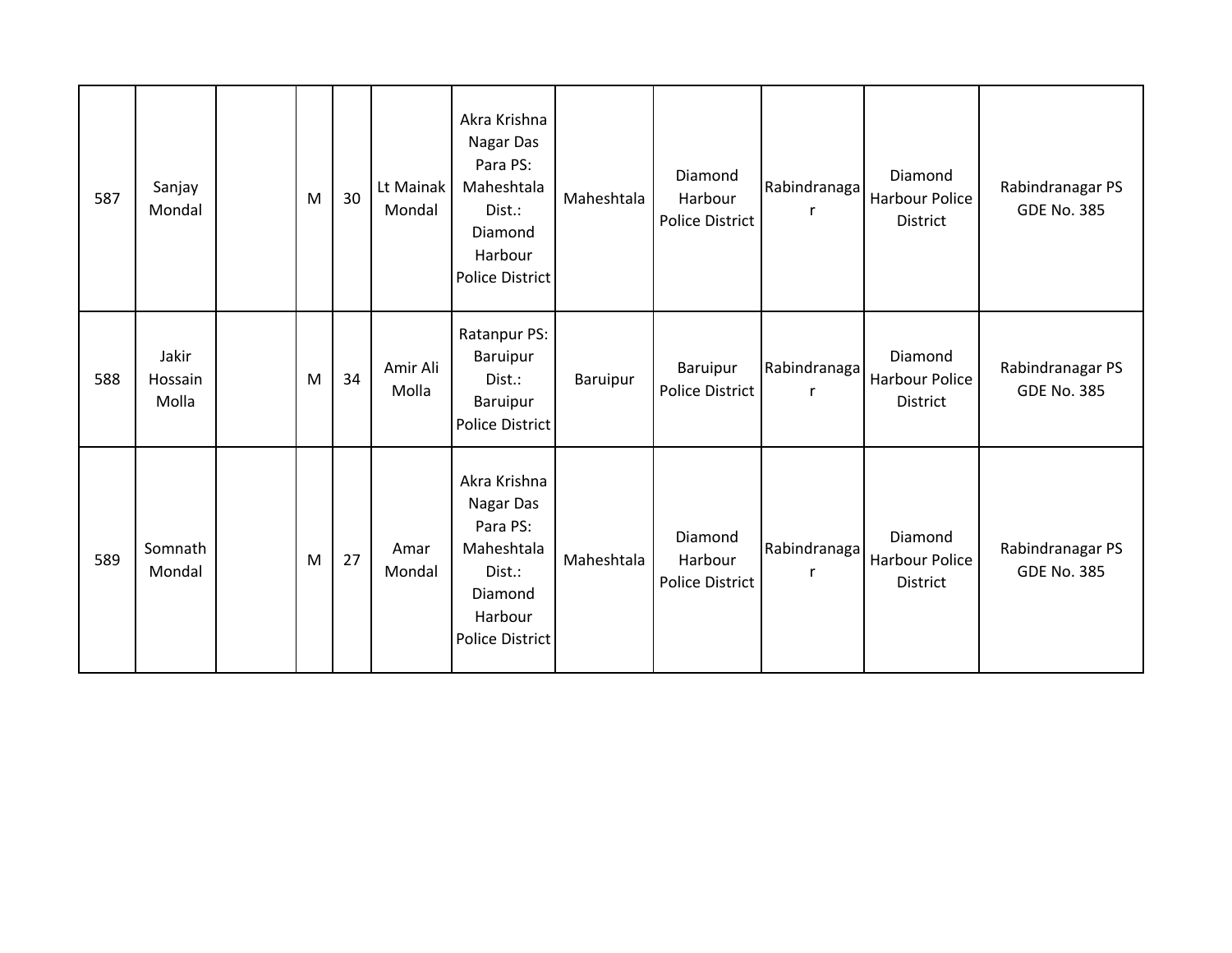| 590 | Raju<br>Manna  |     | M | 26 | Lt<br>Rabindra<br>Manna      | Akra Krishna<br>Nagar Das<br>Para PS:<br>Maheshtala<br>Dist.:<br>Diamond<br>Harbour<br>Police District               | Maheshtala | Diamond<br>Harbour<br>Police District | Rabindranaga<br>$\mathsf{r}$ | Diamond<br><b>Harbour Police</b><br>District | Rabindranagar PS<br><b>GDE No. 385</b> |
|-----|----------------|-----|---|----|------------------------------|----------------------------------------------------------------------------------------------------------------------|------------|---------------------------------------|------------------------------|----------------------------------------------|----------------------------------------|
| 591 | Sk Akhtar      | Dam | M | 39 | Lt Sk<br>Jaynal<br>Abedin    | Santoshpur<br>Podirhati<br>Gazir Math<br>PS:<br>Maheshtala<br>Dist.:<br>Diamond<br>Harbour<br><b>Police District</b> | Maheshtala | Diamond<br>Harbour<br>Police District | Rabindranaga<br>$\mathsf{r}$ | Diamond<br>Harbour Police<br>District        | Rabindranagar PS<br><b>GDE No. 385</b> |
| 592 | Halim<br>Molla |     | M | 38 | Lt Najrul<br>Isalam<br>Molla | Akra Boga<br>Nowa Para<br>PS:<br>Maheshtala<br>Dist.:<br>Diamond<br>Harbour<br>Police District                       | Maheshtala | Diamond<br>Harbour<br>Police District | Rabindranaga<br>$\mathsf{r}$ | Diamond<br>Harbour Police<br>District        | Rabindranagar PS<br><b>GDE No. 400</b> |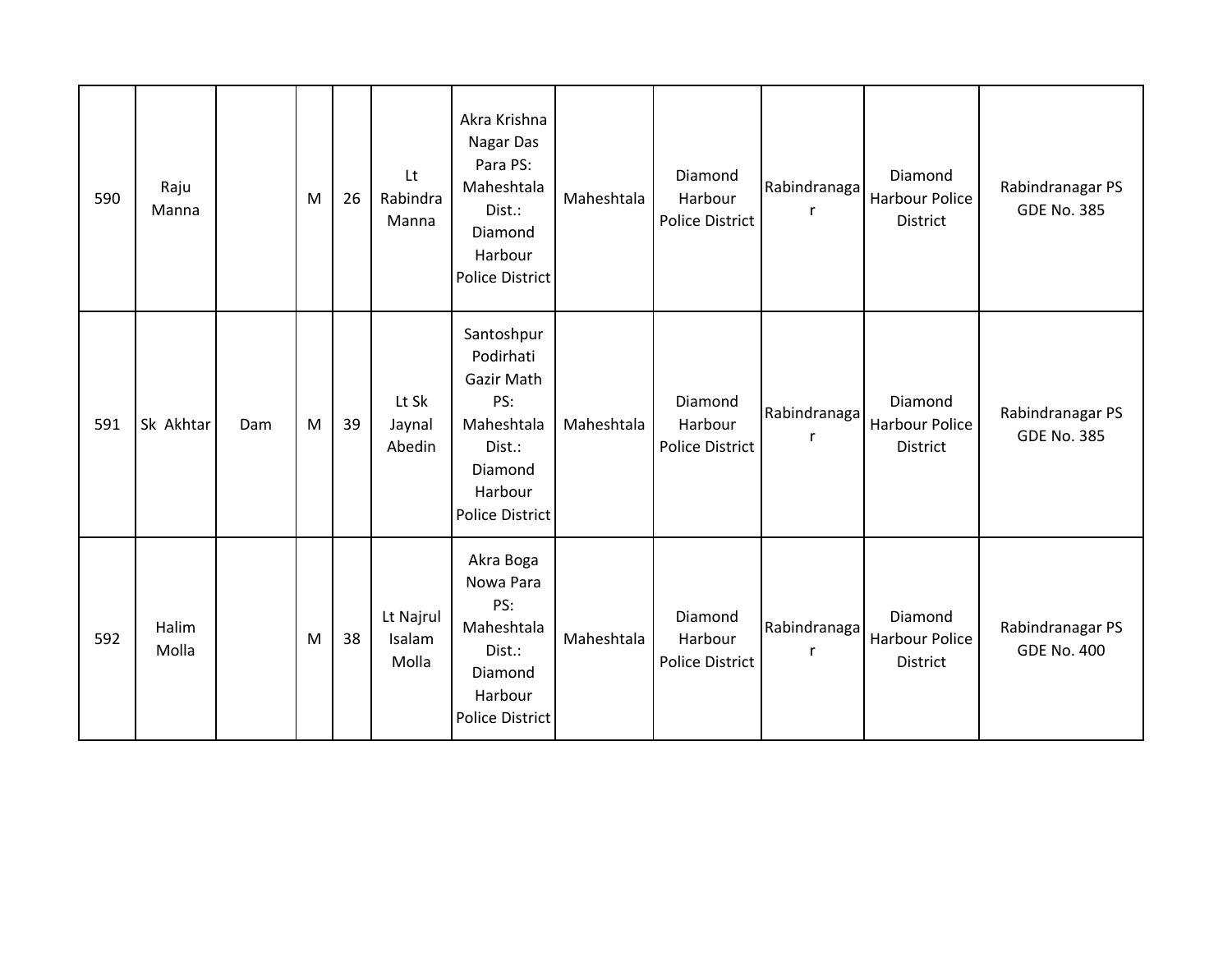| 593 | Amar<br>Mahato       | M | 29 | Lt Sankar<br>Mahato | Akra Natun<br>Pole PS:<br>Rabindranaga<br>r Dist.:<br>Diamond<br>Harbour<br><b>Police District</b>     | Rabindranag<br>ar | Diamond<br>Harbour<br>Police District | Rabindranaga<br>r | Diamond<br>Harbour Police<br>District        | Rabindranagar PS<br><b>GDE No. 400</b> |
|-----|----------------------|---|----|---------------------|--------------------------------------------------------------------------------------------------------|-------------------|---------------------------------------|-------------------|----------------------------------------------|----------------------------------------|
| 594 | Subhajit<br>Manna    | M | 25 | Sanjay<br>Manna     | Akra<br>Jagannath<br>Nagar PS:<br>Maheshtala<br>Dist.:<br>Diamond<br>Harbour<br><b>Police District</b> | Maheshtala        | Diamond<br>Harbour<br>Police District | Rabindranaga<br>r | Diamond<br>Harbour Police<br><b>District</b> | Rabindranagar PS<br><b>GDE No. 400</b> |
| 595 | Kutubuddi<br>n Molla | M | 40 | Abu Salam<br>Molla  | Taraganj PS:<br>Ramnagar<br>Dist.:<br>Diamond<br>Harbour<br><b>Police District</b>                     | Ramnagar          | Diamond<br>Harbour<br>Police District | Ramnagar          | Diamond<br>Harbour Police<br>District        | Ramnagar PS GDE No.<br>409             |
| 596 | Sahabuddi<br>n Molla | M | 38 | Israfil<br>Molla    | Taraganj PS:<br>Ramnagar<br>Dist.:<br>Diamond<br>Harbour<br><b>Police District</b>                     | Ramnagar          | Diamond<br>Harbour<br>Police District | Ramnagar          | Diamond<br><b>Harbour Police</b><br>District | Ramnagar PS GDE No.<br>409             |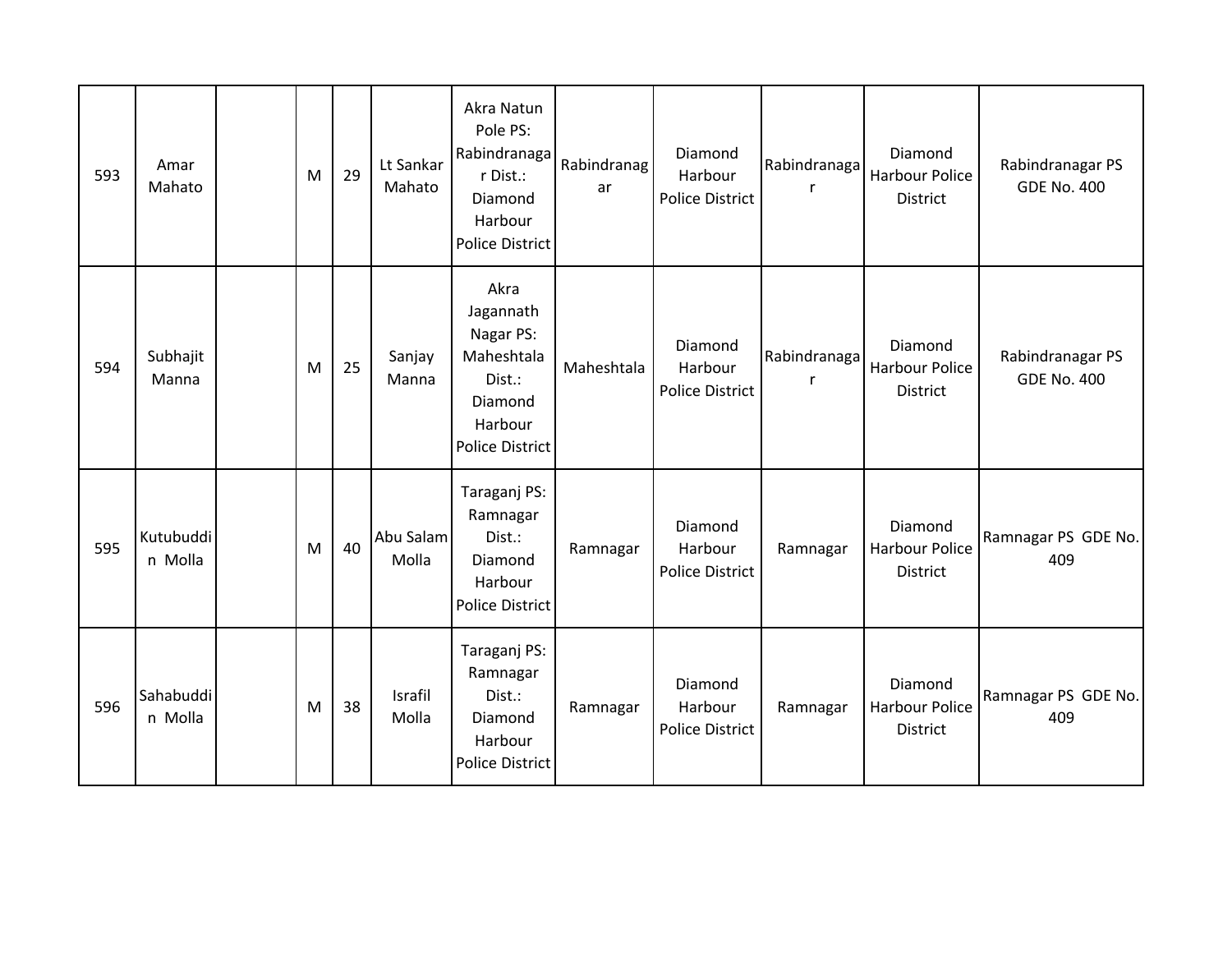| 597 | Madhudu<br>dan<br>Kanthal | M | 30 | Prakanta<br>Kanthal        | Nainan PS:<br>Ramnagar<br>Dist.:<br>Diamond<br>Harbour<br><b>Police District</b>   | Ramnagar   | Diamond<br>Harbour<br>Police District | Ramnagar | Diamond<br><b>Harbour Police</b><br><b>District</b> | Ramnagar PS GDE No.<br>409 |
|-----|---------------------------|---|----|----------------------------|------------------------------------------------------------------------------------|------------|---------------------------------------|----------|-----------------------------------------------------|----------------------------|
| 598 | Pradul Pal                | M | 45 | Lolini Pal                 | Lokha PS:<br>Mahishadal<br>Dist.: Purba<br>Mednipore                               | Mahishadal | Purba<br>Mednipore                    | Ramnagar | Diamond<br><b>Harbour Police</b><br><b>District</b> | Ramnagar PS GDE No.<br>409 |
| 599 | Musibul<br>Molla          | M | 32 | Lt.<br>Moinuddi<br>n Molla | Durgapur PS:<br>Ramnagar<br>Dist.:<br>Diamond<br>Harbour<br><b>Police District</b> | Ramnagar   | Diamond<br>Harbour<br>Police District | Ramnagar | Diamond<br><b>Harbour Police</b><br><b>District</b> | Ramnagar PS GDE No.<br>425 |
| 600 | Alok<br>Singh             | M | 26 | Ranajit<br>Singh           | Ajemgarh                                                                           |            | Basirhat                              | Ramnagar | Diamond<br><b>Harbour Police</b><br><b>District</b> | Ramnagar PS GDE No.<br>425 |
| 601 | Subhas<br>Pramanick       | M | 21 | Goutam<br>Pramanick        | Nila PS:<br>Ramnagar<br>Dist.:<br>Diamond<br>Harbour<br><b>Police District</b>     | Ramnagar   | Diamond<br>Harbour<br>Police District | Ramnagar | Diamond<br><b>Harbour Police</b><br><b>District</b> | Ramnagar PS GDE No.<br>425 |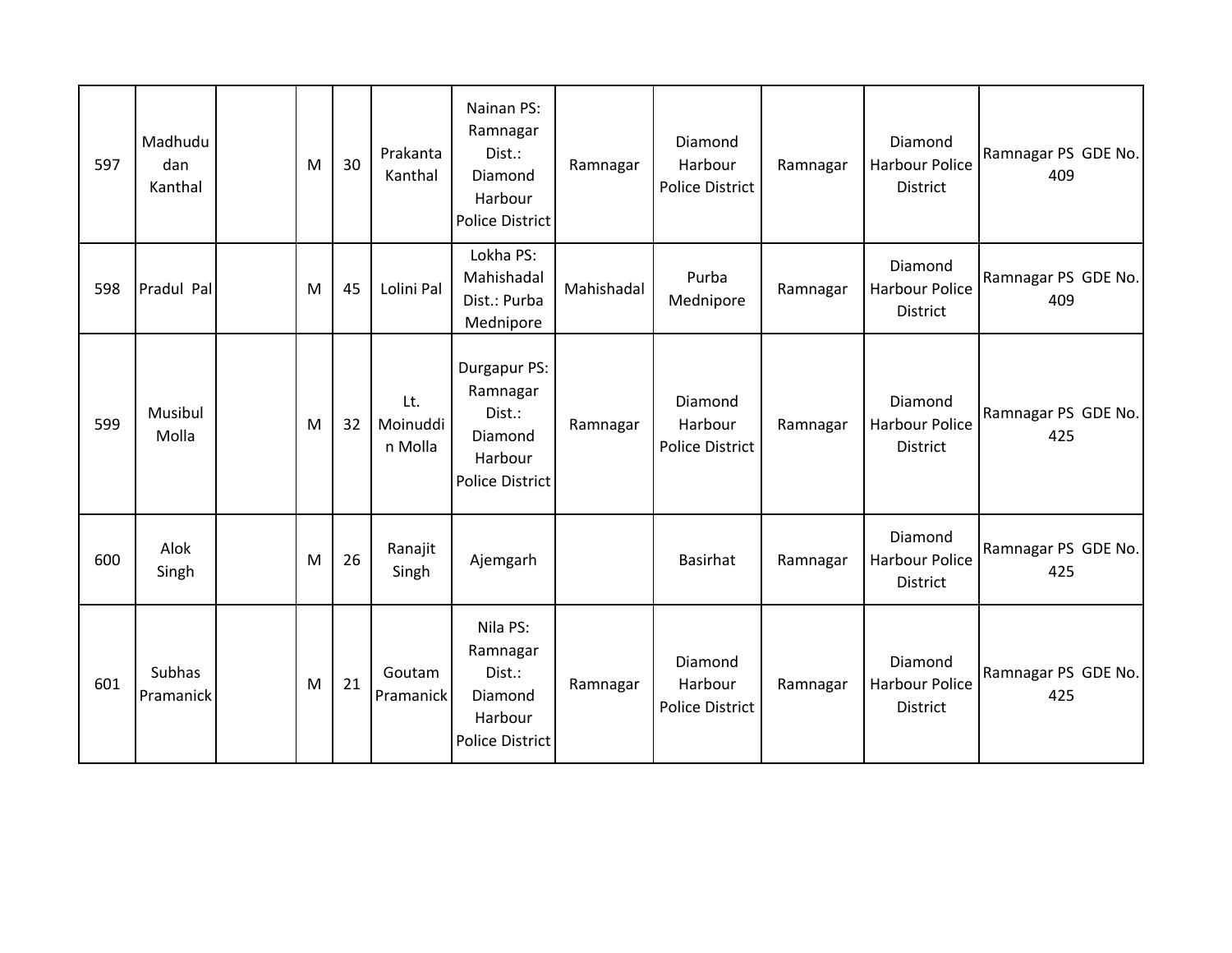| 602 | Asish<br>Pramanick | M | 19 | Goutam<br>Pramanick    | Nila PS:<br>Ramnagar<br>Dist.:<br>Diamond<br>Harbour<br><b>Police District</b>                 | Ramnagar | Diamond<br>Harbour<br>Police District | Ramnagar | Diamond<br><b>Harbour Police</b><br>District        | Ramnagar PS GDE No.<br>425 |
|-----|--------------------|---|----|------------------------|------------------------------------------------------------------------------------------------|----------|---------------------------------------|----------|-----------------------------------------------------|----------------------------|
| 603 | Ansar Sk           | M | 37 | Hasen Sk               | Dakhin<br>Simulberia<br>PS: Ramnagar<br>Dist.:<br>Diamond<br>Harbour<br><b>Police District</b> | Ramnagar | Diamond<br>Harbour<br>Police District | Ramnagar | Diamond<br>Harbour Police<br>District               | Ramnagar PS GDE No.<br>425 |
| 604 | Moyazza<br>m Sk    | M | 48 | Lt. Abdul<br>Rasid Sk  | Dakhin<br>Simulberia<br>PS: Ramnagar<br>Dist.:<br>Diamond<br>Harbour<br><b>Police District</b> | Ramnagar | Diamond<br>Harbour<br>Police District | Ramnagar | Diamond<br><b>Harbour Police</b><br>District        | Ramnagar PS GDE No.<br>425 |
| 605 | Tapas<br>Mondal    | M | 29 | <b>Bhaku</b><br>Mondal | Noorpur<br>Janapara PS:<br>Ramnagar<br>Dist.:<br>Diamond<br>Harbour<br><b>Police District</b>  | Ramnagar | Diamond<br>Harbour<br>Police District | Ramnagar | Diamond<br><b>Harbour Police</b><br><b>District</b> | Ramnagar PS GDE No.<br>425 |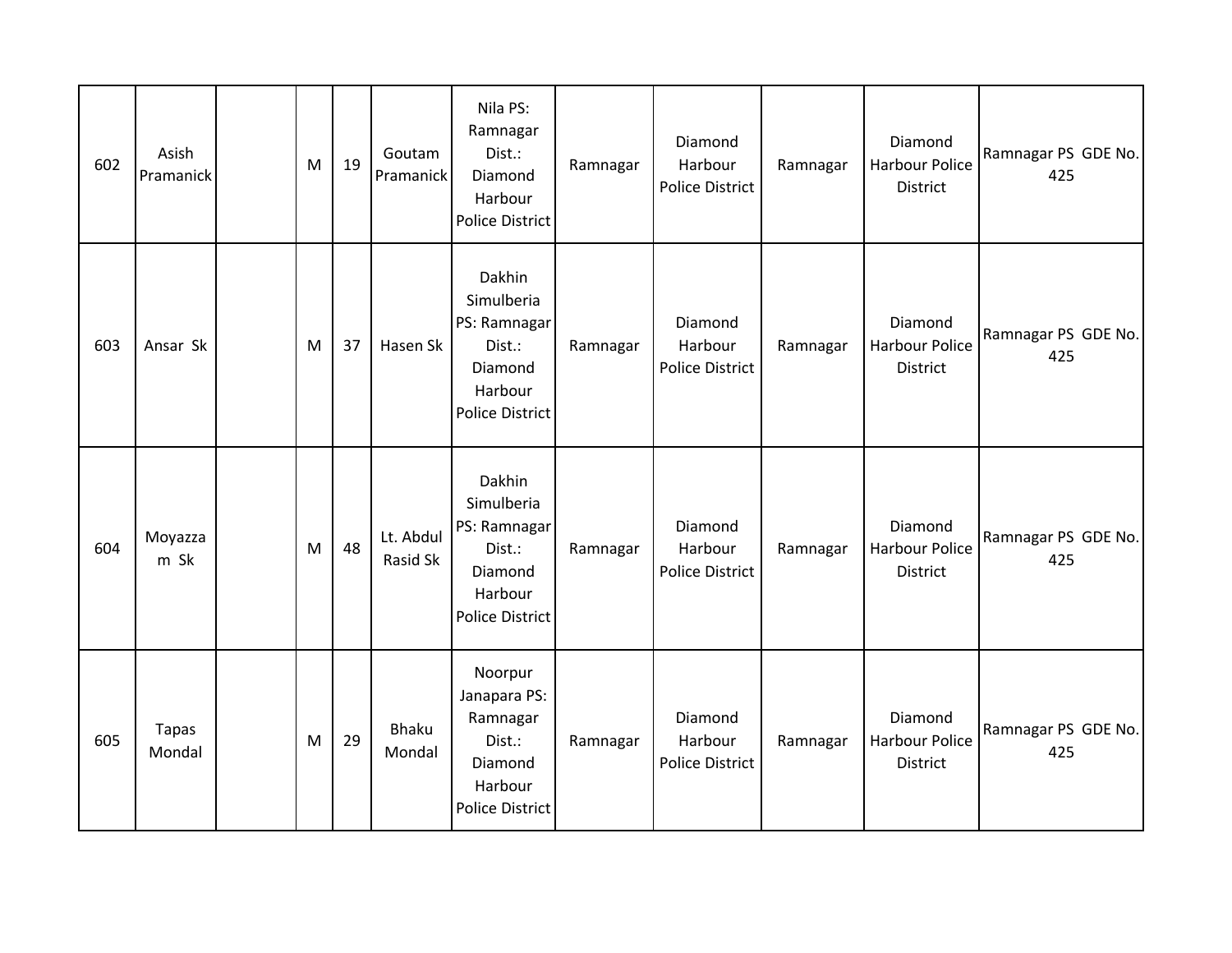| 606 | Gopal<br>Jana               | M | 45 | Alok Jana           | Noorpur<br>Janapara PS:<br>Ramnagar<br>Dist.:<br>Diamond<br>Harbour<br><b>Police District</b> | Ramnagar | Diamond<br>Harbour<br>Police District | Ramnagar | Diamond<br><b>Harbour Police</b><br>District | Ramnagar PS GDE No.<br>425 |
|-----|-----------------------------|---|----|---------------------|-----------------------------------------------------------------------------------------------|----------|---------------------------------------|----------|----------------------------------------------|----------------------------|
| 607 | Mohon<br>Boyal              | M | 49 | Depin<br>Boyal      | #NAME?                                                                                        | Ramnagar | Diamond<br>Harbour<br>Police District | Ramnagar | Diamond<br>Harbour Police<br>District        | Ramnagar PS GDE No.<br>425 |
| 608 | <b>Babulal</b><br><b>Sk</b> | M | 26 | Lt. Nur<br>Islam Sk | Durgapur PS:<br>Ramnagar<br>Dist.:<br>Diamond<br>Harbour<br><b>Police District</b>            | Ramnagar | Diamond<br>Harbour<br>Police District | Ramnagar | Diamond<br>Harbour Police<br><b>District</b> | Ramnagar PS GDE No.<br>427 |
| 609 | Abul Sk                     | M | 45 | Lt. Kalam<br>Sk     | Durgapur PS:<br>Ramnagar<br>Dist.:<br>Diamond<br>Harbour<br><b>Police District</b>            | Ramnagar | Diamond<br>Harbour<br>Police District | Ramnagar | Diamond<br>Harbour Police<br><b>District</b> | Ramnagar PS GDE No.<br>427 |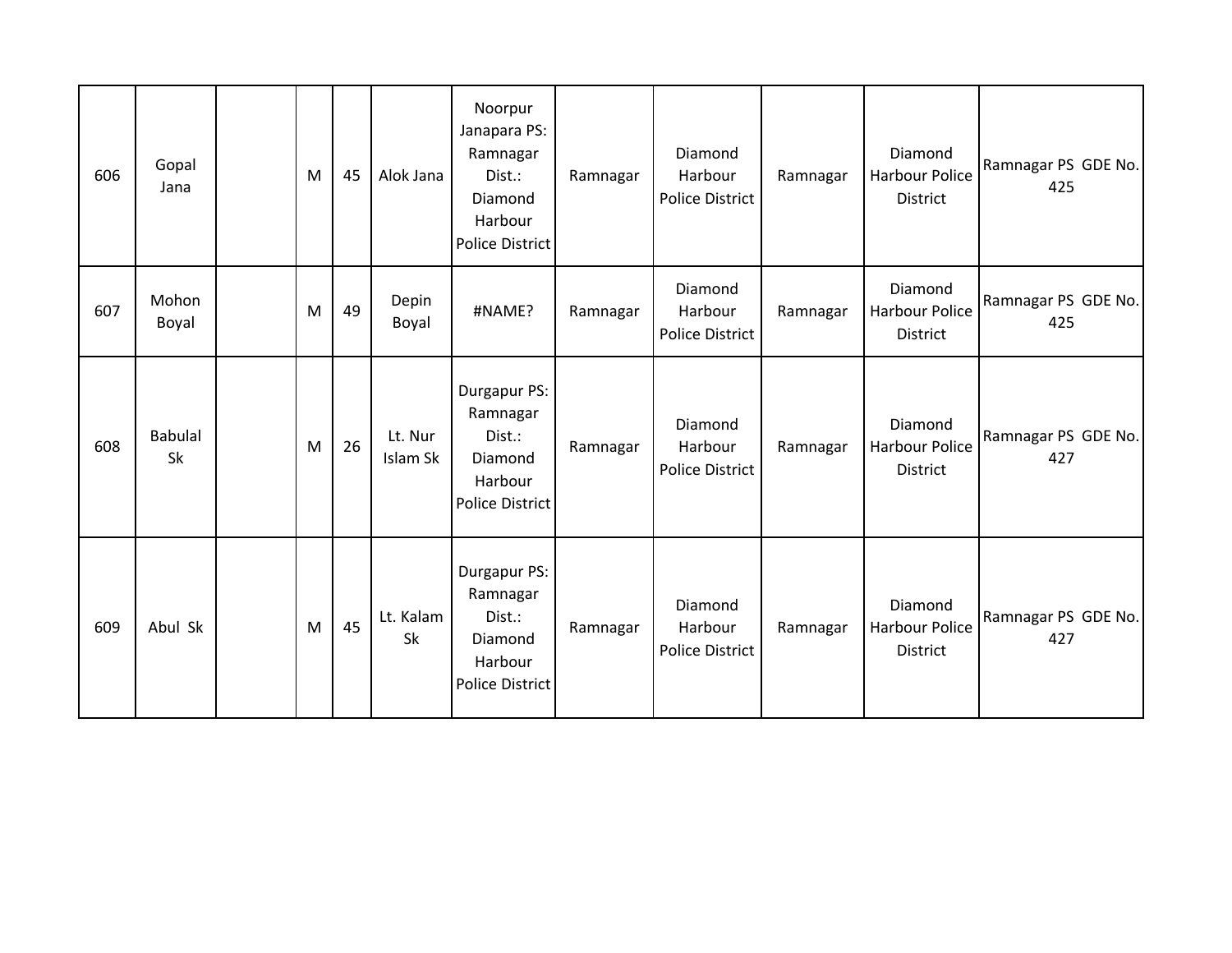| 610 | <b>Abul Basar</b><br>Laskar | M | 50 | Lt. Ayub<br>Laskar       | Sangrampur<br>PS: Usthi<br>Dist.:<br>Diamond<br>Harbour<br>Police District                                  | Usthi              | Diamond<br>Harbour<br>Police District        | Ramnagar | Diamond<br>Harbour Police<br><b>District</b>        | Ramnagar PS GDE No.<br>427 |
|-----|-----------------------------|---|----|--------------------------|-------------------------------------------------------------------------------------------------------------|--------------------|----------------------------------------------|----------|-----------------------------------------------------|----------------------------|
| 611 | Chand Ali<br>Sekh           | M | 25 | Late<br>Harun<br>Sekh    | Vill- Gotura,<br>PO-Mashat<br>PS: Diamond<br>harbour Dist.:<br>Diamond<br>Harbour<br><b>Police District</b> | Diamond<br>harbour | Diamond<br>Harbour<br><b>Police District</b> | Usthi    | Diamond<br>Harbour Police<br><b>District</b>        | Usthi PS GDE No. 518       |
| 612 | Bablu<br>Sekh               | M | 45 | Mohamm<br>ad Ali<br>Sekh | Vill- Gotura,<br>PO-Mashat<br>PS: Diamond<br>harbour Dist.:<br>Diamond<br>Harbour<br><b>Police District</b> | Diamond<br>harbour | Diamond<br>Harbour<br><b>Police District</b> | Usthi    | Diamond<br>Harbour Police<br><b>District</b>        | Usthi PS GDE No. 518       |
| 613 | Suraj Sk                    | M |    | Yusuf Sk                 | Vill-Nazra<br>Majherpara                                                                                    |                    | Basirhat                                     | Usthi    | Diamond<br><b>Harbour Police</b><br><b>District</b> | Usthi PS GDE No. 530       |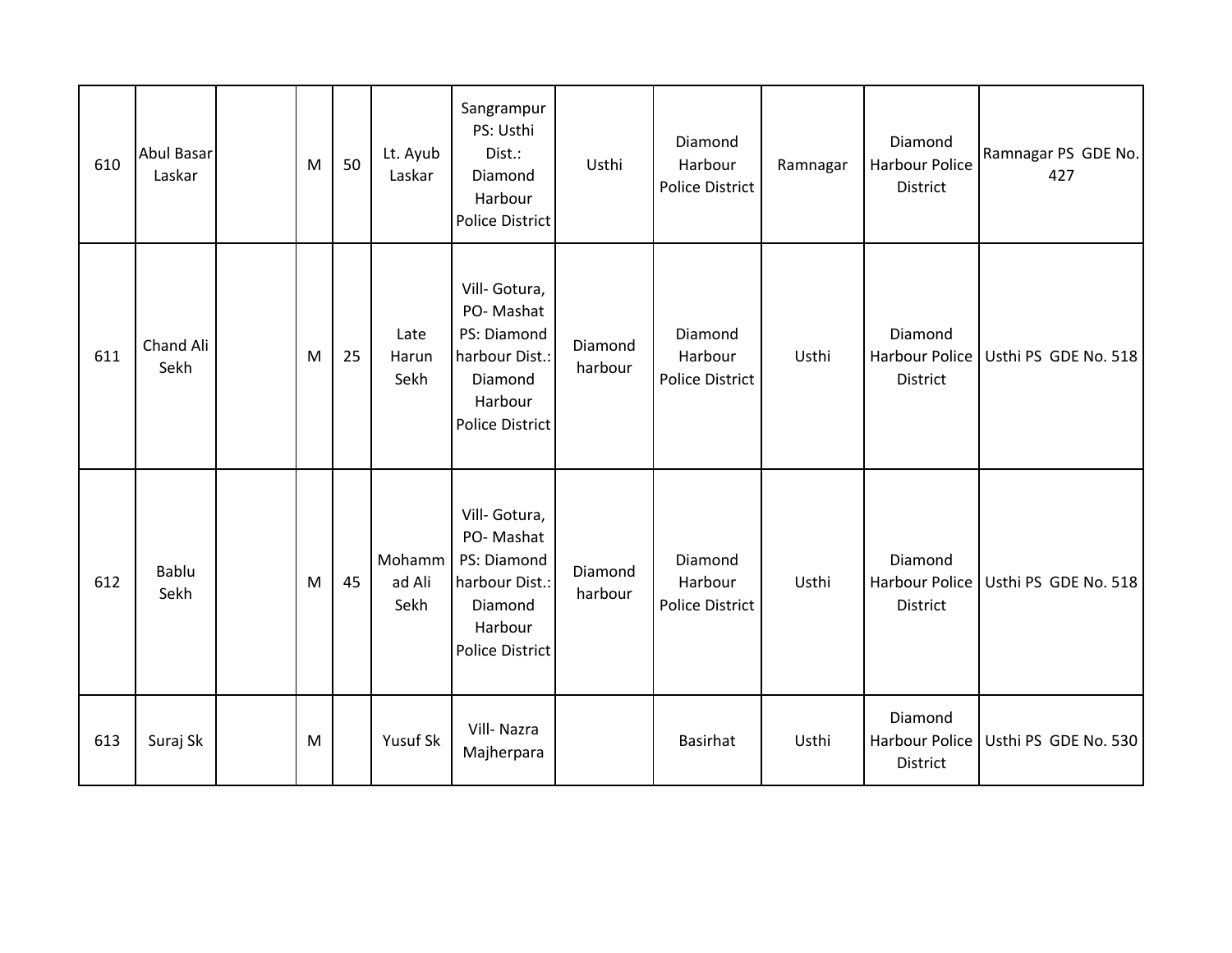| 614 | Noim Ali<br>Piyada   | M | Mohor Ali<br>Piyada         | Vill- Belpur<br>Gazipara              | Basirhat        | Usthi | Diamond<br>Harbour Police<br><b>District</b>        | Usthi PS GDE No. 530 |
|-----|----------------------|---|-----------------------------|---------------------------------------|-----------------|-------|-----------------------------------------------------|----------------------|
| 615 | Ajay<br>Sardar       | M | Late<br>Nirapada<br>Sardar  | Vill- Chousa,<br>PO-Netra             | Basirhat        | Usthi | Diamond<br><b>Harbour Police</b><br>District        | Usthi PS GDE No. 514 |
| 616 | Saifuddin<br>Paik    | M | Manikcha<br>nd Paik         | Vill-<br>Durgapur, PO-<br>Morigachi   | Basirhat        | Usthi | Diamond<br>Harbour Police<br><b>District</b>        | Usthi PS GDE No. 514 |
| 617 | Amit<br>Santara      | M | Asit<br>Santara             | Vill-Uttar<br>Diarak, PO-<br>Kuleswar | Basirhat        | Usthi | Diamond<br><b>Harbour Police</b><br><b>District</b> | Usthi PS GDE No. 514 |
| 618 | Anarul<br>Molla      | M | Mamud<br>Molla              | Vill- Niogir<br>Hat, PO-<br>Chaluary  | Basirhat        | Usthi | Diamond<br>Harbour Police<br>District               | Usthi PS GDE No. 514 |
| 619 | Dulal<br>Hazra       | M | Late Bani<br>Hazra          | Vill-<br>Nainanpur,<br>PO- Usthi      | Basirhat        | Usthi | Diamond<br>Harbour Police<br>District               | Usthi PS GDE No. 514 |
| 620 | Mritunjoy<br>Khamaru | M | Late<br>Paritosh<br>Khamaru | Vill+PO-<br>Netra                     | <b>Basirhat</b> | Usthi | Diamond<br>Harbour Police<br><b>District</b>        | Usthi PS GDE No. 507 |
| 621 | Sajahan<br>Mallick   | M | Late<br>Panchu<br>Mallick   | Vill-<br>Piyanjganj                   | Basirhat        | Usthi | Diamond<br><b>Harbour Police</b><br>District        | Usthi PS GDE No. 547 |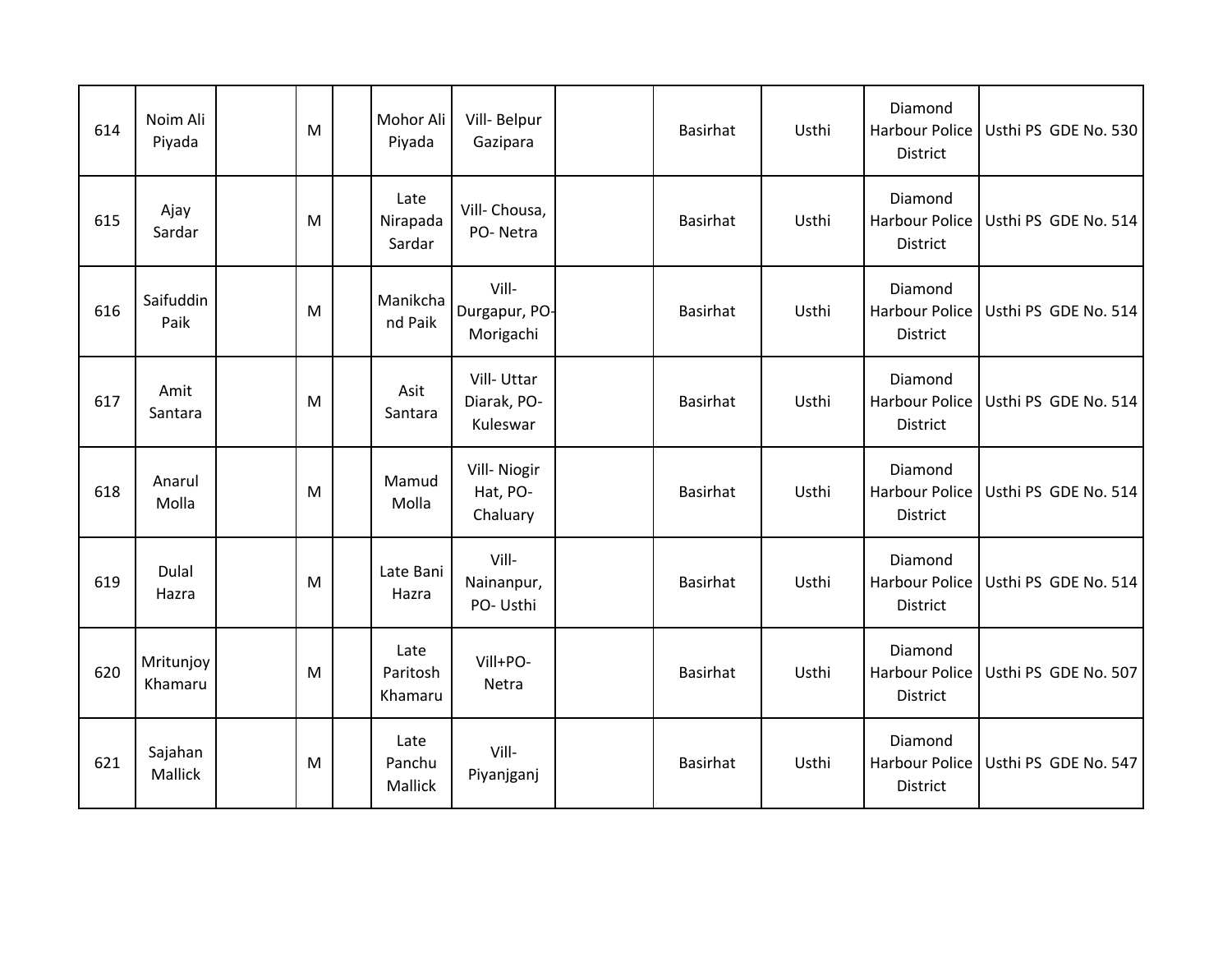| 622 | Sahid<br>Hossain<br>Mondal | M |    | Abdul<br>Hannan<br>Mondal | Vill-<br>Chakhaturia                                                                                     |            | Basirhat      | Usthi      | Diamond<br>Harbour Police<br>District | Usthi PS GDE No. 547         |
|-----|----------------------------|---|----|---------------------------|----------------------------------------------------------------------------------------------------------|------------|---------------|------------|---------------------------------------|------------------------------|
| 623 | Bikash<br>Ghosh            | M | 37 | Mahadeb<br>Ghosh          | Aida<br>Ghoshpara,<br>PS. Balagarh,<br>Hooghly                                                           |            | Basirhat      | Balagarh   | <b>Hooghly Rural</b>                  | Balagarh PS GDE No.<br>472   |
| 624 | Probhat<br>Ghosh           | M | 27 | Joydeb<br>Ghosh           | Aida<br>Ghoshpara,<br>PS. Balagarh,<br>Hooghly                                                           |            | Basirhat      | Balagarh   | <b>Hooghly Rural</b>                  | Balagarh PS GDE No.<br>472   |
| 625 | Gurupada<br>Roy            | M | 38 | Lt. Badal<br>Roy          | Of<br>Chanditala,<br>Roypara, PS:<br>Chanditala,<br>Hooghly PS:<br>Chanditala<br>Dist.: Hooghly<br>Rural | Chanditala | Hooghly Rural | Chanditala | <b>Hooghly Rural</b>                  | Chanditala PS GDE<br>No. 624 |
| 626 | Sukumar<br>Bairagi         | M | 37 | Brojon<br>Bairagi         | Vill-Dadpur,<br>P.S-Dadpur,<br>Dist-Hooghly                                                              |            | Basirhat      | Dadpur     | <b>Hooghly Rural</b>                  | Dadpur PS GDE No.<br>483     |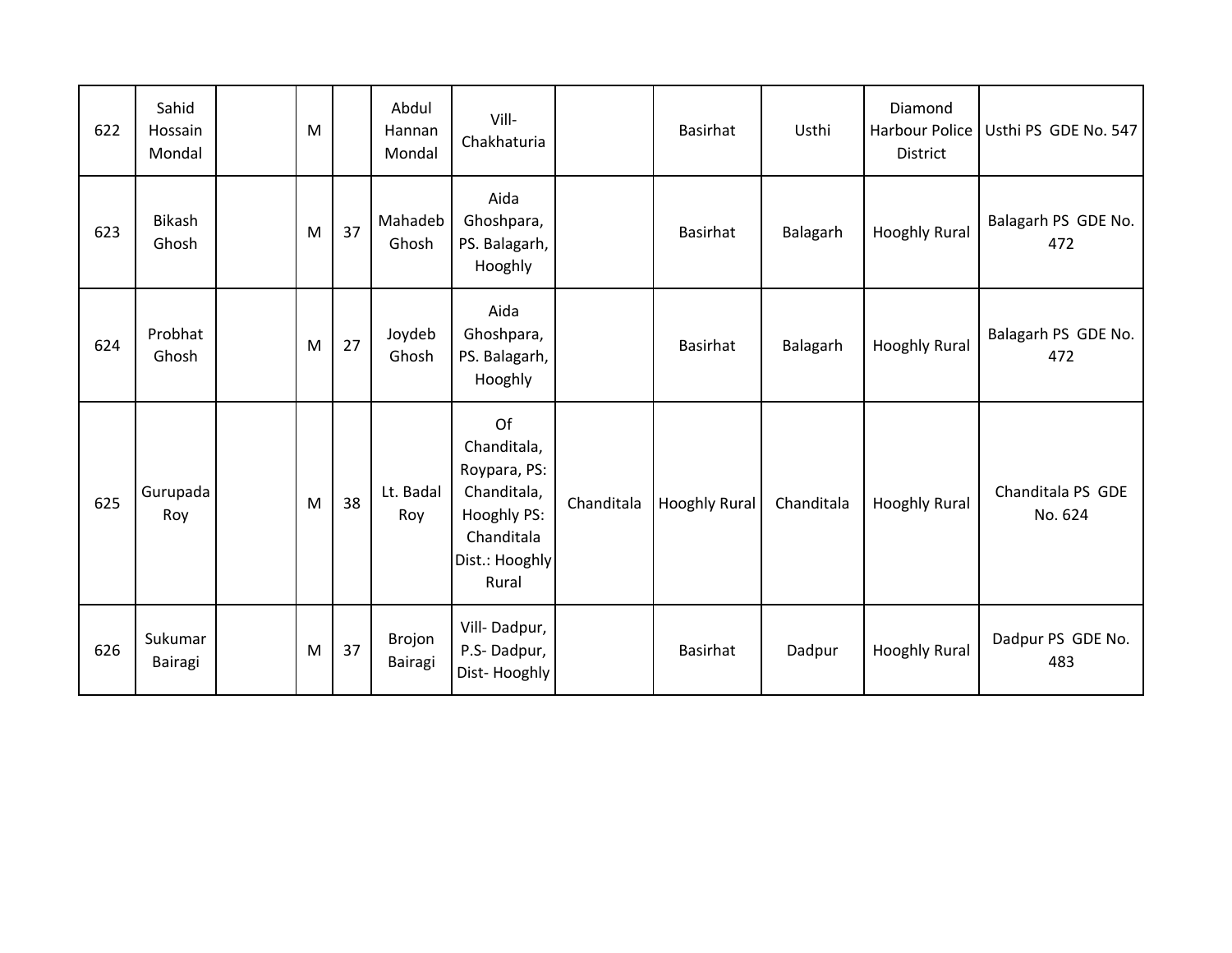| 627 | Hayat Ali               | M | 20 | Farman<br>Khan            | Vill-<br>Paschimpara,<br>PS –<br>Goghat, Dist<br>– Hooghly<br>PS: Goghat<br>Dist.: Hooghly<br>Rural | Goghat     | <b>Hooghly Rural</b> | Goghat  | <b>Hooghly Rural</b> | Goghat PS GDE No.<br>1505 |
|-----|-------------------------|---|----|---------------------------|-----------------------------------------------------------------------------------------------------|------------|----------------------|---------|----------------------|---------------------------|
| 628 | Kari<br>Molla           | M | 21 | Serafat<br>Molla          | Vill-<br>Paschimpara,<br>PS –<br>Goghat, Dist<br>– Hooghly<br>PS: Goghat<br>Dist.: Hooghly<br>Rural | Goghat     | Hooghly Rural        | Goghat  | <b>Hooghly Rural</b> | Goghat PS GDE No.<br>1505 |
| 629 | Sriram<br><b>Bhakat</b> | M | 39 | Lt.<br>Dinonath<br>Bhakat | Gurap PS:<br>Gurap Dist.:<br>Hooghly Rural                                                          | Gurap      | <b>Hooghly Rural</b> | Gurap   | <b>Hooghly Rural</b> | Gurap PS GDE No.<br>491   |
| 630 | Tanmoy<br>Kumar<br>Pan  | M | 54 | Himansu<br>Sharkar<br>Pan | Ashbally, PS<br>–<br>Chanditala,<br>Hooghly PS:<br>Chanditala<br>Dist.: Hooghly<br>Rural            | Chanditala | <b>Hooghly Rural</b> | Haripal | <b>Hooghly Rural</b> | Haripal PS GDE No.<br>480 |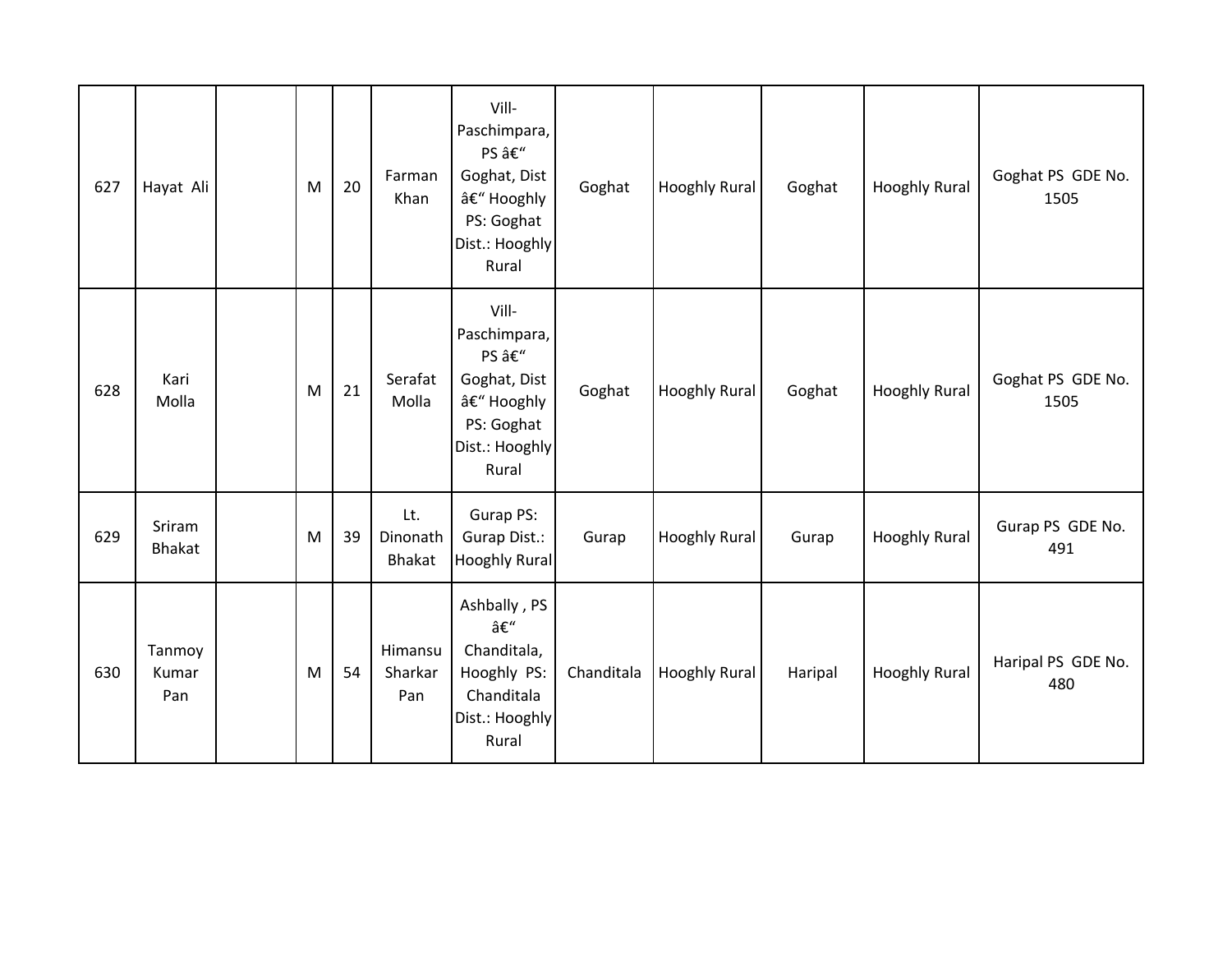| 631 | Mortaza<br>Mondal         | M | 28 | Lt. Abdul<br>Latif<br>Mondal | Kaipukur, PS-<br>Amdanga,<br>North 24 Pgs<br>PS: Amdanga<br>Dist.: Barasat           | Amdanga  | Barasat              | Haripal  | <b>Hooghly Rural</b> | Haripal PS GDE No.<br>480  |
|-----|---------------------------|---|----|------------------------------|--------------------------------------------------------------------------------------|----------|----------------------|----------|----------------------|----------------------------|
| 632 | <b>Biswanath</b><br>Kotal | M | 30 | Avijit<br>Kotal              | Sahanpur PS:<br>Khanakul<br>Dist.: Hooghly<br>Rural                                  | Khanakul | <b>Hooghly Rural</b> | Khanakul | <b>Hooghly Rural</b> | Khanakul PS GDE No.<br>538 |
| 633 | Gaurav<br>Singh           | M | 23 | Gulab<br>Singh               | 45 Jhabreri<br>Kalan, P.S-<br>Jhabreri, Dist-<br>Haridwar,                           |          | Basirhat             | Mogra    | <b>Hooghly Rural</b> | Mogra PS GDE No.<br>374    |
| 634 | Kishori Lal<br>Shaw       | M | 58 | Lt.<br>Raghubir<br>Shaw      | Sankhanagar,<br>P.S. Mogra,<br>Dist. Hooghly<br>PS: Mogra<br>Dist.: Hooghly<br>Rural | Mogra    | <b>Hooghly Rural</b> | Mogra    | <b>Hooghly Rural</b> | Mogra PS GDE No.<br>413    |
| 635 | Gobinda<br>Shaw           | M | 26 | Mahindar<br>Shaw             | Sankhanagar,<br>P.S. Mogra,<br>Dist. Hooghly<br>PS: Mogra<br>Dist.: Hooghly<br>Rural | Mogra    | <b>Hooghly Rural</b> | Mogra    | <b>Hooghly Rural</b> | Mogra PS GDE No.<br>413    |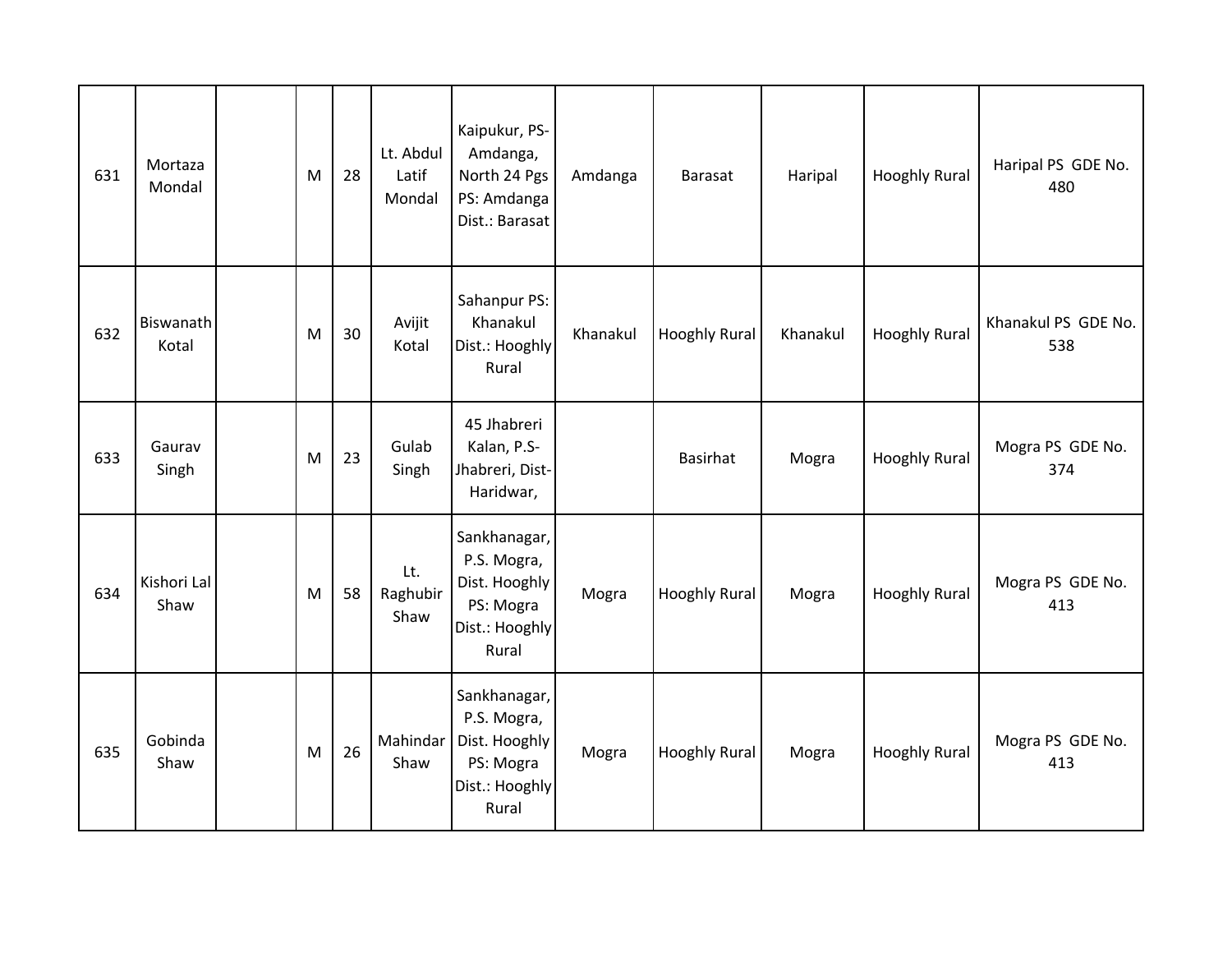| 636 | Dibakar<br>Sarkar        | M | 35 | Hiralal<br>Sarkar         | Mogra<br>Sukantapally,<br>P.S. Mogra,<br>Dist. Hooghly<br>PS: Mogra<br>Dist.: Hooghly<br>Rural              | Mogra  | <b>Hooghly Rural</b> | Mogra  | <b>Hooghly Rural</b> | Mogra PS GDE No.<br>413  |
|-----|--------------------------|---|----|---------------------------|-------------------------------------------------------------------------------------------------------------|--------|----------------------|--------|----------------------|--------------------------|
| 637 | Dibakar<br><b>Biswas</b> | M | 28 | Ashok<br><b>Biswas</b>    | Mogra<br>Sukantapally,<br>P.S. Mogra,<br>Dist. Hooghly<br>PS: Mogra<br>Dist.: Hooghly<br>Rural              | Mogra  | <b>Hooghly Rural</b> | Mogra  | <b>Hooghly Rural</b> | Mogra PS GDE No.<br>413  |
| 638 | Kush Paik                | M | 21 | Lakhan<br>Chandra<br>Paik | Mogra<br>Sukantapally,<br>P.S. Mogra,<br>Dist. Hooghly<br>PS: Mogra<br>Dist.: Hooghly<br>Rural              | Mogra  | <b>Hooghly Rural</b> | Mogra  | <b>Hooghly Rural</b> | Mogra PS GDE No.<br>413  |
| 639 | Sourav<br>Das            | M | 24 | Paritosh<br>Das           | Kamarpara,<br>PS- Pandua,<br>Dist. Hooghly<br>Pandua PS<br>GDE PS:<br>Pandua Dist.:<br><b>Hooghly Rural</b> | Pandua | Hooghly Rural        | Pandua | <b>Hooghly Rural</b> | Pandua PS GDE No.<br>577 |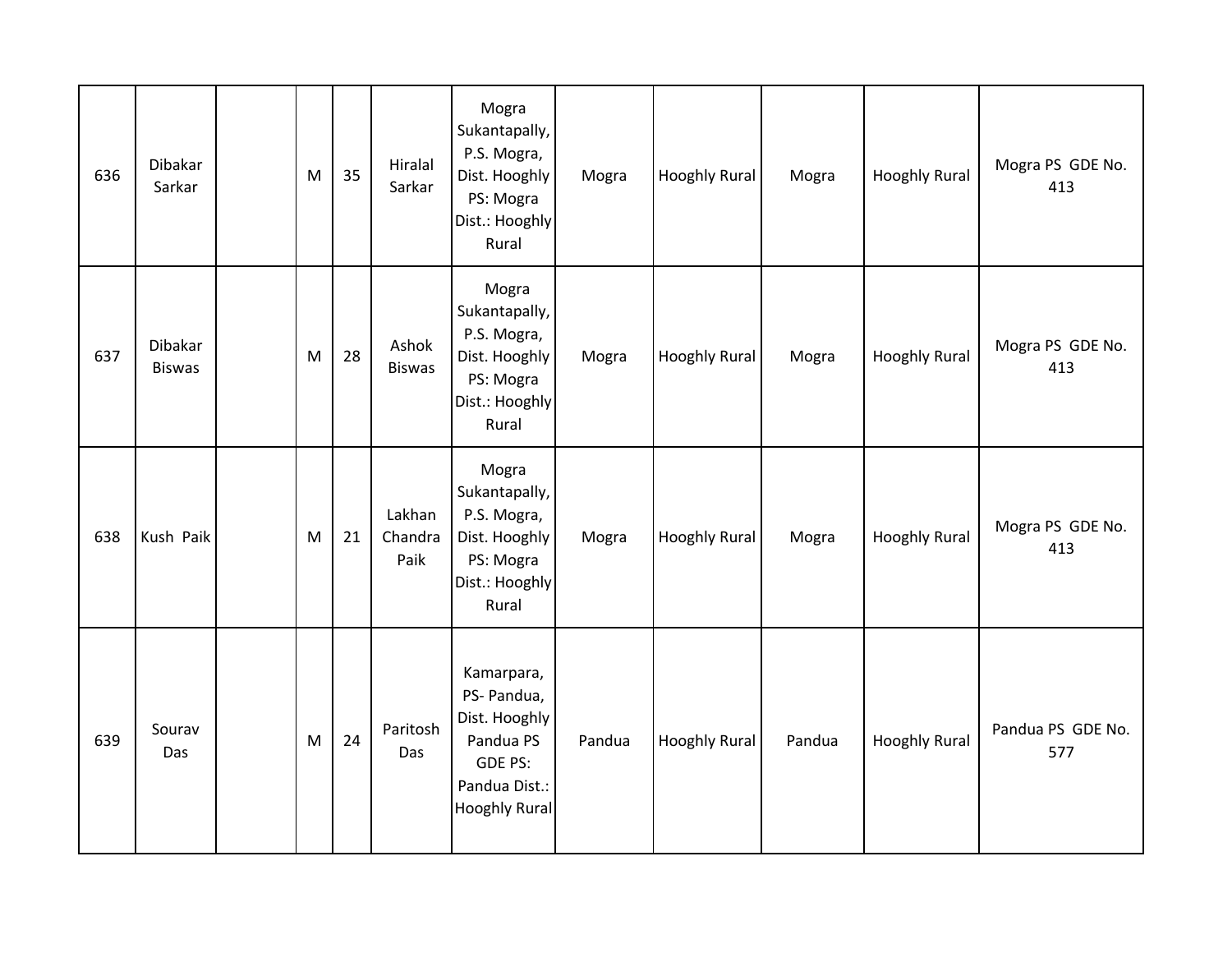| 640 | Mijanur<br>Rahaman       | M |    | Mijabar<br>Rahaman           | Jayer, PS-<br>Pandua, Dist.<br>Hooghly PS:<br>Pandua Dist.:<br><b>Hooghly Rural</b> | Pandua   | <b>Hooghly Rural</b> | Pandua               | <b>Hooghly Rural</b> | Pandua PS GDE No.<br>620                   |
|-----|--------------------------|---|----|------------------------------|-------------------------------------------------------------------------------------|----------|----------------------|----------------------|----------------------|--------------------------------------------|
| 641 | Mangaldip<br>Malik       | M | 26 | Susanta<br>Malik             | Pursurah PS:<br>Pursurah<br>Dist.: Hooghly<br>Rural                                 | Pursurah | <b>Hooghly Rural</b> | Pursurah             | <b>Hooghly Rural</b> | Pursurah PS GDE No.<br>451                 |
| 642 | Samir<br>Mondal          | M | 32 | Bijoy<br>Mondal              | Chiladangi PS:<br>Pursurah<br>Dist.: Hooghly<br>Rural                               | Pursurah | <b>Hooghly Rural</b> | Pursurah             | <b>Hooghly Rural</b> | Pursurah PS GDE No.<br>451                 |
| 643 | Joydev<br>Bouri          | M | 49 | Lt. Nepal<br><b>Bouri</b>    | Barodbari<br>Adra Puruliya,<br>W.B                                                  |          | <b>Basirhat</b>      | Asansole<br>g.r.p.s. | Howrah G.R.P.        | Asansole g.r.p.s. PS<br><b>GDE No. 371</b> |
| 644 | Upender<br>Kumar         | M | 38 | Jageswar<br>Turi             | Radhanagar<br>Katariya<br>Banka, Bihar                                              |          | Basirhat             | Asansole<br>g.r.p.s. | Howrah G.R.P.        | Asansole g.r.p.s. PS<br><b>GDE No. 371</b> |
| 645 | Khokhan<br>Mukherje<br>e | M | 58 | Lt. Harihar<br>Mukharje<br>e | Sahadal<br>Mihijam<br>Jamtara, JHK                                                  |          | Basirhat             | Asansole<br>g.r.p.s. | Howrah G.R.P.        | Asansole g.r.p.s. PS<br><b>GDE No. 371</b> |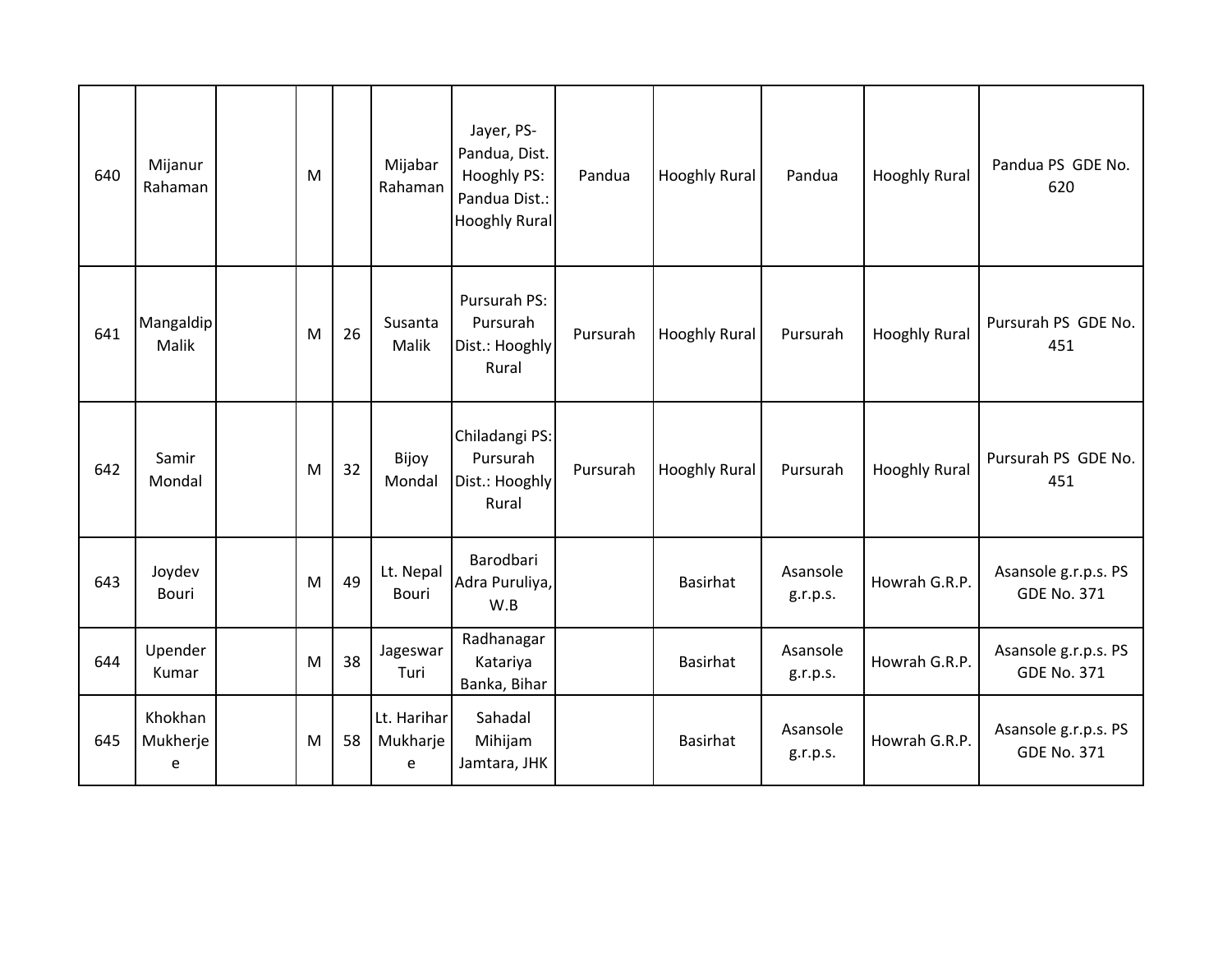| 646 | Sanjai<br>Kumar           | M | 59 | Lt.<br>Narmades<br>war<br>Sharma | Mokama<br>Mokama<br>Patna, Bihar                                          | <b>Basirhat</b> | Asansole<br>g.r.p.s. | Howrah G.R.P. | Asansole g.r.p.s. PS<br><b>GDE No. 371</b> |
|-----|---------------------------|---|----|----------------------------------|---------------------------------------------------------------------------|-----------------|----------------------|---------------|--------------------------------------------|
| 647 | Md.<br>Farookh            | M | 30 |                                  | Paraskola<br>Md. Israil Adra Puruliya,<br>W.B                             | Basirhat        | Asansole<br>g.r.p.s. | Howrah G.R.P. | Asansole g.r.p.s. PS<br><b>GDE No. 371</b> |
| 648 | Prasenjit<br><b>Bouri</b> | M | 21 |                                  | Paraskola<br>Sibu Bouri Adra Puruliya,<br>W.B                             | <b>Basirhat</b> | Asansole<br>g.r.p.s. | Howrah G.R.P. | Asansole g.r.p.s. PS<br><b>GDE No. 371</b> |
| 649 | <b>Bikash</b><br>Kumar    | M | 18 | Udgar<br>Ram                     | Badlachouk<br>Deoghar<br>Deoghar<br>Deoghar, JHK                          | Basirhat        | Asansole<br>g.r.p.s. | Howrah G.R.P. | Asansole g.r.p.s. PS<br><b>GDE No. 371</b> |
| 650 | Md<br>Wasim               | M | 23 | Md Wasir                         | Daldal Bhejw<br>Madhubani,<br><b>Bihar</b>                                | <b>Basirhat</b> | Asansole<br>g.r.p.s. | Howrah G.R.P. | Asansole g.r.p.s. PS<br><b>GDE No. 371</b> |
| 651 | Day Nand<br>Sharma        | M | 45 | Lt. Nunu<br>Lal<br>Sharma        | <b>Hullon Road</b><br><b>Asansol South</b><br>Paschim<br>Bardhaman<br>W.B | Basirhat        | Asansole<br>g.r.p.s. | Howrah G.R.P. | Asansole g.r.p.s. PS<br><b>GDE No. 371</b> |
| 652 | Md Shakil                 | M | 18 | Md Kalam                         | Daldal Bhejw<br>Madhubani,<br>Bihar                                       | <b>Basirhat</b> | Asansole<br>g.r.p.s. | Howrah G.R.P. | Asansole g.r.p.s. PS<br><b>GDE No. 371</b> |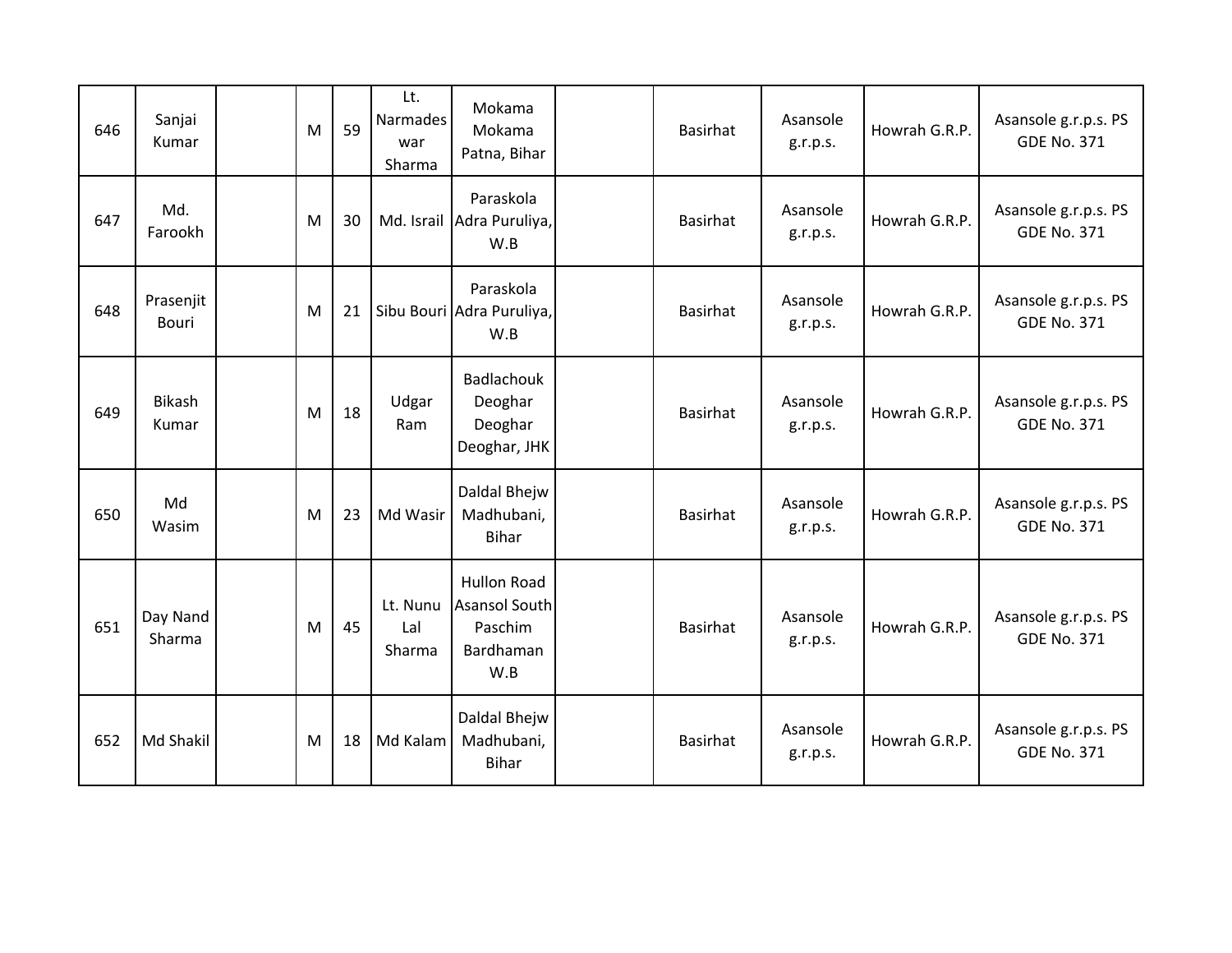| 653 | Akhay<br>Anan               | M | 25 | Alok<br>Choudhur<br>ry          | Ushagram<br>Asansol South<br>Paschim<br>Bardhaman<br>W.B | Basirhat        | Asansole<br>g.r.p.s. | Howrah G.R.P. | Asansole g.r.p.s. PS<br><b>GDE No. 371</b> |
|-----|-----------------------------|---|----|---------------------------------|----------------------------------------------------------|-----------------|----------------------|---------------|--------------------------------------------|
| 654 | Shyamapa<br>do Rajak        | M | 35 | Lt.<br><b>Tulsidas</b><br>Rajak | Patpur Khatra<br>Bankura, W,B                            | <b>Basirhat</b> | Asansole<br>g.r.p.s. | Howrah G.R.P. | Asansole g.r.p.s. PS<br><b>GDE No. 371</b> |
| 655 | Sujit<br>Hembram            | M | 20 | Lt Gugai<br>Hembram             | Raniganj<br>Palsh Jasidih<br>Deoghar, JHK                | Basirhat        | Asansole<br>g.r.p.s. | Howrah G.R.P. | Asansole g.r.p.s. PS<br><b>GDE No. 371</b> |
| 656 | Anando<br>Gopal<br>Mahato   | M | 22 | Sasadhar<br>Mahato              | Urma<br>Balarampur<br>Puruliya, W.B                      | Basirhat        | Asansole<br>g.r.p.s. | Howrah G.R.P. | Asansole g.r.p.s. PS<br><b>GDE No. 371</b> |
| 657 | Gautam<br>Singh             | M | 33 | Biswanath<br>Singh              | Mahasri<br>Sonho Jamui,<br><b>Bihar</b>                  | <b>Basirhat</b> | Asansole<br>g.r.p.s. | Howrah G.R.P. | Asansole g.r.p.s. PS<br><b>GDE No. 371</b> |
| 658 | Rakib<br>Ansari             | M | 18 | Sahadat<br>Ansri                | Jarmandi<br>Palajori<br>Deoghar, JHK                     | Basirhat        | Asansole<br>g.r.p.s. | Howrah G.R.P. | Asansole g.r.p.s. PS<br><b>GDE No. 371</b> |
| 659 | Nitanjan<br>Chakrabor<br>ty | M | 22 | Nikhlash<br>Chakrabor<br>ty     | Garchar<br>Kasipur<br>Puruliya, W.B                      | Basirhat        | Asansole<br>g.r.p.s. | Howrah G.R.P. | Asansole g.r.p.s. PS<br><b>GDE No. 371</b> |
| 660 | Arnab<br>Dubay              | M | 24 | Asim<br>Kumar<br>Dubay          | Garchar<br>Kasipur<br>Puruliya, W.B                      | <b>Basirhat</b> | Asansole<br>g.r.p.s. | Howrah G.R.P. | Asansole g.r.p.s. PS<br><b>GDE No. 371</b> |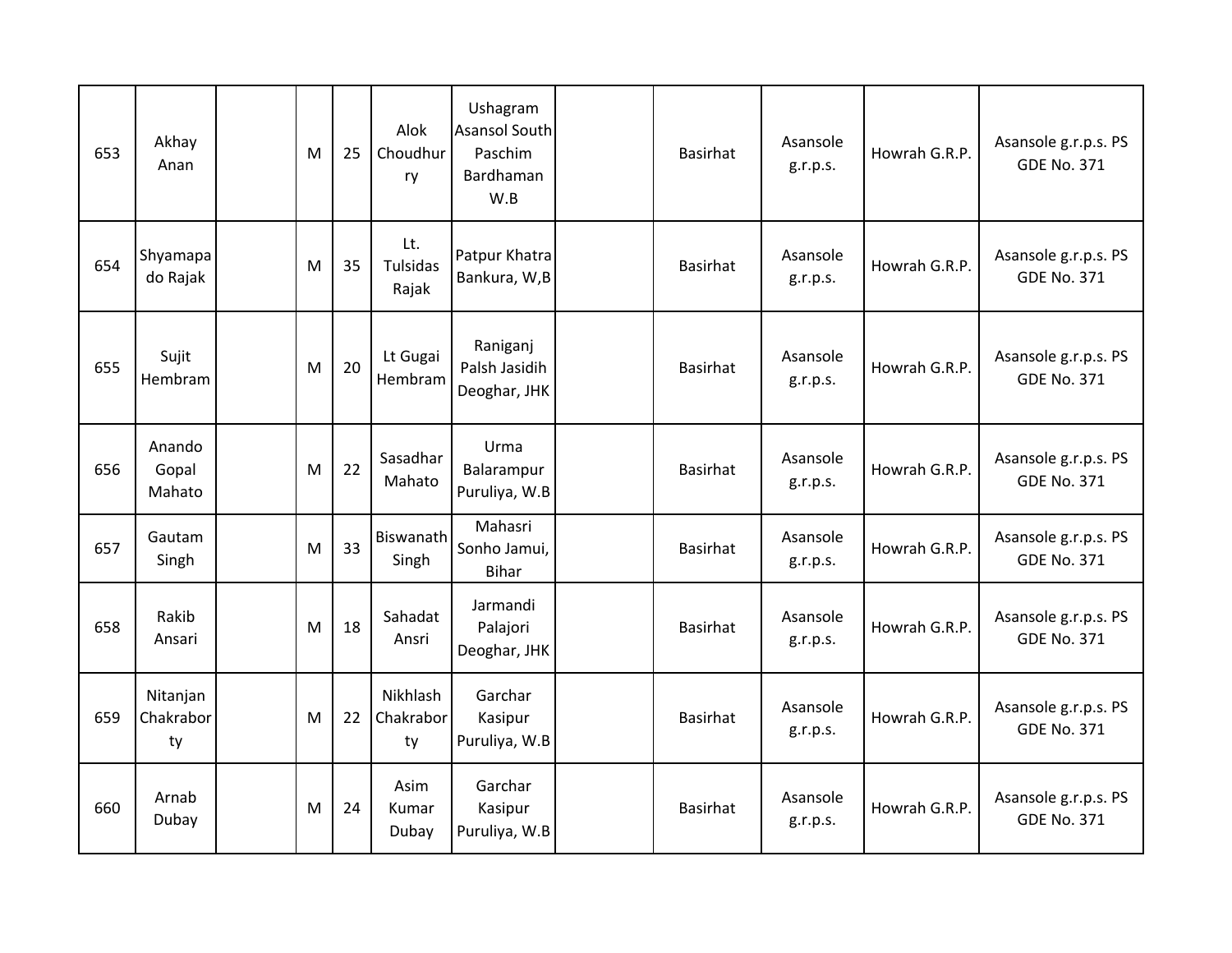| 661 | Anil<br>Kumar            | M | 40 | Sri Munshi<br>Rajbansi       | Renganiyatar<br>Fatehpur<br>Gaya, Bihar                                 | Basirhat        | Asansole<br>g.r.p.s. | Howrah G.R.P. | Asansole g.r.p.s. PS<br><b>GDE No. 371</b> |
|-----|--------------------------|---|----|------------------------------|-------------------------------------------------------------------------|-----------------|----------------------|---------------|--------------------------------------------|
| 662 | Anand<br>Kumar           | M | 30 | Jago<br>Prasad               | <b>KJ Nagar</b><br>Raniganj<br>Paschim<br>Bardhaman<br>W.B              | Basirhat        | Asansole<br>g.r.p.s. | Howrah G.R.P. | Asansole g.r.p.s. PS<br><b>GDE No. 371</b> |
| 663 | <b>Basudeo</b><br>Sarkar | M | 40 | Lt. Sachin<br>Sarkar         | Machedenga<br>Colony<br>Khandaghosh<br>Purba<br><b>Bardhaman</b><br>W.B | Basirhat        | Asansole<br>g.r.p.s. | Howrah G.R.P. | Asansole g.r.p.s. PS<br><b>GDE No. 371</b> |
| 664 | Biswajit<br>Halder       | M | 45 | Lt.<br>Basudeo<br>Halder     | Mathura Pol<br>Katolpur<br>Bankura, W,B                                 | Basirhat        | Asansole<br>g.r.p.s. | Howrah G.R.P. | Asansole g.r.p.s. PS<br><b>GDE No. 371</b> |
| 665 | Suresh<br>Majhi          | M | 62 | Lt.<br>Chakradha<br>ri Majhi | Salamunja<br>Halsi<br>Lakhisarai,<br><b>Bihar</b>                       | Basirhat        | Asansole<br>g.r.p.s. | Howrah G.R.P. | Asansole g.r.p.s. PS<br><b>GDE No. 371</b> |
| 666 | <b>Bimal</b><br>Sukla    | M | 32 | Lt. Om<br>Prakash<br>Sukla   | <b>Buda Sukanta</b><br>Palli Asansol<br>South<br>Paschim<br>Bardhaman   | Basirhat        | Asansole<br>g.r.p.s. | Howrah G.R.P. | Asansole g.r.p.s. PS<br><b>GDE No. 371</b> |
| 667 | Satish<br>Kumar          | M | 28 | Umesh<br>Paswan              | Bhatheria<br>Dovi Gaya,<br><b>Bihar</b>                                 | <b>Basirhat</b> | Asansole<br>g.r.p.s. | Howrah G.R.P. | Asansole g.r.p.s. PS<br><b>GDE No. 371</b> |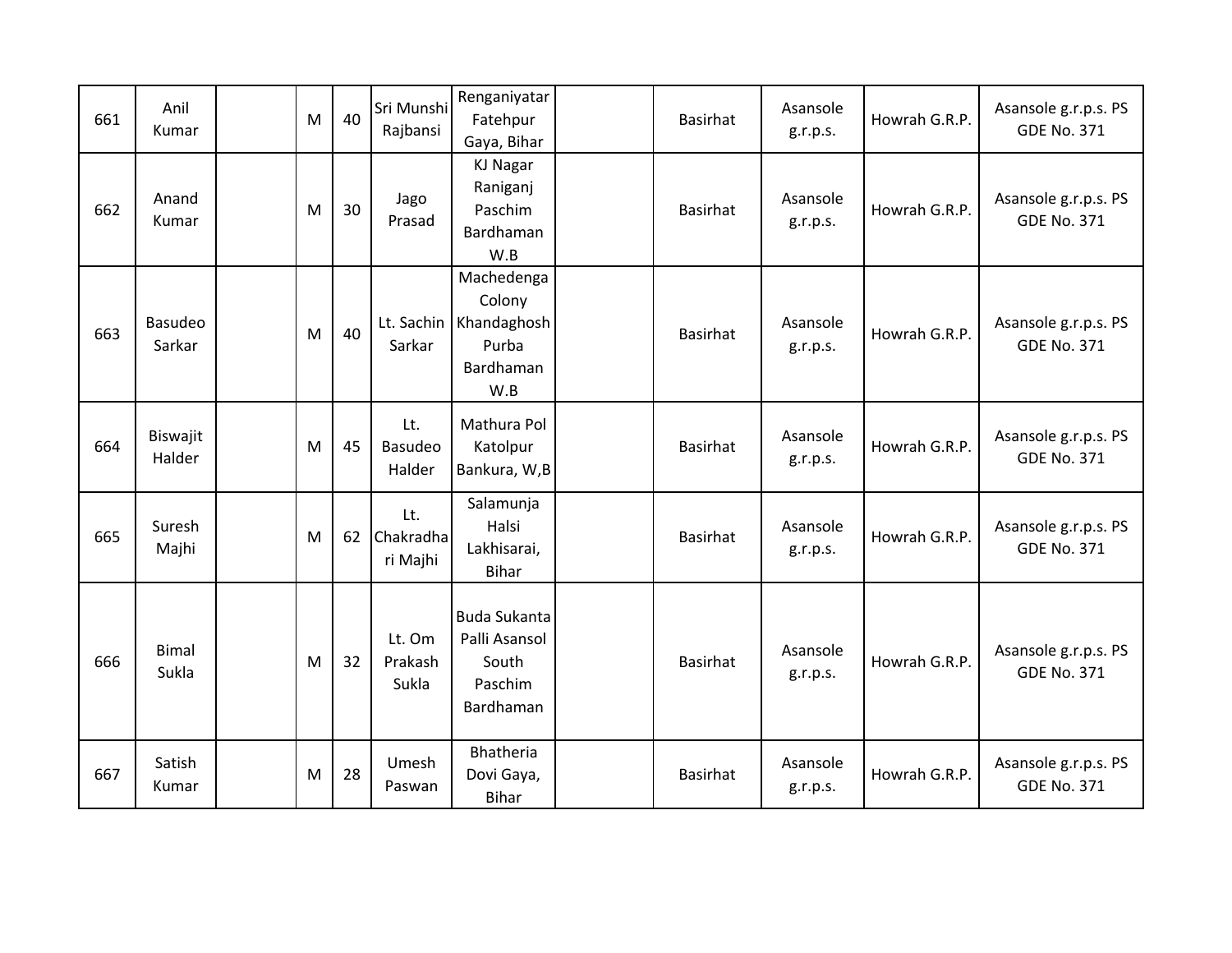| 668 | Jeetu<br>Kumar           | M | 22 | Biseswar<br>Paswan        | Tinawa<br>Fatehpur<br>Gaya, Bihar                                                          |         | Basirhat                                     | Asansole<br>g.r.p.s.      | Howrah G.R.P. | Asansole g.r.p.s. PS<br><b>GDE No. 371</b> |
|-----|--------------------------|---|----|---------------------------|--------------------------------------------------------------------------------------------|---------|----------------------------------------------|---------------------------|---------------|--------------------------------------------|
| 669 | Satwan<br>Singh          | M | 28 | Ram<br>Adhar<br>Singh     | Gate India<br>Hotel<br>Kharagpur<br>Paschim<br>Medinipur<br>W.B                            |         | Basirhat                                     | Asansole<br>g.r.p.s.      | Howrah G.R.P. | Asansole g.r.p.s. PS<br><b>GDE No. 371</b> |
| 670 | Tapan<br>Ghosh           | M | 52 | Dannanjo<br>y Ch<br>Ghosh | <b>BIJOYNAGAR</b><br>PS: Naihati<br>Dist.:<br>Barrackpore<br>Police<br>Commissione<br>rate | Naihati | Barrackpore<br>Police<br>Commissioner<br>ate | Bandel<br>g.r.p.s.        | Howrah G.R.P. | Bandel g.r.p.s. PS GDE<br>No. 417          |
| 671 | <b>Tapas</b><br>Halder   | M | 27 | Sukdeb<br>Halder          | <b>PANKHOBIL</b><br>PS: Chakdah<br>Dist.:<br>Ranaghat<br><b>Police District</b>            | Chakdah | Ranaghat<br>Police District                  | Bandel<br>g.r.p.s.        | Howrah G.R.P. | Bandel g.r.p.s. PS GDE<br>No. 417          |
| 672 | Sukdeb<br>Halder         | M | 58 | Manohar<br>Halder         | PS: Chakdah<br>Dist.:<br>Ranaghat<br><b>Police District</b>                                | Chakdah | Ranaghat<br>Police District                  | <b>Bandel</b><br>g.r.p.s. | Howrah G.R.P. | Bandel g.r.p.s. PS GDE<br>No. 417          |
| 673 | Parimal<br><b>Biswas</b> | M | 32 | Amor<br><b>Biswas</b>     | MAHELDANG<br>A PS: Memari<br>Dist.: Purba<br>Burdwan                                       | Memari  | Purba<br>Burdwan                             | Bandel<br>g.r.p.s.        | Howrah G.R.P. | Bandel g.r.p.s. PS GDE<br>No. 417          |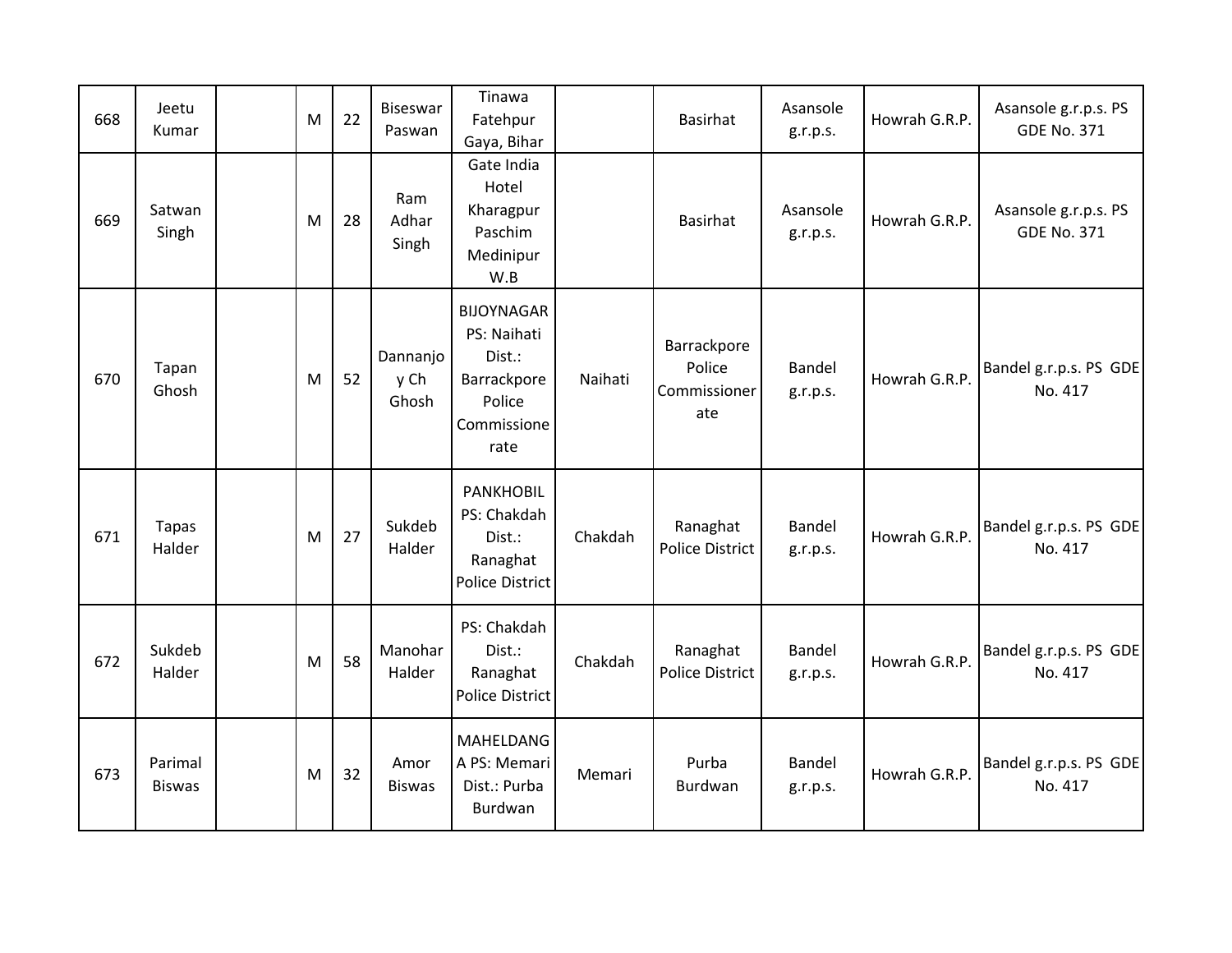| 674 | Gobinda<br>Akali             | M | 27 | Durgachar<br>an Akali     | <b>BANKURA PS:</b><br><b>Beliatore</b><br>Dist.: Bankura                                     | Beliatore     | Bankura                                      | Bandel<br>g.r.p.s. | Howrah G.R.P. | Bandel g.r.p.s. PS GDE<br>No. 417 |
|-----|------------------------------|---|----|---------------------------|----------------------------------------------------------------------------------------------|---------------|----------------------------------------------|--------------------|---------------|-----------------------------------|
| 675 | Prem Hari                    | M | 29 | Rajesh<br>Hari            | <b>KANCHARAPA</b><br>RA PS: Bizpur<br>Dist.:<br>Barrackpore<br>Police<br>Commissione<br>rate | Bizpur        | Barrackpore<br>Police<br>Commissioner<br>ate | Bandel<br>g.r.p.s. | Howrah G.R.P. | Bandel g.r.p.s. PS GDE<br>No. 417 |
| 676 | Raj Hari                     | M |    | Rajesh<br>Hari            | <b>KANCHARAPA</b><br>RA PS: Bizpur<br>Dist.:<br>Barrackpore<br>Police<br>Commissione<br>rate | <b>Bizpur</b> | Barrackpore<br>Police<br>Commissioner<br>ate | Bandel<br>g.r.p.s. | Howrah G.R.P. | Bandel g.r.p.s. PS GDE<br>No. 417 |
| 677 | Sovon<br>Rajak               | M | 22 | Laxmi<br>Narayan<br>Rajak | <b>DATTAPARA</b><br>PS: Jamalpore<br>Dist.: Purba<br>Burdwan                                 | Jamalpore     | Purba<br>Burdwan                             | Bandel<br>g.r.p.s. | Howrah G.R.P. | Bandel g.r.p.s. PS GDE<br>No. 417 |
| 678 | Arabinda<br><b>Kr Thakur</b> | M | 29 | Kamal<br>Thakur           | <b>BOINCHI PS:</b><br>Pandua Dist.:<br><b>Hooghly Rural</b>                                  | Pandua        | <b>Hooghly Rural</b>                         | Bandel<br>g.r.p.s. | Howrah G.R.P. | Bandel g.r.p.s. PS GDE<br>No. 417 |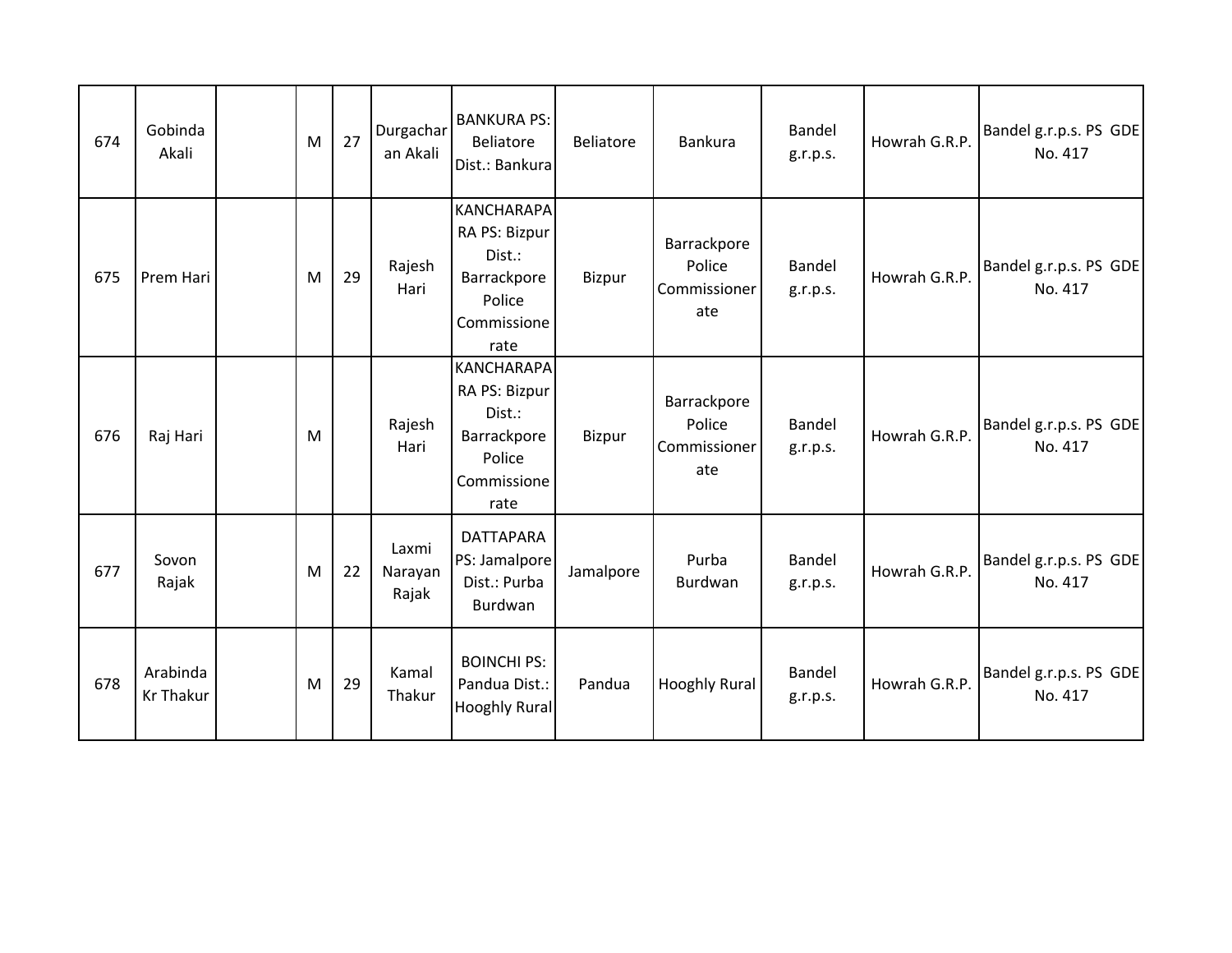| 679 | Amaresh<br>Saha       | M | 42 | Biswajit<br>Saha         | <b>THAKURNAG</b><br>AR PS:<br>Gaighata<br>Dist.:<br>Bongaon<br><b>Police District</b> | Gaighata  | Bongaon<br><b>Police District</b>  | <b>Bandel</b><br>g.r.p.s. | Howrah G.R.P. | Bandel g.r.p.s. PS GDE<br>No. 417 |
|-----|-----------------------|---|----|--------------------------|---------------------------------------------------------------------------------------|-----------|------------------------------------|---------------------------|---------------|-----------------------------------|
| 680 | Sk Hasibul<br>Rahaman | M | 35 | Abu<br>Saiyed<br>Rahaman | <b>KAMALPUR</b><br>PS: Balagarh<br>Dist.: Hooghly<br>Rural                            | Balagarh  | <b>Hooghly Rural</b>               | <b>Bandel</b><br>g.r.p.s. | Howrah G.R.P. | Bandel g.r.p.s. PS GDE<br>No. 417 |
| 681 | Dipankar<br>Roy       | M | 40 | Jitika Roy               | <b>KALYANI PS:</b><br>Kalyani Dist.:<br>Ranaghat<br><b>Police District</b>            | Kalyani   | Ranaghat<br><b>Police District</b> | <b>Bandel</b><br>g.r.p.s. | Howrah G.R.P. | Bandel g.r.p.s. PS GDE<br>No. 417 |
| 682 | Sankar<br>Dubey       | M | 32 | <b>Bimal</b><br>Dubey    | <b>BURDWAN</b><br>PS: Kalyani<br>Dist.:<br>Ranaghat<br>Police District                | Kalyani   | Ranaghat<br>Police District        | Bandel<br>g.r.p.s.        | Howrah G.R.P. | Bandel g.r.p.s. PS GDE<br>No. 417 |
| 683 | Mrinmoy<br>Das        | M | 30 | Monmoy<br>Das            | MASAGRAM<br>PS: Jamalpore<br>Dist.: Purba<br>Burdwan                                  | Jamalpore | Purba<br>Burdwan                   | Bandel<br>g.r.p.s.        | Howrah G.R.P. | Bandel g.r.p.s. PS GDE<br>No. 417 |
| 684 | Santanu<br>Mondal     | M | 45 | Ganesh Ch<br>Mondal      | <b>RAINA PS:</b><br>Raina Dist.:<br>Purba<br>Burdwan                                  | Raina     | Purba<br>Burdwan                   | Bandel<br>g.r.p.s.        | Howrah G.R.P. | Bandel g.r.p.s. PS GDE<br>No. 420 |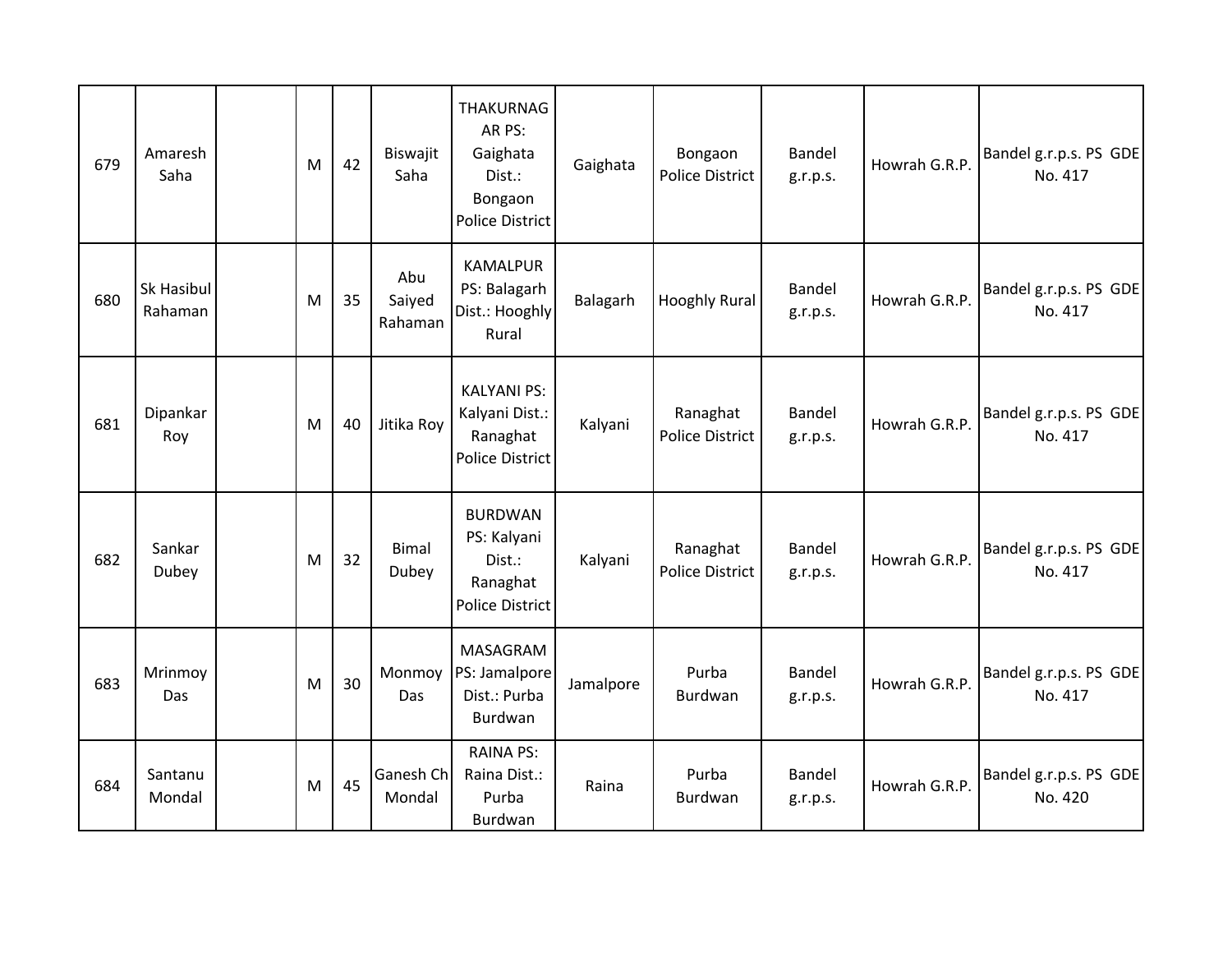| 685 | Md Akir                | M | 45 | Md Habib                         | RAMPURHAT<br>Dist.:<br>Birbhum                                                         |           | Birbhum                                       | Bandel<br>g.r.p.s. | Howrah G.R.P. | Bandel g.r.p.s. PS GDE<br>No. 420 |
|-----|------------------------|---|----|----------------------------------|----------------------------------------------------------------------------------------|-----------|-----------------------------------------------|--------------------|---------------|-----------------------------------|
| 686 | Md Karim<br>Ansari     | M | 35 | Kudesh<br>Ansari                 | <b>KOTALPUKUR</b>                                                                      |           | <b>Basirhat</b>                               | Bandel<br>g.r.p.s. | Howrah G.R.P. | Bandel g.r.p.s. PS GDE<br>No. 420 |
| 687 | Md Salim<br>Ansari     | M | 32 | Md<br>Mansuri                    | <b>KOTALPUKUR</b>                                                                      |           | <b>Basirhat</b>                               | Bandel<br>g.r.p.s. | Howrah G.R.P. | Bandel g.r.p.s. PS GDE<br>No. 420 |
| 688 | Rambali<br>Singh       | M | 38 | Ramabad<br>Sing                  | <b>BHADAI</b>                                                                          |           | <b>Basirhat</b>                               | Bandel<br>g.r.p.s. | Howrah G.R.P. | Bandel g.r.p.s. PS GDE<br>No. 420 |
| 689 | Sanjoy<br>Mondal       | M | 36 | <b>Babla</b><br>Prasad<br>Mondal | <b>GOLSHI PS:</b><br>Galsi Dist.:<br>Purba<br>Burdwan                                  | Galsi     | Purba<br>Burdwan                              | Bandel<br>g.r.p.s. | Howrah G.R.P. | Bandel g.r.p.s. PS GDE<br>No. 420 |
| 690 | Raju<br>Maheli         | M | 39 | Ram<br>Prasad<br>Maheli          | <b>BANSBERIA</b><br>PS: Mogra<br>Dist.: Hooghly<br>Rural                               | Mogra     | <b>Hooghly Rural</b>                          | Bandel<br>g.r.p.s. | Howrah G.R.P. | Bandel g.r.p.s. PS GDE<br>No. 42  |
| 691 | Akash<br>Mukherje<br>e | M | 24 | Utpal<br>Mukherje<br>e           | SAHEBPARA<br>PS: Chinsurah<br>Dist.:<br>Chandannaga<br>r Police<br>Commissione<br>rate | Chinsurah | Chandannagar<br>Police<br>Commissioner<br>ate | Bandel<br>g.r.p.s. | Howrah G.R.P. | Bandel g.r.p.s. PS GDE<br>No. 420 |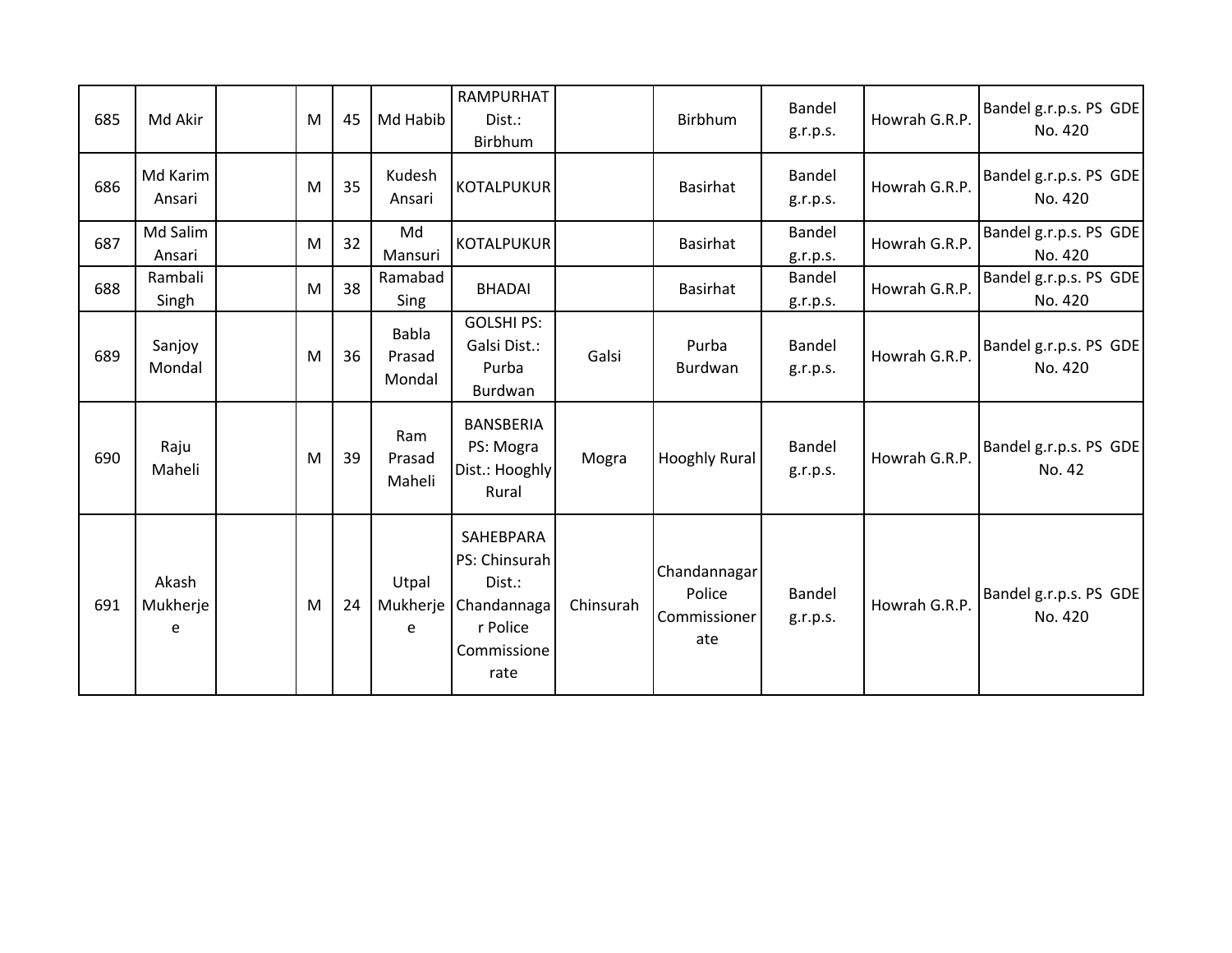| 692 | Raj Saha             | M | 22 | Sambhu<br>Saha         | SAHEBPARA<br>PS: Chinsurah<br>Dist.:<br>Chandannaga<br>r Police<br>Commissione<br>rate           | Chinsurah | Chandannagar<br>Police<br>Commissioner<br>ate | Bandel<br>g.r.p.s. | Howrah G.R.P. | Bandel g.r.p.s. PS GDE<br>No. 420 |
|-----|----------------------|---|----|------------------------|--------------------------------------------------------------------------------------------------|-----------|-----------------------------------------------|--------------------|---------------|-----------------------------------|
| 693 | <b>Rahon Das</b>     | M | 23 |                        | SAHEBPARA<br>PS: Chinsurah<br>Dist.:<br>Samar Das Chandannaga<br>r Police<br>Commissione<br>rate | Chinsurah | Chandannagar<br>Police<br>Commissioner<br>ate | Bandel<br>g.r.p.s. | Howrah G.R.P. | Bandel g.r.p.s. PS GDE<br>No. 420 |
| 694 | Prabitra<br>Kr Ghosh | M | 30 | Ram<br>Prasad<br>Ghosh | Behala<br>Thakurpukur<br>Kol-67                                                                  |           | <b>Basirhat</b>                               | Belur g.r.p.s.     | Howrah G.R.P. | Belur g.r.p.s. PS GDE<br>No. 343  |
| 695 | Ajay Kr<br>Jodhani   | M | 52 | Nanda Lal<br>Jodhani   | 95 GT Rd<br>Golabari<br>Howrah                                                                   |           | <b>Basirhat</b>                               | Belur g.r.p.s.     | Howrah G.R.P. | Belur g.r.p.s. PS GDE<br>No. 343  |
| 696 | Kundan<br>Kumar      | M | 32 | Jagan<br>Kumar         | Hindmotor<br>Uttarpara<br>Hooghly                                                                |           | <b>Basirhat</b>                               | Belur g.r.p.s.     | Howrah G.R.P. | Belur g.r.p.s. PS GDE<br>No. 343  |
| 697 | Ruepsh<br>Dubey      | M | 30 | <b>B B Dubey</b>       | <b>Bally Bally</b><br>Howrah                                                                     |           | <b>Basirhat</b>                               | Belur g.r.p.s.     | Howrah G.R.P. | Belur g.r.p.s. PS GDE<br>No. 343  |
| 698 | Radha<br>Rajput      | M | 20 | Rajeswar<br>Rajput     | Dankuni<br>Dankuni<br>Hooghly                                                                    |           | <b>Basirhat</b>                               | Belur g.r.p.s.     | Howrah G.R.P. | Belur g.r.p.s. PS GDE<br>No. 343  |
| 699 | Raj Singh            | M | 18 | Sunit<br>Singh         | Belanagar<br>Nischinda<br>Howrah                                                                 |           | <b>Basirhat</b>                               | Belur g.r.p.s.     | Howrah G.R.P. | Belur g.r.p.s. PS GDE<br>No. 343  |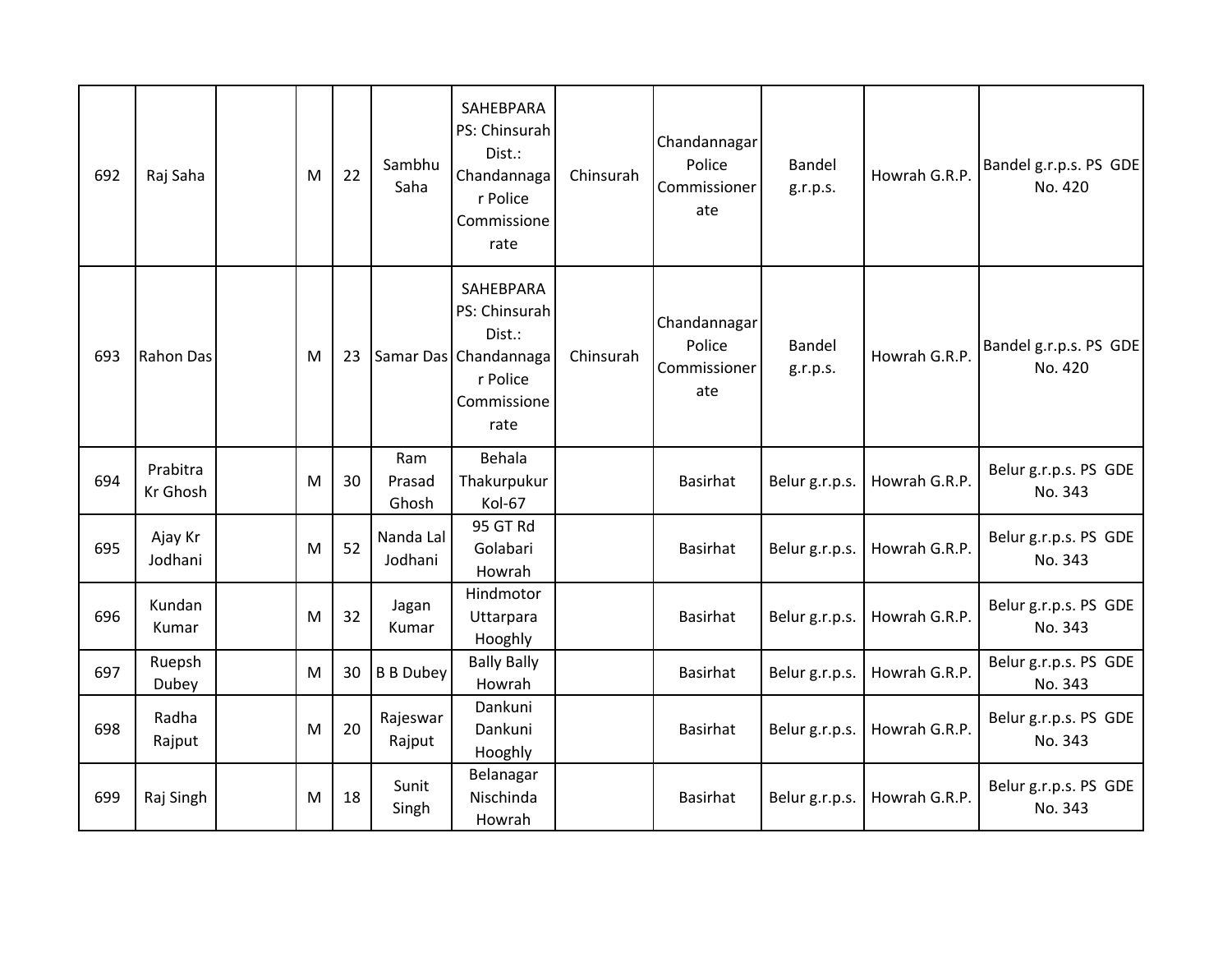| 700 | Abhijit<br>Sadhukha<br>n | M | 32 | Gour<br>Mahan<br>Sadhukha<br>n | Baidyabati<br>Serampore<br>Hooghly | Basirhat        | Belur g.r.p.s. | Howrah G.R.P. | Belur g.r.p.s. PS GDE<br>No. 357 |
|-----|--------------------------|---|----|--------------------------------|------------------------------------|-----------------|----------------|---------------|----------------------------------|
| 701 | Rahul<br>Maity           | M | 20 | Sanatan<br>Maity               | Begampur<br>Chanditala<br>Hooghly  | <b>Basirhat</b> | Belur g.r.p.s. | Howrah G.R.P. | Belur g.r.p.s. PS GDE<br>No. 357 |
| 702 | Sandipan<br>Majumder     | M | 44 | Lt D<br>Majimder               | Chuchura<br>Chuchura<br>Hooghly    | <b>Basirhat</b> | Belur g.r.p.s. | Howrah G.R.P. | Belur g.r.p.s. PS GDE<br>No. 357 |
| 703 | Abhisek<br>Sharma        | M | 29 | Pawan<br>Sharma                | <b>Bally Bally</b><br>Howrah       | <b>Basirhat</b> | Belur g.r.p.s. | Howrah G.R.P. | Belur g.r.p.s. PS GDE<br>No. 357 |
| 704 | Arijit<br>Mukherje<br>e  | M | 56 | Lt K C<br>Mukherje<br>e        | Janai Rd<br>Chanditala<br>Hooghly  | <b>Basirhat</b> | Belur g.r.p.s. | Howrah G.R.P. | Belur g.r.p.s. PS GDE<br>No. 357 |
| 705 | Nirvil<br>Mondal         | M | 19 | Ranjit<br>Mondal               | Uttarpara<br>Uttarpara<br>Hooghly  | <b>Basirhat</b> | Belur g.r.p.s. | Howrah G.R.P. | Belur g.r.p.s. PS GDE<br>No. 357 |
| 706 | Sayan<br>Chakrabor<br>ty | M | 23 | Rana<br>Chakrabor<br>ty        | Sapuipara<br>Nischinda<br>Howrah   | <b>Basirhat</b> | Belur g.r.p.s. | Howrah G.R.P. | Belur g.r.p.s. PS GDE<br>No. 357 |
| 707 | Pavel<br>Mahanti         | M | 27 | Suken<br>Mahanti               | Bhubaneswar<br>Balyanta<br>Odisha  | <b>Basirhat</b> | Belur g.r.p.s. | Howrah G.R.P. | Belur g.r.p.s. PS GDE<br>No. 357 |
| 708 | Sibendra<br>Behera       | M | 38 | Kailash<br>Behera              | Bhubaneswar<br>Balyanta<br>Odisha  | <b>Basirhat</b> | Belur g.r.p.s. | Howrah G.R.P. | Belur g.r.p.s. PS GDE<br>No. 357 |
| 709 | Pravat<br>Mondal         | M | 48 | Lt<br>Jagadish<br>Mondal       | Durgapur<br>Nischinda<br>Howrah    | Basirhat        | Belur g.r.p.s. | Howrah G.R.P. | Belur g.r.p.s. PS GDE<br>No. 357 |
| 710 | Naresh<br>Patal          | M | 23 | Lt M Patel                     | Santinagar<br>Nischinda<br>Howrah  | <b>Basirhat</b> | Belur g.r.p.s. | Howrah G.R.P. | Belur g.r.p.s. PS GDE<br>No. 357 |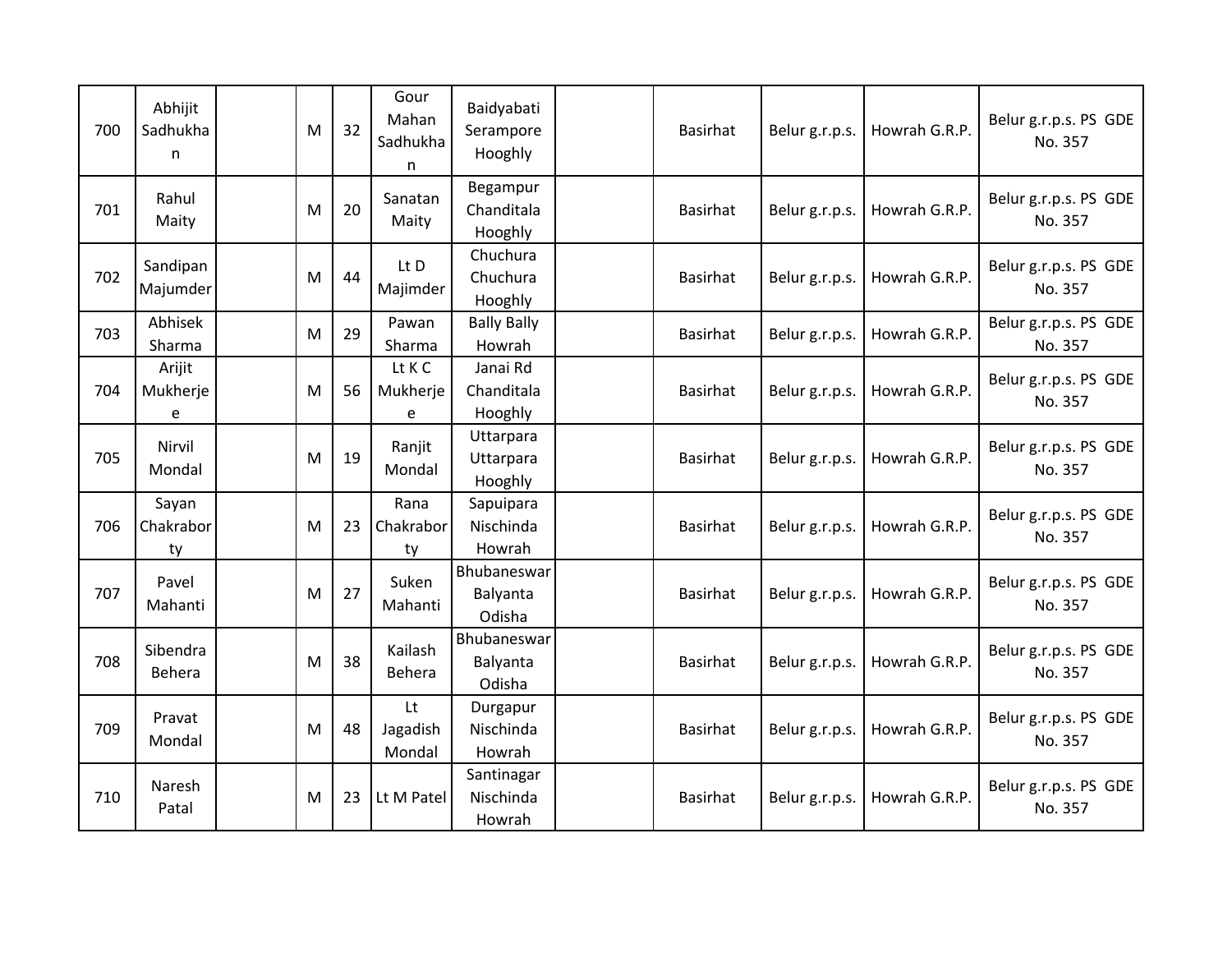| 711 | Sanoullah<br>Alam     | M | 19 | <b>Basiruddin</b><br>Alam | Uttarpara<br>Uttarpara<br>Hooghly                        | Basirhat        | Belur g.r.p.s.     | Howrah G.R.P. | Belur g.r.p.s. PS GDE<br>No. 357         |
|-----|-----------------------|---|----|---------------------------|----------------------------------------------------------|-----------------|--------------------|---------------|------------------------------------------|
| 712 | Manjit<br>Singh       | M | 21 | Goutam<br>Singh           | Liluah Liluah<br>Howrah                                  | Basirhat        | Belur g.r.p.s.     | Howrah G.R.P. | Belur g.r.p.s. PS GDE<br>No. 357         |
| 713 | Jiten Das             | M | 31 | <b>Jugal Das</b>          | Muchipara<br>Muchipara<br>Kol-12                         | Basirhat        | Belur g.r.p.s.     | Howrah G.R.P. | Belur g.r.p.s. PS GDE<br>No. 357         |
| 714 | Karma<br>Row          | M | 32 | Sambhu<br>Raw             | Serampore<br>Serampore<br>Hooghly                        | Basirhat        | Belur g.r.p.s.     | Howrah G.R.P. | Belur g.r.p.s. PS GDE<br>No. 359         |
| 715 | Sayantan<br>Dutta     | M | 19 | Subhendu<br>Dutta         | <b>Bandel</b><br>Chuchura<br>Hooghly                     | Basirhat        | Belur g.r.p.s.     | Howrah G.R.P. | Belur g.r.p.s. PS GDE<br>No. 359         |
| 716 | Akash<br>Singh        | M | 21 | Sadip<br>Singh            | Maniktala<br>Girishpark Kol-<br>67                       | Basirhat        | Belur g.r.p.s.     | Howrah G.R.P. | Belur g.r.p.s. PS GDE<br>No. 359         |
| 717 | Abhijit<br>Gayan      | M | 32 | Lttarapad<br>a Gayan      | Liluah Liluah<br>Howrah                                  | Basirhat        | Belur g.r.p.s.     | Howrah G.R.P. | Belur g.r.p.s. PS GDE<br>No. 359         |
| 718 | Prabhat Kr<br>Jha     | M | 27 | H M Jha                   | <b>Bastitala</b><br>Nischinda<br>Howrah                  | Basirhat        | Belur g.r.p.s.     | Howrah G.R.P. | Belur g.r.p.s. PS GDE<br>No. 359         |
| 719 | <b>Dipak</b><br>Kumar |   | 27 | Ram<br>Kanta<br>Singh     | KALIGRAM<br><b>RANITALA</b><br>MURADABAD<br>(UP)         | <b>Basirhat</b> | Howrah<br>g.r.p.s. | Howrah G.R.P. | Howrah g.r.p.s. PS<br><b>GDE No. 598</b> |
| 720 | Avishek<br>Mondal     |   | 43 | Lt Anil Kr<br>Mondal      | <b>ROWTARA</b><br><b>HABRA</b><br><b>NORTH 24</b><br>PGS | Basirhat        | Howrah<br>g.r.p.s. | Howrah G.R.P. | Howrah g.r.p.s. PS<br><b>GDE No. 598</b> |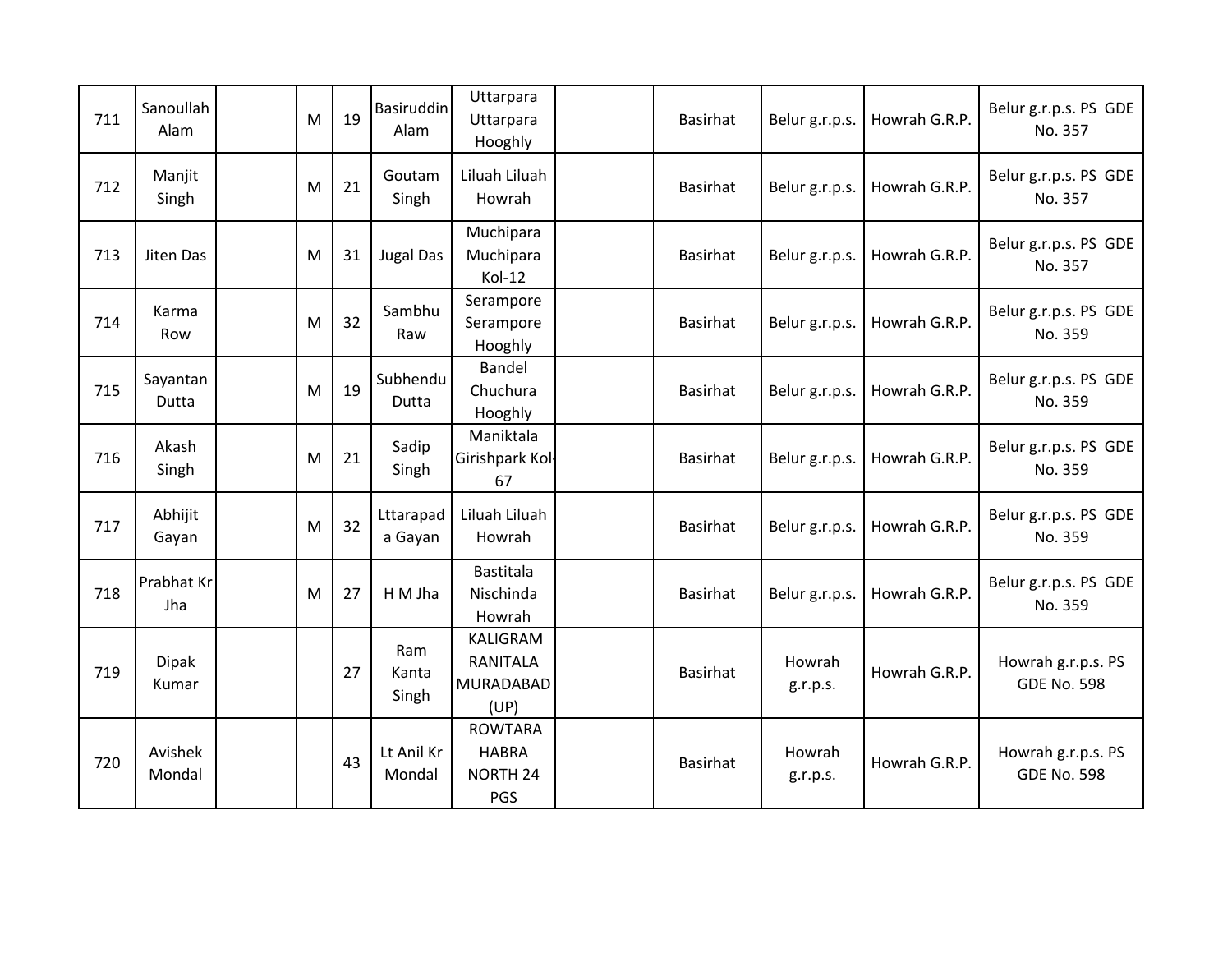| 721 | Babai Pal           |  | 30 | Rabin Pal            | MFR8+MRQ,<br>Badu Rd,<br>Netaji Nagar<br><b>MDHYAMGR</b><br>AM NORTH 2 | Basirhat        | Howrah<br>g.r.p.s. | Howrah G.R.P. | Howrah g.r.p.s. PS<br><b>GDE No. 598</b> |
|-----|---------------------|--|----|----------------------|------------------------------------------------------------------------|-----------------|--------------------|---------------|------------------------------------------|
| 722 | Atik<br>Santra      |  | 30 | Khudiram<br>Santra   | <b>GOLTAN</b><br><b>MANTESWAR</b><br><b>BURDWAN</b>                    | <b>Basirhat</b> | Howrah<br>g.r.p.s. | Howrah G.R.P. | Howrah g.r.p.s. PS<br><b>GDE No. 598</b> |
| 723 | Ajoy Late           |  | 36 | <b>Rohit Late</b>    | CHANDIPUR<br><b>TARAPITH</b><br><b>BIRBHUM</b>                         | <b>Basirhat</b> | Howrah<br>g.r.p.s. | Howrah G.R.P. | Howrah g.r.p.s. PS<br><b>GDE No. 598</b> |
| 724 | Bablu<br>Halder     |  | 39 | Halder               | 23 C B M<br>Biswanath   GHOSAL LINE<br><b>KOSBA KOL-</b><br>44         | Basirhat        | Howrah<br>g.r.p.s. | Howrah G.R.P. | Howrah g.r.p.s. PS<br><b>GDE No. 598</b> |
| 725 | Sudipta<br>Adhikary |  | 49 | Ratan Ch<br>Adhikary | PALASHI<br><b>CHAK</b><br><b>HARIPAL</b><br><b>HOOGHLY</b>             | Basirhat        | Howrah<br>g.r.p.s. | Howrah G.R.P. | Howrah g.r.p.s. PS<br><b>GDE No. 598</b> |
| 726 | Ujwal Roy           |  | 48 | Gagendra<br>Nath Roy | <b>ANDUL</b><br>SANKRAIL<br><b>HOWRAH</b>                              | <b>Basirhat</b> | Howrah<br>g.r.p.s. | Howrah G.R.P. | Howrah g.r.p.s. PS<br><b>GDE No. 598</b> |
| 727 | Ashis<br>Ranjan     |  | 22 | Rajib<br>Ranjan      | <b>SAKCHI</b><br><b>MANGO</b><br>JAMSEDPUR(J<br>HK)                    | <b>Basirhat</b> | Howrah<br>g.r.p.s. | Howrah G.R.P. | Howrah g.r.p.s. PS<br><b>GDE No. 598</b> |
| 728 | Najrul<br>Islam     |  | 28 | Nur Islam            | <b>BARGACHIA J</b><br><b>B PUR</b><br><b>HOWRAH</b>                    | <b>Basirhat</b> | Howrah<br>g.r.p.s. | Howrah G.R.P. | Howrah g.r.p.s. PS<br><b>GDE No. 598</b> |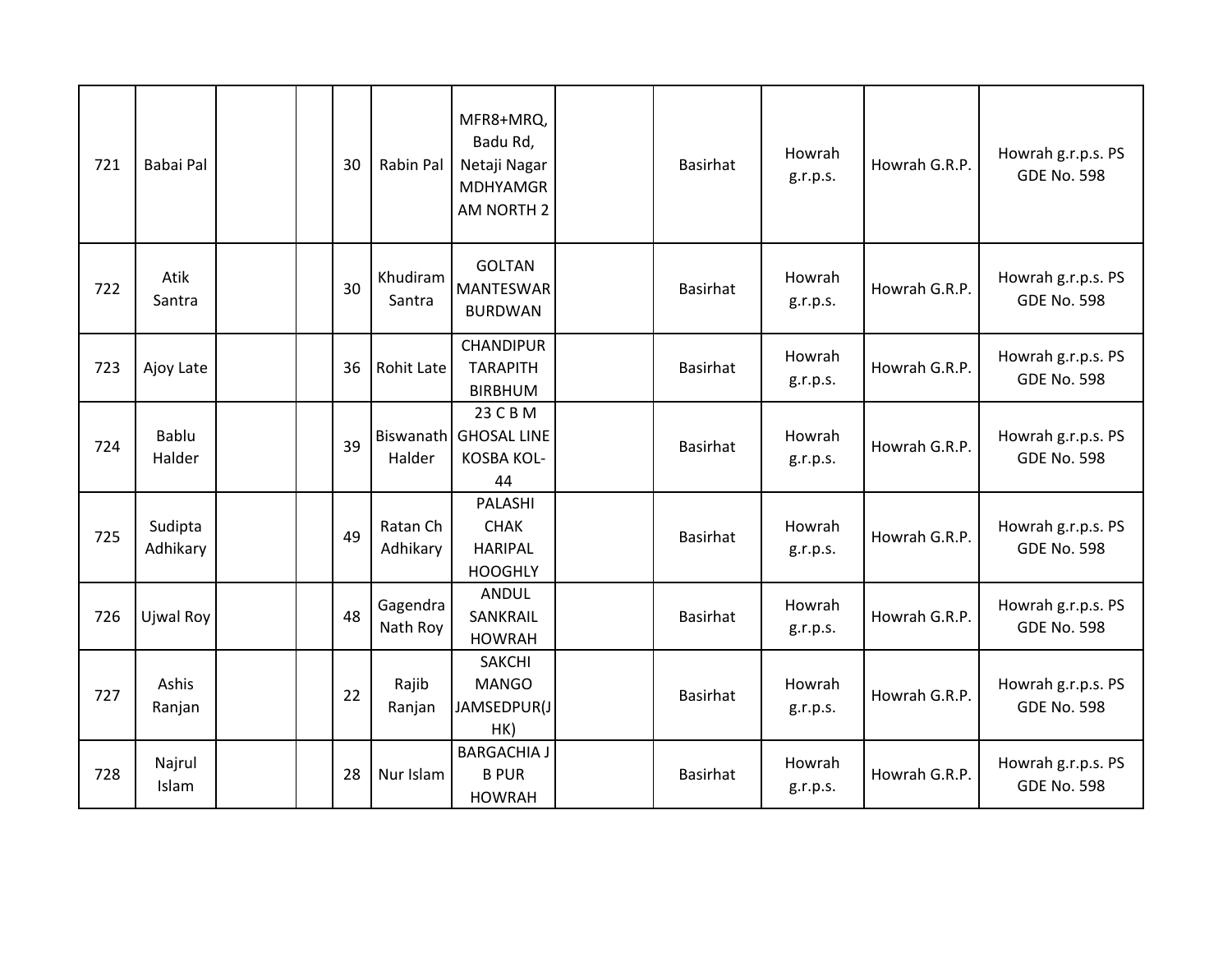| 729 | Ashim<br>Mondal        | 42 | Sudhir<br>Mondal           | <b>MUKTAPUR</b><br><b>KALNA</b><br><b>BURDWAN</b>                                | Basirhat | Howrah<br>g.r.p.s. | Howrah G.R.P. | Howrah g.r.p.s. PS<br><b>GDE No. 598</b> |
|-----|------------------------|----|----------------------------|----------------------------------------------------------------------------------|----------|--------------------|---------------|------------------------------------------|
| 730 | Animesh<br>Benerjee    | 41 | K <sub>C</sub><br>Benerjee | <b>SAKSHI</b><br><b>ROAD SAKSHI</b><br>JAMSEDPUR(J<br>HK)                        | Basirhat | Howrah<br>g.r.p.s. | Howrah G.R.P. | Howrah g.r.p.s. PS<br><b>GDE No. 598</b> |
| 731 | Suraj Roy              | 25 | Binodh Kr<br>Roy           | <b>TAMALIA</b><br><b>KAPIL</b><br>JAMSEDPUR(J<br>HK)                             | Basirhat | Howrah<br>g.r.p.s. | Howrah G.R.P. | Howrah g.r.p.s. PS<br><b>GDE No. 598</b> |
| 732 | <b>Bicky</b><br>Sarkar | 27 | Hari<br>Sarkar             | <b>KHINDA</b><br><b>KHARAGPUR</b><br><b>PASCHIM</b><br><b>MEDINIPUR</b>          | Basirhat | Howrah<br>g.r.p.s. | Howrah G.R.P. | Howrah g.r.p.s. PS<br><b>GDE No. 598</b> |
| 733 | Arinban<br>Das         | 38 | <b>Manik Das</b>           | RATHBARI<br><b>ENGLISH</b><br><b>BAZAR</b><br><b>MALDA</b>                       | Basirhat | Howrah<br>g.r.p.s. | Howrah G.R.P. | Howrah g.r.p.s. PS<br><b>GDE No. 598</b> |
| 734 | Rahaman<br>Khan        | 41 | Motelab<br>Khan            | <b>THAKUR</b><br><b>PUKUR</b><br><b>BAZAR</b><br>THAKURPUKU<br>R NORTH 24<br>PGS | Basirhat | Howrah<br>g.r.p.s. | Howrah G.R.P. | Howrah g.r.p.s. PS<br><b>GDE No. 598</b> |
| 735 | Nasir<br>Khan          | 50 | Jamil Khan                 | <b>THAKUR</b><br><b>PUKUR</b><br><b>BAZAR</b><br>THAKURPUKU<br>R NORTH 24<br>PGS | Basirhat | Howrah<br>g.r.p.s. | Howrah G.R.P. | Howrah g.r.p.s. PS<br><b>GDE No. 598</b> |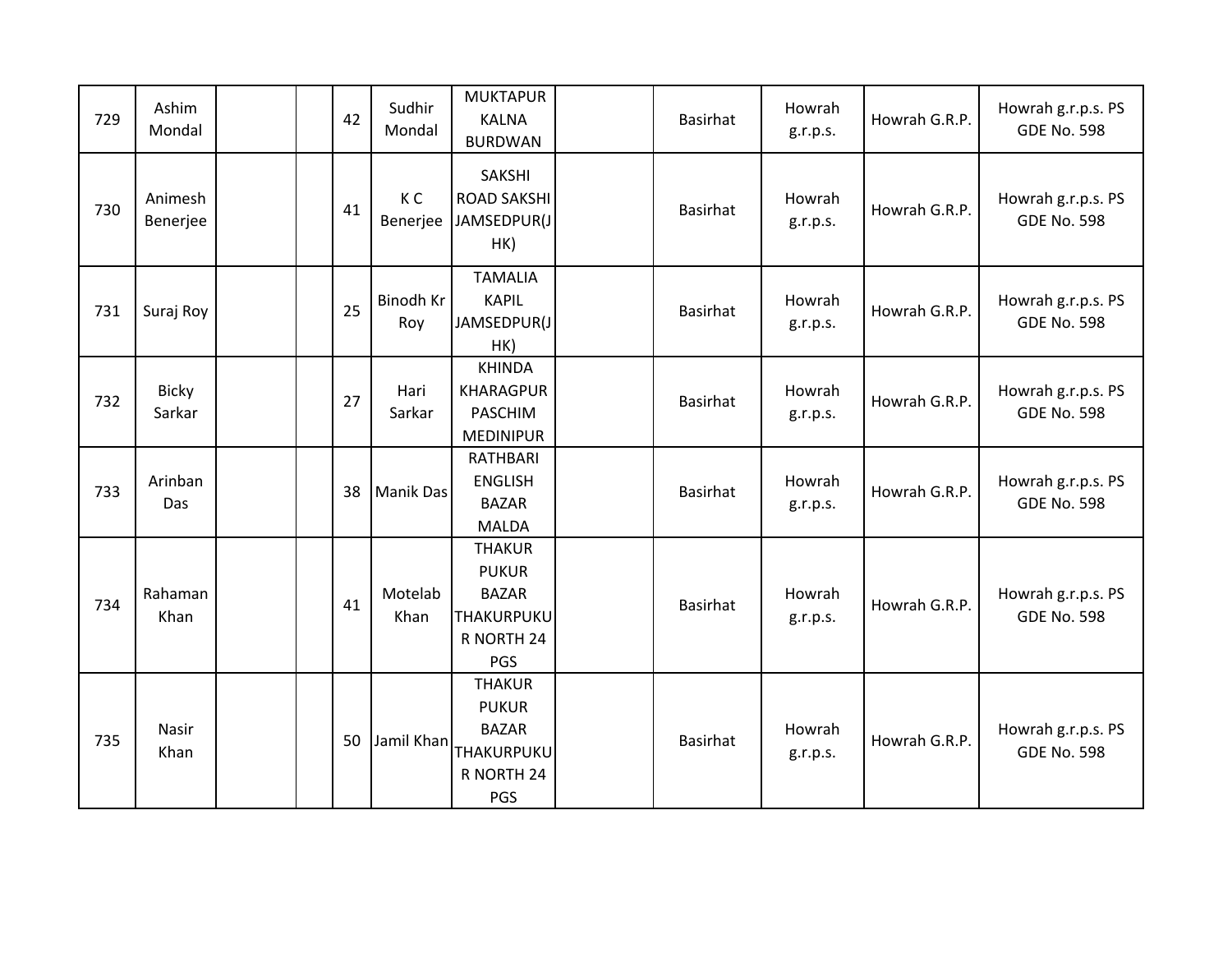| 736 | Tir Ranjan<br>Chakrabor<br>ty |  | 42 | R L<br>Chakrabor<br>ty     | <b>ANUPAM</b><br><b>HOUSING</b><br><b>AIRPORT KOL-</b><br>52               | Basirhat | Howrah<br>g.r.p.s. | Howrah G.R.P. | Howrah g.r.p.s. PS<br><b>GDE No. 598</b> |
|-----|-------------------------------|--|----|----------------------------|----------------------------------------------------------------------------|----------|--------------------|---------------|------------------------------------------|
| 737 | Ashok Roy                     |  | 50 | Adhir Roy                  | <b>SUBHAS</b><br>PALLY<br><b>NAIHATI</b><br>NORTH 24<br>PGS                | Basirhat | Howrah<br>g.r.p.s. | Howrah G.R.P. | Howrah g.r.p.s. PS<br><b>GDE No. 598</b> |
| 738 | Santanu<br>Dasgupta           |  | 38 | Shyamal<br>Dasgupta        | <b>BELEGHATA</b><br><b>ROAD</b><br><b>BELEGHATA</b><br><b>KOLKATA</b>      | Basirhat | Howrah<br>g.r.p.s. | Howrah G.R.P. | Howrah g.r.p.s. PS<br><b>GDE No. 598</b> |
| 739 | Biswajit<br>Sarkar            |  | 27 | <b>Bablu</b><br>Sarkar     | <b>BAHARAMPO</b><br><b>RE</b><br><b>BELDANGA</b><br><b>MURSHIDABA</b><br>D | Basirhat | Howrah<br>g.r.p.s. | Howrah G.R.P. | Howrah g.r.p.s. PS<br><b>GDE No. 598</b> |
| 740 | Sayan<br>Bhattacha<br>riya    |  | 25 | Tarak<br>Bhattacha<br>riya | <b>RAHA</b><br>KHARDAHA<br><b>NORTH 24</b><br>PGS                          | Basirhat | Howrah<br>g.r.p.s. | Howrah G.R.P. | Howrah g.r.p.s. PS<br><b>GDE No. 598</b> |
| 741 | Subhojit<br>Roy<br>Barman     |  | 26 | Subrata<br>Roy<br>Barman   | AGARPARA<br>KHARDAHA<br><b>NORTH 24</b><br>PGS                             | Basirhat | Howrah<br>g.r.p.s. | Howrah G.R.P. | Howrah g.r.p.s. PS<br><b>GDE No. 598</b> |
| 742 | Bhaskar<br>Sena               |  | 46 | A K Sena                   | <b>CHAK BAZAR</b><br><b>CHINSURAH</b><br><b>HOOGHLY</b>                    | Basirhat | Howrah<br>g.r.p.s. | Howrah G.R.P. | Howrah g.r.p.s. PS<br><b>GDE No. 598</b> |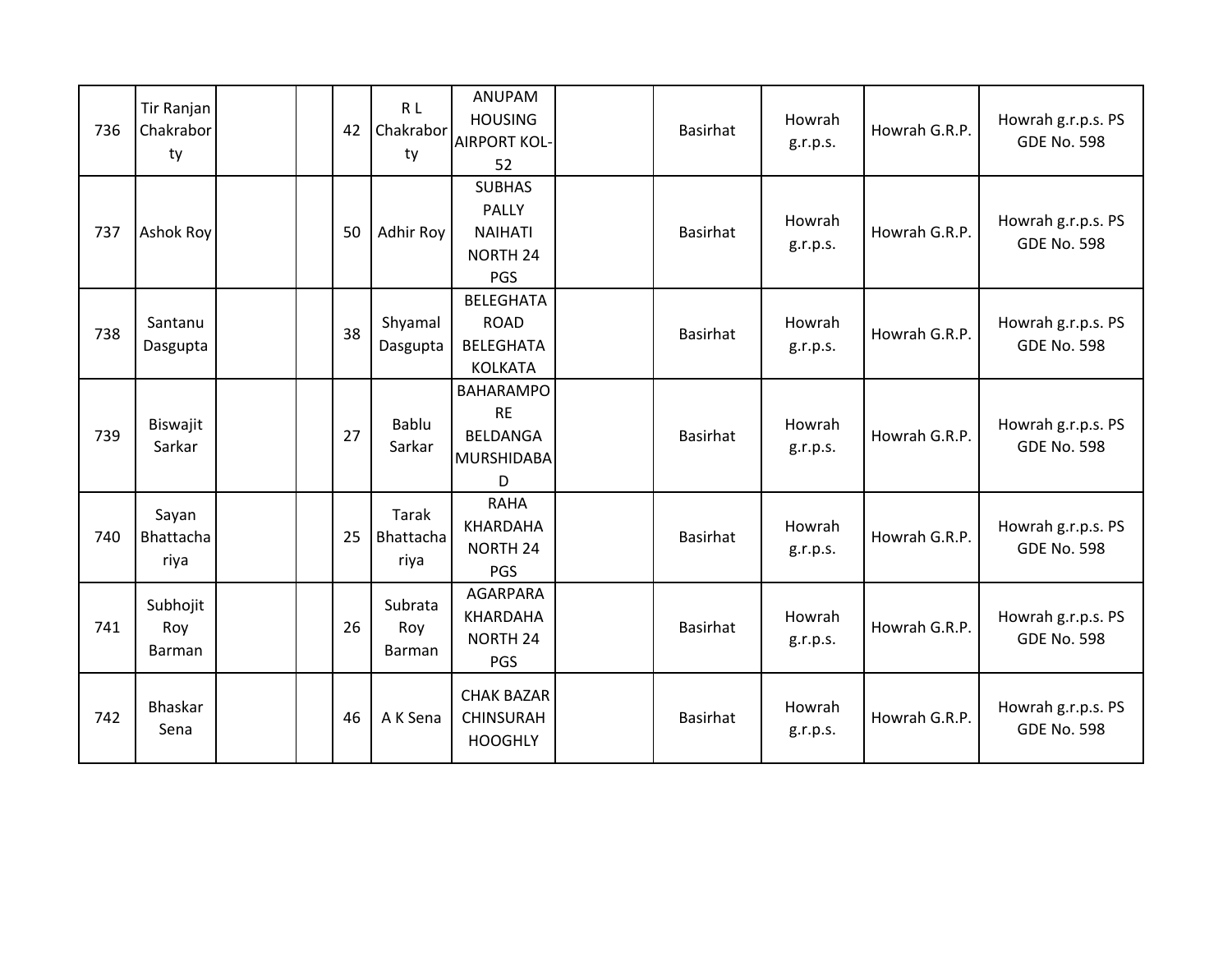| 743 | Somnath<br>Das             |  | 22 | Nimai Das               | <b>UTTARPARA</b><br>CHANDAN<br><b>NAGAR</b><br><b>HOOGHLY</b>                | Basirhat        | Howrah<br>g.r.p.s. | Howrah G.R.P. | Howrah g.r.p.s. PS<br><b>GDE No. 598</b> |
|-----|----------------------------|--|----|-------------------------|------------------------------------------------------------------------------|-----------------|--------------------|---------------|------------------------------------------|
| 744 | Partha<br>Pratim<br>Mondal |  | 22 | Pabitra<br>Mondal       | PRAN<br><b>NANDA PALLY</b><br><b>BANKURA</b><br><b>BANKURA</b>               | Basirhat        | Howrah<br>g.r.p.s. | Howrah G.R.P. | Howrah g.r.p.s. PS<br><b>GDE No. 598</b> |
| 745 | Billa Islam                |  | 28 | Anish<br>Islam          | <b>GIP LAKE</b><br><b>SAHA ROAD</b><br><b>LAKE SAHA</b><br>VARANOSHI(<br>UP) | Basirhat        | Howrah<br>g.r.p.s. | Howrah G.R.P. | Howrah g.r.p.s. PS<br><b>GDE No. 598</b> |
| 746 | Prasanta<br>Kr Mishra      |  | 26 | Srikant<br>Mishra       | 1 NO BARA<br><b>BAZRA</b><br><b>DHANBAD</b><br>DHANBAD(JH<br>K)              | Basirhat        | Howrah<br>g.r.p.s. | Howrah G.R.P. | Howrah g.r.p.s. PS<br><b>GDE No. 598</b> |
| 747 | Sujan<br>Dutta             |  | 45 | Shyama<br>Pada<br>Dutta | <b>BAHADUR</b><br><b>TALA</b><br><b>BURDWAN</b><br><b>BURDWAN</b>            | <b>Basirhat</b> | Howrah<br>g.r.p.s. | Howrah G.R.P. | Howrah g.r.p.s. PS<br><b>GDE No. 598</b> |
| 748 | Achinta<br>Saha            |  | 32 | Tushar<br>Kanti Saha    | <b>BAHADUR</b><br><b>TALA</b><br><b>BURDWAN</b><br><b>BURDWAN</b>            | Basirhat        | Howrah<br>g.r.p.s. | Howrah G.R.P. | Howrah g.r.p.s. PS<br><b>GDE No. 598</b> |
| 749 | <b>Hossain Sk</b>          |  | 23 | Nijamuddi<br>n Sk       | <b>SRERAMPORE</b><br><b>ISLAMPUR</b><br><b>MURSHIDABA</b><br>D               | <b>Basirhat</b> | Howrah<br>g.r.p.s. | Howrah G.R.P. | Howrah g.r.p.s. PS<br><b>GDE No. 598</b> |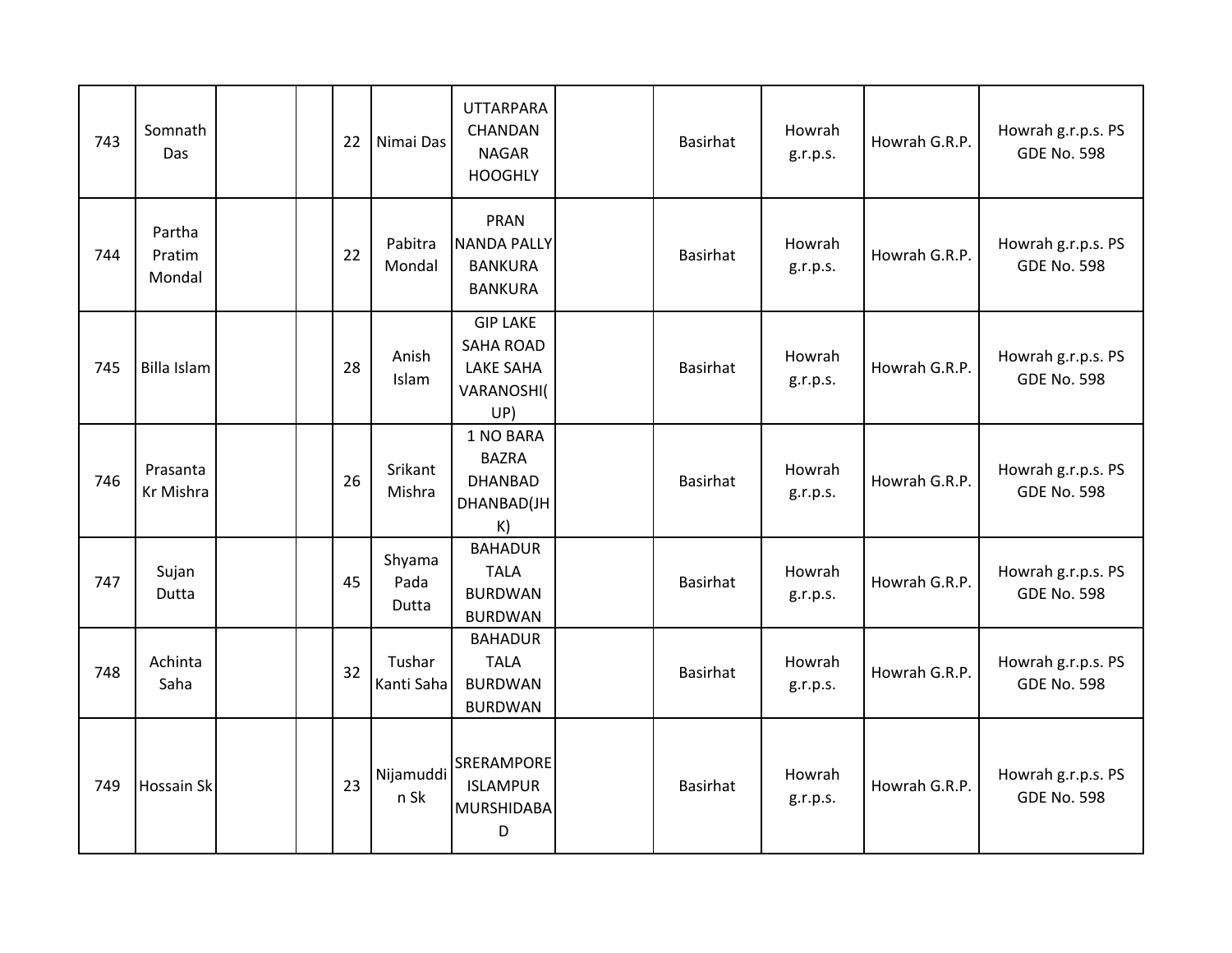| 750 | G Chana                  |  | 42 | G Avoy<br>Raju          | <b>ATABARI</b><br><b>ROAD</b><br><b>ATABARI</b><br><b>BARGAR(ODIS</b><br>HA) | <b>Basirhat</b> | Howrah<br>g.r.p.s. | Howrah G.R.P. | Howrah g.r.p.s. PS<br><b>GDE No. 598</b> |
|-----|--------------------------|--|----|-------------------------|------------------------------------------------------------------------------|-----------------|--------------------|---------------|------------------------------------------|
| 751 | Bipadtara<br>n Kumar     |  | 32 | Goni<br>Charan<br>Kumar | <b>BIRSAHA</b><br><b>PURULIA</b><br><b>PURULIA</b>                           | Basirhat        | Howrah<br>g.r.p.s. | Howrah G.R.P. | Howrah g.r.p.s. PS<br><b>GDE No. 598</b> |
| 752 | Amzad<br>Gazi            |  | 30 | Babur Ali<br>Gazi       | <b>BIRSAHA</b><br><b>PURULIA</b><br><b>PURULIA</b>                           | <b>Basirhat</b> | Howrah<br>g.r.p.s. | Howrah G.R.P. | Howrah g.r.p.s. PS<br><b>GDE No. 612</b> |
| 753 | Somnath<br>Jana          |  | 27 | Bidyut<br>Nath Jana     | <b>HARIPAL</b><br><b>ROAD</b><br><b>HARIPAL</b><br><b>HOOGHLY</b>            | <b>Basirhat</b> | Howrah<br>g.r.p.s. | Howrah G.R.P. | Howrah g.r.p.s. PS<br><b>GDE No. 612</b> |
| 754 | Md Mijan                 |  | 23 | Md Kamal                | <b>BAHARAMPO</b><br><b>RE</b><br>BELDANGA<br><b>MURSHIDABA</b><br>D          | <b>Basirhat</b> | Howrah<br>g.r.p.s. | Howrah G.R.P. | Howrah g.r.p.s. PS<br><b>GDE No. 612</b> |
| 755 | Md Selim                 |  | 40 | Abdul<br>Sahaid         | <b>BAHARAMPO</b><br><b>RE</b><br>BELDANGA<br><b>MURSHIDABA</b><br>D          | <b>Basirhat</b> | Howrah<br>g.r.p.s. | Howrah G.R.P. | Howrah g.r.p.s. PS<br><b>GDE No. 612</b> |
| 756 | Surajit<br>Ghosh         |  | 29 | Manik<br>Ghosh          | <b>NARUKOLA</b><br><b>GAIGHATA</b><br>NORTH 24<br>PGS                        | <b>Basirhat</b> | Howrah<br>g.r.p.s. | Howrah G.R.P. | Howrah g.r.p.s. PS<br><b>GDE No. 612</b> |
| 757 | Subrata<br>Mukherje<br>e |  | 35 | Madan<br>Mukherje<br>e  | PALLY SONA<br>RAINA<br><b>BURDWAN</b>                                        | <b>Basirhat</b> | Howrah<br>g.r.p.s. | Howrah G.R.P. | Howrah g.r.p.s. PS<br><b>GDE No. 612</b> |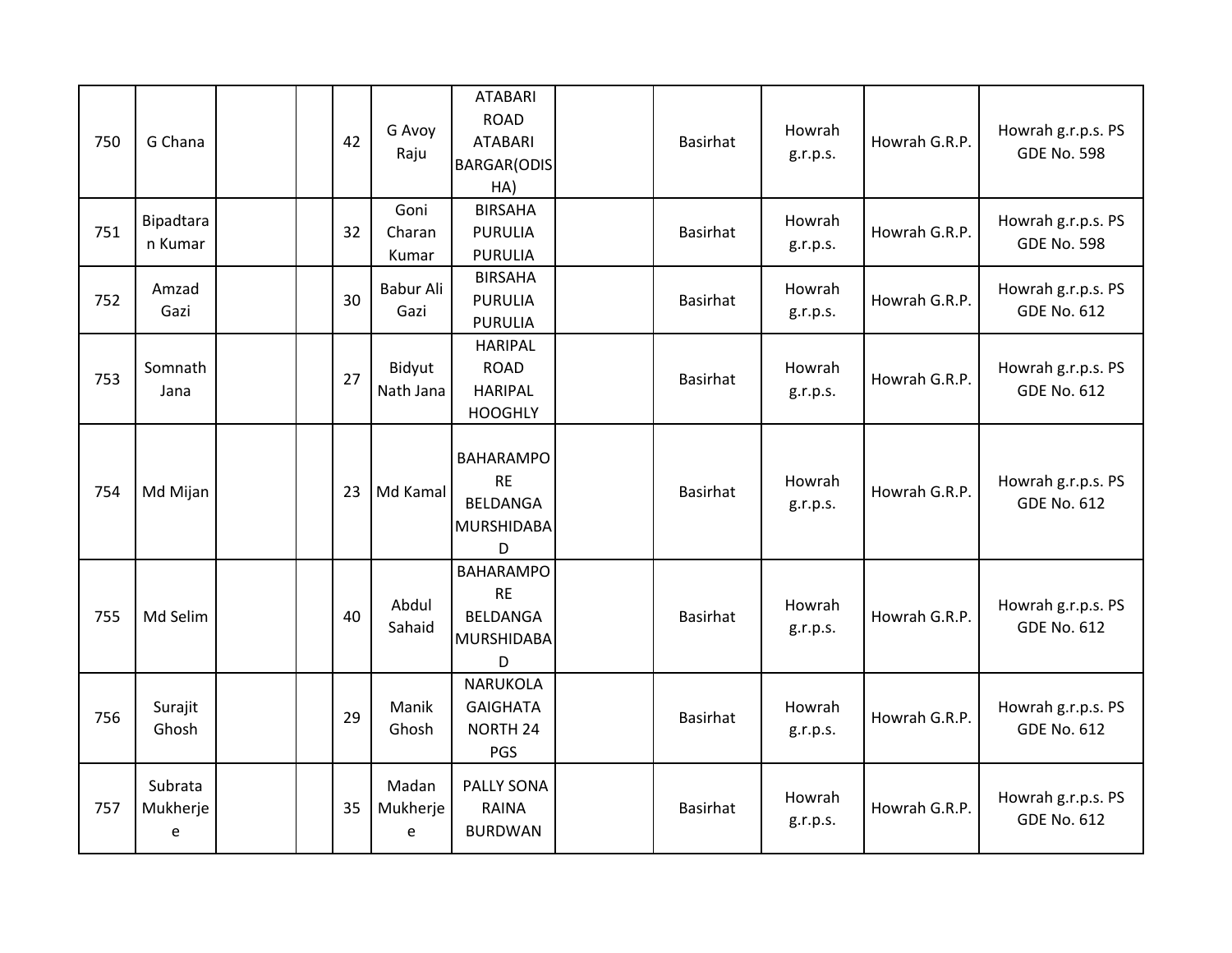| 758 | Sujit Bose                |  | 50 | Nimai<br>Chandra<br><b>Bose</b> | <b>BAIDYA BATI</b><br><b>SRERAMPORE</b><br><b>HOOGHLY</b>                                         | <b>Basirhat</b> | Howrah<br>g.r.p.s. | Howrah G.R.P. | Howrah g.r.p.s. PS<br><b>GDE No. 612</b> |
|-----|---------------------------|--|----|---------------------------------|---------------------------------------------------------------------------------------------------|-----------------|--------------------|---------------|------------------------------------------|
| 759 | Bapi<br>Mondal            |  | 24 | Buddhade<br>v Mondal            | <b>SECTOR 5 E C</b><br>PS KOL-91                                                                  | Basirhat        | Howrah<br>g.r.p.s. | Howrah G.R.P. | Howrah g.r.p.s. PS<br><b>GDE No. 612</b> |
| 760 | Purnanan<br>da<br>Chandra |  | 22 | Ratan Kr<br>Chandra             | <b>ARJUN</b><br><b>NAGAR</b><br><b>BHUPATINAG</b><br><b>AR PURBA</b><br><b>MEDINIPUR</b>          | Basirhat        | Howrah<br>g.r.p.s. | Howrah G.R.P. | Howrah g.r.p.s. PS<br><b>GDE No. 612</b> |
| 761 | Selim Sk                  |  | 48 | Dibar Sk                        | <b>PUKURPUR</b><br><b>KANDI</b><br><b>MURSHIDABA</b><br>D                                         | Basirhat        | Howrah<br>g.r.p.s. | Howrah G.R.P. | Howrah g.r.p.s. PS<br><b>GDE No. 612</b> |
| 762 | <b>Bikash</b><br>Jana     |  | 41 | Baidyanat<br>h Jana             | <b>CHINGRI</b><br><b>DANGA</b><br><b>PURSURA</b><br><b>HOOGHLY</b>                                | Basirhat        | Howrah<br>g.r.p.s. | Howrah G.R.P. | Howrah g.r.p.s. PS<br><b>GDE No. 612</b> |
| 763 | Sk<br>Mannan              |  | 32 | K Soukat                        | <b>SBALLY ROAD</b><br><b>AMTA</b><br><b>HOWRAH</b>                                                | Basirhat        | Howrah<br>g.r.p.s. | Howrah G.R.P. | Howrah g.r.p.s. PS<br><b>GDE No. 612</b> |
| 764 | Rajib<br>Samanta          |  | 34 | Ashim<br>Samanta                | <b>ASHIM</b><br>SAMANTA<br><b>KONTAI</b><br><b>MADHABDIG</b><br><b>HI PURBA</b><br><b>BURDWAN</b> | Basirhat        | Howrah<br>g.r.p.s. | Howrah G.R.P. | Howrah g.r.p.s. PS<br><b>GDE No. 612</b> |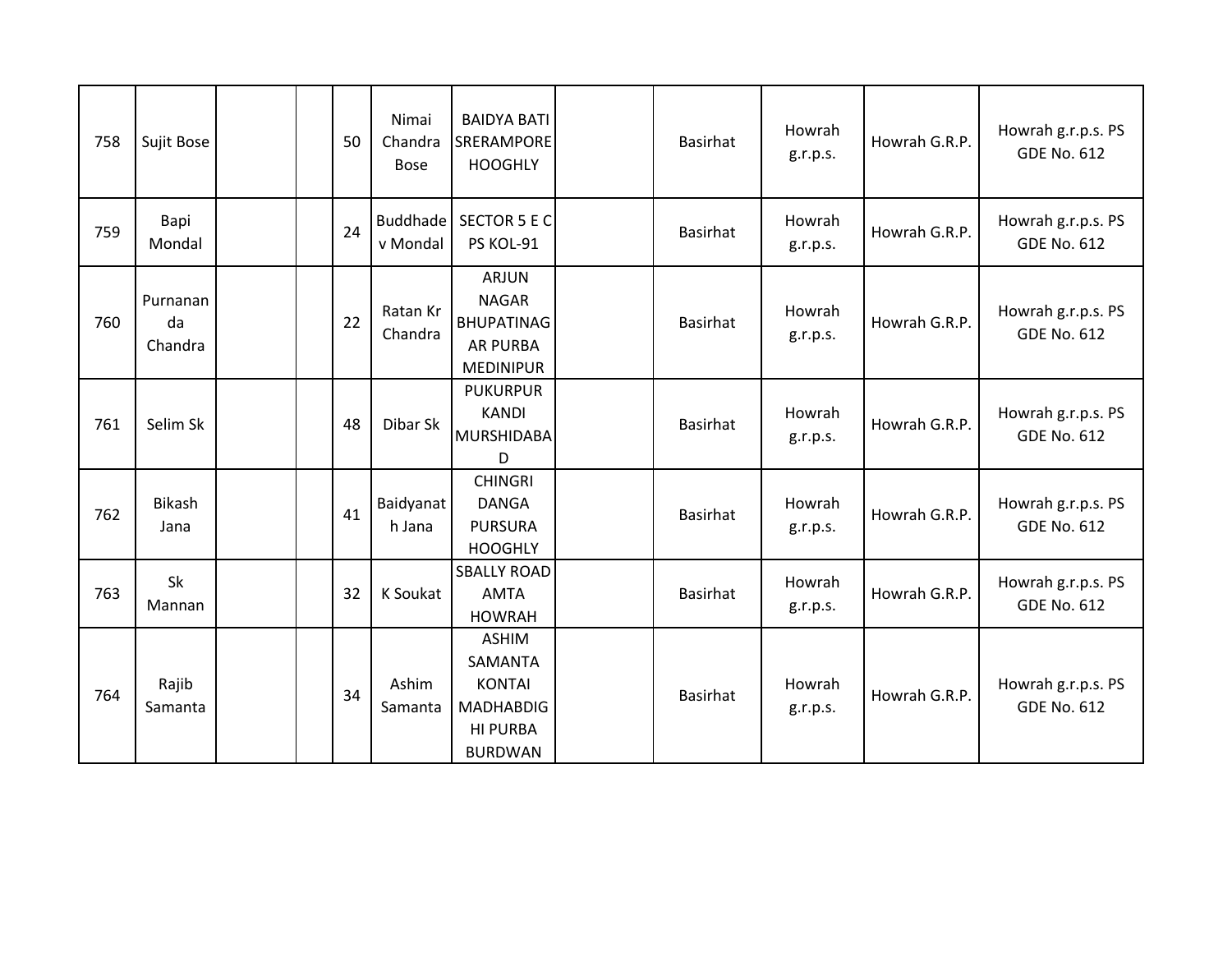| 765 | Debashis<br>Ghosh     |  | 53 | Lt Dulal            | <b>CHANDRA</b><br><b>GHOSH</b><br><b>BAIDYA BATI</b><br>SRERAMPORE<br><b>HOOGHLY</b> | <b>Basirhat</b> | Howrah<br>g.r.p.s. | Howrah G.R.P. | Howrah g.r.p.s. PS<br><b>GDE No. 612</b> |
|-----|-----------------------|--|----|---------------------|--------------------------------------------------------------------------------------|-----------------|--------------------|---------------|------------------------------------------|
| 766 | Ghanshya<br>m Agarwal |  | 50 | Pran Nand<br>Agrwal | <b>RAJJAB PARA</b><br><b>BAHARAMPO</b><br><b>RE</b><br><b>MURSHIDABA</b><br>D        | Basirhat        | Howrah<br>g.r.p.s. | Howrah G.R.P. | Howrah g.r.p.s. PS<br><b>GDE No. 612</b> |
| 767 | Narayan<br>Shil       |  | 50 | Mukunda<br>Shil     | 68 GARIA<br><b>BARAL</b><br><b>BANSDRONI</b><br>KOL-84                               | Basirhat        | Howrah<br>g.r.p.s. | Howrah G.R.P. | Howrah g.r.p.s. PS<br><b>GDE No. 612</b> |
| 768 | Kumar<br>Anuj         |  | 32 | Srinibas Kr<br>Anuj | <b>KONKARBAR</b><br><b>PATNA</b><br>PATNA(BIHAR                                      | Basirhat        | Howrah<br>g.r.p.s. | Howrah G.R.P. | Howrah g.r.p.s. PS<br><b>GDE No. 612</b> |
| 769 | Santosh<br>Sahu       |  | 32 | Sachin<br>Sahu      | <b>RAI SUNDAR</b><br><b>ROAD</b><br><b>BARGAR</b><br><b>BARGAR(ODIS</b><br>HA)       | <b>Basirhat</b> | Howrah<br>g.r.p.s. | Howrah G.R.P. | Howrah g.r.p.s. PS<br><b>GDE No. 612</b> |
| 770 | Subhajoyti<br>Dey     |  | 29 | Bidyut<br>Dey       | 38/CSS<br><b>ROAD MINTO</b><br>PARK KOL-50                                           | Basirhat        | Howrah<br>g.r.p.s. | Howrah G.R.P. | Howrah g.r.p.s. PS<br><b>GDE No. 612</b> |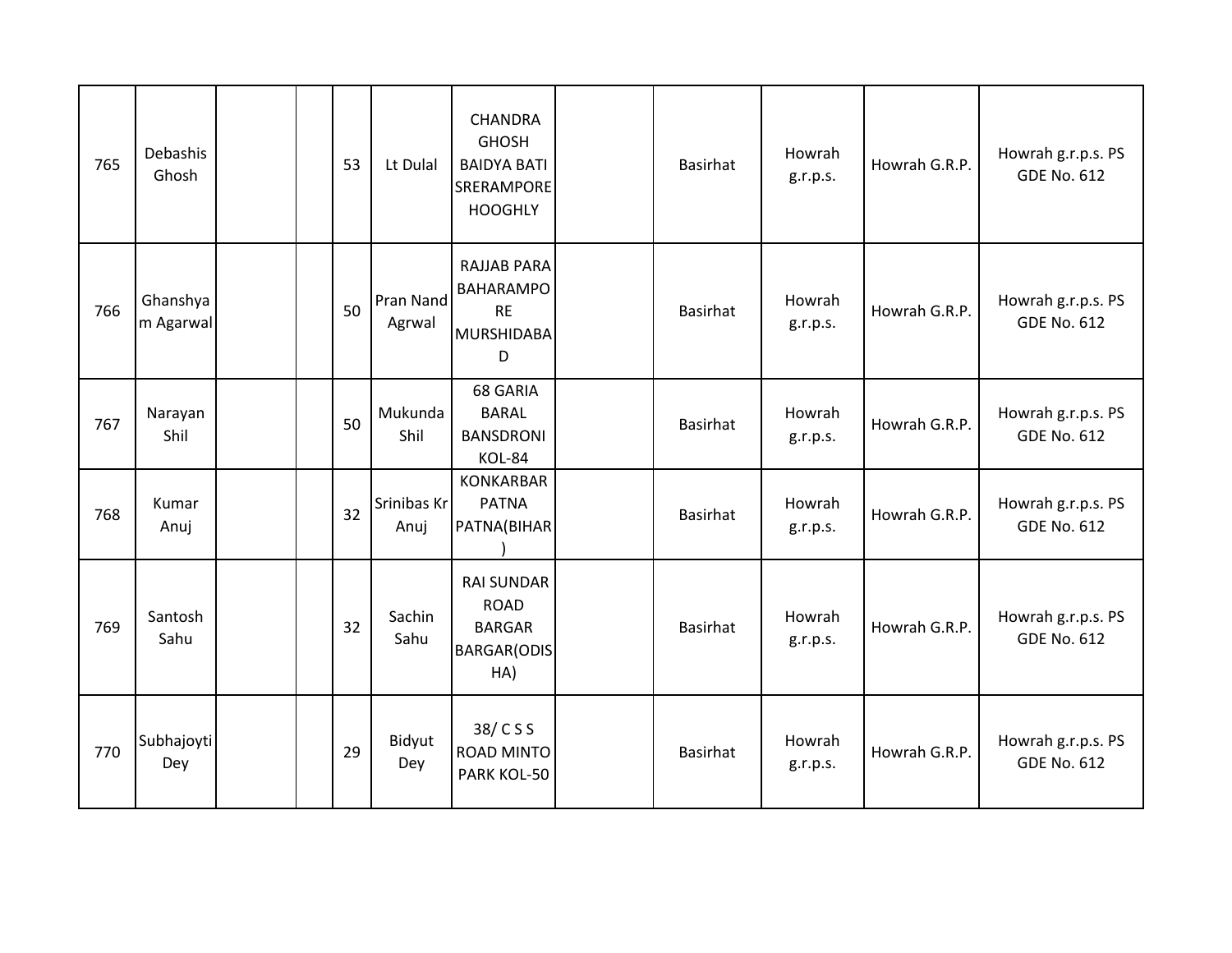| 771 | Sentu Roy         | 27 | Indradev<br>Roy                | 12 NO KALI<br><b>PARA</b><br><b>SHIBPUR</b><br><b>HOWRAH</b>             | Basirhat        | Howrah<br>g.r.p.s. | Howrah G.R.P. | Howrah g.r.p.s. PS<br><b>GDE No. 612</b> |
|-----|-------------------|----|--------------------------------|--------------------------------------------------------------------------|-----------------|--------------------|---------------|------------------------------------------|
| 772 | Babul<br>Akhtar   | 29 | Md<br>Mainuddi<br>$\mathsf{n}$ | <b>RAJ MAHAL</b><br><b>ROAD</b><br>RAJMAHAL<br><b>SAHEB</b><br>GUNJ(JHK) | <b>Basirhat</b> | Howrah<br>g.r.p.s. | Howrah G.R.P. | Howrah g.r.p.s. PS<br><b>GDE No. 612</b> |
| 773 | Mohan<br>Row      | 26 | Satyen<br>Row                  | CHANDANPU<br><b>KUR BALLY</b><br><b>HOWRAH</b>                           | Basirhat        | Howrah<br>g.r.p.s. | Howrah G.R.P. | Howrah g.r.p.s. PS<br><b>GDE No. 612</b> |
| 774 | Abhi Baski        | 20 | Atanu<br>Baski                 | <b>MALIPUR</b><br><b>BARASAT</b><br>NORTH 24<br>PGS                      | Basirhat        | Howrah<br>g.r.p.s. | Howrah G.R.P. | Howrah g.r.p.s. PS<br><b>GDE No. 612</b> |
| 775 | Sayan<br>Karmakar | 25 | Sajal<br>Karmakar              | <b>MALIPUR</b><br><b>BARASAT</b><br>NORTH 24<br>PGS                      | Basirhat        | Howrah<br>g.r.p.s. | Howrah G.R.P. | Howrah g.r.p.s. PS<br><b>GDE No. 612</b> |
| 776 | Sohan<br>Sarkar   | 20 | Atanu<br>Sarkar                | <b>MALIPUR</b><br><b>BARASAT</b><br>NORTH 24<br>PGS                      | Basirhat        | Howrah<br>g.r.p.s. | Howrah G.R.P. | Howrah g.r.p.s. PS<br><b>GDE No. 612</b> |
| 777 | Arijit Dey        | 21 | Ujan Dey                       | SMALIPUR<br><b>BARASAT</b><br>NORTH 24<br>PGS                            | Basirhat        | Howrah<br>g.r.p.s. | Howrah G.R.P. | Howrah g.r.p.s. PS<br><b>GDE No. 612</b> |
| 778 | Jafar Ali         | 18 | Abdul<br>Gaffar                | <b>TALCHAK</b><br><b>DEBGARH</b><br>DEBGARH(JH<br>K)                     | Basirhat        | Howrah<br>g.r.p.s. | Howrah G.R.P. | Howrah g.r.p.s. PS<br><b>GDE No. 612</b> |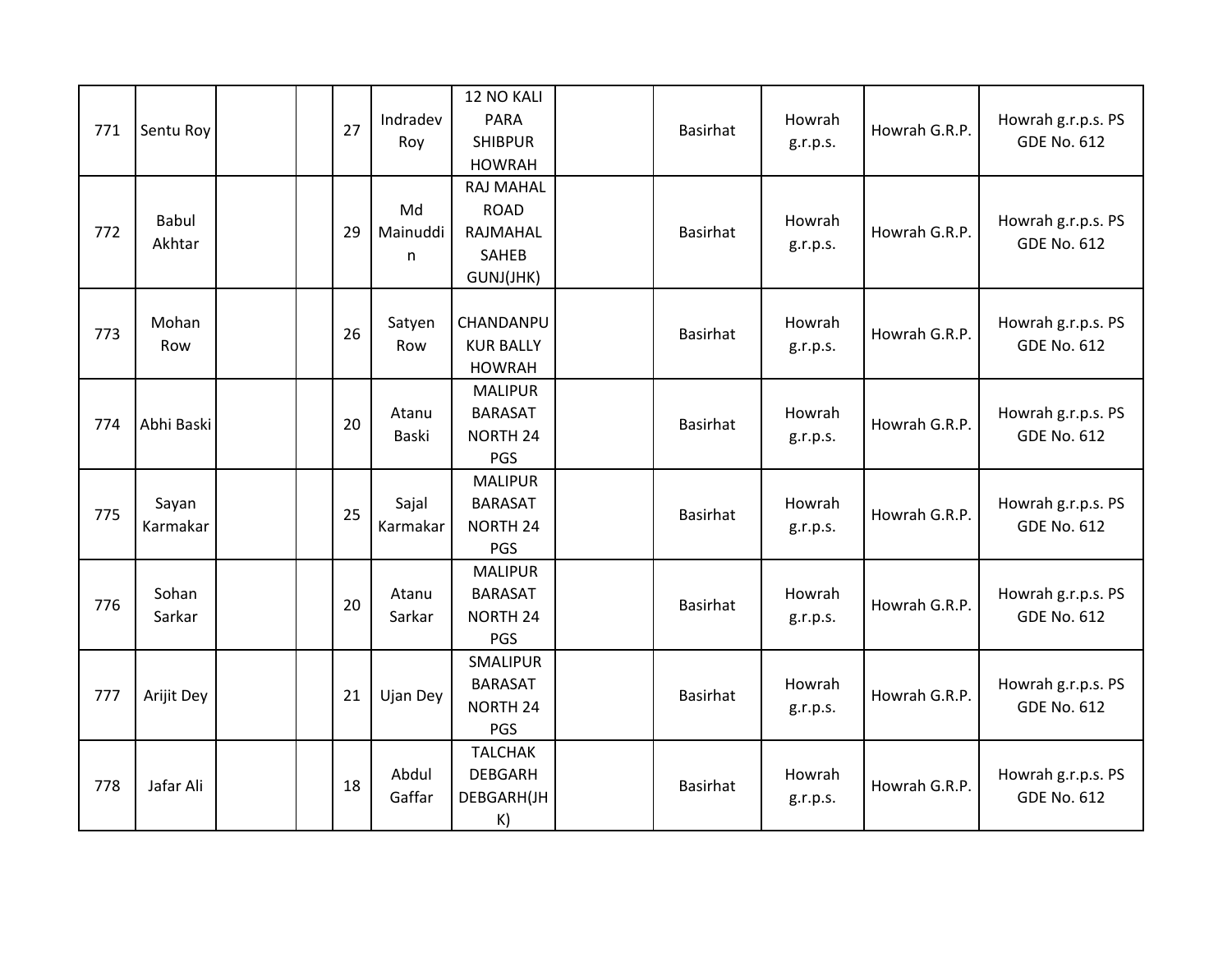| 779 | Sk<br>Makhan               |  | 30 | Lt Gula<br>Murtuja<br>Sk   | <b>DEBPUR</b><br><b>BHATAR</b><br><b>BURDWAN</b>              | Basirhat | Howrah<br>g.r.p.s. | Howrah G.R.P. | Howrah g.r.p.s. PS<br><b>GDE No. 618</b> |
|-----|----------------------------|--|----|----------------------------|---------------------------------------------------------------|----------|--------------------|---------------|------------------------------------------|
| 780 | Rajjak Das                 |  | 34 | Jamider<br>Das             | <b>DEBPUR</b><br><b>BHATAR</b><br><b>BURDWAN</b>              | Basirhat | Howrah<br>g.r.p.s. | Howrah G.R.P. | Howrah g.r.p.s. PS<br><b>GDE No. 618</b> |
| 781 | Jamsed Ali                 |  | 36 | Jasir Ali                  | <b>BIRPALLY</b><br>KHANAKUL<br><b>HOOGHLY</b>                 | Basirhat | Howrah<br>g.r.p.s. | Howrah G.R.P. | Howrah g.r.p.s. PS<br><b>GDE No. 618</b> |
| 782 | Daydul<br><b>Bisaws</b>    |  | 26 | Naba<br><b>Biswas</b>      | <b>SANTI NAGAR</b><br><b>TITAGARH</b><br>NORTH 24<br>PGS      | Basirhat | Howrah<br>g.r.p.s. | Howrah G.R.P. | Howrah g.r.p.s. PS<br><b>GDE No. 618</b> |
| 783 | Gobinda<br>Baidya          |  | 23 | Binoy<br>Baidya            | <b>BENIPUR</b><br><b>BOLPUR</b><br><b>BIRBHUM</b>             | Basirhat | Howrah<br>g.r.p.s. | Howrah G.R.P. | Howrah g.r.p.s. PS<br><b>GDE No. 618</b> |
| 784 | Durjan<br>Mondal           |  | 27 | Mahabir<br>Mondal          | <b>DHOMA</b><br><b>PUKUR</b><br><b>CHAPRA</b><br><b>NADIA</b> | Basirhat | Howrah<br>g.r.p.s. | Howrah G.R.P. | Howrah g.r.p.s. PS<br><b>GDE No. 618</b> |
| 785 | Arijit<br>Mukherje<br>e    |  | 31 | Lt Nirmal<br>Mukherje<br>e | <b>JOYPUR</b><br><b>DUTTAPUKUR</b><br>NORTH 24<br>PGS         | Basirhat | Howrah<br>g.r.p.s. | Howrah G.R.P. | Howrah g.r.p.s. PS<br><b>GDE No. 618</b> |
| 786 | Subhankar<br><b>Biswas</b> |  | 23 | Kapil<br><b>Biswas</b>     | <b>KAMALBASI</b><br><b>BAGDA</b><br>NORTH 24<br>PGS           | Basirhat | Howrah<br>g.r.p.s. | Howrah G.R.P. | Howrah g.r.p.s. PS<br><b>GDE No. 618</b> |
| 787 | Niroj<br>Khaira            |  | 22 | <b>Baira</b><br>Khaira     | <b>KALOBARI</b><br><b>BANKA</b><br><b>BANKA(BIHAR</b>         | Basirhat | Howrah<br>g.r.p.s. | Howrah G.R.P. | Howrah g.r.p.s. PS<br><b>GDE No. 618</b> |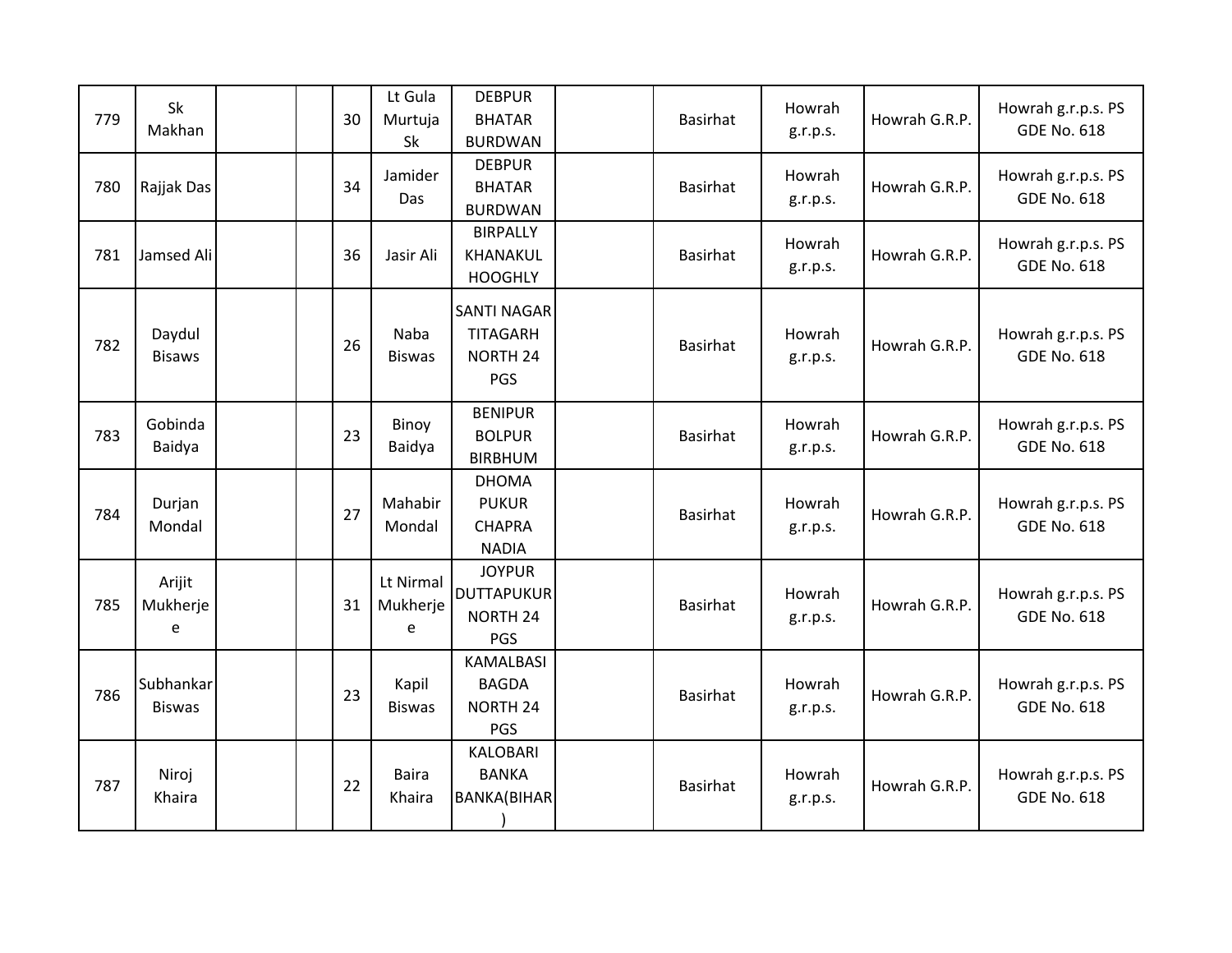| 788 | Sk Khairul              |  | 25 | Sk<br>Ahamed              | RAJA NAGAR<br><b>MANGALKOT</b><br><b>BURDWAN</b>                               | Basirhat | Howrah<br>g.r.p.s. | Howrah G.R.P. | Howrah g.r.p.s. PS<br><b>GDE No. 618</b> |
|-----|-------------------------|--|----|---------------------------|--------------------------------------------------------------------------------|----------|--------------------|---------------|------------------------------------------|
| 789 | Asit<br>Ghosh           |  | 46 | Krishna<br>Ghosh          | RATHBARI<br><b>KALNA</b><br><b>BURDWAN</b>                                     | Basirhat | Howrah<br>g.r.p.s. | Howrah G.R.P. | Howrah g.r.p.s. PS<br><b>GDE No. 618</b> |
| 790 | Aditya<br>Bani          |  | 21 | Samir Bani                | NABAPALLY<br><b>NAWADIP</b><br><b>NADIA</b>                                    | Basirhat | Howrah<br>g.r.p.s. | Howrah G.R.P. | Howrah g.r.p.s. PS<br><b>GDE No. 618</b> |
| 791 | Bapan<br><b>Biswas</b>  |  | 27 | Bipul<br><b>Biswas</b>    | <b>BHIMPUR</b><br><b>KARIMPUR</b><br><b>NADIA</b>                              | Basirhat | Howrah<br>g.r.p.s. | Howrah G.R.P. | Howrah g.r.p.s. PS<br><b>GDE No. 618</b> |
| 792 | Nani<br>Charan<br>Ghosh |  | 26 | Ashis<br>Ghosh            | <b>TAHERPUR</b><br>KHARGRAM<br><b>MURSHIDABA</b><br>D                          | Basirhat | Howrah<br>g.r.p.s. | Howrah G.R.P. | Howrah g.r.p.s. PS<br><b>GDE No. 618</b> |
| 793 | Taj<br>Mondal           |  | 30 | Saiyat<br>Molla           | <b>DOBA PUKUR</b><br><b>CHAPRA</b><br><b>NADIA</b>                             | Basirhat | Howrah<br>g.r.p.s. | Howrah G.R.P. | Howrah g.r.p.s. PS<br><b>GDE No. 618</b> |
| 794 | Bijoy<br>Singh          |  | 39 | Krishna<br>Nanda<br>Singh | <b>BERIA</b><br>ADITYAPUR<br>JAMSEDPUR(J<br>HK)                                | Basirhat | Howrah<br>g.r.p.s. | Howrah G.R.P. | Howrah g.r.p.s. PS<br><b>GDE No. 618</b> |
| 795 | Niroj Kr<br>Sahu        |  | 22 | Lal Chand<br>Sahu         | <b>CHINGRIGHA</b><br><b>T BIDHAN</b><br><b>NAGAR</b><br><b>NORTH 24</b><br>PGS | Basirhat | Howrah<br>g.r.p.s. | Howrah G.R.P. | Howrah g.r.p.s. PS<br><b>GDE No. 618</b> |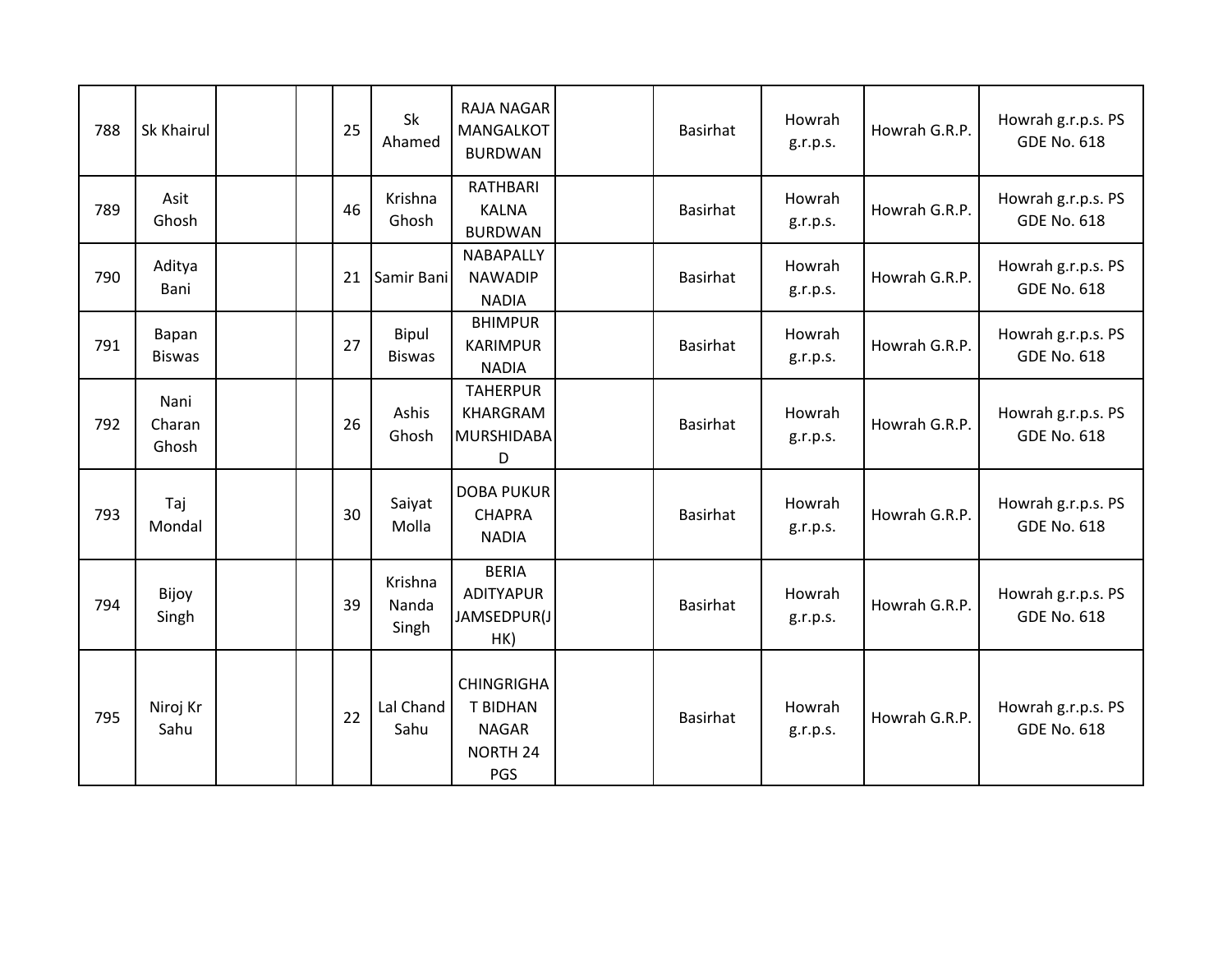| 796 | Ashis<br>Kisor           |   | 29 | Anil Kr<br>Kisor              | <b>HATIA JAGAR</b><br><b>NATH PUR</b><br>RANCHI(JHK)                      |           | Basirhat                           | Howrah<br>g.r.p.s. | Howrah G.R.P. | Howrah g.r.p.s. PS<br><b>GDE No. 618</b> |
|-----|--------------------------|---|----|-------------------------------|---------------------------------------------------------------------------|-----------|------------------------------------|--------------------|---------------|------------------------------------------|
| 797 | Ranjan<br>Roy            |   | 46 | Doma Roy                      | <b>BALLY GHAT</b><br><b>BHADRAK</b><br><b>BHADRAK(OD</b><br>ISHA)         |           | Basirhat                           | Howrah<br>g.r.p.s. | Howrah G.R.P. | Howrah g.r.p.s. PS<br><b>GDE No. 618</b> |
| 798 | Mamon<br>Sarkar          |   | 27 | Mijaul<br>Sarkar              | <b>BOLIA</b><br><b>BALURGHAT</b><br><b>DAKHIN</b><br><b>DINAJPUR</b>      |           | Basirhat                           | Howrah<br>g.r.p.s. | Howrah G.R.P. | Howrah g.r.p.s. PS<br><b>GDE No. 618</b> |
| 799 | Anup<br>Kumar<br>Mondal  | M | 46 | Amulya<br>Mondal              | Dharmadanga<br>PS: Kalna<br>Dist.: Purba<br>Burdwan                       | Kalna     | Purba<br><b>Burdwan</b>            | Kalna g.r.p.s.     | Howrah G.R.P. | Kalna g.r.p.s. PS GDE<br>No. 312         |
| 800 | Pralay<br>Kumar<br>Ghosh | M | 57 | Lt. Nemai<br>Chandra<br>Ghosh | Collagepara<br>PS: Katwa<br>Dist.: Purba<br>Burdwan                       | Katwa     | Purba<br>Burdwan                   | Kalna g.r.p.s.     | Howrah G.R.P. | Kalna g.r.p.s. PS GDE<br>No. 312         |
| 801 | <b>Bakul</b><br>Baidya   | M | 42 | Kalipada<br>Baidya            | Taherpur PS:<br>Shantipur<br>Dist.:<br>Ranaghat<br><b>Police District</b> | Shantipur | Ranaghat<br><b>Police District</b> | Kalna g.r.p.s.     | Howrah G.R.P. | Kalna g.r.p.s. PS GDE<br>No. 312         |
| 802 | Raju<br>Khara            | M | 34 | Tarapada<br>Khara             | <b>Guptipara PS:</b><br>Balagarh<br>Dist.: Hooghly<br>Rural               | Balagarh  | Hooghly Rural   Kalna g.r.p.s.     |                    | Howrah G.R.P. | Kalna g.r.p.s. PS GDE<br>No. 312         |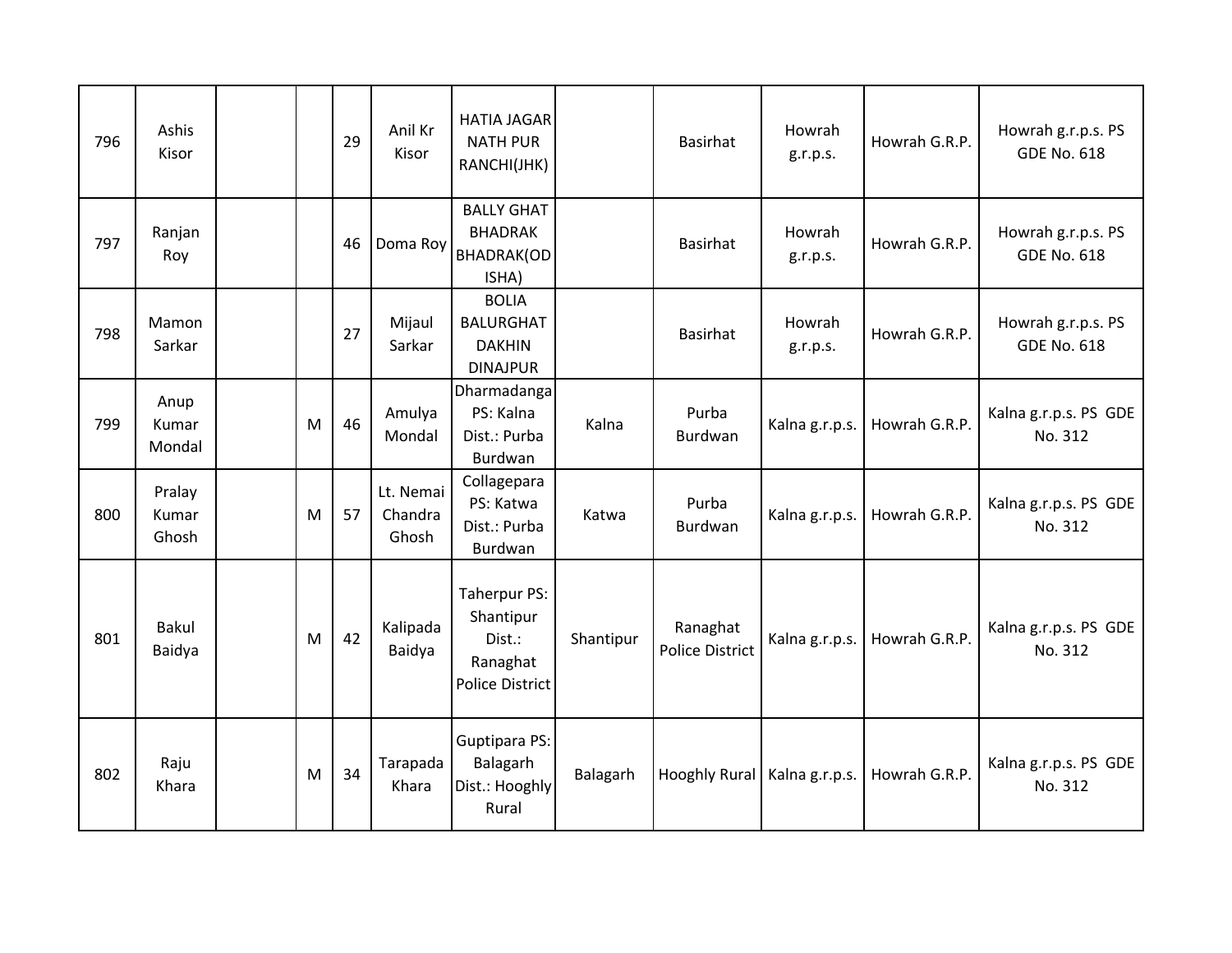| 803 | Sirajuddin<br>Sekh  | M | 28 | Ajijul Sekh            | Laxmipur PS:<br>Purbasthali<br>Dist.: Purba<br>Burdwan              | Purbasthali | Purba<br>Burdwan | Kalna g.r.p.s. | Howrah G.R.P. | Kalna g.r.p.s. PS GDE<br>No. 312 |
|-----|---------------------|---|----|------------------------|---------------------------------------------------------------------|-------------|------------------|----------------|---------------|----------------------------------|
| 804 | Biswajit<br>Mondal  | M | 24 | <b>Bhadu</b><br>Mondal | Mursidabad,<br>Mahitishpur<br>PS: Saktipur<br>Dist.:<br>Murshidabad | Saktipur    | Murshidabad      | Kalna g.r.p.s. | Howrah G.R.P. | Kalna g.r.p.s. PS GDE<br>No. 324 |
| 805 | Arbaj<br>Khan       | M | 22 | Abdul Sk               | Bagnapara<br>PS: Kalna<br>Dist.: Purba<br>Burdwan                   | Kalna       | Purba<br>Burdwan | Kalna g.r.p.s. | Howrah G.R.P. | Kalna g.r.p.s. PS GDE<br>No. 324 |
| 806 | Farid Sk            | M | 21 | Kulalam<br>Sk          | Dangapara<br>PS:<br>Nadanghat<br>Dist.: Purba<br>Burdwan            | Nadanghat   | Purba<br>Burdwan | Kalna g.r.p.s. | Howrah G.R.P. | Kalna g.r.p.s. PS GDE<br>No. 324 |
| 807 | Sukumar<br>Hazra    | M | 34 | Anadi<br>Hazra         | Kuldanga PS:<br>Katwa Dist.:<br>Purba<br>Burdwan                    | Katwa       | Purba<br>Burdwan | Kalna g.r.p.s. | Howrah G.R.P. | Kalna g.r.p.s. PS GDE<br>No. 324 |
| 808 | Sourav<br>Mondal    | M | 20 | Amedali<br>Mondal      | Bagnapara<br>PS: Kalna<br>Dist.: Purba<br>Burdwan                   | Kalna       | Purba<br>Burdwan | Kalna g.r.p.s. | Howrah G.R.P. | Kalna g.r.p.s. PS GDE<br>No. 330 |
| 809 | Araba Ali<br>Mondal | M | 22 | Abbas Ali<br>Mondal    | Bagnapara<br>PS: Kalna<br>Dist.: Purba<br>Burdwan                   | Kalna       | Purba<br>Burdwan | Kalna g.r.p.s. | Howrah G.R.P. | Kalna g.r.p.s. PS GDE<br>No. 330 |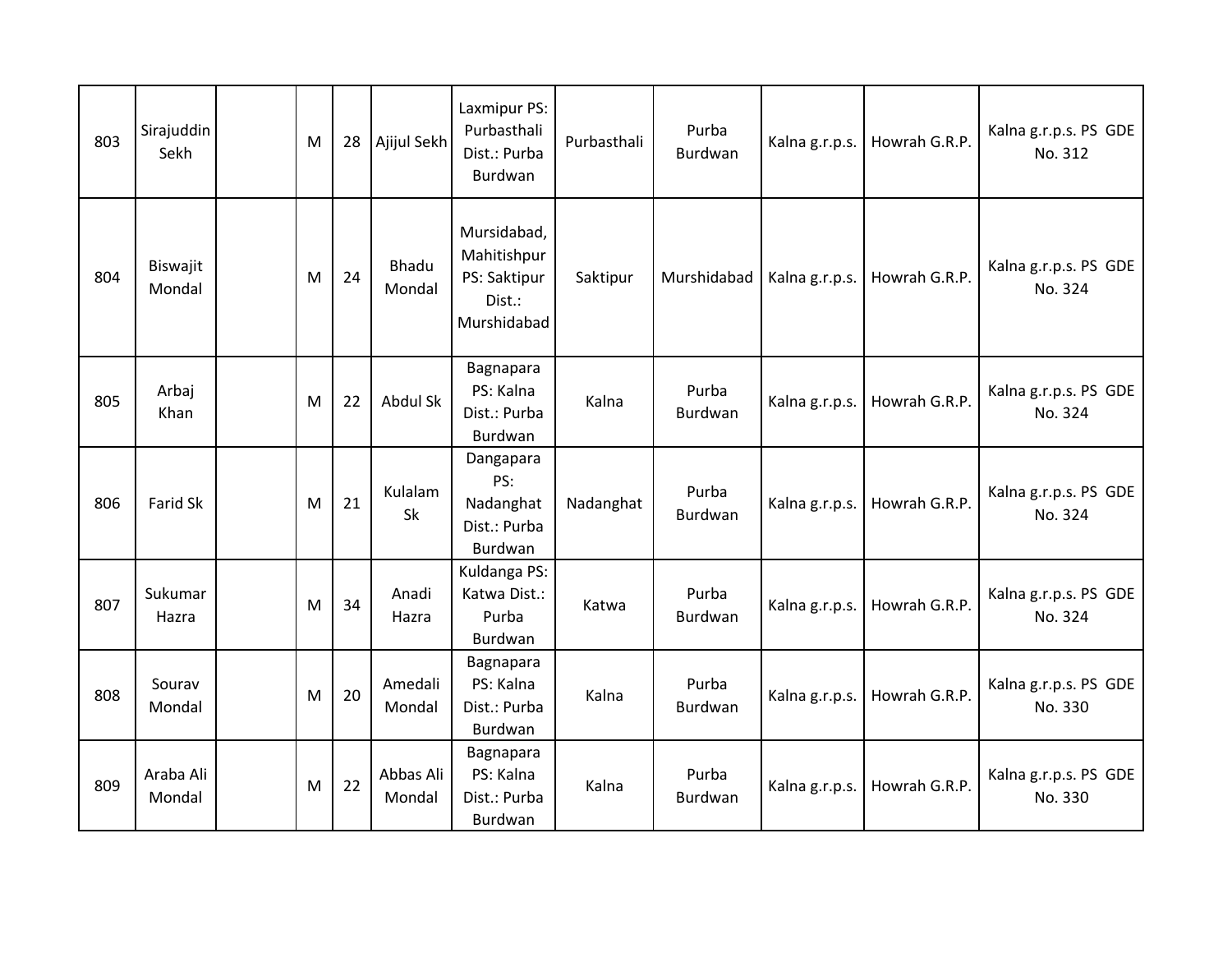| 810 | Sasudeb<br>Sarkar    | M | 23 | Ananda<br>Sarkar              | Asrampara<br>PS: Kalna<br>Dist.: Purba<br>Burdwan                         | Kalna      | Purba<br>Burdwan                   | Kalna g.r.p.s.          | Howrah G.R.P. | Kalna g.r.p.s. PS GDE<br>No. 330       |
|-----|----------------------|---|----|-------------------------------|---------------------------------------------------------------------------|------------|------------------------------------|-------------------------|---------------|----------------------------------------|
| 811 | Tarun<br>Debnath     | M | 50 | Lt. Modan<br>Mohan<br>Debnath | Ghoshhut,<br>Katwa PS:<br>Katwa Dist.:<br>Purba<br>Burdwan                | Katwa      | Purba<br>Burdwan                   | Kalna g.r.p.s.          | Howrah G.R.P. | Kalna g.r.p.s. PS GDE<br>No. 330       |
| 812 | Soumya<br>Ghosh      | M | 21 | Swapan<br>Kumar<br>Ghosh      | Nepakuli PS:<br>Kalna Dist.:<br>Purba<br>Burdwan                          | Kalna      | Purba<br>Burdwan                   | Kalna g.r.p.s.          | Howrah G.R.P. | Kalna g.r.p.s. PS GDE<br>No. 330       |
| 813 | Ujjal Das            | M | 21 | Prasanta<br>Das               | <b>Bhata Beltala</b><br>PS:<br>Tarakeswar<br>Dist.: Hooghly<br>Rural      | Tarakeswar | <b>Hooghly Rural</b>               | Kamar kundu<br>g.r.p.s. | Howrah G.R.P. | Kamar kundu g.r.p.s.<br>PS GDE No. 338 |
| 814 | Gouranga<br>Majumder | M | 37 | Monoranj<br>on                | Chikranjalapa<br>ra PS:<br>Chanditala<br>Majumder Dist.: Hooghly<br>Rural | Chanditala | <b>Hooghly Rural</b>               | Kamar kundu<br>g.r.p.s. | Howrah G.R.P. | Kamar kundu g.r.p.s.<br>PS GDE No. 338 |
| 815 | Samiran<br><b>Sk</b> | M | 21 | Abijul Sk                     | Sahabad PS:<br>Suti Dist.:<br>Jangipur<br><b>Police District</b>          | Suti       | Jangipur<br><b>Police District</b> | Kamar kundu<br>g.r.p.s. | Howrah G.R.P. | Kamar kundu g.r.p.s.<br>PS GDE No. 338 |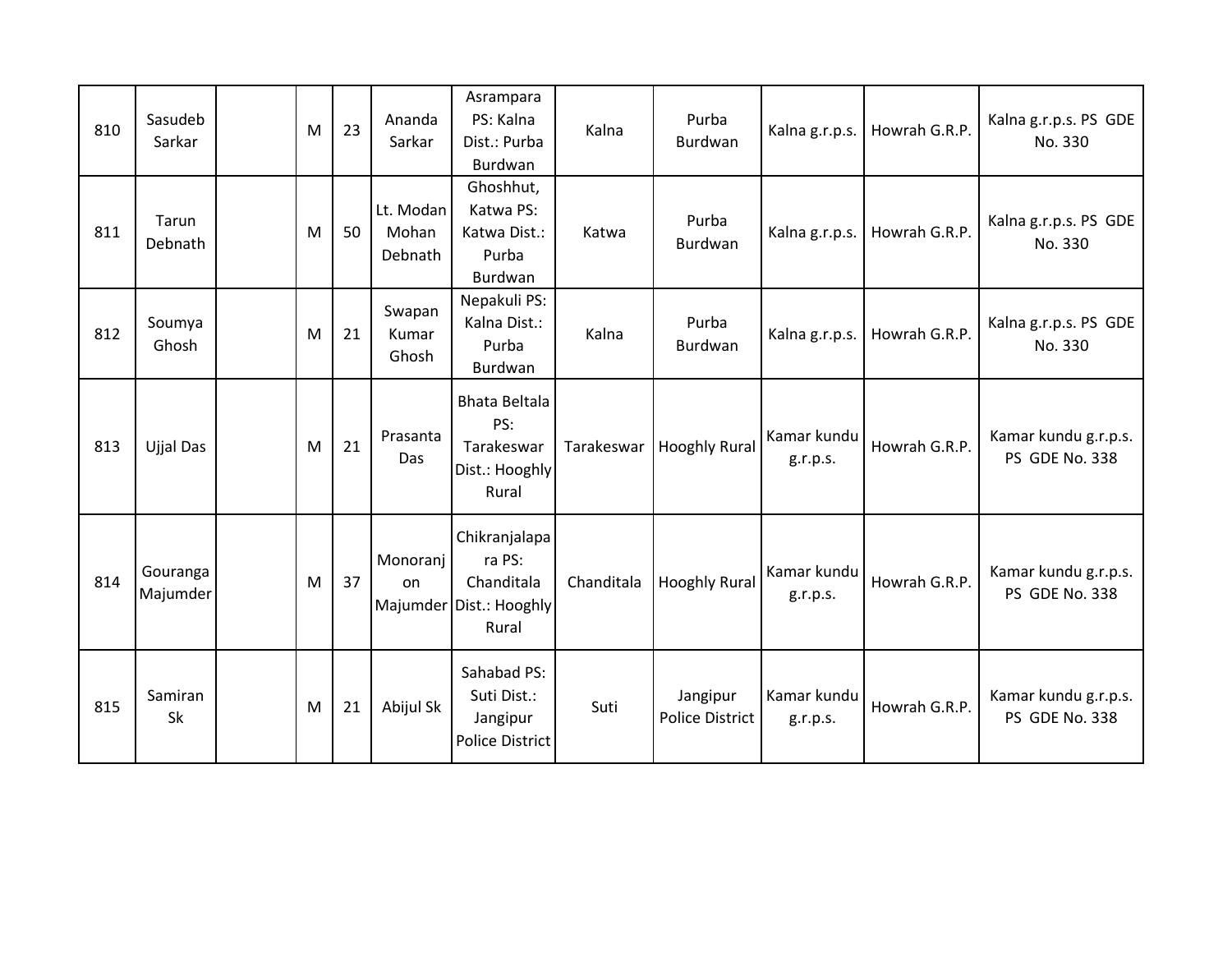| 816 | Srimanta<br>Chakrabor<br>ty | M | 30 | Kala<br>Chand<br>Chakrobar<br>ty | Paschimsikta<br>PS: Dadpur<br>Dist.: Hooghly<br>Rural      | Dadpur     | <b>Hooghly Rural</b>    | Kamar kundu<br>g.r.p.s. | Howrah G.R.P. | Kamar kundu g.r.p.s.<br>PS GDE No. 338 |
|-----|-----------------------------|---|----|----------------------------------|------------------------------------------------------------|------------|-------------------------|-------------------------|---------------|----------------------------------------|
| 817 | Sanjoy<br>Koley             | M | 30 | Lakhan<br>Koley                  | Gopalnagar<br>PS: Singur<br>Dist.: Hooghly<br>Rural        | Singur     | <b>Hooghly Rural</b>    | Kamar kundu<br>g.r.p.s. | Howrah G.R.P. | Kamar kundu g.r.p.s.<br>PS GDE No. 338 |
| 818 | <b>Tarak Das</b>            | M | 45 | Panchana<br>n Das                | Bindabati PS:<br>Tarakeswar<br>Dist.: Hooghly<br>Rural     | Tarakeswar | <b>Hooghly Rural</b>    | Kamar kundu<br>g.r.p.s. | Howrah G.R.P. | Kamar kundu g.r.p.s.<br>PS GDE No. 338 |
| 819 | Priya<br>Ranjan<br>Adhikary | M | 45 | Lt. Khokon<br>Adhikary           | Tarakeswar<br>PS:<br>Tarakeswar<br>Dist.: Hooghly<br>Rural | Tarakeswar | <b>Hooghly Rural</b>    | Kamar kundu<br>g.r.p.s. | Howrah G.R.P. | Kamar kundu g.r.p.s.<br>PS GDE No. 338 |
| 820 | Raj Kumar<br>Das            | M | 40 | Lt. Ajit Kr.<br>Das              | Kuliyara PS:<br>Jangipara<br>Dist.: Hooghly<br>Rural       | Jangipara  | <b>Hooghly Rural</b>    | Kamar kundu<br>g.r.p.s. | Howrah G.R.P. | Kamar kundu g.r.p.s.<br>PS GDE No. 338 |
| 821 | Subodh<br>Kr. Pandit        | M | 23 | Kishor<br>Pandit                 | Goddarpur<br>PS: Jangipara                                 | Jangipara  | <b>Basirhat</b>         | Kamar kundu<br>g.r.p.s. | Howrah G.R.P. | Kamar kundu g.r.p.s.<br>PS GDE No. 338 |
| 822 | Sanju Pal                   | M | 44 | Sudhir Pal                       | PS: Katwa<br>Dist.: Purba<br>Burdwan                       | Katwa      | Purba<br><b>Burdwan</b> | Katwa g.r.p.s.          | Howrah G.R.P. | Katwa g.r.p.s. PS GDE<br>No. 449       |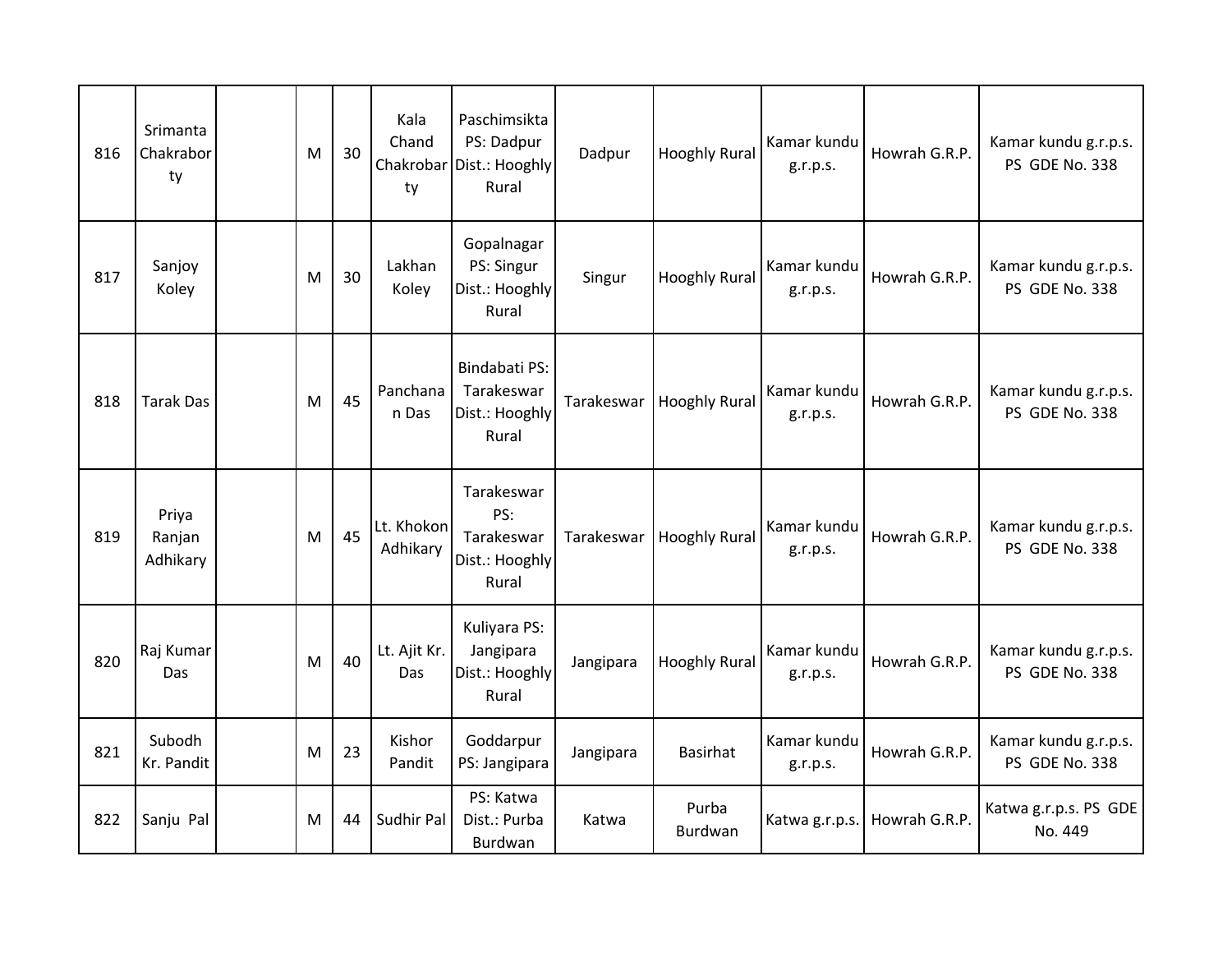| 823 | Sujan Ray              | M | 39 | <b>Brinchi</b><br>Ray    | PS: Saktipur<br>Dist.:<br>Murshidabad                                  | Saktipur    |                                        | Murshidabad   Katwa g.r.p.s. | Howrah G.R.P. | Katwa g.r.p.s. PS GDE<br>No. 449 |
|-----|------------------------|---|----|--------------------------|------------------------------------------------------------------------|-------------|----------------------------------------|------------------------------|---------------|----------------------------------|
| 824 | Debasish<br>Ghosh      | M | 42 | Sonatan<br>Ghosh         | PS: Kalna<br>Dist.: Purba<br>Burdwan                                   | Kalna       | Purba<br>Burdwan                       | Katwa g.r.p.s.               | Howrah G.R.P. | Katwa g.r.p.s. PS GDE<br>No. 449 |
| 825 | Kalyan<br>Ghosh        | M | 46 | Sonatan<br>Ghosh         | PS: Kalna<br>Dist.: Purba<br>Burdwan                                   | Kalna       | Purba<br>Burdwan                       | Katwa g.r.p.s.               | Howrah G.R.P. | Katwa g.r.p.s. PS GDE<br>No. 449 |
| 826 | Subir<br>Bairaggo      | M | 38 | Kabir<br>Bairaggo        | PS: Katwa<br>Dist.: Purba<br>Burdwan                                   | Katwa       | Purba<br>Burdwan                       | Katwa g.r.p.s.               | Howrah G.R.P. | Katwa g.r.p.s. PS GDE<br>No. 449 |
| 827 | Golam<br>Mortuza<br>Sk | M | 23 | Saharul Sk               | PS: Katwa<br>Dist.: Purba<br>Burdwan                                   | Katwa       | Purba<br>Burdwan                       | Katwa g.r.p.s.               | Howrah G.R.P. | Katwa g.r.p.s. PS GDE<br>No. 449 |
| 828 | Yeasrul Sk             | M | 29 | Abdur<br>Rahaman<br>Sk   | PS: Saktipur<br>Dist.:<br>Murshidabad                                  | Saktipur    |                                        | Murshidabad   Katwa g.r.p.s. | Howrah G.R.P. | Katwa g.r.p.s. PS GDE<br>No. 449 |
| 829 | Nazir<br>Hossain       | M | 35 | Abdul<br>Rahaman         | PS: Saktipur<br>Dist.:<br>Murshidabad                                  | Saktipur    |                                        | Murshidabad   Katwa g.r.p.s. | Howrah G.R.P. | Katwa g.r.p.s. PS GDE<br>No. 449 |
| 830 | Nur Islam<br>Khan      | M | 40 | Atahooda<br>Khan         | PS: Salar<br>Dist.:<br>Murshidabad                                     | Salar       | Murshidabad   Katwa g.r.p.s.           |                              | Howrah G.R.P. | Katwa g.r.p.s. PS GDE<br>No. 449 |
| 831 | Shamal<br><b>Basak</b> | M | 40 | Gourpada<br><b>Basak</b> | PS:<br>Nakashipara<br>Dist.:<br>Krishnanagar<br><b>Police District</b> | Nakashipara | Krishnanagar<br><b>Police District</b> | Katwa g.r.p.s.               | Howrah G.R.P. | Katwa g.r.p.s. PS GDE<br>No. 449 |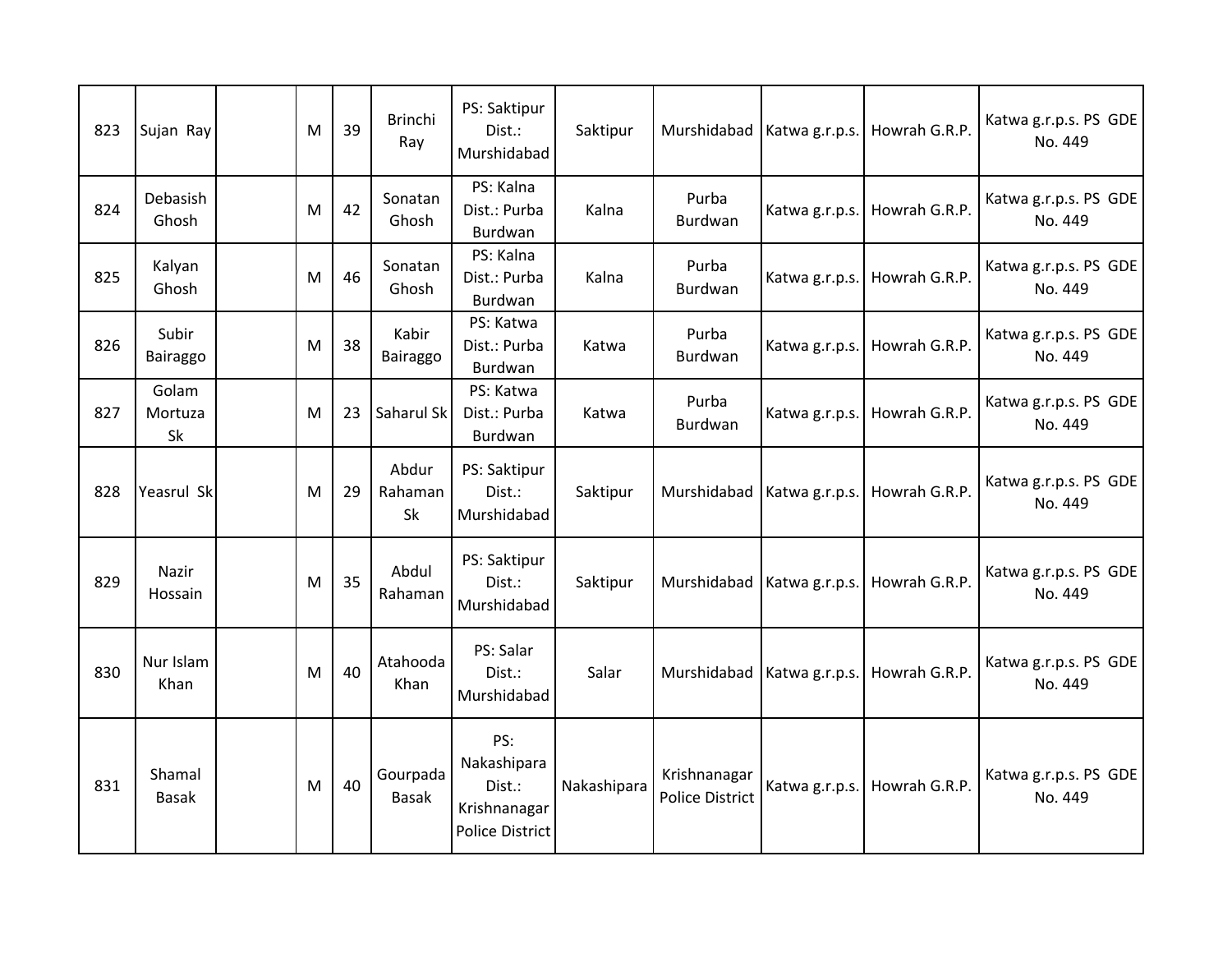| 832 | Rustam<br>Sk              | M | 27 | Sorap Sk                   | PS: Katwa<br>Dist.: Purba<br>Burdwan          | Katwa          | Purba<br><b>Burdwan</b> | Katwa g.r.p.s.               | Howrah G.R.P. | Katwa g.r.p.s. PS GDE<br>No. 449                                          |
|-----|---------------------------|---|----|----------------------------|-----------------------------------------------|----------------|-------------------------|------------------------------|---------------|---------------------------------------------------------------------------|
| 833 | Raju<br>Ghosh             | M | 37 | Swapan<br>Ghosh            | PS: Salar<br>Dist.:<br>Murshidabad            | Salar          |                         | Murshidabad   Katwa g.r.p.s. | Howrah G.R.P. | Katwa g.r.p.s. PS GDE<br>No. 449                                          |
| 834 | Biswajit<br>Hazra         | M | 19 | Meghnath<br>Hazra          | PS:<br>Purbasthali<br>Dist.: Purba<br>Burdwan | Purbasthali    | Purba<br>Burdwan        | Katwa g.r.p.s.               | Howrah G.R.P. | Katwa g.r.p.s. PS GDE<br>No. 449                                          |
| 835 | Somnath<br>Hazra          | M | 31 | Dilip<br>Hazra             | PS: Katwa<br>Dist.: Purba<br>Burdwan          | Katwa          | Purba<br>Burdwan        | Katwa g.r.p.s.               | Howrah G.R.P. | Katwa g.r.p.s. PS GDE<br>No. 449                                          |
| 836 | Babul<br>Majhi            | M | 21 | Keshob<br>Majhi            | PS: Katwa<br>Dist.: Purba<br>Burdwan          | Katwa          | Purba<br>Burdwan        | Katwa g.r.p.s.               | Howrah G.R.P. | Katwa g.r.p.s. PS GDE<br>No. 449                                          |
| 837 | Rakesh<br>Majhi           | M | 19 | Jagai<br>Majhi             | PS: Katwa<br>Dist.: Purba<br>Burdwan          | Katwa          | Purba<br>Burdwan        | Katwa g.r.p.s.               | Howrah G.R.P. | Katwa g.r.p.s. PS GDE<br>No. 449                                          |
| 838 | Suman<br>Pradhan          | M | 18 | Bhajahari<br>Pradhan       |                                               |                | <b>Basirhat</b>         | Sainthia<br>g.r.p.s.         | Howrah G.R.P. | Sainthia g.r.p.s. PS<br><b>Outpost Nalhati GRPP</b><br><b>GDE No. 162</b> |
| 839 | Biswajit<br>Mal           | M | 33 | Chandu<br>Mal              |                                               |                | Basirhat                | Sainthia<br>g.r.p.s.         | Howrah G.R.P. | Sainthia g.r.p.s. PS<br><b>Outpost Nalhati GRPP</b><br><b>GDE No. 162</b> |
| 840 | Dipankar<br>Das           | M | 46 | Lt-durga<br>Das            | PS: Baduria<br>Dist.:<br>Alipurduar           | <b>Baduria</b> | Alipurduar              | Sainthia<br>g.r.p.s.         | Howrah G.R.P. | Sainthia g.r.p.s. PS<br><b>GDE No. 280</b>                                |
| 841 | Soumitra<br><b>Biswas</b> | M | 38 | Jailendra<br><b>Biswas</b> | PS: Baduria<br>Dist.:<br>Alipurduar           | <b>Baduria</b> | Alipurduar              | Sainthia<br>g.r.p.s.         | Howrah G.R.P. | Sainthia g.r.p.s. PS<br><b>GDE No. 280</b>                                |
| 842 | Sk<br>Saharab             | M | 25 | Sk Alam                    |                                               |                | Basirhat                | Sainthia<br>g.r.p.s.         | Howrah G.R.P. | Sainthia g.r.p.s. PS<br><b>GDE No. 280</b>                                |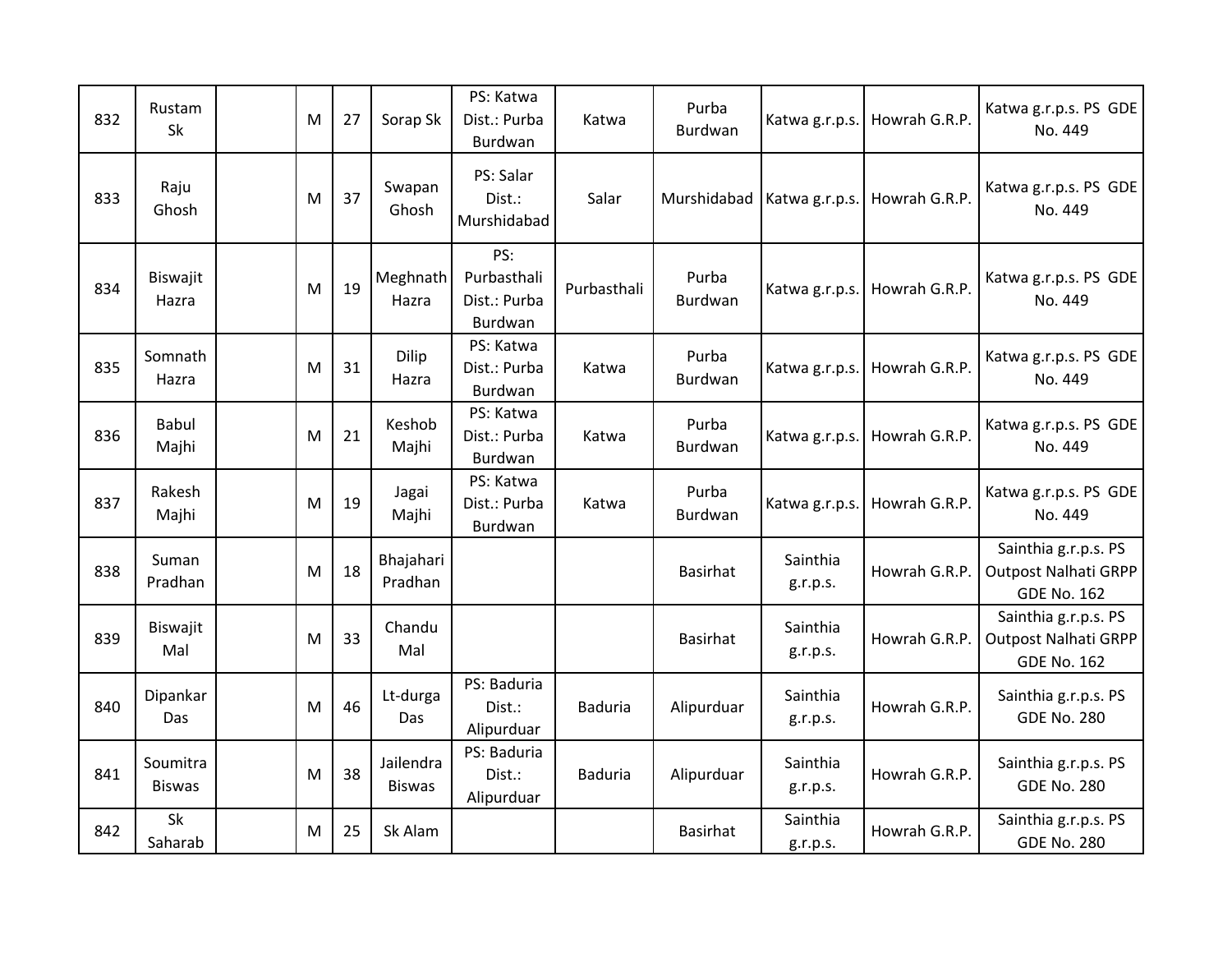| 843 | Ram      |  | M | 24 | Shyam     |                        | Basirhat | Sainthia    | Howrah G.R.P. | Sainthia g.r.p.s. PS     |
|-----|----------|--|---|----|-----------|------------------------|----------|-------------|---------------|--------------------------|
|     | Mondal   |  |   |    | Mondal    |                        |          | g.r.p.s.    |               | <b>GDE No. 280</b>       |
| 844 | Joy      |  | M | 22 | Ajoy      |                        | Basirhat | Sainthia    | Howrah G.R.P. | Sainthia g.r.p.s. PS     |
|     | Mondal   |  |   |    | Modal     |                        |          | g.r.p.s.    |               | <b>GDE No. 280</b>       |
|     | Hafiz    |  |   |    | Lt-abul   |                        |          | Sainthia    |               | Sainthia g.r.p.s. PS     |
| 845 | Ahamad   |  | M | 48 | Hayat     |                        | Basirhat |             | Howrah G.R.P. | <b>Outpost Rampurhat</b> |
|     |          |  |   |    |           |                        |          | g.r.p.s.    |               | GRPP GDE No. 202         |
|     | Anisur   |  |   |    | Lt-abdul  |                        |          | Sainthia    |               | Sainthia g.r.p.s. PS     |
| 846 | Rahamna  |  | M | 45 | Haque     |                        | Basirhat |             | Howrah G.R.P. | <b>Outpost Rampurhat</b> |
|     |          |  |   |    |           |                        |          | g.r.p.s.    |               | GRPP GDE No. 202         |
|     |          |  |   |    | Lt-ananda |                        |          |             |               | Sainthia g.r.p.s. PS     |
| 847 | Bijoy    |  | M | 55 | Lal       |                        | Basirhat | Sainthia    | Howrah G.R.P. | <b>Outpost Rampurhat</b> |
|     | Acharya  |  |   |    | Acharya   |                        |          | g.r.p.s.    |               | GRPP GDE No. 202         |
|     |          |  |   |    |           |                        |          |             |               |                          |
|     | Surajit  |  |   |    | Haru      |                        |          | Sainthia    |               | Sainthia g.r.p.s. PS     |
| 848 | Mondal   |  | M | 35 | Mondal    |                        | Basirhat | g.r.p.s.    | Howrah G.R.P. | <b>Outpost Rampurhat</b> |
|     |          |  |   |    |           |                        |          |             |               | GRPP GDE No. 202         |
|     | Sanajit  |  |   |    | Ramesh    |                        |          | Sainthia    |               | Sainthia g.r.p.s. PS     |
| 849 | Mondal   |  | M | 30 | Mondal    |                        | Basirhat | g.r.p.s.    | Howrah G.R.P. | <b>Outpost Rampurhat</b> |
|     |          |  |   |    |           |                        |          |             |               | GRPP GDE No. 202         |
|     | Gour     |  |   |    | Naren     | Khanan                 |          | Sheoraphuli |               | Sheoraphuli g.r.p.s. PS  |
| 850 | Majhi    |  | M | 36 | Majhi     | Balagarh               | Basirhat | g.r.p.s.    | Howrah G.R.P. | <b>GDE No. 338</b>       |
|     |          |  |   |    |           | Hooghly                |          |             |               |                          |
|     |          |  |   |    |           | Kalyani                |          |             |               |                          |
| 851 | Mintu    |  | M | 31 |           | Lt. Ganesh Raghunathpu | Basirhat | Sheoraphuli | Howrah G.R.P. | Sheoraphuli g.r.p.s. PS  |
|     | Mahato   |  |   |    | Mahato    | r Kalyani              |          | g.r.p.s.    |               | <b>GDE No. 338</b>       |
|     |          |  |   |    |           | Nadia                  |          |             |               |                          |
|     | Ram      |  |   |    |           | Kalyani                |          |             |               |                          |
| 852 | Chandra  |  | M | 39 | Purna Ch. | Raghunathpu            | Basirhat | Sheoraphuli | Howrah G.R.P. | Sheoraphuli g.r.p.s. PS  |
|     | Mahato   |  |   |    | Mahato    | r Kalyani              |          | g.r.p.s.    |               | <b>GDE No. 338</b>       |
|     |          |  |   |    |           | Nadia                  |          |             |               |                          |
|     |          |  |   |    |           | Pandua                 |          | Sheoraphuli |               | Sheoraphuli g.r.p.s. PS  |
| 853 | Hari Bag |  | M | 43 | Ajay Bag  | Pandua                 | Basirhat | g.r.p.s.    | Howrah G.R.P. | <b>GDE No. 338</b>       |
|     |          |  |   |    |           | Hooghly                |          |             |               |                          |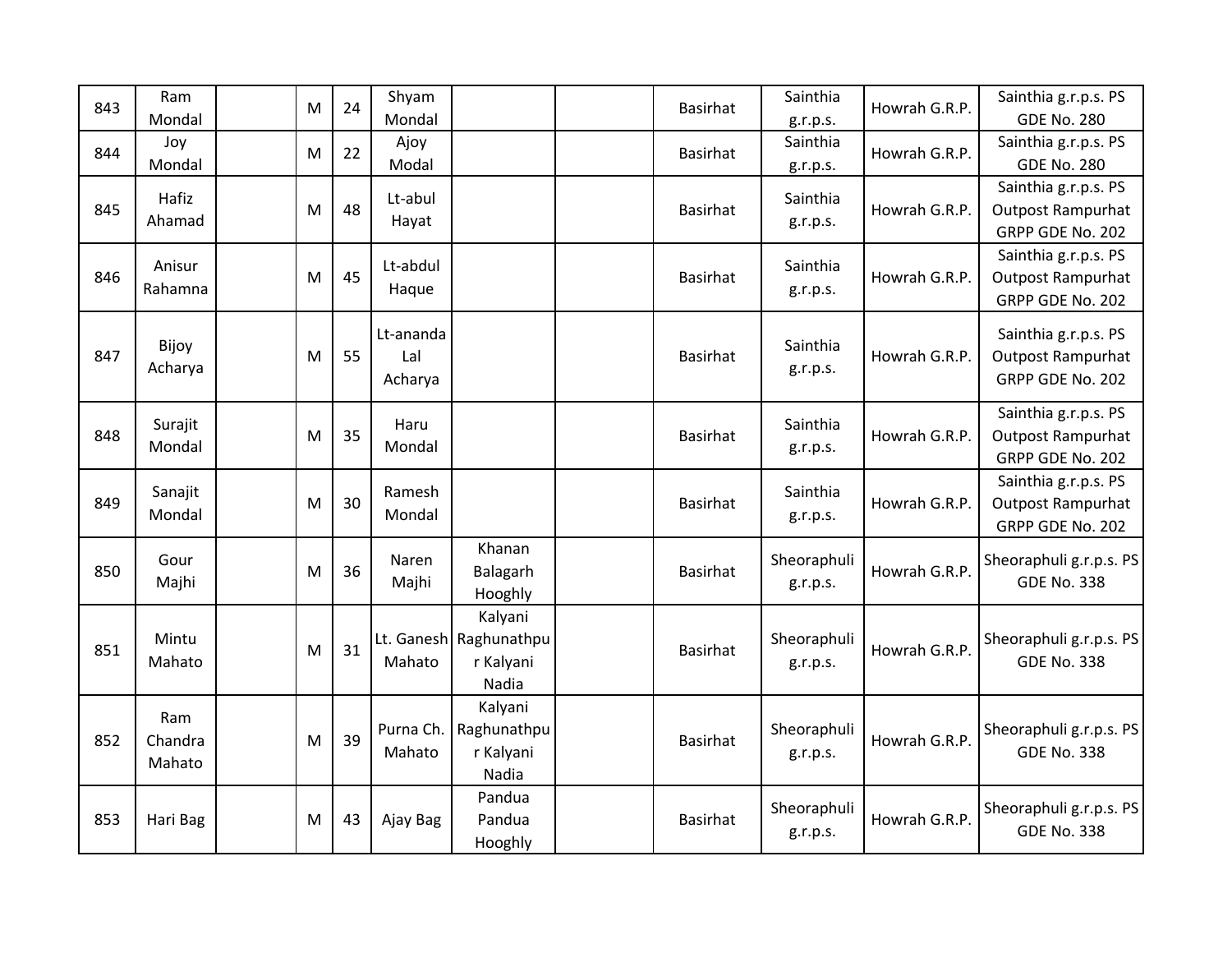| 854 | Tapas Kr.<br>Mondal   | M | 53 | Lt.<br>Bhabani<br>Ch.<br>Mondal | Tribeni<br>Mogra<br>Hooghly                       | <b>Basirhat</b> | Sheoraphuli<br>g.r.p.s. | Howrah G.R.P. | Sheoraphuli g.r.p.s. PS<br><b>GDE No. 338</b> |
|-----|-----------------------|---|----|---------------------------------|---------------------------------------------------|-----------------|-------------------------|---------------|-----------------------------------------------|
| 855 | Kartick<br>Ghosh      | M | 41 | Santosh<br>Ghosh                | Chandannaga<br>r<br>Chandannaga<br>r Hooghly      | <b>Basirhat</b> | Sheoraphuli<br>g.r.p.s. | Howrah G.R.P. | Sheoraphuli g.r.p.s. PS<br><b>GDE No. 338</b> |
| 856 | Narayan<br>Mondal     | M | 36 | Bhagwan<br>Mondal               | Hooghly<br>Chinsurah<br>Hooghly                   | <b>Basirhat</b> | Sheoraphuli<br>g.r.p.s. | Howrah G.R.P. | Sheoraphuli g.r.p.s. PS<br><b>GDE No. 338</b> |
| 857 | <b>Neaz</b><br>Ahemad | M | 35 | Lt. Md.<br>Kurban               | Chandannaga<br>r<br>Chandannaga<br>r Hooghly      | <b>Basirhat</b> | Sheoraphuli<br>g.r.p.s. | Howrah G.R.P. | Sheoraphuli g.r.p.s. PS<br><b>GDE No. 338</b> |
| 858 | Debasis<br>Karmakar   | M | 32 | Kesto<br>Karmakar               | Khanakul<br><b>Balipur</b><br>Khanakul<br>Hooghly | <b>Basirhat</b> | Sheoraphuli<br>g.r.p.s. | Howrah G.R.P. | Sheoraphuli g.r.p.s. PS<br><b>GDE No. 338</b> |
| 859 | Suvendu<br>Majhi      | M | 21 | Lt. Ranjit<br>Majhi             | Gorangapur<br>Bhadreswar<br>Hooghly               | <b>Basirhat</b> | Sheoraphuli<br>g.r.p.s. | Howrah G.R.P. | Sheoraphuli g.r.p.s. PS<br><b>GDE No. 338</b> |
| 860 | Mir<br>Maijuddin      | M | 28 | Mir<br>Juffikar                 | Bacha<br>Jangipara<br>Hooghly                     | <b>Basirhat</b> | Sheoraphuli<br>g.r.p.s. | Howrah G.R.P. | Sheoraphuli g.r.p.s. PS<br><b>GDE No. 338</b> |
| 861 | Jit Dhara             | M | 19 | Sambhu<br>Dhara                 | Pandua<br>Pandua<br>Hooghly                       | <b>Basirhat</b> | Sheoraphuli<br>g.r.p.s. | Howrah G.R.P. | Sheoraphuli g.r.p.s. PS<br><b>GDE No. 338</b> |
| 862 | Swapan<br>Ghosh       | M | 32 | Tarak Ch.<br>Ghosh              | Kalitala<br>Mogra<br>Hooghly                      | <b>Basirhat</b> | Sheoraphuli<br>g.r.p.s. | Howrah G.R.P. | Sheoraphuli g.r.p.s. PS<br><b>GDE No. 338</b> |
| 863 | Subhajit<br>Ghosh     | M | 25 | Raj Kumar<br>Ghosh              | Bishnupur<br>Chakdha<br>Nadia                     | <b>Basirhat</b> | Sheoraphuli<br>g.r.p.s. | Howrah G.R.P. | Sheoraphuli g.r.p.s. PS<br><b>GDE No. 338</b> |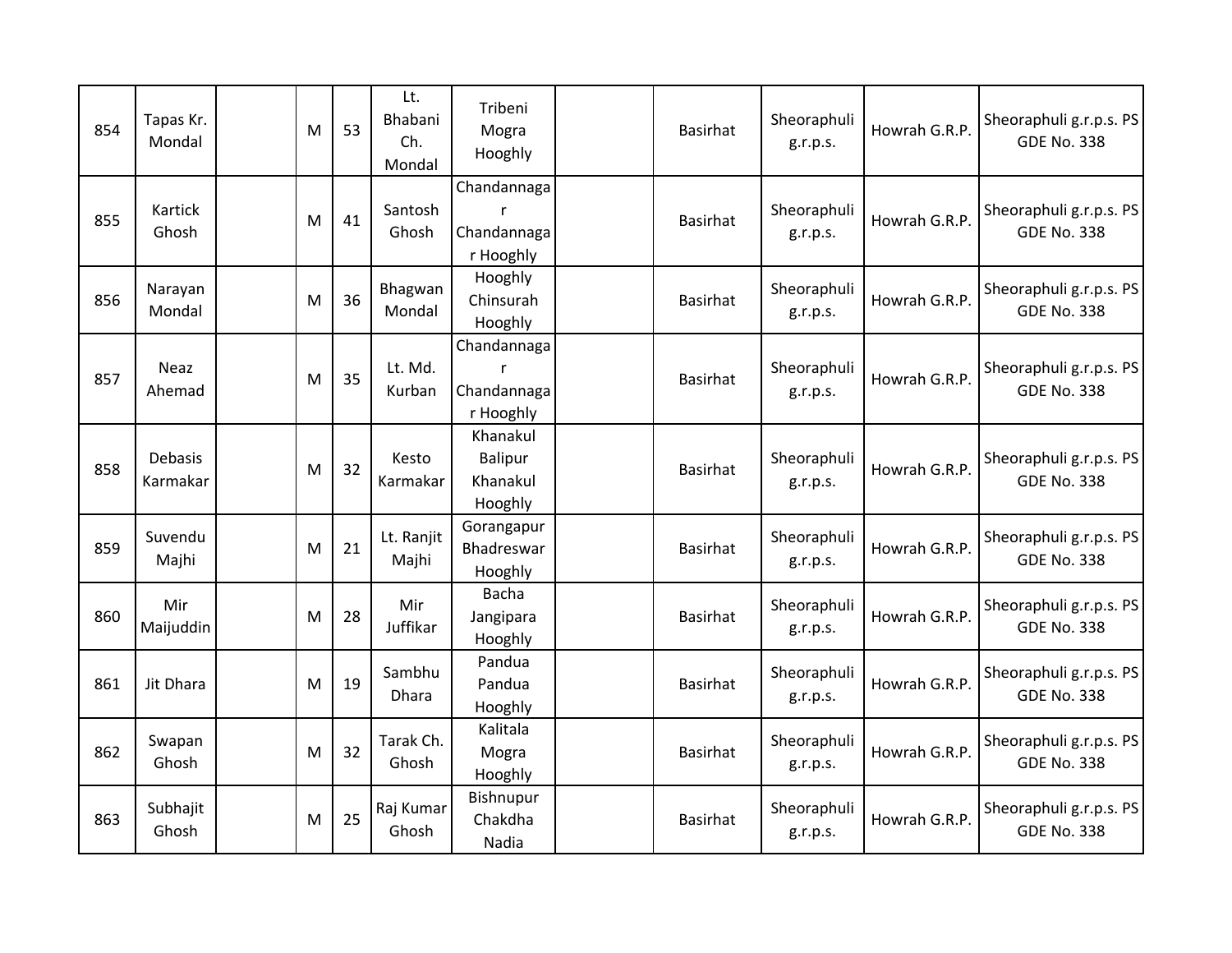| 864 | Pabitra<br><b>Biswas</b> | M | 25 | Pankaj<br><b>Biswas</b> | Bishnupur<br>Chakdha<br>Nadia             | <b>Basirhat</b> | Sheoraphuli<br>g.r.p.s. | Howrah G.R.P. | Sheoraphuli g.r.p.s. PS<br><b>GDE No. 338</b> |
|-----|--------------------------|---|----|-------------------------|-------------------------------------------|-----------------|-------------------------|---------------|-----------------------------------------------|
| 865 | Kajal<br>Barman          | M | 24 | Subal<br>Barman         | Rishra Rishra<br>Hooghly                  | <b>Basirhat</b> | Sheoraphuli<br>g.r.p.s. | Howrah G.R.P. | Sheoraphuli g.r.p.s. PS<br><b>GDE No. 338</b> |
| 866 | Jayit Nath               | M | 21 | Shyamapa<br>da Nath     | Chinsurah<br>Chinsurah<br>Hooghly         | <b>Basirhat</b> | Sheoraphuli<br>g.r.p.s. | Howrah G.R.P. | Sheoraphuli g.r.p.s. PS<br><b>GDE No. 338</b> |
| 867 | Pachu<br>Gopal<br>Porel  | M | 53 | Kali Pada<br>Porel      | Sheoraphuli<br>Serampore<br>Hooghly       | <b>Basirhat</b> | Sheoraphuli<br>g.r.p.s. | Howrah G.R.P. | Sheoraphuli g.r.p.s. PS<br><b>GDE No. 338</b> |
| 868 | Pankaj<br>Patek          | M | 23 | Ramjit<br>Patel         | Rishra Rishra<br>Hooghly                  | <b>Basirhat</b> | Sheoraphuli<br>g.r.p.s. | Howrah G.R.P. | Sheoraphuli g.r.p.s. PS<br><b>GDE No. 338</b> |
| 869 | Amit Das                 | M | 32 | Nirmal<br>Das           | Sheoraphuli<br>Serampore<br>Hooghly       | <b>Basirhat</b> | Sheoraphuli<br>g.r.p.s. | Howrah G.R.P. | Sheoraphuli g.r.p.s. PS<br><b>GDE No. 338</b> |
| 870 | Kisku Saha               | M | 32 | Bahajo<br>Hari Saha     | Bandel<br>Chinsurah<br>Hooghly            | <b>Basirhat</b> | Sheoraphuli<br>g.r.p.s. | Howrah G.R.P. | Sheoraphuli g.r.p.s. PS<br><b>GDE No. 338</b> |
| 871 | Kamalesh<br>Tah          | M | 45 | Mrinal<br>Tah           | Burdwan<br>Nilpur<br>Burdwan<br>Burdwan   | Basirhat        | Sheoraphuli<br>g.r.p.s. | Howrah G.R.P. | Sheoraphuli g.r.p.s. PS<br><b>GDE No. 338</b> |
| 872 | Toton<br>Ghosh           | M | 31 | Shankar<br>Ghosh        | <b>Bandel</b><br>Chinsurah<br>Hooghly     | <b>Basirhat</b> | Sheoraphuli<br>g.r.p.s. | Howrah G.R.P. | Sheoraphuli g.r.p.s. PS<br><b>GDE No. 338</b> |
| 873 | Soumyadi<br>p Saha       | M | 20 | Motilal<br>Saha         | Katadanga<br><b>Bhadreswar</b><br>Hooghly | <b>Basirhat</b> | Sheoraphuli<br>g.r.p.s. | Howrah G.R.P. | Sheoraphuli g.r.p.s. PS<br><b>GDE No. 338</b> |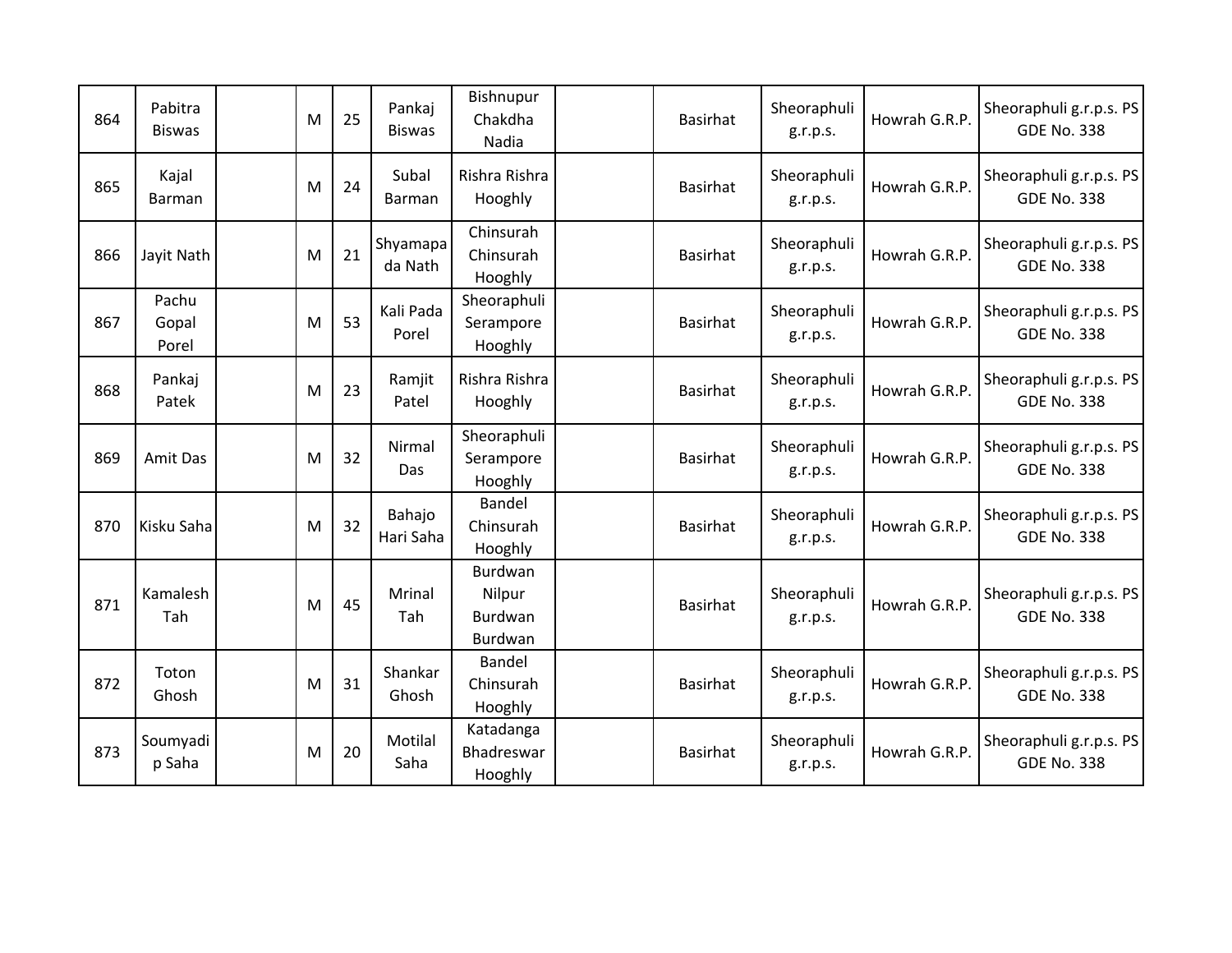| 874 | Chiku<br>Manna       | M | 18 | Kamal<br>Manna           | Bhadreswar<br>Palpara<br>Bhadreswar<br>Hooghly | Basirhat        | Sheoraphuli<br>g.r.p.s. | Howrah G.R.P. | Sheoraphuli g.r.p.s. PS<br><b>GDE No. 338</b> |
|-----|----------------------|---|----|--------------------------|------------------------------------------------|-----------------|-------------------------|---------------|-----------------------------------------------|
| 875 | Palash<br>Mondal     | M | 41 | <b>Basudeb</b><br>Mondal | Bhadreswar<br>Palpara<br>Bhadreswar<br>Hooghly | Basirhat        | Sheoraphuli<br>g.r.p.s. | Howrah G.R.P. | Sheoraphuli g.r.p.s. PS<br><b>GDE No. 338</b> |
| 876 | Goutam<br>Patra      | M | 35 | Anil Patra               | Khamargachi<br>Balagarh<br>Hooghly             | Basirhat        | Sheoraphuli<br>g.r.p.s. | Howrah G.R.P. | Sheoraphuli g.r.p.s. PS<br><b>GDE No. 338</b> |
| 877 | Ranajay<br>Das       | M | 24 | Raghunat<br>h Das        | Charabagan<br>Serampore<br>Hooghly             | Basirhat        | Sheoraphuli<br>g.r.p.s. | Howrah G.R.P. | Sheoraphuli g.r.p.s. PS<br><b>GDE No. 338</b> |
| 878 | Sintu<br>Ghosh       | M | 28 | Santi<br>Ghosh           | Mogra<br>Sultangachi<br>Mogra<br>Hooghly       | Basirhat        | Sheoraphuli<br>g.r.p.s. | Howrah G.R.P. | Sheoraphuli g.r.p.s. PS<br><b>GDE No. 345</b> |
| 879 | Mirtunjay<br>Ghosh   | M | 47 | Lt.<br>Khudiram<br>Ghosh | Paschimpara<br>Goghat<br>Hooghly               | Basirhat        | Sheoraphuli<br>g.r.p.s. | Howrah G.R.P. | Sheoraphuli g.r.p.s. PS<br><b>GDE No. 347</b> |
| 880 | Arif<br>Mondal       | M | 25 | Ramjan<br>Mondal         | <b>Basirhat</b><br>Basirhat 24<br>Pgs (N)      | Basirhat        | Sheoraphuli<br>g.r.p.s. | Howrah G.R.P. | Sheoraphuli g.r.p.s. PS<br><b>GDE No. 347</b> |
| 881 | Shyamapa<br>da Koley | M | 45 | Ganesh<br>Ch. Koley      | <b>Singur Singur</b><br>Hooghly                | Basirhat        | Sheoraphuli<br>g.r.p.s. | Howrah G.R.P. | Sheoraphuli g.r.p.s. PS<br><b>GDE No. 345</b> |
| 882 | <b>Bijay Das</b>     | M | 22 | Sanjay Das               | Mogra<br>Mogra<br>Hooghly                      | <b>Basirhat</b> | Sheoraphuli<br>g.r.p.s. | Howrah G.R.P. | Sheoraphuli g.r.p.s. PS<br><b>GDE No. 345</b> |
| 883 | Tahabul<br>Sk        | M | 25 | Dhiru Sk                 | Miagram<br>Saktipur<br>Murshidabad             | Basirhat        | Sheoraphuli<br>g.r.p.s. | Howrah G.R.P. | Sheoraphuli g.r.p.s. PS<br><b>GDE No. 345</b> |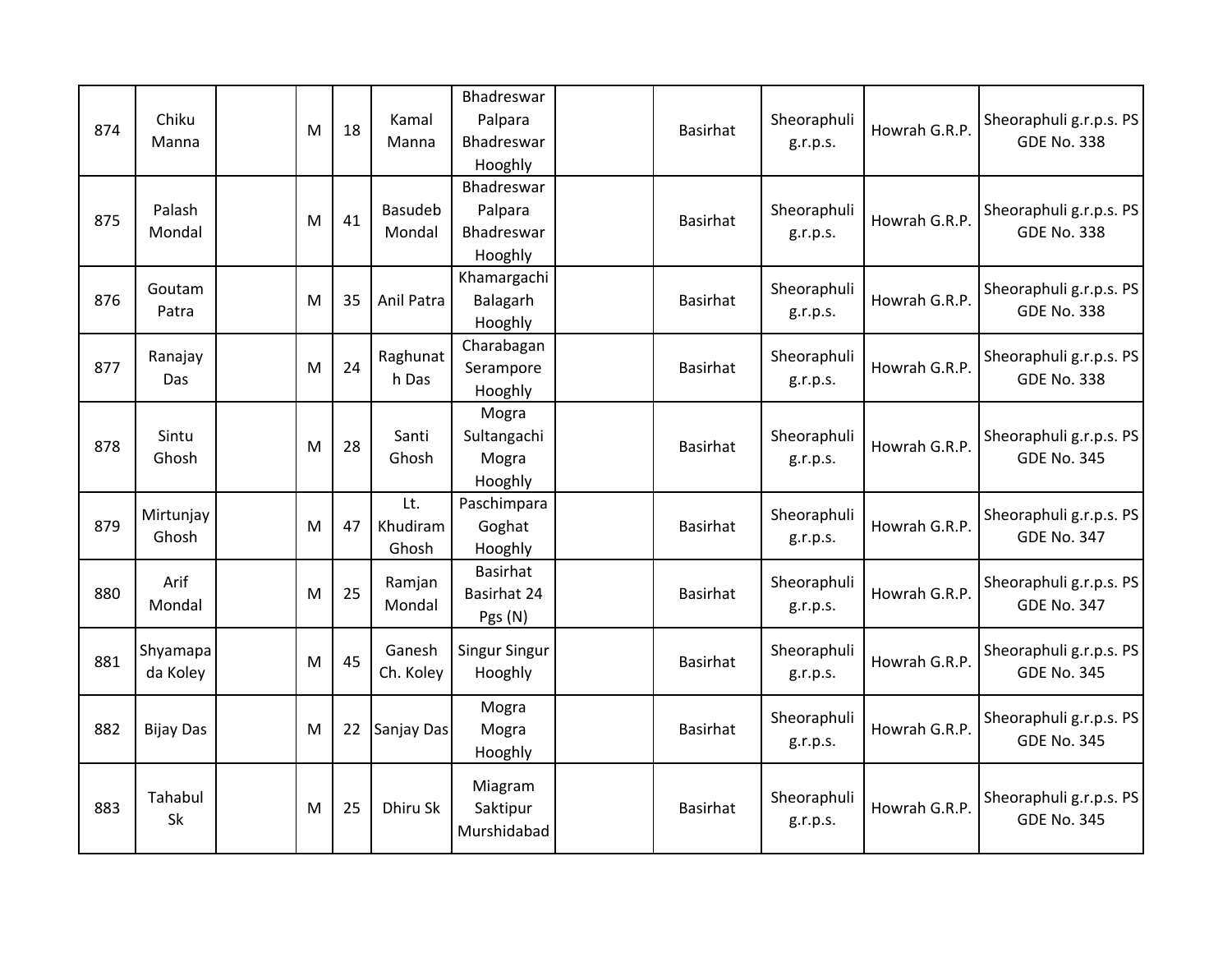| 884 | Meghnath<br><b>Das</b>     | M | 22 | Amar Das              | Mogra Mogra<br>Hooghly                               | Basirhat        | Sheoraphuli<br>g.r.p.s. | Howrah G.R.P. | Sheoraphuli g.r.p.s. PS<br><b>GDE No. 345</b> |
|-----|----------------------------|---|----|-----------------------|------------------------------------------------------|-----------------|-------------------------|---------------|-----------------------------------------------|
| 885 | Imdadul<br>Islam           | M | 35 | Golam<br>Mustafa      | Bahadur<br>Raypara Suti<br>Murshidabad               | Basirhat        | Sheoraphuli<br>g.r.p.s. | Howrah G.R.P. | Sheoraphuli g.r.p.s. PS<br><b>GDE No. 345</b> |
| 886 | Sk. Muraf<br>Hassain       | M | 47 | Sk. Afsar<br>Ali      | Arambagh<br>Arandip<br>Arambagh<br>Hooghly           | Basirhat        | Sheoraphuli<br>g.r.p.s. | Howrah G.R.P. | Sheoraphuli g.r.p.s. PS<br><b>GDE No. 345</b> |
| 887 | Sanjib<br>Kundu            | M | 32 | Lt. Ranjit<br>Kundu   | Sodhpur<br>Khardha 24<br>Pgs (N)                     | Basirhat        | Sheoraphuli<br>g.r.p.s. | Howrah G.R.P. | Sheoraphuli g.r.p.s. PS<br><b>GDE No. 345</b> |
| 888 | Sk.<br>Ramzan              | M | 20 | Sk.<br>Samsuddi<br>n  | Chandanpur<br>Tarakeswar<br>Hooghly                  | Basirhat        | Sheoraphuli<br>g.r.p.s. | Howrah G.R.P. | Sheoraphuli g.r.p.s. PS<br><b>GDE No. 345</b> |
| 889 | Jayanta<br>Bag             | M | 19 | <b>Ashok Bag</b>      | Pursurah<br>Pursurah<br>Hooghly                      | Basirhat        | Sheoraphuli<br>g.r.p.s. | Howrah G.R.P. | Sheoraphuli g.r.p.s. PS<br><b>GDE No. 345</b> |
| 890 | <b>Joy Sankar</b><br>Patra | M | 22 | Mirtunjay<br>Patra    | <b>Baligali</b><br>Nazirpur<br>Tarakeswar<br>Hooghly | Basirhat        | Sheoraphuli<br>g.r.p.s. | Howrah G.R.P. | Sheoraphuli g.r.p.s. PS<br><b>GDE No. 345</b> |
| 891 | Subrata<br><b>Bag</b>      | M | 22 | <b>Tapan Bag</b>      | Bhimpur<br>Tarakeswar<br>Hooghly                     | <b>Basirhat</b> | Sheoraphuli<br>g.r.p.s. | Howrah G.R.P. | Sheoraphuli g.r.p.s. PS<br><b>GDE No. 345</b> |
| 892 | Sandip<br><b>Bag</b>       | M | 32 | <b>Gopal Bag</b>      | Bhadreswar<br>Bigati<br>Bhadreswar<br>Hooghly        | Basirhat        | Sheoraphuli<br>g.r.p.s. | Howrah G.R.P. | Sheoraphuli g.r.p.s. PS<br><b>GDE No. 345</b> |
| 893 | Ikbal<br>Neezam            | M | 44 | Md.<br>Nizamuddi<br>n | Rishra Rishra<br>Hooghly                             | Basirhat        | Sheoraphuli<br>g.r.p.s. | Howrah G.R.P. | Sheoraphuli g.r.p.s. PS<br><b>GDE No. 345</b> |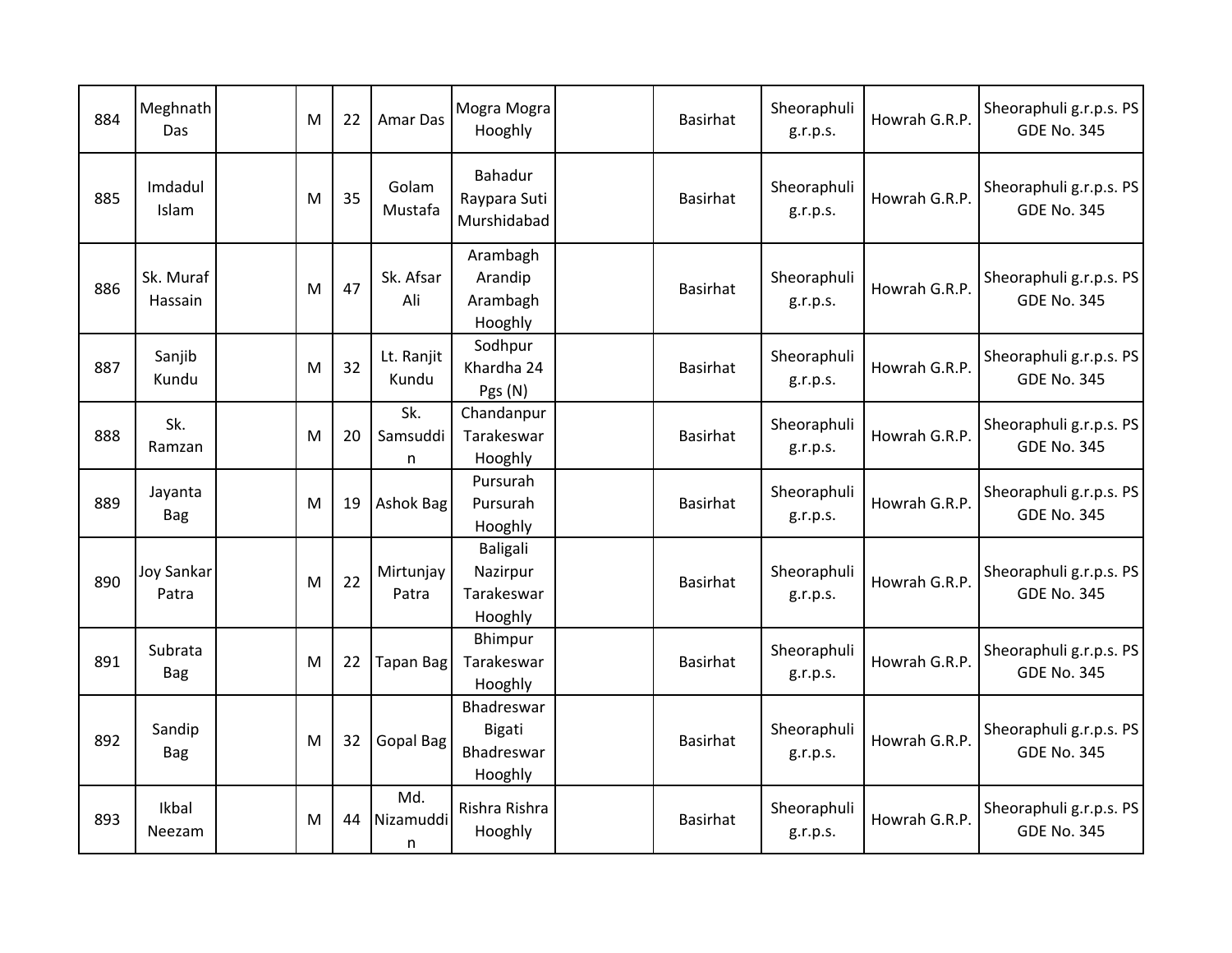| 894 | <b>Bimal</b><br>Mondal  | M | 37 | Sambhu<br>Mondal                  | Sharpur<br>Mogra<br>Hooghly                                                  |                | Basirhat        | Sheoraphuli<br>g.r.p.s. | Howrah G.R.P. | Sheoraphuli g.r.p.s. PS<br><b>GDE No. 345</b>                           |
|-----|-------------------------|---|----|-----------------------------------|------------------------------------------------------------------------------|----------------|-----------------|-------------------------|---------------|-------------------------------------------------------------------------|
| 895 | Suvankar<br>Roy         | M | 22 | Santu Roy                         | Serampore<br>Serampore<br>Hooghly PS:<br><b>Baduria Dist.:</b><br>Alipurduar | <b>Baduria</b> | Alipurduar      | Sheoraphuli<br>g.r.p.s. | Howrah G.R.P. | Sheoraphuli g.r.p.s. PS<br><b>GDE No. 345</b>                           |
| 896 | Madan<br>Bhowmik        | M | 42 | Narayan<br>Bhowmik                | Nabadwip<br>Nabadwip<br>Nadia                                                |                | <b>Basirhat</b> | Sheoraphuli<br>g.r.p.s. | Howrah G.R.P. | Sheoraphuli g.r.p.s. PS<br><b>GDE No. 345</b>                           |
| 897 | Ejaharul<br>Haque       | M | 40 | Abzal<br>Hossain                  | Khanabari<br>Suti<br>Murshidabad                                             |                | Basirhat        | Sheoraphuli<br>g.r.p.s. | Howrah G.R.P. | Sheoraphuli g.r.p.s. PS<br><b>Outpost Srirampur</b><br>GRPP GDE No. 110 |
| 898 | Rajib Kr.<br>Yadav      | M | 35 | <b>Bhafu</b><br>Yadav             | SakanbasaGa<br>nsiyal Ehating<br>Banihanpur<br>Begusarai Bih                 |                | Basirhat        | Sheoraphuli<br>g.r.p.s. | Howrah G.R.P. | Sheoraphuli g.r.p.s. PS<br><b>Outpost Srirampur</b><br>GRPP GDE No. 110 |
| 899 | Kundan<br>Rajbhar       | M | 19 | Chandra<br>Bhan<br>Rajbhar        | Dowhans<br>Math<br>Bhadreswar<br>Hooghly                                     |                | Basirhat        | Sheoraphuli<br>g.r.p.s. | Howrah G.R.P. | Sheoraphuli g.r.p.s. PS<br><b>Outpost Srirampur</b><br>GRPP GDE No. 110 |
| 900 | Amitra<br>Mukherje<br>e | M | 19 | Satya<br>Narayan<br>Mukherje<br>e | Bhamgipur<br>Haripal<br>Hooghly                                              |                | <b>Basirhat</b> | Sheoraphuli<br>g.r.p.s. | Howrah G.R.P. | Sheoraphuli g.r.p.s. PS<br><b>Outpost Srirampur</b><br>GRPP GDE No. 110 |
| 901 | Chanchal<br>Pal         | M | 38 | Nirmal<br><b>Kumar Pal</b>        | Now Shara<br>Bandel<br>Hooghly                                               |                | Basirhat        | Sheoraphuli<br>g.r.p.s. | Howrah G.R.P. | Sheoraphuli g.r.p.s. PS<br><b>Outpost Srirampur</b><br>GRPP GDE No. 110 |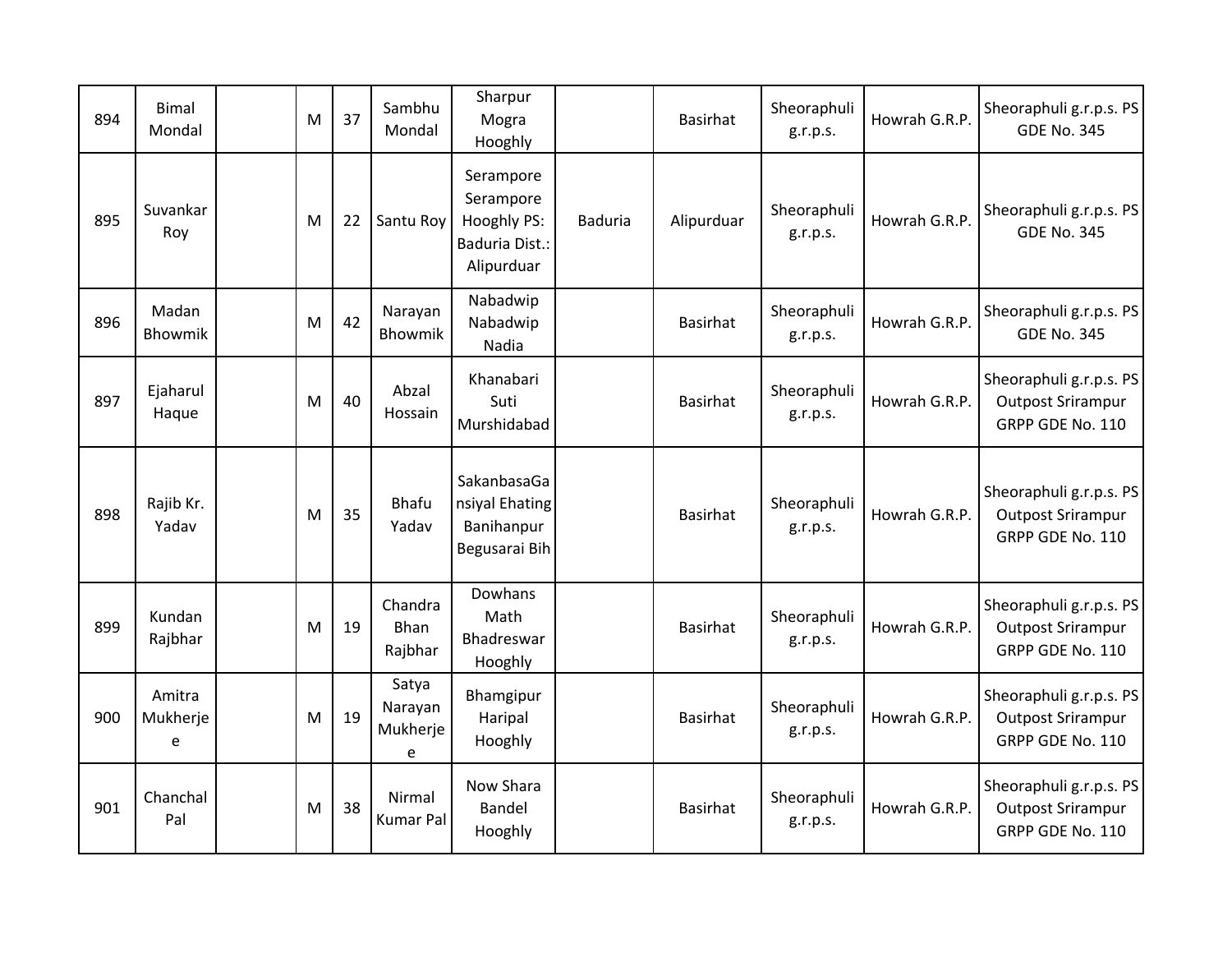| 902 | Mrinmoy<br>Saha           | M | 32 | <b>Basudeb</b><br>Saha           | Bansberia<br>Mogra<br>Hooghly                                             |            | <b>Basirhat</b> | Sheoraphuli<br>g.r.p.s. | Howrah G.R.P. | Sheoraphuli g.r.p.s. PS<br><b>Outpost Srirampur</b><br>GRPP GDE No. 110       |
|-----|---------------------------|---|----|----------------------------------|---------------------------------------------------------------------------|------------|-----------------|-------------------------|---------------|-------------------------------------------------------------------------------|
| 903 | Lal Mohon<br>Mondal       | M | 40 | Lt. Badal<br>Mondal              | Gouribati<br>Tarakeswar<br>Hooghly                                        |            | <b>Basirhat</b> | Sheoraphuli<br>g.r.p.s. | Howrah G.R.P. | Sheoraphuli g.r.p.s. PS<br>Outpost<br>Chandannagar GRPP<br><b>GDE No. 156</b> |
| 904 | Dilip<br>Mondal           | M | 52 | Lt. Sudhir<br>Mondal             | Choulpatty<br>Tarakeswar<br>Hooghly                                       |            | <b>Basirhat</b> | Sheoraphuli<br>g.r.p.s. | Howrah G.R.P. | Sheoraphuli g.r.p.s. PS<br>Outpost<br>Chandannagar GRPP<br><b>GDE No. 156</b> |
| 905 | Sisir<br>Mondal           | M | 42 | Becharam<br>Mondal               | Nalikul<br>Haripal<br>Hooghly                                             |            | <b>Basirhat</b> | Sheoraphuli<br>g.r.p.s. | Howrah G.R.P. | Sheoraphuli g.r.p.s. PS<br>Outpost<br>Chandannagar GRPP<br><b>GDE No. 156</b> |
| 906 | Somnath<br>Mondal         | M | 30 | Bhajahari<br>Mondal              | Borai<br>Chanditala<br>Chandannaga<br>r Hooghly                           |            | Basirhat        | Sheoraphuli<br>g.r.p.s. | Howrah G.R.P. | Sheoraphuli g.r.p.s. PS<br>Outpost<br>Chandannagar GRPP<br><b>GDE No. 156</b> |
| 907 | Arun<br>Singh             | M | 20 | Hareram<br>Singh                 | Kakinara<br>Jagaddal 24<br>Pgs (N)                                        |            | <b>Basirhat</b> | Sheoraphuli<br>g.r.p.s. | Howrah G.R.P. | Sheoraphuli g.r.p.s. PS<br>Outpost<br>Chandannagar GRPP<br><b>GDE No. 156</b> |
| 908 | Amarnath<br>Kr.<br>Mondal | M | 19 | Mukesh<br>Kr.<br>Mondal          | Howrah<br>Golabari<br>Howrah                                              |            | <b>Basirhat</b> | Sheoraphuli<br>g.r.p.s. | Howrah G.R.P. | Sheoraphuli g.r.p.s. PS<br>Outpost<br>Chandannagar GRPP<br><b>GDE No. 156</b> |
| 909 | Jaydeb<br><b>Bhukta</b>   | M | 53 | Lt.<br>Nandalal<br><b>Bhukta</b> | Gopalnagar<br>Singur<br>Hooghly PS:<br>Alipurduar<br>Dist.:<br>Alipurduar | Alipurduar | Alipurduar      | Sheoraphuli<br>g.r.p.s. | Howrah G.R.P. | Sheoraphuli g.r.p.s. PS<br>Outpost<br>Chandannagar GRPP<br><b>GDE No. 156</b> |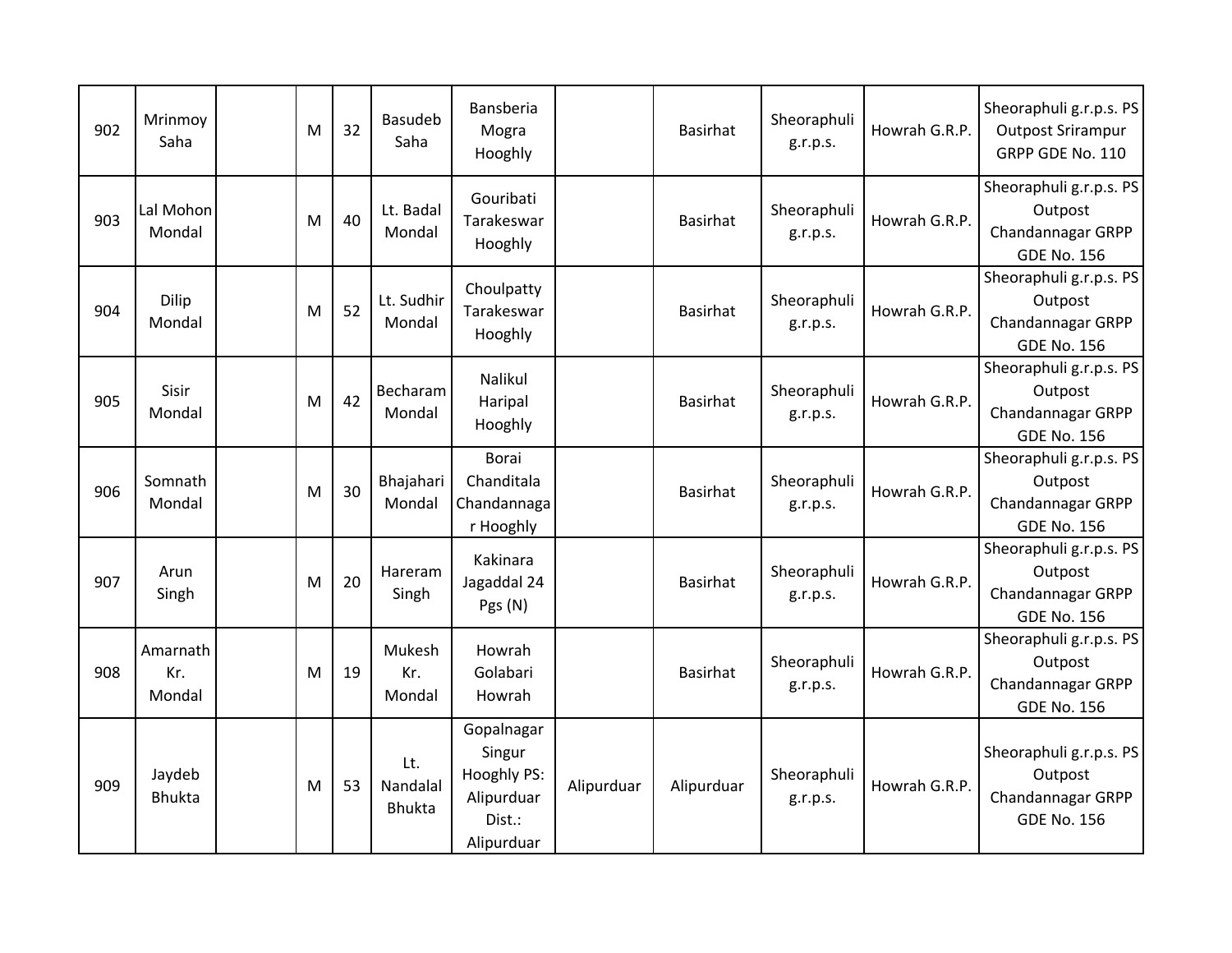|     |                |   |    | Lt.            |                    |                 |             |               | Sheoraphuli g.r.p.s. PS  |
|-----|----------------|---|----|----------------|--------------------|-----------------|-------------|---------------|--------------------------|
| 910 | Banamali       | M | 53 | Sailendran     | Mahutpur           | <b>Basirhat</b> | Sheoraphuli | Howrah G.R.P. | Outpost                  |
|     | Das            |   |    | ath Das        | Singur<br>Hooghly  |                 | g.r.p.s.    |               | Chandannagar GRPP        |
|     |                |   |    |                |                    |                 |             |               | <b>GDE No. 156</b>       |
|     |                |   |    |                | Bandel             |                 |             |               | Sheoraphuli g.r.p.s. PS  |
| 911 | Md. Sahail     | M | 18 | Md.            | Chinsurah          | <b>Basirhat</b> | Sheoraphuli | Howrah G.R.P. | Outpost                  |
|     |                |   |    | Moktar         | Hooghly            |                 | g.r.p.s.    |               | <b>Chandannagar GRPP</b> |
|     |                |   |    |                |                    |                 |             |               | <b>GDE No. 156</b>       |
|     |                |   |    |                | Jagaddal           |                 |             |               | Sheoraphuli g.r.p.s. PS  |
| 912 | <b>Basudeb</b> | M | 32 | Chintamo       | Jagaddal 24        | <b>Basirhat</b> | Sheoraphuli | Howrah G.R.P. | Outpost                  |
|     | Lohar          |   |    | ni Lohar       | Pgs (N)            |                 | g.r.p.s.    |               | Chandannagar GRPP        |
|     |                |   |    |                |                    |                 |             |               | <b>GDE No. 156</b>       |
|     |                |   |    |                | Shyamnagar         |                 |             |               | Sheoraphuli g.r.p.s. PS  |
| 913 | Mahtab         | M | 45 | Md. Yunus      | Jagaddal 24        | <b>Basirhat</b> | Sheoraphuli | Howrah G.R.P. | Outpost                  |
|     | Alam           |   |    |                | Pgs (N)            |                 | g.r.p.s.    |               | Chandannagar GRPP        |
|     |                |   |    |                |                    |                 |             |               | <b>GDE No. 156</b>       |
|     |                |   |    |                | Sheoraphuli        |                 |             |               | Sheoraphuli g.r.p.s. PS  |
| 914 | Gabinda        | M | 52 | Santosh        | Serampore          | <b>Basirhat</b> | Sheoraphuli | Howrah G.R.P. | Outpost                  |
|     | Halder         |   |    | Halder         | Hooghly            |                 | g.r.p.s.    |               | <b>Chandannagar GRPP</b> |
|     |                |   |    |                |                    |                 |             |               | <b>GDE No. 156</b>       |
|     |                |   |    |                | Talpur             |                 |             |               | Sheoraphuli g.r.p.s. PS  |
| 915 | Sk. Abdul      | M | 53 | Sk. Abdul      | Tarakeswar         | <b>Basirhat</b> | Sheoraphuli | Howrah G.R.P. | Outpost                  |
|     | Jahangir       |   |    | Rahim          | Hooghly            |                 | g.r.p.s.    |               | Chandannagar GRPP        |
|     |                |   |    |                |                    |                 |             |               | <b>GDE No. 156</b>       |
|     |                |   |    |                | Loknath            |                 |             |               | Sheoraphuli g.r.p.s. PS  |
| 916 | Sk. Abdul      |   |    | Lt. Abdul      | Tarakeswar         | <b>Basirhat</b> | Sheoraphuli |               | Outpost                  |
|     |                | M |    |                |                    |                 |             |               |                          |
|     | Mannan         |   | 34 | Shahid         |                    |                 | g.r.p.s.    | Howrah G.R.P. | Chandannagar GRPP        |
|     |                |   |    |                | Hooghly            |                 |             |               | <b>GDE No. 156</b>       |
|     |                |   |    |                |                    |                 |             |               | Sheoraphuli g.r.p.s. PS  |
|     | Goutam         |   |    | Dinoband       | Sripatipur         |                 | Sheoraphuli |               | Outpost                  |
| 917 | Adhikary       | M | 36 | hu<br>Adhikary | Haripal<br>Hooghly | <b>Basirhat</b> | g.r.p.s.    | Howrah G.R.P. | Chandannagar GRPP        |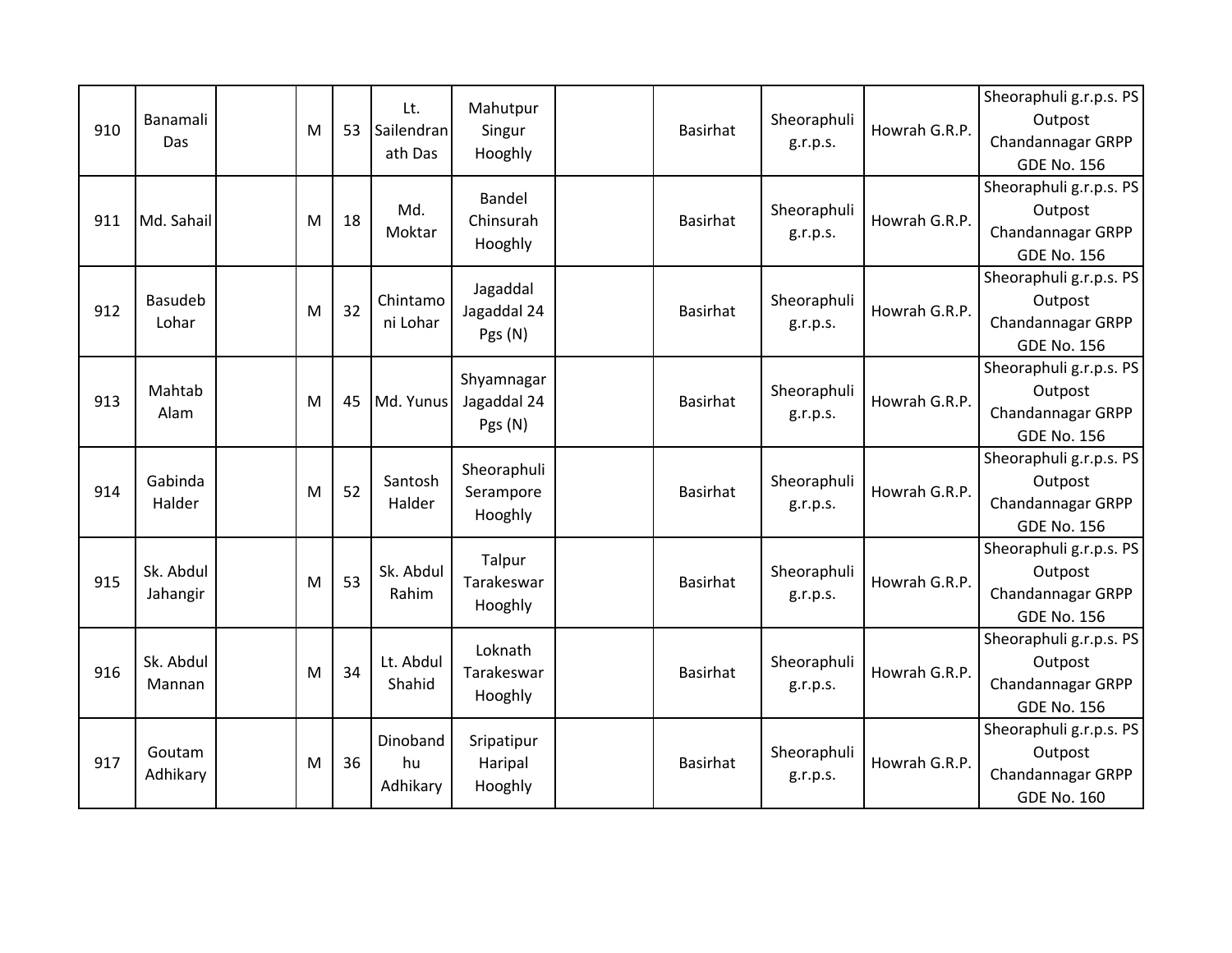|     | Dinonabd |     |   |    |           |                       |                 |             |               | Sheoraphuli g.r.p.s. PS |
|-----|----------|-----|---|----|-----------|-----------------------|-----------------|-------------|---------------|-------------------------|
| 918 | hu       |     | M | 50 | Lt. Sufal | Sripatipur<br>Haripal | Basirhat        | Sheoraphuli | Howrah G.R.P. | Outpost                 |
|     | Adhikary |     |   |    | Adhikary  | Hooghly               |                 | g.r.p.s.    |               | Chandannagar GRPP       |
|     |          |     |   |    |           |                       |                 |             |               | <b>GDE No. 160</b>      |
|     |          |     |   |    |           | Talpukur              |                 |             |               | Sheoraphuli g.r.p.s. PS |
| 919 | Tushar   |     | M | 41 | Biswanath | Serampore             | <b>Basirhat</b> | Sheoraphuli | Howrah G.R.P. | Outpost                 |
|     | Nandi    |     |   |    | Nandi     | Hooghly               |                 | g.r.p.s.    |               | Chandannagar GRPP       |
|     |          |     |   |    |           |                       |                 |             |               | <b>GDE No. 160</b>      |
|     |          |     |   |    |           | Jatin Das             |                 |             |               | Sheoraphuli g.r.p.s. PS |
| 920 | Rajat    |     | M | 40 | Ranjit    | Nagar                 | Basirhat        | Sheoraphuli | Howrah G.R.P. | Outpost                 |
|     | Ghosh    |     |   |    | Ghosh     | BelGhoria Kol-        |                 | g.r.p.s.    |               | Chandannagar GRPP       |
|     |          |     |   |    |           | 56                    |                 |             |               | <b>GDE No. 160</b>      |
|     |          |     |   |    |           | Dum Dum               |                 |             |               | Sheoraphuli g.r.p.s. PS |
| 921 | Soumik   |     | M | 39 | Lt. Ajit  | Dum Dum Kol-          | <b>Basirhat</b> | Sheoraphuli | Howrah G.R.P. | Outpost                 |
|     | Seal     |     |   |    | Seal      | 80                    |                 | g.r.p.s.    |               | Chandannagar GRPP       |
|     |          |     |   |    |           |                       |                 |             |               | <b>GDE No. 160</b>      |
|     |          |     |   |    |           |                       |                 |             |               |                         |
|     |          |     |   |    |           | Ananda Bihar          |                 |             |               | Sheoraphuli g.r.p.s. PS |
| 922 | Sochin   |     | M | 22 | Birendra  | Ananda Bihar          | Basirhat        | Sheoraphuli | Howrah G.R.P. | Outpost                 |
|     | Sagar    |     |   |    | Sagar     | Ananda Bihar          |                 | g.r.p.s.    |               | Chandannagar GRPP       |
|     |          |     |   |    |           | Dilhi                 |                 |             |               | <b>GDE No. 160</b>      |
|     |          |     |   |    |           |                       |                 |             |               |                         |
|     |          |     |   |    |           | Somra Bazar           |                 |             |               | Sheoraphuli g.r.p.s. PS |
| 923 | Swapan   |     | M | 35 | Lalit     | Balagarh              | <b>Basirhat</b> | Sheoraphuli | Howrah G.R.P. | Outpost                 |
|     | Debnath  |     |   |    | Debnath   | Hooghly               |                 | g.r.p.s.    |               | Chandannagar GRPP       |
|     |          |     |   |    |           |                       |                 |             |               | <b>GDE No. 160</b>      |
|     |          |     |   |    |           | Saktipur              |                 |             |               | Sheoraphuli g.r.p.s. PS |
| 924 | Tarun    |     | M | 38 | Jaydeb    | Saktipur              | Basirhat        | Sheoraphuli | Howrah G.R.P. | Outpost                 |
|     | Sarkar   |     |   |    | Sarkar    | Murshidabad           |                 | g.r.p.s.    |               | Chandannagar GRPP       |
|     |          |     |   |    |           |                       |                 |             |               | <b>GDE No. 160</b>      |
|     |          |     |   |    | Lt.       | Burokalitala          |                 |             |               | Sheoraphuli g.r.p.s. PS |
| 925 | Chandan  |     | M | 48 | Kanailal  | Chandannaga           | <b>Basirhat</b> | Sheoraphuli | Howrah G.R.P. | Outpost                 |
|     |          | Das |   |    | Das       | r Hooghly             |                 | g.r.p.s.    |               | Chandannagar GRPP       |
|     |          |     |   |    |           |                       |                 |             |               | <b>GDE No. 160</b>      |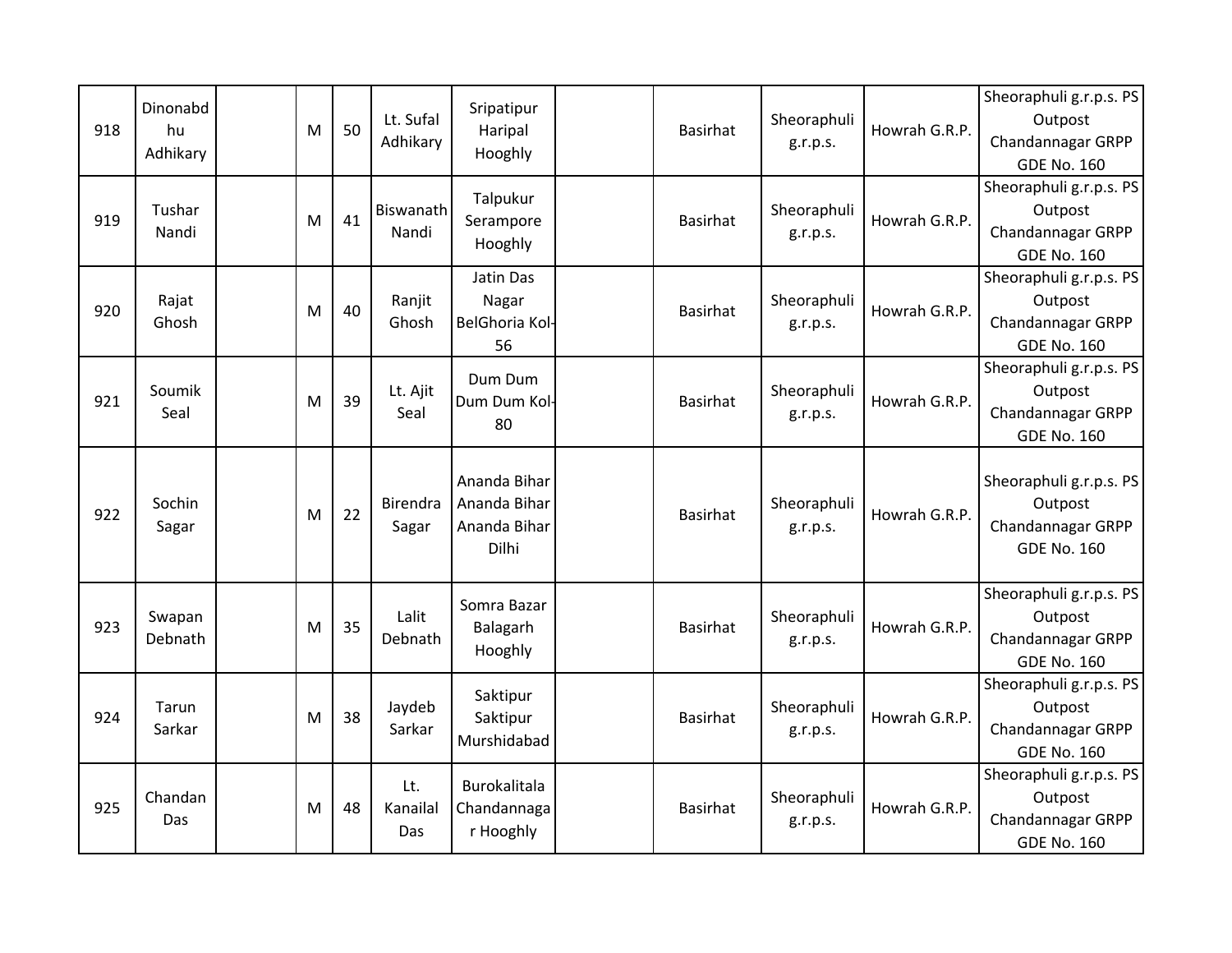|     |                   |   |    |           |                           |                 |               |               | Sheoraphuli g.r.p.s. PS |
|-----|-------------------|---|----|-----------|---------------------------|-----------------|---------------|---------------|-------------------------|
| 926 | Kaushik           | M | 21 | Arun Kr.  | Teghori<br>Tarakeswar     | <b>Basirhat</b> | Sheoraphuli   | Howrah G.R.P. | Outpost                 |
|     | Kr. Bag           |   |    | Bag       | Hooghly                   |                 | g.r.p.s.      |               | Chandannagar GRPP       |
|     |                   |   |    |           |                           |                 |               |               | <b>GDE No. 160</b>      |
|     |                   |   |    |           | Baguihati                 |                 |               |               | Sheoraphuli g.r.p.s. PS |
| 927 | Arijit Basu       | M | 28 |           | Ashit Basu Baguihati Kol- | Basirhat        | Sheoraphuli   | Howrah G.R.P. | Outpost                 |
|     |                   |   |    |           | 59                        |                 | g.r.p.s.      |               | Chandannagar GRPP       |
|     |                   |   |    |           |                           |                 |               |               | <b>GDE No. 160</b>      |
|     |                   |   |    |           | Urdi Bazar                |                 |               |               | Sheoraphuli g.r.p.s. PS |
| 928 | Rabi Shaw         | M | 31 | Hiralal   | Chandannaga               | <b>Basirhat</b> | Sheoraphuli   | Howrah G.R.P. | Outpost                 |
|     |                   |   |    | Shaw      | r Hooghly                 |                 | g.r.p.s.      |               | Chandannagar GRPP       |
|     |                   |   |    |           |                           |                 |               |               | <b>GDE No. 160</b>      |
|     |                   |   |    |           | Urdi Bazar                |                 |               |               | Sheoraphuli g.r.p.s. PS |
| 929 | <b>Bijay Shaw</b> | M | 24 | Ashok     | Chandannaga               | <b>Basirhat</b> | Sheoraphuli   | Howrah G.R.P. | Outpost                 |
|     |                   |   |    | Shaw      | r Hooghly                 |                 | g.r.p.s.      |               | Chandannagar GRPP       |
|     |                   |   |    |           |                           |                 |               |               | <b>GDE No. 160</b>      |
|     |                   |   |    | Nurul     | Batanagar                 |                 |               |               | Sheoraphuli g.r.p.s. PS |
| 930 | Tarak             | M | 42 | Kabir     | Maheshtala                | <b>Basirhat</b> | Sheoraphuli   | Howrah G.R.P. | Outpost                 |
|     | Mufti             |   |    | Mufti     | Kol-42                    |                 | g.r.p.s.      |               | Chandannagar GRPP       |
|     |                   |   |    |           |                           |                 |               |               | <b>GDE No. 160</b>      |
|     |                   |   |    | Harakrish | Chandannaga               |                 |               |               | Sheoraphuli g.r.p.s. PS |
| 931 | Kaibaulya         | M | 24 | na        |                           | <b>Basirhat</b> | Sheoraphuli   | Howrah G.R.P. | Outpost                 |
|     | Panigrahi         |   |    | Panigrahi | Chandannaga               |                 | g.r.p.s.      |               | Chandannagar GRPP       |
|     |                   |   |    |           | r Hooghly                 |                 |               |               | <b>GDE No. 160</b>      |
|     |                   |   |    | Lt.       | 64 No. Bose               |                 |               |               | Sheoraphuli g.r.p.s. PS |
| 932 | Krishnadh<br>an   | M | 51 | Dhirendra | Para                      | <b>Basirhat</b> | Sheoraphuli   | Howrah G.R.P. | Outpost                 |
|     | Debnath           |   |    | Nath      | Chandannaga               |                 | g.r.p.s.      |               | Chandannagar GRPP       |
|     |                   |   |    | Debnath   | r Hooghly                 |                 |               |               | <b>GDE No. 160</b>      |
|     | Chhoton           |   |    |           | Swargapur                 |                 |               |               | Suri g.r.p.s. PS GDE    |
| 933 | Let               | M | 26 | Dukhu Let | Dist.:                    | <b>Birbhum</b>  | Suri g.r.p.s. | Howrah G.R.P. | No. 302                 |
|     |                   |   |    |           | Birbhum                   |                 |               |               |                         |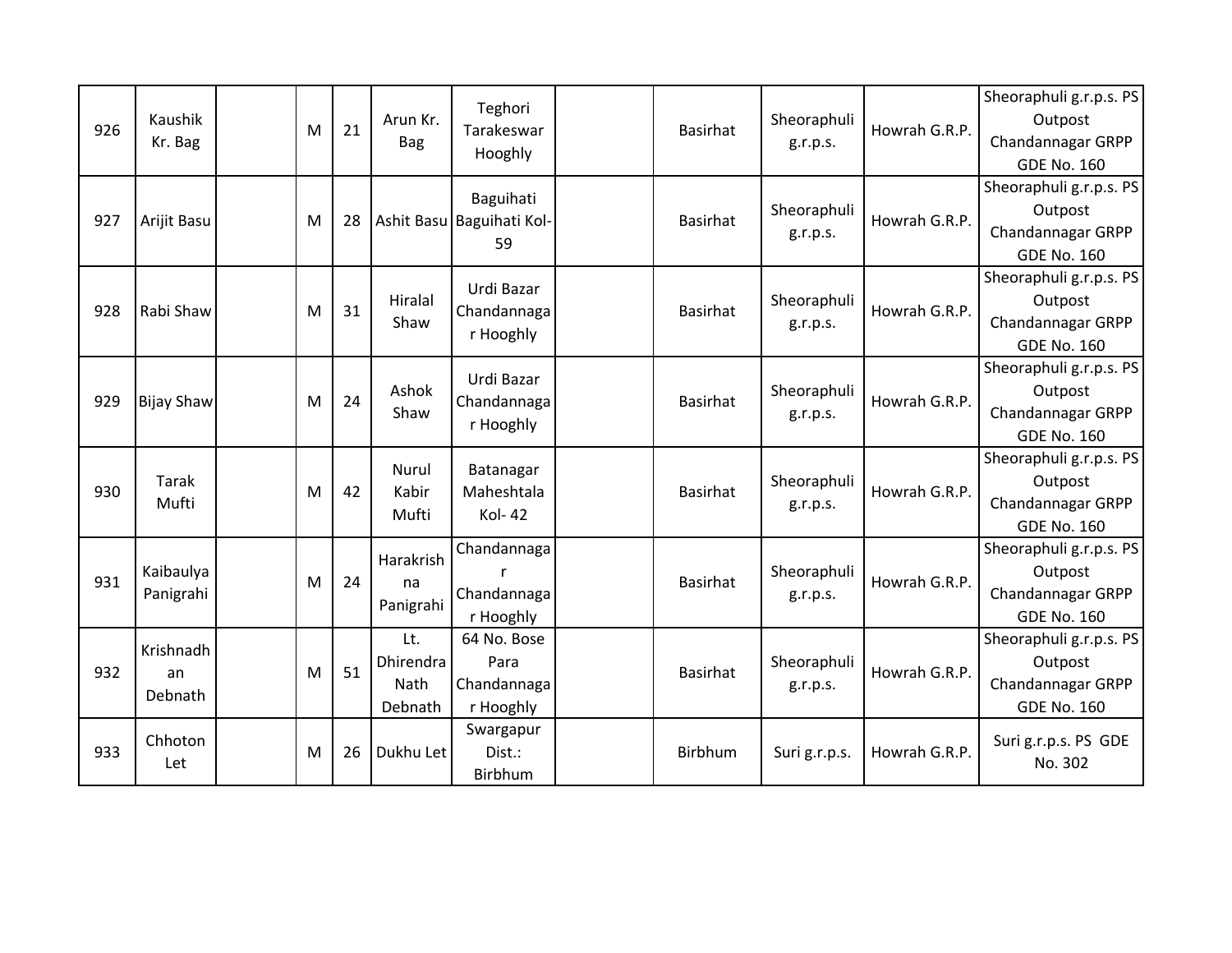| 934 | Chinmoy<br>Bauri    | M | 22 | Gouranga<br>Bauri          | Swargapur<br>PS:<br>Rampurhat<br>Dist.:<br>Birbhum | Rampurhat | Birbhum  | Suri g.r.p.s. | Howrah G.R.P.                               | Suri g.r.p.s. PS GDE<br>No. 302 |
|-----|---------------------|---|----|----------------------------|----------------------------------------------------|-----------|----------|---------------|---------------------------------------------|---------------------------------|
| 935 | Bhuban<br>Bauri     | M | 22 | Gouranga<br>Bauri          | Swargapur<br>PS:<br>Rampurhat<br>Dist.:<br>Birbhum | Rampurhat | Birbhum  | Suri g.r.p.s. | Howrah G.R.P.                               | Suri g.r.p.s. PS GDE<br>No. 302 |
| 936 | Arman Ali           | M | 18 | Golam Ali                  | Swargapur<br>PS:<br>Rampurhat<br>Dist.:<br>Birbhum | Rampurhat | Birbhum  | Suri g.r.p.s. | Howrah G.R.P.                               | Suri g.r.p.s. PS GDE<br>No. 302 |
| 937 | Sadanand<br>a Bauri | M | 38 | Shyamapa<br>da Bauri       | Langulia PS:<br>Suri Dist.:<br>Birbhum             | Suri      | Birbhum  | Suri g.r.p.s. | Howrah G.R.P.                               | Suri g.r.p.s. PS GDE<br>No. 302 |
| 938 | Suman<br>Gorai      | M | 18 | <b>Budhan</b><br>Gorai     | Langulia PS:<br>Suri Dist.:<br>Birbhum             | Suri      | Birbhum  | Suri g.r.p.s. | Howrah G.R.P.                               | Suri g.r.p.s. PS GDE<br>No. 302 |
| 939 | Kush<br>Konai       | M | 20 | Habal<br>Konai             | Langulia PS:<br>Suri Dist.:<br>Birbhum             | Suri      | Birbhum  | Suri g.r.p.s. | Howrah G.R.P.                               | Suri g.r.p.s. PS GDE<br>No. 302 |
| 940 | Raju Roy            |   | 60 | Lt. Molini<br>Kumar<br>Roy | 33/2,<br>Hazrapara<br>Lane Bally<br>Howrah         |           | Basirhat | Bally         | <b>Howrah Police</b><br>Commissionera<br>te | Bally PS GDE No. 444            |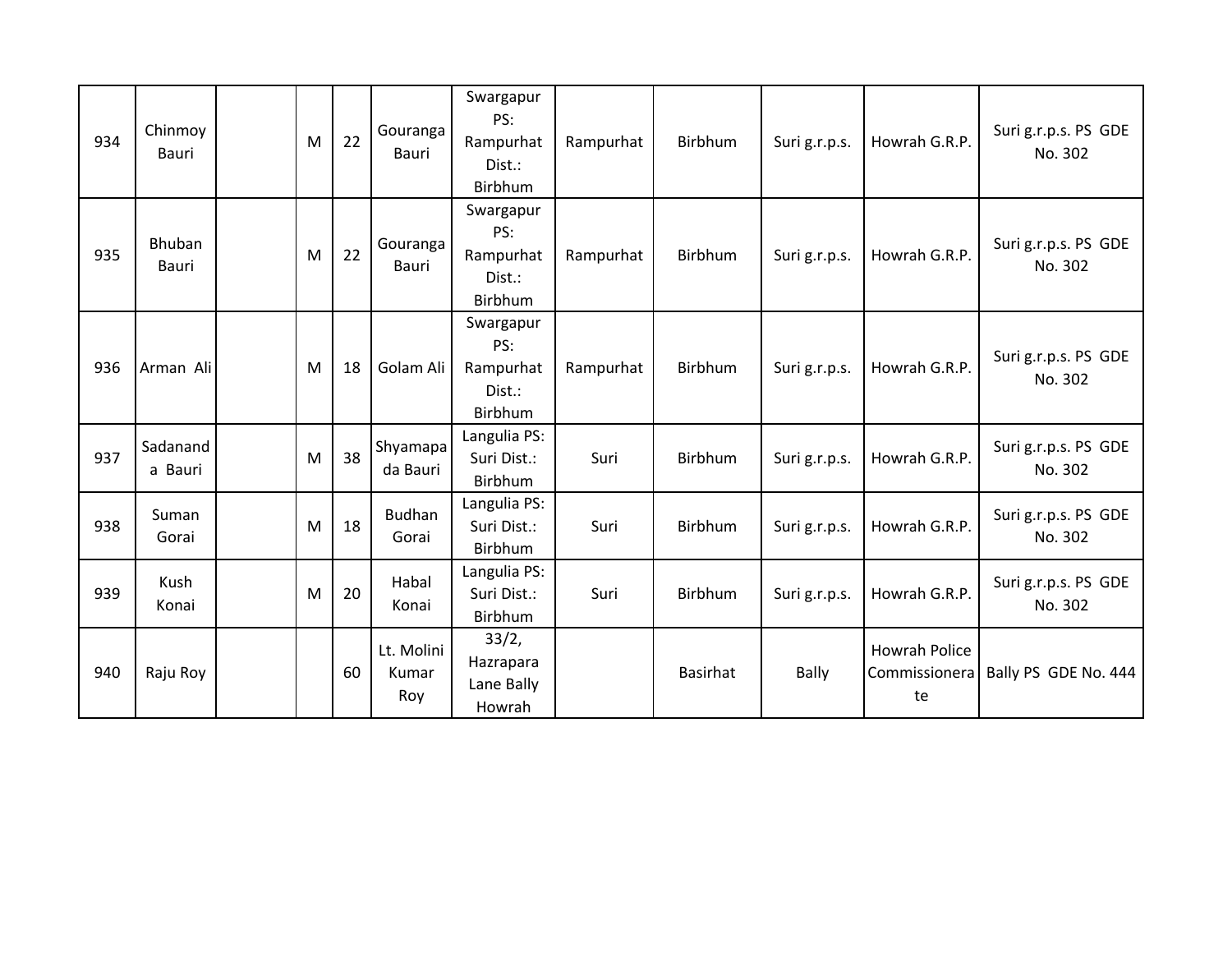| 941 | Hemanta<br><b>Deshmukh</b> | M | 45 | <b>Bharat</b><br>Deshmukh | Mashat<br><b>Bisseswar</b><br>Para,<br>Chatterjee<br>Para Lane, PS<br>Ch PS:<br>Chanditala<br>Dist.: Hooghly<br>Rural | Chanditala    | Hooghly Rural                               | Bantra   | Howrah Police<br>Commissionera<br>te               | Bantra PS GDE No.<br>461        |
|-----|----------------------------|---|----|---------------------------|-----------------------------------------------------------------------------------------------------------------------|---------------|---------------------------------------------|----------|----------------------------------------------------|---------------------------------|
| 942 | Soham<br>Roy               | M | 26 | Tarun<br>Tapan Roy        | 51/1 Ichapur<br>Road, PS<br>Bantra,<br>Howrah                                                                         |               | Basirhat                                    |          | Howrah Police<br>Chatterjeehat Commissionera<br>te | Chatterjeehat PS GDE<br>No. 394 |
| 943 | Sunil<br>Singh             | M | 36 | Haru<br>Singh             | PS: Howrah<br>Dist.: Howrah<br>Police<br>Commissione<br>rate                                                          | Howrah        | <b>Howrah Police</b><br>Commissioner<br>ate | Dasnagar | <b>Howrah Police</b><br>Commissionera<br>te        | Dasnagar PS GDE No.<br>378      |
| 944 | Ram Balak<br>Das           | M | 22 | Dokhal<br>Das             | PS: Bantra<br>Dist.: Howrah<br>Police<br>Commissione<br>rate                                                          | <b>Bantra</b> | <b>Howrah Police</b><br>Commissioner<br>ate | Dasnagar | Howrah Police<br>Commissionera<br>te               | Dasnagar PS GDE No.<br>363      |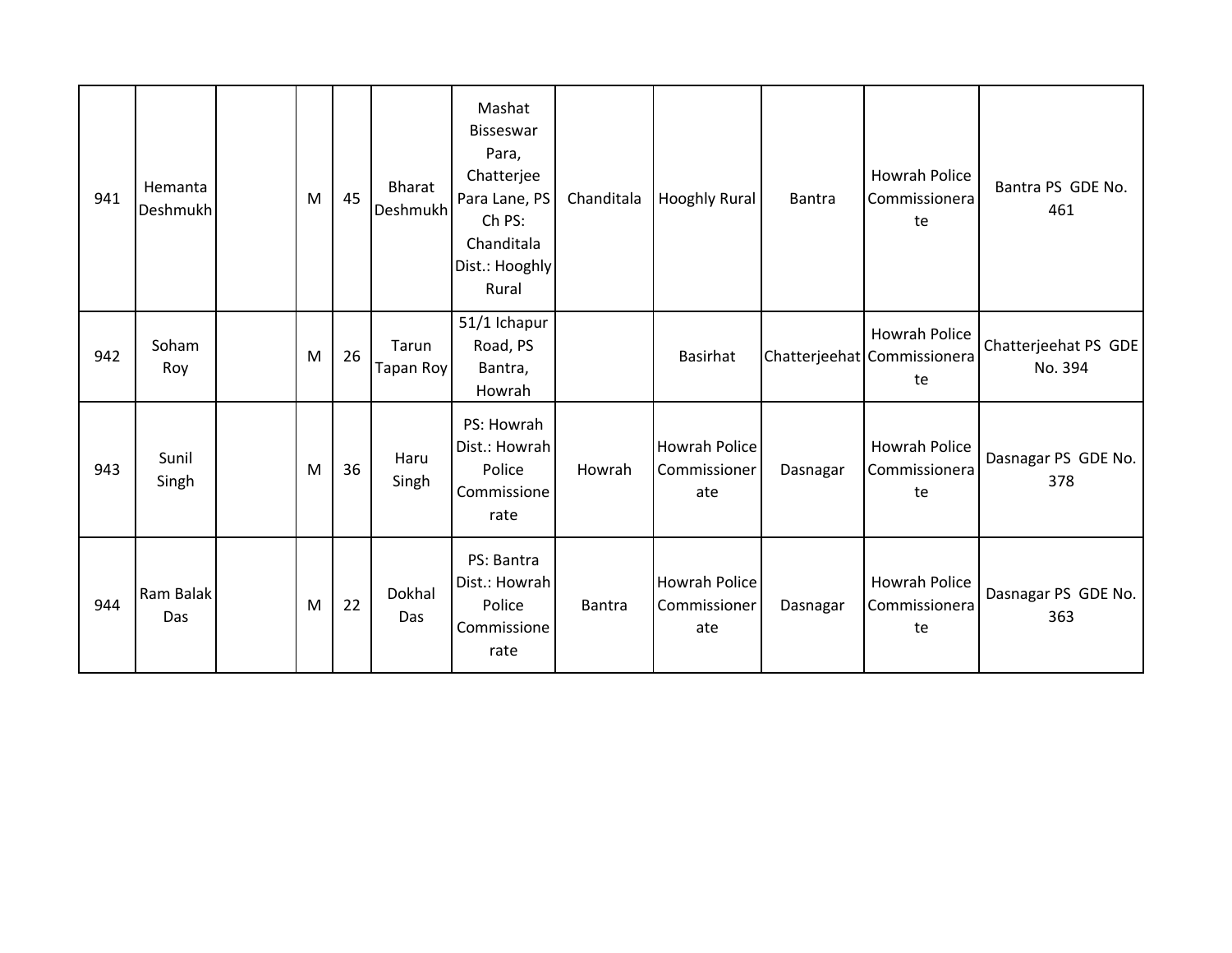| 945 | Gobinda<br>Routh |  | 42 | Lt. Gopua<br>Routh        | 33, Ramlal<br>Mukherjee<br>Lane PS:<br>Golabari<br>Dist.: Howrah<br>Police<br>Commissione<br>rate | Golabari | <b>Howrah Police</b><br>Commissioner<br>ate | Golabari | <b>Howrah Police</b><br>Commissionera<br>te | Golabari PS GDE No.<br>672 |
|-----|------------------|--|----|---------------------------|---------------------------------------------------------------------------------------------------|----------|---------------------------------------------|----------|---------------------------------------------|----------------------------|
| 946 | Satish<br>Prasad |  | 32 | Sew<br>Prasad             | 24, Sanatan<br>Mistry Lane<br>PS: Golabari<br>Dist.: Howrah<br>Police<br>Commissione<br>rate      | Golabari | Howrah Police<br>Commissioner<br>ate        | Golabari | <b>Howrah Police</b><br>Commissionera<br>te | Golabari PS GDE No.<br>672 |
| 947 | Arjun<br>Yadav   |  | 50 | Lt. Shib<br>Nath<br>Yadav | Howrah<br>Sabjee<br>Market PS:<br>Golabari<br>Dist.: Howrah<br>Police<br>Commissione<br>rate      | Golabari | Howrah Police<br>Commissioner<br>ate        | Golabari | Howrah Police<br>Commissionera<br>te        | Golabari PS GDE No.<br>726 |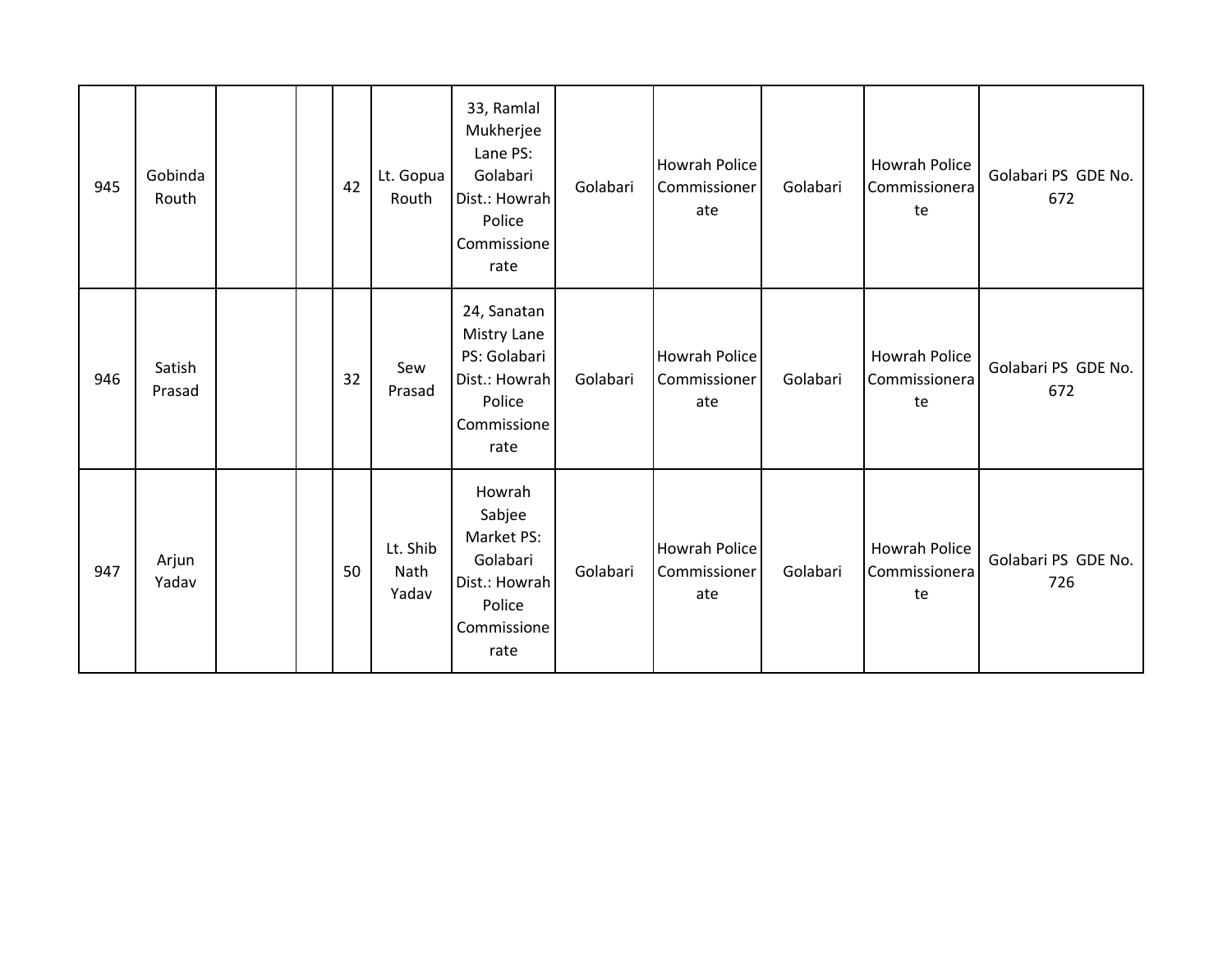| 948 | Nitish<br>Kumar   |  | 32 | Lt. Arjun<br>Shaw | Howrah<br>Sabjee<br>Market PS:<br>Golabari<br>Dist.: Howrah<br>Police<br>Commissione<br>rate | Golabari | <b>Howrah Police</b><br>Commissioner<br>ate | Golabari | Howrah Police<br>Commissionera<br>te        | Golabari PS GDE No.<br>726 |
|-----|-------------------|--|----|-------------------|----------------------------------------------------------------------------------------------|----------|---------------------------------------------|----------|---------------------------------------------|----------------------------|
| 949 | Binoy<br>Kumar    |  | 31 | Bijoy<br>Shaw     | Howrah<br>Sabjee<br>Market PS:<br>Golabari<br>Dist.: Howrah<br>Police<br>Commissione<br>rate | Golabari | <b>Howrah Police</b><br>Commissioner<br>ate | Golabari | <b>Howrah Police</b><br>Commissionera<br>te | Golabari PS GDE No.<br>726 |
| 950 | Pijush<br>Agarwal |  | 32 | Rabi<br>Agarwal   | Howrah<br>Sabjee<br>Market PS:<br>Golabari<br>Dist.: Howrah<br>Police<br>Commissione<br>rate | Golabari | <b>Howrah Police</b><br>Commissioner<br>ate | Golabari | <b>Howrah Police</b><br>Commissionera<br>te | Golabari PS GDE No.<br>726 |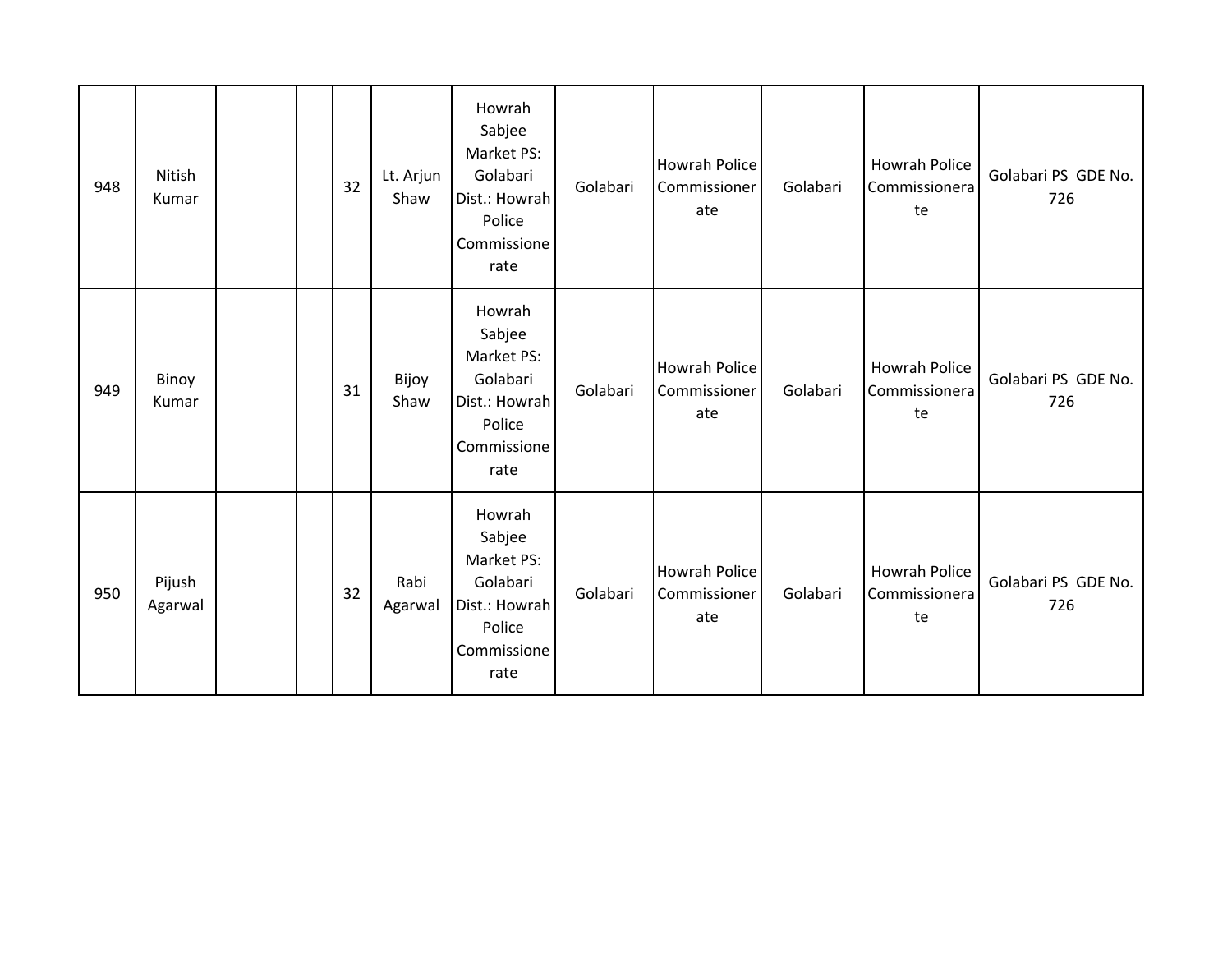| 951 | Anshu<br>Keshiyap |   | 27 | Rakesh<br>Keshiyap | Howrah<br>Sabjee<br>Market PS:<br>Golabari<br>Dist.: Howrah<br>Police<br>Commissione<br>rate | Golabari | <b>Howrah Police</b><br>Commissioner<br>ate | Golabari | <b>Howrah Police</b><br>Commissionera<br>te | Golabari PS GDE No.<br>726          |
|-----|-------------------|---|----|--------------------|----------------------------------------------------------------------------------------------|----------|---------------------------------------------|----------|---------------------------------------------|-------------------------------------|
| 952 | Sk.<br>Mashom     |   |    | Sk. Gulab          | By Pass<br>Jhupri,<br>Howrah                                                                 |          | <b>Basirhat</b>                             | Howrah   | <b>Howrah Police</b><br>Commissionera<br>te | Howrah PS GDE No.<br>672            |
| 953 | Fariyad Ali       |   |    | Md.<br>Ishlam      | 4/6, Srinath<br>Porel Lane,<br>Howrah                                                        |          | <b>Basirhat</b>                             | Howrah   | <b>Howrah Police</b><br>Commissionera<br>te | Howrah PS GDE No.<br>672            |
| 954 | Shame<br>Khattri  |   |    | Dhanraj<br>Khattri | 3/4, Sabgachi,<br>Picnic Garden                                                              |          | <b>Basirhat</b>                             | Howrah   | <b>Howrah Police</b><br>Commissionera<br>te | Howrah PS GDE No.<br>672            |
| 955 | Sk<br>Surubul     | M | 32 | Sk<br>Sherjahan    | Bardhaman<br>Bijoyram,<br>PS+Dist-<br>Bardhaman                                              |          | <b>Basirhat</b>                             | Liluah   | <b>Howrah Police</b><br>te                  | Commissionera Liluah PS GDE No. 636 |
| 956 | Tukai<br>Vagraj   | M | 29 | Bigna<br>Vagraj    | 232/16<br>Natunpally,<br>Chakpara, PS-<br>Liluah,<br>Howrah                                  |          | <b>Basirhat</b>                             | Liluah   | <b>Howrah Police</b><br>te                  | Commissionera Liluah PS GDE No. 638 |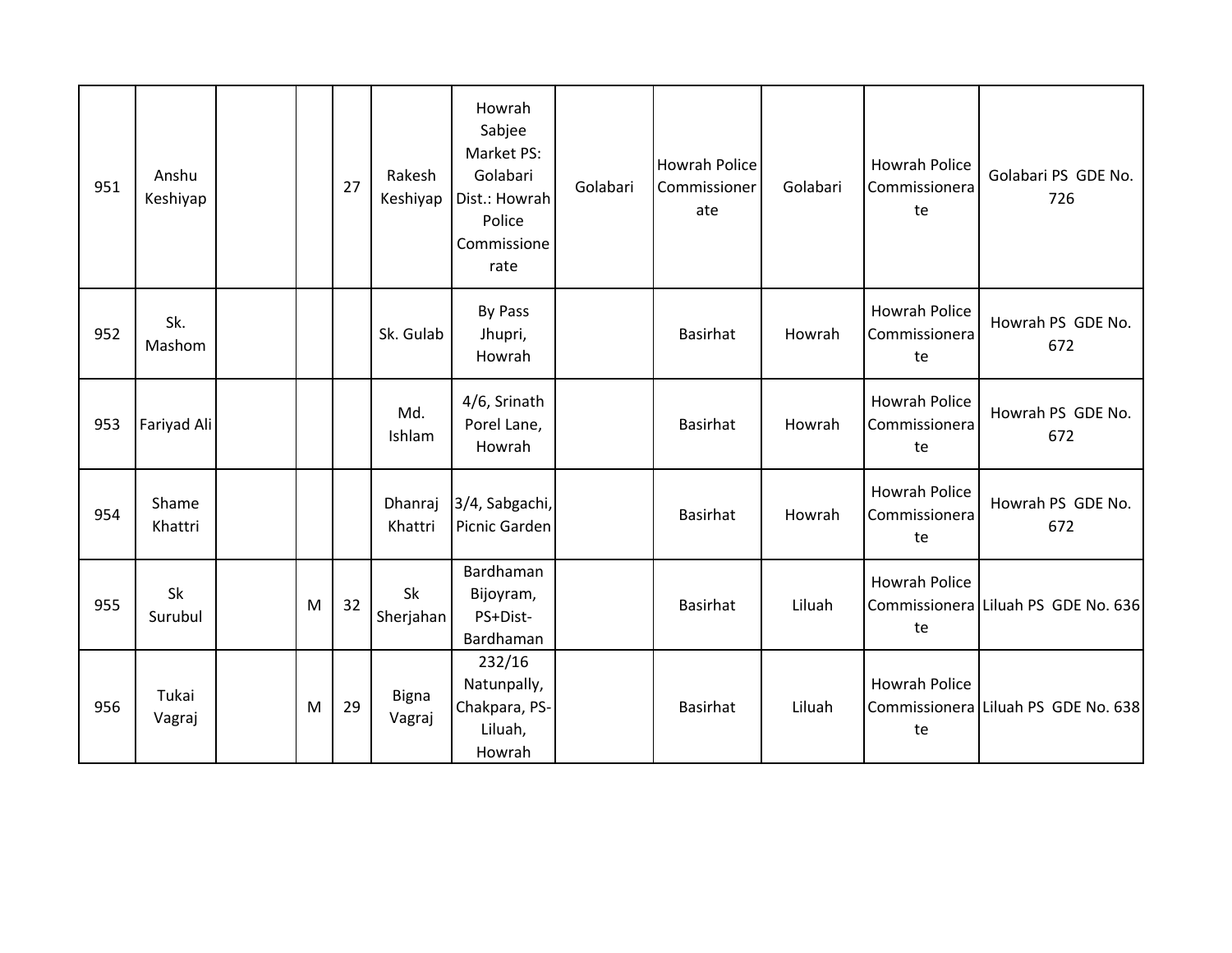| 957 | Manatosh<br>Ranja | M | 22 | Biswanath<br>Ranja     | 232/23/4<br>Natunpally,<br>Chakpara, PS-<br>Liluah,<br>Howrah               |                    | Basirhat                                    | Liluah             | <b>Howrah Police</b><br>te                  | Commissionera Liluah PS GDE No. 638     |
|-----|-------------------|---|----|------------------------|-----------------------------------------------------------------------------|--------------------|---------------------------------------------|--------------------|---------------------------------------------|-----------------------------------------|
| 958 | Kartick<br>Roy    | M | 42 | Mahandra<br>Roy        | Chamrail<br>Roypara, PS-<br>Liluah,<br>Howrah                               |                    | Basirhat                                    | Liluah             | <b>Howrah Police</b><br>te                  | Commissionera Liluah PS GDE No. 149     |
| 959 | Subankar<br>Kha   | M | 38 | Lt Shamvu<br>Kha       | Chamrail<br>Roypara, PS-<br>Liluah,<br>Howrah                               |                    | <b>Basirhat</b>                             | Liluah             | <b>Howrah Police</b><br>te                  | Commissionera Liluah PS GDE No. 149     |
| 960 | Krishna<br>Mondal | M | 42 | Badal<br>Mondal        | Chamrail<br>Roypara, PS-<br>Liluah,<br>Howrah                               |                    | Basirhat                                    | Liluah             | <b>Howrah Police</b><br>te                  | Commissionera Liluah PS GDE No. 149     |
| 961 | Kasto Das         | M | 45 | Lt Falu<br>Das         | Jagadishpur,<br>Tantipara,<br>Bakultala, PS-<br>Liluah, How                 |                    | <b>Basirhat</b>                             | Liluah             | <b>Howrah Police</b><br>te                  | Commissionera Liluah PS GDE No. 149     |
| 962 | Biswajit<br>Mal   | M | 44 | Lt<br>Kashinath<br>Mal | Noradingi, PS-<br>Shyampur,<br>Howrah                                       |                    | <b>Basirhat</b>                             | Liluah             | <b>Howrah Police</b><br>te                  | Commissionera Liluah PS GDE No. 149     |
| 963 | Chotu Das         | M | 38 | Kalipada<br>Das        | PS:<br>Malipanchgha<br>ra Dist.:<br>Howrah<br>Police<br>Commissione<br>rate | Malipanchgh<br>ara | <b>Howrah Police</b><br>Commissioner<br>ate | Malipanchgh<br>ara | <b>Howrah Police</b><br>Commissionera<br>te | Malipanchghara PS<br><b>GDE No. 429</b> |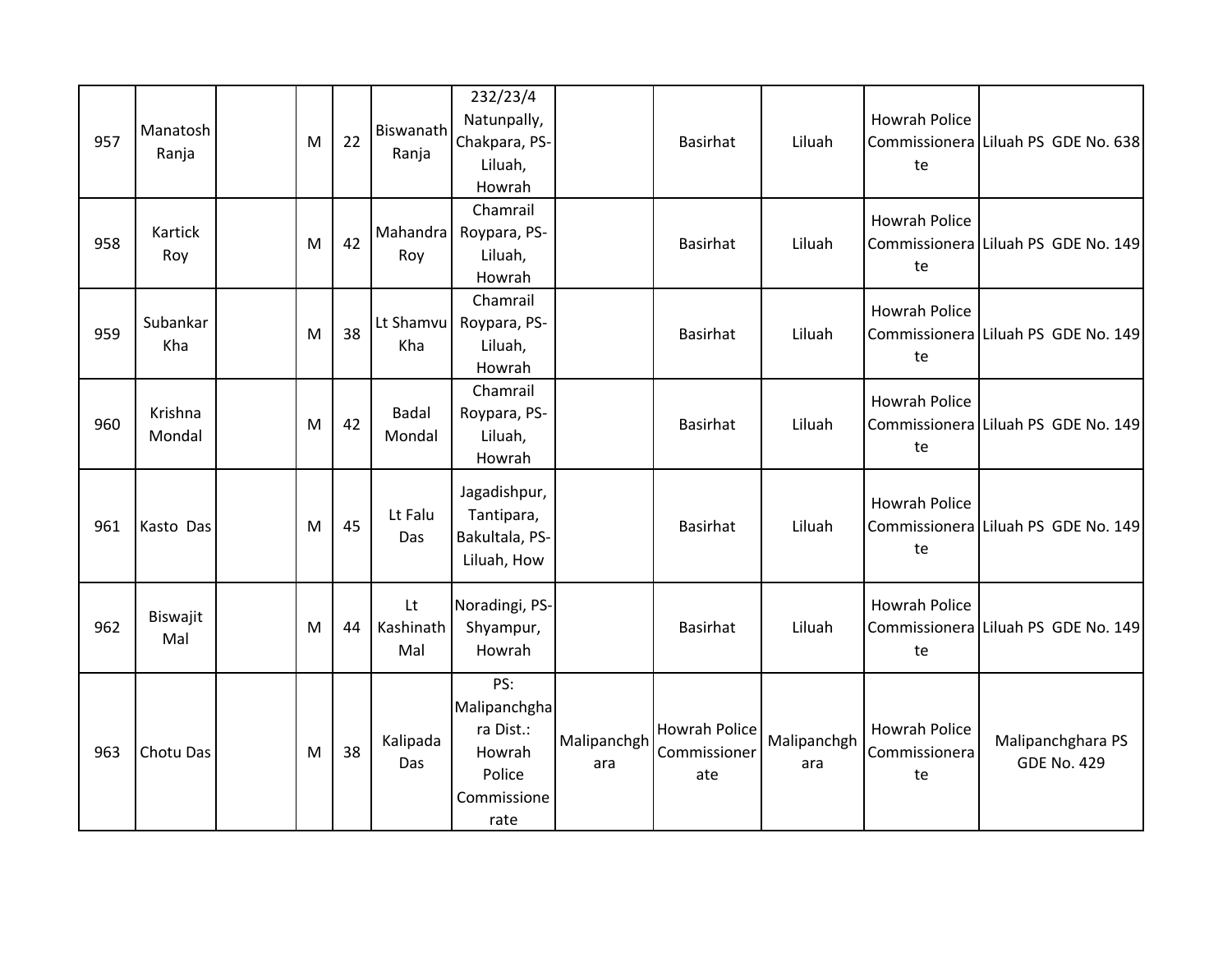| 964 | Sanjay Kr<br>Singh    | M | 29 | Arjun<br>Singh            | PS:<br>Malipanchgha<br>ra Dist.:<br>Howrah<br>Police<br>Commissione<br>rate | Malipanchgh<br>ara | Howrah Police<br>Commissioner<br>ate | Malipanchgh<br>ara | <b>Howrah Police</b><br>Commissionera<br>te | Malipanchghara PS<br><b>GDE No. 434</b> |
|-----|-----------------------|---|----|---------------------------|-----------------------------------------------------------------------------|--------------------|--------------------------------------|--------------------|---------------------------------------------|-----------------------------------------|
| 965 | Sashi<br>Gupta        | M | 21 | Sankar<br>Prasad<br>Gupta | PS: Belur<br>Dist.: Howrah<br>Police<br>Commissione<br>rate                 | Belur              | Howrah Police<br>Commissioner<br>ate | Malipanchgh<br>ara | <b>Howrah Police</b><br>Commissionera<br>te | Malipanchghara PS<br><b>GDE No. 434</b> |
| 966 | Pappu<br>Singh        | M | 28 | Lt Ashish<br>Singh        | PS: Belur<br>Dist.: Howrah<br>Police<br>Commissione<br>rate                 | Belur              | Howrah Police<br>Commissioner<br>ate | Malipanchgh<br>ara | <b>Howrah Police</b><br>Commissionera<br>te | Malipanchghara PS<br><b>GDE No. 434</b> |
| 967 | <b>Bikash</b><br>Shaw | M | 22 | Pachu<br>Shaw             | PS: Belur<br>Dist.: Howrah<br>Police<br>Commissione<br>rate                 | Belur              | Howrah Police<br>Commissioner<br>ate | Malipanchgh<br>ara | <b>Howrah Police</b><br>Commissionera<br>te | Malipanchghara PS<br><b>GDE No. 434</b> |
| 968 | Anil Das              | M | 24 | Mohan<br>Das              | PS: Belur<br>Dist.: Howrah<br>Police<br>Commissione<br>rate                 | Belur              | Howrah Police<br>Commissioner<br>ate | Malipanchgh<br>ara | Howrah Police<br>Commissionera<br>te        | Malipanchghara PS<br><b>GDE No. 434</b> |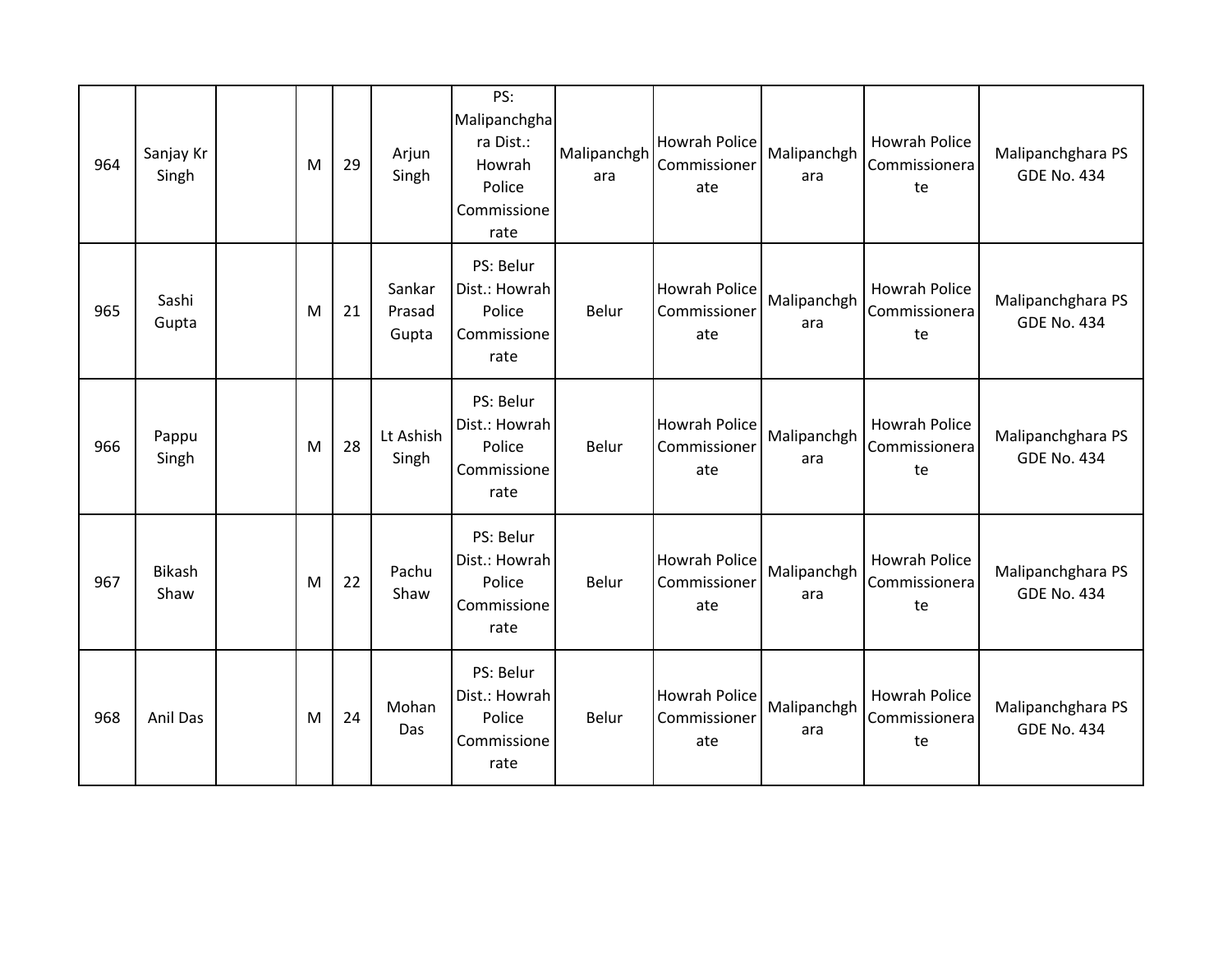| 969 | Ramesh<br>Shaw     | M | 35 | <b>Bhim</b><br>Shaw      | PS:<br>Malipanchgha<br>ra Dist.:<br>Howrah<br>Police<br>Commissione<br>rate | Malipanchgh<br>ara | Howrah Police<br>Commissioner<br>ate | Malipanchgh<br>ara | Howrah Police<br>Commissionera<br>te        | Malipanchghara PS<br><b>GDE No. 453</b> |
|-----|--------------------|---|----|--------------------------|-----------------------------------------------------------------------------|--------------------|--------------------------------------|--------------------|---------------------------------------------|-----------------------------------------|
| 970 | Abhijit<br>Samanta | M | 42 | Lt<br>Gobinda<br>Samanta | PS:<br>Malipanchgha<br>ra Dist.:<br>Howrah<br>Police<br>Commissione<br>rate | Malipanchgh<br>ara | Howrah Police<br>Commissioner<br>ate | Malipanchgh<br>ara | <b>Howrah Police</b><br>Commissionera<br>te | Malipanchghara PS<br><b>GDE No. 454</b> |
| 971 | Gopal<br>Chandra   | M | 32 | Lt Tapan<br>Chandra      | PS:<br>Malipanchgha<br>ra Dist.:<br>Howrah<br>Police<br>Commissione<br>rate | Malipanchgh<br>ara | Howrah Police<br>Commissioner<br>ate | Malipanchgh<br>ara | <b>Howrah Police</b><br>Commissionera<br>te | Malipanchghara PS<br><b>GDE No. 460</b> |
| 972 | Jay Das            | M | 28 | Sanat Das                | PS:<br>Malipanchgha<br>ra Dist.:<br>Howrah<br>Police<br>Commissione<br>rate | Malipanchgh<br>ara | Howrah Police<br>Commissioner<br>ate | Malipanchgh<br>ara | Howrah Police<br>Commissionera<br>te        | Malipanchghara PS<br><b>GDE No. 460</b> |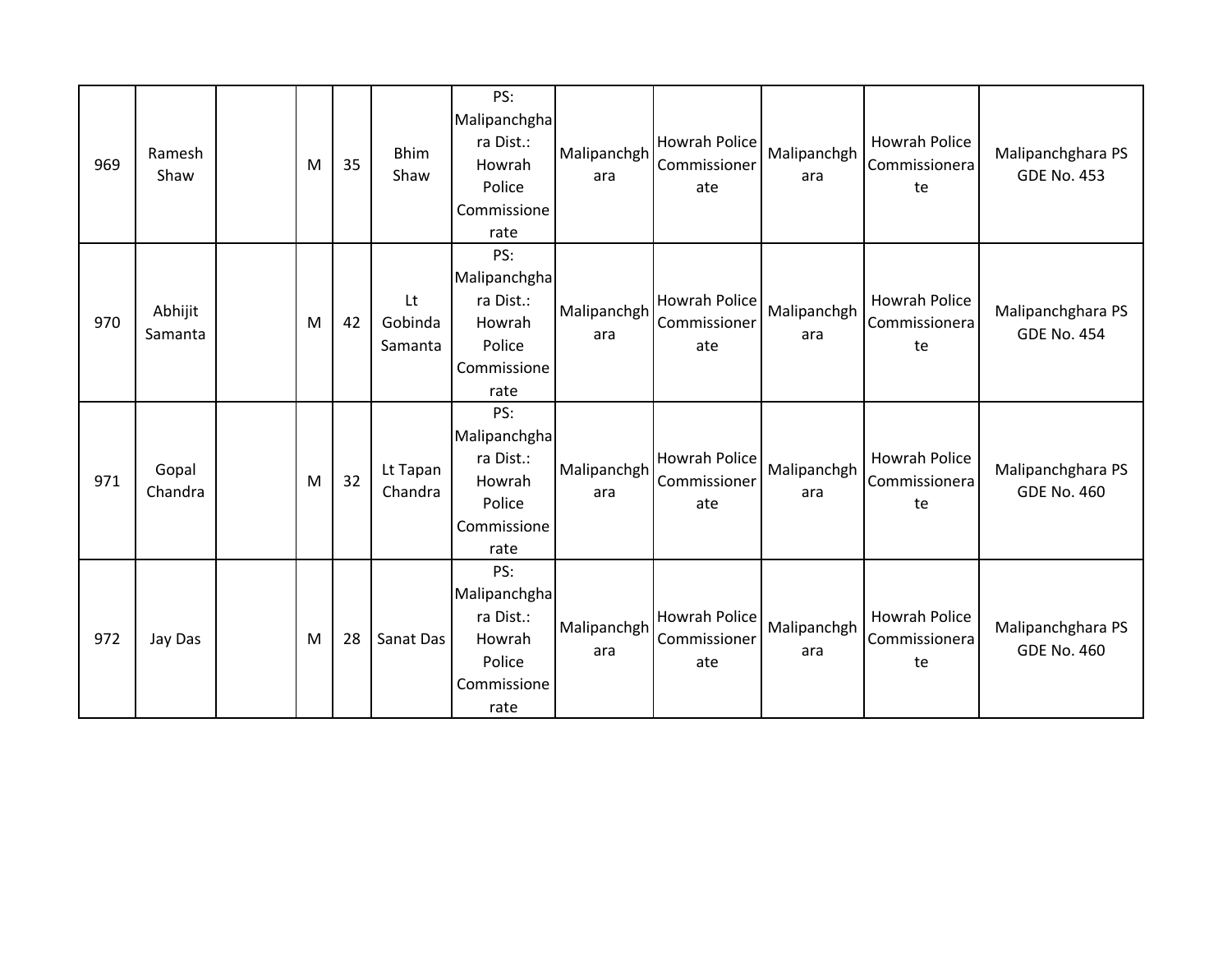| 973 | Alok<br>Adhikary      | M | 42 | Lt Madan<br>Adhikary  | PS:<br>Malipanchgha<br>ra Dist.:<br>Howrah<br>Police<br>Commissione<br>rate | Malipanchgh<br>ara | Howrah Police<br>Commissioner<br>ate | Malipanchgh<br>ara | <b>Howrah Police</b><br>Commissionera<br>te | Malipanchghara PS<br><b>GDE No. 460</b> |
|-----|-----------------------|---|----|-----------------------|-----------------------------------------------------------------------------|--------------------|--------------------------------------|--------------------|---------------------------------------------|-----------------------------------------|
| 974 | <b>Binod</b><br>Manna |   | 46 | Jogash<br>Manna       | Tulshiberiya                                                                |                    | <b>Basirhat</b>                      | Sankrail           | <b>Howrah Police</b><br>Commissionera<br>te | Sankrail PS GDE No.<br>394              |
| 975 | Kashi<br><b>Dhonk</b> |   | 49 | Lalon<br><b>Dhonk</b> | Kalitala                                                                    |                    | Basirhat                             | Sankrail           | <b>Howrah Police</b><br>Commissionera<br>te | Sankrail PS GDE No.<br>394              |
| 976 | Trakeswar<br>Prasad   |   |    | <b>Brak</b><br>Prasad | Salkia Hindi<br>Para, Bhairab<br>Dutta Lane                                 |                    | Basirhat                             | Sankrail           | Howrah Police<br>Commissionera<br>te        | Sankrail PS GDE No.<br>489              |
| 977 | Sk Lal<br>Chand       |   | 18 | Sk Hasan<br>Ali       | Sankrail<br>Hawapota<br>Railway<br>Sideing                                  |                    | <b>Basirhat</b>                      | Sankrail           | <b>Howrah Police</b><br>Commissionera<br>te | Sankrail PS GDE No.<br>526              |
| 978 | Sasadhar<br>Sing      | M | 50 | Ram Sing,             | Chirakuthi PS:<br>Sankrail Dist.:<br>Jhargram                               | Sankrail           | Jhargram                             | Sankrail           | Jhargram                                    | Sankrail PS GDE No.<br>272              |
| 979 | Mir<br>Hussain        | M | 25 | Ashraf<br>Hussain     | Amdanga PS:<br>Amdanga<br>Dist.: Barasat                                    | Amdanga            | <b>Barasat</b>                       | Shibpur            | <b>Howrah Police</b><br>Commissionera<br>te | Shibpur PS GDE No.<br>603               |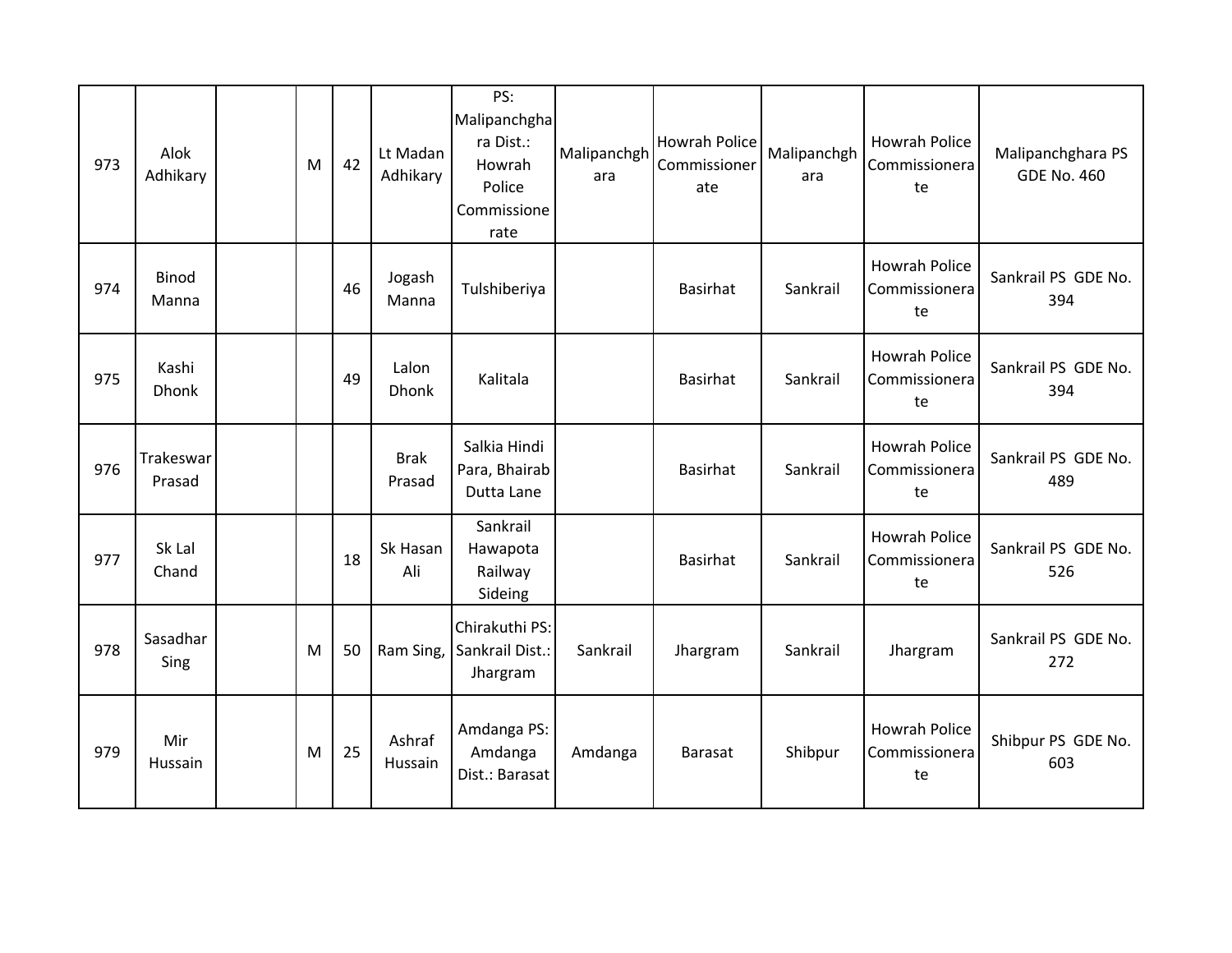| 980 | Omar<br>Farukh       | M | 25 | Mohboob<br>Hussain     | Amdanga PS:<br>Amdanga<br>Dist.: Barasat                                         | Amdanga | <b>Barasat</b>                       | Shibpur | Howrah Police<br>Commissionera<br>te        | Shibpur PS GDE No.<br>603 |
|-----|----------------------|---|----|------------------------|----------------------------------------------------------------------------------|---------|--------------------------------------|---------|---------------------------------------------|---------------------------|
| 981 | R Shaw               | M | 40 | Rama<br>Sankar<br>Shaw | Shibpur PS:<br>Shibpur Dist.:<br>Howrah<br>Police<br>Commissione<br>rate         | Shibpur | Howrah Police<br>Commissioner<br>ate | Shibpur | <b>Howrah Police</b><br>Commissionera<br>te | Shibpur PS GDE No.<br>641 |
| 982 | Rakesh Kr.<br>Thakur | M | 25 | Madan<br>Thakur        | Shibpur PS:<br>Shibpur Dist.:<br>Howrah<br>Police<br>Commissione<br>rate         | Shibpur | Howrah Police<br>Commissioner<br>ate | Shibpur | <b>Howrah Police</b><br>Commissionera<br>te | Shibpur PS GDE No.<br>641 |
| 983 | Sk. Ekbal            | M | 25 | Sk. Asrof              | Vill- Khasnan,<br>P.S-Amta,<br>Dist-Howrah<br>PS: Amta<br>Dist.: Howrah<br>Rural | Amta    | <b>Howrah Rural</b>                  | Amta    | Howrah Rural                                | Amta PS GDE No. 451       |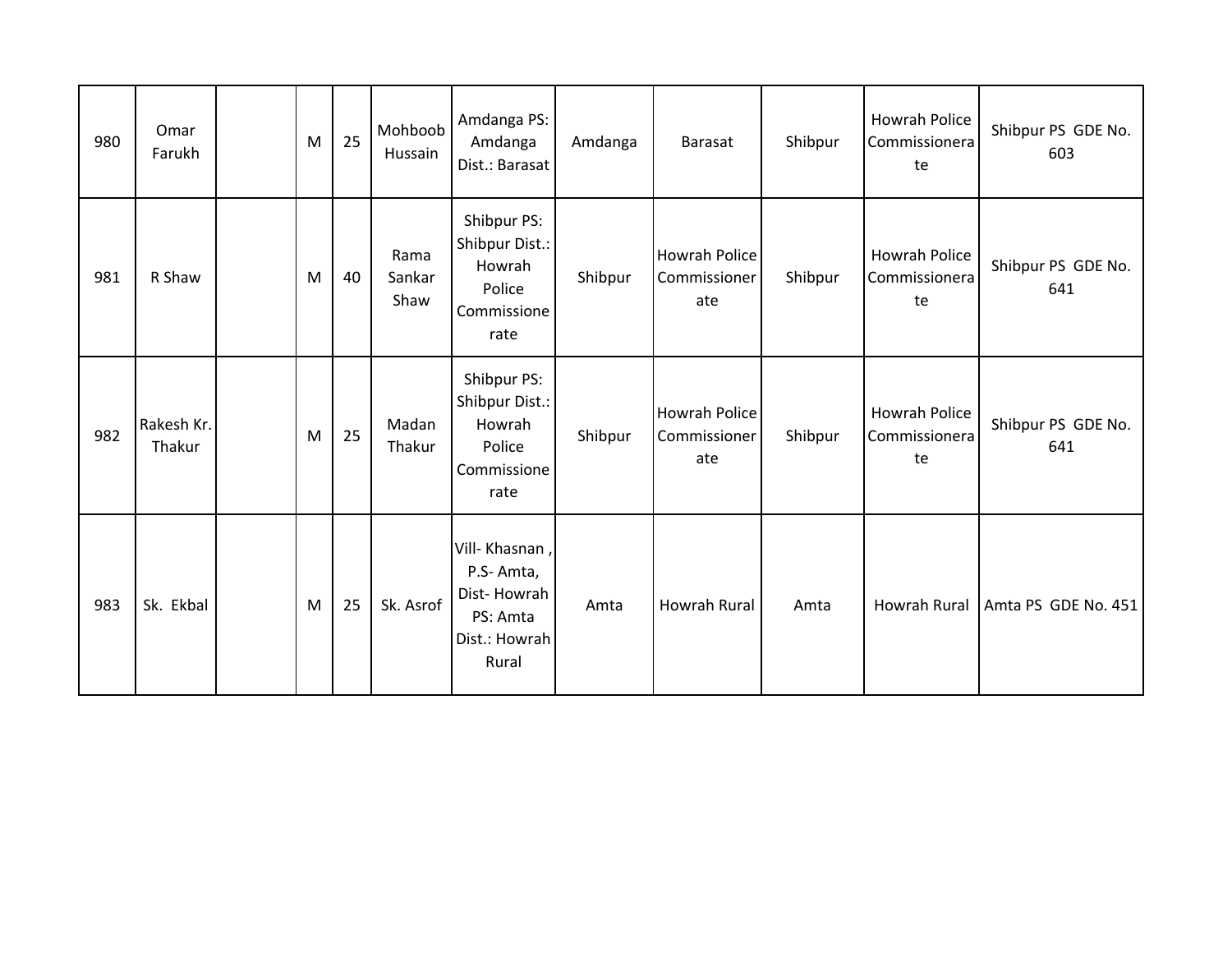| 984 | Sk. Samir                 | M | 24 | Sk. Salim                 | Vill- Khasnan,<br>P.S-Amta,<br>Dist-Howrah.<br>PS: Amta<br>Dist.: Howrah<br>Rural | Amta   | Howrah Rural | Amta   | Howrah Rural | Amta PS GDE No. 451      |
|-----|---------------------------|---|----|---------------------------|-----------------------------------------------------------------------------------|--------|--------------|--------|--------------|--------------------------|
| 985 | Aditya<br>Mahato          | M | 32 | Sahebram<br>Mahato        | Kathaltard PS:<br>Joypur Dist.:<br>Purulia                                        | Joypur | Purulia      | Joypur | Purulia      | Joypur PS GDE No.<br>313 |
| 986 | Sudhir<br>Mahtao          | M | 25 | Shaktipad<br>a Mahato     | Kathaltard PS:<br>Joypur Dist.:<br>Purulia                                        | Joypur | Purulia      | Joypur | Purulia      | Joypur PS GDE No.<br>313 |
| 987 | Sandip<br>Gorain          | M | 27 | Sadhu<br>Gorain           | Ropo More<br>PS: Joypur<br>Dist.: Purulia                                         | Joypur | Purulia      | Joypur | Purulia      | Joypur PS GDE No.<br>281 |
| 988 | Uttam<br>Bhattacha<br>rya | M | 45 | Amal<br>Bhattacha<br>rya  | Joypur<br>Hospital<br>More PS:<br>Joypur Dist.:<br>Purulia                        | Joypur | Purulia      | Joypur | Purulia      | Joypur PS GDE No.<br>322 |
| 989 | Dinesh<br>Mahato          | M | 24 | Dhanukdh<br>ari<br>Mahato | Joypur Bazar<br>PS: Joypur<br>Dist.: Purulia                                      | Joypur | Purulia      | Joypur | Purulia      | Joypur PS GDE No.<br>308 |
| 990 | Sahadeb<br>Mahato         | M | 24 | Suresh<br>Mahato          | Kathaltard PS:<br>Joypur Dist.:<br>Purulia                                        | Joypur | Purulia      | Joypur | Purulia      | Joypur PS GDE No.<br>325 |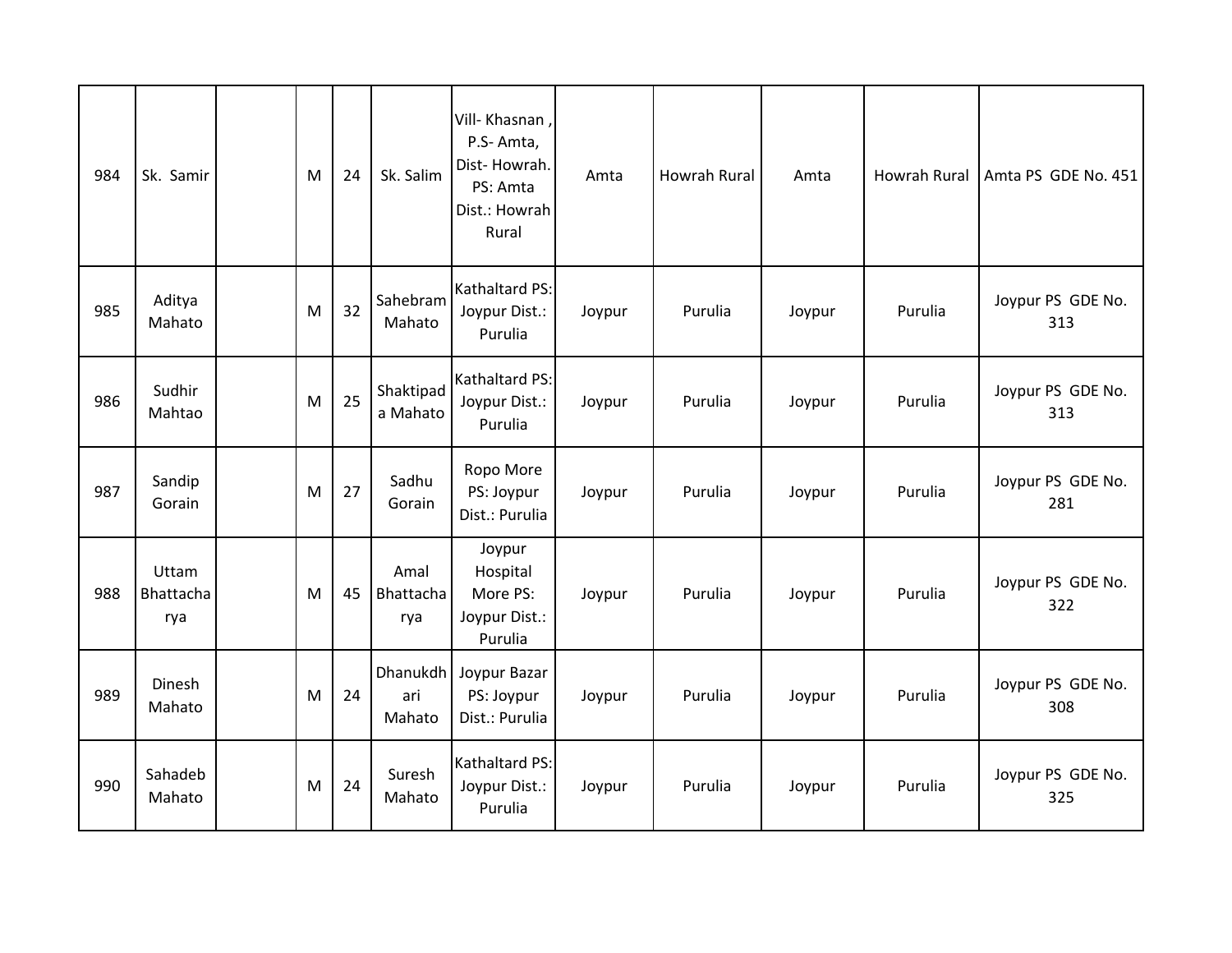| 991 | Manpuran<br>Mahato | M | 27 | Kalipada<br>Mahato         | Kathaltard PS:<br>Joypur Dist.:<br>Purulia                       | Joypur          | Purulia     | Joypur    | Purulia     | Joypur PS GDE No.<br>325    |
|-----|--------------------|---|----|----------------------------|------------------------------------------------------------------|-----------------|-------------|-----------|-------------|-----------------------------|
| 992 | Rakibul<br>Islam   | M |    | Saidul<br>Mondal           | 14 MILE PS:<br>Daulatabad<br>Dist.:<br>Murshidabad               | Daulatabad      | Murshidabad | Islampore | Murshidabad | Islampore PS GDE No.<br>440 |
| 993 | Mabud Sk           | M |    | Rentu Sk                   | 14 MILE PS:<br>Daulatabad<br>Dist.:<br>Murshidabad               | Daulatabad      | Murshidabad | Islampore | Murshidabad | Islampore PS GDE No.<br>440 |
| 994 | Mahasud            | M |    | Maharam<br>Sk              | <b>HASANPUR</b><br>PS:<br>Murshidabad<br>Dist.:<br>Murshidabad   | Murshidaba<br>d | Murshidabad | Islampore | Murshidabad | Islampore PS GDE No.<br>440 |
| 995 | Sanu<br>Mondal     | M |    | Sankar<br>Sekhar<br>Mondal | <b>BATHI PS:</b><br>Murshidabad<br>Dist.:<br>Murshidabad         | Murshidaba<br>d | Murshidabad | Islampore | Murshidabad | Islampore PS GDE No.<br>440 |
| 996 | Owasim<br>Parvej   | M |    | Samiruddi<br>n Sk          | <b>CHHAIGHARI</b><br>PS:<br>Murshidabad<br>Dist.:<br>Murshidabad | Murshidaba<br>d | Murshidabad | Islampore | Murshidabad | Islampore PS GDE No.<br>440 |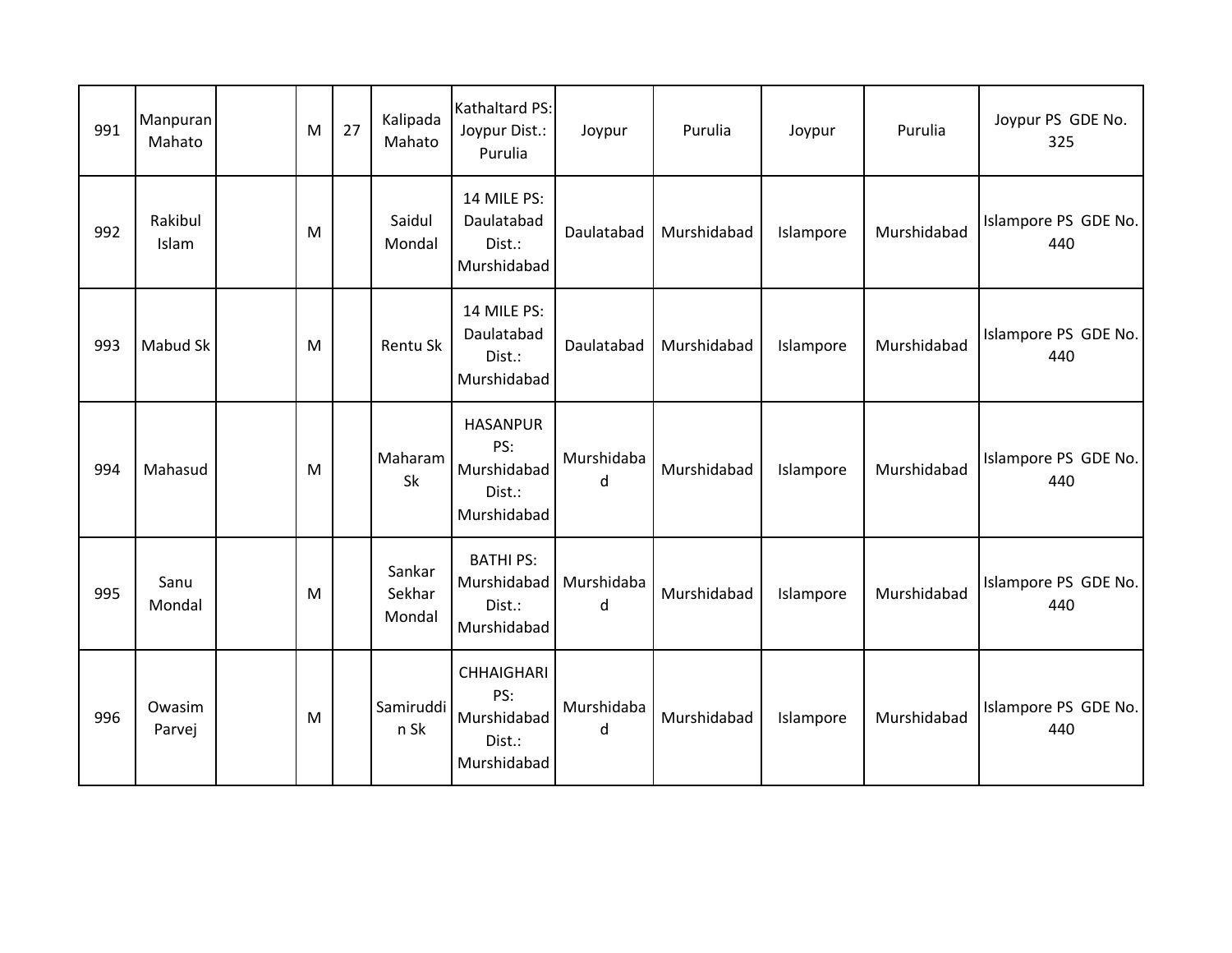| 997  | Majid<br>Mondal | M | Majibur<br>Mondal | <b>MADANPUR</b><br>PS:<br>Daulatabad<br>Dist.:<br>Murshidabad                                         | Daulatabad | Murshidabad | Islampore | Murshidabad | Islampore PS GDE No.<br>440 |
|------|-----------------|---|-------------------|-------------------------------------------------------------------------------------------------------|------------|-------------|-----------|-------------|-----------------------------|
| 998  | Manik Roy       |   | Mona Roy          | Of Vemtia<br>PO.<br>Barogharia<br>PS. DPG, Dist.<br><b>JPG</b>                                        |            | Basirhat    | Dhubguri  | Jalpaiguri  | Dhubguri PS GDE No.<br>637  |
| 999  | Tapash<br>Roy   |   | Budeswar<br>Roy   | Of Vemtia<br>PO.<br>Barogharia<br>PS. DPG, Dist.<br><b>JPG</b>                                        |            | Basirhat    | Dhubguri  | Jalpaiguri  | Dhubguri PS GDE No.<br>637  |
| 1000 | Gurudas<br>Das  |   | Goutam<br>Das     | Of<br>ChinemaHallp<br>ara W/No-07<br>PS. DPG, Dist.<br>JPG PS:<br>Dhubguri<br>Dist.:<br>Jalpaiguri    | Dhubguri   | Jalpaiguri  | Dhubguri  | Jalpaiguri  | Dhubguri PS GDE No.<br>666  |
| 1001 | Hriday<br>Roy   |   | Bijay Roy         | Of Uttar<br>Gossairhat<br>PO.<br>Thakurpath<br>PS. DPG, Dist.<br>PS: Dhubguri<br>Dist.:<br>Jalpaiguri | Dhubguri   | Jalpaiguri  | Dhubguri  | Jalpaiguri  | Dhubguri PS GDE No.<br>666  |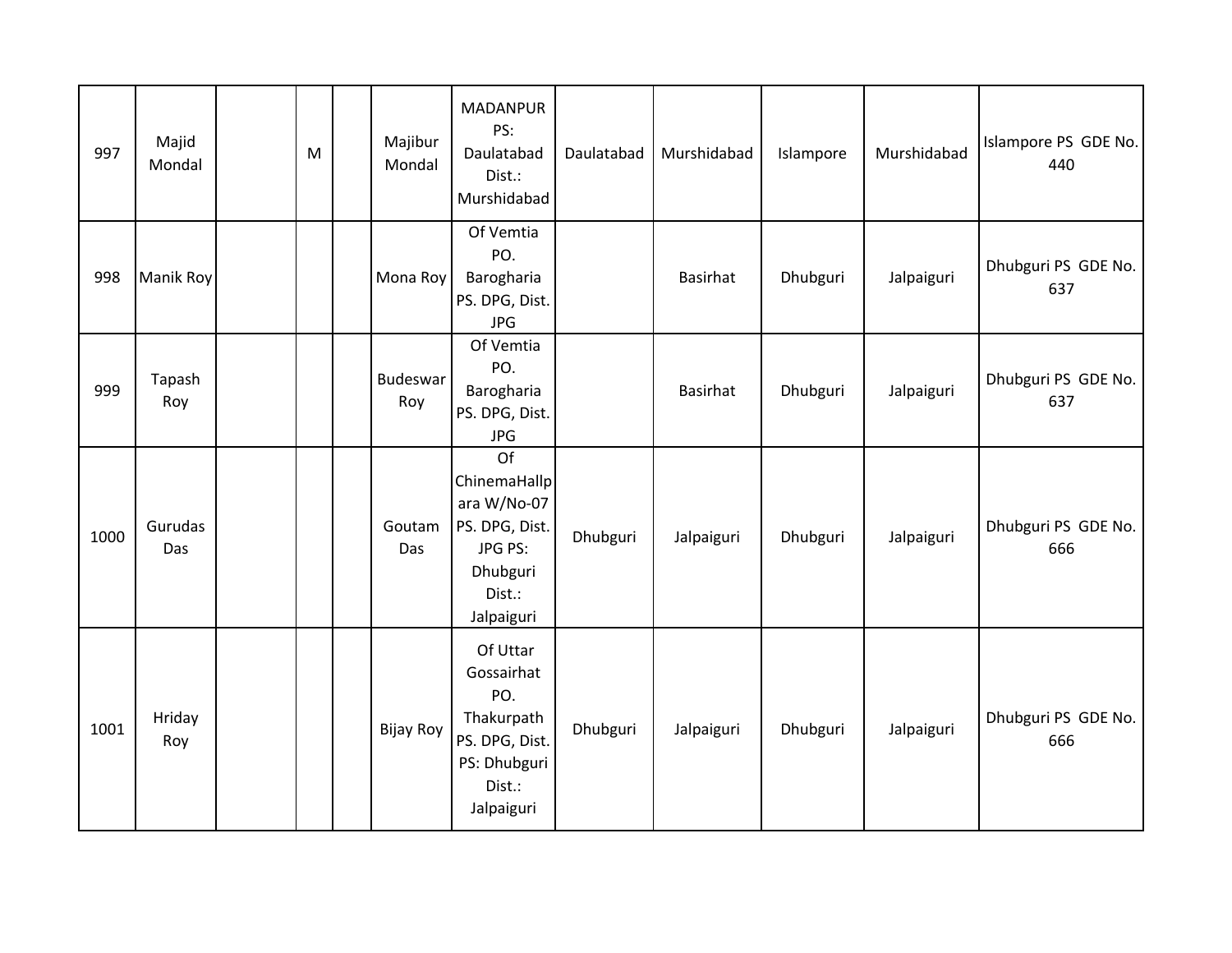| 1002 | Juyel Roy      | M | 25 | Gopal Roy    | Fakir Para,<br>Kharia GP, PS<br>Kotwali, Dist<br>Jalpaiguri PS:<br>Jalpaiguri<br>Dist.:<br>Jalpaiguri | Jalpaiguri | Jalpaiguri | Jalpaiguri | Jalpaiguri | Jalpaiguri PS GDE No.<br>502 |
|------|----------------|---|----|--------------|-------------------------------------------------------------------------------------------------------|------------|------------|------------|------------|------------------------------|
| 1003 | Kartick<br>Roy | M | 27 | Sunil Roy    | Fakir Para,<br>Kharia GP, PS<br>Kotwali, Dist<br>Jalpaiguri PS:<br>Jalpaiguri<br>Dist.:<br>Jalpaiguri | Jalpaiguri | Jalpaiguri | Jalpaiguri | Jalpaiguri | Jalpaiguri PS GDE No.<br>502 |
| 1004 | Jayanta<br>Roy | M | 26 | Mantu<br>Roy | Fakir Para,<br>Kharia GP, PS<br>Kotwali, Dist<br>Jalpaiguri PS:<br>Jalpaiguri<br>Dist.:<br>Jalpaiguri | Jalpaiguri | Jalpaiguri | Jalpaiguri | Jalpaiguri | Jalpaiguri PS GDE No.<br>502 |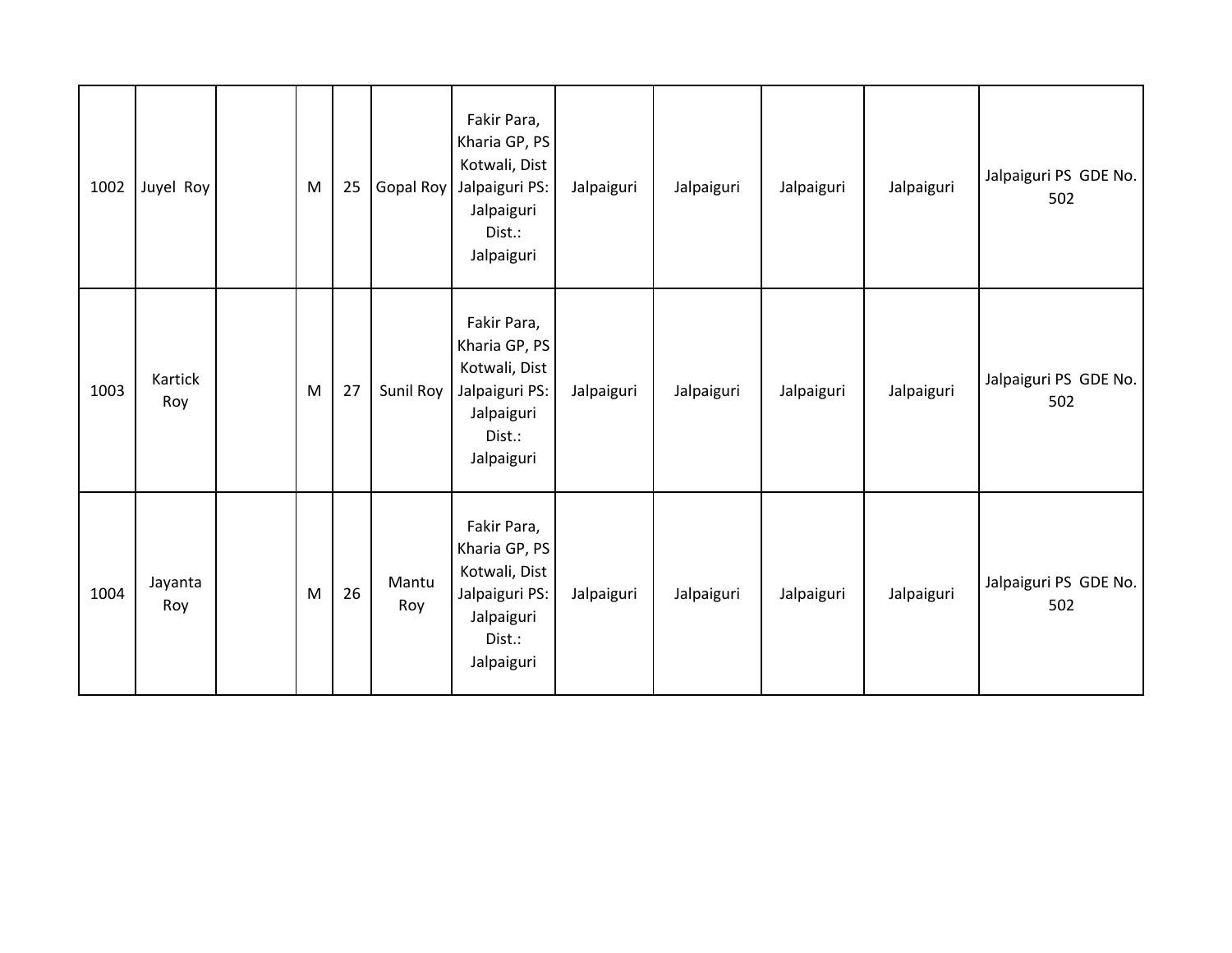| 1005 | Nur Islam             | M | 22 | Afijuddin<br>Islam | Dhupguri<br>Milpara, PS<br>Dhupguri Dist<br>Jalpaiguri PS:<br>Dhubguri<br>Dist.:<br>Jalpaiguri | Dhubguri | Jalpaiguri | Moynaguri | Jalpaiguri | Moynaguri PS GDE<br>No. 451 |
|------|-----------------------|---|----|--------------------|------------------------------------------------------------------------------------------------|----------|------------|-----------|------------|-----------------------------|
| 1006 | Manoranj<br>an Sarkar | M | 22 | Subhash<br>Sarkar  | Bhotpara, PS<br>Dhupguri,<br>Dist Jalpaiguri<br>PS: Dhubguri<br>Dist.:<br>Jalpaiguri           | Dhubguri | Jalpaiguri | Moynaguri | Jalpaiguri | Moynaguri PS GDE<br>No. 451 |
| 1007 | Palash<br>Sarkar      | M | 24 | Sarat Kr<br>Sarkar | Bhotpara, PS<br>Dhupguri,<br>Dist Jalpaiguri<br>PS: Dhubguri<br>Dist.:<br>Jalpaiguri           | Dhubguri | Jalpaiguri | Moynaguri | Jalpaiguri | Moynaguri PS GDE<br>No. 451 |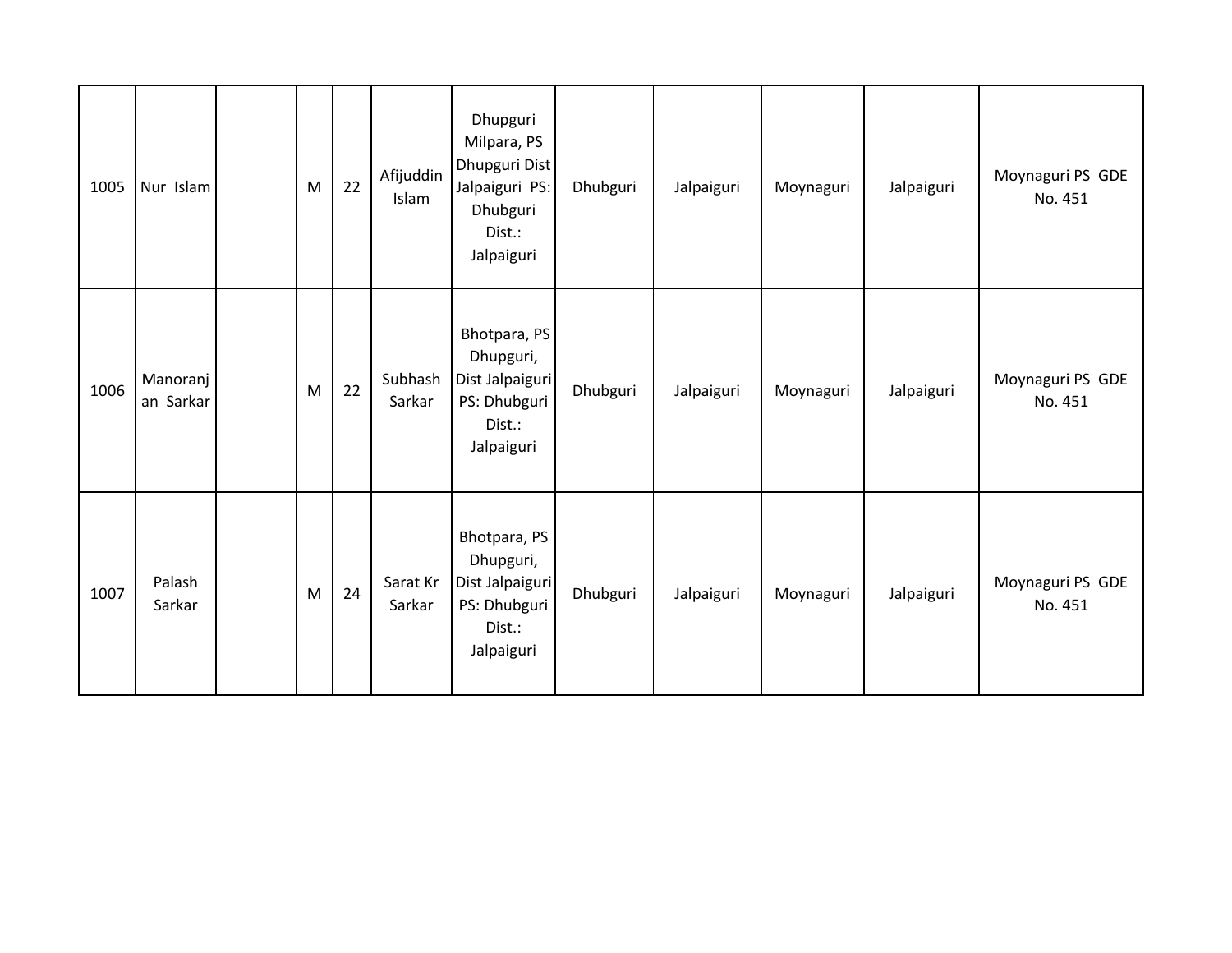| 1008 | Bijoy<br>Sutradhar | M | 22 | Bhaja<br>Gopal<br>Sutradhar | Ghosh para,<br>PS Dhupguri<br>Dist Jalpaiguri<br>PS: Dhubguri<br>Dist.:<br>Jalpaiguri            | Dhubguri | Jalpaiguri | Moynaguri | Jalpaiguri | Moynaguri PS GDE<br>No. 451 |
|------|--------------------|---|----|-----------------------------|--------------------------------------------------------------------------------------------------|----------|------------|-----------|------------|-----------------------------|
| 1009 | Ajoy<br>Sanyashi   | M | 22 | Mintu<br>Sanyashi           | Dey Para, PS<br>Dhupguri,<br>Dist Jalpaiguri<br>PS: Dhubguri<br>Dist.:<br>Jalpaiguri             | Dhubguri | Jalpaiguri | Moynaguri | Jalpaiguri | Moynaguri PS GDE<br>No. 451 |
| 1010 | Bapi<br>Mandal     | M | 20 | Dilip<br>Mandal             | Bhotpara, PS<br>Dhupguri,<br>Dist Jalpaiguri<br>PS: Dhubguri<br>Dist.:<br>Jalpaiguri             | Dhubguri | Jalpaiguri | Moynaguri | Jalpaiguri | Moynaguri PS GDE<br>No. 451 |
| 1011 | Hamidul<br>Rahaman | M | 38 | <b>Bhelu Md</b>             | Motagachh,<br>PO-<br>Manuagachh,<br>PS-Rajganj,<br>Dist-Jalp PS:<br>Rajganj Dist.:<br>Jalpaiguri | Rajganj  | Jalpaiguri | Rajganj   | Jalpaiguri | Rajganj PS GDE No.<br>422   |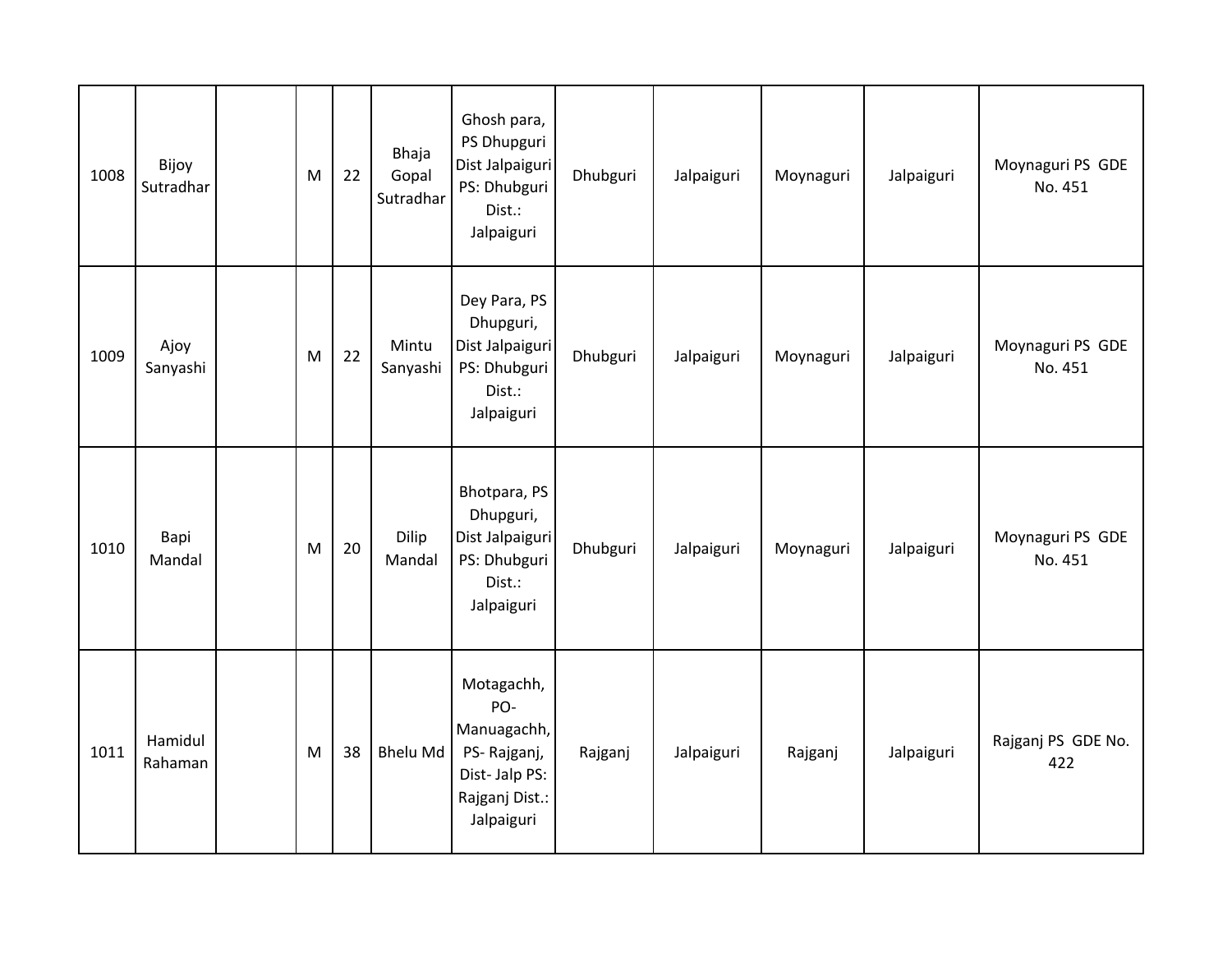| 1012 | Madhab<br>Sarkar           | M | 42 | Jagadish<br>Sarkar | Mogradangi,<br>PO-<br>Payachari, PS-<br>Rajganj, Dist-<br>Jalp PS:<br>Rajganj Dist.:<br>Jalpaiguri | Rajganj           | Jalpaiguri                         | Rajganj           | Jalpaiguri                         | Rajganj PS GDE No.<br>422              |
|------|----------------------------|---|----|--------------------|----------------------------------------------------------------------------------------------------|-------------------|------------------------------------|-------------------|------------------------------------|----------------------------------------|
| 1013 | Rafikul<br>Islam           | M | 29 | Majiraddi<br>n Md  | Payachari, PS-<br>Rajganj, Dist-<br>Jalpaiguri.<br>PS: Rajganj<br>Dist.:<br>Jalpaiguri             | Rajganj           | Jalpaiguri                         | Rajganj           | Jalpaiguri                         | Rajganj PS GDE No.<br>422              |
| 1014 | Ranjit<br><b>Kumar Pal</b> | M | 25 | Naba Kr<br>Pal     | Nayansukh<br>PS: Farakka<br>Dist.: Jangipur<br><b>Police District</b>                              | Farakka           | Jangipur<br><b>Police District</b> | Farakka           | Jangipur Police<br>District        | Farakka PS GDE No.<br>482              |
| 1015 | Anup<br>Ghosh              | M | 35 | Kashinath<br>Ghosh | Bindugram<br>PS: Farakka<br>Dist.: Jangipur<br><b>Police District</b>                              | Farakka           | Jangipur<br><b>Police District</b> | Farakka           | Jangipur Police<br>District        | Farakka PS GDE No.<br>482              |
| 1016 | Masibul<br>Rahaman         | M | 23 | Mojibur<br>Rahaman | PS:<br>Raghunathga<br>nj Dist.:<br>Jangipur<br><b>Police District</b>                              | Raghunathga<br>nj | Jangipur<br><b>Police District</b> | Raghunathga<br>nj | Jangipur Police<br><b>District</b> | Raghunathganj PS<br><b>GDE No. 620</b> |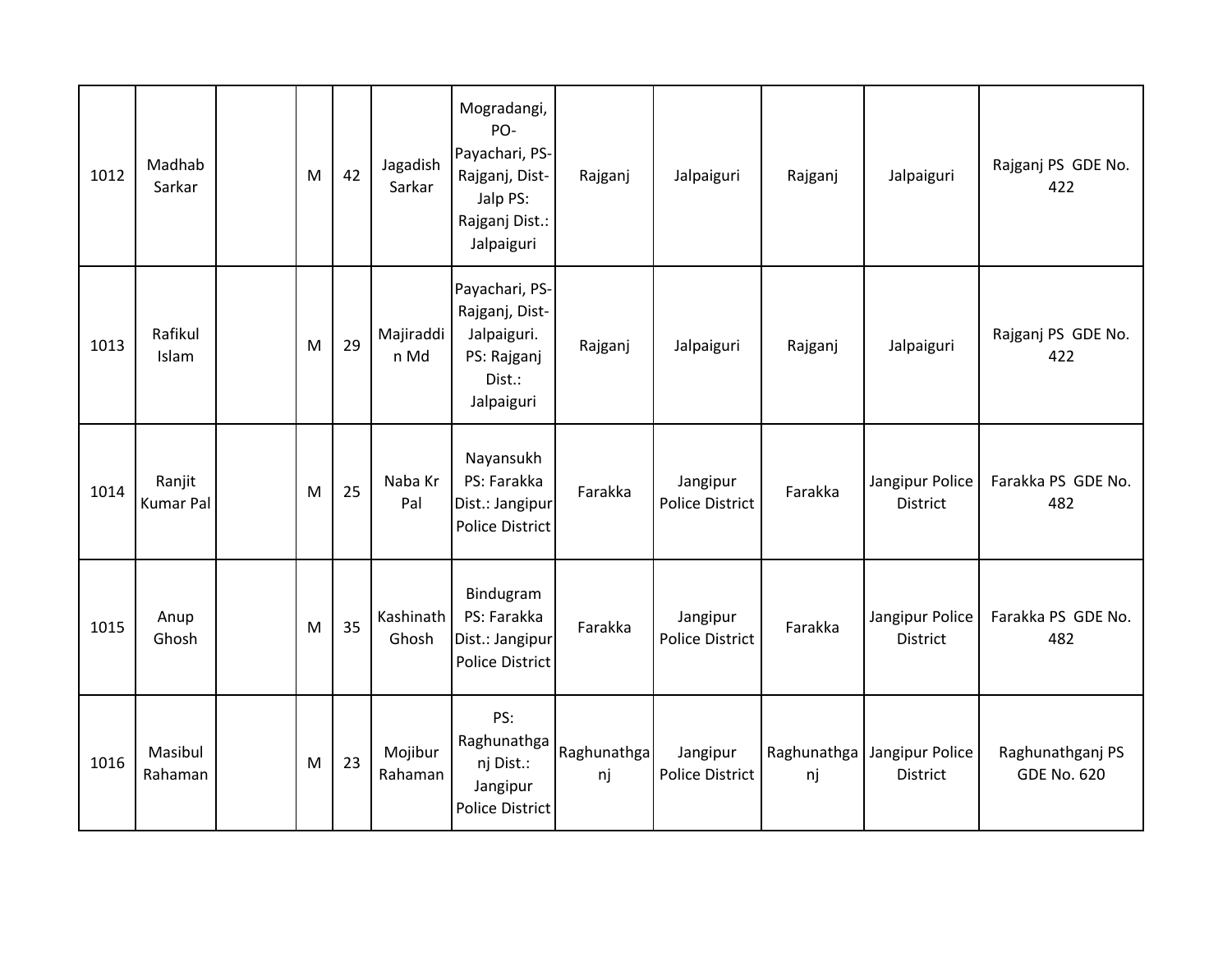| 1017 | Palash Sk       | M | 40 | Nurul<br>Iman Sk            | Karaiya PS:<br>Sagardighi<br>Dist.: Jangipur<br><b>Police District</b>                    | Sagardighi | Jangipur<br>Police District        | Sagardighi | Jangipur Police<br><b>District</b> | Sagardighi PS GDE<br>No. 556 |
|------|-----------------|---|----|-----------------------------|-------------------------------------------------------------------------------------------|------------|------------------------------------|------------|------------------------------------|------------------------------|
| 1018 | Anirul<br>Islam | M | 38 | <b>Shis</b><br>Mahamm<br>ad | Karaiya PS:<br>Sagardighi<br>Dist.: Jangipur<br><b>Police District</b>                    | Sagardighi | Jangipur<br><b>Police District</b> | Sagardighi | Jangipur Police<br>District        | Sagardighi PS GDE<br>No. 556 |
| 1019 | Thako<br>Ghosh  | M | 51 | Lt.<br>Narayan<br>Ch. Das   | <b>Balia</b><br>Ghoshpara<br>PS: Sagardighi<br>Dist.: Jangipur<br><b>Police District</b>  | Sagardighi | Jangipur<br>Police District        | Sagardighi | Jangipur Police<br>District        | Sagardighi PS GDE<br>No. 556 |
| 1020 | Anikul<br>Ghosh | M | 28 | Rofik Sk                    | Jugore 9 No.<br>Masjidpara<br>PS: Sagardighi<br>Dist.: Jangipur<br><b>Police District</b> | Sagardighi | Jangipur<br><b>Police District</b> | Sagardighi | Jangipur Police<br>District        | Sagardighi PS GDE<br>No. 556 |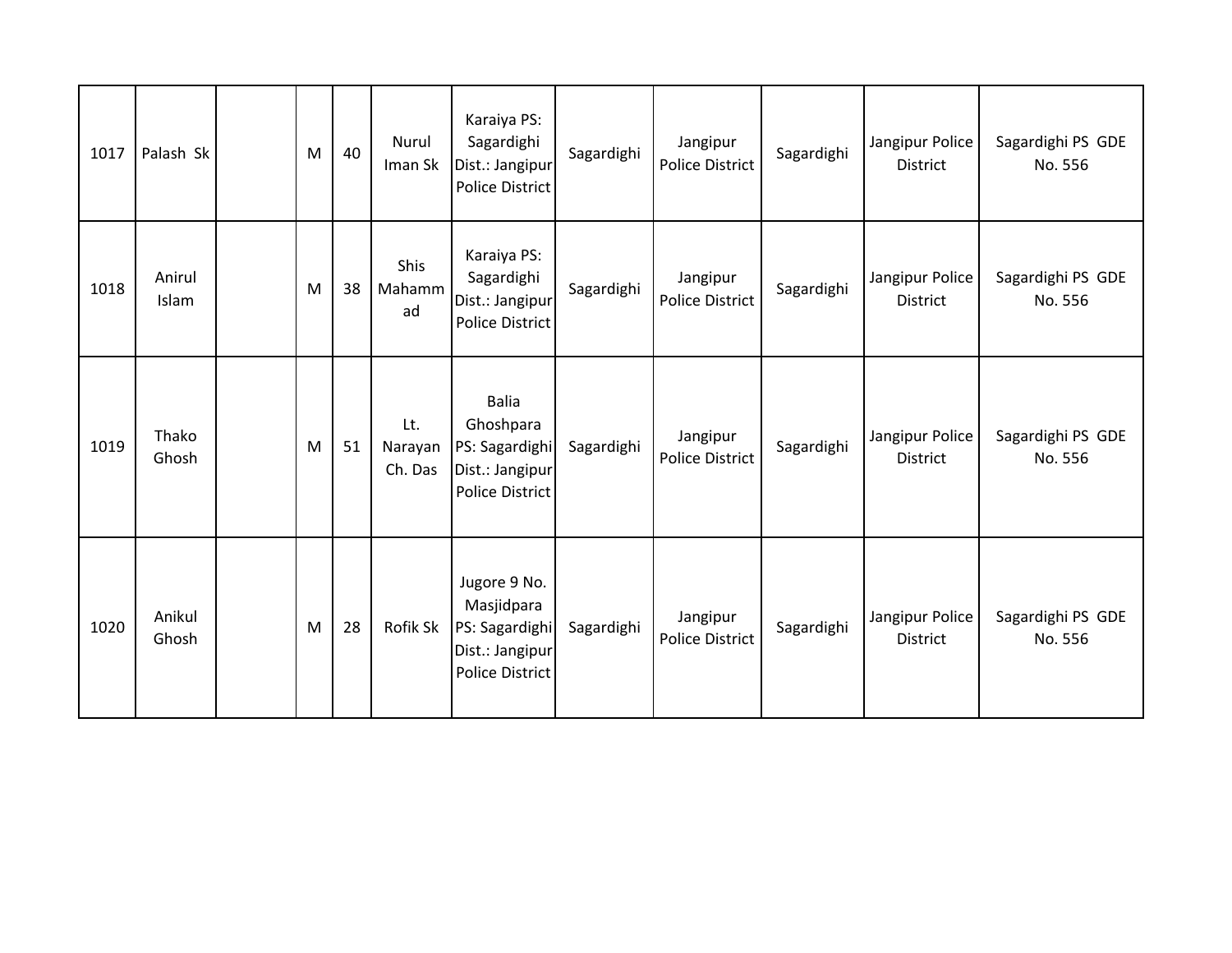| 1021 | Mofijul<br>Hoque<br>Chowdhur<br>y | M | 42 | Golam<br>Kibria<br>Chowdhur<br>y | Chargacchi<br>(Near Khanka<br>Sarif) PS:<br>Sagardighi<br>Dist.: Jangipur<br><b>Police District</b> | Sagardighi      | Jangipur<br>Police District        | Sagardighi  | Jangipur Police<br><b>District</b> | Sagardighi PS GDE<br>No. 556  |
|------|-----------------------------------|---|----|----------------------------------|-----------------------------------------------------------------------------------------------------|-----------------|------------------------------------|-------------|------------------------------------|-------------------------------|
| 1022 | Samir<br>Mirja                    |   | 24 | Moti Mirja                       | Hatchitra PS:<br>Samsherganj<br>Dist.: Jangipur<br><b>Police District</b>                           | Samsherganj     | Jangipur<br><b>Police District</b> | Samsherganj | Jangipur Police<br>District        | Samsherganj PS GDE<br>No. 440 |
| 1023 | <b>Asikul Sk</b>                  |   | 24 | Lt Sawkat<br>Ali                 | Digri PS:<br>Samsherganj<br>Dist.: Jangipur<br><b>Police District</b>                               | Samsherganj     | Jangipur<br>Police District        | Samsherganj | Jangipur Police<br><b>District</b> | Samsherganj PS GDE<br>No. 451 |
| 1024 | Anjush<br>Paul                    | M | 22 | Purna<br>Chandra<br>Paul         | Tetulia PS:<br>Murshidabad<br>Dist.:<br>Murshidabad                                                 | Murshidaba<br>d | Murshidabad                        | Suti        | Jangipur Police<br><b>District</b> | Suti PS GDE No. 556           |
| 1025 | Nimai Das                         | M | 52 | Gokul<br>Chandra<br>Das          | Rosunpur<br>Dist.: Jangipur<br><b>Police District</b>                                               |                 | Jangipur<br>Police District        | Suti        | Jangipur Police<br>District        | Suti PS GDE No. 270           |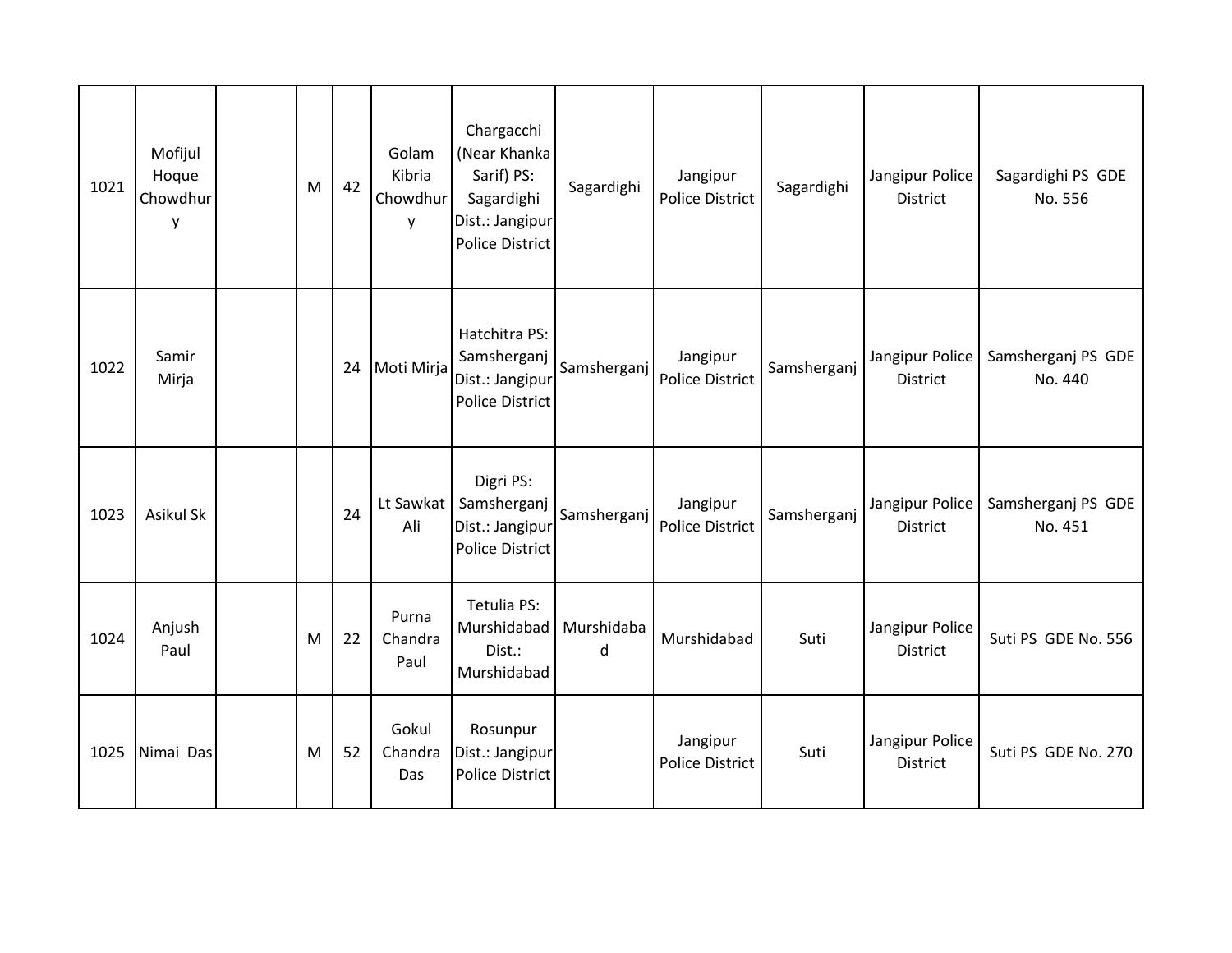| 1026 | Anup Das       | M | 22 |                 | Rosunpur<br>Nimai Das Dist.: Jangipur<br><b>Police District</b> |           | Jangipur<br>Police District        | Suti      | Jangipur Police<br><b>District</b> | Suti PS GDE No. 270         |
|------|----------------|---|----|-----------------|-----------------------------------------------------------------|-----------|------------------------------------|-----------|------------------------------------|-----------------------------|
| 1027 | Rantu Das      | M | 26 |                 | Rosunpur<br>Barun Das Dist.: Jangipur<br><b>Police District</b> |           | Jangipur<br><b>Police District</b> | Suti      | Jangipur Police<br><b>District</b> | Suti PS GDE No. 270         |
| 1028 | Sanju Das      | M | 25 | Lt Paban<br>Das | Rosunpur<br>Dist.: Jangipur<br><b>Police District</b>           |           | Jangipur<br><b>Police District</b> | Suti      | Jangipur Police<br><b>District</b> | Suti PS GDE No. 270         |
| 1029 | Kamal<br>Nayek | M |    | Nagen<br>Nayek  | Vill+ PO-<br>Dhadangri,<br>PS: Beliabera<br>Dist.:<br>Jhargram  | Beliabera | Jhargram                           | Beliabera | Jhargram                           | Beliabera PS GDE No.<br>418 |
| 1030 | Nitai<br>Routh | M |    | Shakti<br>Routh | Vill+ PO-<br>Beliabera PS:<br>Beliabera<br>Dist.:<br>Jhargram   | Beliabera | Jhargram                           | Beliabera | Jhargram                           | Beliabera PS GDE No.<br>433 |
| 1031 | Amal<br>Nayek  | M |    | Dhiren<br>Nayek | Vill-<br>Gobrasole,<br>PS-Borsole,<br>Dist-East<br>Singbhum, J  |           | Basirhat                           | Beliabera | Jhargram                           | Beliabera PS GDE No.<br>433 |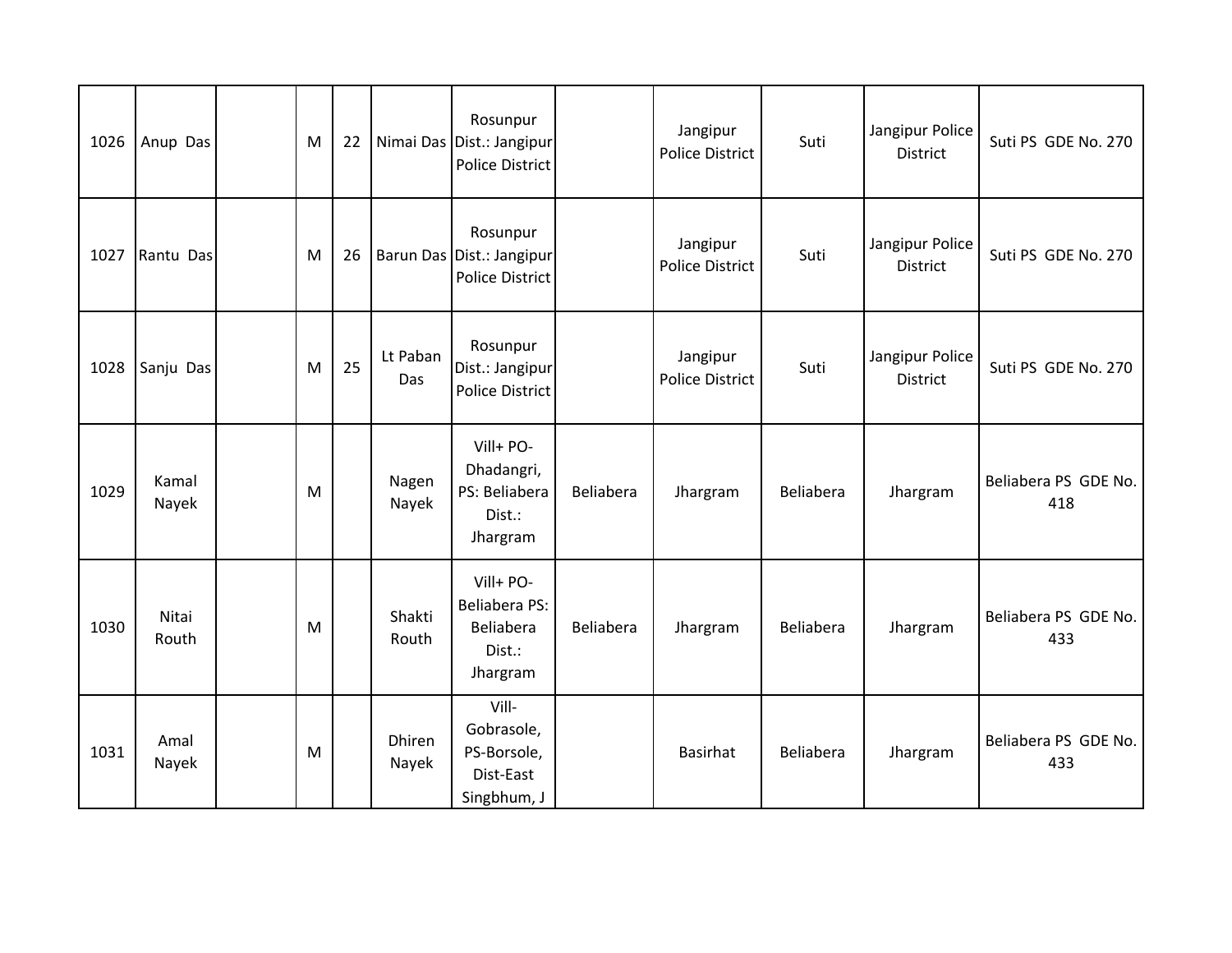| 1032 | Tapan<br>Mahata         |   | 25 | Mohini<br>Mahata                  | of Pindara Po-<br>Pukuria<br>Ps+Dist-<br>Jhargram      |          | <b>Basirhat</b> | Jhargram                   | Jhargram                                    | Jhargram PS GDE No.<br>479                  |
|------|-------------------------|---|----|-----------------------------------|--------------------------------------------------------|----------|-----------------|----------------------------|---------------------------------------------|---------------------------------------------|
| 1033 | <b>Binod</b><br>Manna   |   | 46 | Jogash<br>Manna                   | Tulshiberiya                                           |          | <b>Basirhat</b> | Sankrail                   | <b>Howrah Police</b><br>Commissionera<br>te | Sankrail PS GDE No.<br>394                  |
| 1034 | Kashi<br><b>Dhonk</b>   |   | 49 | Lalon<br><b>Dhonk</b>             | Kalitala                                               |          | Basirhat        | Sankrail                   | <b>Howrah Police</b><br>Commissionera<br>te | Sankrail PS GDE No.<br>394                  |
| 1035 | Trakeswar<br>Prasad     |   |    | <b>Brak</b><br>Prasad             | Salkia Hindi<br>Para, Bhairab<br>Dutta Lane            |          | Basirhat        | Sankrail                   | <b>Howrah Police</b><br>Commissionera<br>te | Sankrail PS GDE No.<br>489                  |
| 1036 | Sk Lal<br>Chand         |   | 18 | Sk Hasan<br>Ali                   | Sankrail<br>Hawapota<br>Railway<br>Sideing             |          | <b>Basirhat</b> | Sankrail                   | <b>Howrah Police</b><br>Commissionera<br>te | Sankrail PS GDE No.<br>526                  |
| 1037 | Sasadhar<br>Sing        | M | 50 | Ram Sing,                         | Chirakuthi PS:<br>Sankrail Dist.:<br>Jhargram          | Sankrail | Jhargram        | Sankrail                   | Jhargram                                    | Sankrail PS GDE No.<br>272                  |
| 1038 | Subham<br><b>Bhakat</b> | M | 28 | Debendra<br>nath<br><b>Bhakat</b> | Lokpur, ward<br>no-13 PS:<br>Bankura Dist.:<br>Bankura | Bankura  | Bankura         | <b>Bankura</b><br>g.r.p.s. | Kharagpur<br>G.R.P.                         | Bankura g.r.p.s. PS<br><b>GDE No. 318</b>   |
| 1039 | Maheswar<br>Mahata      | M | 23 | Sahab<br>Ram<br>Mahata            | PS: Para Dist.:<br>Purulia                             | Para     | Purulia         | Kharagpur<br>g.r.p.s.      | Kharagpur<br>G.R.P.                         | Kharagpur g.r.p.s. PS<br><b>GDE No. 523</b> |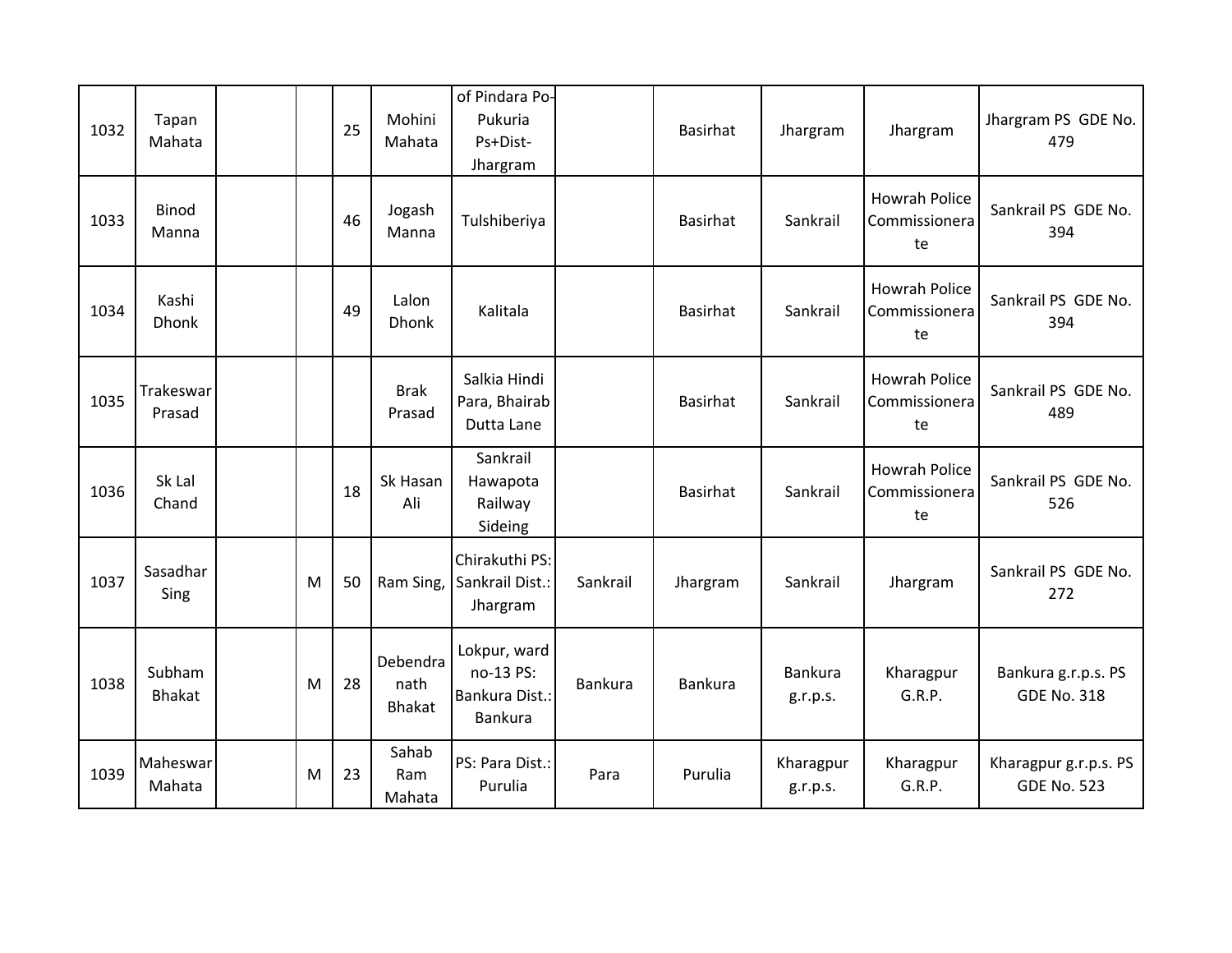| 1040 | Mangaldip<br>Mahata | M | 20 | Parikshita<br>Mahata | PS: Para Dist.:<br>Purulia                                             | Para               | Purulia                                | Kharagpur<br>g.r.p.s. | Kharagpur<br>G.R.P.                    | Kharagpur g.r.p.s. PS<br><b>GDE No. 523</b> |
|------|---------------------|---|----|----------------------|------------------------------------------------------------------------|--------------------|----------------------------------------|-----------------------|----------------------------------------|---------------------------------------------|
| 1041 | Ajoy<br>Murmu       | M | 20 | Gurupada<br>Murmu    | Lipanja PS:<br>Chhatna Dist.:<br>Bankura                               | Chhatna            | Bankura                                | Kharagpur<br>g.r.p.s. | Kharagpur<br>G.R.P.                    | Kharagpur g.r.p.s. PS<br><b>GDE No. 523</b> |
| 1042 | Arantara<br>m Rajak | M | 39 | Janku<br>Rajak       | PS: Joynagar<br>Dist.:<br>Baruipur<br><b>Police District</b>           | Joynagar           | Baruipur<br>Police District            | Kharagpur<br>g.r.p.s. | Kharagpur<br>G.R.P.                    | Kharagpur g.r.p.s. PS<br><b>GDE No. 526</b> |
| 1043 | Ramesh<br>Soren     | M | 35 | Baidynath<br>Soren   | Routmani PS:<br>Kharagpur<br>local Dist.:<br>Paschim<br>Mednipore      | Kharagpur<br>local | Paschim<br>Mednipore                   | Kharagpur<br>g.r.p.s. | Kharagpur<br>G.R.P.                    | Kharagpur g.r.p.s. PS<br><b>GDE No. 527</b> |
| 1044 | Pdhan<br>Khan       | M | 20 | Gafur<br>Khan        | PS: Deganga<br>Dist.: Barasat                                          | Deganga            | <b>Barasat</b>                         | Kharagpur<br>g.r.p.s. | Kharagpur<br>G.R.P.                    | Kharagpur g.r.p.s. PS<br><b>GDE No. 527</b> |
| 1045 | Jafar Sk            | M | 31 | Mulok<br>Chand Sk    | PS:<br>Nakashipara<br>Dist.:<br>Krishnanagar<br><b>Police District</b> | Nakashipara        | Krishnanagar<br><b>Police District</b> | Nakashipara           | Krishnanagar<br><b>Police District</b> | Nakashipara PS GDE<br>No. 451               |
| 1046 | Choton Sk           | M | 33 | Ansar Sk             | PS:<br>Nakashipara<br>Dist.:<br>Krishnanagar<br><b>Police District</b> | Nakashipara        | Krishnanagar<br><b>Police District</b> | Nakashipara           | Krishnanagar<br><b>Police District</b> | Nakashipara PS GDE<br>No. 451               |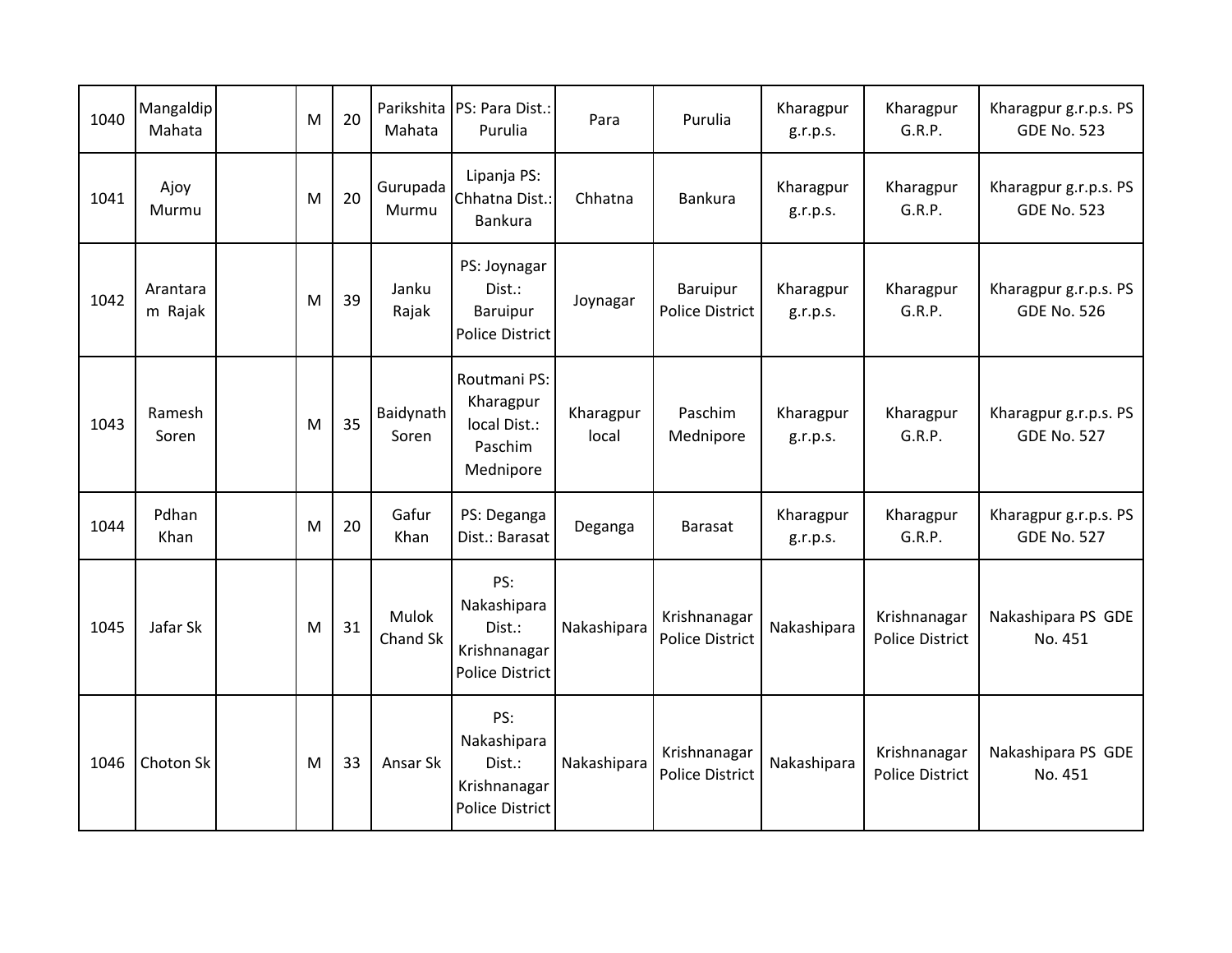| 1047 | Ratan<br>Karmakar        | M | 36 | <b>Bimal</b><br>Karmakar       | PS:<br>Nakashipara<br>Dist.:<br>Krishnanagar<br>Police District        | Nakashipara | Krishnanagar<br>Police District        | Nakashipara | Krishnanagar<br><b>Police District</b> | Nakashipara PS GDE<br>No. 554 |
|------|--------------------------|---|----|--------------------------------|------------------------------------------------------------------------|-------------|----------------------------------------|-------------|----------------------------------------|-------------------------------|
| 1048 | <b>Bimal</b><br>Karmakar | M | 77 | Lt. Atul<br>Prasad<br>Karmakar | PS:<br>Nakashipara<br>Dist.:<br>Krishnanagar<br><b>Police District</b> | Nakashipara | Krishnanagar<br>Police District        | Nakashipara | Krishnanagar<br><b>Police District</b> | Nakashipara PS GDE<br>No. 554 |
| 1049 | Najir Sk                 | M | 39 | Lt.<br>Mahamm<br>ad Sk         | PS:<br>Nakashipara<br>Dist.:<br>Krishnanagar<br><b>Police District</b> | Nakashipara | Krishnanagar<br><b>Police District</b> | Nakashipara | Krishnanagar<br><b>Police District</b> | Nakashipara PS GDE<br>No. 635 |
| 1050 | Sourav<br>Das            | M | 18 | Niraj Das                      | PS:<br>Nakashipara<br>Dist.:<br>Krishnanagar<br><b>Police District</b> | Nakashipara | Krishnanagar<br>Police District        | Nakashipara | Krishnanagar<br><b>Police District</b> | Nakashipara PS GDE<br>No. 618 |
| 1051 | Purna<br>Sarkar          | M |    | Lt.<br>Avimunna<br>Sarkar      | PS:<br>Nakashipara<br>Dist.:<br>Krishnanagar<br><b>Police District</b> | Nakashipara | Krishnanagar<br><b>Police District</b> | Nakashipara | Krishnanagar<br><b>Police District</b> | Nakashipara PS GDE<br>No. 618 |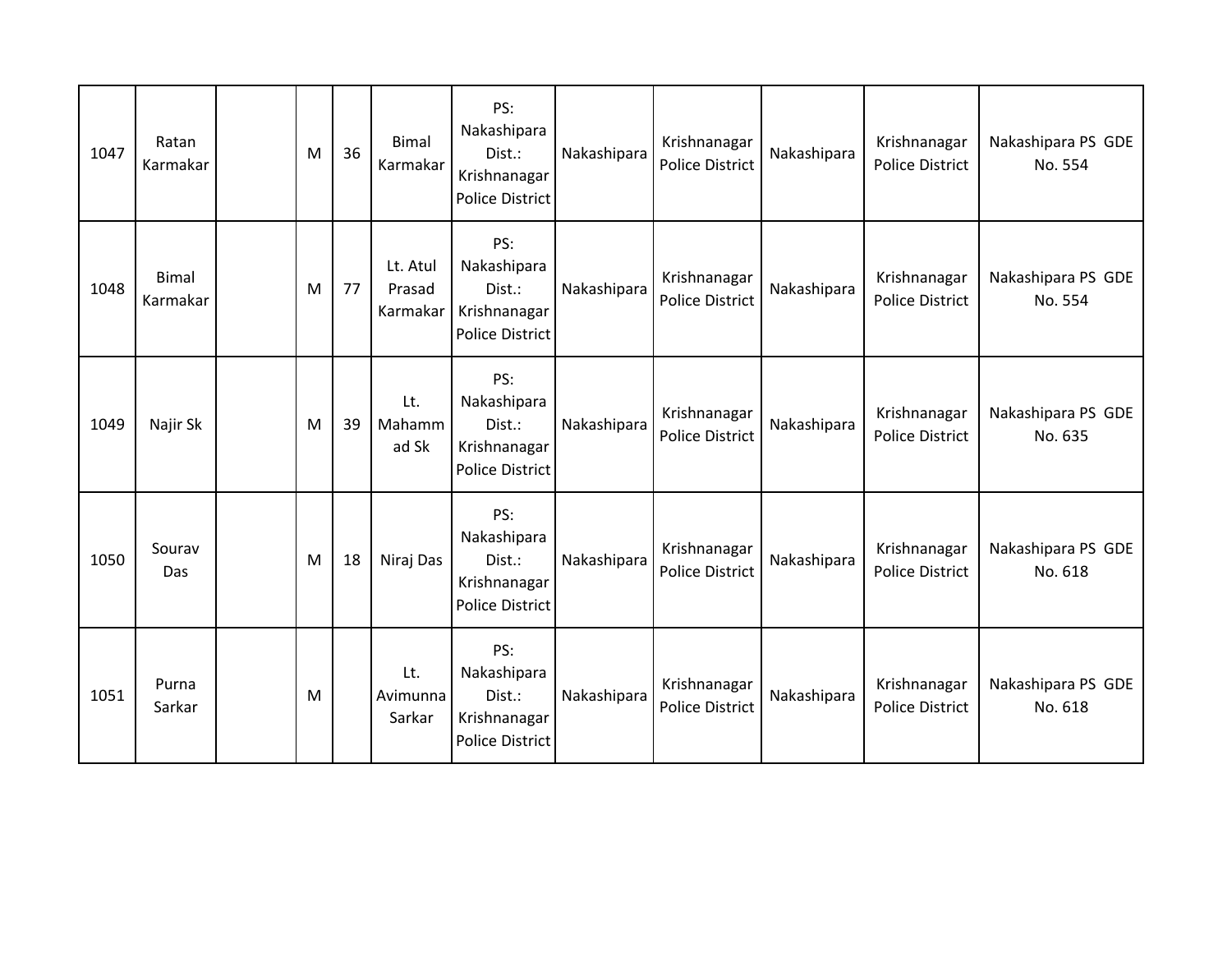| 1052 | Sankar<br>Sharma   | M | Jagabandh<br>u Sharma      | PS:<br>Nakashipara<br>Dist.:<br>Krishnanagar<br><b>Police District</b> | Nakashipara       | Krishnanagar<br>Police District        | Nakashipara       | Krishnanagar<br><b>Police District</b> | Nakashipara PS GDE<br>No. 618          |
|------|--------------------|---|----------------------------|------------------------------------------------------------------------|-------------------|----------------------------------------|-------------------|----------------------------------------|----------------------------------------|
| 1053 | Faujul<br>Mondal   | M | Monirul<br>Mondal          | PS:<br>Thanapara<br>Dist.:<br>Krishnanagar<br><b>Police District</b>   | Thanapara         | Krishnanagar<br><b>Police District</b> | Thanapara         | Krishnanagar<br>Police District        | Thanapara PS GDE<br>No. 339            |
| 1054 | Samiul Sk          | M | Alauddin<br>Sk             | Silampur PS:<br>Kaliachak<br>Dist.: Malda                              | Kaliachak         | Malda                                  | Baishnabnaga<br>r | Malda                                  | Baishnabnagar PS<br><b>GDE No. 33</b>  |
| 1055 | Swity<br>Khatun    | F | Julur<br>Rahaman           | Jatradanga<br>PS: Oldmalda<br>Dist.: Malda                             | Oldmalda          | Malda                                  | Baishnabnaga<br>r | Malda                                  | Baishnabnagar PS<br><b>GDE No. 33</b>  |
| 1056 | Poltu<br>Guhu      | M | Dulal<br>Guho              | Golapganj PS:<br>Kaliachak<br>Dist.: Malda                             | Kaliachak         | Malda                                  | Baishnabnaga<br>r | Malda                                  | Baishnabnagar PS<br><b>GDE No. 258</b> |
| 1057 | Jayanta<br>Mandal  | M | Lt. Pani<br>Mandal         | Paranupnagar<br>PS:<br>Baishnabnaga<br>r Dist.: Malda                  | Baishnabnag<br>ar | Malda                                  | Baishnabnaga<br>r | Malda                                  | Baishnabnagar PS<br><b>GDE No. 258</b> |
| 1058 | Niranjan<br>Sarkar | M | Lt.<br>Makhanlal<br>Sarkar | Parlalpur PS:<br>Baishnabnaga<br>r Dist.: Malda                        | Baishnabnag<br>ar | Malda                                  | Baishnabnaga<br>r | Malda                                  | Baishnabnagar PS<br><b>GDE No. 258</b> |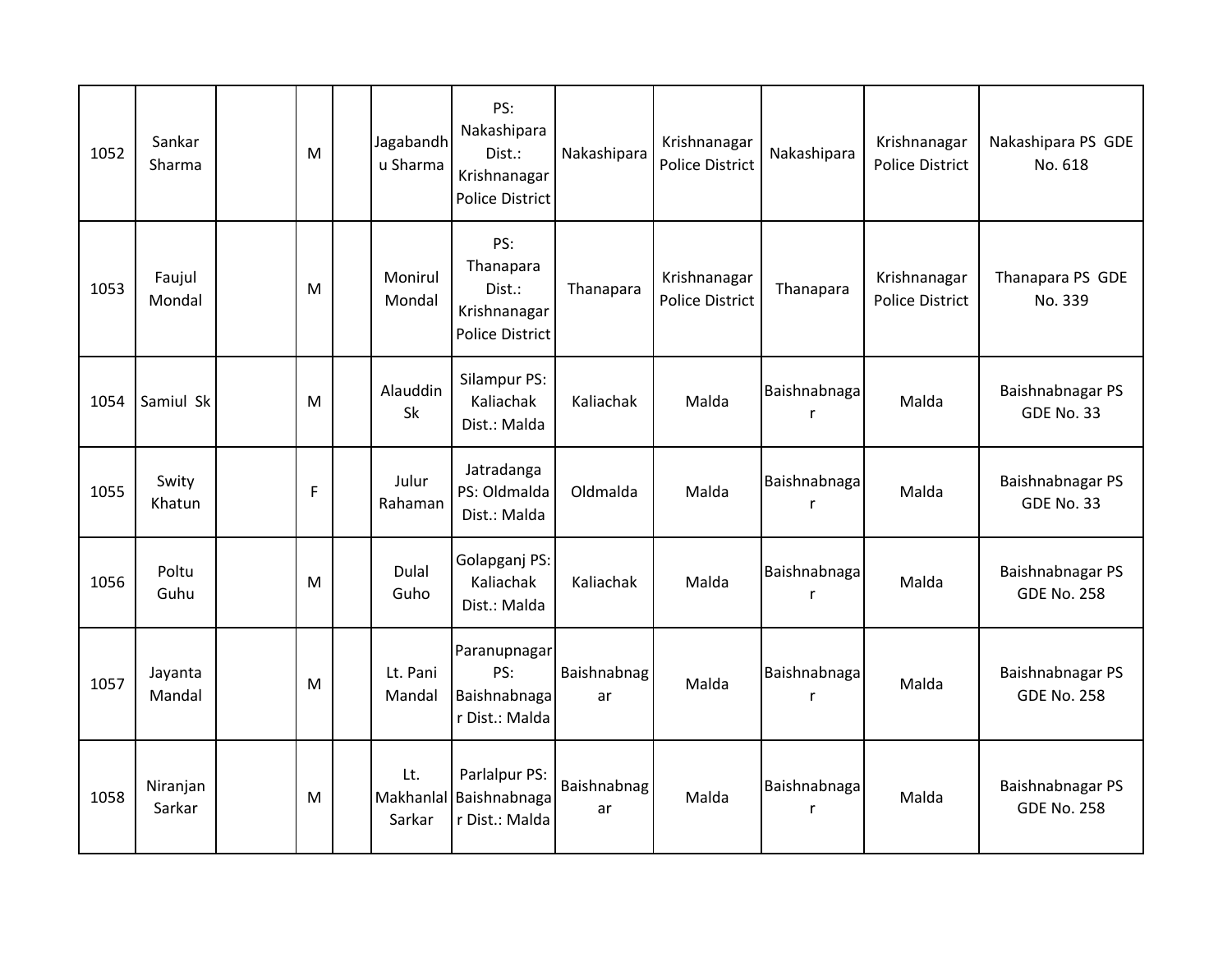| 1059 | Sukhdev<br>Bas          | M |    | Lt.<br>Jagendra<br>Nath Bas | Parlalpur PS:<br>Baishnabnaga<br>r Dist.: Malda        | Baishnabnag<br>ar | Malda | Baishnabnaga<br>r  | Malda | Baishnabnagar PS<br><b>GDE No. 258</b> |
|------|-------------------------|---|----|-----------------------------|--------------------------------------------------------|-------------------|-------|--------------------|-------|----------------------------------------|
| 1060 | <b>Bikash</b><br>Mandal | M |    | Lt. Gedu<br>Mandal          | Mondai PS:<br>Baishnabnaga<br>r Dist.: Malda           | Baishnabnag<br>ar | Malda | Baishnabnaga<br>r, | Malda | Baishnabnagar PS<br><b>GDE No. 444</b> |
| 1061 | Anup<br>Mandal          | M |    | Tarapada<br>Mandal          | <b>Birnagar PS:</b><br>Baishnabnaga<br>r Dist.: Malda  | Baishnabnag<br>ar | Malda | Baishnabnaga<br>r  | Malda | Baishnabnagar PS<br><b>GDE No. 444</b> |
| 1062 | Sanjoy<br>Saha          | M | 21 | Narad<br>Saha               | Rampur PS:<br>Bamangola<br>Dist.: Malda                | Bamangola         | Malda | Bamangola          | Malda | Bamangola PS GDE<br>No. 282            |
| 1063 | Gobinda<br>Mandal       | M | 24 | Deben<br>Mandal             | Uttarjai PS:<br>Bamangola<br>Dist.: Malda              | Bamangola         | Malda | Bamangola          | Malda | Bamangola PS GDE<br>No. 282            |
| 1064 | Rashid                  | M | 34 | Late<br>Mainuddi<br>n       | Of Dakshin<br>Kaliganj PS:<br>Chanchal<br>Dist.: Malda | Chanchal          | Malda | Chanchal           | Malda | Chanchal PS GDE No.<br>178             |
| 1065 | Sariful<br>Alam         | M | 19 | Dosh<br>Mahamm<br>ad        | of<br>Sahabajpur<br>PS: Chanchal<br>Dist.: Malda       | Chanchal          | Malda | Chanchal           | Malda | Chanchal PS GDE No.<br>178             |
| 1066 | Nurul<br>Hossain        | M | 21 | Makbul<br>Hossain           | Of<br>Sahabajpur,<br>PS: Chanchal<br>Dist.: Malda      | Chanchal          | Malda | Chanchal           | Malda | Chanchal PS GDE No.<br>178             |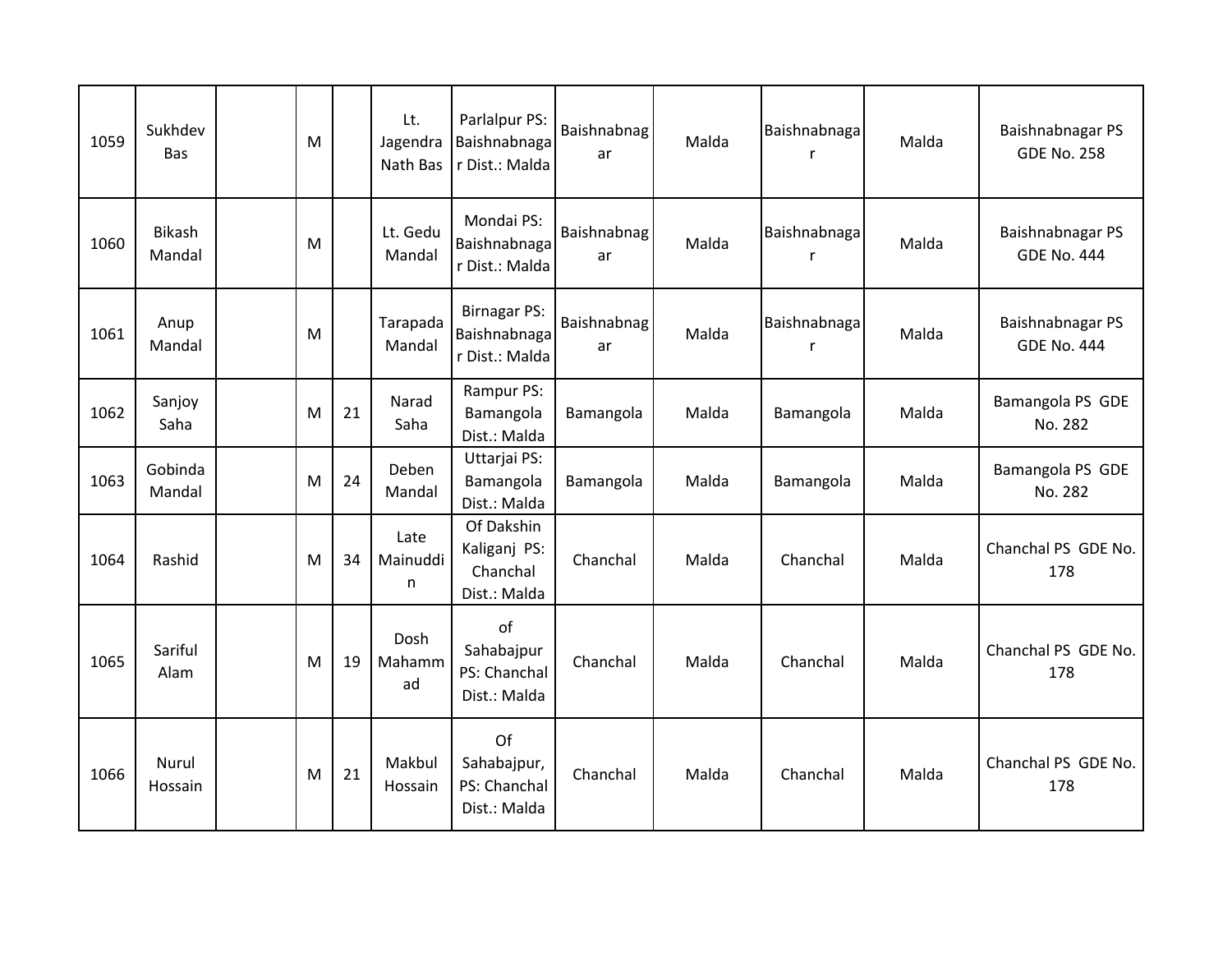| 1067 | Samajuddi<br>n Ahamed     | <b>JUDDIN</b>  | M | 20 | Saltar<br>Hossain @<br>Abdul<br>Sattar | <b>TUTHBARI PS:</b><br>Chanchal<br>Dist.: Malda               | Chanchal      | Malda       | Chanchal      | Malda | Chanchal PS GDE No.<br>856      |
|------|---------------------------|----------------|---|----|----------------------------------------|---------------------------------------------------------------|---------------|-------------|---------------|-------|---------------------------------|
| 1068 | Rafiul<br>Islam           | <b>MOHOSIN</b> | M | 28 | Afajuddin                              | <b>NISHOTOLA</b><br>PS: Chanchal<br>Dist.: Malda              | Chanchal      | Malda       | Chanchal      | Malda | Chanchal PS GDE No.<br>856      |
| 1069 | Roni Sekh                 |                | M | 19 | Alam                                   | <b>RAMPUR PS:</b><br>Chanchal<br>Dist.: Malda                 | Chanchal      | Malda       | Chanchal      | Malda | Chanchal PS GDE No.<br>814      |
| 1070 | Rahamat<br>Ali            |                | M | 19 | Robiul                                 | <b>RAMPUR PS:</b><br>Chanchal<br>Dist.: Malda                 | Chanchal      | Malda       | Chanchal      | Malda | Chanchal PS GDE No.<br>814      |
| 1071 | Altaf Raza                |                | M | 20 | Parvej<br>Alam<br>Amin                 | Rojitpur,<br>Gyawagudaw<br>n, PS-Katihar,                     |               | Basirhat    | English bazar | Malda | English bazar PS GDE<br>No. 101 |
| 1072 | Nurjahan<br>Khatun        |                | F | 19 | Amiruddin<br>Khatun                    | Sekhalipara,<br>PS: Domkal<br>Dist.:<br>Murshidabad           | Domkal        | Murshidabad | English bazar | Malda | English bazar PS GDE<br>No. 101 |
| 1073 | Dipankar<br>Chowdhur<br>у |                | M | 29 | Late Kanai<br>Chowdhur<br>у            | Bansbari<br>Gosaighat PS:<br>English bazar<br>Dist.: Malda    | English bazar | Malda       | English bazar | Malda | English bazar PS GDE<br>No. 620 |
| 1074 | Aman Sk                   |                | M | 22 | Sarif Sk                               | Mangalbari,<br>kghairatipara,<br>PS: Oldmalda<br>Dist.: Malda | Oldmalda      | Malda       | English bazar | Malda | English bazar PS GDE<br>No. 620 |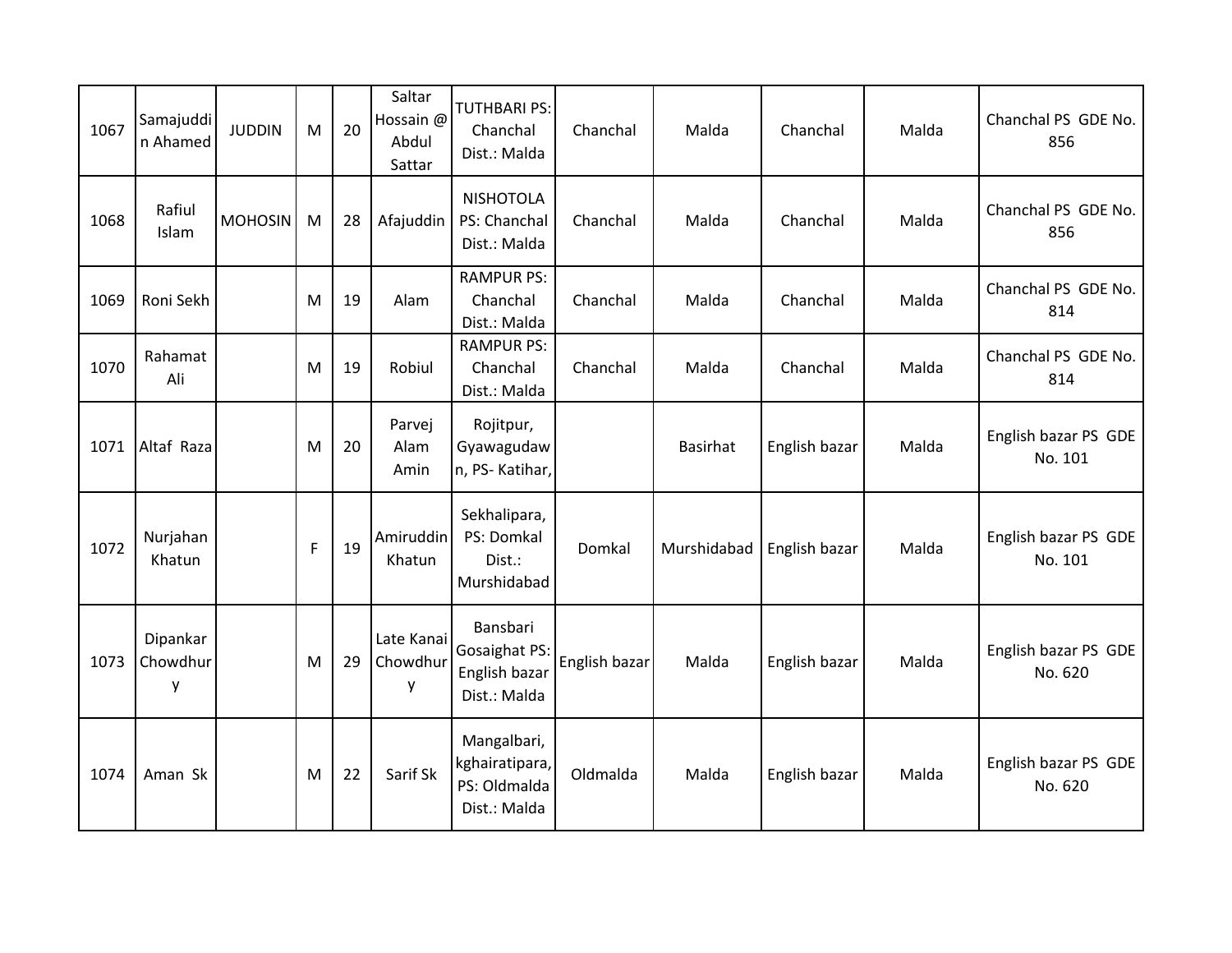| 1075 | Pranab<br>Singha  | M | 30 | Swapan<br>Singha       | Adina PS<br>Gazole<br><b>District Malda</b>                         |                      | Basirhat | Gajole               | Malda | Gajole PS GDE No.<br>634                  |
|------|-------------------|---|----|------------------------|---------------------------------------------------------------------|----------------------|----------|----------------------|-------|-------------------------------------------|
| 1076 | Ashok<br>Singha   | M | 38 | <b>Bhadu</b><br>Singha | Adina PS<br>Gazole<br><b>District Malda</b>                         |                      | Basirhat | Gajole               | Malda | Gajole PS GDE No.<br>634                  |
| 1077 | Hiran Roy         | M | 21 | Paresh<br>Roy          | <b>Uttarpara PS:</b><br>Habibpur<br>Dist.: Malda                    | Habibpur             | Malda    | Habibpur             | Malda | Habibpur PS GDE No.<br>324                |
| 1078 | Sanchay<br>Singha | M | 40 | Lt Kulesh<br>Singha    | Madhyamken<br>dua PS:<br>Habibpur<br>Dist.: Malda                   | Habibpur             | Malda    | Habibpur             | Malda | Habibpur PS GDE No.<br>324                |
| 1079 | Pinku<br>Mandal   | M | 32 | Dinesh<br>Mandal       | Hurabari PS:<br>Habibpur<br>Dist.: Malda                            | Habibpur             | Malda    | Habibpur             | Malda | Habibpur PS GDE No.<br>324                |
| 1080 | Samaun<br>Sk      | M | 33 | Unsahak                | Bejpura P.O-<br>Malikan PS:<br>Harishchandr<br>apur Dist.:<br>Malda | Harishchand<br>rapur | Malda    | Harishchandr<br>apur | Malda | Harishchandrapur PS<br><b>GDE No. 528</b> |
| 1081 | Rajab Ali         | M | 42 | Akatar<br>Alam         | <b>Bitol PS:</b><br>Harishchandr<br>apur Dist.:<br>Malda            | Harishchand<br>rapur | Malda    | Harishchandr<br>apur | Malda | Harishchandrapur PS<br><b>GDE No. 528</b> |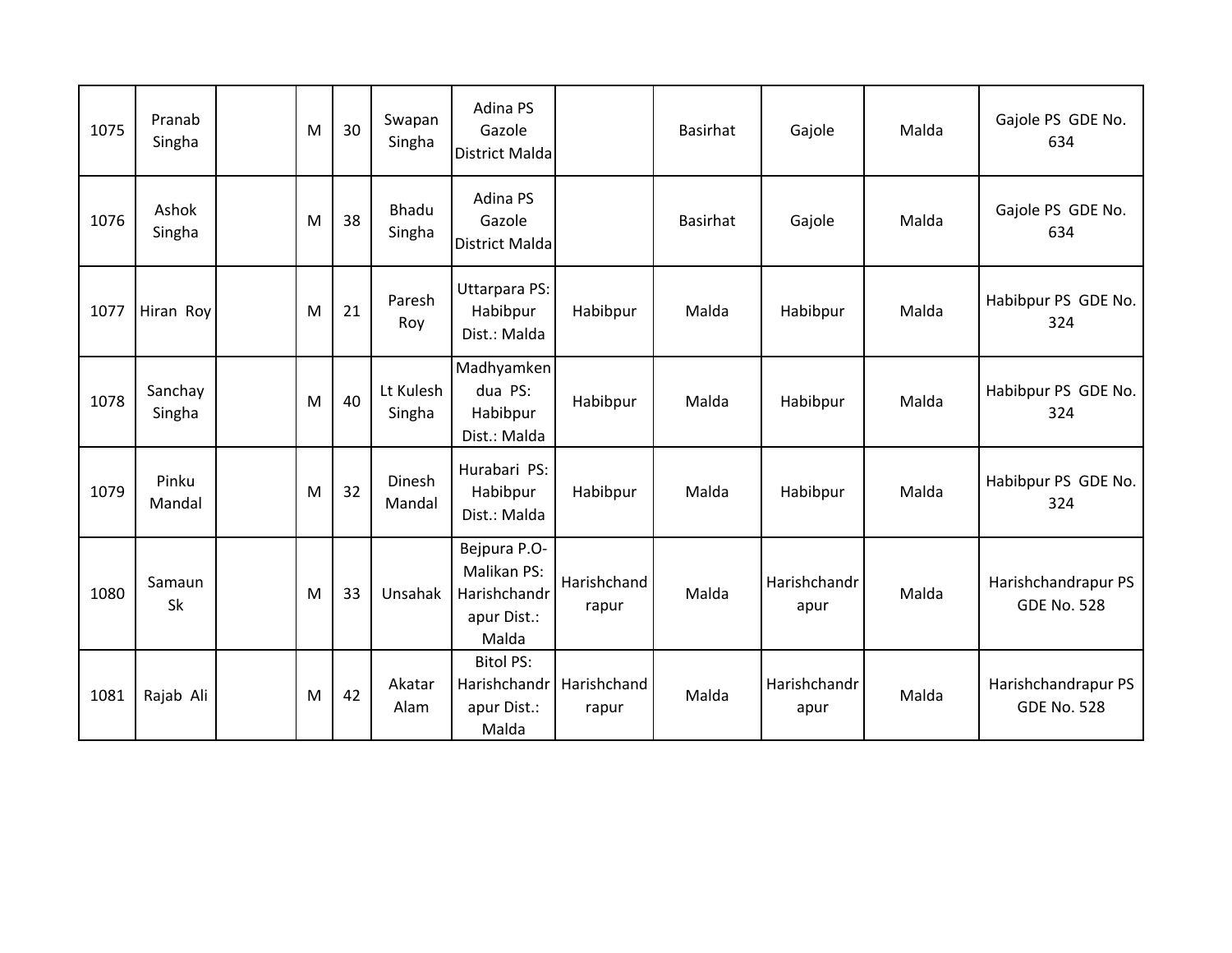| 1082 | Bapan<br>Mandal            | M | 20 | Bablu<br>Mandal                      | Chhatianmor<br>e,<br>Nageswarpur<br>PS: Oldmalda<br>Dist.: Malda         | Oldmalda | Malda       | Oldmalda | Malda       | Oldmalda PS GDE No.<br>233 |
|------|----------------------------|---|----|--------------------------------------|--------------------------------------------------------------------------|----------|-------------|----------|-------------|----------------------------|
| 1083 | Yubaraj<br>Mandal          | M | 28 | Lt<br>Mirapada<br>Mandal             | Rashiladaha<br>Mandalpara,<br>Mangalbari<br>PS: Oldmalda<br>Dist.: Malda | Oldmalda | Malda       | Oldmalda | Malda       | Oldmalda PS GDE No.<br>233 |
| 1084 | Ramkrishn<br>a Mondal      | M | 32 | $S/O-$<br>Robindran<br>ath<br>Mondal | Hareknagar<br>Mondalpara<br>PS: Beldanga<br>Dist.:<br>Murshidabad        | Beldanga | Murshidabad | Beldanga | Murshidabad | Beldanga PS GDE No.<br>305 |
| 1085 | Prosenjit<br>Mondal        | M | 32 | $S/O-$<br>Prosanta<br>Mondal         | Andiran<br>Babupara PS:<br>Beldanga<br>Dist.:<br>Murshidabad             | Beldanga | Murshidabad | Beldanga | Murshidabad | Beldanga PS GDE No.<br>305 |
| 1086 | Partho<br>Protim<br>Mondal | M | 32 | $S/O-$<br>Panchana<br>n Of<br>Mondal | Sahapur PS:<br>Beldanga<br>Dist.:<br>Murshidabad                         | Beldanga | Murshidabad | Beldanga | Murshidabad | Beldanga PS GDE No.<br>302 |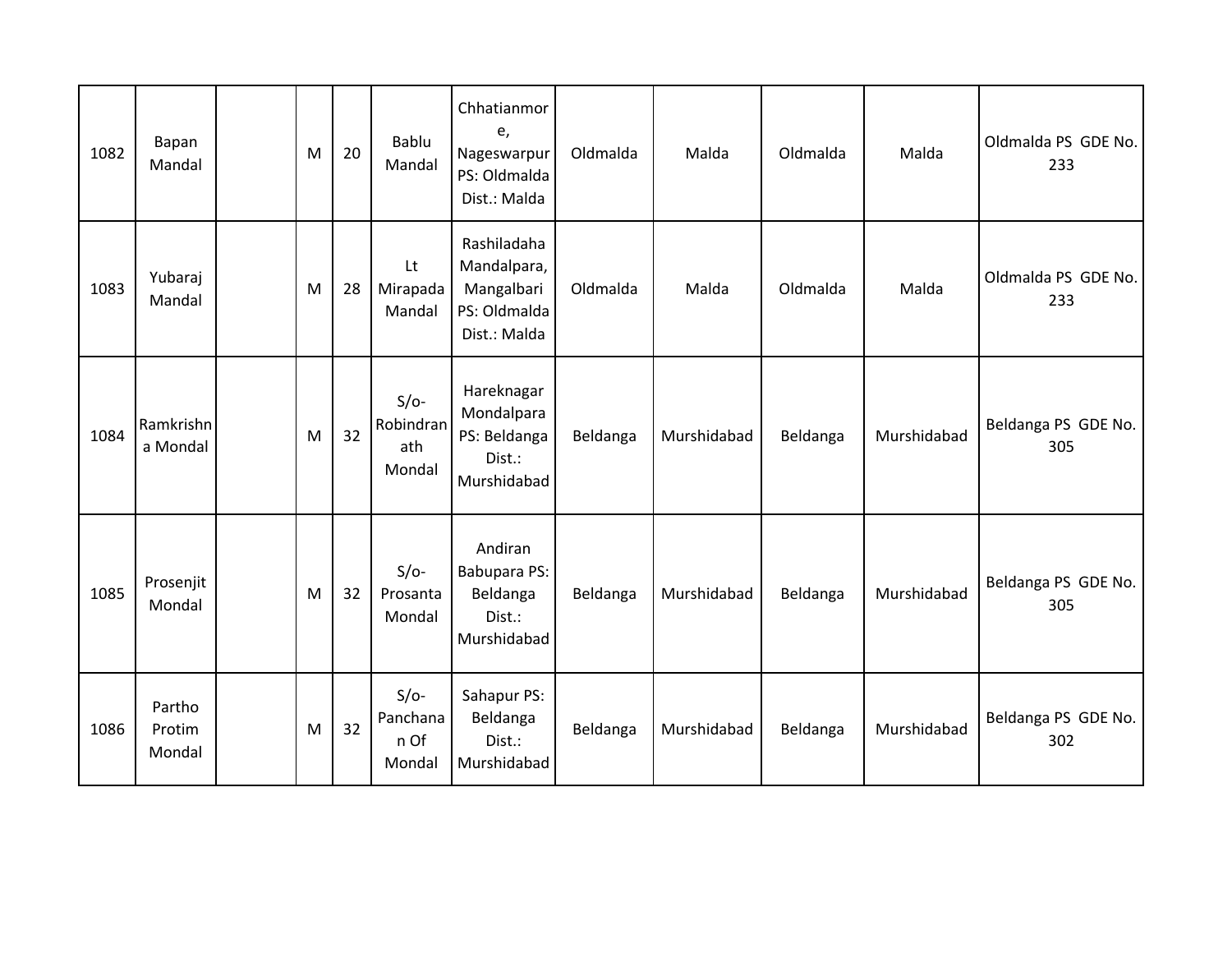| 1087 | Pollad<br>Mondal  | M | 35 | $S/O-$<br>Prasanta<br>Mondal        | Sahapur PS:<br>Beldanga<br>Dist.:<br>Murshidabad      | Beldanga   | Murshidabad | Beldanga   | Murshidabad | Beldanga PS GDE No.<br>302   |
|------|-------------------|---|----|-------------------------------------|-------------------------------------------------------|------------|-------------|------------|-------------|------------------------------|
| 1088 | Chinmay<br>Halder | M | 25 | $S/O-$<br>Chittaranj<br>an Halder   | Jayantinagar<br>PS: Beldanga<br>Dist.:<br>Murshidabad | Beldanga   | Murshidabad | Beldanga   | Murshidabad | Beldanga PS GDE No.<br>302   |
| 1089 | Sakar<br>Halder   | M | 29 | S/o-Sunul<br>Kumar<br>Halder        | Jayantinagar<br>PS: Beldanga<br>Dist.:<br>Murshidabad | Beldanga   | Murshidabad | Beldanga   | Murshidabad | Beldanga PS GDE No.<br>302   |
| 1090 | Sumanta<br>Mondal | M | 31 | $S/O-$<br>Ananda<br>Mondal          | Sahapur PS:<br>Beldanga<br>Dist.:<br>Murshidabad      | Beldanga   | Murshidabad | Beldanga   | Murshidabad | Beldanga PS GDE No.<br>302   |
| 1091 | Bimal<br>Majumder | M |    | Kalipada<br>Mazumde<br>$\mathsf{r}$ | PS:<br>Berhampore<br>Dist.:<br>Murshidabad            | Berhampore | Murshidabad | Berhampore | Murshidabad | Berhampore PS GDE<br>No. 775 |
| 1092 | Ali<br>Hossain    | M |    | Mojid Sk                            | PS:<br>Berhampore<br>Dist.:<br>Murshidabad            | Berhampore | Murshidabad | Berhampore | Murshidabad | Berhampore PS GDE<br>No. 775 |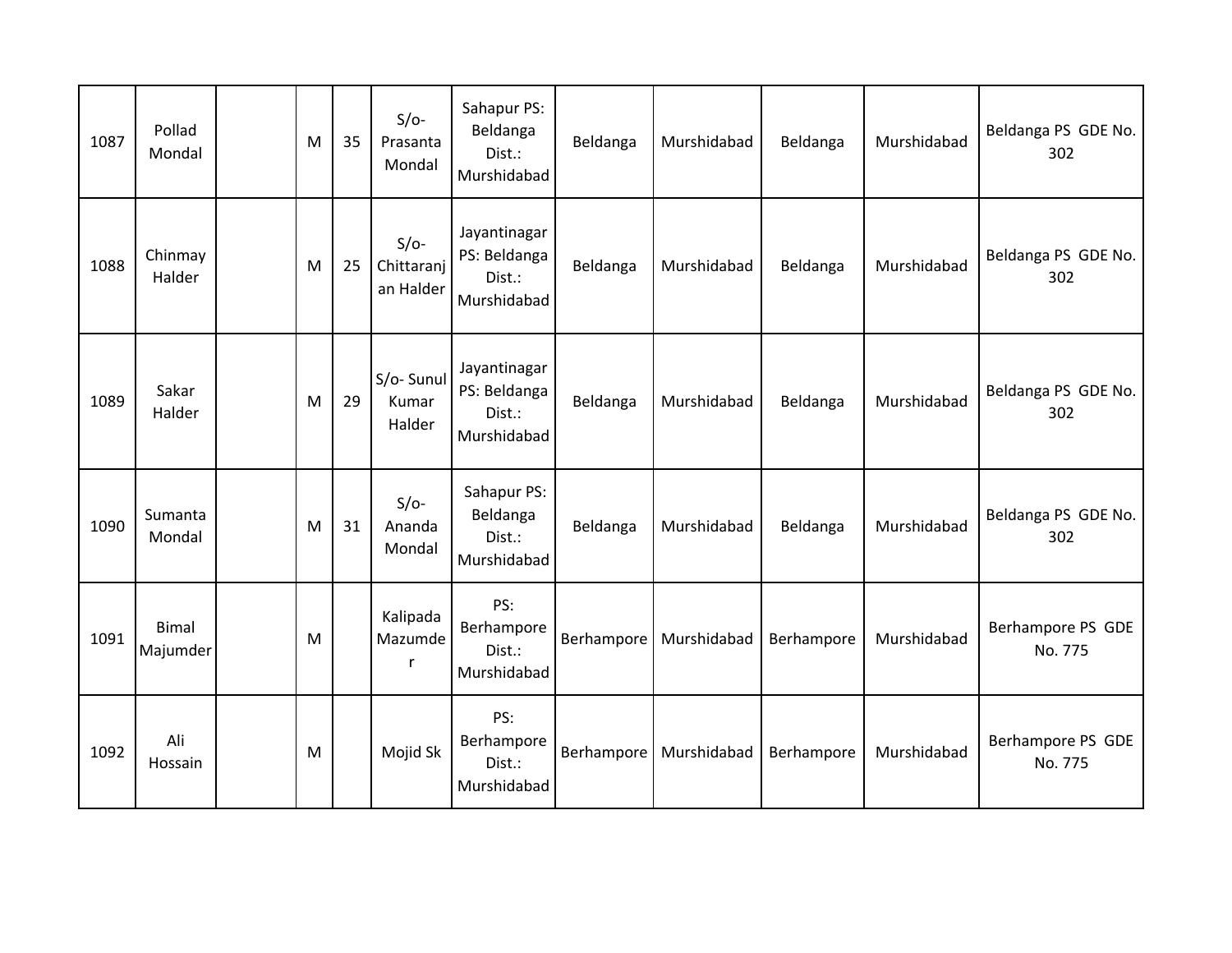| 1093 | Rehesan<br>Sk    | M | Lt. Hosen<br>Sk        | PS:<br>Berhampore<br>Dist.:<br>Murshidabad | Berhampore | Murshidabad | Berhampore | Murshidabad | Berhampore PS GDE<br>No. 775 |
|------|------------------|---|------------------------|--------------------------------------------|------------|-------------|------------|-------------|------------------------------|
| 1094 | Bapi<br>Mandal   | M | Gonesh<br>Mandal       | PS:<br>Berhampore<br>Dist.:<br>Murshidabad | Berhampore | Murshidabad | Berhampore | Murshidabad | Berhampore PS GDE<br>No. 775 |
| 1095 | Awlad Sk         | M | Abubakka<br>r Sk       | PS:<br>Berhampore<br>Dist.:<br>Murshidabad | Berhampore | Murshidabad | Berhampore | Murshidabad | Berhampore PS GDE<br>No. 775 |
| 1096 | Tinkar<br>Mahata | M | Mrittyanjo<br>y Mahato | PS:<br>Berhampore<br>Dist.:<br>Murshidabad | Berhampore | Murshidabad | Berhampore | Murshidabad | Berhampore PS GDE<br>No. 775 |
| 1097 | Tofejul Sk       | M | Cholim Sk              | PS:<br>Berhampore<br>Dist.:<br>Murshidabad | Berhampore | Murshidabad | Berhampore | Murshidabad | Berhampore PS GDE<br>No. 775 |
| 1098 | Asadul Sk        | M | <b>Asraful Sk</b>      | PS:<br>Berhampore<br>Dist.:<br>Murshidabad | Berhampore | Murshidabad | Berhampore | Murshidabad | Berhampore PS GDE<br>No. 775 |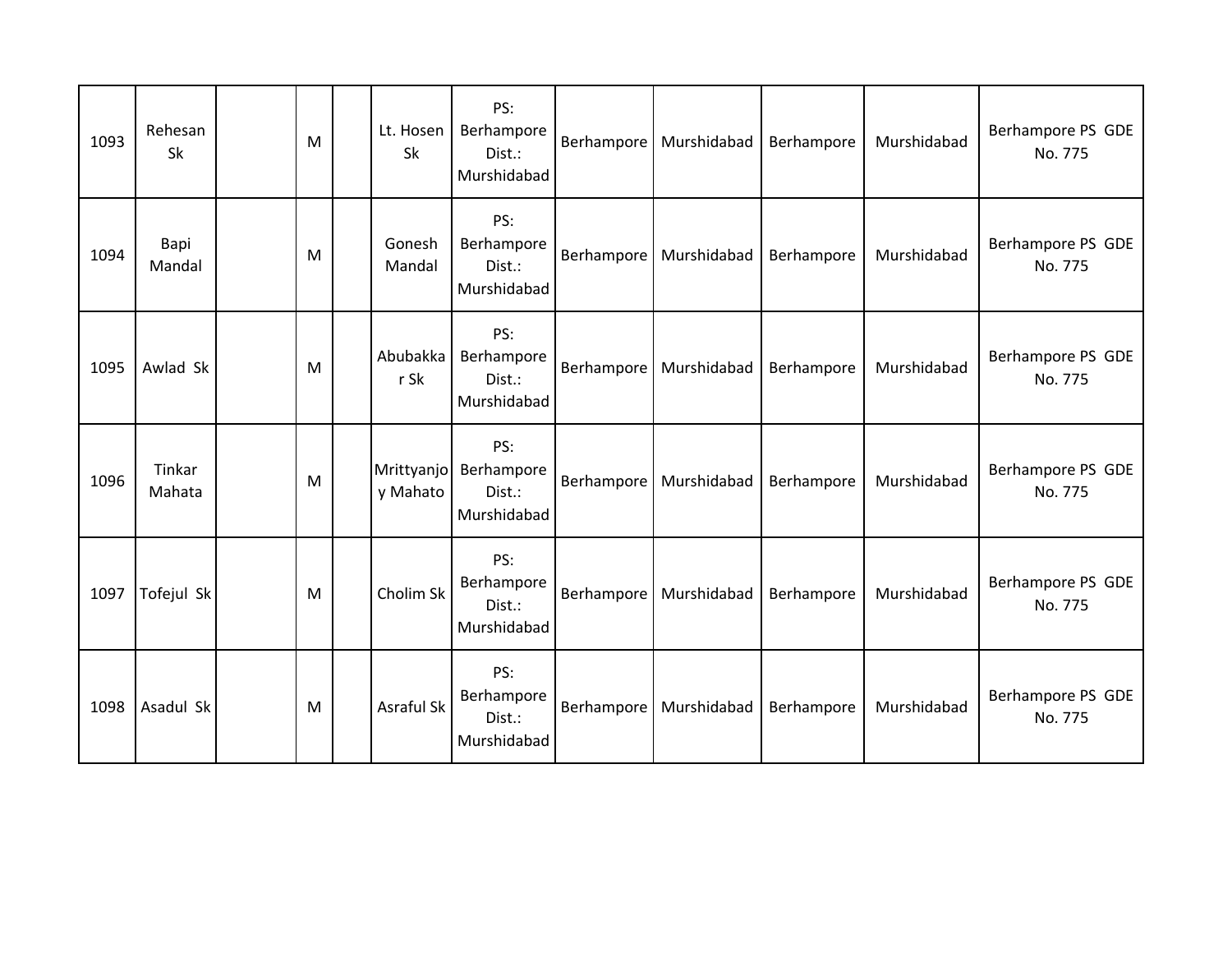| 1099 | Anirudha<br>Saha    | M | <b>Bijoy Saha</b>   | PS:<br>Berhampore<br>Dist.:<br>Murshidabad | Berhampore | Murshidabad | Berhampore | Murshidabad | Berhampore PS GDE<br>No. 775 |
|------|---------------------|---|---------------------|--------------------------------------------|------------|-------------|------------|-------------|------------------------------|
| 1100 | Sohel Sk            | M | Sadikul Sk          | PS:<br>Berhampore<br>Dist.:<br>Murshidabad | Berhampore | Murshidabad | Berhampore | Murshidabad | Berhampore PS GDE<br>No. 775 |
| 1101 | Debu<br>Dulai       | M | Rabi Dulai          | PS:<br>Berhampore<br>Dist.:<br>Murshidabad | Berhampore | Murshidabad | Berhampore | Murshidabad | Berhampore PS GDE<br>No. 775 |
| 1102 | Sayan<br>Halder     | M | Subol<br>Halder     | PS:<br>Berhampore<br>Dist.:<br>Murshidabad | Berhampore | Murshidabad | Berhampore | Murshidabad | Berhampore PS GDE<br>No. 775 |
| 1103 | Debaron<br>Sannayal | M | Dibendu<br>Sannayal | PS:<br>Berhampore<br>Dist.:<br>Murshidabad | Berhampore | Murshidabad | Berhampore | Murshidabad | Berhampore PS GDE<br>No. 775 |
| 1104 | Amit<br>Rana        | M | Basudeb<br>Rana     | PS:<br>Berhampore<br>Dist.:<br>Murshidabad | Berhampore | Murshidabad | Berhampore | Murshidabad | Berhampore PS GDE<br>No. 775 |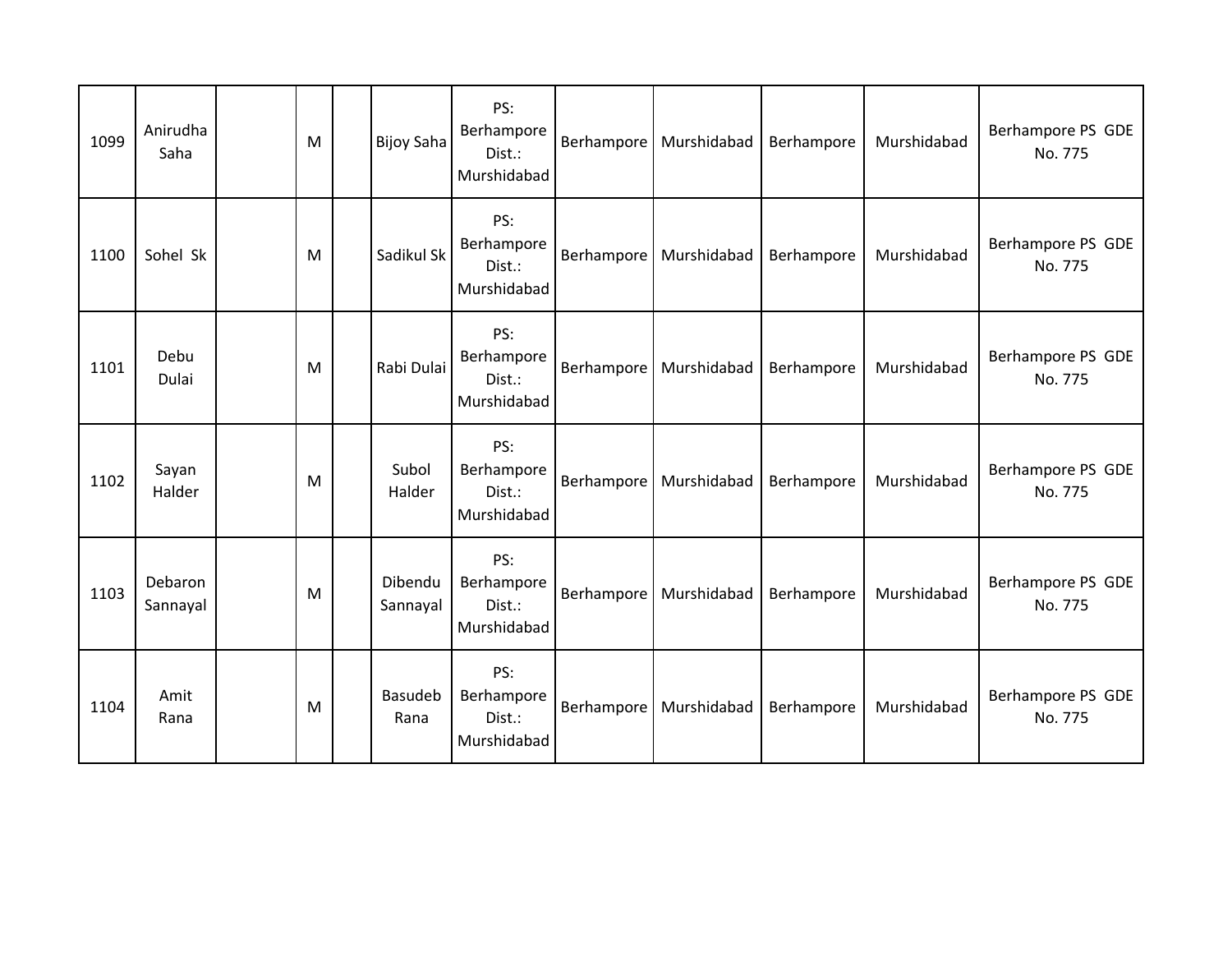| 1105 | Banani<br>Rajak     | M |    | Barun<br>Rajak           | PS:<br>Berhampore<br>Dist.:<br>Murshidabad                    |                  | Berhampore   Murshidabad | Berhampore       | Murshidabad | Berhampore PS GDE<br>No. 775          |
|------|---------------------|---|----|--------------------------|---------------------------------------------------------------|------------------|--------------------------|------------------|-------------|---------------------------------------|
| 1106 | Kalipada<br>Mandal  | M |    | Soki<br>Charan<br>Mandal | PS:<br>Berhampore<br>Dist.:<br>Murshidabad                    | Berhampore       | Murshidabad              | Berhampore       | Murshidabad | Berhampore PS GDE<br>No. 775          |
| 1107 | Sabuwar<br>Sk       | M | 19 | Mahasin<br>Sk            | Barshatigola<br>PS:<br>Bhagawangol<br>a Dist.:<br>Murshidabad | Bhagawango<br>la | Murshidabad              | Bhagawangol<br>a | Murshidabad | Bhagawangola PS<br><b>GDE No. 416</b> |
| 1108 | Laltu Sk            | M | 34 | Late<br>Kaosar Ali       | Barshatigola<br>PS:<br>Bhagawangol<br>a Dist.:<br>Murshidabad | Bhagawango<br>la | Murshidabad              | Bhagawangol<br>a | Murshidabad | Bhagawangola PS<br><b>GDE No. 416</b> |
| 1109 | Sumata<br>Sutradhar | M | 28 | Subvas<br>Sutradhar      | Swapangore<br>PS:<br>Bhagawangol<br>a Dist.:<br>Murshidabad   | Bhagawango<br>la | Murshidabad              | Bhagawangol<br>a | Murshidabad | Bhagawangola PS<br><b>GDE No. 416</b> |
| 1110 | Samirul<br>Hoque    | M | 43 | Altab<br>Hossain         | Swapangore<br>PS:<br>Bhagawangol<br>a Dist.:<br>Murshidabad   | Bhagawango<br>la | Murshidabad              | Bhagawangol<br>a | Murshidabad | Bhagawangola PS<br><b>GDE No. 416</b> |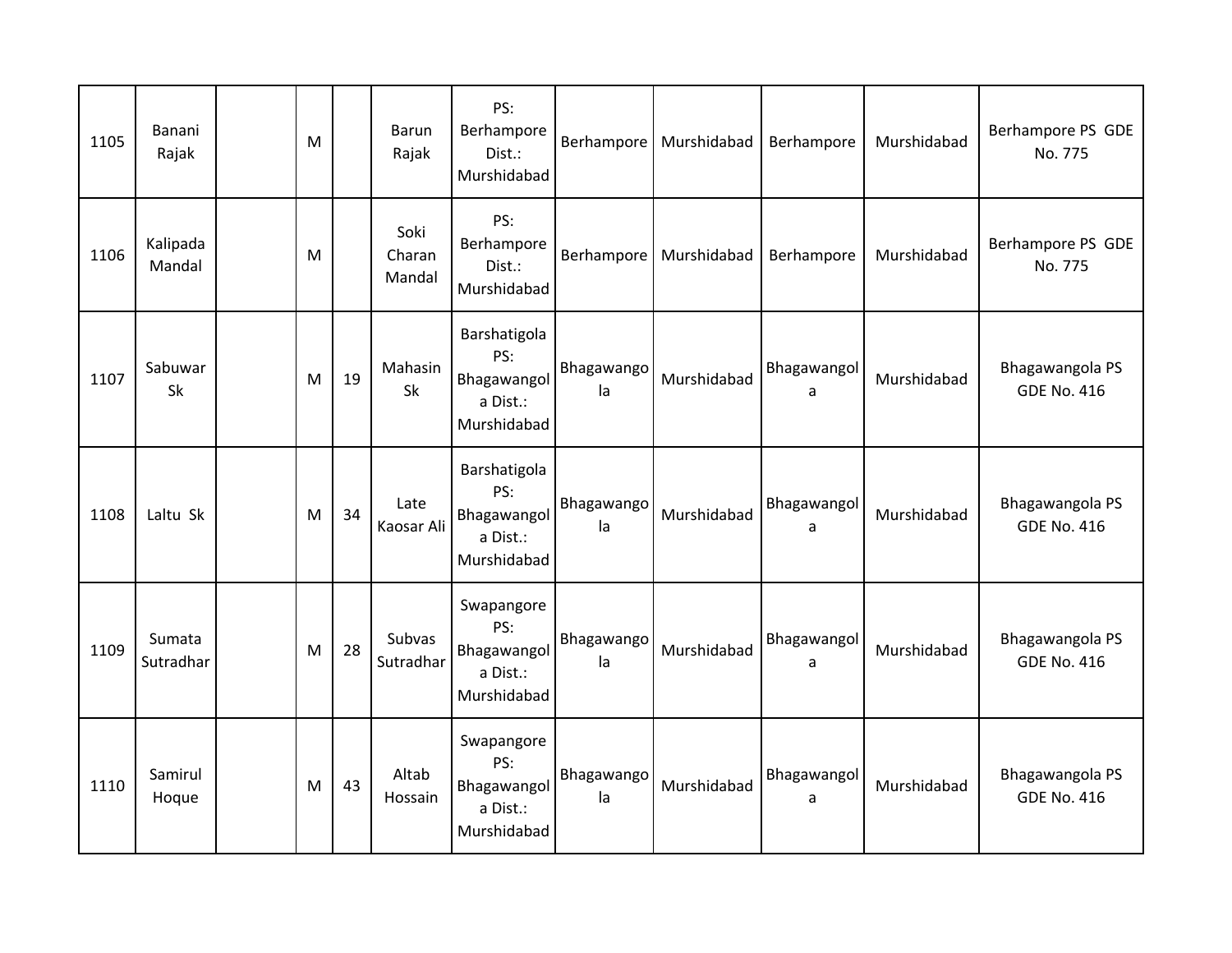| 1111 | <b>Barsed Ali</b> | M | 50 | Jolil Sk        | <b>Budhar PS:</b><br>Bhagawangol Bhagawango<br>a Dist.:<br>Murshidabad | la        | Murshidabad | Bhagawangol<br>a | Murshidabad | Bhagawangola PS<br><b>GDE No. 416</b> |
|------|-------------------|---|----|-----------------|------------------------------------------------------------------------|-----------|-------------|------------------|-------------|---------------------------------------|
| 1112 | Jiarul Sk         | M | 32 | Koyes Sk        | Paikpara PS:<br>Bhagawangol Bhagawango<br>a Dist.:<br>Murshidabad      | la        | Murshidabad | Bhagawangol<br>a | Murshidabad | Bhagawangola PS<br><b>GDE No. 417</b> |
| 1113 | Aziz Molla        | M | 32 | Islam<br>Molla  | Serpur PS:<br>Bharatpur<br>Dist.:<br>Murshidabad                       | Bharatpur | Murshidabad | Bharatpur        | Murshidabad | Bharatpur PS GDE No.<br>419           |
| 1114 | Milan Sk          | M | 28 | Potai Sk        | Gunanandaba<br>ti PS:<br>Bharatpur<br>Dist.:<br>Murshidabad            | Bharatpur | Murshidabad | Bharatpur        | Murshidabad | Bharatpur PS GDE No.<br>419           |
| 1115 | Sahajamal<br>Sk   | M |    | Mokim Sk        | Harishchandr<br>apur PS:<br>Bharatpur<br>Dist.:<br>Murshidabad         | Bharatpur | Murshidabad | Bharatpur        | Murshidabad | Bharatpur PS GDE No.<br>466           |
| 1116 | Saheb Sk          | M |    | <b>Ummar Sk</b> | Choatur PS:<br>Bharatpur<br>Dist.:<br>Murshidabad                      | Bharatpur | Murshidabad | Bharatpur        | Murshidabad | Bharatpur PS GDE No.<br>466           |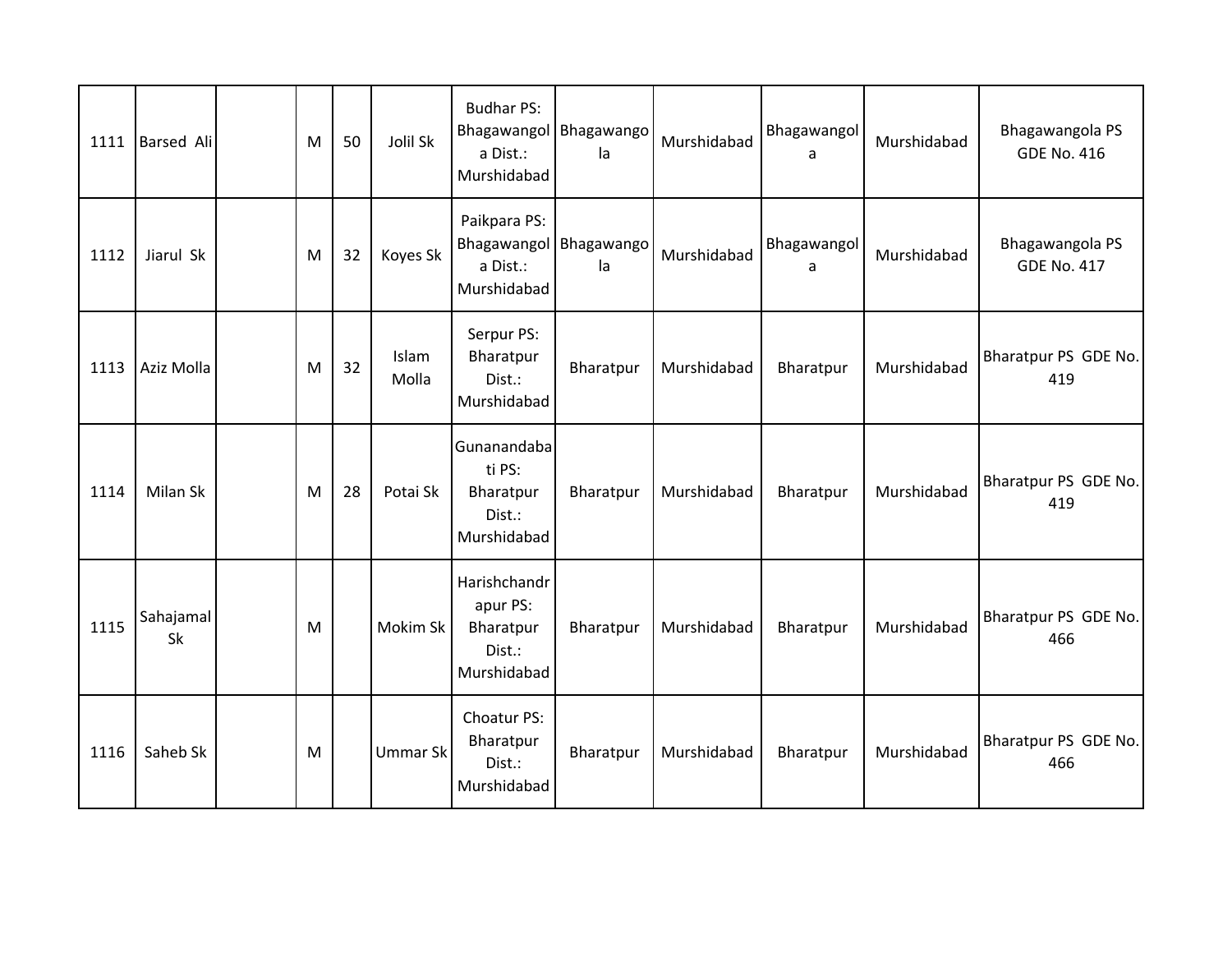| 1117 | Bijay<br>Mahanta   | M |    | Arun<br>Mahanta          | Pollishree PS:<br>Bharatpur<br>Dist.:<br>Murshidabad       | Bharatpur     | Murshidabad | Bharatpur  | Murshidabad | Bharatpur PS GDE No.<br>466  |
|------|--------------------|---|----|--------------------------|------------------------------------------------------------|---------------|-------------|------------|-------------|------------------------------|
| 1118 | Bijay<br>Rajbanshi | M |    | Arjun<br>Rajbanshi       | Pollishree PS:<br>Bharatpur<br>Dist.:<br>Murshidabad       | Bharatpur     | Murshidabad | Bharatpur  | Murshidabad | Bharatpur PS GDE No.<br>466  |
| 1119 | Tamal Sk           | M |    |                          | Sayedpara PS:<br>Lt. Haru Sk Burwan Dist.:<br>Murshidabad  | <b>Burwan</b> | Murshidabad | Burwan     | Murshidabad | Burwan PS GDE No.<br>511     |
| 1120 | Rashed Sk          | M |    | <b>Tamal Sk</b>          | Sayedpara PS:<br><b>Burwan Dist.:</b><br>Murshidabad       | Burwan        | Murshidabad | Burwan     | Murshidabad | Burwan PS GDE No.<br>511     |
| 1121 | Sahobar<br>Sk      | M |    | Lt. Abdul<br>Goni        | Papardaha<br>PS: Burwan<br>Dist.:<br>Murshidabad           | Burwan        | Murshidabad | Burwan     | Murshidabad | Burwan PS GDE No.<br>528     |
| 1122 | Manowar<br>Hossain | M | 32 | Lt.<br>Kolimuddi<br>n Sk | <b>Ghasipur PS:</b><br>Daulatabad<br>Dist.:<br>Murshidabad | Daulatabad    | Murshidabad | Daulatabad | Murshidabad | Daulatabad PS GDE<br>No. 394 |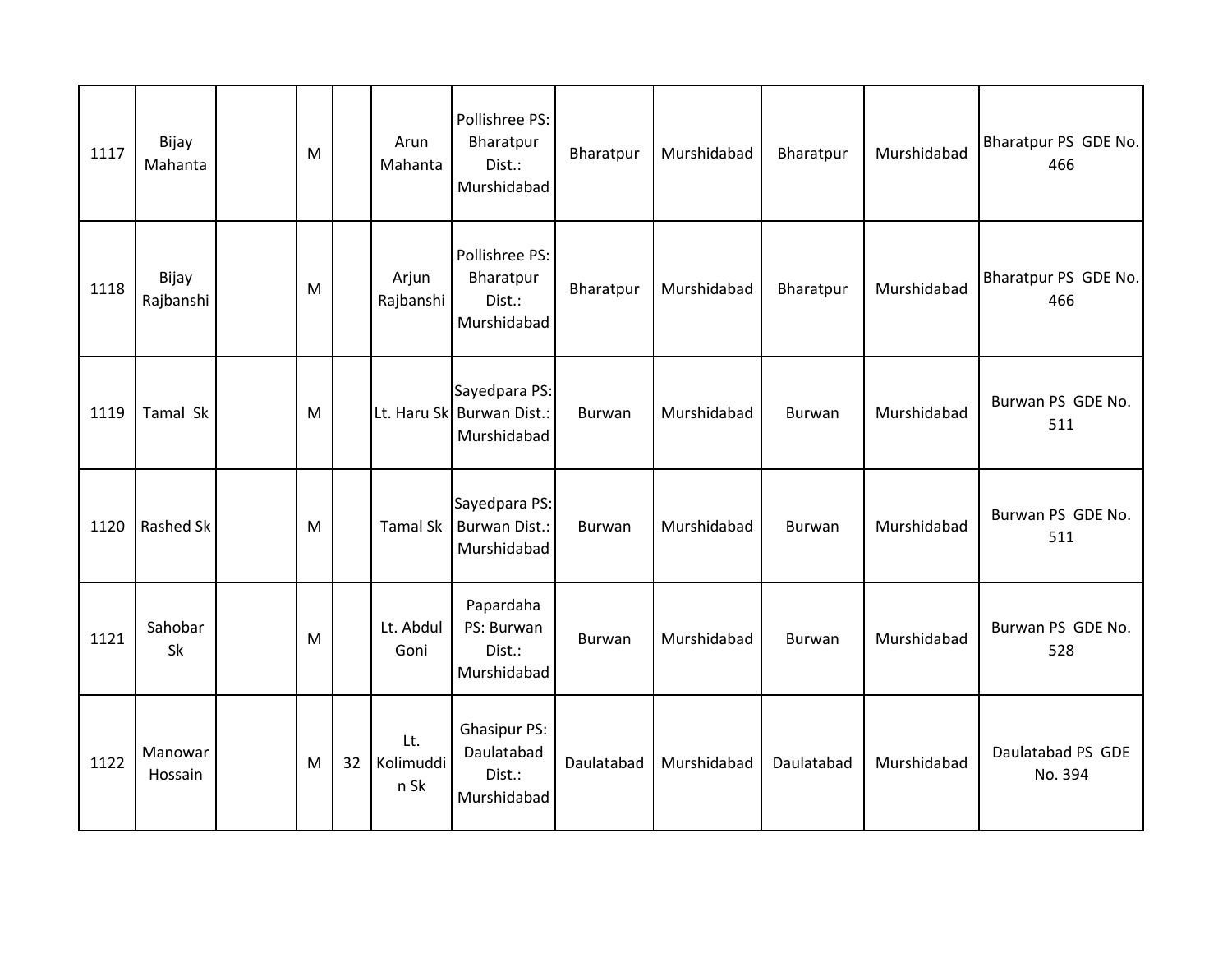| 1123 | Mojibur<br>Sk      | M | 29 | Asraf Sk         | Bhairabpur<br>PS:<br>Daulatabad<br>Dist.:<br>Murshidabad | Daulatabad | Murshidabad | Daulatabad | Murshidabad | Daulatabad PS GDE<br>No. 394 |
|------|--------------------|---|----|------------------|----------------------------------------------------------|------------|-------------|------------|-------------|------------------------------|
| 1124 | Riyajul<br>Mondal  |   | 23 | Hakman<br>Mondal | PS: Domkal<br>Dist.:<br>Murshidabad                      | Domkal     | Murshidabad | Domkal     | Murshidabad | Domkal PS GDE No.<br>562     |
| 1125 | Masud<br>Mia       |   |    | Rahul Mia        | PS: Domkal<br>Dist.:<br>Murshidabad                      | Domkal     | Murshidabad | Domkal     | Murshidabad | Domkal PS GDE No.<br>562     |
| 1126 | Ajinul Sk          |   | 21 | Rahed Sk         | PS: Domkal<br>Dist.:<br>Murshidabad                      | Domkal     | Murshidabad | Domkal     | Murshidabad | Domkal PS GDE No.<br>562     |
| 1127 | Rabiul<br>Islam    |   | 36 | Ansar Ali        | PS: Domkal<br>Dist.:<br>Murshidabad                      | Domkal     | Murshidabad | Domkal     | Murshidabad | Domkal PS GDE No.<br>562     |
| 1128 | Musarof<br>Hossain |   | 50 | Lt. Amani<br>Sk  | PS: Domkal<br>Dist.:<br>Murshidabad                      | Domkal     | Murshidabad | Domkal     | Murshidabad | Domkal PS GDE No.<br>562     |
| 1129 | Sariful<br>Islam   |   | 26 | Jahangir<br>Sk   | PS: Domkal<br>Dist.:<br>Murshidabad                      | Domkal     | Murshidabad | Domkal     | Murshidabad | Domkal PS GDE No.<br>564     |
| 1130 | Motiur<br>Rahaman  |   | 25 | Rajab Ali        | PS: Domkal<br>Dist.:<br>Murshidabad                      | Domkal     | Murshidabad | Domkal     | Murshidabad | Domkal PS GDE No.<br>564     |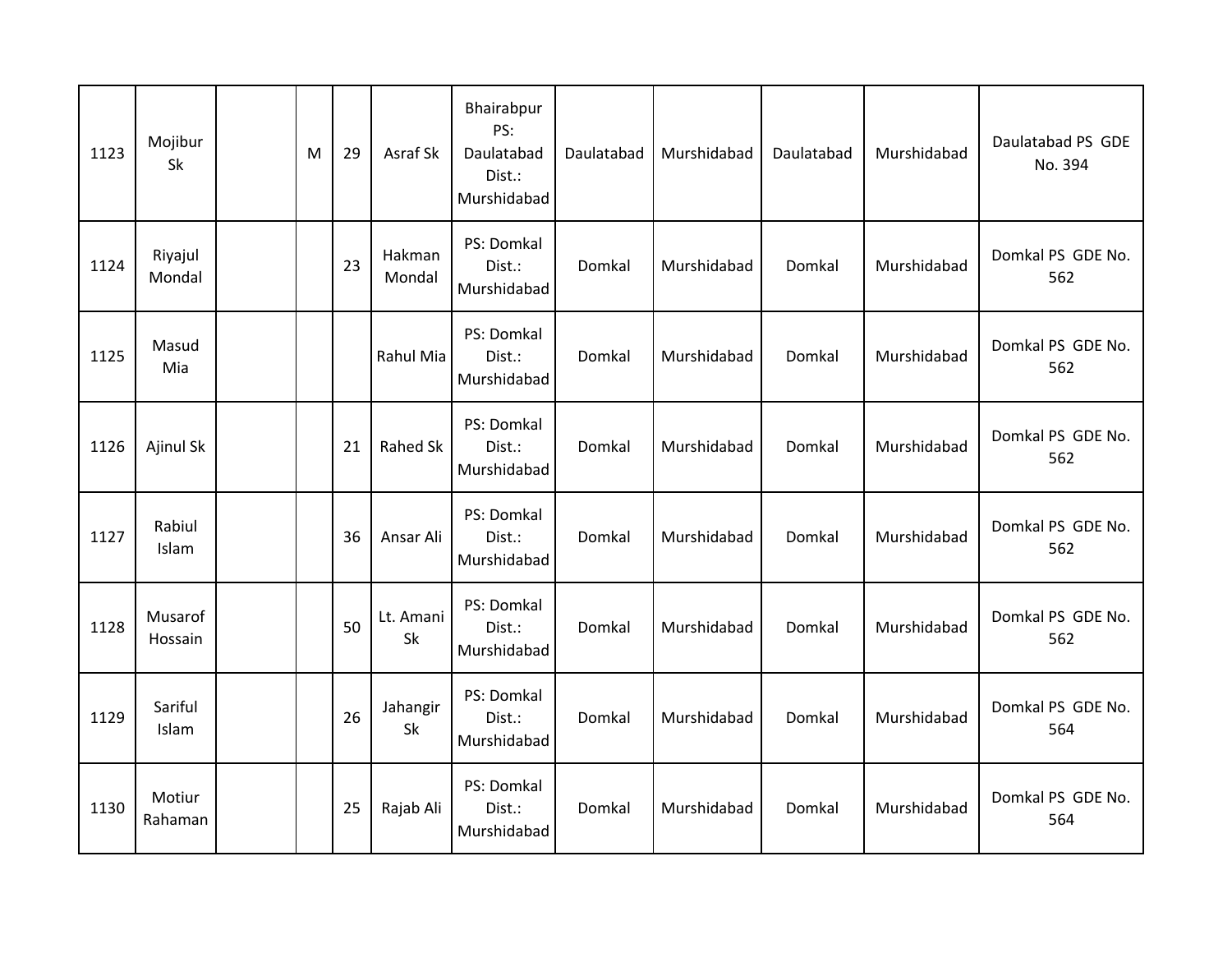| 1131 | <b>Bapirul Sk</b>     |   | 22 | Amrul Sk            | PS: Domkal<br>Dist.:<br>Murshidabad                                   | Domkal      | Murshidabad | Domkal      | Murshidabad | Domkal PS GDE No.<br>564      |
|------|-----------------------|---|----|---------------------|-----------------------------------------------------------------------|-------------|-------------|-------------|-------------|-------------------------------|
| 1132 | Year<br>Rahaman<br>Sk |   | 18 | Bablu Sk            | PS: Domkal<br>Dist.:<br>Murshidabad                                   | Domkal      | Murshidabad | Domkal      | Murshidabad | Domkal PS GDE No.<br>564      |
| 1133 | Minarul Sk            |   | 30 | Abdul<br>Hamed Sk   | PS: Domkal<br>Dist.:<br>Murshidabad                                   | Domkal      | Murshidabad | Domkal      | Murshidabad | Domkal PS GDE No.<br>534      |
| 1134 | Jahir<br>Molla        | M | 29 | Sadek<br>Molla      | Ramkrishnap<br>ur PS:<br>Hariharpara<br>Dist.:<br>Murshidabad         | Hariharpara | Murshidabad | Hariharpara | Murshidabad | Hariharpara PS GDE<br>No. 437 |
| 1135 | Sabirul<br>Khan       | M | 27 | Lt. Ajijul<br>Khan  | Dakshin<br>Hariharpara<br>PS:<br>Hariharpara<br>Dist.:<br>Murshidabad | Hariharpara | Murshidabad | Hariharpara | Murshidabad | Hariharpara PS GDE<br>No. 457 |
| 1136 | Sabir<br>Hossain      | M | 29 | Abu Salam<br>Mondal | Nischintapur<br>PS:<br>Hariharpara<br>Dist.:<br>Murshidabad           | Hariharpara | Murshidabad | Hariharpara | Murshidabad | Hariharpara PS GDE<br>No. 465 |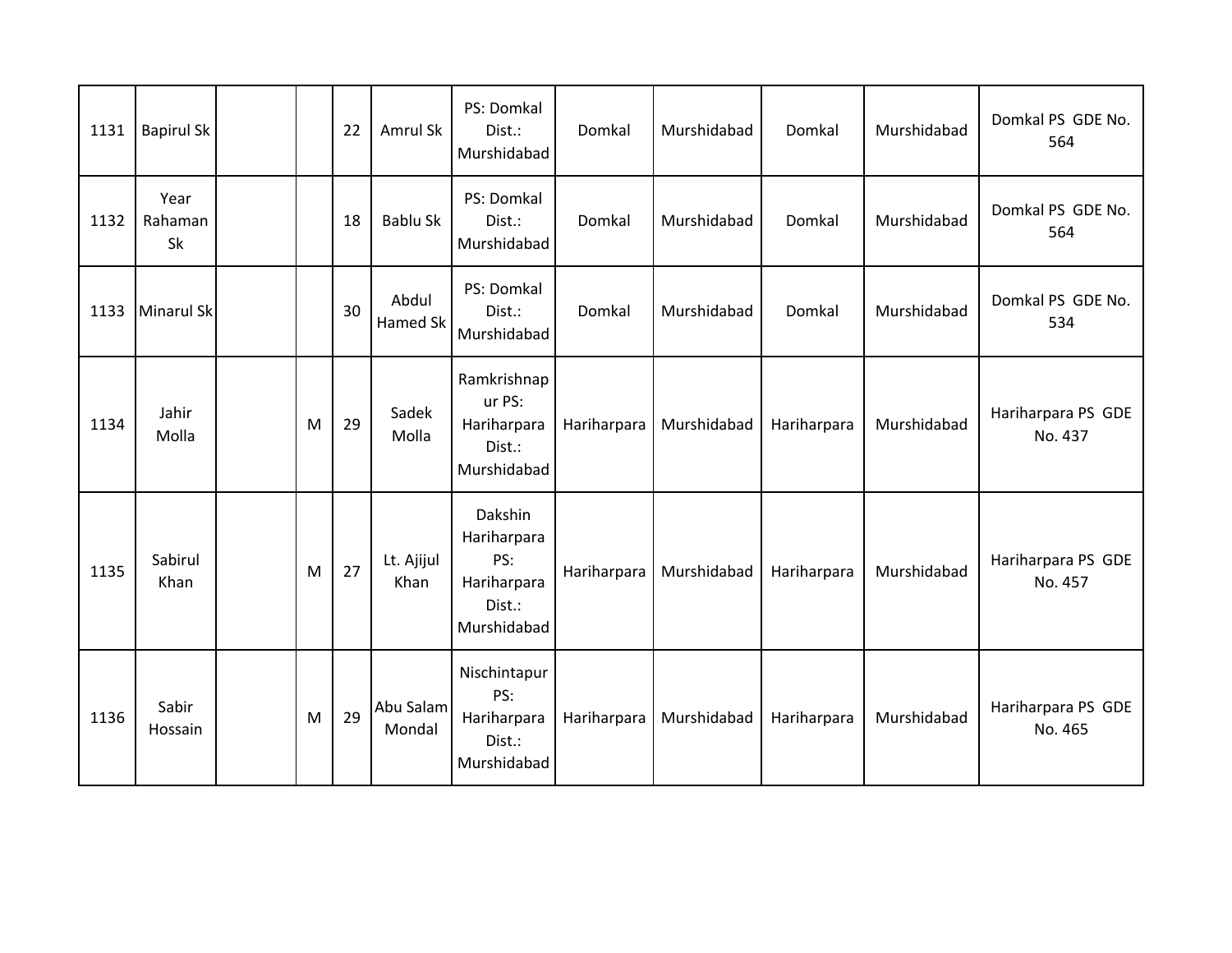| 1137 | Hemanta<br>Mondal | M | 53 | Adayta<br>Mondal           | Nischintapur<br>PS:<br>Hariharpara<br>Dist.:<br>Murshidabad      | Hariharpara     | Murshidabad | Hariharpara | Murshidabad | Hariharpara PS GDE<br>No. 458 |
|------|-------------------|---|----|----------------------------|------------------------------------------------------------------|-----------------|-------------|-------------|-------------|-------------------------------|
| 1138 | Rakibul<br>Islam  | M |    | Saidul<br>Mondal           | 14 MILE PS:<br>Daulatabad<br>Dist.:<br>Murshidabad               | Daulatabad      | Murshidabad | Islampore   | Murshidabad | Islampore PS GDE No.<br>440   |
| 1139 | Mabud Sk          | M |    | Rentu Sk                   | 14 MILE PS:<br>Daulatabad<br>Dist.:<br>Murshidabad               | Daulatabad      | Murshidabad | Islampore   | Murshidabad | Islampore PS GDE No.<br>440   |
| 1140 | Mahasud           | M |    | Maharam<br>Sk              | <b>HASANPUR</b><br>PS:<br>Murshidabad<br>Dist.:<br>Murshidabad   | Murshidaba<br>d | Murshidabad | Islampore   | Murshidabad | Islampore PS GDE No.<br>440   |
| 1141 | Sanu<br>Mondal    | M |    | Sankar<br>Sekhar<br>Mondal | <b>BATHI PS:</b><br>Murshidabad<br>Dist.:<br>Murshidabad         | Murshidaba<br>d | Murshidabad | Islampore   | Murshidabad | Islampore PS GDE No.<br>440   |
| 1142 | Owasim<br>Parvej  | M |    | Samiruddi<br>n Sk          | <b>CHHAIGHARI</b><br>PS:<br>Murshidabad<br>Dist.:<br>Murshidabad | Murshidaba<br>d | Murshidabad | Islampore   | Murshidabad | Islampore PS GDE No.<br>440   |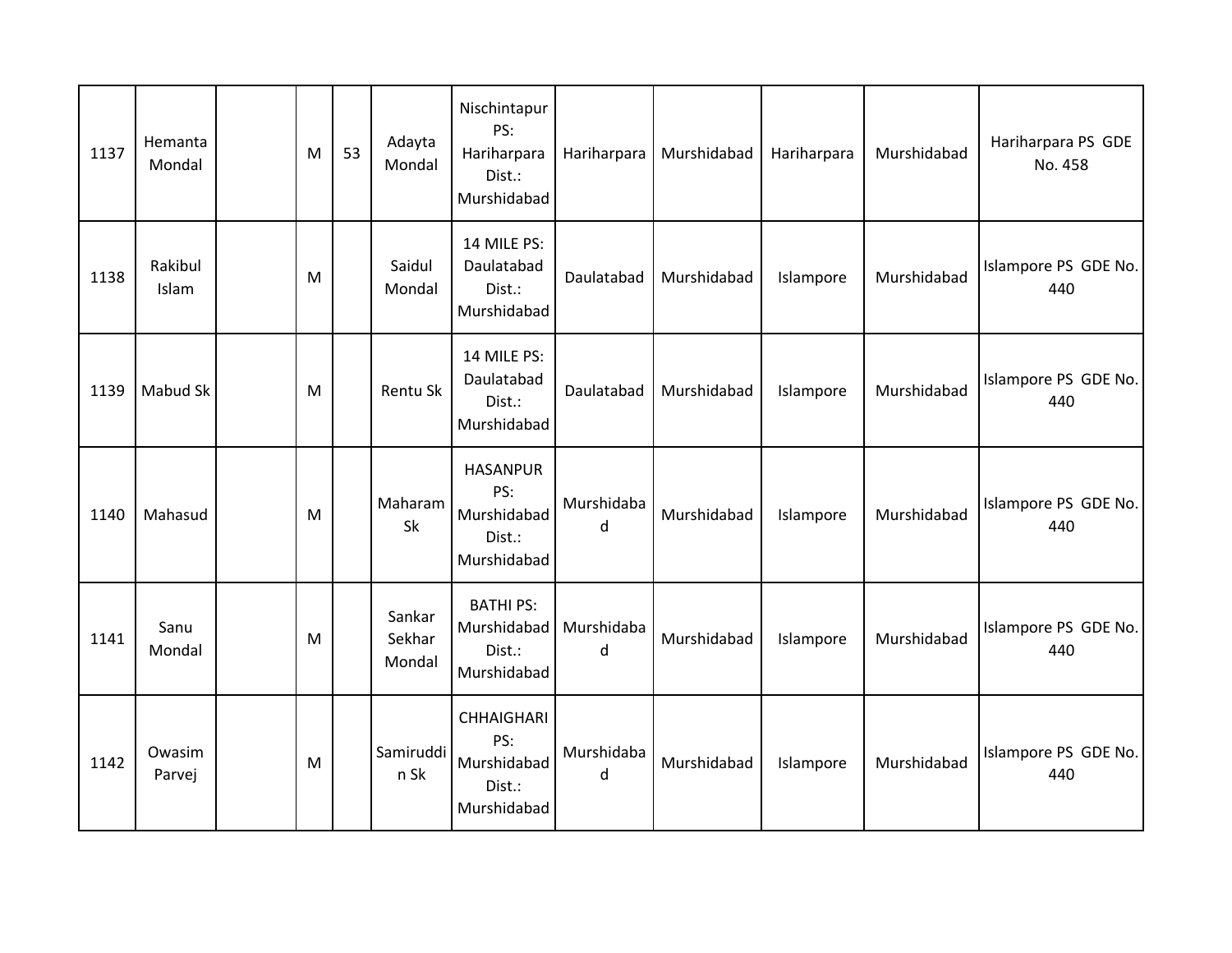| 1143 | Majid<br>Mondal   | M           |    | Majibur<br>Mondal    | <b>MADANPUR</b><br>PS:<br>Daulatabad<br>Dist.:<br>Murshidabad | Daulatabad | Murshidabad | Islampore | Murshidabad | Islampore PS GDE No.<br>440 |
|------|-------------------|-------------|----|----------------------|---------------------------------------------------------------|------------|-------------|-----------|-------------|-----------------------------|
| 1144 | Sariful<br>Mondal | M           | 46 | Amiruddin<br>Mondal  | Kalikahara PS:<br>Jalangi Dist.:<br>Murshidabad               | Jalangi    | Murshidabad | Jalangi   | Murshidabad | Jalangi PS GDE No.<br>358   |
| 1145 | Intajul<br>Mondal | M           | 60 | Icharuddin<br>Mondal | Kalikahara PS:<br>Jalangi Dist.:<br>Murshidabad               | Jalangi    | Murshidabad | Jalangi   | Murshidabad | Jalangi PS GDE No.<br>358   |
| 1146 | Samrat Sk         | M           | 27 | Samu Sk              | Jalangi PS:<br>Jalangi Dist.:<br>Murshidabad                  | Jalangi    | Murshidabad | Jalangi   | Murshidabad | Jalangi PS GDE No.<br>384   |
| 1147 | Bulu Bibi         | $\mathsf F$ | 50 | Samu Sk              | Jalangi PS:<br>Jalangi Dist.:<br>Murshidabad                  | Jalangi    | Murshidabad | Jalangi   | Murshidabad | Jalangi PS GDE No.<br>384   |
| 1148 | Safikul<br>Islam  | F           | 24 | Indadul<br>Islam     | Khairamari<br>PS: Jalangi<br>Dist.:<br>Murshidabad            | Jalangi    | Murshidabad | Jalangi   | Murshidabad | Jalangi PS GDE No.<br>358   |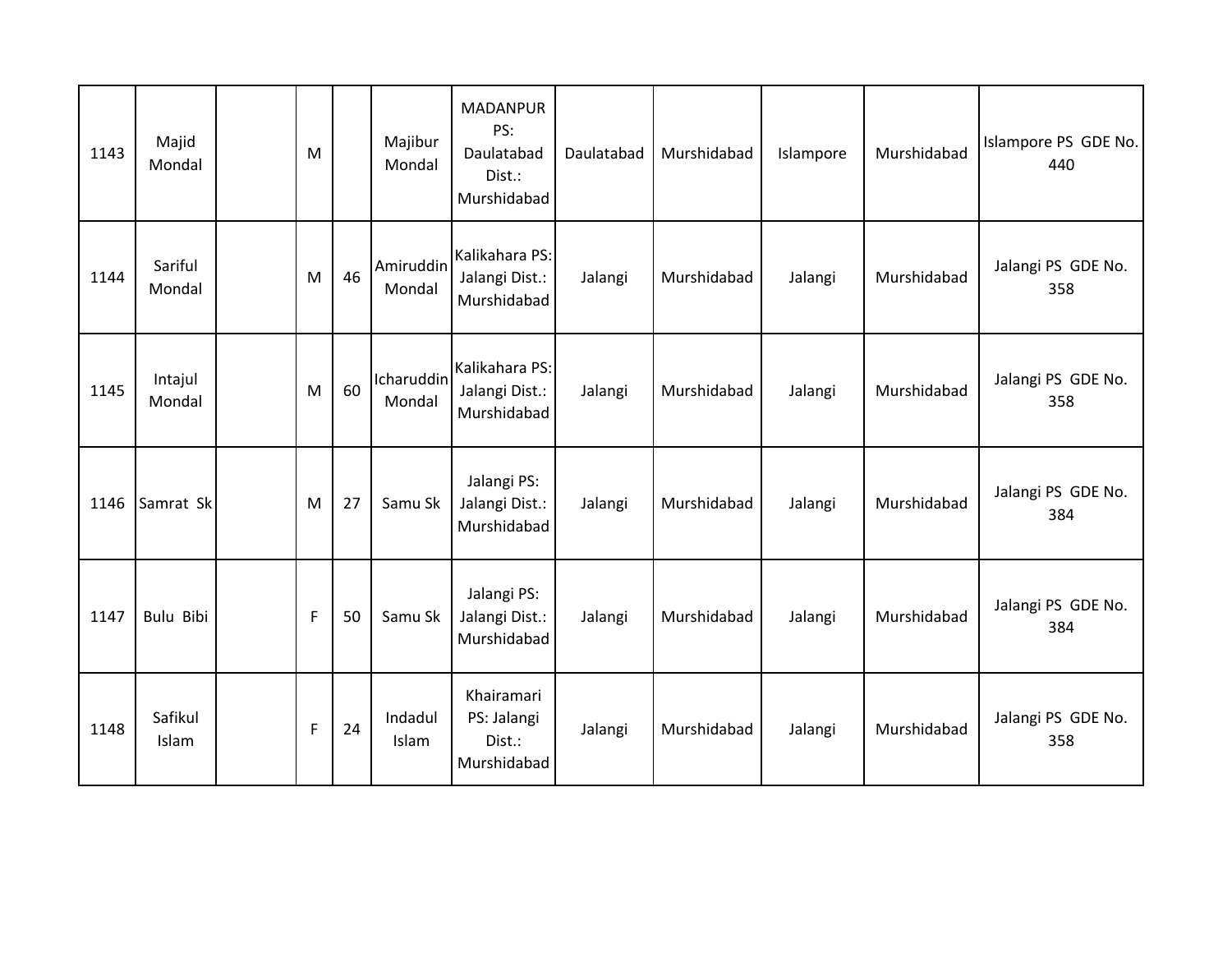| 1149 | Sahinur<br><b>Sk</b> | M | 24 | <b>Hossain Sk</b> | Khairamari<br>PS: Sagarpara<br>Dist.:<br>Murshidabad | Sagarpara | Murshidabad | Jalangi | Murshidabad | Jalangi PS GDE No.<br>384  |
|------|----------------------|---|----|-------------------|------------------------------------------------------|-----------|-------------|---------|-------------|----------------------------|
| 1150 | Arjom<br>Mondal      | M | 21 | Saruar<br>Mondal  | Bhaduriapara<br>PS: Jalangi<br>Dist.:<br>Murshidabad | Jalangi   | Murshidabad | Jalangi | Murshidabad | Jalangi PS GDE No.<br>384  |
| 1151 | Sahadul<br>Sk        | M | 23 | Delijan Sk        | Jalangi PS:<br>Jalangi Dist.:<br>Murshidabad         | Jalangi   | Murshidabad | Jalangi | Murshidabad | Jalangi PS GDE No.<br>384  |
| 1152 | Rani Gain            | M | 18 | Minarul<br>Gain   | Sahebrampur<br>PS: Jalangi<br>Dist.:<br>Murshidabad  | Jalangi   | Murshidabad | Jalangi | Murshidabad | Jalangi PS GDE No.<br>384  |
| 1153 | Manarul<br>Gain      | M | 38 | Farman<br>Gain    | Sahebrampur<br>PS: Jalangi<br>Dist.:<br>Murshidabad  | Jalangi   | Murshidabad | Jalangi | Murshidabad | Jalangi PS GDE No.<br>384  |
| 1154 | Marjom<br>Sk         | M | 25 | <b>Ummar Sk</b>   | Bhaduriapara<br>PS: Jalangi<br>Dist.:<br>Murshidabad | Jalangi   | Murshidabad | Jalangi | Murshidabad | Jalangi PS GDE No.<br>3984 |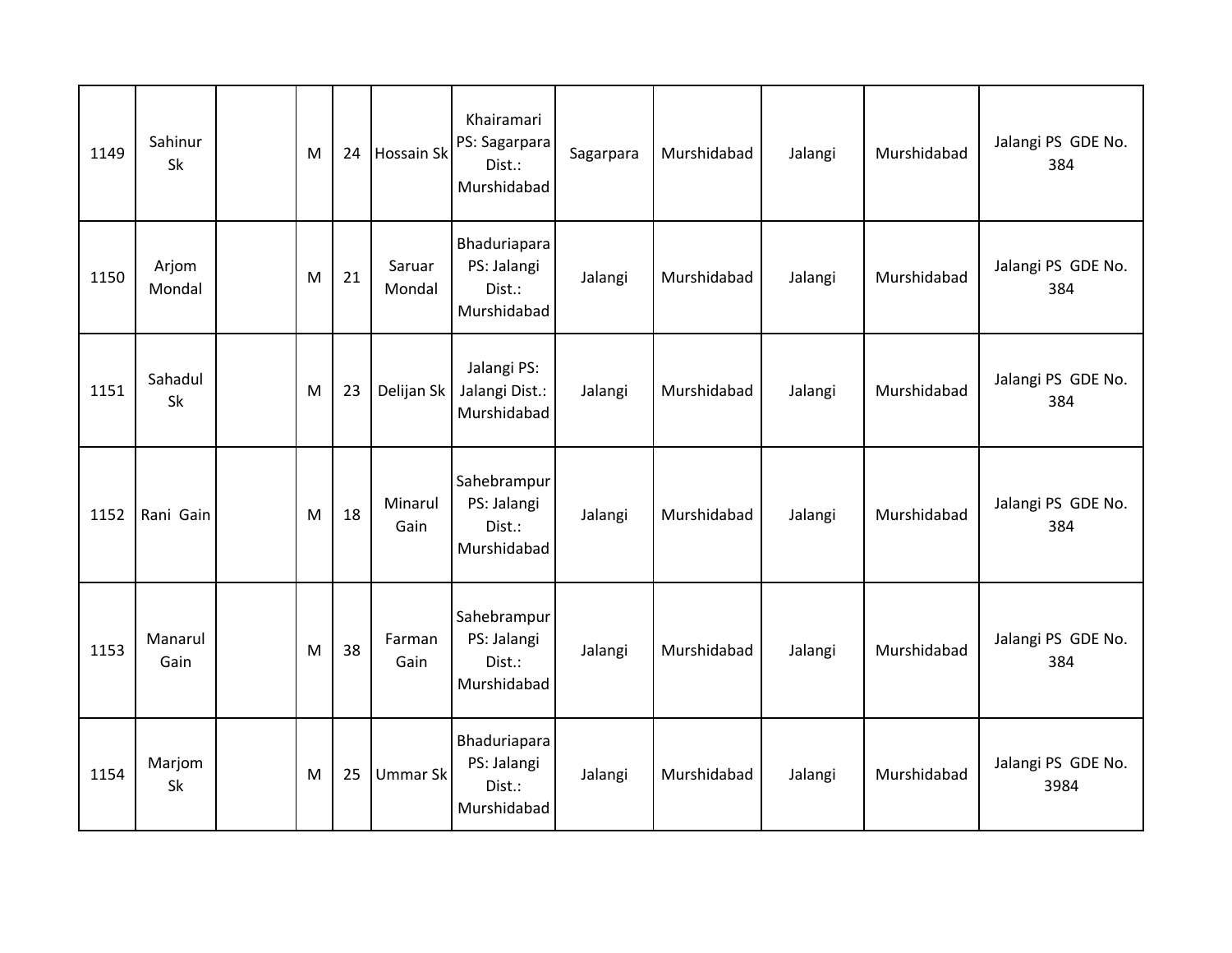| 1155 | Biplab<br>Mandal  | M           | Ganapati<br>Mandal | Beliyapukur<br>PS: Jiaganj<br>Dist.:<br>Murshidabad              | Jiaganj | Murshidabad | Jiaganj | Murshidabad | Jiaganj PS GDE No.<br>309 |
|------|-------------------|-------------|--------------------|------------------------------------------------------------------|---------|-------------|---------|-------------|---------------------------|
| 1156 | Bikram<br>Mandal  | M           | Ganapati<br>Mandal | Beliyapukur<br>PS: Jiaganj<br>Dist.:<br>Murshidabad              | Jiaganj | Murshidabad | Jiaganj | Murshidabad | Jiaganj PS GDE No.<br>309 |
| 1157 | Surojit<br>Mandal | M           | Sunil<br>Mandal    | Raichandpur<br>PS: Jiaganj<br>Dist.:<br>Murshidabad              | Jiaganj | Murshidabad | Jiaganj | Murshidabad | Jiaganj PS GDE No.<br>338 |
| 1158 | Anjali<br>Mandal  | $\mathsf F$ | Nripen<br>Mandal   | Rajapurmath<br>para PS:<br>Jiaganj Dist.:<br>Murshidabad         | Jiaganj | Murshidabad | Jiaganj | Murshidabad | Jiaganj PS GDE No.<br>338 |
| 1159 | Jibon<br>Mandal   | M           | Kalipada<br>Mandal | Sibir PS:<br>Jiaganj Dist.:<br>Murshidabad                       | Jiaganj | Murshidabad | Jiaganj | Murshidabad | Jiaganj PS GDE No.<br>338 |
| 1160 | Sukumar<br>Mandal | M           | Abhi<br>Mandal     | Joyenpur<br><b>Bandhpul PS:</b><br>Jiaganj Dist.:<br>Murshidabad | Jiaganj | Murshidabad | Jiaganj | Murshidabad | Jiaganj PS GDE No.<br>346 |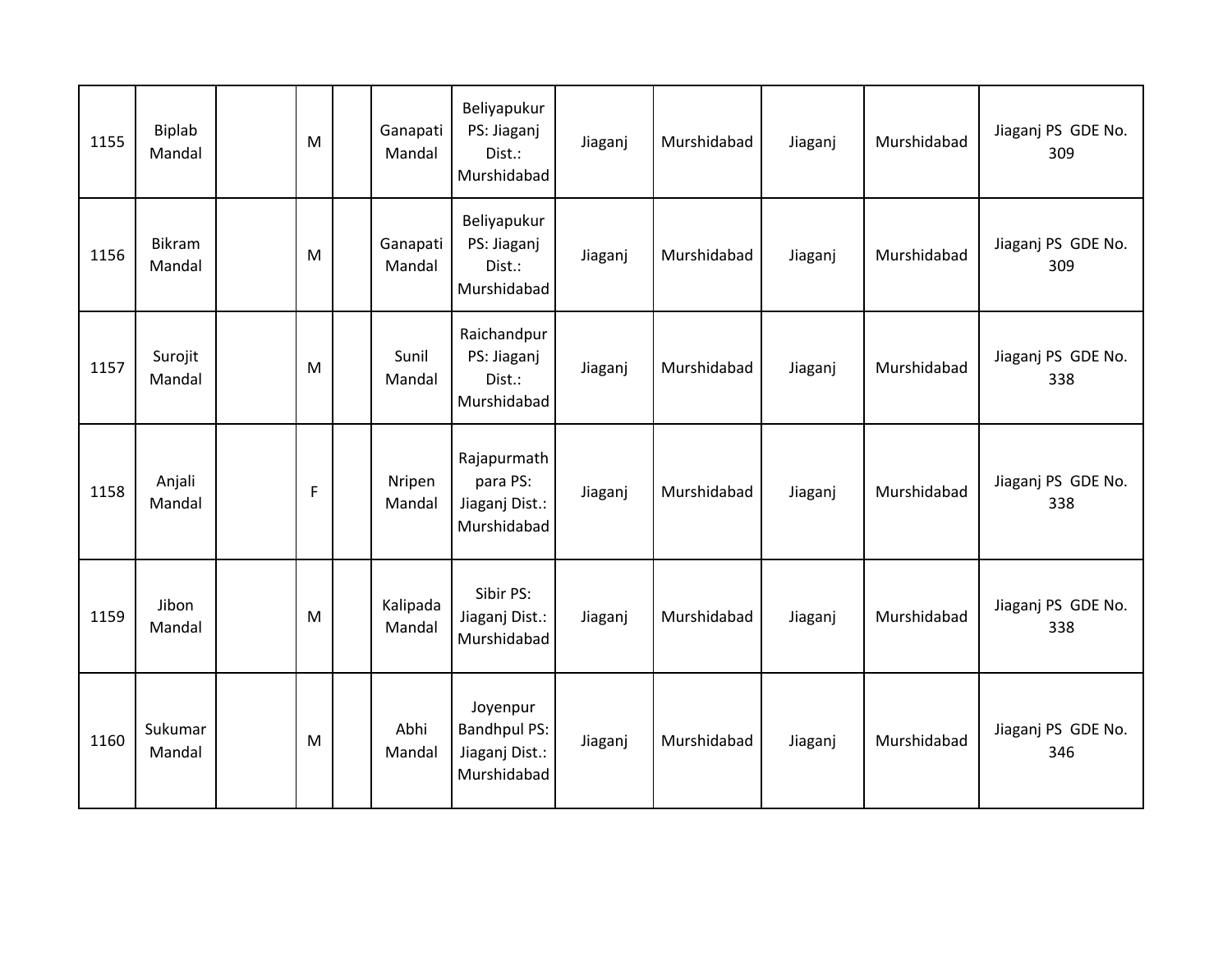| 1161 | Akash<br>Mandal   | M |    | <b>Bimal</b><br>Mandal    | Kuthirampur<br>PS:<br>Bhagawangol<br>a Dist.:<br>Murshidabad      | Bhagawango<br>la | Murshidabad | Jiaganj | Murshidabad | Jiaganj PS GDE No.<br>346 |
|------|-------------------|---|----|---------------------------|-------------------------------------------------------------------|------------------|-------------|---------|-------------|---------------------------|
| 1162 | Soumen<br>Mandal  | M |    | Chaitanny<br>a Mandal     | Joyenpur PS:<br>Jiaganj Dist.:<br>Murshidabad                     | Jiaganj          | Murshidabad | Jiaganj | Murshidabad | Jiaganj PS GDE No.<br>346 |
| 1163 | Dibakar<br>Mandal | M |    | Amulya<br>Mandal          | Bamuniya PS:<br>Bhagawangol Bhagawango<br>a Dist.:<br>Murshidabad | la               | Murshidabad | Jiaganj | Murshidabad | Jiaganj PS GDE No.<br>347 |
| 1164 | Bapi<br>Mandal    | M |    | Foring<br>Mandal          | Joyenpur PS:<br>Jiaganj Dist.:<br>Murshidabad                     | Jiaganj          | Murshidabad | Jiaganj | Murshidabad | Jiaganj PS GDE No.<br>347 |
| 1165 | Bipin<br>Mandal   | M |    | Lt.<br>Tarapada<br>Mandal | Joyenpur<br>Ghoshermath<br>PS: Jiaganj<br>Dist.:<br>Murshidabad   | Jiaganj          | Murshidabad | Jiaganj | Murshidabad | Jiaganj PS GDE No.<br>347 |
| 1166 | Firoj Sk          | M | 36 | Harun<br><b>Rasid Sk</b>  | Highschoolpa<br>ra PS: Jiaganj<br>Dist.:<br>Murshidabad           | Jiaganj          | Murshidabad | Jiaganj | Murshidabad | Jiaganj PS GDE No.<br>347 |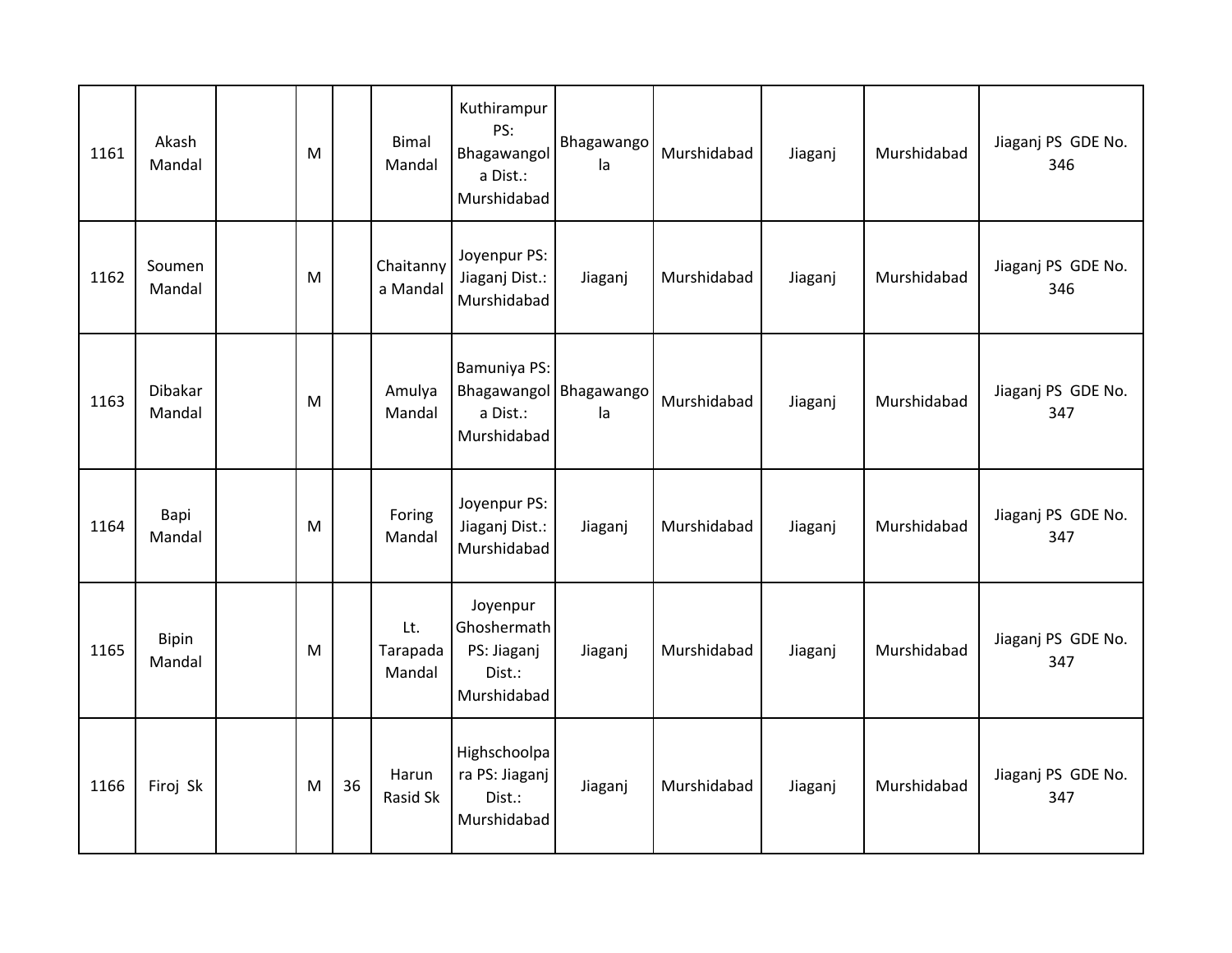| 1167 | Paresh<br>Hazra   | M | 30 | Sukhen<br>Ghosh               | <b>Balia PS:</b><br>Khargram<br>Dist.:<br>Murshidabad    | Khargram | Murshidabad | Kandi    | Murshidabad | Kandi PS GDE No. 529      |
|------|-------------------|---|----|-------------------------------|----------------------------------------------------------|----------|-------------|----------|-------------|---------------------------|
| 1168 | Lakshman<br>Hazra | M | 44 | Sukhen<br>Ghosh               | <b>Balia PS:</b><br>Khargram<br>Dist.:<br>Murshidabad    | Khargram | Murshidabad | Kandi    | Murshidabad | Kandi PS GDE No. 529      |
| 1169 | Somnath<br>Ghosh  | M | 23 | Goutam<br>Ghosh               | Jemo<br>Umapara PS:<br>Kandi Dist.:<br>Murshidabad       | Kandi    | Murshidabad | Kandi    | Murshidabad | Kandi PS GDE No. 529      |
| 1170 | Sayantan<br>Ghosh | M | 22 | Subir Kr.<br>Ghosh            | Jemo<br>Biswaspara<br>PS: Kandi<br>Dist.:<br>Murshidabad | Kandi    | Murshidabad | Kandi    | Murshidabad | Kandi PS GDE No. 529      |
| 1171 | Partha<br>Mondal  | M | 48 | Lt.monma<br>tha<br>Mondal     | Purapara PS:<br>Khargram<br>Dist.:<br>Murshidabad        | Khargram | Murshidabad | Khargram | Murshidabad | Khargram PS GDE No.<br>56 |
| 1172 | Achinta<br>Mondal | M | 35 | Lt. Sanat<br><b>Kr Mondal</b> | Purapara PS:<br>Khargram<br>Dist.:<br>Murshidabad        | Khargram | Murshidabad | Khargram | Murshidabad | Khargram PS GDE No.<br>56 |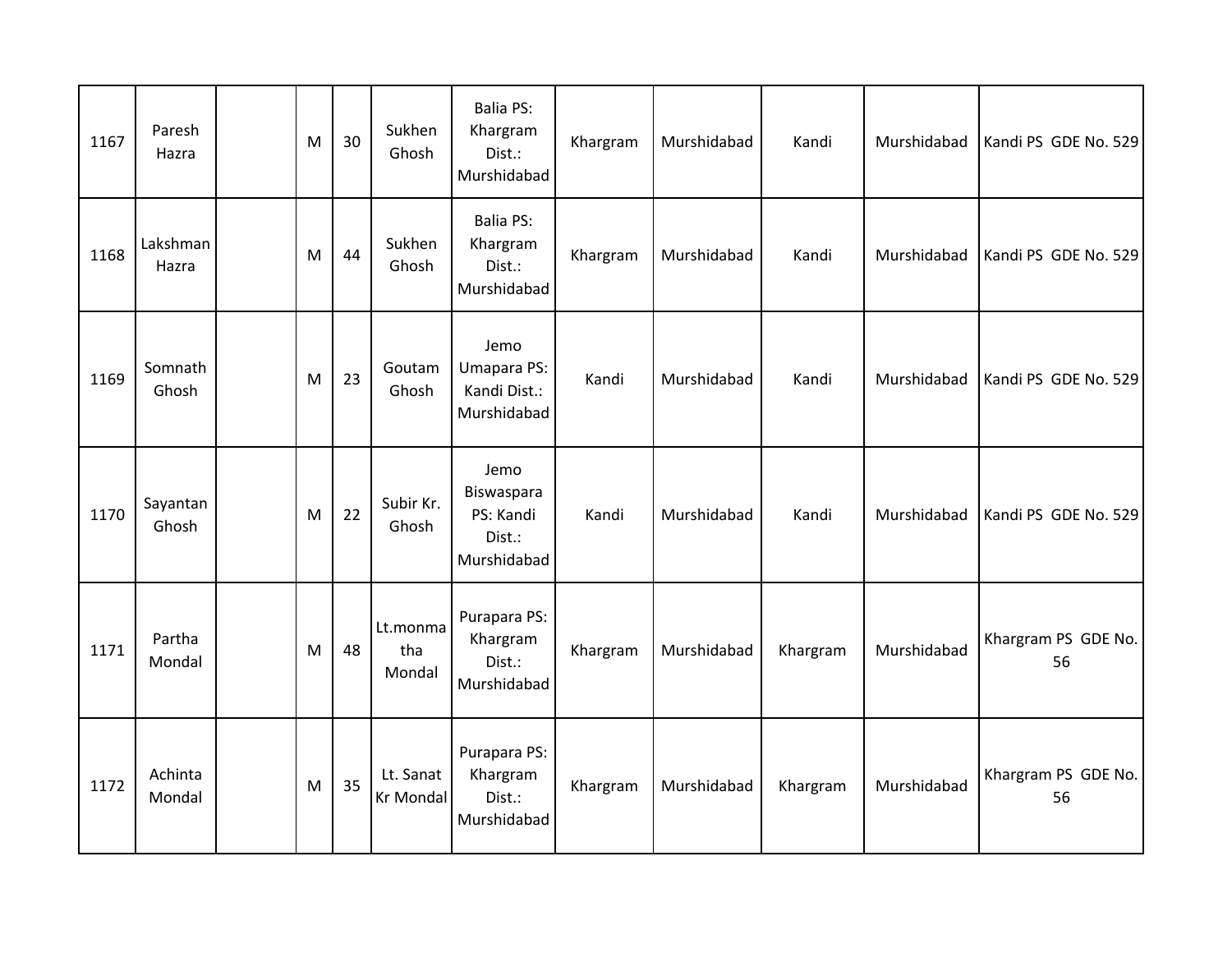| 1173 | Sankarson<br>Mondal | M | 58 | Lt.<br>Sannashi<br>Mondal  | Purapara PS:<br>Khargram<br>Dist.:<br>Murshidabad    | Khargram | Murshidabad | Khargram | Murshidabad | Khargram PS GDE No.<br>56  |
|------|---------------------|---|----|----------------------------|------------------------------------------------------|----------|-------------|----------|-------------|----------------------------|
| 1174 | Sudip<br>Mondal     | M | 42 | Lt. Ranjit<br>Mondal       | Purapara PS:<br>Khargram<br>Dist.:<br>Murshidabad    | Khargram | Murshidabad | Khargram | Murshidabad | Khargram PS GDE No.<br>56  |
| 1175 | Dulal<br>Mondal     | M | 49 | Lt.<br>Brindaban<br>Mondal | Margram PS:<br>Khargram<br>Dist.:<br>Murshidabad     | Khargram | Murshidabad | Khargram | Murshidabad | Khargram PS GDE No.<br>447 |
| 1176 | Md Bulbul<br>Sk     | M | 47 | Lt Abdul<br>Jalil          | Sabdalpur PS:<br>Lalgola Dist.:<br>Murshidabad       | Lalgola  | Murshidabad | Lalgola  | Murshidabad | Lalgola PS GDE No.<br>547  |
| 1177 | Asok<br>Nunia       | M | 42 | Lt<br>Radharam<br>an Nunia | Biswanathpur<br>PS: Lalgola<br>Dist.:<br>Murshidabad | Lalgola  | Murshidabad | Lalgola  | Murshidabad | Lalgola PS GDE No.<br>547  |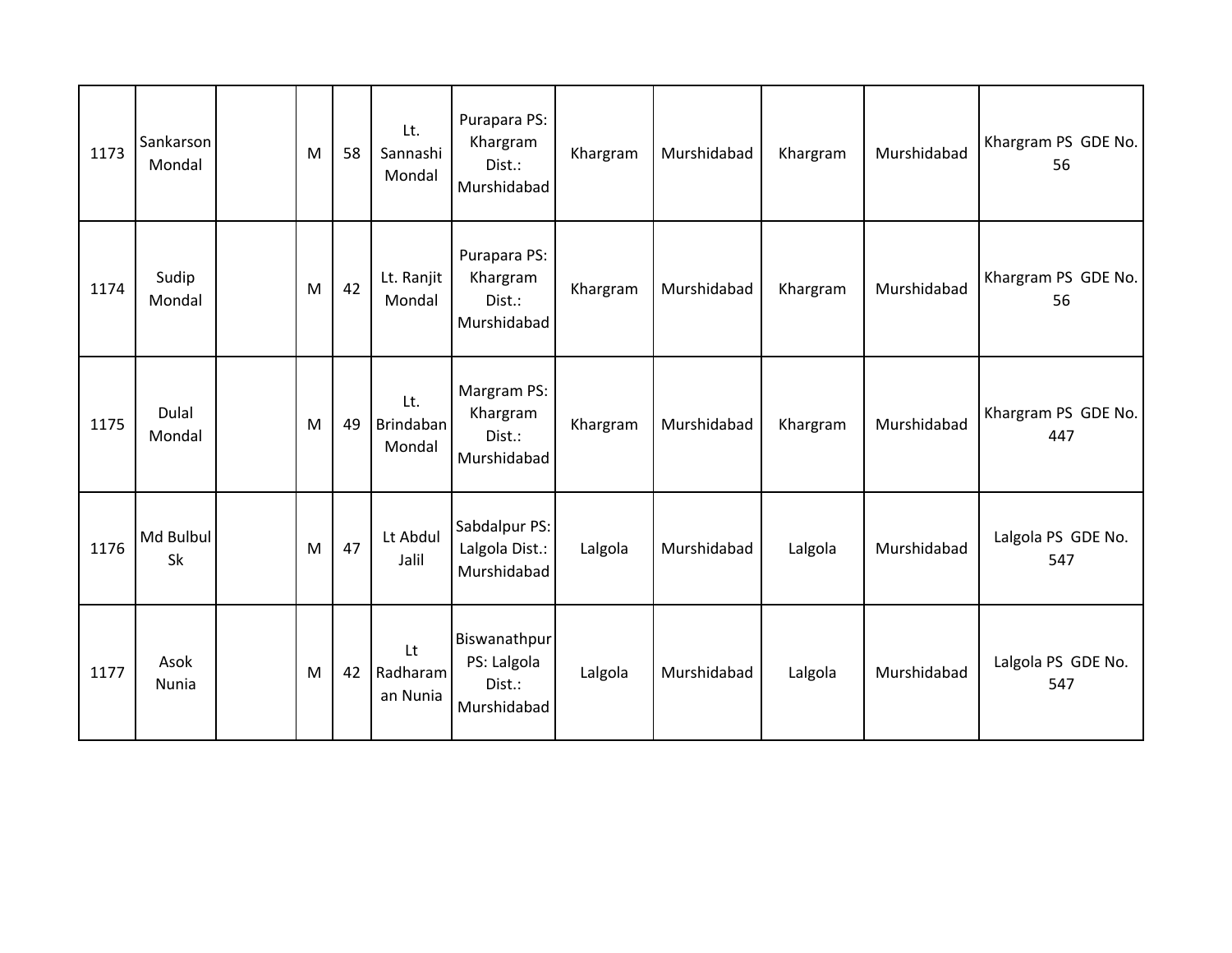| 1178 | Dhanu<br>Das     | M | 27 | Sankar<br>Das     | Upar<br>Dangapara<br>PS: Lalgola<br>Dist.:<br>Murshidabad | Lalgola | Murshidabad | Lalgola | Murshidabad | Lalgola PS GDE No.<br>547 |
|------|------------------|---|----|-------------------|-----------------------------------------------------------|---------|-------------|---------|-------------|---------------------------|
| 1179 | Uttam<br>Das     | M | 27 | Mangal<br>Das     | Upar<br>Dangapara<br>PS: Lalgola<br>Dist.:<br>Murshidabad | Lalgola | Murshidabad | Lalgola | Murshidabad | Lalgola PS GDE No.<br>547 |
| 1180 | Somir<br>Haldar  | M | 35 | Kutisar<br>Haldar | Mollikpur PS:<br>Lalgola Dist.:<br>Murshidabad            | Lalgola | Murshidabad | Lalgola | Murshidabad | Lalgola PS GDE No.<br>547 |
| 1181 | Anup<br>Haldar   | M | 30 | Kutisar<br>Haldar | Mollikpur PS:<br>Lalgola Dist.:<br>Murshidabad            | Lalgola | Murshidabad | Lalgola | Murshidabad | Lalgola PS GDE No.<br>547 |
| 1182 | Sona<br>Mondal   | M | 20 | Raj Kr.<br>Mondal | <b>Birampur PS:</b><br>Lalgola Dist.:<br>Murshidabad      | Lalgola | Murshidabad | Lalgola | Murshidabad | Lalgola PS GDE No.<br>567 |
| 1183 | Sikram<br>Mondal | M | 20 | Jagesh<br>Mondal  | <b>Birampur PS:</b><br>Lalgola Dist.:<br>Murshidabad      | Lalgola | Murshidabad | Lalgola | Murshidabad | Lalgola PS GDE No.<br>567 |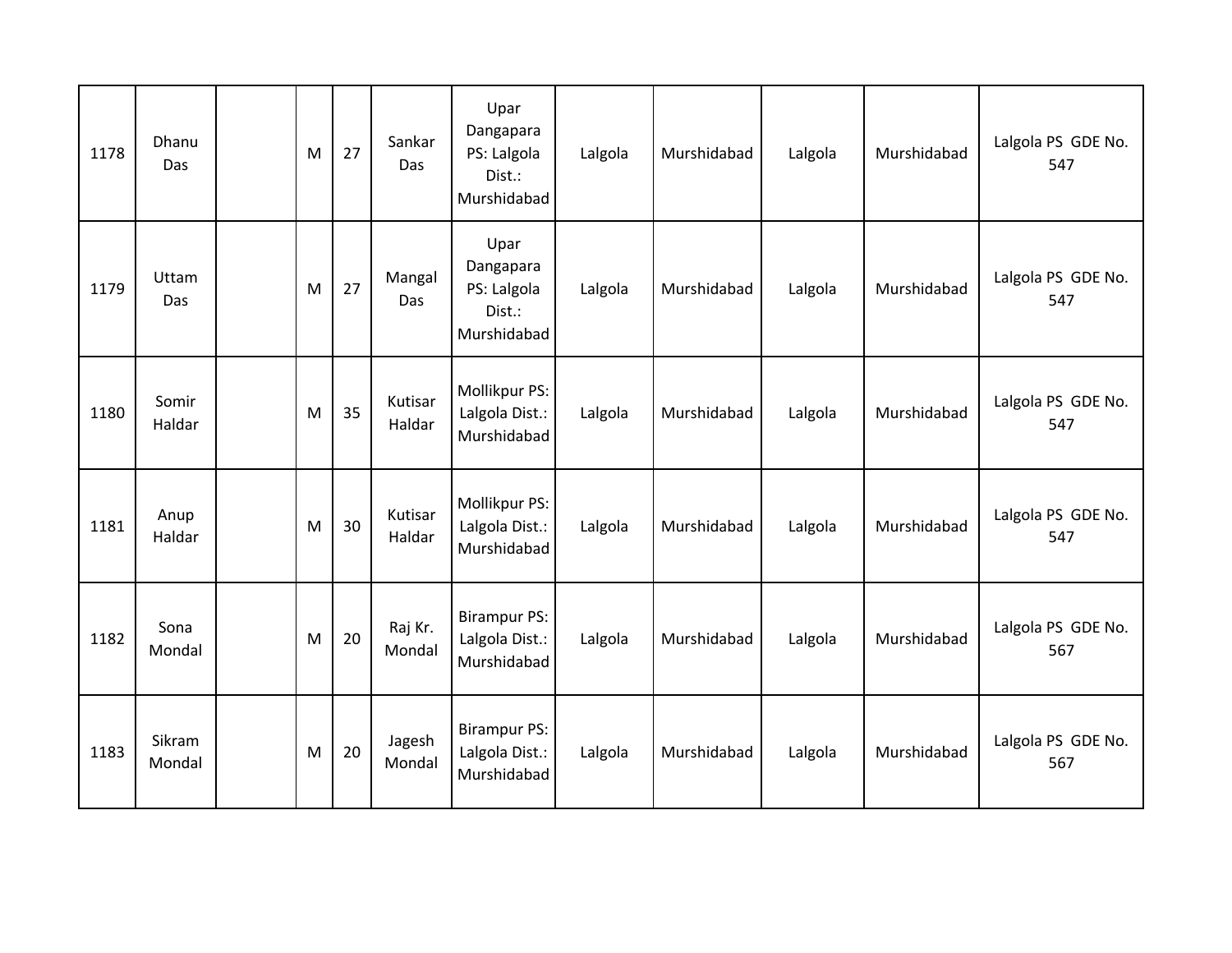| 1184 | Rakib Sk           | M | 56 | Sk                  | Madhya<br>Lt Muslem Ramnagar PS:<br>Lalgola Dist.:<br>Murshidabad | Lalgola         | Murshidabad | Lalgola                   | Murshidabad | Lalgola PS GDE No.<br>567     |
|------|--------------------|---|----|---------------------|-------------------------------------------------------------------|-----------------|-------------|---------------------------|-------------|-------------------------------|
| 1185 | Goutam<br>Haldar   | M | 42 | Naru<br>Haldar      | Paharpur PS:<br>Lalgola Dist.:<br>Murshidabad                     | Lalgola         | Murshidabad | Lalgola                   | Murshidabad | Lalgola PS GDE No.<br>567     |
| 1186 | Dalim Sk           | M | 39 | Ejajul Sk           | Teghoriapara<br>PS: Lalgola<br>Dist.:<br>Murshidabad              | Lalgola         | Murshidabad | Lalgola                   | Murshidabad | Lalgola PS GDE No.<br>571     |
| 1187 | Sentu Sk           | M | 32 | Lt Samser<br>Ali    | Balarampur<br>PS: Lalgola<br>Dist.:<br>Murshidabad                | Lalgola         | Murshidabad | Lalgola                   | Murshidabad | Lalgola PS GDE No.<br>571     |
| 1188 | Dipankar<br>Mandal | M | 22 | Kashinath<br>Mandal | Sannyasidang<br>a PS:<br>Murshidabad<br>Dist.:<br>Murshidabad     | Murshidaba<br>d | Murshidabad | Murshidabad               | Murshidabad | Murshidabad PS GDE<br>No. 623 |
| 1189 | Ajirul Sk          | M | 26 | Kalam Sk            | Moraghati<br>PS: Nabagram<br>Dist.:<br>Murshidabad                | Nabagram        |             | Murshidabad   Murshidabad | Murshidabad | Murshidabad PS GDE<br>No. 623 |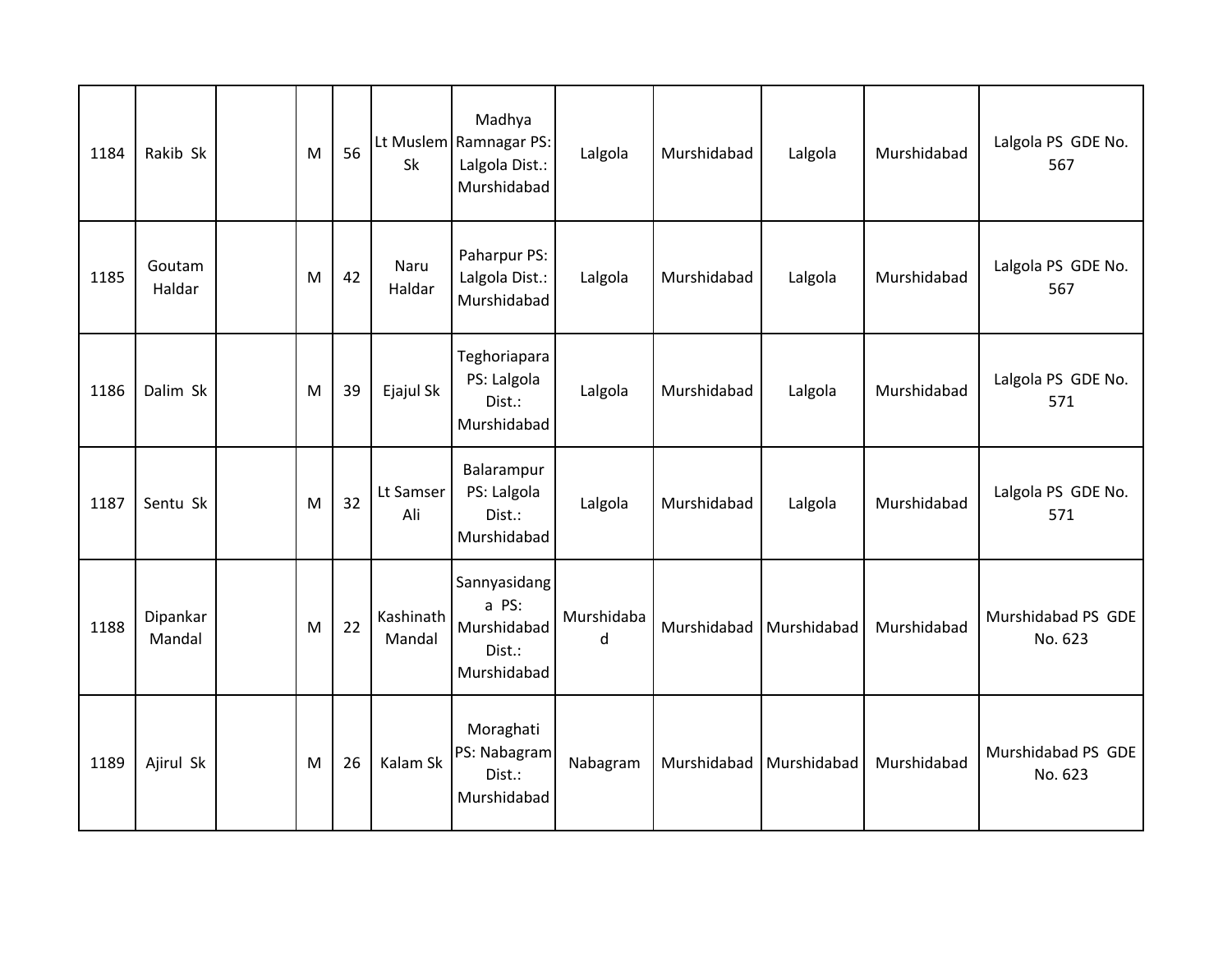| 1190 | Amirul Sk       | M | 28 | Kabal Sk               | Moraghati<br>PS: Nabagram<br>Dist.:<br>Murshidabad                       | Nabagram                      |                                    | Murshidabad   Murshidabad | Murshidabad | Murshidabad PS GDE<br>No. 623 |
|------|-----------------|---|----|------------------------|--------------------------------------------------------------------------|-------------------------------|------------------------------------|---------------------------|-------------|-------------------------------|
| 1191 | Ajay Saha       | M | 48 | Lt.<br>Gobinda<br>Saha | Berhampore<br>Indraprastha<br>PS:<br>Berhampore<br>Dist.:<br>Murshidabad | Berhampore                    | Murshidabad                        | Nabagram                  | Murshidabad | Nabagram PS GDE<br>No. 494    |
| 1192 | Muktader<br>Ali | M | 25 | Lt. Hakdar<br>Ali      | Khalilpur PS:<br>Nalhati Dist.:<br>Birbhum                               | Nalhati                       | Birbhum                            | Nabagram                  | Murshidabad | Nabagram PS GDE<br>No. 491    |
| 1193 | Rahamat<br>Sk   | M | 36 | <b>Basir Sk</b>        | Palsa PS:<br>Nalhati Dist.:<br>Birbhum                                   | Nalhati                       | Birbhum                            | Nabagram                  | Murshidabad | Nabagram PS GDE<br>No. 494    |
| 1194 | Tofijul Sk      | M | 22 | Lt. Ohab<br>Sk         | Palsa PS:<br>Nalhati Dist.:<br>Birbhum                                   | Nalhati                       | Birbhum                            | Nabagram                  | Murshidabad | Nabagram PS GDE<br>No. 494    |
| 1195 | Kalim<br>Molla  | M | 29 | Molla<br>Harua         | Babubazar<br>PS:<br>nj Dist.:<br>Jangipur<br>Police District             | Raghunathga Raghunathga<br>nj | Jangipur<br><b>Police District</b> | Nabagram                  | Murshidabad | Nabagram PS GDE<br>No. 494    |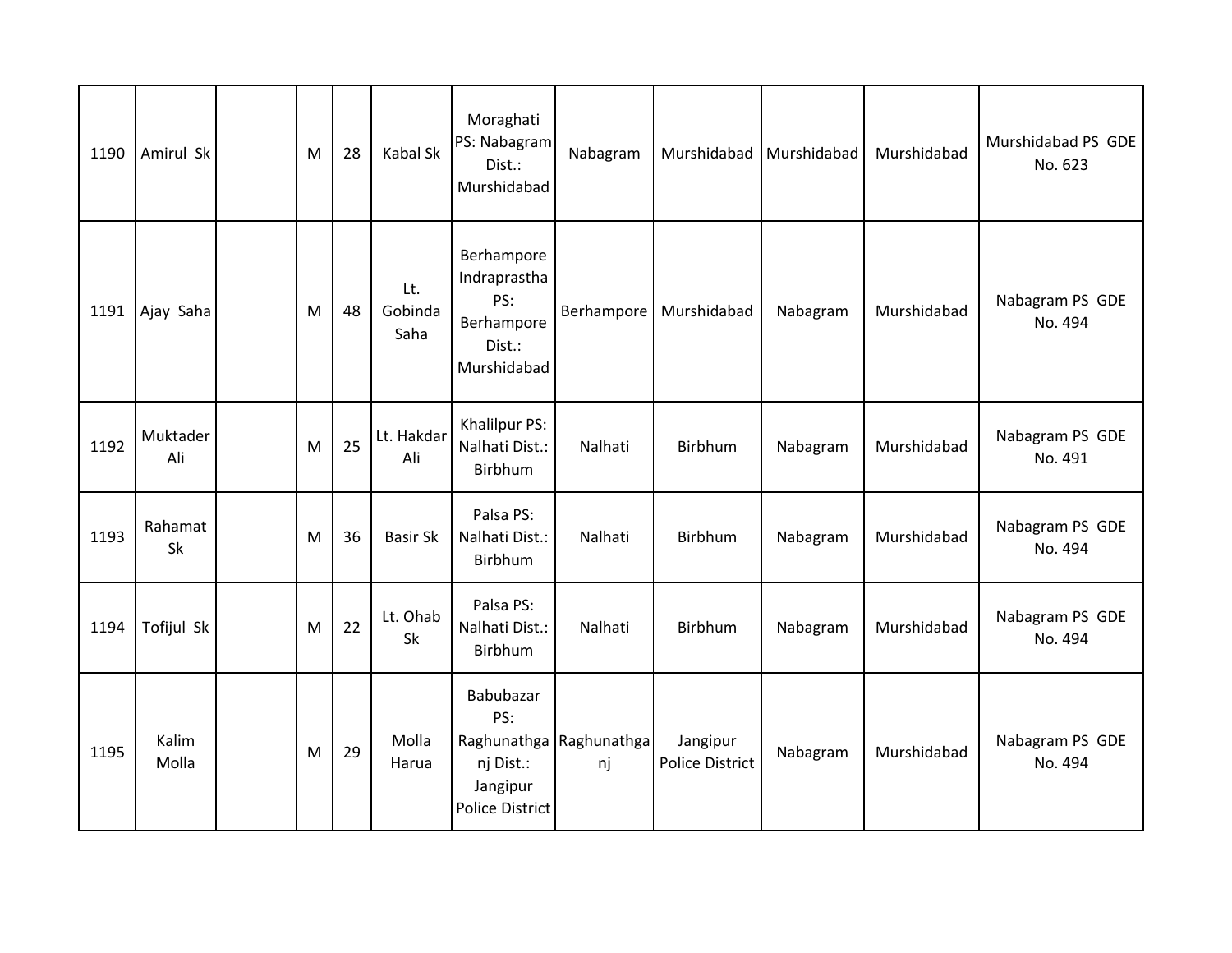| 1196 | Lalchand<br>Sk    | M | 32 | Lt. Jamat<br>Sk          | Shyamnagar<br>PS: Nawda<br>Dist.:<br>Murshidabad     | Nawda     | Murshidabad | Nawda     | Murshidabad | Nawda PS GDE No.<br>378     |
|------|-------------------|---|----|--------------------------|------------------------------------------------------|-----------|-------------|-----------|-------------|-----------------------------|
| 1197 | Ibrahim<br>Mondal | M | 24 | Anchharul<br>Mondal      | Amtala PS:<br>Nawda Dist.:<br>Murshidabad            | Nawda     | Murshidabad | Nawda     | Murshidabad | Nawda PS GDE No.<br>378     |
| 1198 | Jahan Sk          | M | 33 | Rehan Sk                 | Shyamnagar<br>PS: Nawda<br>Dist.:<br>Murshidabad     | Nawda     | Murshidabad | Nawda     | Murshidabad | Nawda PS GDE No.<br>378     |
| 1199 | Jahidul<br>Islam  | M | 27 | Ayabnabi<br>Halsona      | Shyamnagar<br>PS: Nawda<br>Dist.:<br>Murshidabad     | Nawda     | Murshidabad | Nawda     | Murshidabad | Nawda PS GDE No.<br>378     |
| 1200 | Yusuf<br>Mollik   | M | 22 | Yearul<br>Mollik         | Khamarpara<br>PS: Raninagar<br>Dist.:<br>Murshidabad | Raninagar | Murshidabad | Raninagar | Murshidabad | Raninagar PS GDE No.<br>376 |
| 1201 | Yearul<br>Mollik  | M | 49 | Abdul<br>Sadek<br>Mollik | Khamarpara<br>PS: Raninagar<br>Dist.:<br>Murshidabad | Raninagar | Murshidabad | Raninagar | Murshidabad | Raninagar PS GDE No.<br>376 |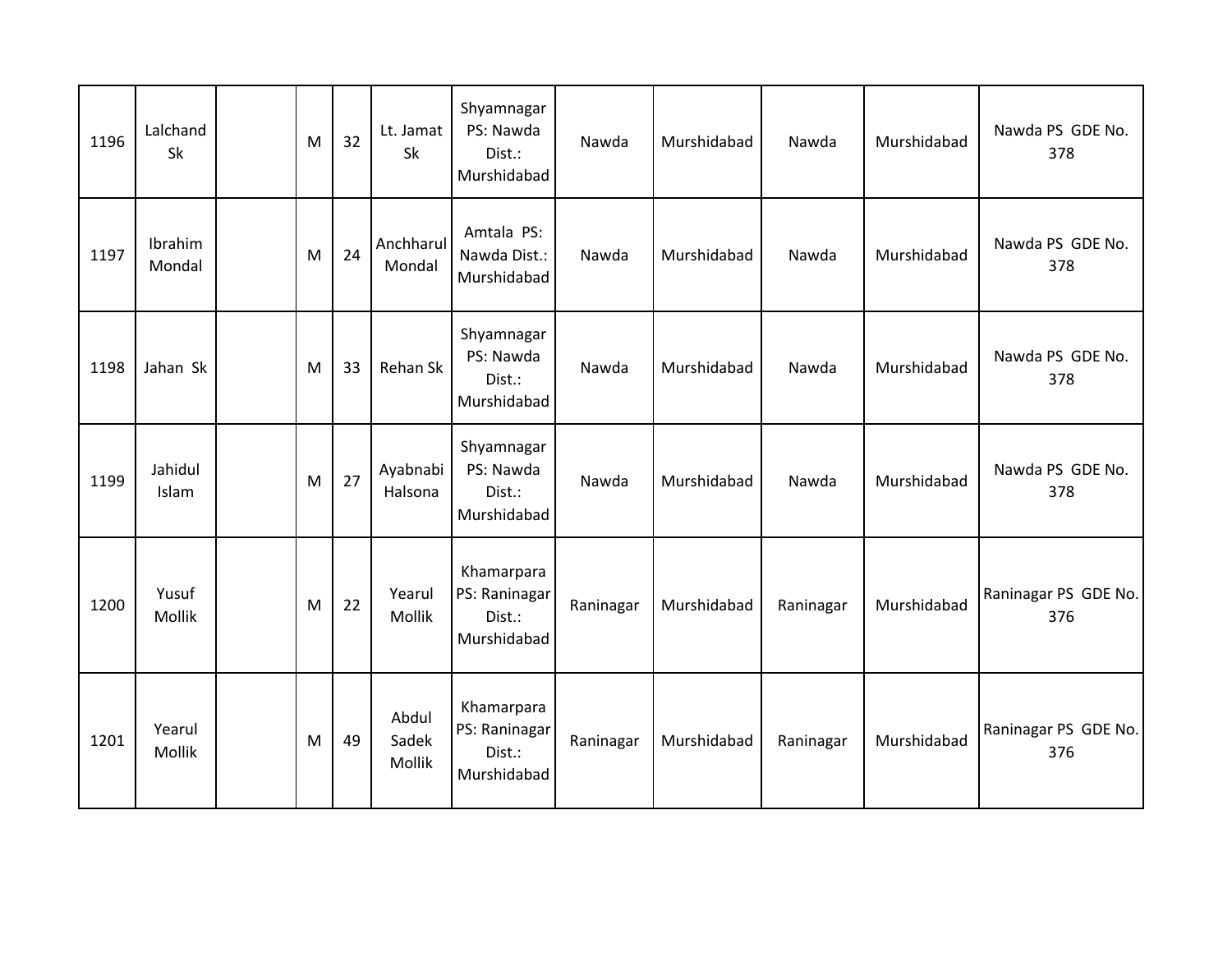| 1202 | Lalon Sk        | M | 40 | Lt Abul Sk    | Radhakanta<br>Pur PS:<br>Raninagar<br>Dist.:<br>Murshidabad      | Raninagar | Murshidabad | Raninagar | Murshidabad | Raninagar PS GDE No.<br>384 |
|------|-----------------|---|----|---------------|------------------------------------------------------------------|-----------|-------------|-----------|-------------|-----------------------------|
| 1203 | Hossain<br>Sk   | M | 18 | Abdul<br>Ohed | Benipur PS:<br>Ranitala Dist.:<br>Murshidabad                    | Ranitala  | Murshidabad | Ranitala  | Murshidabad | Ranitala PS GDE No.<br>403  |
| 1204 | Sajjad Ali      | M | 31 | Sayed Ali     | Diyarapara<br>Sakormore<br>PS: Ranitala<br>Dist.:<br>Murshidabad | Ranitala  | Murshidabad | Ranitala  | Murshidabad | Ranitala PS GDE No.<br>403  |
| 1205 | Ajed<br>Hossain | M | 24 | Sayed Ali     | Diyarapara<br>Sakormore<br>PS: Ranitala<br>Dist.:<br>Murshidabad | Ranitala  | Murshidabad | Ranitala  | Murshidabad | Ranitala PS GDE No.<br>403  |
| 1206 | Tufan<br>Ghosh  | M | 26 | Kalu<br>Ghosh | Rampara<br>Ghoshpara<br>PS: Rejinagar<br>Dist.:<br>Murshidabad   | Rejinagar | Murshidabad | Rejinagar | Murshidabad | Rejinagar PS GDE No.<br>386 |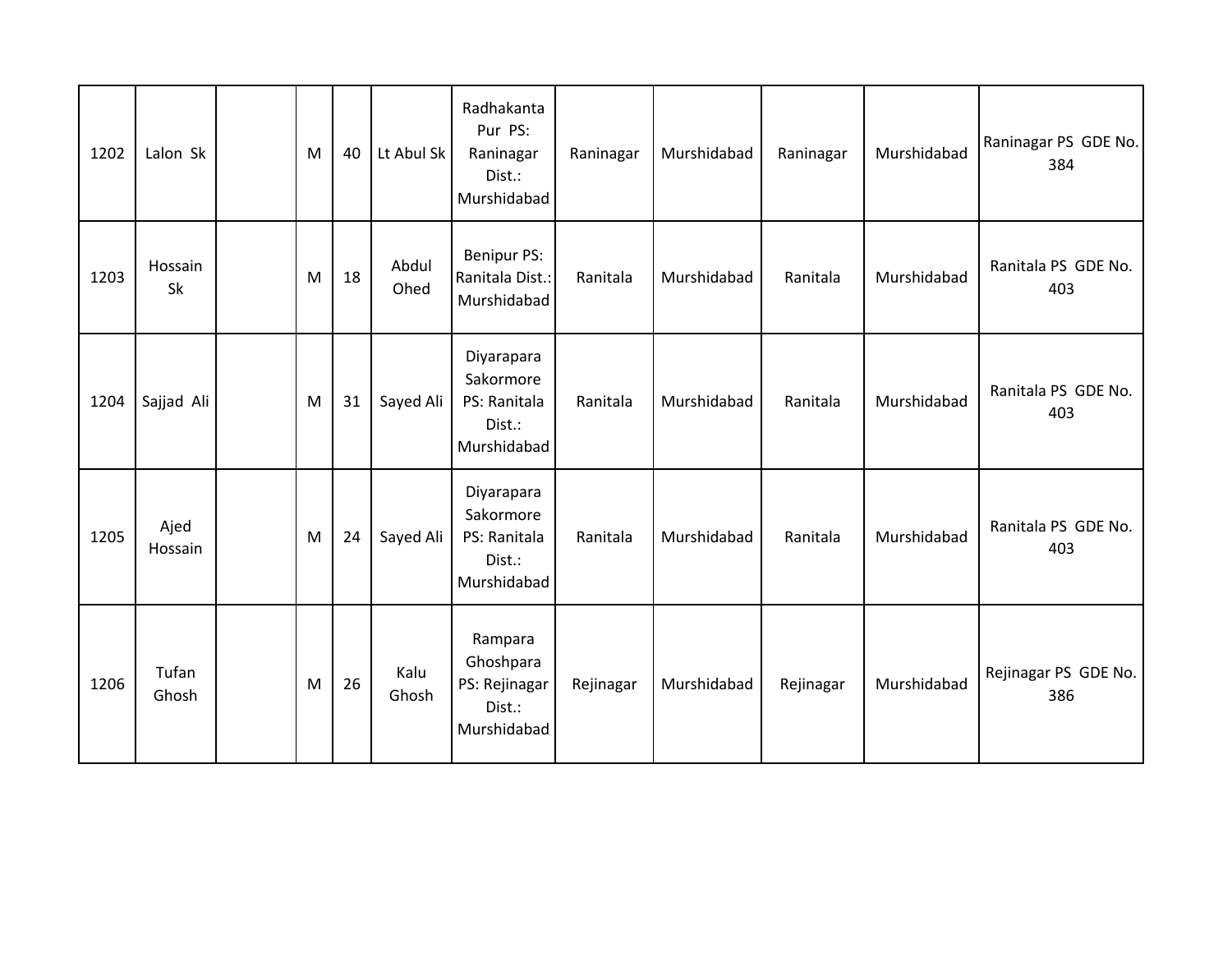| 1207 | Prasenjit<br>Ghosh      | M | 31 | Ghentu<br>Ghosh         | Rampara<br>Ghoshpara<br>PS: Rejinagar<br>Dist.:<br>Murshidabad | Rejinagar | Murshidabad | Rejinagar | Murshidabad | Rejinagar PS GDE No.<br>403 |
|------|-------------------------|---|----|-------------------------|----------------------------------------------------------------|-----------|-------------|-----------|-------------|-----------------------------|
| 1208 | Ayan<br>Majumder        | M | 30 | Joymal<br>Majumder      | Rampara PS:<br>Rejinagar<br>Dist.:<br>Murshidabad              | Rejinagar | Murshidabad | Rejinagar | Murshidabad | Rejinagar PS GDE No.<br>408 |
| 1209 | Sanowar<br>Hossain      | M | 30 | Sayed Ali               | Jolmath PS:<br>Saktipur Dist.:<br>Murshidabad                  | Saktipur  | Murshidabad | Rejinagar | Murshidabad | Rejinagar PS GDE No.<br>450 |
| 1210 | Kanan<br>Mondal         | M | 35 | Mohan<br>Mondal         | Sukurpukur<br>PS: Rejinagar<br>Dist.:<br>Murshidabad           | Rejinagar | Murshidabad | Rejinagar | Murshidabad | Rejinagar PS GDE No.<br>432 |
| 1211 | <b>Bidhan</b><br>Mondal | M | 37 | Lt.<br>Madhab<br>Mondal | Sarbangapur<br>PS: Nawda<br>Dist.:<br>Murshidabad              | Nawda     | Murshidabad | Rejinagar | Murshidabad | Rejinagar PS GDE No.<br>432 |
| 1212 | Kalon<br>Hazra          | M |    | Dhulan<br>Hazra         | Saktipur PS:<br>Saktipur Dist.:<br>Murshidabad                 | Saktipur  | Murshidabad | Saktipur  | Murshidabad | Saktipur PS GDE No.<br>373  |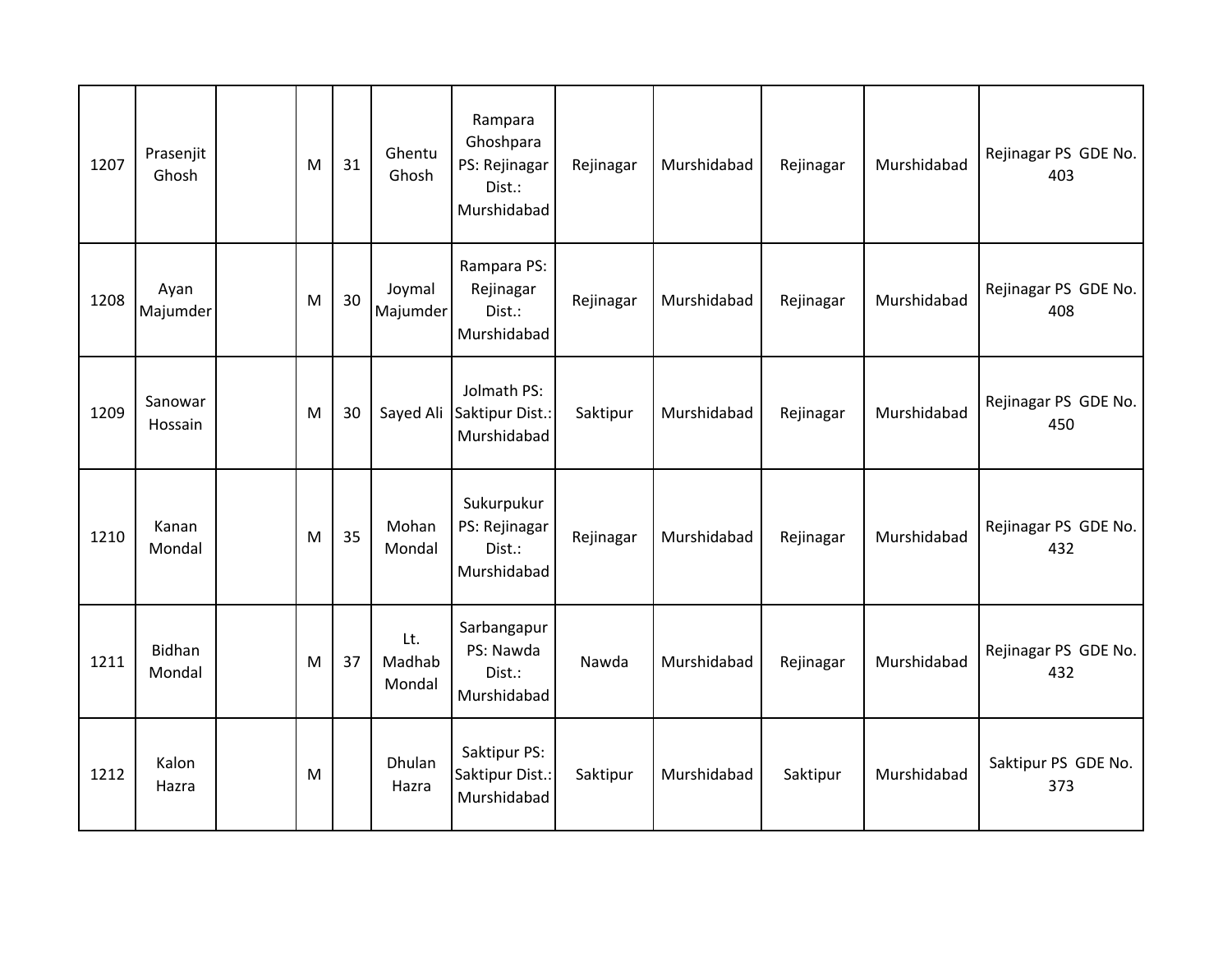| 1213 | Malay<br>Majhi   | M | 42 | Lt Jaydeb<br>Majhi   | Matwa PS:<br>Salar Dist.:<br>Murshidabad                        | Salar           | Murshidabad          | Salar       | Murshidabad          | Salar PS GDE No. 398          |
|------|------------------|---|----|----------------------|-----------------------------------------------------------------|-----------------|----------------------|-------------|----------------------|-------------------------------|
| 1214 | Prodip<br>Ansari | M | 20 | Idrish<br>Ansari     | Talibpur PS:<br>Salar Dist.:<br>Murshidabad                     | Salar           | Murshidabad          | Salar       | Murshidabad          | Salar PS GDE No. 398          |
| 1215 | Tushar<br>Ansari | M | 20 | Tota<br>Ansari       | Talibpur PS:<br>Salar Dist.:<br>Murshidabad                     | Salar           | Murshidabad          | Salar       | Murshidabad          | Salar PS GDE No. 398          |
| 1216 | Sakil Sk         | M | 20 | Arob Sk              | Talibpur PS:<br>Salar Dist.:<br>Murshidabad                     | Salar           | Murshidabad          | Salar       | Murshidabad          | Salar PS GDE No. 398          |
| 1217 | Rahul Das        | M | 28 | Nabakum<br>ar Das    | <b>DHANYASHRE</b><br>E PS: Belda<br>Dist.: Paschim<br>Mednipore | Belda           | Paschim<br>Mednipore | Belda       | Paschim<br>Mednipore | Belda PS GDE No. 442          |
| 1218 | Trihanjit<br>Das | M | 31 | Rabindran<br>ath Das | <b>DHANYASHRE</b><br>E PS: Belda<br>Dist.: Paschim<br>Mednipore | Belda           | Paschim<br>Mednipore | Belda       | Paschim<br>Mednipore | Belda PS GDE No. 442          |
| 1219 | Papu<br>Mondal   | M |    | Apsar                | Maheshpur<br>PS:<br>Chandrakona<br>Dist.: Paschim<br>Mednipore  | Chandrakon<br>a | Paschim<br>Mednipore | Chandrakona | Paschim<br>Mednipore | Chandrakona PS GDE<br>No. 442 |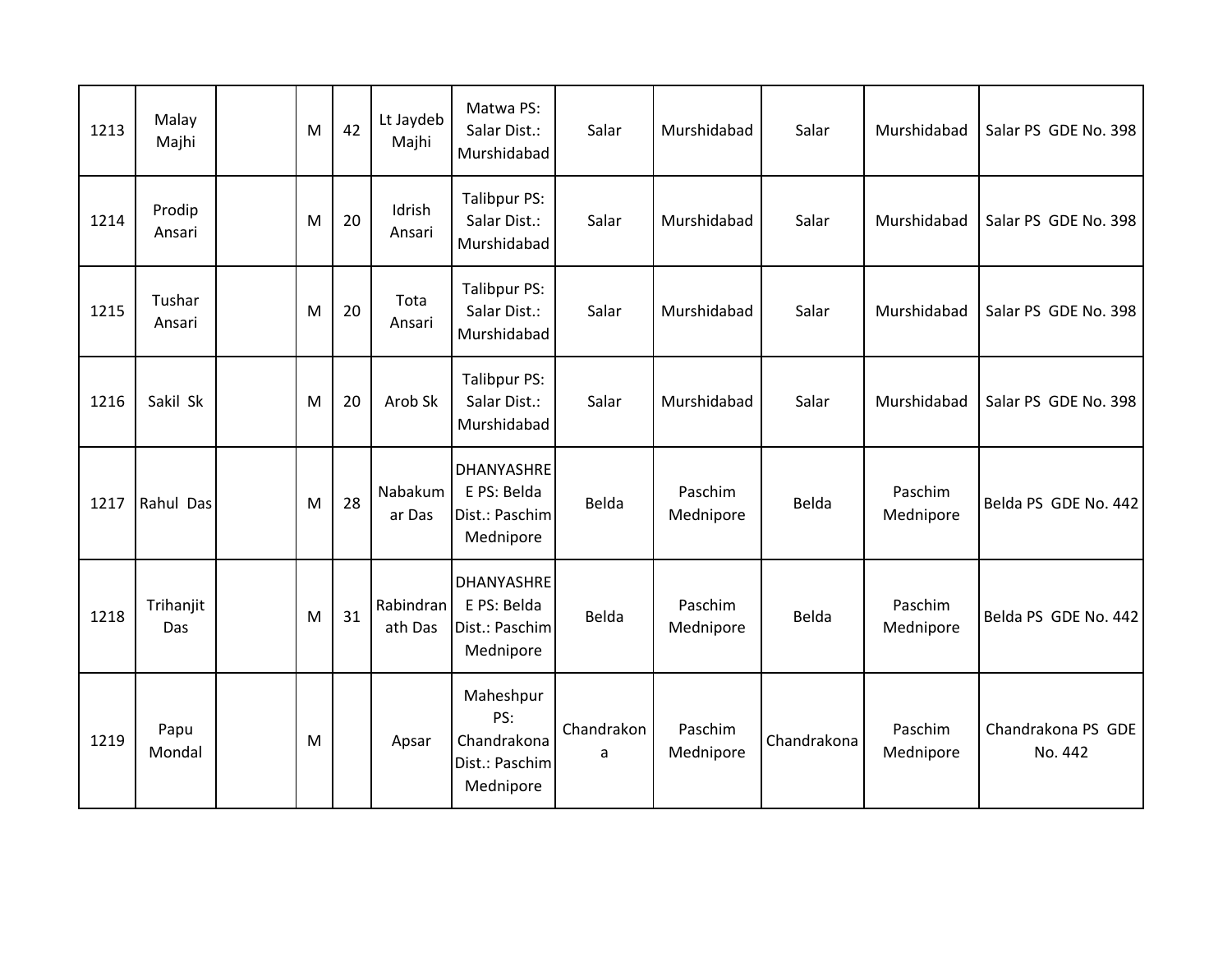| 1220 | Ganesh<br>Patra           | M |    | Lt<br>Kalipada             | Bhalukkundu<br>PS:<br>Chandrakona<br>Dist.: Paschim<br>Mednipore                            | Chandrakon<br>a | Paschim<br>Mednipore | Chandrakona | Paschim<br>Mednipore | Chandrakona PS GDE<br>No. 446 |
|------|---------------------------|---|----|----------------------------|---------------------------------------------------------------------------------------------|-----------------|----------------------|-------------|----------------------|-------------------------------|
| 1221 | Susanta<br>Mandi          | M | 24 | Boidanath                  | Manpur PS:<br>Chandrakona<br>Dist.: Paschim<br>Mednipore                                    | Chandrakon<br>a | Paschim<br>Mednipore | Chandrakona | Paschim<br>Mednipore | Chandrakona PS GDE<br>No. 446 |
| 1222 | Kartick<br>Das (38)       |   |    | S/o Bimal<br>Das           | OF<br>NARAJOLE, PS<br>– DASPUR,<br>DIST. –<br><b>PASCHIM</b><br><b>MEDINIPU</b>             |                 | Basirhat             | Daspur      | Paschim<br>Mednipore | Daspur PS GDE No.<br>527      |
| 1223 | Sibu<br>Midya<br>(30)     |   |    | S/O<br>Lalmohan<br>Midya   | OF<br>UDOYGANJ,<br>PS –<br>GHATAL,<br>DIST. –<br><b>PASCHIM</b><br>MEDINIPU                 |                 | Basirhat             | Daspur      | Paschim<br>Mednipore | Daspur PS GDE No.<br>527      |
| 1224 | Shakti<br>Samanta<br>(27) |   |    | S/O<br>Srimanta<br>Samanta | <b>OF</b><br>NISCHINTAPU<br>R, PS â€"<br>DASPUR,<br>DIST. –<br><b>PASCHIM</b><br><b>MED</b> |                 | Basirhat             | Daspur      | Paschim<br>Mednipore | Daspur PS GDE No.<br>527      |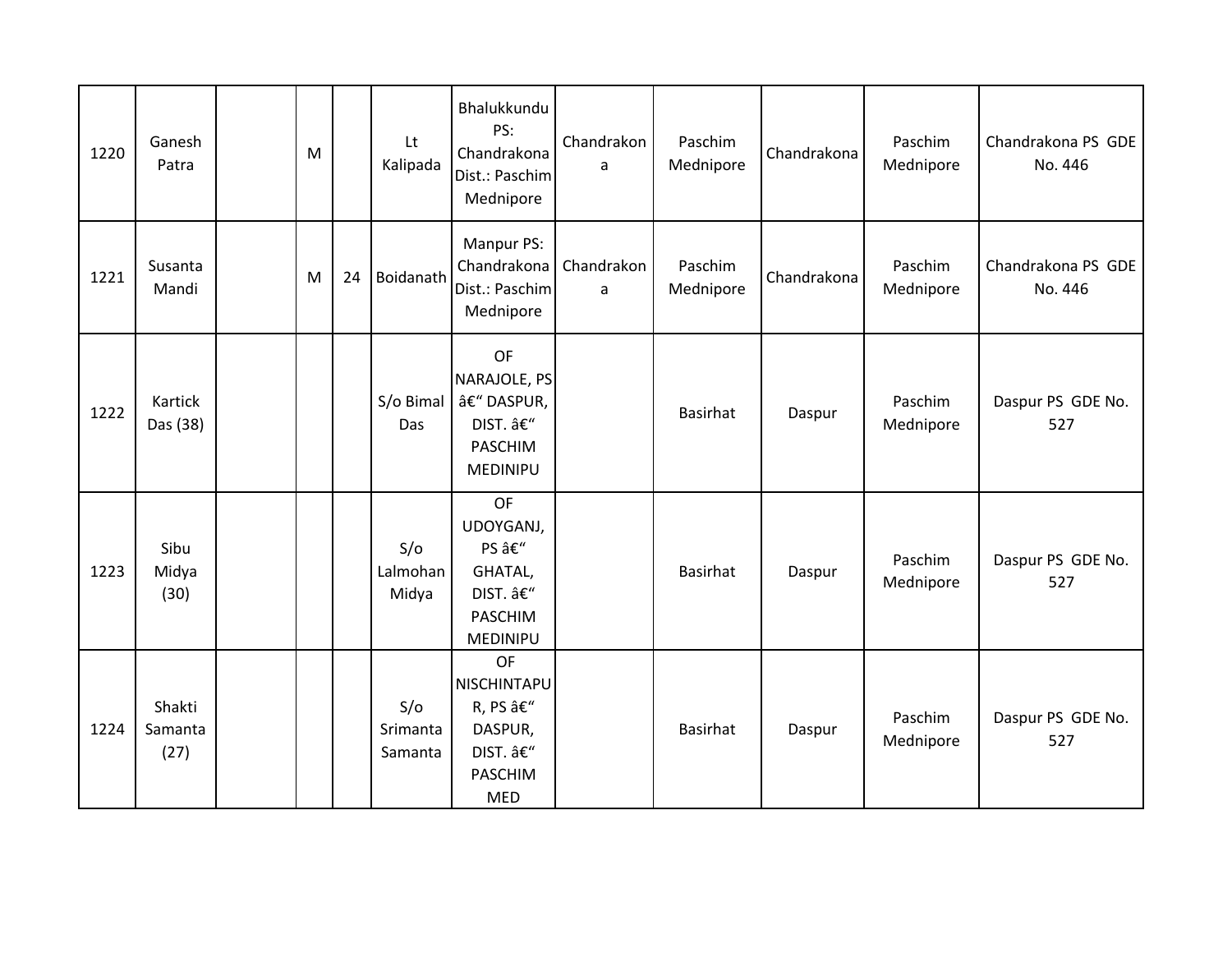| 1225 | Balaram<br><b>Routh (35)</b> |   |    | $S$ /o Lt.<br>Haripada<br>Routh | OF<br>RANICHAK, PS<br>â€" DASPUR,<br>DIST. –<br><b>PASCHIM</b><br>MEDINIPU                                |          | <b>Basirhat</b>      | Daspur  | Paschim<br>Mednipore | Daspur PS GDE No.<br>527                                            |
|------|------------------------------|---|----|---------------------------------|-----------------------------------------------------------------------------------------------------------|----------|----------------------|---------|----------------------|---------------------------------------------------------------------|
| 1226 | Sumon<br>Dutta (28)          |   |    | S/o Asitya<br>Sutta             | OF AJURIA, PS<br>â€" DASPUR,<br>DIST. –<br><b>PASCHIM</b><br><b>MEDINIPUR</b>                             |          | <b>Basirhat</b>      | Daspur  | Paschim<br>Mednipore | Daspur PS GDE No.<br>527                                            |
| 1227 | Anukul<br>Majhi              |   |    | Nabakum<br>ar Majhi             | Damodarpur,<br>PO-Lowada,<br>PS-Debra,<br>Dist-Paschim<br>Med PS:<br>Debra Dist.:<br>Paschim<br>Mednipore | Debra    | Paschim<br>Mednipore | Debra   | Paschim<br>Mednipore | Debra PS GDE No.<br>534                                             |
| 1228 | Sanjoy<br>Rana               | M | 26 | <b>Bhim Rana</b>                | Laxmanpur<br>PS: Goaltore<br>Dist.: Paschim<br>Mednipore                                                  | Goaltore | Paschim<br>Mednipore | Garbeta | Paschim<br>Mednipore | Garbeta PS Outpost<br>Chandrakona Road<br>Bith House GDE No.<br>404 |
| 1229 | Bappa<br>Middya              | M | 35 | Laxmikant<br>a Middya           | Mandaria,<br>PO. Joynagar<br>PS: Ghatal<br>Dist.: Paschim<br>Mednipore                                    | Ghatal   | Paschim<br>Mednipore | Ghatal  | Paschim<br>Mednipore | Ghatal PS GDE No.<br>502                                            |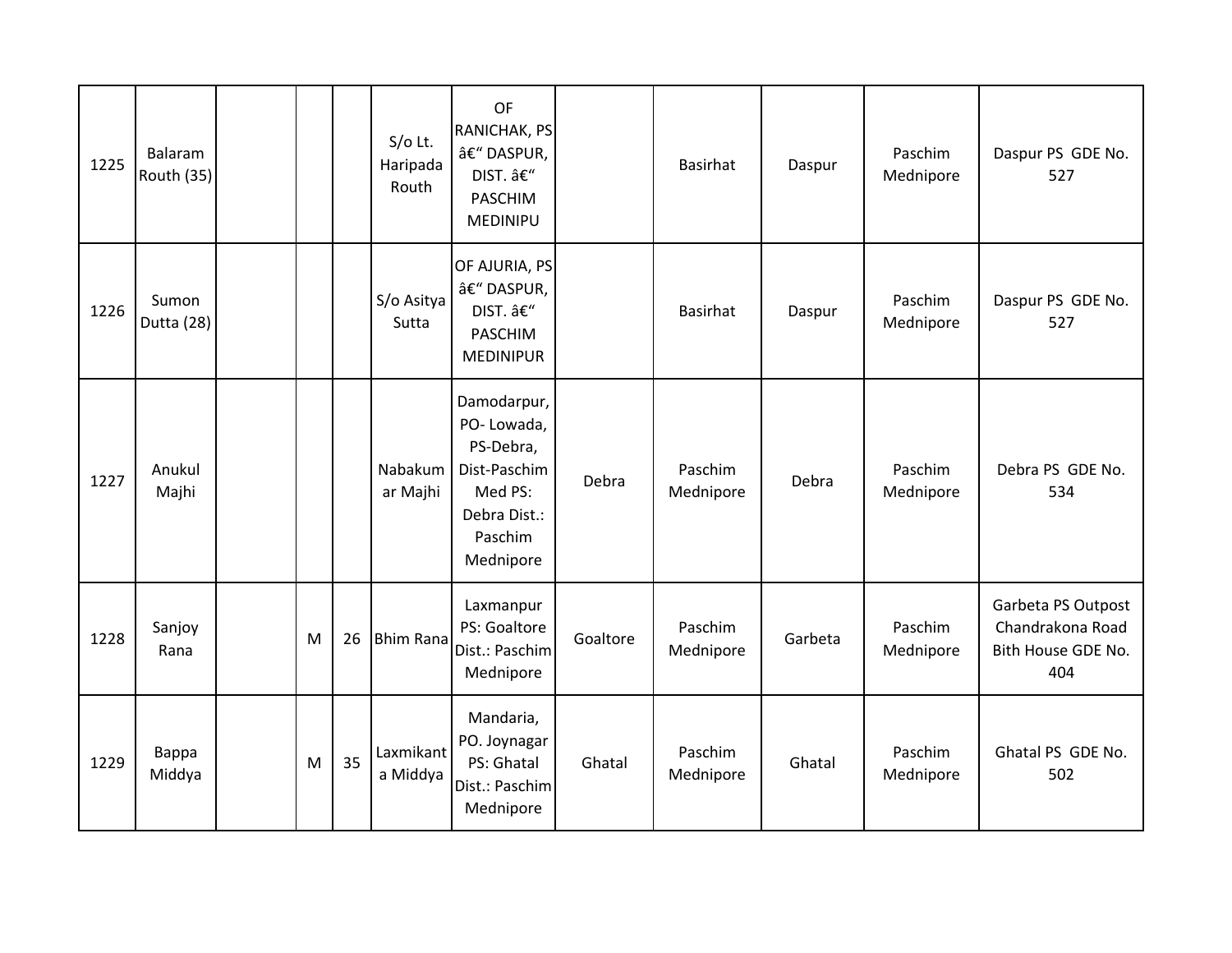| 1230 | Uma<br>Sankar<br>Panja    | M | 47 | Ajit Panja         | Harisinghapur<br>PS: Ghatal<br>Dist.: Paschim<br>Mednipore            | Ghatal             | Paschim<br>Mednipore | Ghatal             | Paschim<br>Mednipore | Ghatal PS GDE No.<br>525                 |
|------|---------------------------|---|----|--------------------|-----------------------------------------------------------------------|--------------------|----------------------|--------------------|----------------------|------------------------------------------|
| 1231 | Dhrubajati<br>Samanta     | M |    | Gostho<br>Samanta  | Sripur PS:<br><b>Ghatal Dist.:</b><br>Paschim<br>Mednipore            | Ghatal             | Paschim<br>Mednipore | Ghatal             | Paschim<br>Mednipore | Ghatal PS GDE No.<br>527                 |
| 1232 | <b>Bhaskar</b><br>Samanta |   | 32 | Notnoted           | Jirapara PS:<br>Lalgarh Dist.:<br>Jhargram                            | Lalgarh            | Jhargram             | Gurguripal         | Paschim<br>Mednipore | <b>Gurguripal PS GDE</b><br>No. 340      |
| 1233 | Subhankar<br>Nayek        | M |    | Sudhansu<br>Nayek  | Harishpur<br>Dist.: Paschim<br>Mednipore                              |                    | Paschim<br>Mednipore | Gurguripal         | Paschim<br>Mednipore | <b>Gurguripal PS GDE</b><br>No. 340      |
| 1234 | Arun<br>Dolai             | M | 45 | Purna<br>Dolai     | Talkuai PS:<br>Keshpur Dist.:<br>Paschim<br>Mednipore                 | Keshpur            | Paschim<br>Mednipore | Keshpur            | Paschim<br>Mednipore | Keshpur PS GDE No.<br>490                |
| 1235 | Raja<br>Goswami           | M | 18 | Santosh<br>Goswami | Kumarpara<br>PS:<br>Kharagpore<br>town Dist.:<br>Paschim<br>Mednipore | Kharagpore<br>town | Paschim<br>Mednipore | Kharagpore<br>town | Paschim<br>Mednipore | Kharagpore town PS<br><b>GDE No. 606</b> |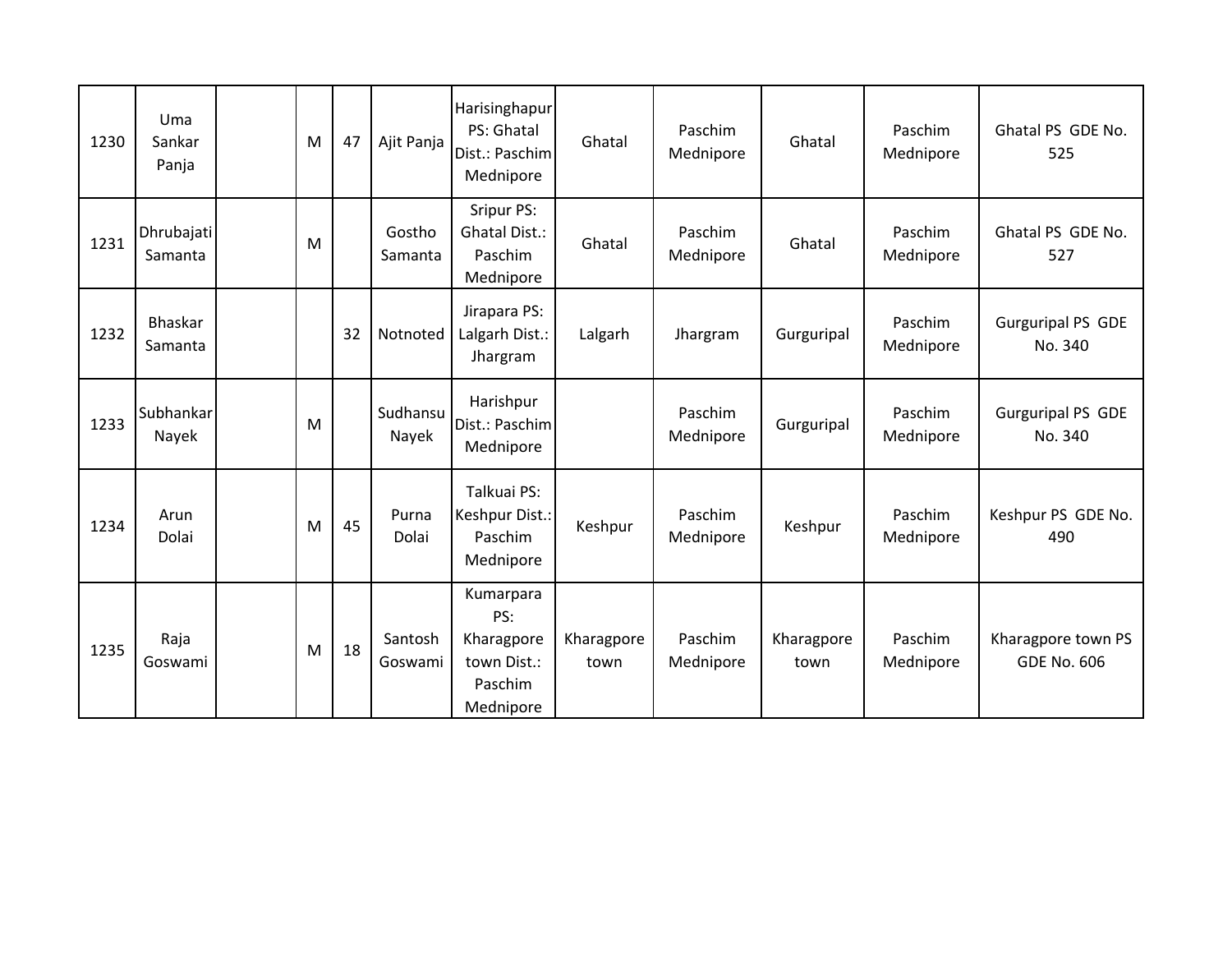| 1236 | Deben<br>Prasad | M | 48 | Upendra<br>Prasad   | Choto Tangra,<br>Kali Mandir<br>PS:<br>Kharagpore<br>town Dist.:<br>Paschim<br>Mednipore   | Kharagpore<br>town | Paschim<br>Mednipore | Kharagpore<br>town | Paschim<br>Mednipore | Kharagpore town PS<br><b>GDE No. 606</b> |
|------|-----------------|---|----|---------------------|--------------------------------------------------------------------------------------------|--------------------|----------------------|--------------------|----------------------|------------------------------------------|
| 1237 | Susanta<br>Dey  | M | 29 | Priyaranja<br>n Dey | Talbagicha<br>PS:<br>Kharagpore<br>town Dist.:<br>Paschim<br>Mednipore                     | Kharagpore<br>town | Paschim<br>Mednipore | Kharagpore<br>town | Paschim<br>Mednipore | Kharagpore town PS<br><b>GDE No. 606</b> |
| 1238 | Sk<br>Jahangir  | M | 27 | Sk. Rabbin          | New Bus<br>Stand, Gandhi<br>Nagar PS:<br>Kharagpore<br>town Dist.:<br>Paschim<br>Mednipore | Kharagpore<br>town | Paschim<br>Mednipore | Kharagpore<br>town | Paschim<br>Mednipore | Kharagpore town PS<br><b>GDE No. 606</b> |
| 1239 | Amzad<br>Khan   | M | 36 | Rupbani<br>Khan     | Sanjwal PS:<br>Kharagpore<br>town Dist.:<br>Paschim<br>Mednipore                           | Kharagpore<br>town | Paschim<br>Mednipore | Kharagpore<br>town | Paschim<br>Mednipore | Kharagpore town PS<br><b>GDE No. 606</b> |
| 1240 | Sanjit<br>Maity | M | 42 | Lt Santosh<br>Maity | Srirampur, PS-<br>Kotwali PS:<br>Midnapore<br>Dist.: Paschim<br>Mednipore                  | Midnapore          | Paschim<br>Mednipore | Midnapore          | Paschim<br>Mednipore | Midnapore PS GDE<br>No. 526              |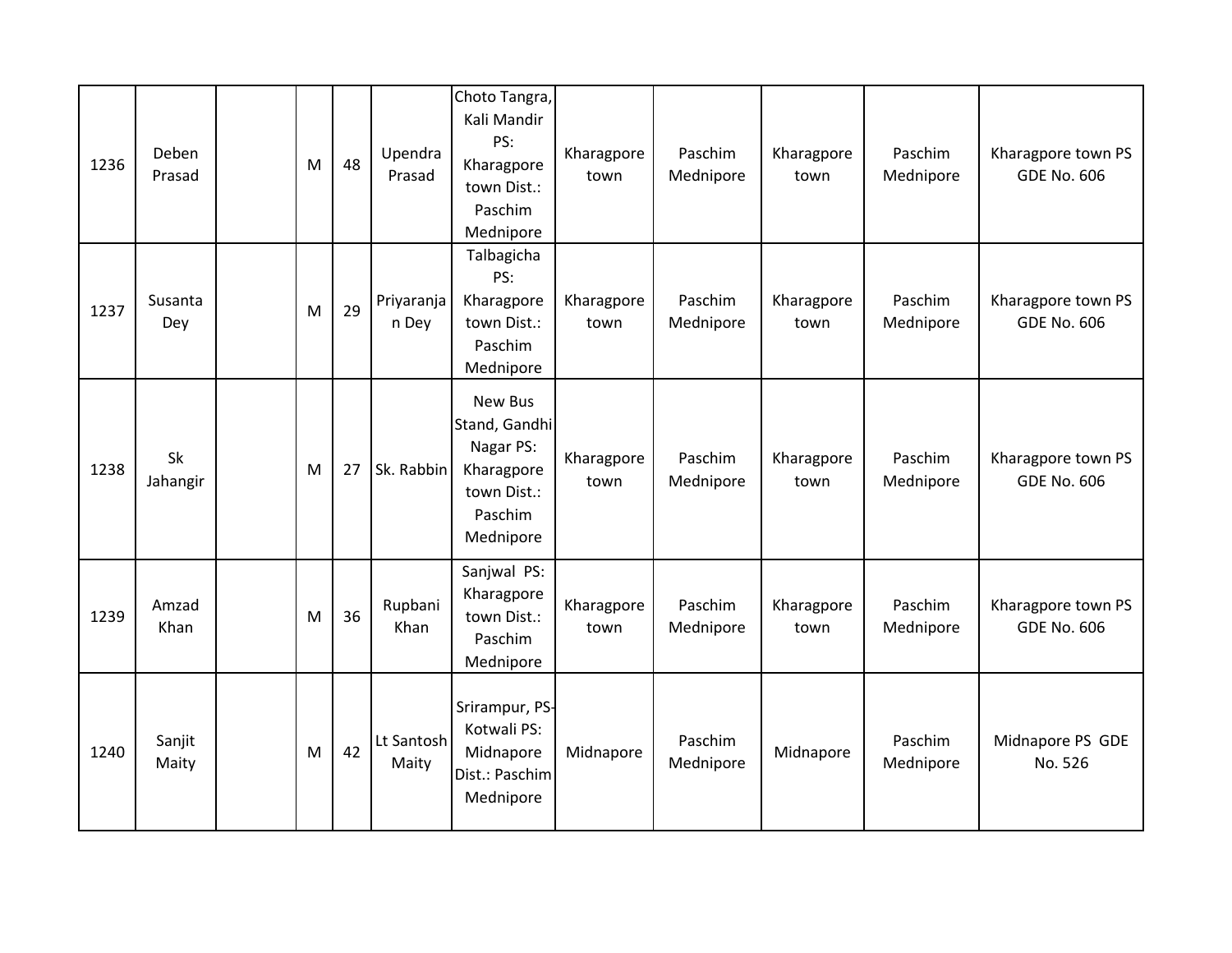| 1241 | Pralay<br>Batabyal | M | 38 | Lt<br>Satrughna<br>Batabyal | Hour, PS-<br>Panskura,<br>Dist-Purba<br>Medinipur<br>a/p- Mah PS:<br>Midnapore<br>Dist.: Paschim<br>Mednipore | Midnapore | Paschim<br>Mednipore | Midnapore   | Paschim<br>Mednipore | Midnapore PS GDE<br>No. 526   |
|------|--------------------|---|----|-----------------------------|---------------------------------------------------------------------------------------------------------------|-----------|----------------------|-------------|----------------------|-------------------------------|
| 1242 | Swapan<br>Patra    |   | 18 | Narugopal<br>Patra          | Bagda PS:<br>Mohanpur<br>Dist.: Paschim<br>Mednipore                                                          | Mohanpur  | Paschim<br>Mednipore | Mohanpur    | Paschim<br>Mednipore | Mohanpur PS GDE<br>No. 427    |
| 1243 | Tuna<br>Pradhan    | M |    | Lt Ram<br>Pradhan           | Badhagara,<br>Po-<br>Bamdhahara,<br>Ps-Seragara,<br>Dist Ganj                                                 |           | Basirhat             | Narayangarh | Paschim<br>Mednipore | Narayangarh PS GDE<br>No. 449 |
| 1244 | Ranjan<br>Khan     | M |    | Joynal<br>Khan              | Vill-Dumdum<br>Air Port,<br>Birati<br>Nabajiban, Po-<br><b>Birat</b>                                          |           | Basirhat             | Narayangarh | Paschim<br>Mednipore | Narayangarh PS GDE<br>No. 449 |
| 1245 | Uday<br>Mahata     | M | 27 | Chhatranj<br>an<br>Mahata   | Dhansola, PS:<br>Salbani Dist.:<br>Paschim<br>Mednipore                                                       | Salbani   | Paschim<br>Mednipore | Salbani     | Paschim<br>Mednipore | Salbani PS GDE No.<br>379     |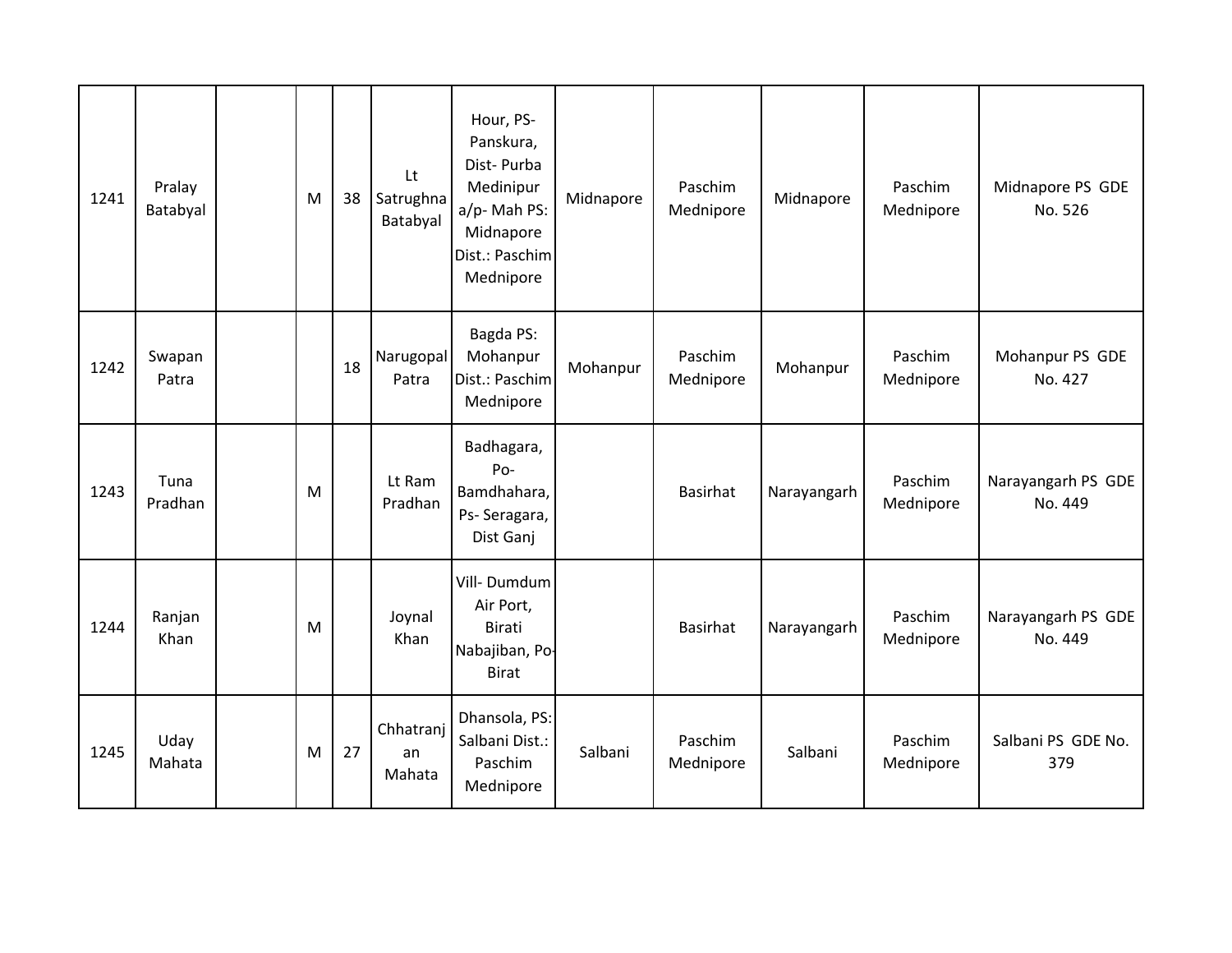| 1246 | Charan<br>Murmu           | M | 34 | Pudhan<br>Murmu         | Chotopala PS:<br>Salbani Dist.:<br>Paschim<br>Mednipore   | Salbani | Paschim<br>Mednipore | Salbani   | Paschim<br>Mednipore | Salbani PS GDE No.<br>379                        |
|------|---------------------------|---|----|-------------------------|-----------------------------------------------------------|---------|----------------------|-----------|----------------------|--------------------------------------------------|
| 1247 | Indrajit<br>Saha          | M | 44 | Lt.<br>Sudarlal<br>Saha | Vill-Jolhar<br>PS: Salbani<br>Dist.: Paschim<br>Mednipore | Salbani | Paschim<br>Mednipore | Salbani   | Paschim<br>Mednipore | Salbani PS GDE No.<br>379                        |
| 1248 | Sujit Mal                 | M | 40 | <b>Biren Mal</b>        | Pirakuli, PS:<br>Salbani Dist.:<br>Paschim<br>Mednipore   | Salbani | Paschim<br>Mednipore | Salbani   | Paschim<br>Mednipore | Salbani PS Outpost<br>Birakata PP GDE No.<br>281 |
| 1249 | Sanjoy<br>Mahata          | M |    | Sridam<br>Mahata        | Vill-Nera, PS:<br>Salbani Dist.:<br>Paschim<br>Mednipore  | Salbani | Paschim<br>Mednipore | Salbani   | Paschim<br>Mednipore | Salbani PS Outpost<br>Birakata PP GDE No.<br>281 |
| 1250 | Kalipada<br>Das           | M |    | <b>Kuso Das</b>         |                                                           |         | Basirhat             | Nadanghat | Purba Burdwan        | Nadanghat PS GDE<br>No. 442                      |
| 1251 | Sanu Das                  | M |    | Naran Das               |                                                           |         | Basirhat             | Nadanghat | Purba Burdwan        | Nadanghat PS GDE<br>No. 442                      |
| 1252 | Ranjan<br><b>Basak</b>    | M |    | Ranjit<br><b>Basak</b>  |                                                           |         | Basirhat             | Nadanghat | Purba Burdwan        | Nadanghat PS GDE<br>No. 442                      |
| 1253 | Kalipada<br><b>Barman</b> | M |    | Gangadha<br>r Barman    |                                                           |         | Basirhat             | Nadanghat | Purba Burdwan        | Nadanghat PS GDE<br>No. 442                      |
| 1254 | Santosh<br>Das            | M |    | <b>Gopal Das</b>        |                                                           |         | Basirhat             | Nadanghat | Purba Burdwan        | Nadanghat PS GDE<br>No. 442                      |
| 1255 | Raj Das                   | M |    | Jayanta<br>Das          |                                                           |         | Basirhat             | Nadanghat | Purba Burdwan        | Nadanghat PS GDE<br>No. 442                      |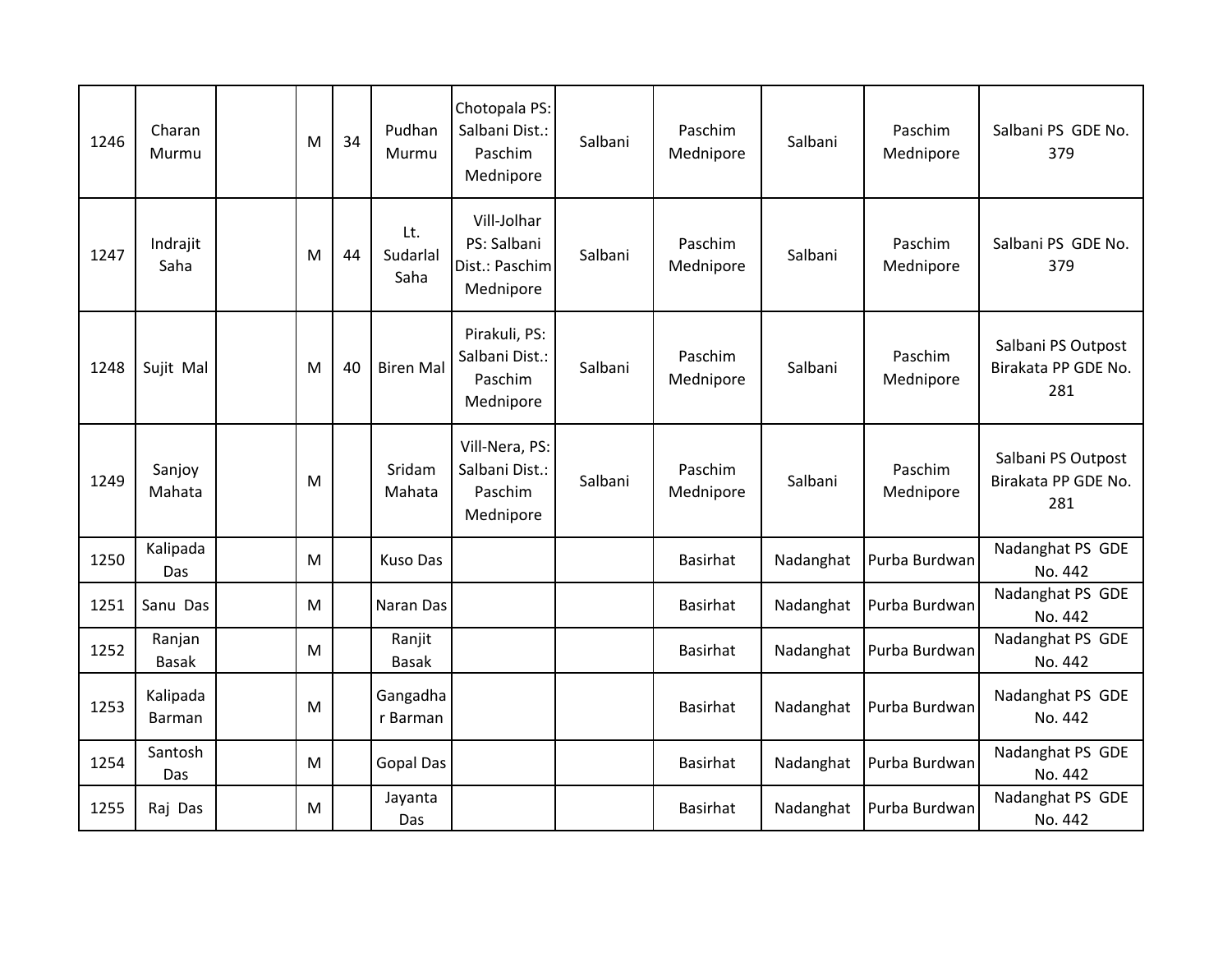| 1256 | Joydeb<br>Das        | M |    | <b>Amal Das</b>                  |                                                                |                 | Basirhat           | Nadanghat                  | Purba Burdwan      | Nadanghat PS GDE<br>No. 442            |
|------|----------------------|---|----|----------------------------------|----------------------------------------------------------------|-----------------|--------------------|----------------------------|--------------------|----------------------------------------|
| 1257 | Amit Jana            |   | 25 | S/O<br>Swapan<br>Jana            | PS:<br>Bhabanipur<br>Dist.: Purba<br>Mednipore                 | Bhabanipur      | Purba<br>Mednipore | Bhabanipur                 | Purba<br>Mednipore | Bhabanipur PS GDE<br>No. 416           |
| 1258 | Sk Alam              | M |    | Sk Anoar                         | <b>Benudia PS:</b><br>Bhagawanpur<br>Dist.: Purba<br>Mednipore | Bhagawanpu<br>r | Purba<br>Mednipore | Bhagawanpur                | Purba<br>Mednipore | Bhagawanpur PS GDE<br>No. 410          |
| 1259 | Sajjak<br>Saha       | M |    | Haresh<br>Saha                   | Paschim<br>Majna, PS-<br>Contai, Dist.-<br>Purba<br>Medinipur  |                 | Basirhat           | Contai                     | Purba<br>Mednipore | Contai PS GDE No.<br>495               |
| 1260 | Montaj<br>Saha       | M | 25 | Abdul<br>Saha                    | Paschim<br>Majna, PS-<br>Contai, Dist.-<br>Purba<br>Medinipur  |                 | Basirhat           | Contai                     | Purba<br>Mednipore | Contai PS GDE No.<br>495               |
| 1261 | Atanu<br><b>Bose</b> | M | 32 | Lt.<br>Chittaranj<br>an Bose     | Shyamsundar<br>pur, PS Risra,<br>Dist-Purba<br>Bardwan.        |                 | Basirhat           | Digha                      | Purba<br>Mednipore | Digha PS GDE No. 279                   |
| 1262 | Nandadul<br>al Maity | M |    | Raichand<br>Maity                |                                                                |                 | <b>Basirhat</b>    | Digha<br>mohana<br>coastal | Purba<br>Mednipore | Digha mohana coastal<br>PS GDE No. 293 |
| 1263 | Tutu<br>Mondal       | M | 38 | Lt.<br><b>Srinibas</b><br>Mondal | Kumarchak<br>PS:<br>Durgachak<br>Dist.: Purba<br>Mednipore     | Durgachak       | Purba<br>Mednipore | Durgachak                  | Purba<br>Mednipore | Durgachak PS GDE<br>No. 422            |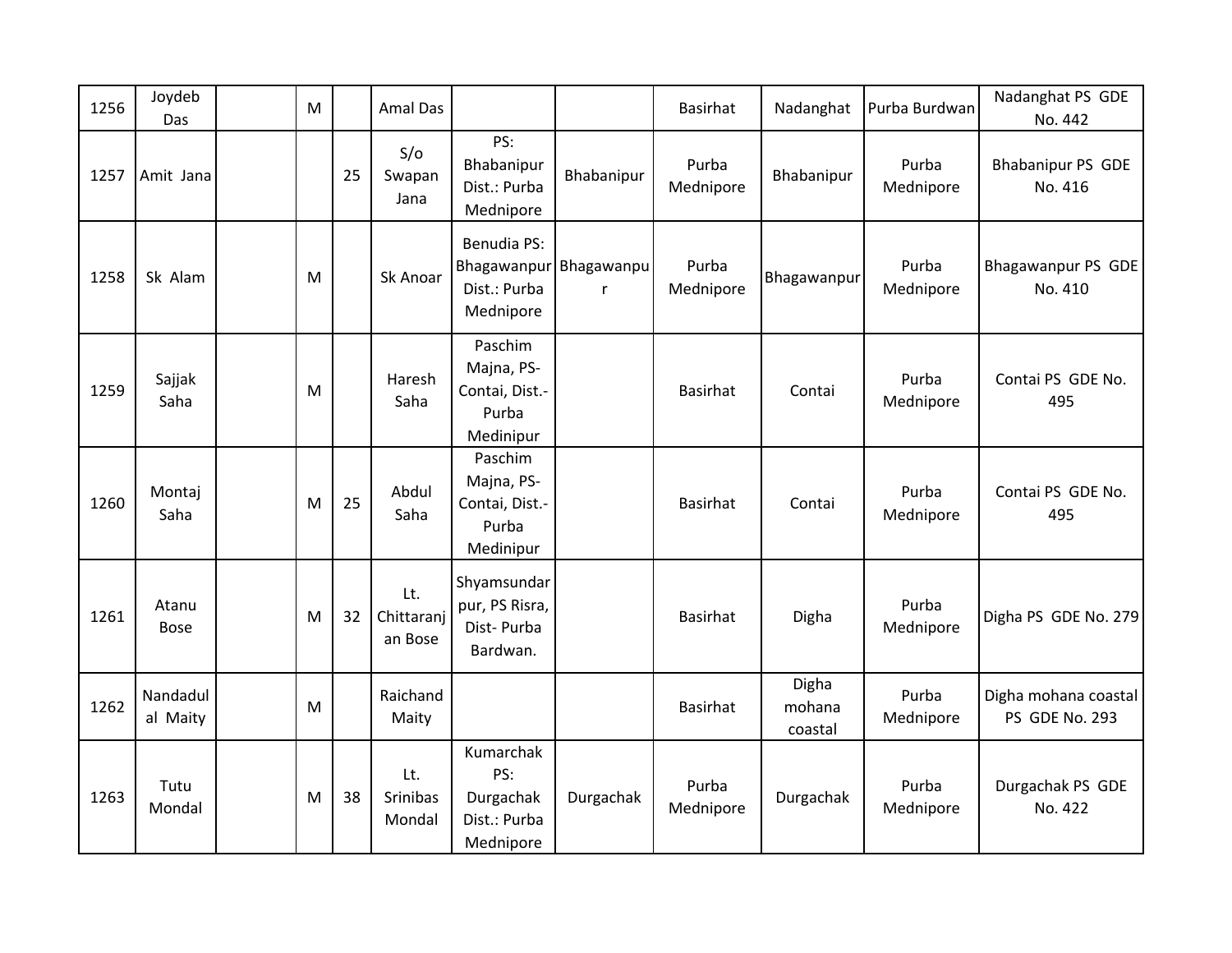| 1264 | Sk. Ayanal<br>Ali | M | 34 | Lt. Sk.<br>Abdul<br>Rahaman | Kumarchak<br>PS:<br>Durgachak<br>Dist.: Purba<br>Mednipore                                               | Durgachak | Purba<br>Mednipore | Durgachak | Purba<br>Mednipore | Durgachak PS GDE<br>No. 422 |
|------|-------------------|---|----|-----------------------------|----------------------------------------------------------------------------------------------------------|-----------|--------------------|-----------|--------------------|-----------------------------|
| 1265 | Bijoy<br>Dhara    | M | 20 | Motilal<br>Dhara            | village-<br>Chotonalgeria<br>, PS-Egra,<br>Dist-Purba<br>MDP PS: Egra<br>Dist.: Purba<br>Mednipore       | Egra      | Purba<br>Mednipore | Egra      | Purba<br>Mednipore | Egra PS GDE No. 454         |
| 1266 | Nirmal<br>Goal    | M | 35 | Rabindran<br>ath Goal       | village-<br>Datiary, PS-<br>Marishda,<br>Dist-Purba<br>MDP. PS:<br>Marishda<br>Dist.: Purba<br>Mednipore | Marishda  | Purba<br>Mednipore | Egra      | Purba<br>Mednipore | Egra PS GDE No. 454         |
| 1267 | Amoresh<br>Shit   | M | 45 | Unknown                     | Kasba Egra,<br>Ward No-05,<br>PS- Egra, Dist-<br>Purba MDP.<br>PS: Egra Dist.:<br>Purba<br>Mednipore     | Egra      | Purba<br>Mednipore | Egra      | Purba<br>Mednipore | Egra PS GDE No. 454         |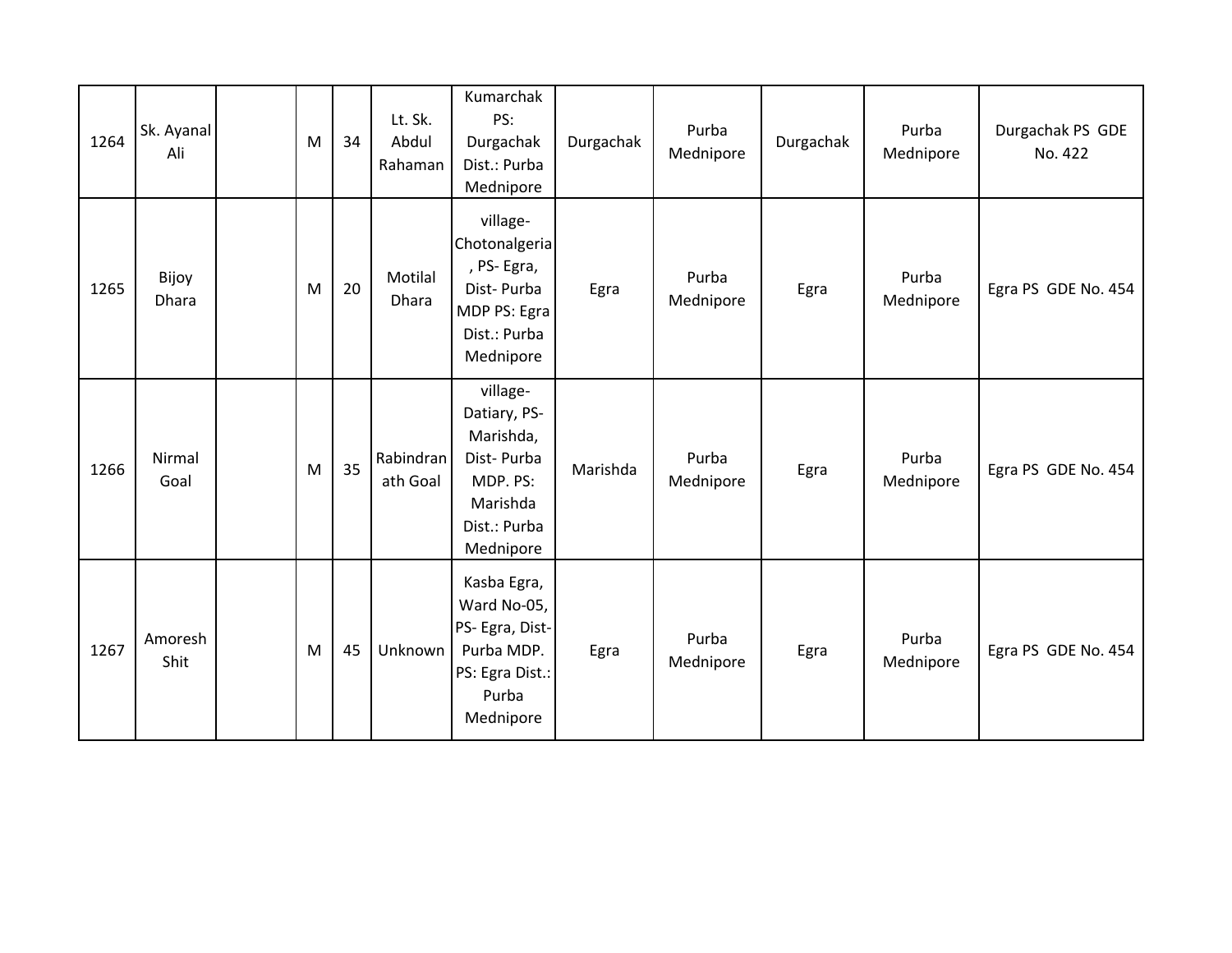| 1268 | Gopal Das            | M | 36 | Late<br>Satyendra<br>Das | village-<br>Aklabad, PS-<br>Egra, Dist-<br>Purba MDP<br>PS: Egra Dist.:<br>Purba<br>Mednipore | Egra       | Purba<br>Mednipore                    | Egra     | Purba<br>Mednipore                           | Egra PS GDE No. 454        |
|------|----------------------|---|----|--------------------------|-----------------------------------------------------------------------------------------------|------------|---------------------------------------|----------|----------------------------------------------|----------------------------|
| 1269 | Sudam<br>Bera        | M | 35 | Late<br>Madan<br>Bera    | Village-<br>Aklabad, PS-<br>Egra, Dist-<br>Purba MDP<br>PS: Egra Dist.:<br>Purba<br>Mednipore | Egra       | Purba<br>Mednipore                    | Egra     | Purba<br>Mednipore                           | Egra PS GDE No. 454        |
| 1270 | Rajkumar<br>Bhanja   | M | 28 | Ranjit<br>Bhanja         | Paschim<br>Masuria PS:<br>Bhagawanpur<br>Dist.: Purba<br>Mednipore                            | Bhagawanpu | Purba<br>Mednipore                    | Marishda | Purba<br>Mednipore                           | Marishda PS GDE No.<br>425 |
| 1271 | Kutubuddi<br>n Molla | M | 40 | Abu Salam<br>Molla       | Taraganj PS:<br>Ramnagar<br>Dist.:<br>Diamond<br>Harbour<br><b>Police District</b>            | Ramnagar   | Diamond<br>Harbour<br>Police District | Ramnagar | Diamond<br>Harbour Police<br>District        | Ramnagar PS GDE No.<br>409 |
| 1272 | Sahabuddi<br>n Molla | M | 38 | Israfil<br>Molla         | Taraganj PS:<br>Ramnagar<br>Dist.:<br>Diamond<br>Harbour<br><b>Police District</b>            | Ramnagar   | Diamond<br>Harbour<br>Police District | Ramnagar | Diamond<br><b>Harbour Police</b><br>District | Ramnagar PS GDE No.<br>409 |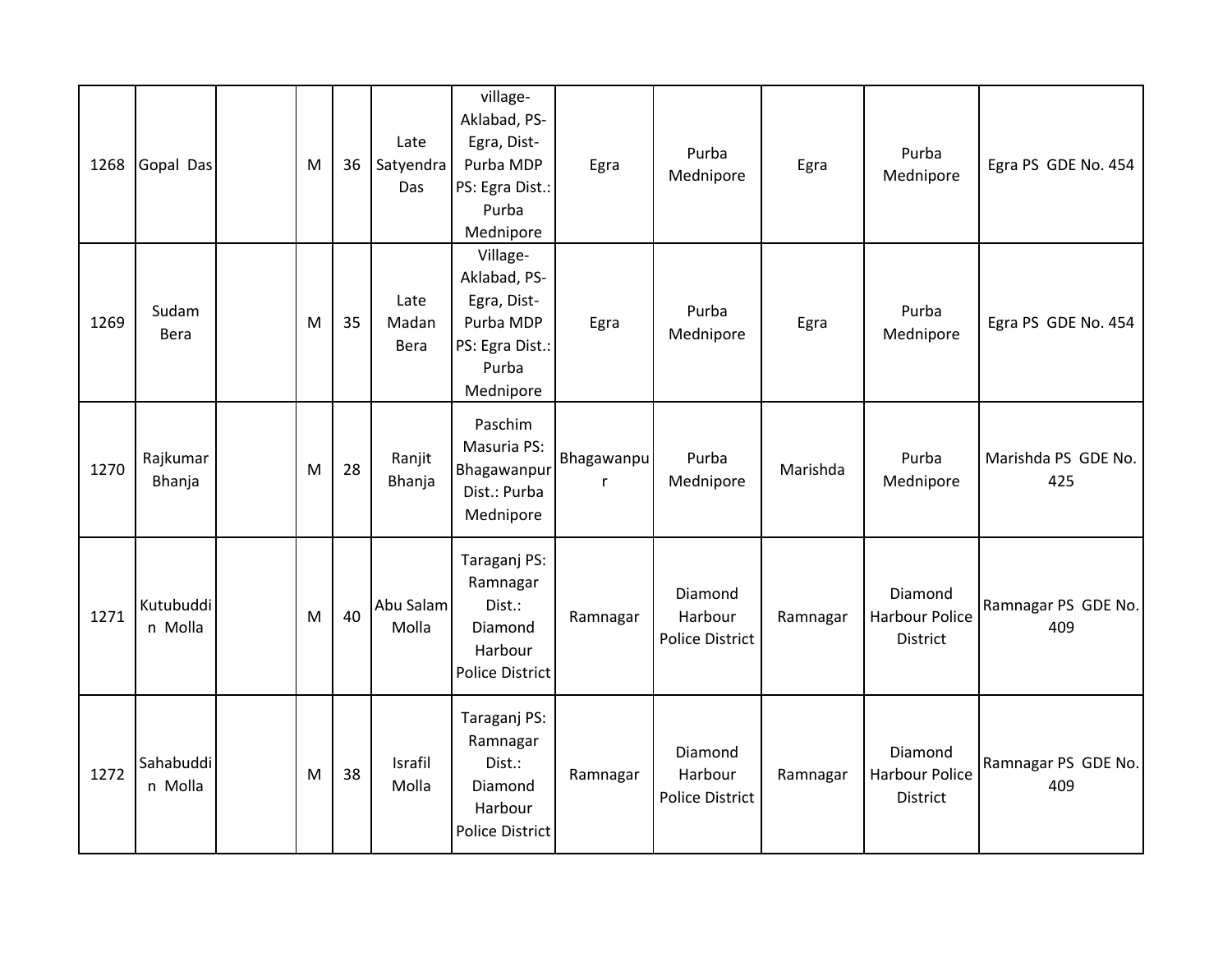| 1273 | Madhudu<br>dan<br>Kanthal | M | 30 | Prakanta<br>Kanthal        | Nainan PS:<br>Ramnagar<br>Dist.:<br>Diamond<br>Harbour<br><b>Police District</b>   | Ramnagar   | Diamond<br>Harbour<br>Police District | Ramnagar | Diamond<br><b>Harbour Police</b><br><b>District</b> | Ramnagar PS GDE No.<br>409 |
|------|---------------------------|---|----|----------------------------|------------------------------------------------------------------------------------|------------|---------------------------------------|----------|-----------------------------------------------------|----------------------------|
| 1274 | Pradul Pal                | M | 45 | Lolini Pal                 | Lokha PS:<br>Mahishadal<br>Dist.: Purba<br>Mednipore                               | Mahishadal | Purba<br>Mednipore                    | Ramnagar | Diamond<br><b>Harbour Police</b><br><b>District</b> | Ramnagar PS GDE No.<br>409 |
| 1275 | Musibul<br>Molla          | M | 32 | Lt.<br>Moinuddi<br>n Molla | Durgapur PS:<br>Ramnagar<br>Dist.:<br>Diamond<br>Harbour<br><b>Police District</b> | Ramnagar   | Diamond<br>Harbour<br>Police District | Ramnagar | Diamond<br><b>Harbour Police</b><br><b>District</b> | Ramnagar PS GDE No.<br>425 |
| 1276 | Alok<br>Singh             | M | 26 | Ranajit<br>Singh           | Ajemgarh                                                                           |            | Basirhat                              | Ramnagar | Diamond<br><b>Harbour Police</b><br><b>District</b> | Ramnagar PS GDE No.<br>425 |
| 1277 | Subhas<br>Pramanick       | M | 21 | Goutam<br>Pramanick        | Nila PS:<br>Ramnagar<br>Dist.:<br>Diamond<br>Harbour<br><b>Police District</b>     | Ramnagar   | Diamond<br>Harbour<br>Police District | Ramnagar | Diamond<br><b>Harbour Police</b><br><b>District</b> | Ramnagar PS GDE No.<br>425 |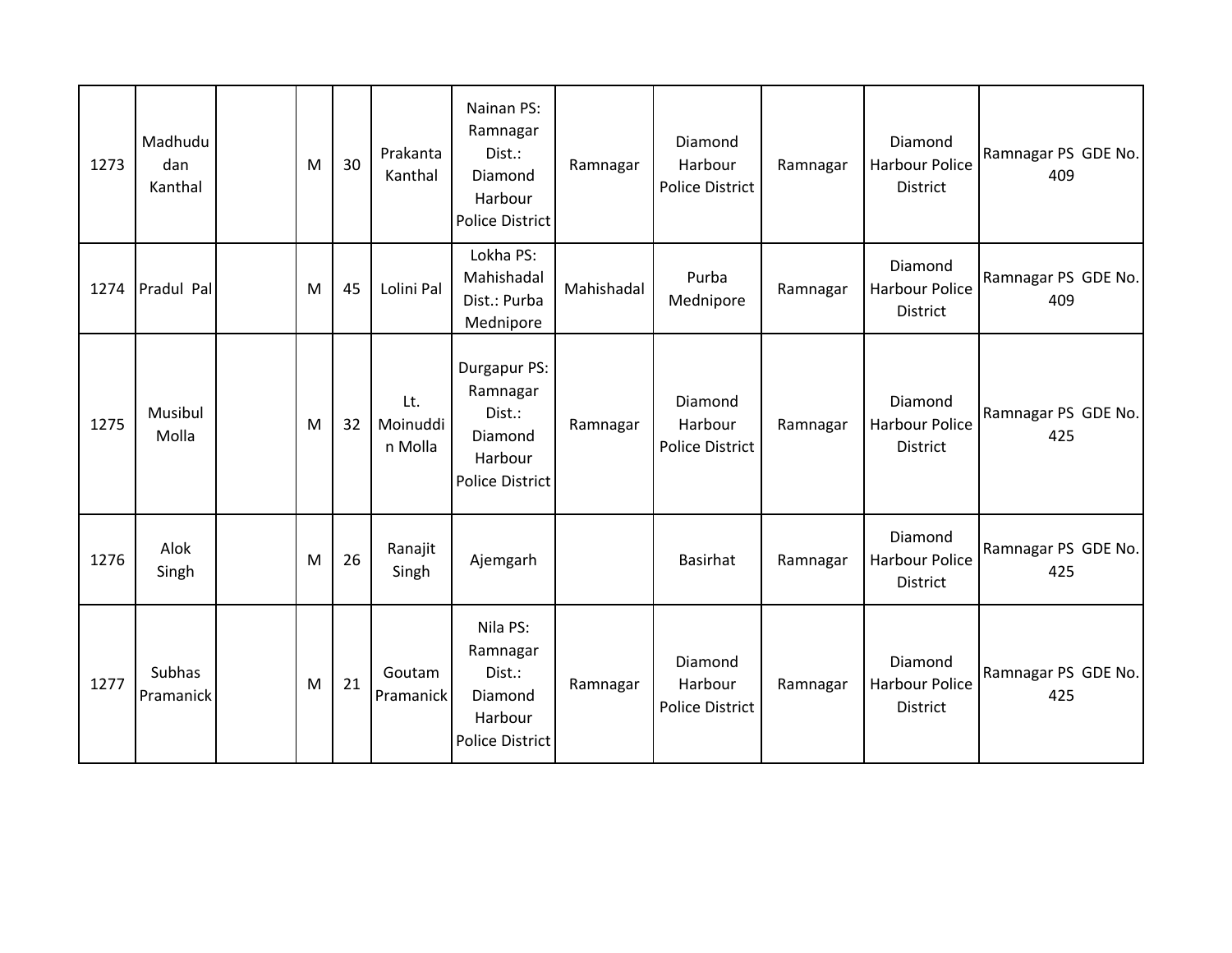| 1278 | Asish<br>Pramanick | M | 19 | Goutam<br>Pramanick    | Nila PS:<br>Ramnagar<br>Dist.:<br>Diamond<br>Harbour<br><b>Police District</b>                 | Ramnagar | Diamond<br>Harbour<br>Police District        | Ramnagar | Diamond<br><b>Harbour Police</b><br>District | Ramnagar PS GDE No.<br>425 |
|------|--------------------|---|----|------------------------|------------------------------------------------------------------------------------------------|----------|----------------------------------------------|----------|----------------------------------------------|----------------------------|
| 1279 | Ansar Sk           | M | 37 | Hasen Sk               | Dakhin<br>Simulberia<br>PS: Ramnagar<br>Dist.:<br>Diamond<br>Harbour<br><b>Police District</b> | Ramnagar | Diamond<br>Harbour<br>Police District        | Ramnagar | Diamond<br>Harbour Police<br>District        | Ramnagar PS GDE No.<br>425 |
| 1280 | Moyazza<br>m Sk    | M | 48 | Lt. Abdul<br>Rasid Sk  | Dakhin<br>Simulberia<br>PS: Ramnagar<br>Dist.:<br>Diamond<br>Harbour<br><b>Police District</b> | Ramnagar | Diamond<br>Harbour<br>Police District        | Ramnagar | Diamond<br><b>Harbour Police</b><br>District | Ramnagar PS GDE No.<br>425 |
| 1281 | Tapas<br>Mondal    | M | 29 | <b>Bhaku</b><br>Mondal | Noorpur<br>Janapara PS:<br>Ramnagar<br>Dist.:<br>Diamond<br>Harbour<br><b>Police District</b>  | Ramnagar | Diamond<br>Harbour<br><b>Police District</b> | Ramnagar | Diamond<br><b>Harbour Police</b><br>District | Ramnagar PS GDE No.<br>425 |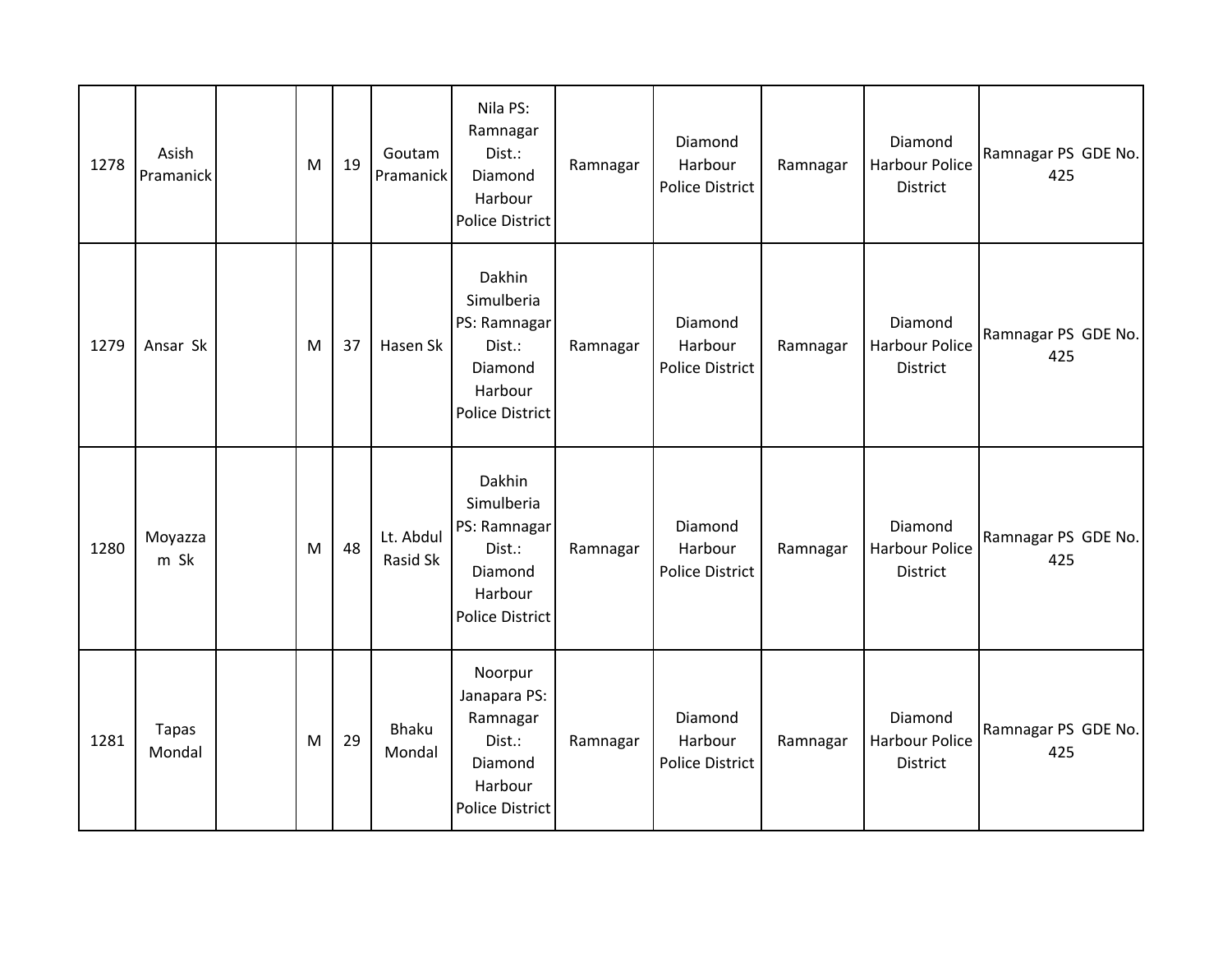| 1282 | Gopal<br>Jana        | M | 45 | Alok Jana           | Noorpur<br>Janapara PS:<br>Ramnagar<br>Dist.:<br>Diamond<br>Harbour<br>Police District | Ramnagar | Diamond<br>Harbour<br>Police District | Ramnagar | Diamond<br><b>Harbour Police</b><br>District | Ramnagar PS GDE No.<br>425 |
|------|----------------------|---|----|---------------------|----------------------------------------------------------------------------------------|----------|---------------------------------------|----------|----------------------------------------------|----------------------------|
| 1283 | Mohon<br>Boyal       | M | 49 | Depin<br>Boyal      | #NAME?                                                                                 | Ramnagar | Diamond<br>Harbour<br>Police District | Ramnagar | Diamond<br>Harbour Police<br>District        | Ramnagar PS GDE No.<br>425 |
| 1284 | <b>Babulal</b><br>Sk | M | 26 | Lt. Nur<br>Islam Sk | Durgapur PS:<br>Ramnagar<br>Dist.:<br>Diamond<br>Harbour<br><b>Police District</b>     | Ramnagar | Diamond<br>Harbour<br>Police District | Ramnagar | Diamond<br>Harbour Police<br>District        | Ramnagar PS GDE No.<br>427 |
| 1285 | Abul Sk              | M | 45 | Lt. Kalam<br>Sk     | Durgapur PS:<br>Ramnagar<br>Dist.:<br>Diamond<br>Harbour<br><b>Police District</b>     | Ramnagar | Diamond<br>Harbour<br>Police District | Ramnagar | Diamond<br>Harbour Police<br><b>District</b> | Ramnagar PS GDE No.<br>427 |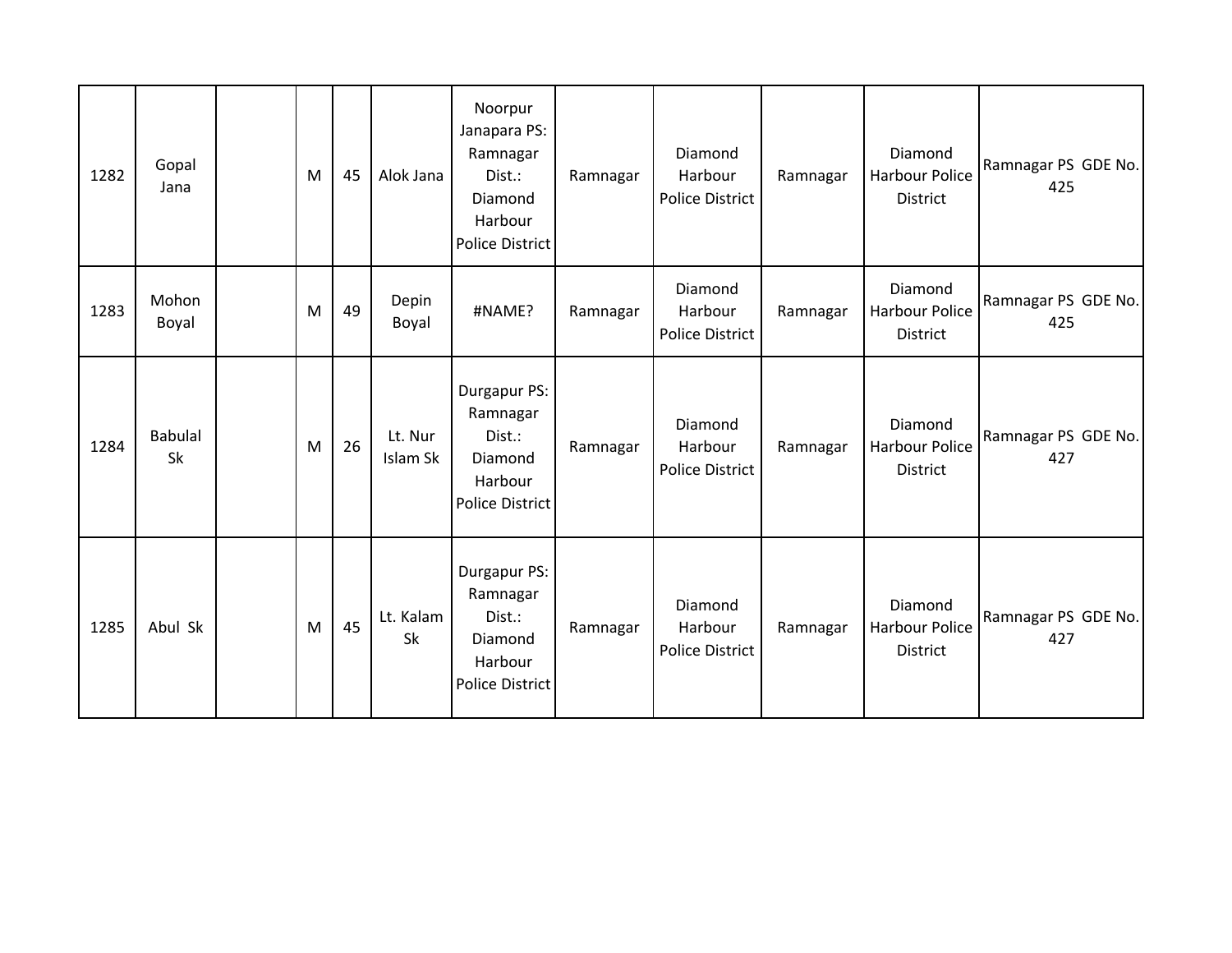| 1286 | Abul Basar<br>Laskar | M | 50 | Lt. Ayub<br>Laskar     | Sangrampur<br>PS: Usthi<br>Dist.:<br>Diamond<br>Harbour<br><b>Police District</b> | Usthi    | Diamond<br>Harbour<br>Police District | Ramnagar | Diamond<br><b>Harbour Police</b><br>District | Ramnagar PS GDE No.<br>427 |
|------|----------------------|---|----|------------------------|-----------------------------------------------------------------------------------|----------|---------------------------------------|----------|----------------------------------------------|----------------------------|
| 1287 | Sudhakar<br>Bouri    |   |    | Manu<br>Bouri          | <b>Bahar PS:</b><br>Adra Dist.:<br>Purulia                                        | Adra     | Purulia                               | Adra     | Purulia                                      | Adra PS GDE No. 410        |
| 1288 | Hira Das             |   |    | Manu Das               | Ranguni PS:<br>Adra Dist.:<br>Purulia                                             | Adra     | Purulia                               | Adra     | Purulia                                      | Adra PS GDE No. 410        |
| 1289 | Uttam<br>Das         | M |    | <b>Kunal Das</b>       | Ranguni PS:<br>Adra Dist.:<br>Purulia                                             | Adra     | Purulia                               | Adra     | Purulia                                      | Adra PS GDE No. 410        |
| 1290 | Jhantu<br>Das        | M |    | Bidhan<br>Das          | Ranguni PS:<br>Adra Dist.:<br>Purulia                                             | Adra     | Purulia                               | Adra     | Purulia                                      | Adra PS GDE No. 410        |
| 1291 | Dharam<br>Gorai      |   | 23 | Ganesh<br>Gorai        | Kenda PS:<br>Arsha Dist.:<br>Purulia                                              | Arsha    | Purulia                               | Arsha    | Purulia                                      | Arsha PS GDE No. 363       |
| 1292 | Ratan<br>Singh       | M |    | Avimunya<br>Singh      | Harada PS:<br>Arsha Dist.:<br>Purulia                                             | Arsha    | Purulia                               | Arsha    | Purulia                                      | Arsha PS GDE No. 363       |
| 1293 | Niranjan<br>Kumar    | M | 25 | Ram<br>Charan<br>Kumar | Mutukura PS:<br>Kotshila Dist.:<br>Purulia                                        | Kotshila | Purulia                               | Arsha    | Purulia                                      | Arsha PS GDE No. 363       |
| 1294 | Irfan<br>Khan        | M | 21 | Maharam<br>Khan        | Jhilingtanr PS:<br>Kotshila Dist.:<br>Purulia                                     | Kotshila | Purulia                               | Arsha    | Purulia                                      | Arsha PS GDE No. 363       |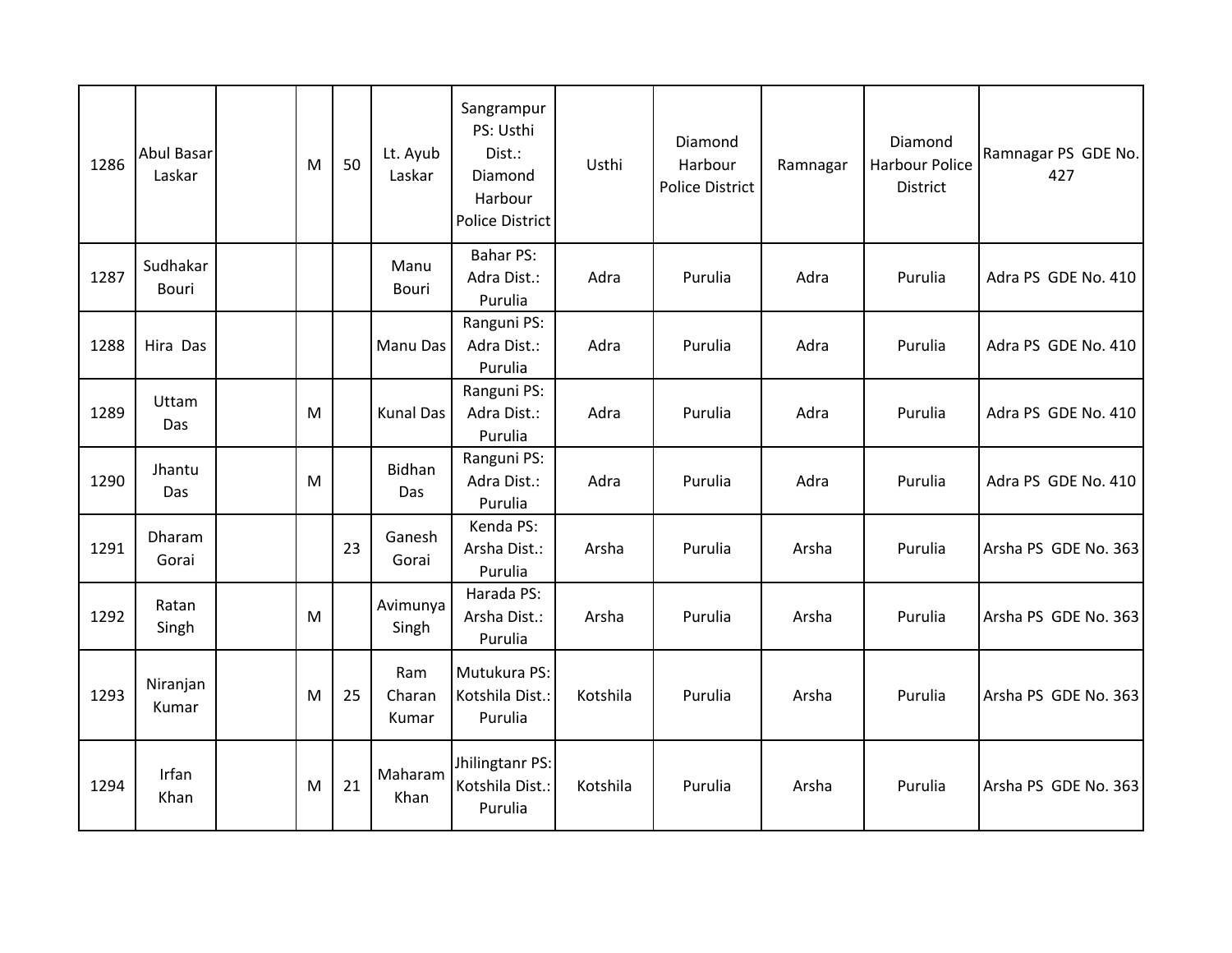| 1295 | Susen<br>Rajak             | M | 45 | Mahabir<br>Rajak             | Ghorabandha<br>PS: Bagmundi<br>Dist.: Purulia | Bagmundi | Purulia         | Bagmundi    | Purulia | Bagmundi PS GDE No.<br>416                  |
|------|----------------------------|---|----|------------------------------|-----------------------------------------------|----------|-----------------|-------------|---------|---------------------------------------------|
| 1296 | Anil<br>Mahato             | M | 36 | Sadhan<br>Mahato             | Sindri PS:<br>Bagmundi<br>Dist.: Purulia      | Bagmundi | Purulia         | Bagmundi    | Purulia | Bagmundi PS GDE No.<br>416                  |
| 1297 | Tulsi Saw                  | M | 60 | Lt-gopal<br>Saw              | Suisa PS:<br>Bagmundi<br>Dist.: Purulia       | Bagmundi | Purulia         | Bagmundi    | Purulia | Bagmundi PS Outpost<br>Suisa OP GDE No. 213 |
| 1298 | Sraban<br><b>Sing Mura</b> | M | 25 | Gopinath<br><b>Sing Mura</b> | Husir PS:<br>Bagmundi<br>Dist.: Purulia       | Bagmundi | Purulia         | Bagmundi    | Purulia | Bagmundi PS Outpost<br>Suisa OP GDE No. 213 |
| 1299 | Krishnapa<br>da Singh      | M | 35 | Lt.<br>Niranjan<br>Singh     | Patkita PS:<br>Bandowan<br>Dist.: Purulia     | Bandowan | Purulia         | Bandowan    | Purulia | Bandowan PS GDE<br>No. 368                  |
| 1300 | Ramu<br>Singh              | M | 22 | Hirulal<br>Singh             | Korami PS:<br>Bandowan<br>Dist.: Purulia      | Bandowan | Purulia         | Bandowan    | Purulia | Bandowan PS GDE<br>No. 368                  |
| 1301 | Kalidas<br>Mahato          | M |    | Bhadu<br>Mahato              |                                               |          | Basirhat        | <b>Bora</b> | Purulia | Bora PS GDE No. 352                         |
| 1302 | Kiran<br>Mallik            | M |    | Banku<br>Mallik              |                                               |          | Basirhat        | <b>Bora</b> | Purulia | Bora PS GDE No. 352                         |
| 1303 | Santosh<br>Mahato          | M |    | Bhanu<br>Mahato              |                                               |          | Basirhat        | <b>Bora</b> | Purulia | Bora PS GDE No. 352                         |
| 1304 | <b>Tarak Pal</b>           | M |    | Satya Pal                    |                                               |          | <b>Basirhat</b> | <b>Bora</b> | Purulia | Bora PS GDE No. 351                         |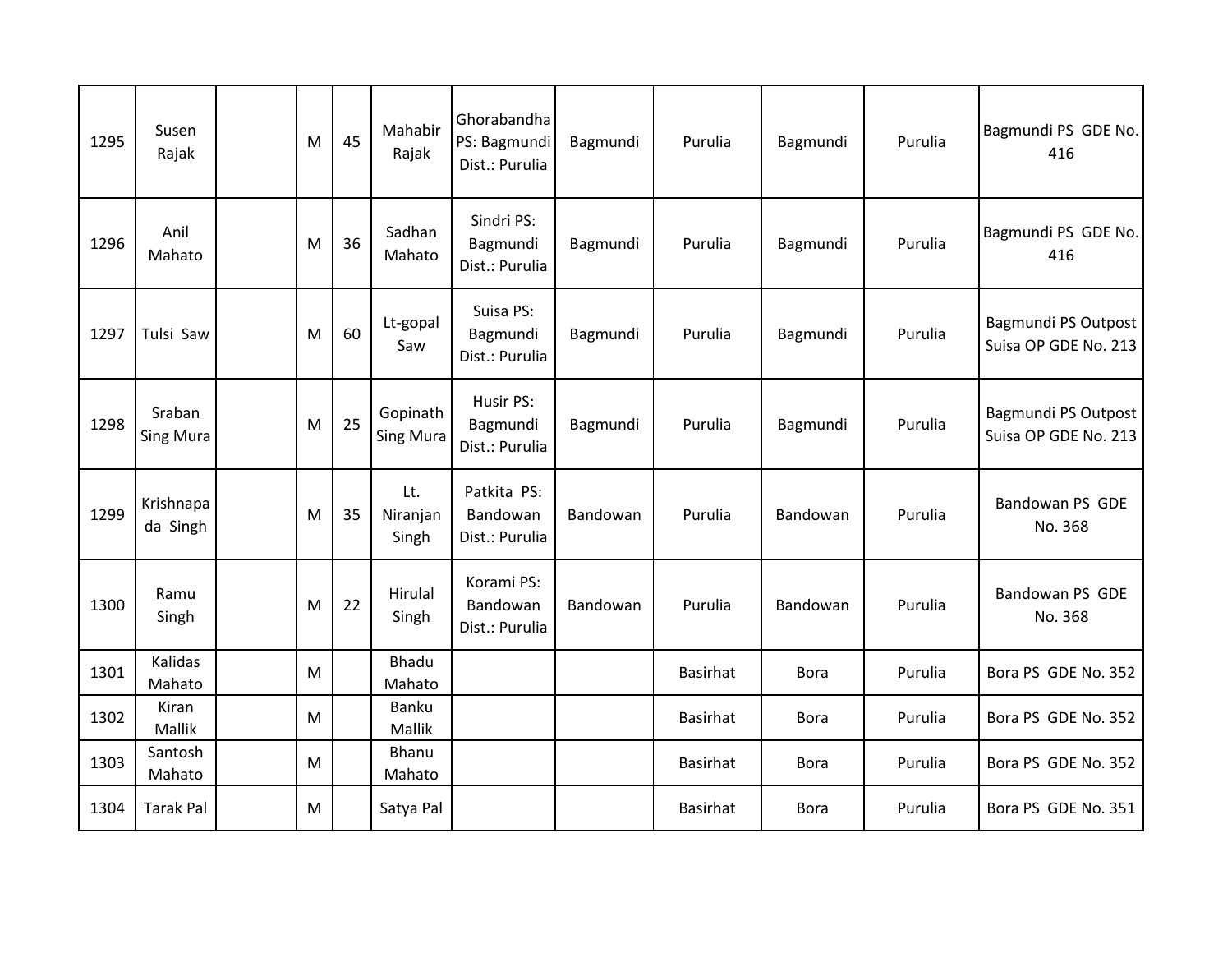| 1305 | Arjun<br>Mahato   | M |    | Purna<br>Mahato    |                                                                                   |          | Basirhat | <b>Bora</b> | Purulia | Bora PS GDE No. 351      |
|------|-------------------|---|----|--------------------|-----------------------------------------------------------------------------------|----------|----------|-------------|---------|--------------------------|
| 1306 | Kanai<br>Mahato   | M |    | Ghanchu<br>Mahato  |                                                                                   |          | Basirhat | <b>Bora</b> | Purulia | Bora PS GDE No. 351      |
| 1307 | Arnab<br>Mahato   | M | 32 | Haradhan<br>Mahato | Chholagora<br>PS: Hura<br>Dist.: Purulia                                          | Hura     | Purulia  | Hura        | Purulia | Hura PS GDE No. 381      |
| 1308 | Mithun<br>Majhi   | M | 34 | Laltu<br>Majhi     | Chholagora<br>PS: Hura<br>Dist.: Purulia                                          | Hura     | Purulia  | Hura        | Purulia | Hura PS GDE No. 381      |
| 1309 | Ranjit<br>Bouri   | M | 41 | Bablu<br>Bouri     | <b>Bouridih PS:</b><br>Hura Dist.:<br>Purulia                                     | Hura     | Purulia  | Hura        | Purulia | Hura PS GDE No. 383      |
| 1310 | Arjun<br>Bouri    | M | 38 | Mantu<br>Bouri     | <b>Bouridih PS:</b><br>Hura Dist.:<br>Purulia                                     | Hura     | Purulia  | Hura        | Purulia | Hura PS GDE No. 383      |
| 1311 | Debasish<br>Nayak | M |    | Abinash<br>Nayak   | Vill-Rahan PS:<br>Kotshila Dist.:<br>Purulia                                      | Kotshila | Purulia  | Jhalda      | Purulia | Jhalda PS GDE No.<br>412 |
| 1312 | Iswar<br>Orang    | M |    | Subhas<br>Orang    | Vill-Dolkidih<br>PS: Bagmundi<br>Dist.: Purulia                                   | Bagmundi | Purulia  | Jhalda      | Purulia | Jhalda PS GDE No.<br>412 |
| 1313 | Ganesh<br>Mahato  | M |    | Bistu<br>Mahato    | Vill-Pirgol, PS-<br>Kasmar, Dist-<br>Bokaro (JKD)<br>PS: Jhalda<br>Dist.: Purulia | Jhalda   | Purulia  | Jhalda      | Purulia | Jhalda PS GDE No.<br>412 |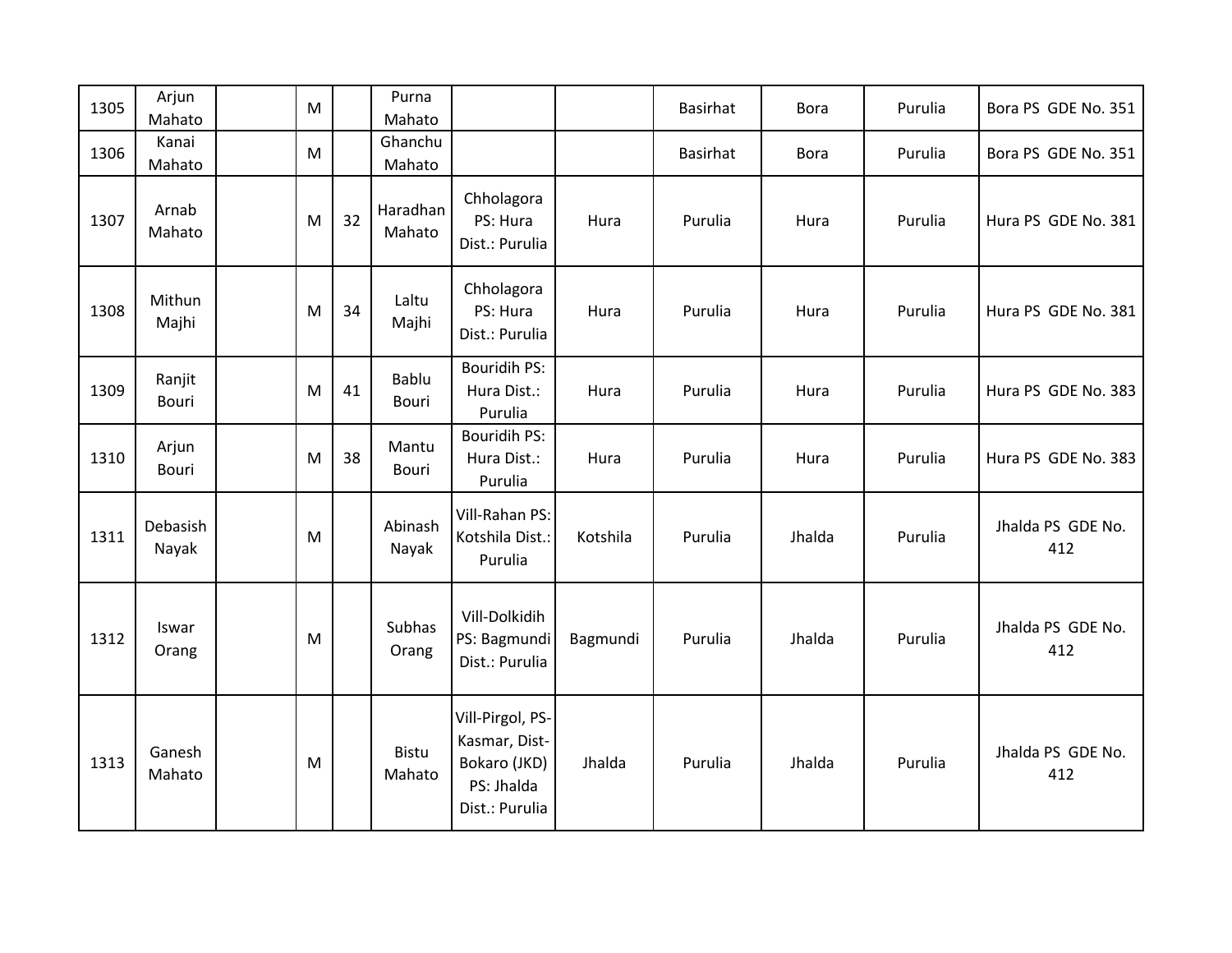| 1314 | <b>Bukcharan</b><br><b>Bauri</b> | M | Lt. Bhusan<br><b>Bauri</b> | Vill-Hetgugui<br>PS: Arsha<br>Dist.: Purulia                        | Arsha    | Purulia | Jhalda | Purulia | Jhalda PS GDE No.<br>412 |
|------|----------------------------------|---|----------------------------|---------------------------------------------------------------------|----------|---------|--------|---------|--------------------------|
| 1315 | Akhil Ch.<br>Mahato              | M | Lt. Rabi<br>Mahato         | Vill-<br>Baroganta PS:<br>Jhalda Dist.:<br>Purulia                  | Jhalda   | Purulia | Jhalda | Purulia | Jhalda PS GDE No.<br>412 |
| 1316 | Ajay<br>Kumar<br><b>Baisnab</b>  | M | Kailash Kr.<br>Baisnab     | Vill-<br>Baisnabpara,<br>Ward No-11<br>PS: Jhalda<br>Dist.: Purulia | Jhalda   | Purulia | Jhalda | Purulia | Jhalda PS GDE No.<br>421 |
| 1317 | Sumit<br>Gorain                  | M | Dharam<br>Gorain           | Vill-Dimu PS:<br>Kotshila Dist.:<br>Purulia                         | Kotshila | Purulia | Jhalda | Purulia | Jhalda PS GDE No.<br>421 |
| 1318 | Madan<br>Mahato                  |   | Binod<br>Mahato            | Vill-Chekya<br>PS: Kotshila<br>Dist.: Purulia                       | Kotshila | Purulia | Jhalda | Purulia | Jhalda PS GDE No.<br>421 |
| 1319 | Sudhir<br>Mahato                 | M | Ramdhan<br>Mahato          | Vill-Ona PS:<br>Jhalda Dist.:<br>Purulia                            | Jhalda   | Purulia | Jhalda | Purulia | Jhalda PS GDE No.<br>421 |
| 1320 | Sukumar<br>Mahato                | M | Shymal<br>Mahato           | Vill-Pusti PS:<br>Jhalda Dist.:<br>Purulia                          | Jhalda   | Purulia | Jhalda | Purulia | Jhalda PS GDE No.<br>421 |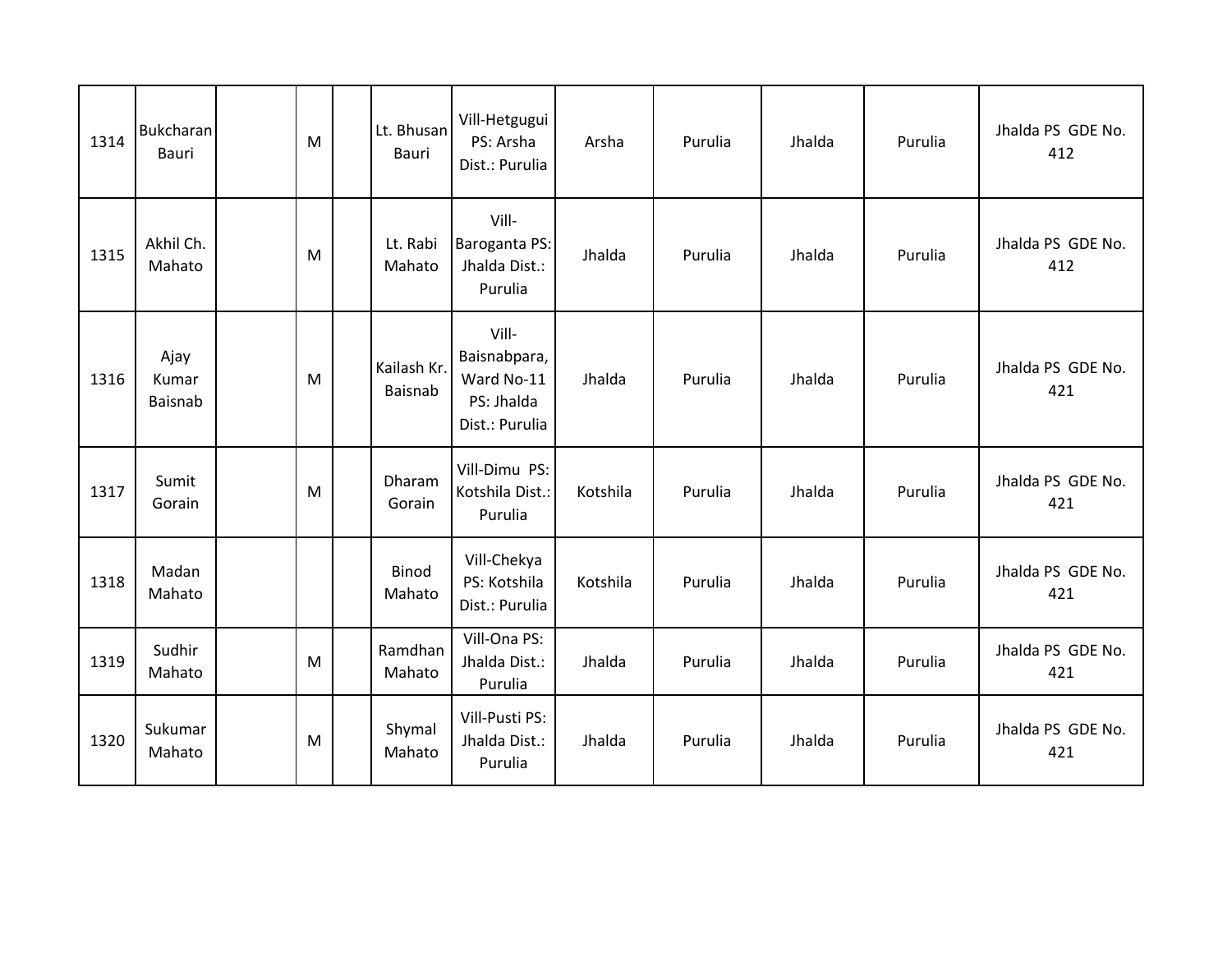| 1321 | Sonaram<br>Mahato         | M |    | Biphal<br>Mahato          | Vill-Darpa PS:<br>Jhalda Dist.:<br>Purulia                 | Jhalda | Purulia | Jhalda | Purulia | Jhalda PS Outpost<br>Tulin OP GDE No. 274 |
|------|---------------------------|---|----|---------------------------|------------------------------------------------------------|--------|---------|--------|---------|-------------------------------------------|
| 1322 | Dinaband<br>hu<br>Mahato  | M |    | Shiblal<br>Mahato         | Vill-Tulin PS:<br>Jhalda Dist.:<br>Purulia                 | Jhalda | Purulia | Jhalda | Purulia | Jhalda PS Outpost<br>Tulin OP GDE No. 274 |
| 1323 | Aditya<br>Mahato          | M | 32 | Sahebram<br>Mahato        | <b>Kathaltard PS:</b><br>Joypur Dist.:<br>Purulia          | Joypur | Purulia | Joypur | Purulia | Joypur PS GDE No.<br>313                  |
| 1324 | Sudhir<br>Mahtao          | M | 25 | Shaktipad<br>a Mahato     | <b>Kathaltard PS:</b><br>Joypur Dist.:<br>Purulia          | Joypur | Purulia | Joypur | Purulia | Joypur PS GDE No.<br>313                  |
| 1325 | Sandip<br>Gorain          | M | 27 | Sadhu<br>Gorain           | Ropo More<br>PS: Joypur<br>Dist.: Purulia                  | Joypur | Purulia | Joypur | Purulia | Joypur PS GDE No.<br>281                  |
| 1326 | Uttam<br>Bhattacha<br>rya | M | 45 | Amal<br>Bhattacha<br>rya  | Joypur<br>Hospital<br>More PS:<br>Joypur Dist.:<br>Purulia | Joypur | Purulia | Joypur | Purulia | Joypur PS GDE No.<br>322                  |
| 1327 | <b>Dinesh</b><br>Mahato   | M | 24 | Dhanukdh<br>ari<br>Mahato | Joypur Bazar<br>PS: Joypur<br>Dist.: Purulia               | Joypur | Purulia | Joypur | Purulia | Joypur PS GDE No.<br>308                  |
| 1328 | Sahadeb<br>Mahato         | M | 24 | Suresh<br>Mahato          | Kathaltard PS:<br>Joypur Dist.:<br>Purulia                 | Joypur | Purulia | Joypur | Purulia | Joypur PS GDE No.<br>325                  |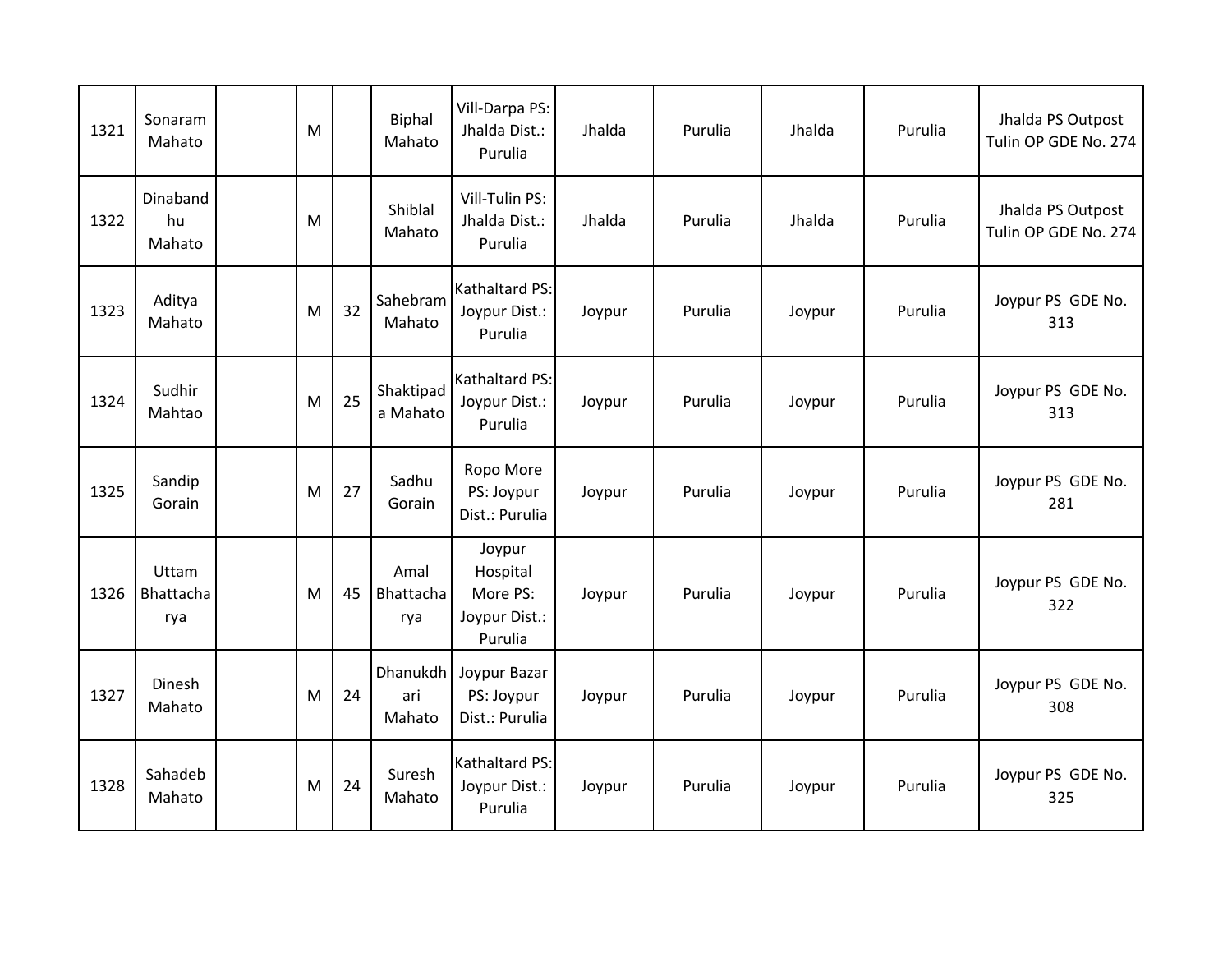| 1329 | Manpuran<br>Mahato   | M | 27 | Kalipada<br>Mahato       | Kathaltard PS:<br>Joypur Dist.:<br>Purulia             | Joypur   | Purulia | Joypur   | Purulia | Joypur PS GDE No.<br>325   |
|------|----------------------|---|----|--------------------------|--------------------------------------------------------|----------|---------|----------|---------|----------------------------|
| 1330 | Bajar<br>Majhi       | M | 28 | Masun<br>Majhi           | Jorthol,<br>Malancha PS:<br>Kashipur<br>Dist.: Purulia | Kashipur | Purulia | Kashipur | Purulia | Kashipur PS GDE No.<br>370 |
| 1331 | Manoranj<br>an Roy   | M | 22 | Bhabatara<br>n Roy       | Kapalkala PS:<br>Hura Dist.:<br>Purulia                | Hura     | Purulia | Kashipur | Purulia | Kashipur PS GDE No.<br>370 |
| 1332 | Gabardha<br>n Bauri  | M |    | Lt<br>Lakhindar<br>Bauri | Tara PS:<br>Kashipur<br>Dist.: Purulia                 | Kashipur | Purulia | Kashipur | Purulia | Kashipur PS GDE No.<br>383 |
| 1333 | Jagadish<br>Majhi    | M |    | Madhu<br>Majhi           | Dhatla PS:<br>Kashipur<br>Dist.: Purulia               | Kashipur | Purulia | Kashipur | Purulia | Kashipur PS GDE No.<br>383 |
| 1334 | Sundarlal<br>Rajwar  | M |    | Pandu<br>Rajwar          | Guridih PS:<br>Kotshila Dist.:<br>Purulia              | Kotshila | Purulia | Kotshila | Purulia | Kotshila PS GDE No.<br>378 |
| 1335 | Manaranj<br>an Kumar | M |    | Thakurdas<br>Kumar       | Pagro PS:<br>Kotshila Dist.:<br>Purulia                | Kotshila | Purulia | Kotshila | Purulia | Kotshila PS GDE No.<br>378 |
| 1336 | Thakurdas<br>Nayak   | M |    | Laxmiram<br>Nayak        | Arkali PS:<br>Kotshila Dist.:<br>Purulia               | Kotshila | Purulia | Kotshila | Purulia | Kotshila PS GDE No.<br>378 |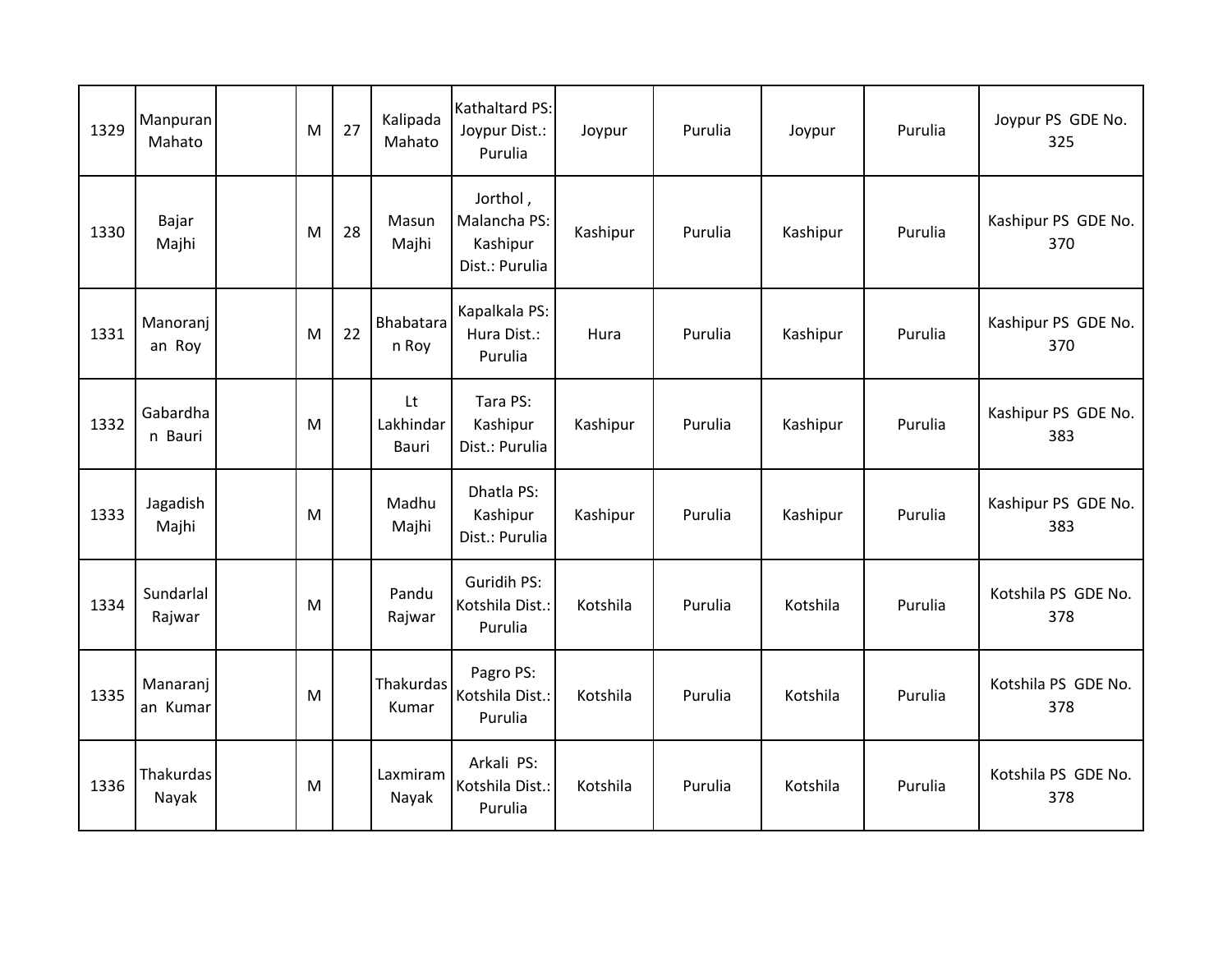| 1337 | Pradip<br>Mahali        | M |    | Sunirmal<br>Mahali | Jabar PS:<br>Kotshila Dist.:<br>Purulia  | Kotshila | Purulia | Kotshila | Purulia | Kotshila PS GDE No.<br>378 |
|------|-------------------------|---|----|--------------------|------------------------------------------|----------|---------|----------|---------|----------------------------|
| 1338 | Anil<br>Mahali          | M |    | Prahlad<br>Mahali  | Jabar PS:<br>Kotshila Dist.:<br>Purulia  | Kotshila | Purulia | Kotshila | Purulia | Kotshila PS GDE No.<br>388 |
| 1339 | Ashutosh<br>Mahal       | M |    | Arjun<br>Mahali    | Jabar PS:<br>Kotshila Dist.:<br>Purulia  | Kotshila | Purulia | Kotshila | Purulia | Kotshila PS GDE No.<br>388 |
| 1340 | Mithun<br>Roy           | M | 36 | Manoj<br>Roy       | Ranipur PS:<br>Neturia Dist.:<br>Purulia | Neturia  | Purulia | Neturia  | Purulia | Neturia PS GDE No.<br>432  |
| 1341 | Goutam<br>Shaw          | M | 38 | Ajoy Shaw          | Ranipur PS:<br>Neturia Dist.:<br>Purulia | Neturia  | Purulia | Neturia  | Purulia | Neturia PS GDE No.<br>432  |
| 1342 | Parimal<br><b>Bouri</b> | M | 35 | Kanai<br>Bouri     | Benipur PS:<br>Neturia Dist.:<br>Purulia | Neturia  | Purulia | Neturia  | Purulia | Neturia PS GDE No.<br>445  |
| 1343 | Robin<br>Bouri          | M | 34 | Ananda<br>Bouri    | Benipur PS:<br>Neturia Dist.:<br>Purulia | Neturia  | Purulia | Neturia  | Purulia | Neturia PS GDE No.<br>445  |
| 1344 | Laxman<br>Mondal        | M | 37 | Jiban<br>Mondal    | Benipur PS:<br>Neturia Dist.:<br>Purulia | Neturia  | Purulia | Neturia  | Purulia | Neturia PS GDE No.<br>445  |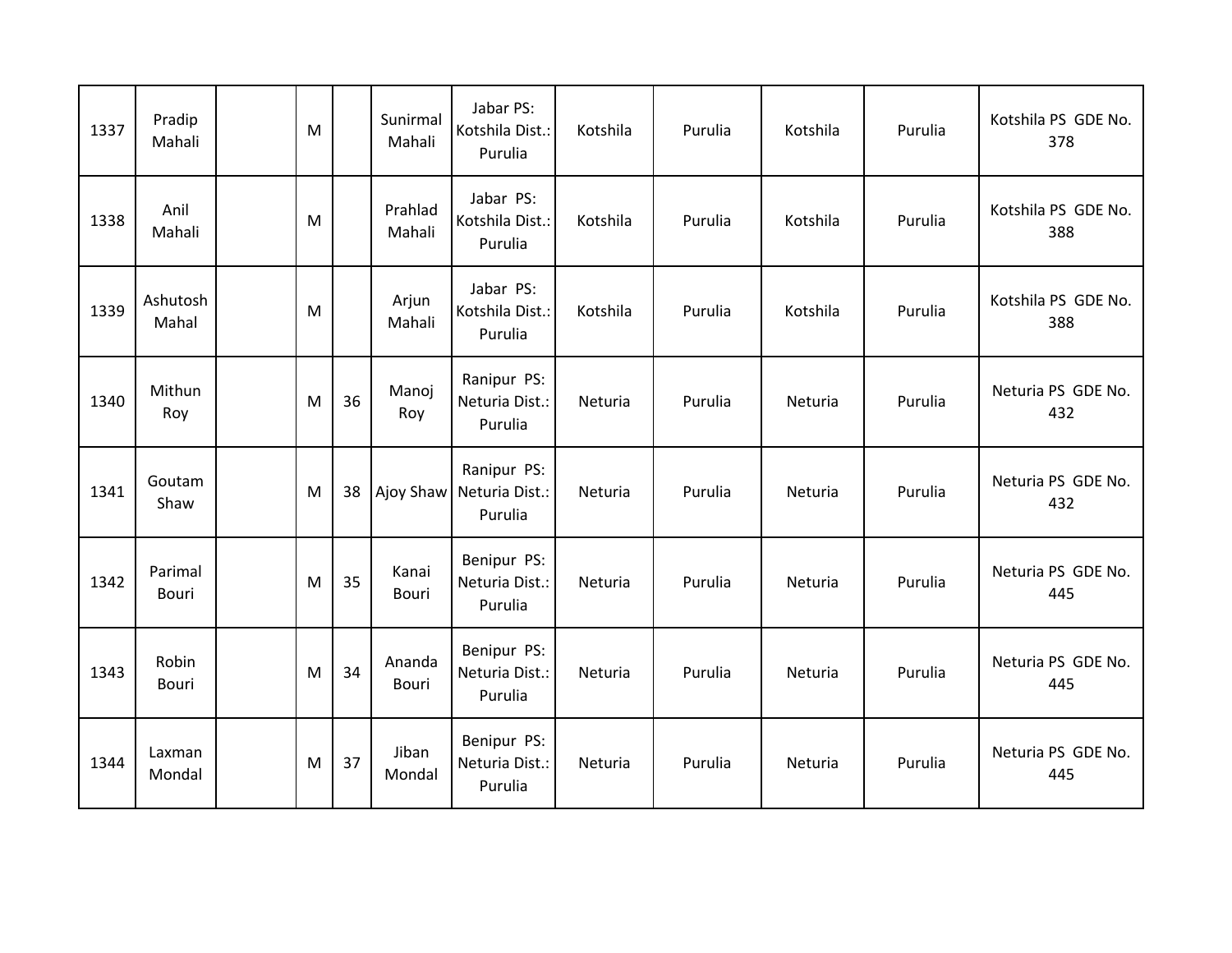| 1345 | Abhijit<br>Mondal     | M | 39 | Asish<br>Mondal        | Benipur PS:<br>Neturia Dist.:<br>Purulia                                                           | Neturia      | Purulia  | Neturia      | Purulia | Neturia PS GDE No.<br>445      |
|------|-----------------------|---|----|------------------------|----------------------------------------------------------------------------------------------------|--------------|----------|--------------|---------|--------------------------------|
| 1346 | Sridam<br>Dhibar      | M | 32 | Shyamal<br>Dhibar      | Benipur PS:<br>Neturia Dist.:<br>Purulia                                                           | Neturia      | Purulia  | Neturia      | Purulia | Neturia PS GDE No.<br>445      |
| 1347 | Rahim<br>Ansary       | M | 35 | Rejaul<br>Ansary       | <b>Bahara PS:</b><br>Para Dist.:<br>Purulia                                                        | Para         | Purulia  | Para         | Purulia | Para PS GDE No. 355            |
| 1348 | Saheb<br>Rajwar       | M | 27 | Shankar<br>Rajwar      | <b>Bahara PS:</b><br>Para Dist.:<br>Purulia                                                        | Para         | Purulia  | Para         | Purulia | Para PS GDE No. 355            |
| 1349 | Madhusud<br>han Bauri |   |    | Bhaktaran<br>jan Bauri |                                                                                                    |              | Basirhat | Puncha       | Purulia | Puncha PS GDE No.<br>342       |
| 1350 | Ashok<br>Kalindi      |   |    | Milan<br>Kalindi       |                                                                                                    |              | Basirhat | Puncha       | Purulia | Puncha PS GDE No.<br>342       |
| 1351 | Mahadeb<br>Das        |   |    | Gour Das               |                                                                                                    |              | Basirhat | Puncha       | Purulia | Puncha PS GDE No.<br>342       |
| 1352 | Mohit<br>Chawra       | M | 21 | Purusatta<br>m Chawra  | Garikhana<br>Ambarish<br>Pally, Near<br>Shib Mandir,<br>W-18 PS:<br>Purulia town<br>Dist.: Purulia | Purulia town | Purulia  | Purulia town | Purulia | Purulia town PS GDE<br>No. 516 |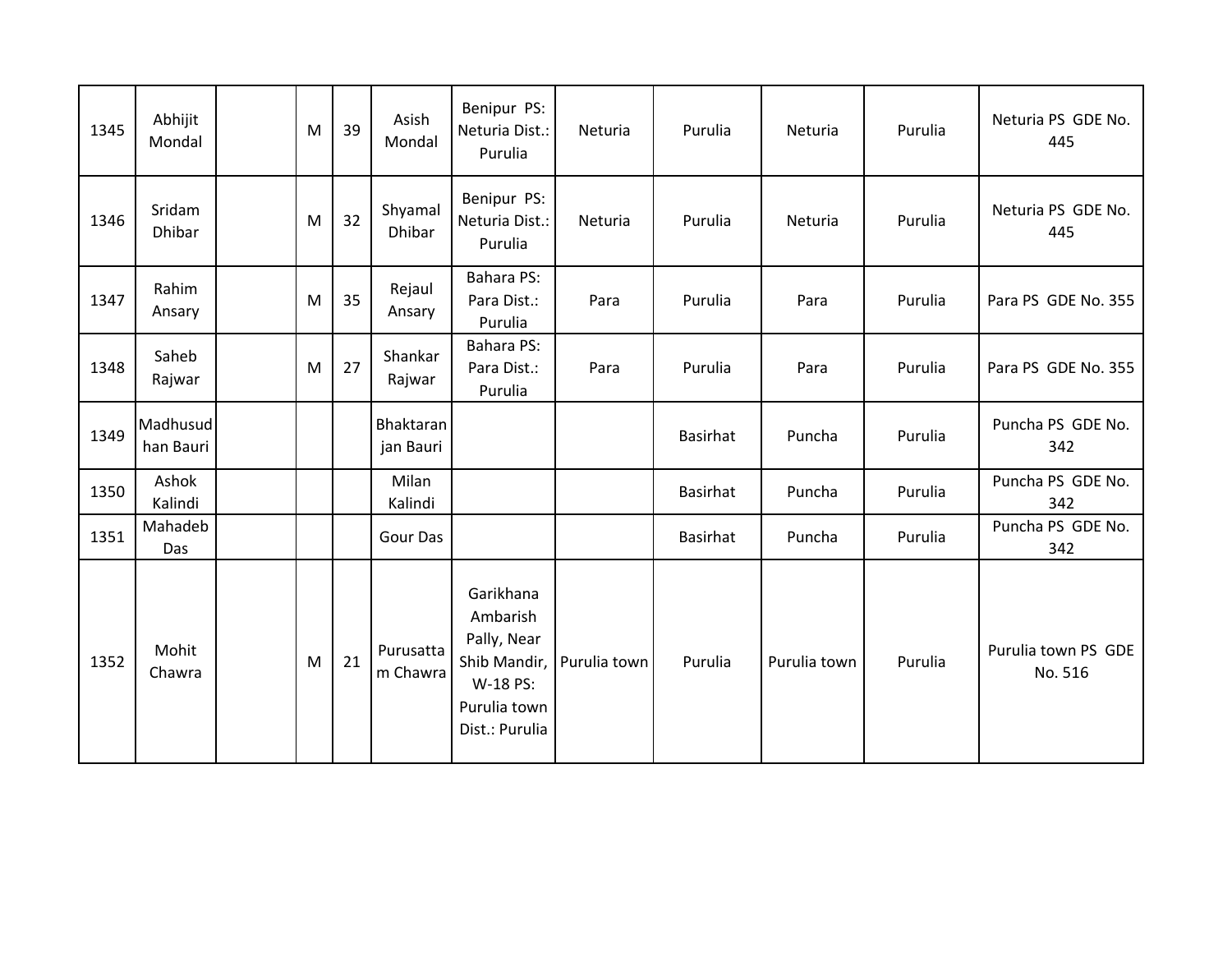| 1353 | Suvajit<br>Das    | M | 23 | Sanjoy<br>Das     | D.B. Road<br>Alangi Danga,<br>W-01 PS:<br>Purulia town<br>Dist.: Purulia                           | Purulia town | Purulia | Purulia town | Purulia | Purulia town PS GDE<br>No. 516 |
|------|-------------------|---|----|-------------------|----------------------------------------------------------------------------------------------------|--------------|---------|--------------|---------|--------------------------------|
| 1354 | Rohit<br>Karmakar | M | 23 | Ahoke<br>Karmakar | Bhatbandh<br>Near<br>Hanuman<br>Mandir, W-04 Purulia town<br>PS: Purulia<br>town Dist.:<br>Purulia |              | Purulia | Purulia town | Purulia | Purulia town PS GDE<br>No. 516 |
| 1355 | Kartik<br>Gorai   | M | 18 | Monoj<br>Gorai    | Vill-Chagda,<br>Po-Kotlui PS:<br>Tamna Dist.:<br>Purulia                                           | Tamna        | Purulia | Purulia town | Purulia | Purulia town PS GDE<br>No. 516 |
| 1356 | Abdul<br>Sahid    | M | 18 | Abdul<br>Karim    | Digudi Para<br>Near Happy<br>club, W-08<br>PS: Purulia<br>town Dist.:<br>Purulia                   | Purulia town | Purulia | Purulia town | Purulia | Purulia town PS GDE<br>No. 521 |
| 1357 | Ismail<br>Hussion | M | 18 | Sahid<br>Hussion  | Digudi Para<br>Near Happy<br>club, W-08<br>PS: Purulia<br>town Dist.:<br>Purulia                   | Purulia town | Purulia | Purulia town | Purulia | Purulia town PS GDE<br>No. 521 |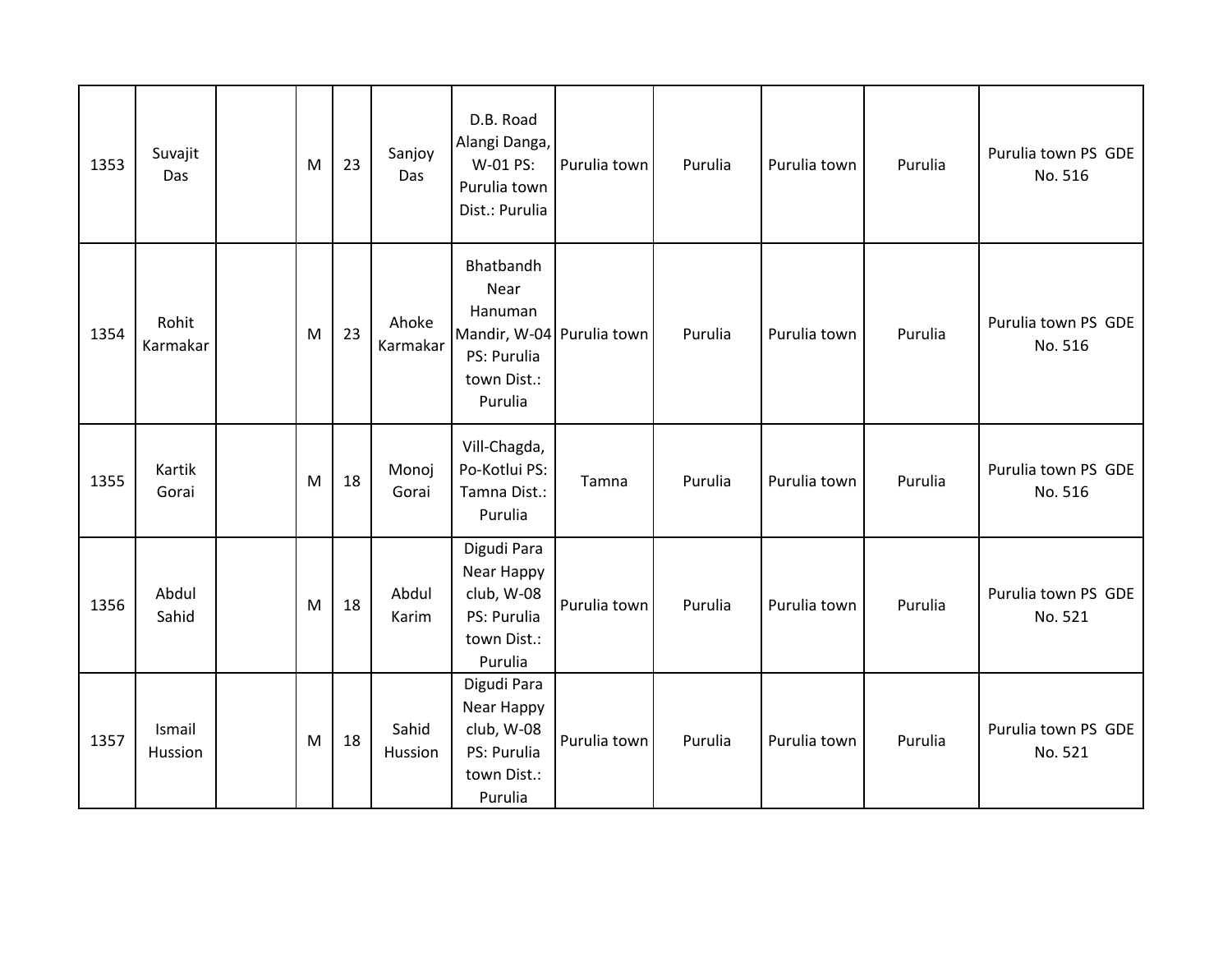| 1358 | Dilip<br>Rajwar     | M | 65 | Lt. Nimai<br>Rajwar | Vill-Palanja,<br>Po-Dabor<br>Balarampur<br>PS: Purulia<br>mufassil Dist.:<br>Purulia | Purulia<br>mufassil | Purulia | Purulia town | Purulia | Purulia town PS GDE<br>No. 521 |
|------|---------------------|---|----|---------------------|--------------------------------------------------------------------------------------|---------------------|---------|--------------|---------|--------------------------------|
| 1359 | Sk<br>Mustak        | M | 37 | Sk. Sidige          | Vill-Palanja,<br>Po-Dabor<br>Balarampur<br>PS: Purulia<br>mufassil Dist.:<br>Purulia | Purulia<br>mufassil | Purulia | Purulia town | Purulia | Purulia town PS GDE<br>No. 521 |
| 1360 | Souvik<br>Mahato    | M | 24 | Susil Kr.<br>Mahato | Ashu Sahis<br>Lane, D.B.<br>Road, W-01<br>PS: Purulia<br>town Dist.:<br>Purulia      | Purulia town        | Purulia | Purulia town | Purulia | Purulia town PS GDE<br>No. 522 |
| 1361 | Aswini<br>Sing Mura | M | 24 | Jhari Sing<br>Mura  | Chitadanga,<br>Munsefdanga<br>, W-02 PS:<br>Purulia town<br>Dist.: Purulia           | Purulia town        | Purulia | Purulia town | Purulia | Purulia town PS GDE<br>No. 522 |
| 1362 | Sk Pintu            | M | 39 | Lt. Sk.<br>Smile    | Taldanga, J.K.<br>College Road,<br>W-08 PS:<br>Purulia town<br>Dist.: Purulia        | Purulia town        | Purulia | Purulia town | Purulia | Purulia town PS GDE<br>No. 522 |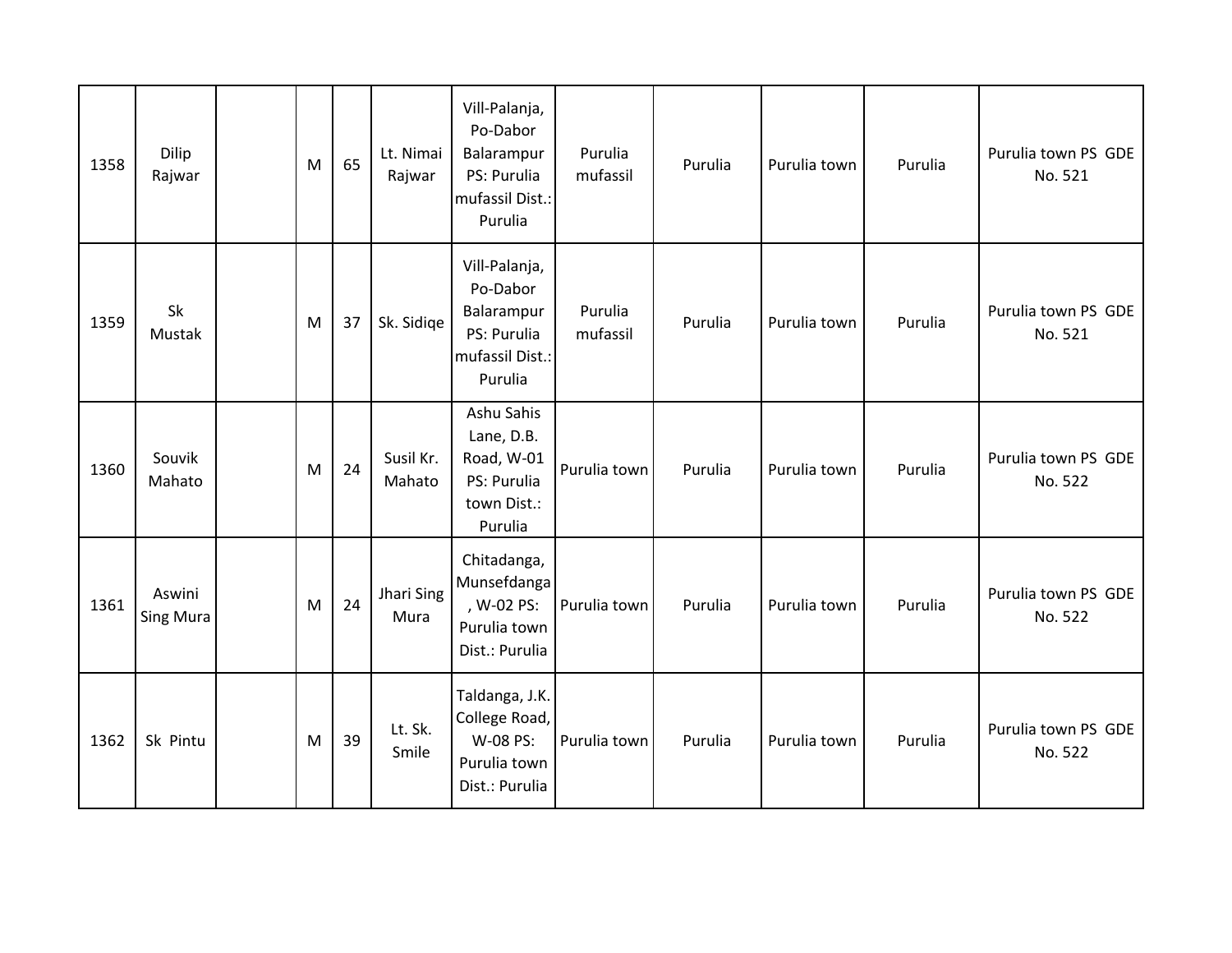| 1363 | Utpal<br>Ruidas         | M | 32 | Dhananjo<br>y Ruidas | Jamuria,<br>Ruidaspara<br>PS: Jamuria<br>Dist.: Asansol<br>Durgapur<br>Police<br>Commissione<br>rate | Jamuria                 | Asansol<br>Durgapur<br>Police<br>Commissioner<br>ate | Raghunathpu      | Purulia | Raghunathpur PS GDE<br>No. 479 |
|------|-------------------------|---|----|----------------------|------------------------------------------------------------------------------------------------------|-------------------------|------------------------------------------------------|------------------|---------|--------------------------------|
| 1364 | Laltu<br>Mahato         | M | 27 | Ganesh<br>Mahato     | Tatalhiti PS:<br>Para Dist.:<br>Purulia                                                              | Para                    | Purulia                                              | Raghunathpu<br>r | Purulia | Raghunathpur PS GDE<br>No. 479 |
| 1365 | Jiten<br>Paramanik      | M | 30 | Bhairab<br>Paramanik | Saildaga PS:<br>Santari Dist.:<br>Purulia                                                            | Santari                 | Purulia                                              | Raghunathpu      | Purulia | Raghunathpur PS GDE<br>No. 479 |
| 1366 | Bikrom<br>Kumbhaka<br>r | M | 20 | Amar<br>$\mathsf{r}$ | Saltore PS:<br>Kumbhaka Neturia Dist.:<br>Purulia                                                    | Neturia                 | Purulia                                              | Raghunathpu<br>r | Purulia | Raghunathpur PS GDE<br>No. 479 |
| 1367 | <b>Bikash</b><br>Roy    | M | 45 | Dhananjo<br>y Roy    | Chandra PS:<br>Raghunathpu<br>r Dist.:<br>Purulia                                                    | Raghunathp<br>ur        | Purulia                                              | Raghunathpu<br>r | Purulia | Raghunathpur PS GDE<br>No. 479 |
| 1368 | Kanchan<br>Mallick      | M | 36 | Pintu<br>Mallick     | Ward No. 2,<br>Raghunathpu<br>r PS:<br>Raghunathpu<br>r Dist.:<br>Purulia                            | Raghunathp<br><b>ur</b> | Purulia                                              | Raghunathpu<br>r | Purulia | Raghunathpur PS GDE<br>No. 491 |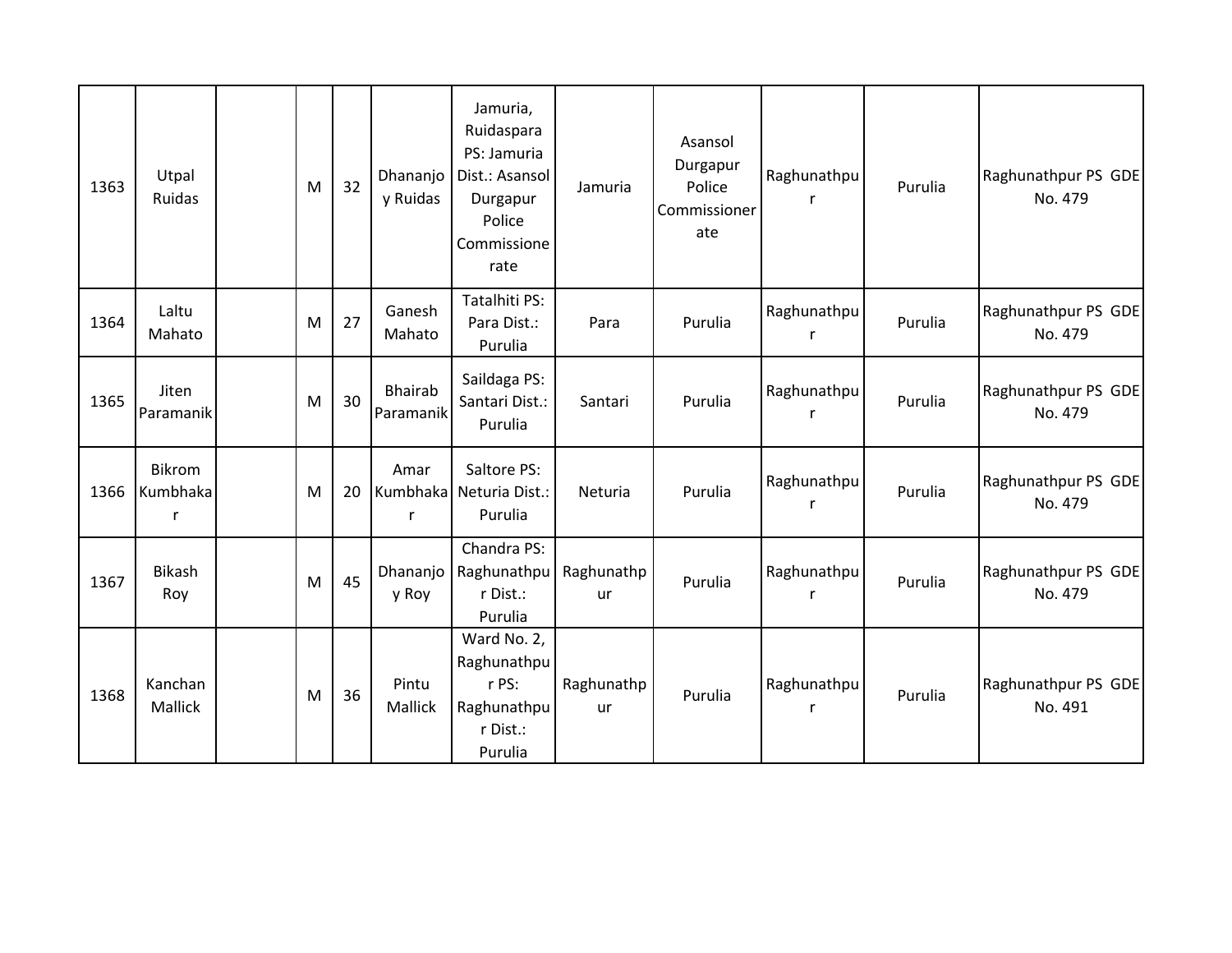| 1369 | Sk Hanif               | M | 32 | Sk Kudru                         | Raghunathpu<br>r, Ward No. 6<br>PS:<br>Raghunathpu<br>r Dist.:<br>Purulia | Raghunathp<br>ur | Purulia | Raghunathpu<br>r            | Purulia | Raghunathpur PS GDE<br>No. 491 |
|------|------------------------|---|----|----------------------------------|---------------------------------------------------------------------------|------------------|---------|-----------------------------|---------|--------------------------------|
| 1370 | Amal<br>Rakshit        | M | 29 | <b>Bikram</b><br>Rakshit         | Raghunathpu<br>r, Ward No. 5<br>PS:<br>Raghunathpu<br>r Dist.:<br>Purulia | Raghunathp<br>ur | Purulia | Raghunathpu<br>r            | Purulia | Raghunathpur PS GDE<br>No. 491 |
| 1371 | Ashok<br>Bauri         | M | 30 | Nirmal<br>Bauri                  | Raghunathpu<br>r Ward No. 3<br>PS:<br>Raghunathpu<br>r Dist.:<br>Purulia  | Raghunathp<br>ur | Purulia | Raghunathpu<br>$\mathsf{r}$ | Purulia | Raghunathpur PS GDE<br>No. 491 |
| 1372 | Parimal<br>Sen         | M | 31 | Bikash Sen                       | Raghunathpu<br>r, Ward No. 4<br>PS:<br>Raghunathpu<br>r Dist.:<br>Purulia | Raghunathp<br>ur | Purulia | Raghunathpu<br>r            | Purulia | Raghunathpur PS GDE<br>No. 491 |
| 1373 | Puran<br>Kumbhaka<br>r | M | 35 | Haru<br>Kumbhaka<br>$\mathsf{r}$ | <b>Aguitard PS:</b><br>Santaldih<br>Dist.: Purulia                        | Santaldih        | Purulia | Santaldih                   | Purulia | Santaldih PS GDE No.<br>131    |
| 1374 | Bijoy<br>Paramanik     | M | 42 | Lt.biswana<br>th<br>Paramanik    | Santalidh<br>Basti PS:<br>Santaldih<br>Dist.: Purulia                     | Santaldih        | Purulia | Santaldih                   | Purulia | Santaldih PS GDE No.<br>131    |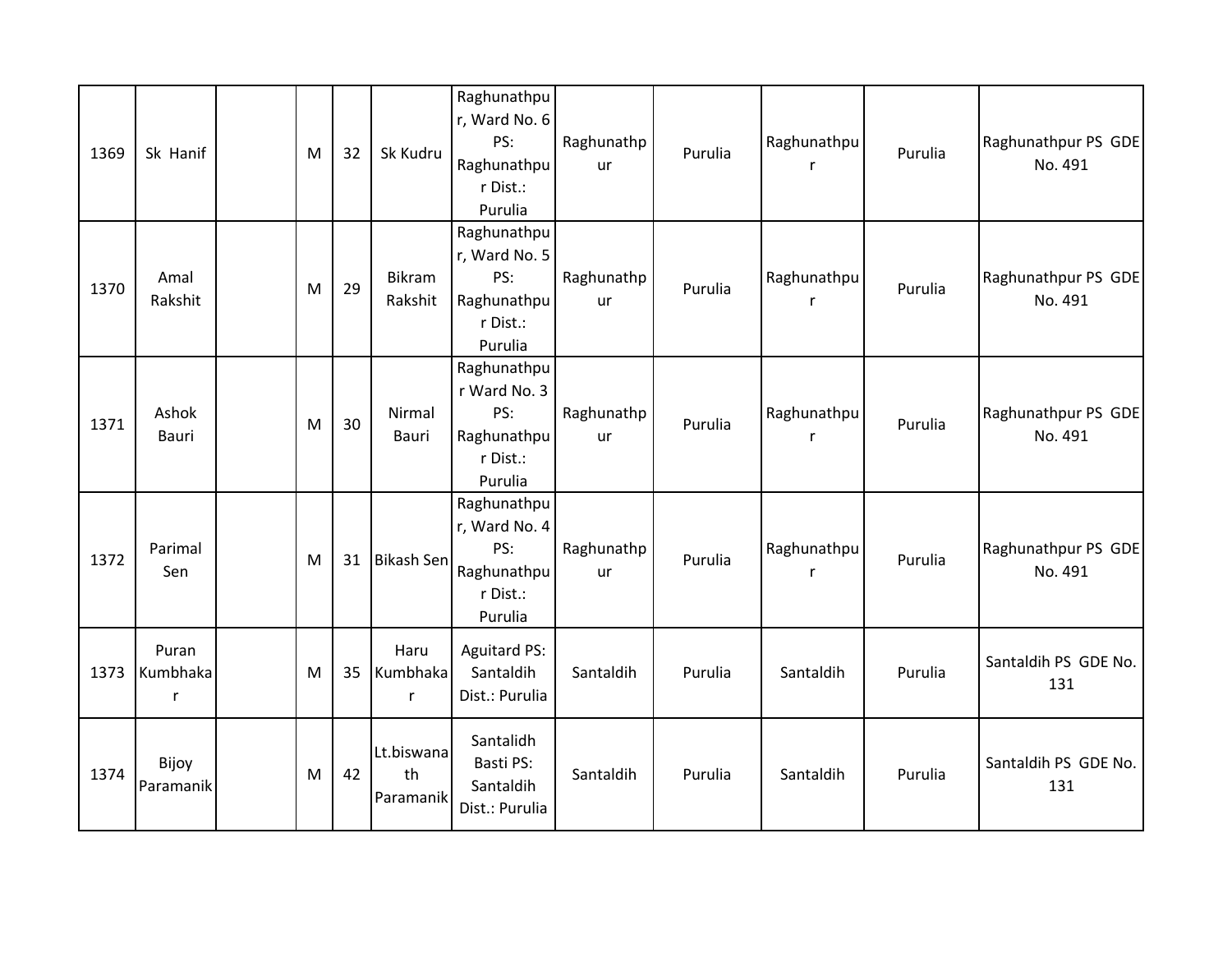| 1375 | Ganesh<br>Paramanik   |            | M | 45 | Narayan<br>Paramanik         | Deoli PS:<br>Santaldih<br>Dist.: Purulia | Santaldih | Purulia | Santaldih | Purulia | Santaldih PS GDE No.<br>378 |
|------|-----------------------|------------|---|----|------------------------------|------------------------------------------|-----------|---------|-----------|---------|-----------------------------|
| 1376 | Niranjan<br>Singh     | Niru SIngh | M | 54 | Lt.balaram<br>Sing           | Deoli PS:<br>Santaldih<br>Dist.: Purulia | Santaldih | Purulia | Santaldih | Purulia | Santaldih PS GDE No.<br>378 |
| 1377 | Uttam<br>Mondal       |            | M | 38 | Samiran<br>Mondal            | Sunuri PS:<br>Santari Dist.:<br>Purulia  | Santari   | Purulia | Santari   | Purulia | Santari PS GDE No.<br>322   |
| 1378 | Gobardha<br>n Mondal  |            | M | 35 | Sital<br>Mondal              | Sunuri PS:<br>Santari Dist.:<br>Purulia  | Santari   | Purulia | Santari   | Purulia | Santari PS GDE No.<br>322   |
| 1379 | Saikat<br>Mondal      |            | M | 32 | Gunamoy<br>Mondal            | Sunuri PS:<br>Santari Dist.:<br>Purulia  | Santari   | Purulia | Santari   | Purulia | Santari PS GDE No.<br>322   |
| 1380 | Shaktipad<br>a Mondal |            | M | 30 | Jatal<br>Mondal              | Sunuri PS:<br>Santari Dist.:<br>Purulia  | Santari   | Purulia | Santari   | Purulia | Santari PS GDE No.<br>322   |
| 1381 | Himangsu<br>Mondal    |            | M | 40 | Lt. Surya<br>Kanta<br>Mondal | Sunuri PS:<br>Santari Dist.:<br>Purulia  | Santari   | Purulia | Santari   | Purulia | Santari PS GDE No.<br>322   |
| 1382 | Sk. Kaltu             |            | M | 45 | Sk. Haider<br>Ali            | Murulia PS:<br>Santari Dist.:<br>Purulia | Santari   | Purulia | Santari   | Purulia | Santari PS GDE No.<br>322   |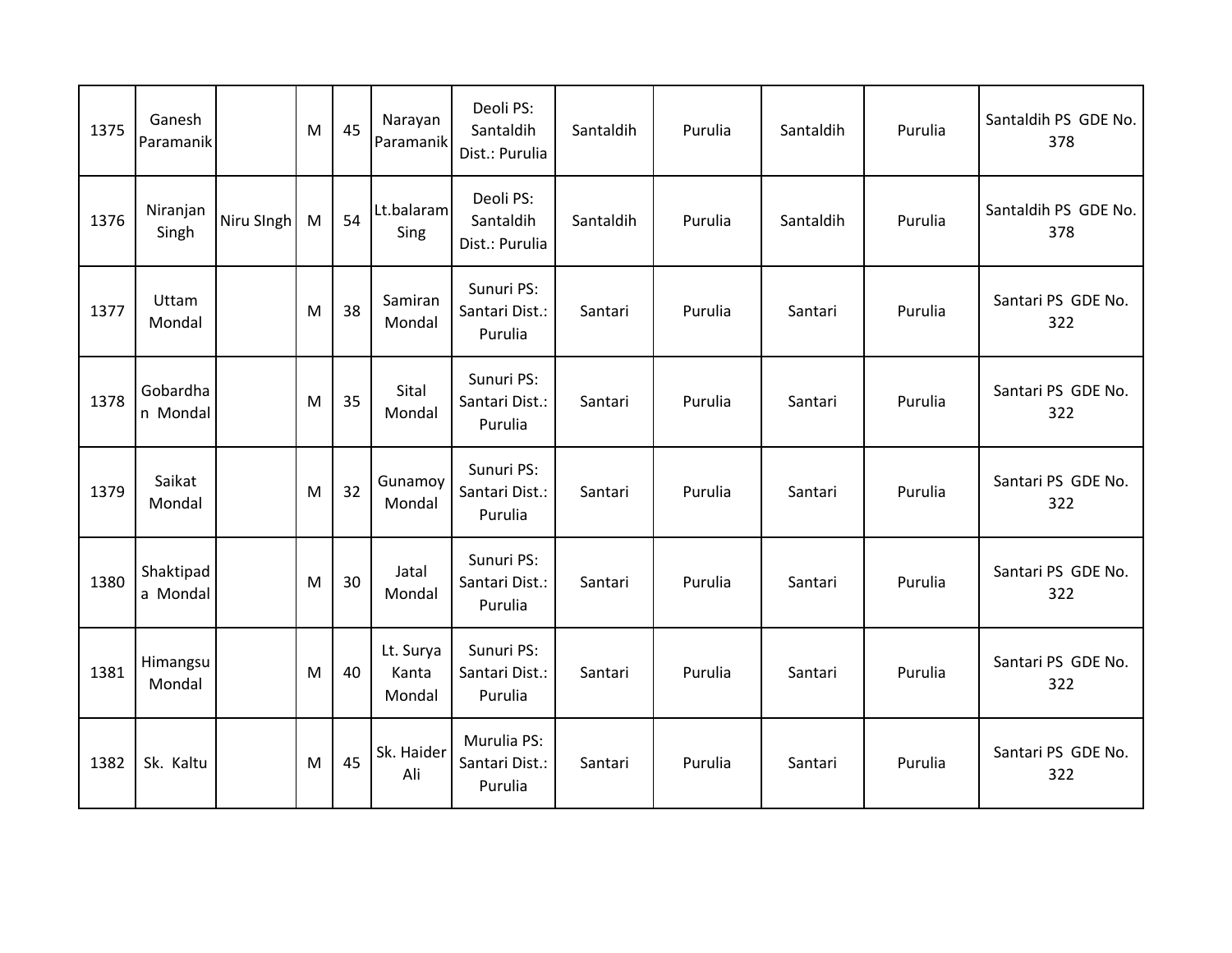| 1383 | Fatik<br>Kumar    | M | 32 | Haradhan<br>Kumar     | Chakaltore<br>PS: Tamna<br>Dist.: Purulia      | Tamna | Purulia | Tamna | Purulia | Tamna PS GDE No.<br>405 |
|------|-------------------|---|----|-----------------------|------------------------------------------------|-------|---------|-------|---------|-------------------------|
| 1384 | Santu<br>Kumar    | M | 23 | Sankar<br>Kumar       | Chakaltore<br>PS: Tamna<br>Dist.: Purulia      | Tamna | Purulia | Tamna | Purulia | Tamna PS GDE No.<br>405 |
| 1385 | Prasanta<br>Kumar | M | 35 | Prafulla<br>Kumar     | Chakaltore<br>PS: Tamna<br>Dist.: Purulia      | Tamna | Purulia | Tamna | Purulia | Tamna PS GDE No.<br>405 |
| 1386 | Tushar<br>Gope    | M | 24 | Rampada<br>Gope       | <b>Baligara PS:</b><br>Tamna Dist.:<br>Purulia | Tamna | Purulia | Tamna | Purulia | Tamna PS GDE No.<br>405 |
| 1387 | Ajoy<br>Gope      | M | 28 | <b>Bihari</b><br>Gope | <b>Baligara PS:</b><br>Tamna Dist.:<br>Purulia | Tamna | Purulia | Tamna | Purulia | Tamna PS GDE No.<br>405 |
| 1388 | Shanu<br>Gope     | M | 41 | Kunal<br>Gope         | <b>Baligara PS:</b><br>Tamna Dist.:<br>Purulia | Tamna | Purulia | Tamna | Purulia | Tamna PS GDE No.<br>405 |
| 1389 | Puru<br>Rajwar    | M | 39 | Bipul<br>Rajwar       | Tamna PS:<br>Tamna Dist.:<br>Purulia           | Tamna | Purulia | Tamna | Purulia | Tamna PS GDE No.<br>405 |
| 1390 | Uttam<br>Rajwar   | M | 40 | Laltu<br>Rajwar       | Tamna PS:<br>Tamna Dist.:<br>Purulia           | Tamna | Purulia | Tamna | Purulia | Tamna PS GDE No.<br>405 |
| 1391 | Aswini<br>Rajwar  | M | 29 | Kumbha<br>Rajwar      | Tamna PS:<br>Tamna Dist.:<br>Purulia           | Tamna | Purulia | Tamna | Purulia | Tamna PS GDE No.<br>405 |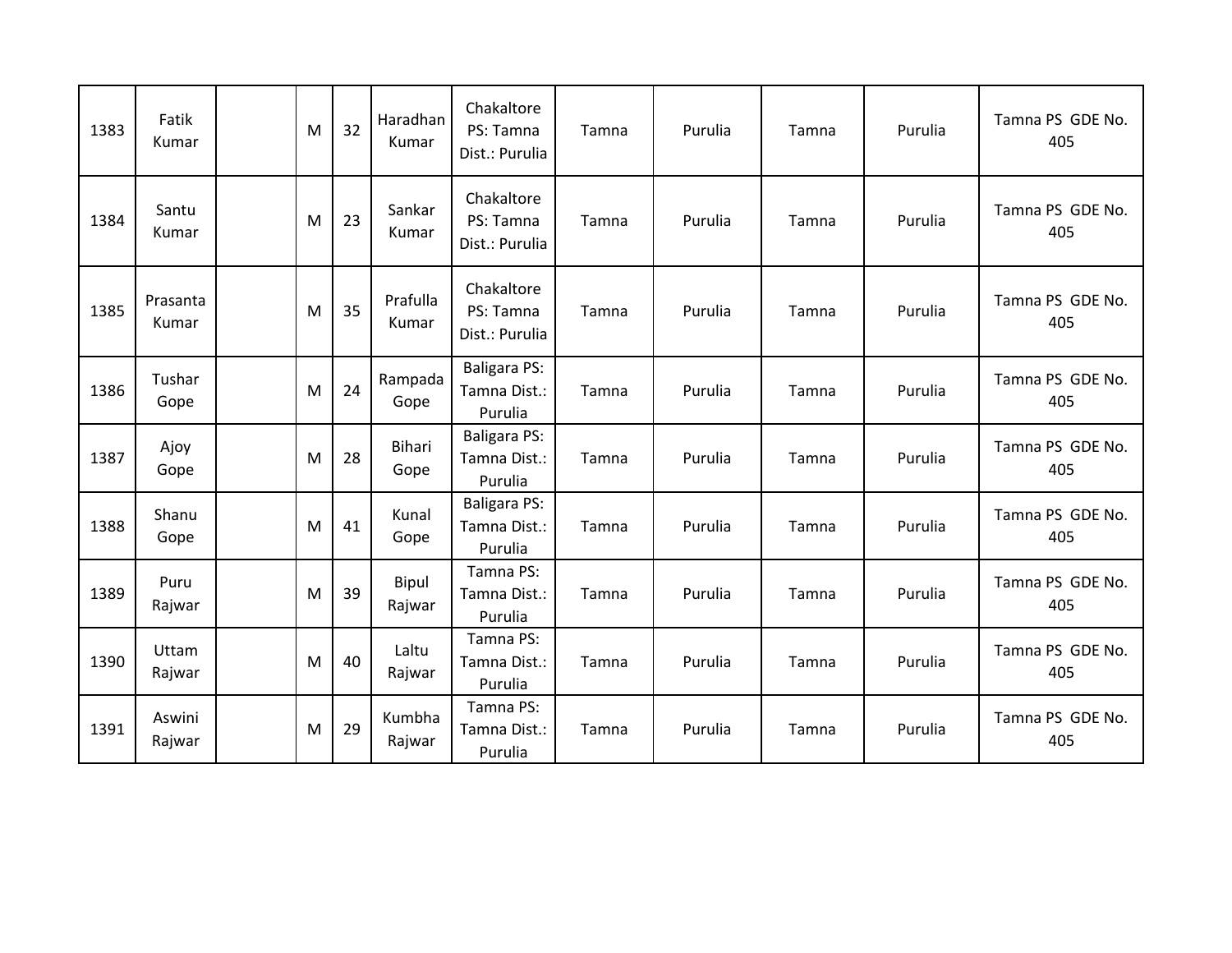| 1392 | Utpal<br>Boul          | M | 55 | Lt Bimal<br>Boul      | Schoolpara<br>PS: Kaliaganj<br>Dist.: Raiganj<br><b>Police District</b>     | Kaliaganj  | Raiganj Police<br><b>District</b> | Kaliaganj  | Raiganj Police<br><b>District</b> | Kaliaganj PS GDE No.<br>383  |
|------|------------------------|---|----|-----------------------|-----------------------------------------------------------------------------|------------|-----------------------------------|------------|-----------------------------------|------------------------------|
| 1393 | Chandan<br>Mahaldar    | M | 34 | Lt. Shibu<br>Mahaldar | PS: Kaliaganj<br>Dist.: Raiganj<br><b>Police District</b>                   | Kaliaganj  | Raiganj Police<br><b>District</b> | Kaliaganj  | Raiganj Police<br><b>District</b> | Kaliaganj PS GDE No.<br>383  |
| 1394 | Adhir<br><b>Barman</b> | M | 38 | Pandit<br>Barman      | PS: Kaliaganj<br>Dist.: Raiganj<br><b>Police District</b>                   | Kaliaganj  | Raiganj Police<br><b>District</b> | Kaliaganj  | Raiganj Police<br><b>District</b> | Kaliaganj PS GDE No.<br>383  |
| 1395 | Swapan<br>Das          | M | 45 | Alu Das               | Shreepur PS:<br>Dalkhola<br>Dist.:<br>Islampur<br><b>Police District</b>    | Dalkhola   | Islampur<br>Police District       | Karandighi | Raiganj Police<br><b>District</b> | Karandighi PS GDE<br>No. 411 |
| 1396 | Soshinand<br>Das       | M | 50 | Kusum Lal<br>Das      | Madergachi<br>PS:<br>Karandighi<br>Dist.: Raiganj<br><b>Police District</b> | Karandighi | Raiganj Police<br><b>District</b> | Karandighi | Raiganj Police<br><b>District</b> | Karandighi PS GDE<br>No. 411 |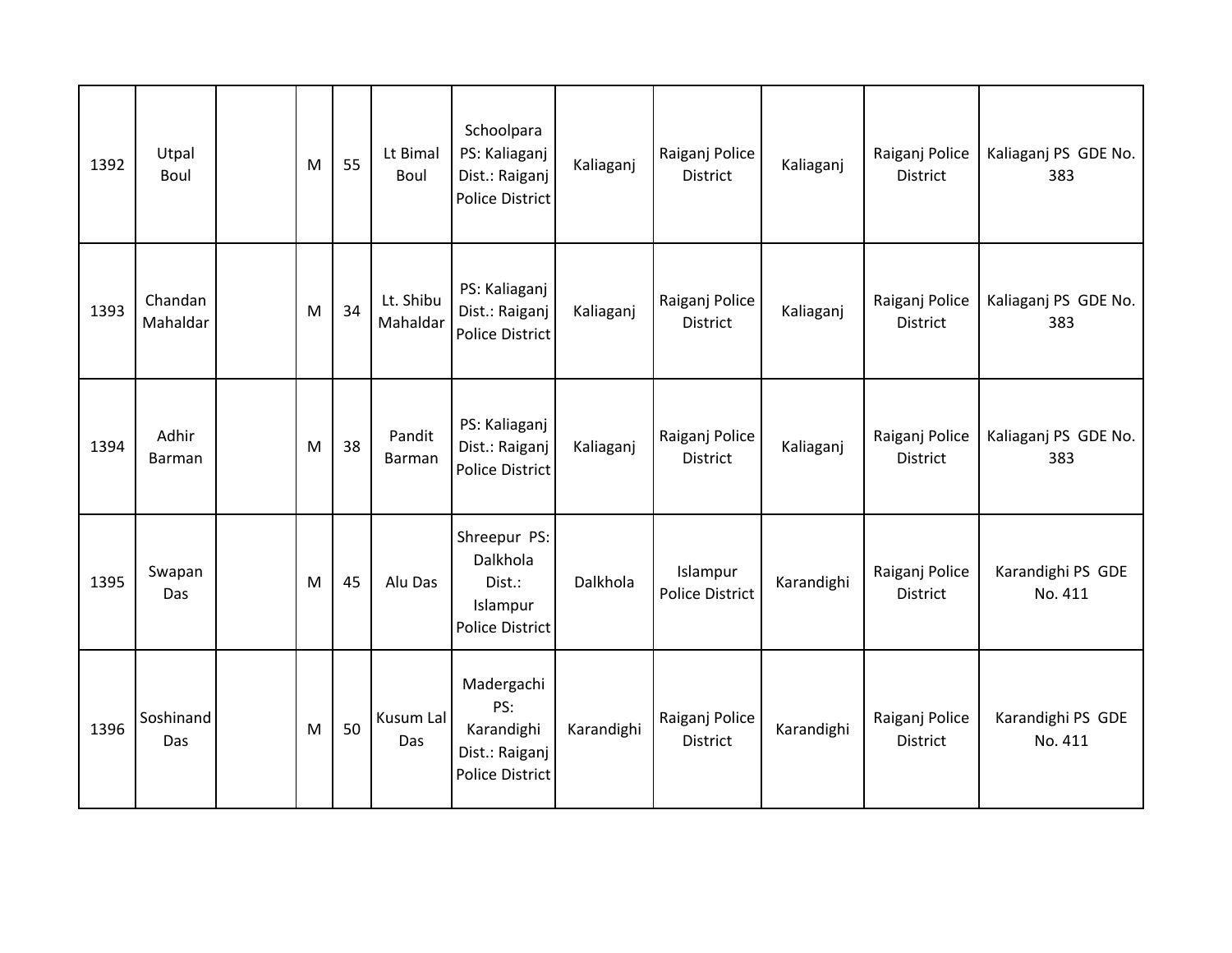| 1397 | Jayanta<br>Barman    | M | 20 | Pradip<br>Barman         | Madhapur<br>PS: Raigunje<br>Dist.: Raiganj<br><b>Police District</b>           | Raigunje | Raiganj Police<br><b>District</b> | Raigunje | Raiganj Police<br>District        | Raigunje PS GDE No.<br>565 |
|------|----------------------|---|----|--------------------------|--------------------------------------------------------------------------------|----------|-----------------------------------|----------|-----------------------------------|----------------------------|
| 1398 | Protik<br>Barman     | M | 27 | Tapan<br>Barman          | Pokamba PS:<br>Raigunje<br>Dist.: Raiganj<br><b>Police District</b>            | Raigunje | Raiganj Police<br><b>District</b> | Raigunje | Raiganj Police<br><b>District</b> | Raigunje PS GDE No.<br>565 |
| 1399 | Tapash<br>Sarkar     | M | 28 | Dilip<br>Sarkar          | Akar PS:<br>Raigunje<br>Dist.: Raiganj<br><b>Police District</b>               | Raigunje | Raiganj Police<br>District        | Raigunje | Raiganj Police<br>District        | Raigunje PS GDE No.<br>565 |
| 1400 | Jagannath<br>Singh   | M | 30 | Lt. Dinesh<br>Ch Singh   | Makanda<br>(Katihar)                                                           |          | Basirhat                          | Raigunje | Raiganj Police<br>District        | Raigunje PS GDE No.<br>565 |
| 1401 | Dulal<br>Saha        | M | 52 | Lt.<br>Manamat<br>h Saha | West<br>Mahadebpur<br>PS: Raigunje<br>Dist.: Raiganj<br><b>Police District</b> | Raigunje | Raiganj Police<br><b>District</b> | Raigunje | Raiganj Police<br>District        | Raigunje PS GDE No.<br>565 |
| 1402 | Nityanand<br>a Basak | M | 38 | Shibnath<br><b>Basak</b> | Kalibari PS:<br>Itahar Dist.:<br>Raiganj Police<br>District                    | Itahar   | Raiganj Police<br>District        | Raigunje | Raiganj Police<br>District        | Raigunje PS GDE No.<br>565 |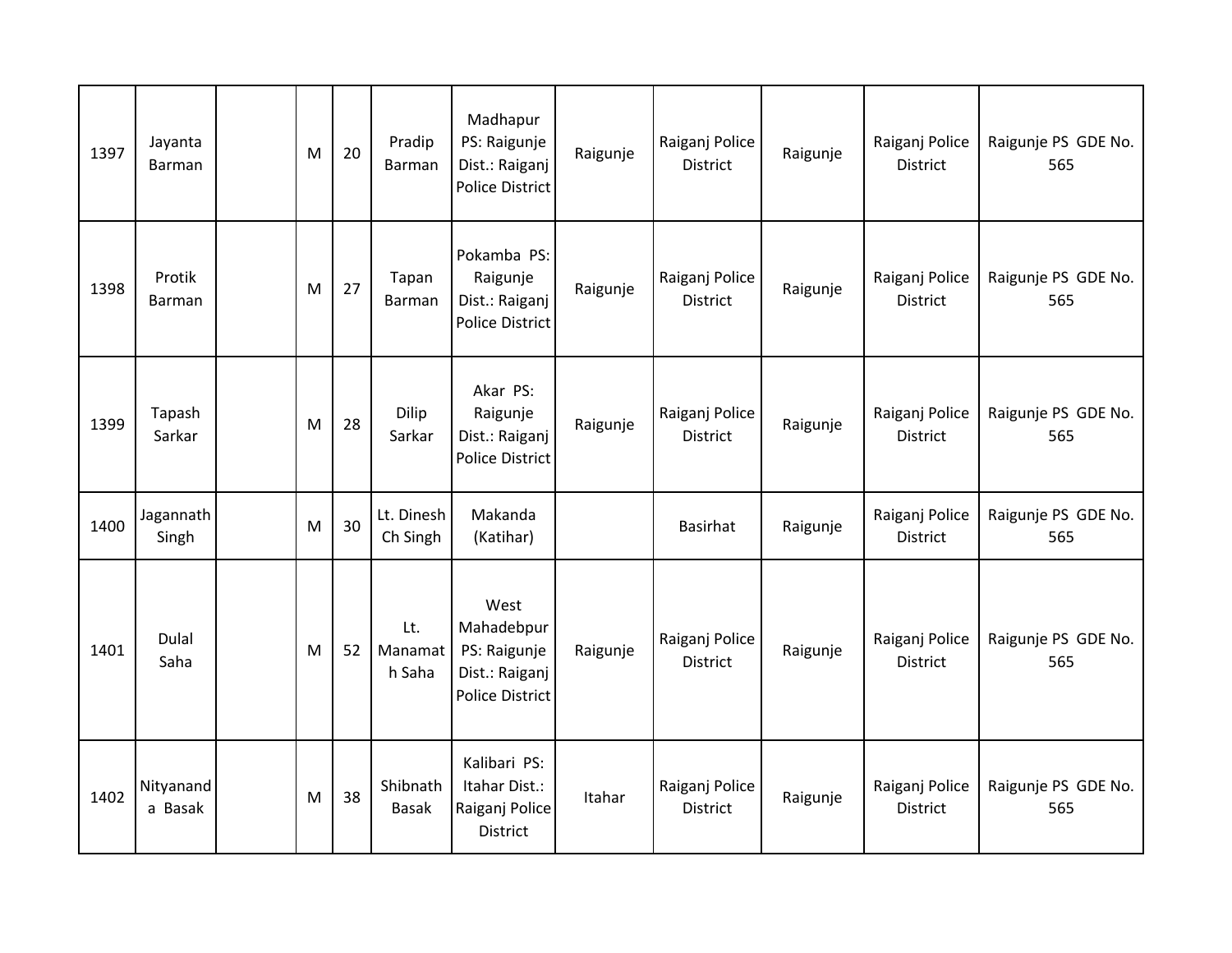| 1403 | Sushanta<br>Sarkar | M           | 45 | Sadanand<br>a Sarkar | Dulabpur PS:<br>Itahar Dist.:<br>Raiganj Police<br><b>District</b>     | Itahar   | Raiganj Police<br><b>District</b> | Raigunje | Raiganj Police<br><b>District</b> | Raigunje PS GDE No.<br>565 |
|------|--------------------|-------------|----|----------------------|------------------------------------------------------------------------|----------|-----------------------------------|----------|-----------------------------------|----------------------------|
| 1404 | Pravas<br>Das      | M           | 18 | <b>Ripan Das</b>     | Tenohari PS:<br>Raigunje<br>Dist.: Raiganj<br><b>Police District</b>   | Raigunje | Raiganj Police<br><b>District</b> | Raigunje | Raiganj Police<br><b>District</b> | Raigunje PS GDE No.<br>565 |
| 1405 | Mahadeb<br>Das     | M           | 18 | Shyamal<br>Das       | Tenohari PS:<br>Raigunje<br>Dist.: Raiganj<br><b>Police District</b>   | Raigunje | Raiganj Police<br><b>District</b> | Raigunje | Raiganj Police<br><b>District</b> | Raigunje PS GDE No.<br>565 |
| 1406 | Mamota<br>Paswan   | $\mathsf F$ | 38 | Chandan<br>Paswan    | Tulshitala PS:<br>Raigunje<br>Dist.: Raiganj<br><b>Police District</b> | Raigunje | Raiganj Police<br><b>District</b> | Raigunje | Raiganj Police<br><b>District</b> | Raigunje PS GDE No.<br>565 |
| 1407 | Satish<br>Paswan   | M           | 32 | Ramesh<br>Paswan     | Tulshitala PS:<br>Raigunje<br>Dist.: Raiganj<br>Police District        | Raigunje | Raiganj Police<br>District        | Raigunje | Raiganj Police<br>District        | Raigunje PS GDE No.<br>565 |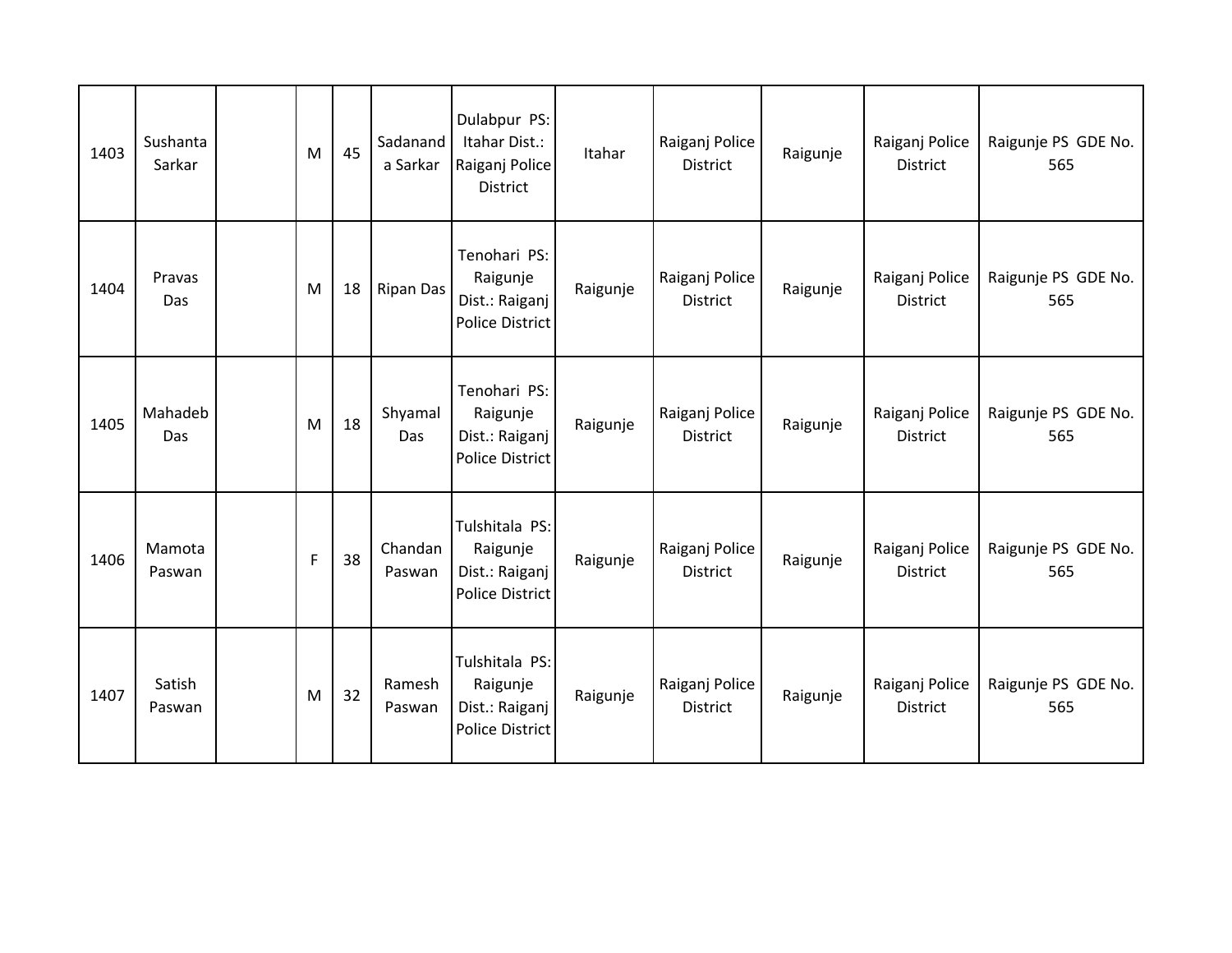| 1408 | Ahidul<br>Mondal     | M | <b>Abdul Aziz</b><br>Mondal | PS:<br>Gangnapur<br>Dist.:<br>Ranaghat<br><b>Police District</b>                                       | Gangnapur | Ranaghat<br><b>Police District</b> | Gangnapur | Ranaghat<br><b>Police District</b> | Gangnapur PS GDE<br>No. 397 |
|------|----------------------|---|-----------------------------|--------------------------------------------------------------------------------------------------------|-----------|------------------------------------|-----------|------------------------------------|-----------------------------|
| 1409 | Khagen<br>Sardar     | M | Balai<br>Sardar             | PS:<br>Gangnapur<br>Dist.:<br>Ranaghat<br>Police District                                              | Gangnapur | Ranaghat<br>Police District        | Gangnapur | Ranaghat<br><b>Police District</b> | Gangnapur PS GDE<br>No. 397 |
| 1410 | Pradip<br>Bagchi     | M | Lt. Prafulla<br>Bagchi      | Naikara PS:<br>Gangnapur<br>Dist.:<br>Ranaghat<br>Police District                                      | Gangnapur | Ranaghat<br>Police District        | Gangnapur | Ranaghat<br><b>Police District</b> | Gangnapur PS GDE<br>No. 397 |
| 1411 | Rafikul<br>Tarafdar  | M | Ramjan<br>Tarafdar          | PS:<br>Gangnapur<br>Dist.:<br>Ranaghat<br>Police District                                              | Gangnapur | Ranaghat<br>Police District        | Gangnapur | Ranaghat<br><b>Police District</b> | Gangnapur PS GDE<br>No. 397 |
| 1412 | Ramakant<br>a Sardar | M | Ramani<br>Sardar            | Anishmali, PS.<br>Gangnapur,<br>Nadia PS:<br>Gangnapur<br>Dist.:<br>Ranaghat<br><b>Police District</b> | Gangnapur | Ranaghat<br><b>Police District</b> | Gangnapur | Ranaghat<br><b>Police District</b> | Gangnapur PS GDE<br>No. 397 |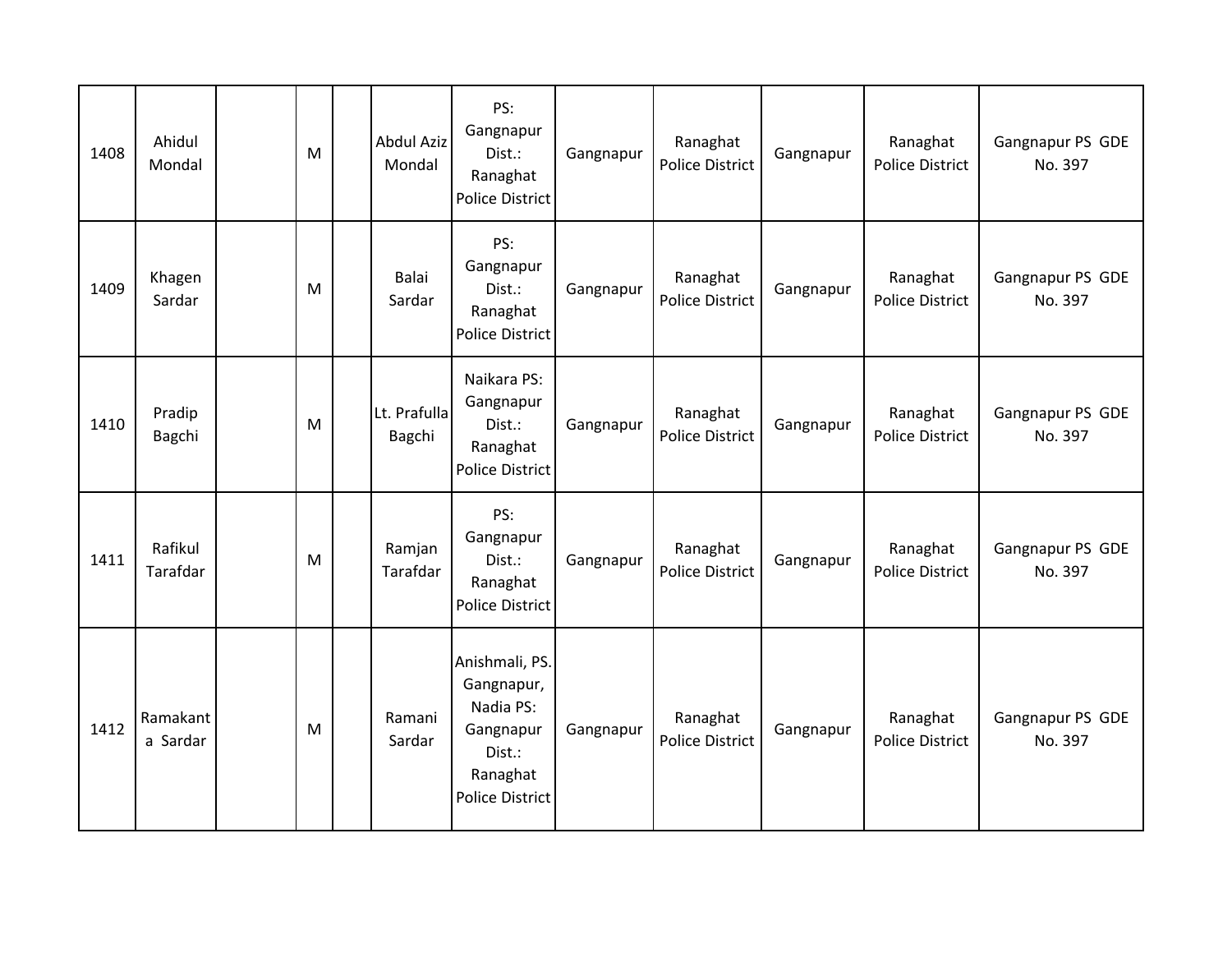| 1413 | Dinesh<br><b>Biswas</b>  | M |    | Dulal<br><b>Biswas</b> | PS:<br>Gangnapur<br>Dist.:<br>Ranaghat<br><b>Police District</b>                               | Gangnapur | Ranaghat<br><b>Police District</b> | Gangnapur | Ranaghat<br>Police District        | Gangnapur PS GDE<br>No. 397 |
|------|--------------------------|---|----|------------------------|------------------------------------------------------------------------------------------------|-----------|------------------------------------|-----------|------------------------------------|-----------------------------|
| 1414 | Panchu<br>Hira           | M |    | Hanshit<br>Hira        | PS:<br>Gangnapur<br>Dist.:<br>Ranaghat<br><b>Police District</b>                               | Gangnapur | Ranaghat<br><b>Police District</b> | Gangnapur | Ranaghat<br><b>Police District</b> | Gangnapur PS GDE<br>No. 397 |
| 1415 | <b>Mukul Roy</b><br>(40) | M |    | Mudhusu<br>dan Roy     | PS:<br>Gangnapur<br>Dist.:<br>Ranaghat<br><b>Police District</b>                               | Gangnapur | Ranaghat<br><b>Police District</b> | Gangnapur | Ranaghat<br><b>Police District</b> | Gangnapur PS GDE<br>No. 397 |
| 1416 | Sayan<br>Majunder        | M | 18 | Bipul<br>Majunder      | Gazna PS<br>Hanskhali<br>Nadia PS:<br>Hanskhli<br>Dist.:<br>Ranaghat<br><b>Police District</b> | Hanskhli  | Ranaghat<br><b>Police District</b> | Hanskhli  | Ranaghat<br>Police District        | Hanskhli PS GDE No.<br>576  |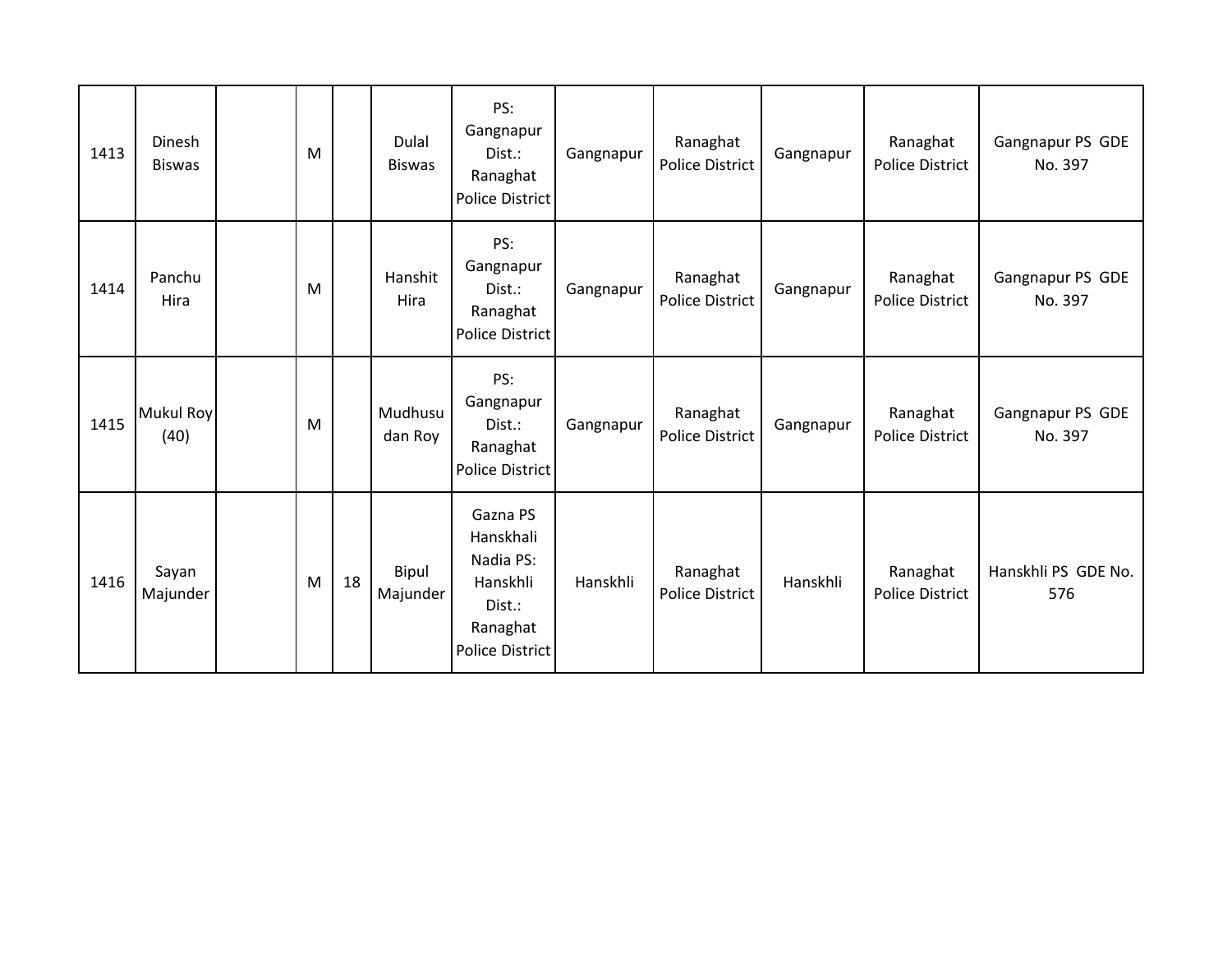| 1417 | Shiban<br>Roy      | M | 26 | Sanjit Roy          | Banghinagar<br>PS Hanskhali<br>Nadia PS:<br>Hanskhli<br>Dist.:<br>Ranaghat<br><b>Police District</b> | Hanskhli | Ranaghat<br>Police District | Hanskhli | Ranaghat<br><b>Police District</b> | Hanskhli PS GDE No.<br>576 |
|------|--------------------|---|----|---------------------|------------------------------------------------------------------------------------------------------|----------|-----------------------------|----------|------------------------------------|----------------------------|
| 1418 | Sanjibon<br>Mondal | M | 24 | Santosh<br>Mondal   | Banghinagar<br>PS Hanskhali<br>Nadia PS:<br>Hanskhli<br>Dist.:<br>Ranaghat<br><b>Police District</b> | Hanskhli | Ranaghat<br>Police District | Hanskhli | Ranaghat<br>Police District        | Hanskhli PS GDE No.<br>576 |
| 1419 | Naran<br>Sarkar    | M | 35 | Lt Meglal<br>Sarkar | Sahapur PS<br>Hanskhali<br>Ndaia PS:<br>Hanskhli<br>Dist.:<br>Ranaghat<br><b>Police District</b>     | Hanskhli | Ranaghat<br>Police District | Hanskhli | Ranaghat<br>Police District        | Hanskhli PS GDE No.<br>576 |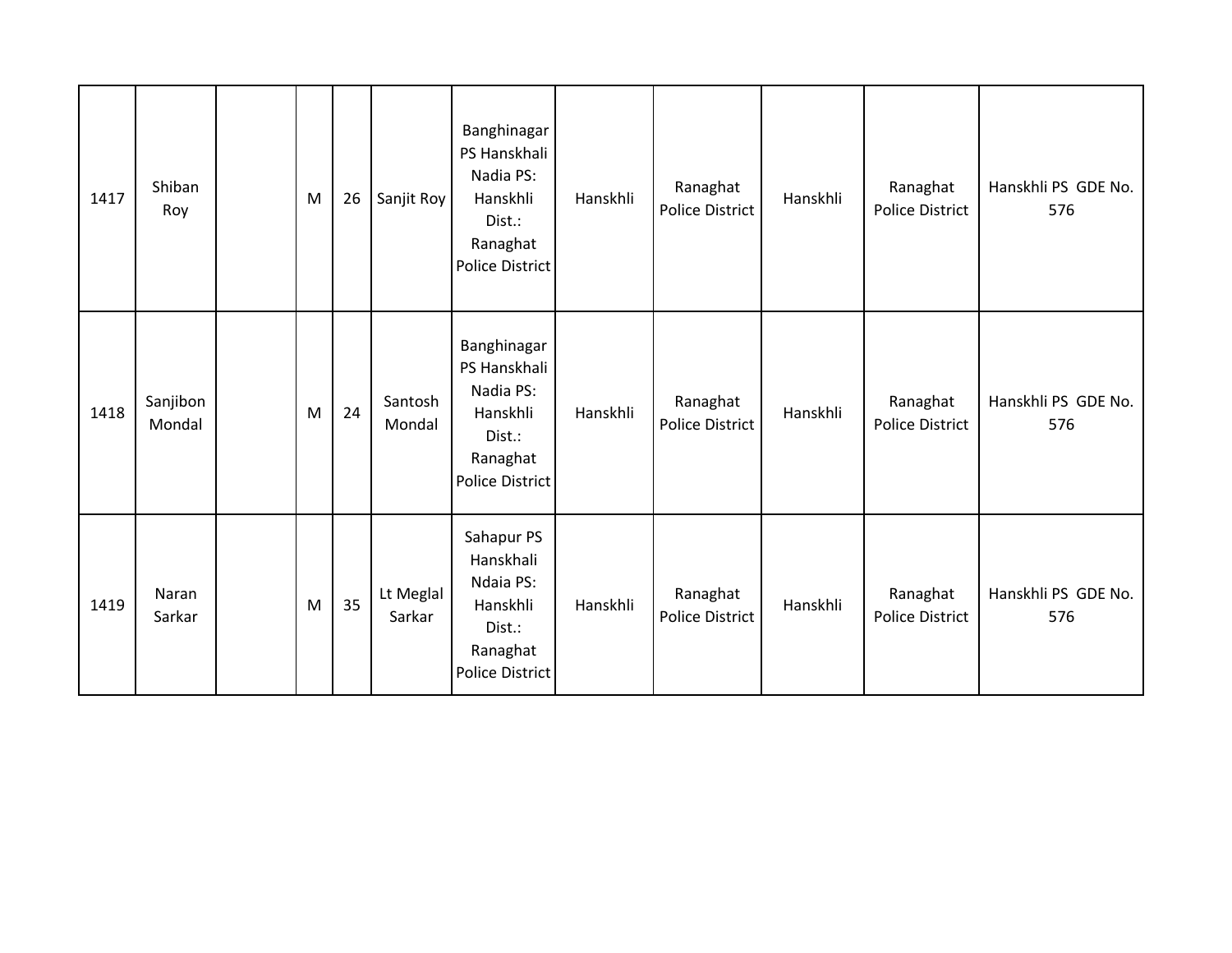| 1420 | Bappa<br>Mondal       | M | 25 | Biswanath<br>Mondal         | Haldipara PS<br>Hanskhali<br>Ndaia PS:<br>Hanskhli<br>Dist.:<br>Ranaghat<br><b>Police District</b> | Hanskhli | Ranaghat<br>Police District | Hanskhli               | Ranaghat<br>Police District | Hanskhli PS GDE No.<br>576            |
|------|-----------------------|---|----|-----------------------------|----------------------------------------------------------------------------------------------------|----------|-----------------------------|------------------------|-----------------------------|---------------------------------------|
| 1421 | Pintu<br>Mondal       | M | 35 | Muna<br>Mondal              | Haldipara PS<br>Hanskhali<br>Ndaia PS:<br>Hanskhli<br>Dist.:<br>Ranaghat<br><b>Police District</b> | Hanskhli | Ranaghat<br>Police District | Hanskhli               | Ranaghat<br>Police District | Hanskhli PS GDE No.<br>576            |
| 1422 | Nirman<br>Sarkar      | M | 30 | Nikhil<br>Sarkar            | Sahapur PS<br>Hanskhali<br>Nadia PS:<br>Hanskhli<br>Dist.:<br>Ranaghat<br><b>Police District</b>   | Hanskhli | Ranaghat<br>Police District | Hanskhli               | Ranaghat<br>Police District | Hanskhli PS GDE No.<br>576            |
| 1423 | Chanchal<br>Srivastav | M | 50 | Ram<br>Narayan<br>Srivastav | KasipurLand<br>No. 1 PS:<br>Kasba Dist.:<br>Kolkata                                                | Kasba    | Kolkata                     | Berhampore<br>g.r.p.s. | Sealdah G.R.P.              | Berhampore g.r.p.s.<br>PS GDE No. 307 |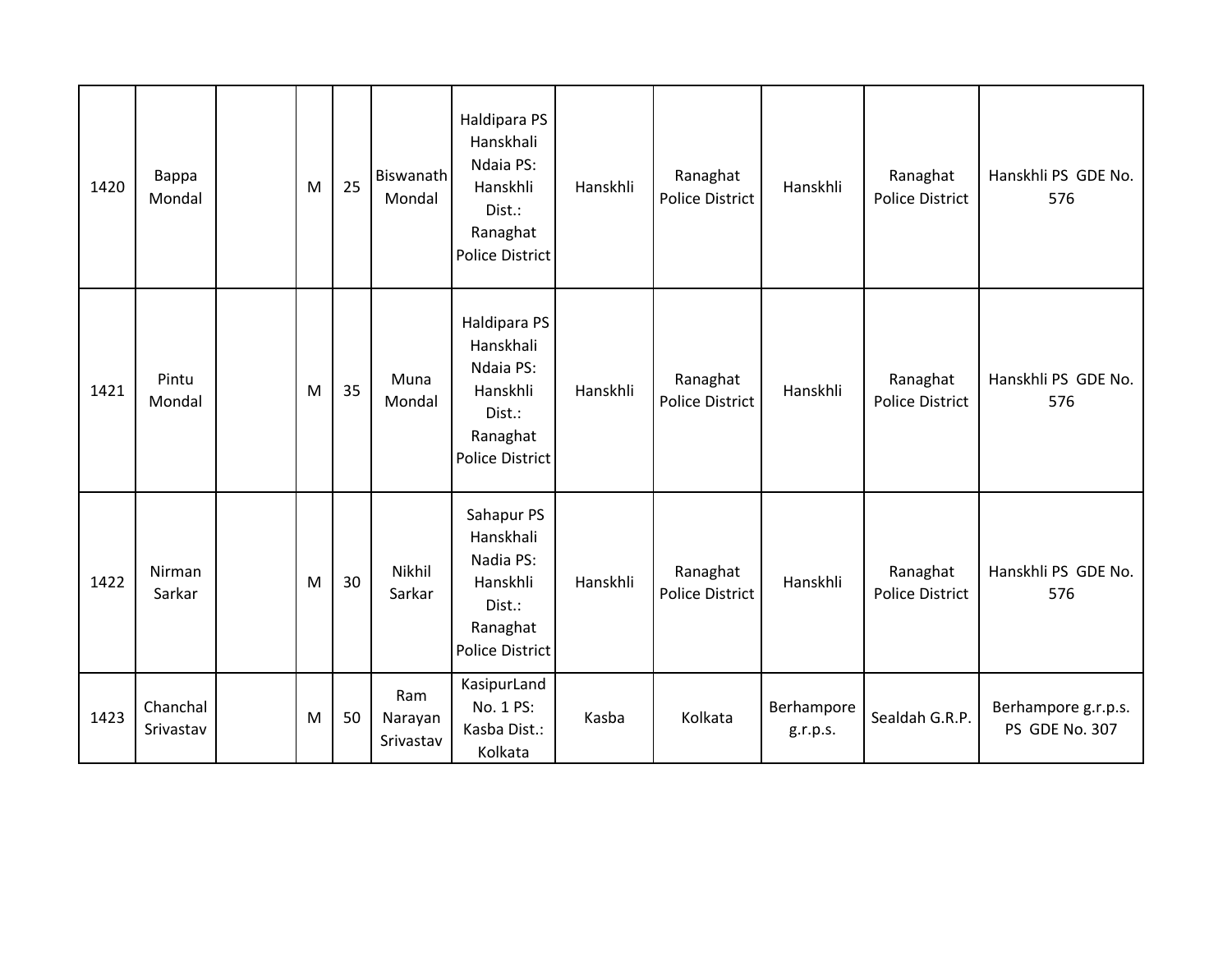| 1424 | Debabrata<br>Chakrabor<br>ty | M | 26 | Chandran<br>ath<br>Chakrabor<br>ty | Vill+ PO-<br>Ashoknagar<br>PS:<br>Ashoknagar<br>Dist.: Barasat                            | Ashoknagar      | <b>Barasat</b>              | Bongaon<br>g.r.p.s.   | Sealdah G.R.P. | Bongaon g.r.p.s. PS<br><b>GDE No. 355</b>   |
|------|------------------------------|---|----|------------------------------------|-------------------------------------------------------------------------------------------|-----------------|-----------------------------|-----------------------|----------------|---------------------------------------------|
| 1425 | Swapnend<br>u Ghosh          | M | 21 | Narayan<br>Chandra<br>Ghosh        | Vill-Hatthuba<br>Ghoshpara,<br>PO-Habra PS:<br>Habra Dist.:<br><b>Barasat</b>             | Habra           | <b>Barasat</b>              | Bongaon<br>g.r.p.s.   | Sealdah G.R.P. | Bongaon g.r.p.s. PS<br><b>GDE No. 355</b>   |
| 1426 | Tushar<br>Dutta              | M | 24 | Tapan<br>Dutta                     | Vill-Daspara,<br>PO-East<br>Udayrajpur<br>PS:<br>Madhyamgra<br>m Dist.:<br><b>Barasat</b> | Madhyamgr<br>am | <b>Barasat</b>              | Bongaon<br>g.r.p.s.   | Sealdah G.R.P. | Bongaon g.r.p.s. PS<br><b>GDE No. 355</b>   |
| 1427 | Mantu<br>Sardar              | M | 30 | Manu<br>Sardar                     | Amjhara PS:<br>Basanti Dist.:<br>Baruipur<br>Police District                              | Basanti         | Baruipur<br>Police District | Jadavpore<br>g.r.p.s. | Sealdah G.R.P. | Jadavpore g.r.p.s. PS<br><b>GDE No. 276</b> |
| 1428 | Biswajit<br>Sardar           | M | 27 | Nirapada<br>Sardar                 | Taldi<br>Andharia PS:<br>Canning Dist.:<br>Baruipur<br><b>Police District</b>             | Canning         | Baruipur<br>Police District | Jadavpore<br>g.r.p.s. | Sealdah G.R.P. | Jadavpore g.r.p.s. PS<br><b>GDE No. 276</b> |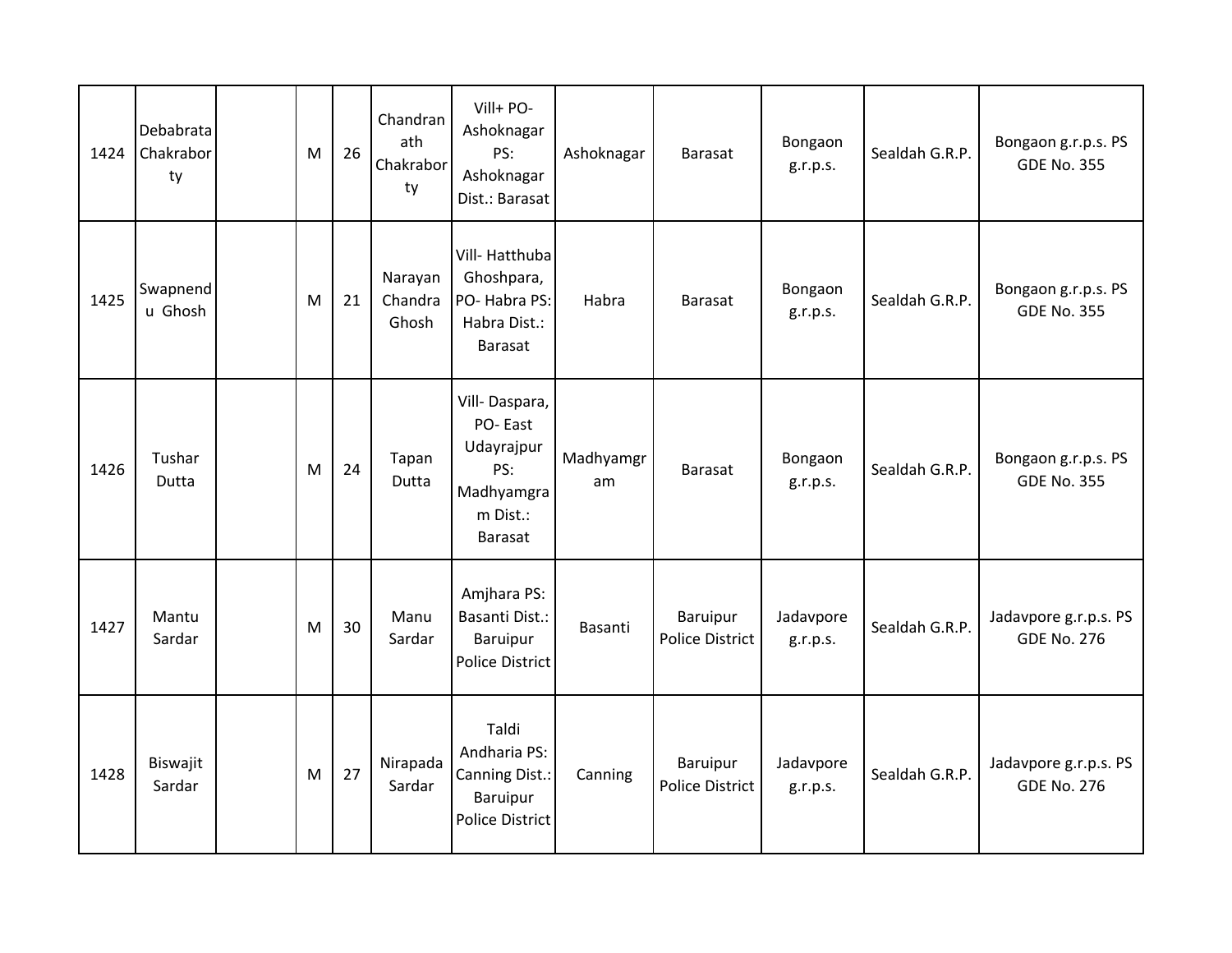| 1429 | <b>Bhola Roy</b>     | M | 28 | Pintu Roy                | Sonarpur<br>Nischintapur<br>PS:<br>Narendrapur<br>Dist.:<br>Baruipur<br><b>Police District</b> | Narendrapur | Baruipur<br>Police District          | Jadavpore<br>g.r.p.s.    | Sealdah G.R.P. | Jadavpore g.r.p.s. PS<br><b>GDE No. 276</b> |
|------|----------------------|---|----|--------------------------|------------------------------------------------------------------------------------------------|-------------|--------------------------------------|--------------------------|----------------|---------------------------------------------|
| 1430 | Nitai<br>Mondal      | M | 26 | <b>Babulal</b><br>Mondal | Mitakhali PS:<br>Canning Dist.:<br>Baruipur<br><b>Police District</b>                          | Canning     | Baruipur<br>Police District          | Jadavpore<br>g.r.p.s.    | Sealdah G.R.P. | Jadavpore g.r.p.s. PS<br><b>GDE No. 276</b> |
| 1431 | Mustafa<br><b>Sk</b> | M | 25 | <b>Bakkar Sk</b>         | Kadai<br>Garayanpur<br>PS:<br>Berhampore<br>Dist.:<br>Murshidabad                              | Berhampore  | Murshidabad                          | Krishnanagar<br>g.r.p.s. | Sealdah G.R.P. | Krishnanagar g.r.p.s.<br>PS GDE No. 304     |
| 1432 | Prahalad<br>Varman   | M | 45 | Ghurpath<br>e Varman     | Nandibagan<br>PS: Howrah<br>Dist.: Howrah<br>Police<br>Commissione<br>rate                     | Howrah      | Howrah Police<br>Commissioner<br>ate | Krishnanagar<br>g.r.p.s. | Sealdah G.R.P. | Krishnanagar g.r.p.s.<br>PS GDE No. 304     |
| 1433 | Atabuddin<br>Sk      | M | 21 | Sajamal Sk               | Kajisha PS:<br>Beldanga<br>Dist.:<br>Murshidabad                                               | Beldanga    | Murshidabad                          | Krishnanagar<br>g.r.p.s. | Sealdah G.R.P. | Krishnanagar g.r.p.s.<br>PS GDE No. 304     |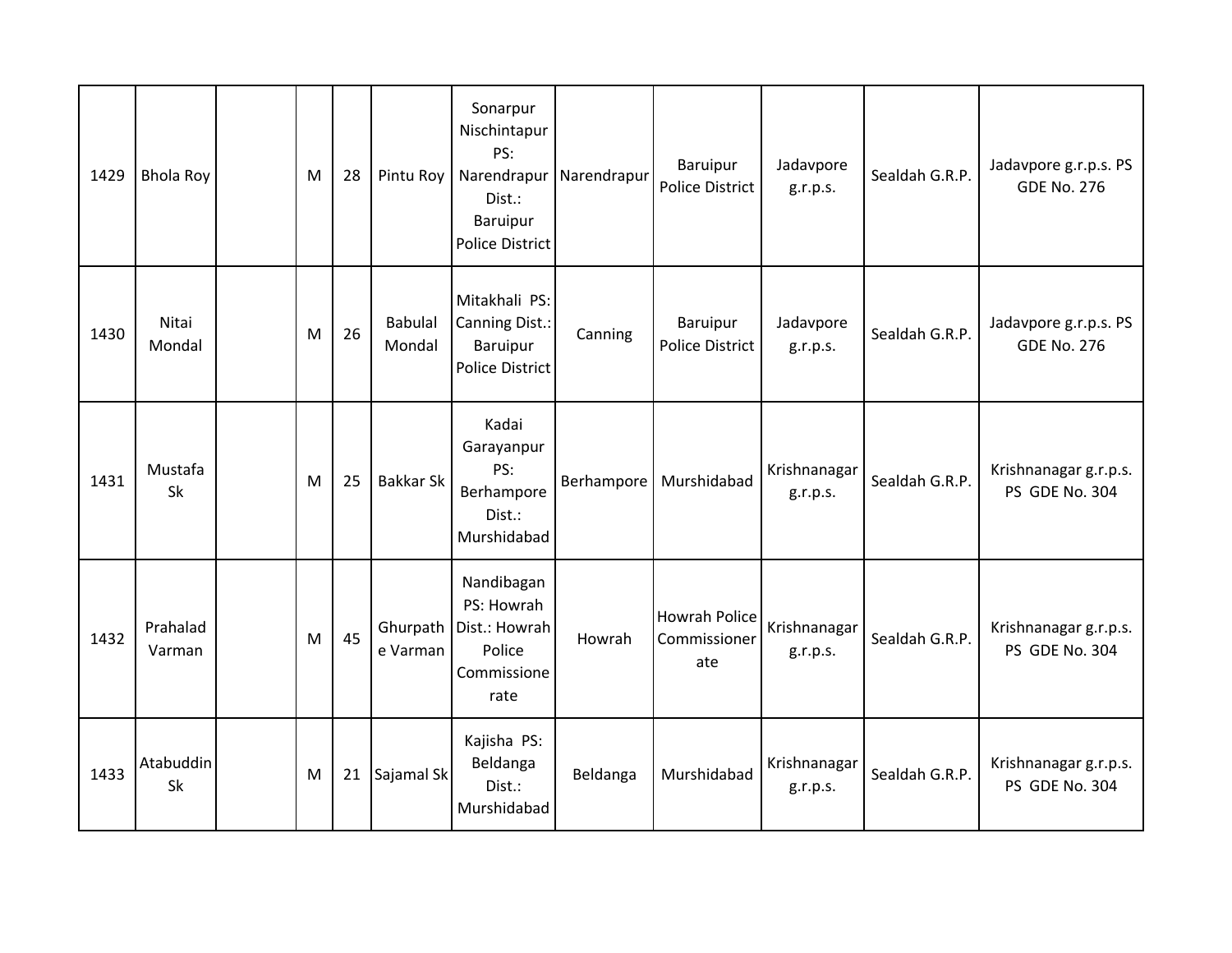| 1434 | Md Fahad<br>Sk           | M | 29 | Musa Sk                        | Janardanpur<br>PS: Lalgola<br>Dist.:<br>Murshidabad                                  | Lalgola   | Murshidabad                                  | Krishnanagar<br>g.r.p.s. | Sealdah G.R.P. | Krishnanagar g.r.p.s.<br>PS GDE No. 304    |
|------|--------------------------|---|----|--------------------------------|--------------------------------------------------------------------------------------|-----------|----------------------------------------------|--------------------------|----------------|--------------------------------------------|
| 1435 | <b>Bimal</b><br>Karmakar | M | 47 | Lt. Gour<br>Karmakar           | Ghetugacha<br>PS: Chakdah<br>Dist.:<br>Ranaghat<br><b>Police District</b>            | Chakdah   | Ranaghat<br><b>Police District</b>           | Ranaghat<br>g.r.p.s.     | Sealdah G.R.P. | Ranaghat g.r.p.s. PS<br><b>GDE No. 288</b> |
| 1436 | Subodh<br>Karmakar       | M | 40 | Lt.<br>Paritosh<br>Karmakar    | Modanopore<br>PS: Chakdah<br>Dist.:<br>Ranaghat<br><b>Police District</b>            | Chakdah   | Ranaghat<br>Police District                  | Ranaghat<br>g.r.p.s.     | Sealdah G.R.P. | Ranaghat g.r.p.s. PS<br><b>GDE No. 288</b> |
| 1437 | Anik<br>Ghosh            | M | 32 | Lt.<br>Gopinath<br>Ghosh       | Goalghata PS:<br>Lake town<br>Dist.:<br>Bidhannagar<br>Police<br>Commissione<br>rate | Lake town | Bidhannagar<br>Police<br>Commissioner<br>ate | Ranaghat<br>g.r.p.s.     | Sealdah G.R.P. | Ranaghat g.r.p.s. PS<br><b>GDE No. 288</b> |
| 1438 | Harichara<br>n Das       | M | 43 | Lt.<br>Sambhu<br>Charan<br>Das | Ghetugacha<br>PS: Chakdah<br>Dist.:<br>Ranaghat<br><b>Police District</b>            | Chakdah   | Ranaghat<br>Police District                  | Ranaghat<br>g.r.p.s.     | Sealdah G.R.P. | Ranaghat g.r.p.s. PS<br><b>GDE No. 288</b> |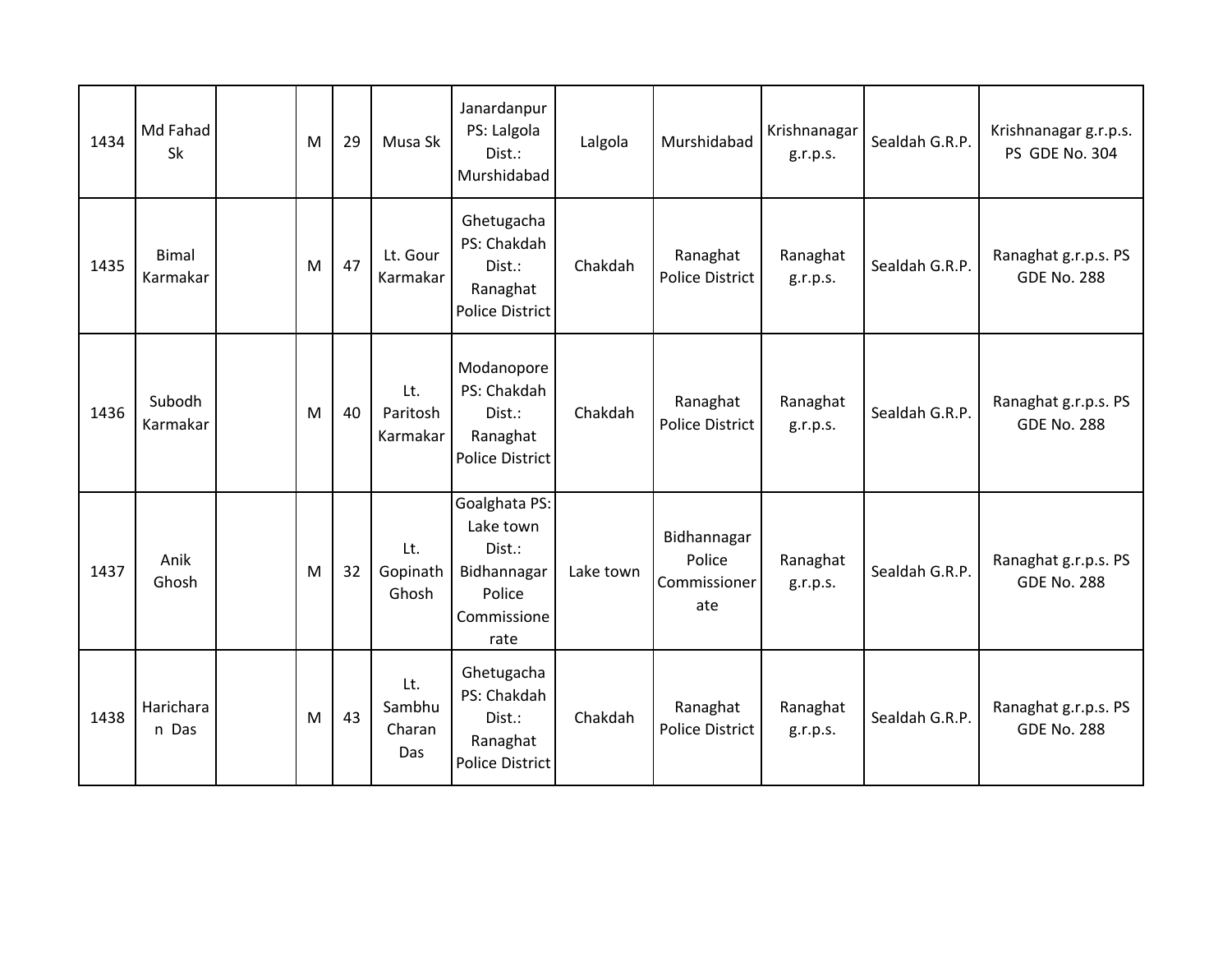| 1439 | Amod<br>Kumar     | M | 31 | Krishna<br>Das          | Sodepur, 2<br>No.,<br>Deshbandhu<br>Nagar<br>Khardah<br>North 24                      |          | <b>Basirhat</b>                    | Sealdah<br>g.r.p.s.  | Sealdah G.R.P. | Sealdah g.r.p.s. PS<br>Outpost Bidhannagar<br>OP GDE No. 161 |
|------|-------------------|---|----|-------------------------|---------------------------------------------------------------------------------------|----------|------------------------------------|----------------------|----------------|--------------------------------------------------------------|
| 1440 | Rana<br>Koley     | M | 36 | Lt.<br>Sukumar<br>Koley | Goralgacha,<br>Dankuni<br>Chanditala<br>Hooghly                                       |          | <b>Basirhat</b>                    | Sealdah<br>g.r.p.s.  | Sealdah G.R.P. | Sealdah g.r.p.s. PS<br>Outpost Bidhannagar<br>OP GDE No. 161 |
| 1441 | Prince<br>Ghosh   | M | 21 | Supriya<br>Ghosh        | Tarakeshwar,<br>Joy Krishna<br><b>Bazar</b><br>Tarakeshwar<br>Hooghly                 |          | Basirhat                           | Sealdah<br>g.r.p.s.  | Sealdah G.R.P. | Sealdah g.r.p.s. PS<br>Outpost Bidhannagar<br>OP GDE No. 161 |
| 1442 | Kartick<br>Paul,  | M | 44 | Lt. Biswa<br>Nath Paul  | Piyali, P.O. -<br>Bhatiyari,<br>Jibantala Dist<br>Sourth                              |          | Basirhat                           | Sealdah<br>g.r.p.s.  | Sealdah G.R.P. | Sealdah g.r.p.s. PS<br><b>GDE No. 456</b>                    |
| 1443 | Saheb<br>Mondal   | M | 35 | Lt., Sachin<br>Mondal   | Alipur PS:<br><b>Baruipur</b><br>Dist.:<br><b>Baruipur</b><br>Police District         | Baruipur | Baruipur<br><b>Police District</b> | Sonarpur<br>g.r.p.s. | Sealdah G.R.P. | Sonarpur g.r.p.s. PS<br><b>GDE No. 400</b>                   |
| 1444 | Keernal<br>Sanfui | M | 38 | Subal<br>Sanfui         | Canning<br>Theenkanthi<br>PS: Canning<br>Dist.:<br>Baruipur<br><b>Police District</b> | Canning  | Baruipur<br><b>Police District</b> | Sonarpur<br>g.r.p.s. | Sealdah G.R.P. | Sonarpur g.r.p.s. PS<br><b>GDE No. 400</b>                   |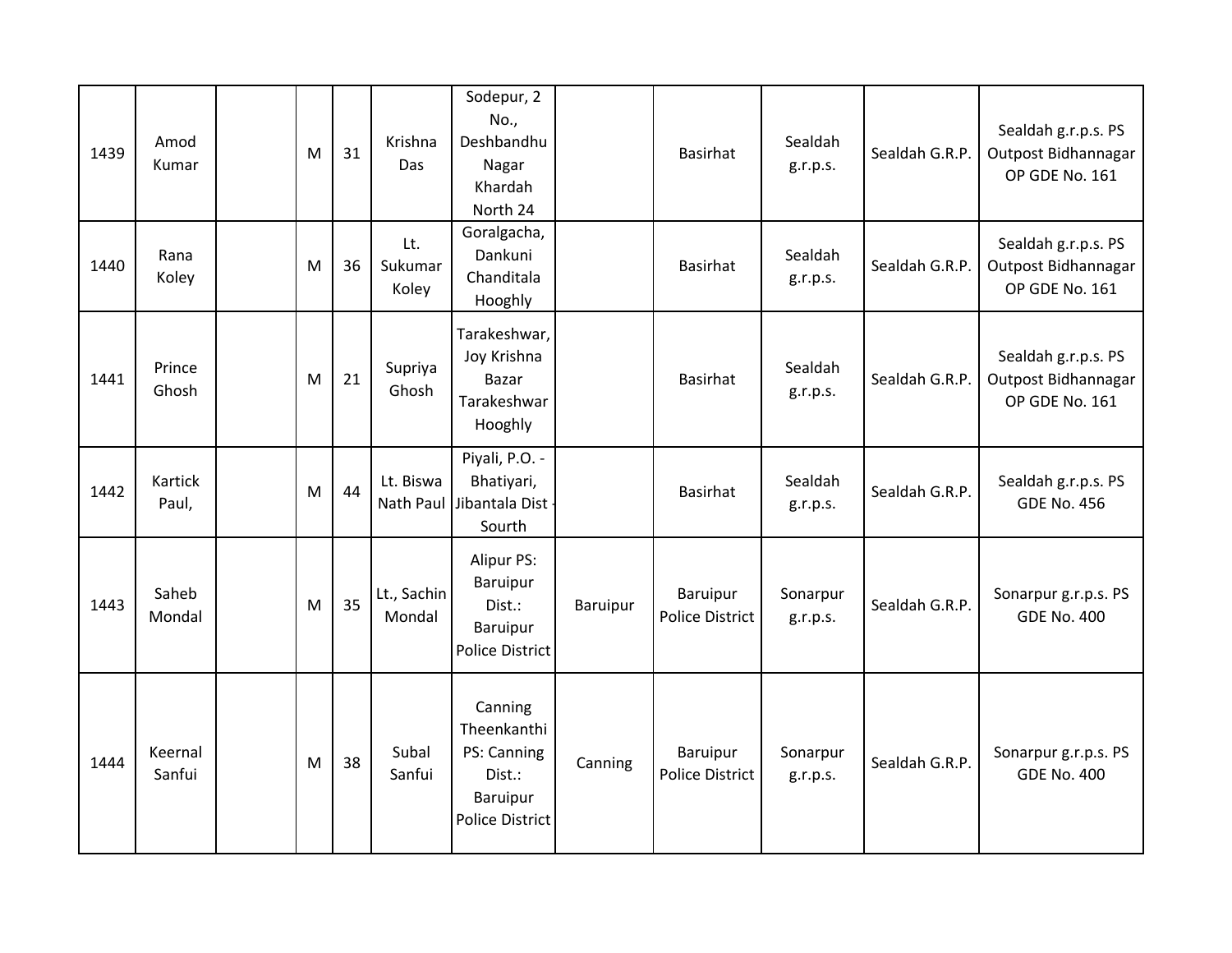| 1445 | Matan<br>Tudu    | M | 36 | S/o-Kharu<br>Tudu | Habibpur PS:<br>Habibpur<br>Dist.: Malda                                                             | Habibpur                 | Malda                        |                          | Malda g.r.p.s. SILIGURI G.R.P.      | Malda g.r.p.s. PS GDE<br>No. 580        |
|------|------------------|---|----|-------------------|------------------------------------------------------------------------------------------------------|--------------------------|------------------------------|--------------------------|-------------------------------------|-----------------------------------------|
| 1446 | Dhananjay<br>Das | M | 45 | Ananda<br>Das     | 08 No.<br>Kalinagar PS:<br>Harwood<br>point coastal<br>Dist.:<br>Sundarban<br><b>Police District</b> | Harwood<br>point coastal | Sundarban<br>Police District | Harwood<br>point coastal | Sundarban<br><b>Police District</b> | Harwood point coastal<br>PS GDE No. 439 |
| 1447 | Joydeb<br>Das    | M | 22 | Dananjay<br>Das   | 08 No.<br>Kalinagar PS:<br>Harwood<br>point coastal<br>Dist.:<br>Sundarban<br><b>Police District</b> | Harwood<br>point coastal | Sundarban<br>Police District | Harwood<br>point coastal | Sundarban<br><b>Police District</b> | Harwood point coastal<br>PS GDE No. 439 |
| 1448 | Ashis Das        | M |    | Harikamal<br>Das  | 08 No.<br>Kalinagar PS:<br>Harwood<br>point coastal<br>Dist.:<br>Sundarban<br><b>Police District</b> | Harwood<br>point coastal | Sundarban<br>Police District | Harwood<br>point coastal | Sundarban<br><b>Police District</b> | Harwood point coastal<br>PS GDE No. 439 |